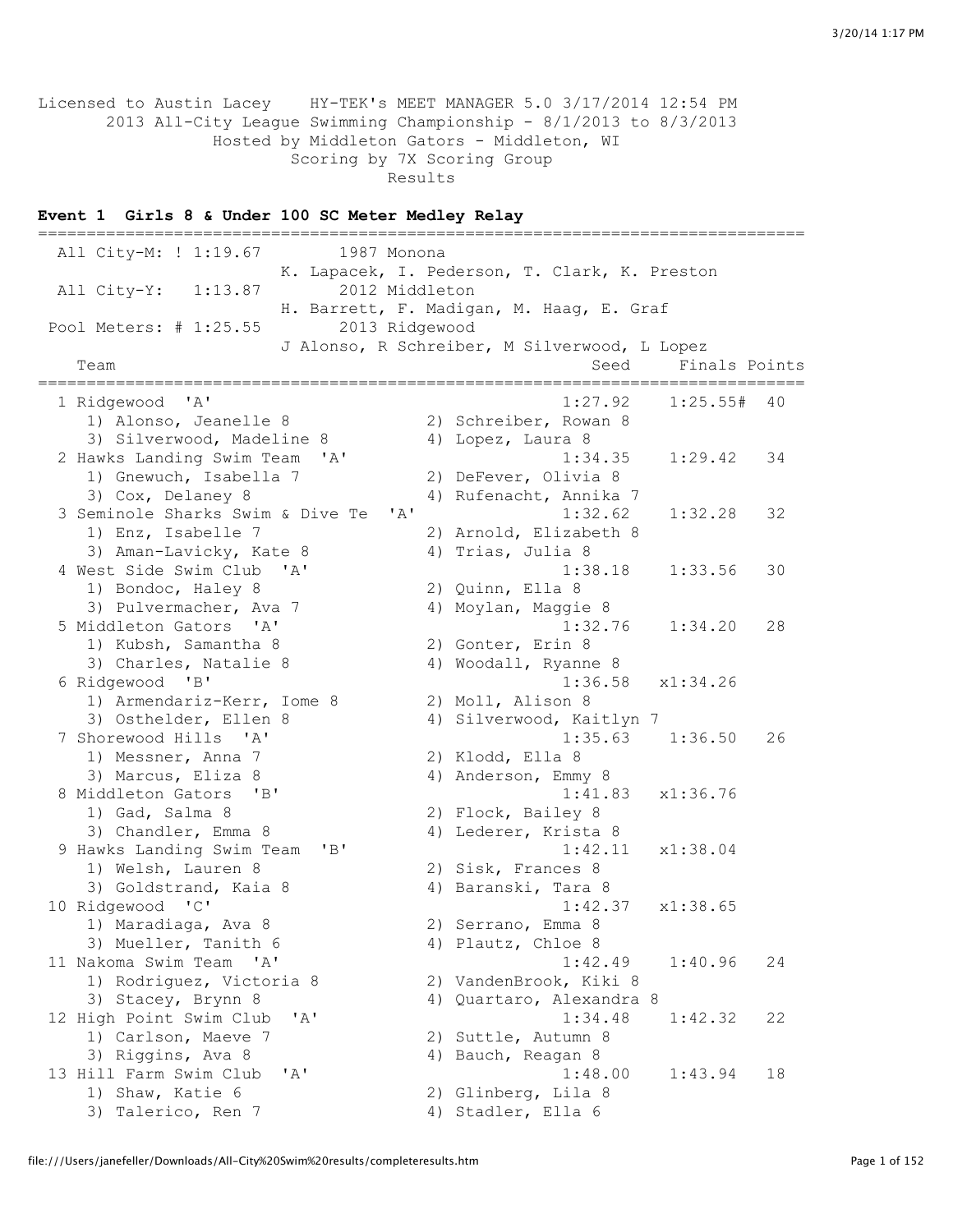14 Seminole Sharks Swim & Dive Te 'B' 1:43.60 x1:44.79 1) Vega, Samantha 8 2) Shell, Vanessa 8 3) Hall, Rachel 8 4) Mello, Hannah 7<br>15 Ridgewood 'E' 1:55.<br>11 Healy, Lexie 7 2) Klingele, Felici<br>3) Conzales, Tesh 1:55. 15 Ridgewood 'E' 1:55.61 x1:46.10 1) Healy, Lexie 7 2) Klingele, Felicity 8 3) Gonzales, Isabella 8 4) Brown, Sydney 8 16 Ridgewood 'D' 1:47.22 x1:46.40 1) Castellanos, Luciana 8 2) Duggan, Shane 8 3) Albert, Jenna 7 4) Bodwin, Ella 8 17 Seminole Sharks Swim & Dive Te 'C' 1:51.61 x1:47.18 1) Koltz, Michaela 8 2) Schmidt, Monica 6 3) Puent, Jamie 8 4) Crowley, Ella 8 18 Monona Swim and Dive 'A' 1:42.36 1:47.47 14 1) Howe, Laila 8 2) Lippiatt, Emma 8 3) Bartzen, Sadie 8 4) Kowalski, Lilly 8 19 Ridgewood 'F' 2:08.36 x1:52.12 1) Affeldt, Bryn 7 2) Serrano, Sophia 6 3) Stoesz, Audrey 8 4) Blum, Abby 8 20 Hawks Landing Swim Team 'C' 1:55.96 x1:52.40 1) Sanderson, Jackie 8 2) Delaney, Lauren 8 3) Pansegrau, Meredith 7 4) Shenker, Liza 7 21 Shorewood Hills 'B' 1:42.27 x1:52.54 1) Czajkowski, Anne 8 2) DeCroix, Grace 8 3) Zinnen, Claire 8 4) Pollock, Annabelle 7 22 Seminole Sharks Swim & Dive Te 'D' 1:53.41 x1:53.13 1) Spielman, Emily 6 2) Beggs, Amanda 8 3) Nazario, Zoe 8 4) Millmann, Sarah 8 23 Parkcrest 'B' 1:59.04 1:53.41 12 1) Greene, Lindsey 6 2) Ohnstad, Neala 8 3) McDermott, Clare 6 4) Childs, Sadie 8 24 Parkcrest 'A' 1:52.03 x1:53.44 1) Schmitz, Lily 8 2) Iskandar, Mona 8 3) Weibel, Zoe 7 (4) Mockert, Julia 8 25 Middleton Gators 'C' 1:55.91 x1:54.28 1) Meudt, Claire 7 2) Shah, Ariya 8 3) Reihl, Annabeth 8 4) Haag, Tait 7 26 Shorewood Hills 'E' 1:50.68 x1:54.96 1) Tueting, Katelyn 7 2) Ryan, Haddie 8 3) Anderson, Molly 6 4) Gadau, Lucia 8 27 High Point Swim Club 'B' 1:43.74 x1:57.01 1) Duffy-Rhodes, Meghan 8 2) Lawn, Laura 8 3) Murphy, Clare 7 (4) Cochrane, Margaret 7 28 Middleton Gators 'D' 1:58.30 x1:59.47 1) Wordley, Nicole 7 2) Bremer, Madeline 8 3) Cicero, Maja 7 4) Reyes, Catalina 8 29 Monona Swim and Dive 'B' 1:55.06 x2:00.00<br>1) Ryan, Kelley 6 2) Roberts, Katherine 8 1) Ryan, Kelley 6 2) Roberts, Katherine 8 3) Ganshert, Macy 7 4) Ganshert, Breleigh 6 30 Hawks Landing Swim Team 'F' 2:37.51 x2:04.89 1) Baer, Grace 6 2) Kijowski, Reena 8 3) Williams, Emme 7 (4) Williams, Callista 7 31 West Side Swim Club 'B' 2:00.02 x2:05.42 1) Martinez, Tallulah 7 2) Bye, Natalie 8 3) Ralser, Ella 8 4) Ketarkus, Juliana 6 32 Seminole Sharks Swim & Dive Te 'F' 2:15.95 x2:05.76 1) Thomas, Julia 6 2) McClure, Katherine 6 3) Arnold, Catherine 6 4) Armstrong, Molly 6

file:///Users/janefeller/Downloads/All-City%20Swim%20results/completeresults.htm Page 2 of 152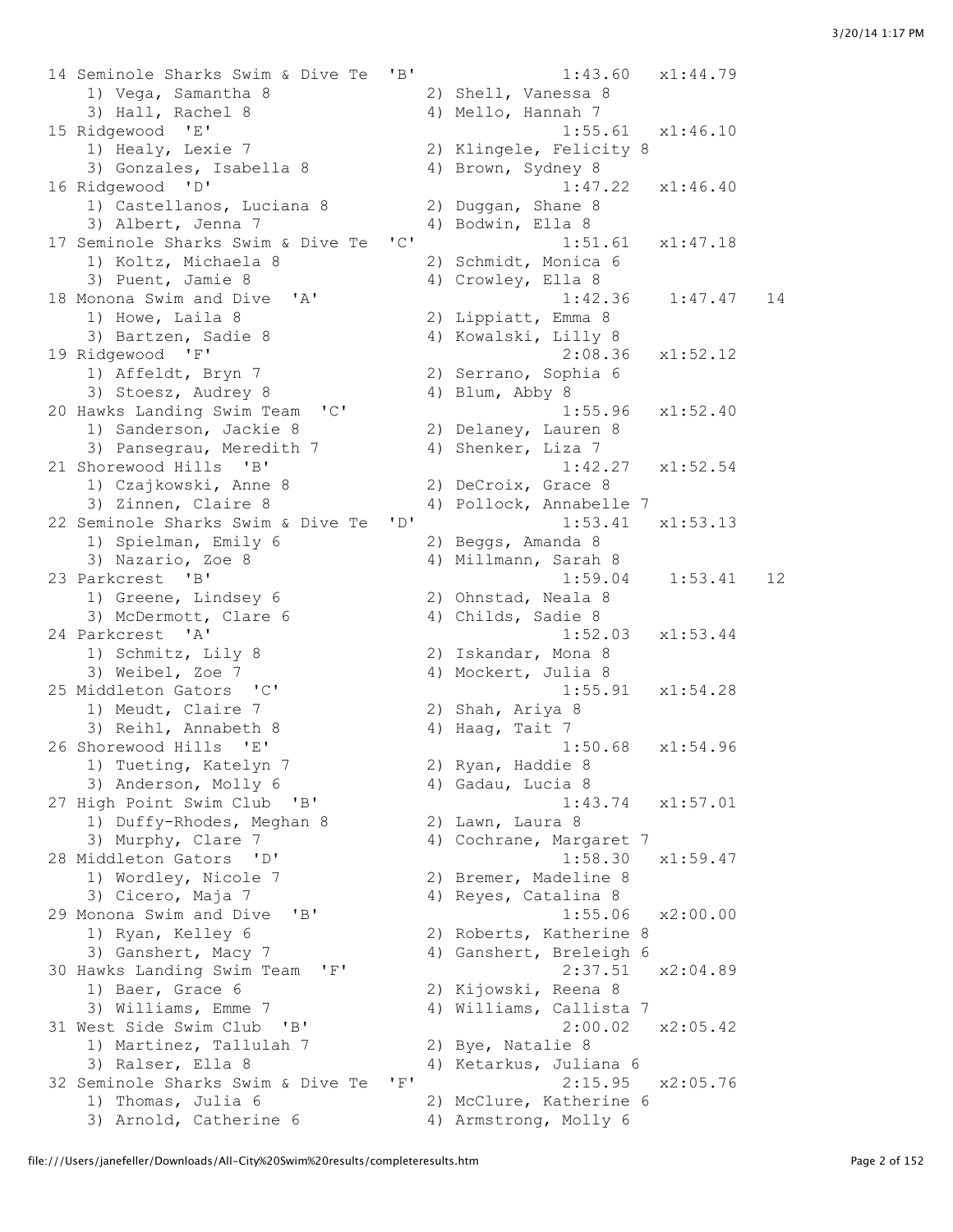33 Middleton Gators 'E' 2:10.45 x2:08.80<br>1) Wong, Olivia 7<br>3) Woodall, Kyra 6 4) Brown, Lauryn 7 1) Wong, Olivia 7 2) Newman, Stella 8 3) Woodall, Kyra 6 4) Brown, Lauryn 7 34 Monona Swim and Dive 'C' 2:12.54 x2:10.66 1) Ackley, Kaitlyn 8 2) Moreland, Sarah 7 1) Ackley, Kaitlyn 8 (2) Moreland, Sarah 7<br>3) Meyer, Mara 7 (4) Ryan, Katie 8 35 Shorewood Hills 'H' NT  $x2:16.19$ 1) Hackworthy, Cecilia 7 2) Kim, Claire 6 3) Wallace, Celia 7 4) Miller, Hope 6 36 Hawks Landing Swim Team 'E' 2:20.47 x2:16.36 1) Kenny, Ella 7 2) Rothering, Claire 7 3) Sax, Caroline 7 4) Emmerich, Mallorie 7 37 Monona Swim and Dive 'D' 2:15.41 x2:16.65 1) Knight, Marlowe 7 2) Jondle, Brynn 6 3) Wendt, Rayna 7 (4) Dyslin, Karina 8 38 High Point Swim Club 'D' 2:08.69 x2:18.23 2) Malecki, Emilia 6<br>4) Anderson, Ruby 8 1) Poehling, Molly 8<br>3) Stein, Elliott 7<br>39 Hill Farm Swim Club 'B' 39 Hill Farm Swim Club 'B' 2:07.00 x2:21.92 1) Mendenhall, Brooke 8 2) Stegner, Maya 7 3) Anderson, Kendra 8 4) Barbouche, Lucie 8 40 Nakoma Swim Team 'B' 2:25.67 x2:26.74 1) Smith, Scarlett 7 2) Davidson, Chloe 6 3) Smith, Maggie 8 4) Corcoran, Kate 6 41 Seminole Sharks Swim & Dive Te 'I' 2:50.44 x3:14.13 1) Becker, Greta 6 2) Koltz, Meredith 6 3) Aman-Lavicky, Megan 5 4) Marty, Bridget 6 -- Hawks Landing Swim Team 'D' 2:05.94 DQ Early take-off swimmer #3 1) Sweeney, Kate 6 2) Olson, Lily 6 3) Bloch, Lily 8 4) Christianson, Olivia 7 -- Parkcrest 'D' 2:49.56 DQ Stroke Infraction swimmer #2: Hands brought beyond the hipline during stroke - b 1) Hansen, Erika 6 2) Ciske, Caroline 6 3) Hansen, Megan 6 4) Bell, Sophie 6 -- Parkcrest 'C' 2:31.55 DQ Stroke Infraction swimmer #2: Hands brought beyond the hipline during stroke - b 1) Quandt, Cecelia 8 2) Wedding, Poppy 6 3) Verhelst, Alexa 7 (4) Capuano, Grace 7 -- Hill Farm Swim Club 'C' 2:40.00 DQ Stroke Infraction swimmer #2: Hands brought beyond the hipline during stroke - b 1) Renfro-Sargent, Makeda 7 2) Sirek Kreye, Cerise 6 3) Shields, Amalia 7 (4) Kocum, Michaela 8 -- Middleton Gators 'H' 2:26.18 DQ Stroke Infraction swimmer #3: Arms underwater recovery - fly 1) Andler, Ashley 7 2) Hallick, Hannah 7 3) Moriarty, Julia 7 4) Pertzborn, Sierra 8 -- Middleton Gators 'I' 3:02.82 DQ Stroke Infraction swimmer #3: Shoulders past vertical toward breast - back 1) Miller, Caroline 6 2) Jorgensen, Sophia 8 3) Miller, Sulia 5 4) Florin, Abby 7 -- Parkcrest 'E' 3:02.67 DQ Stroke Infraction swimmer #2: Hands brought beyond the hipline during stroke - b 1) Baron, Hannah 8 2) Yehle, Sara 5 3) Hardy, Eliza 6 4) Peterson, June 5 -- Middleton Gators 'F' 2:16.00 DQ Stroke Infraction swimmer #3: Arms underwater recovery - fly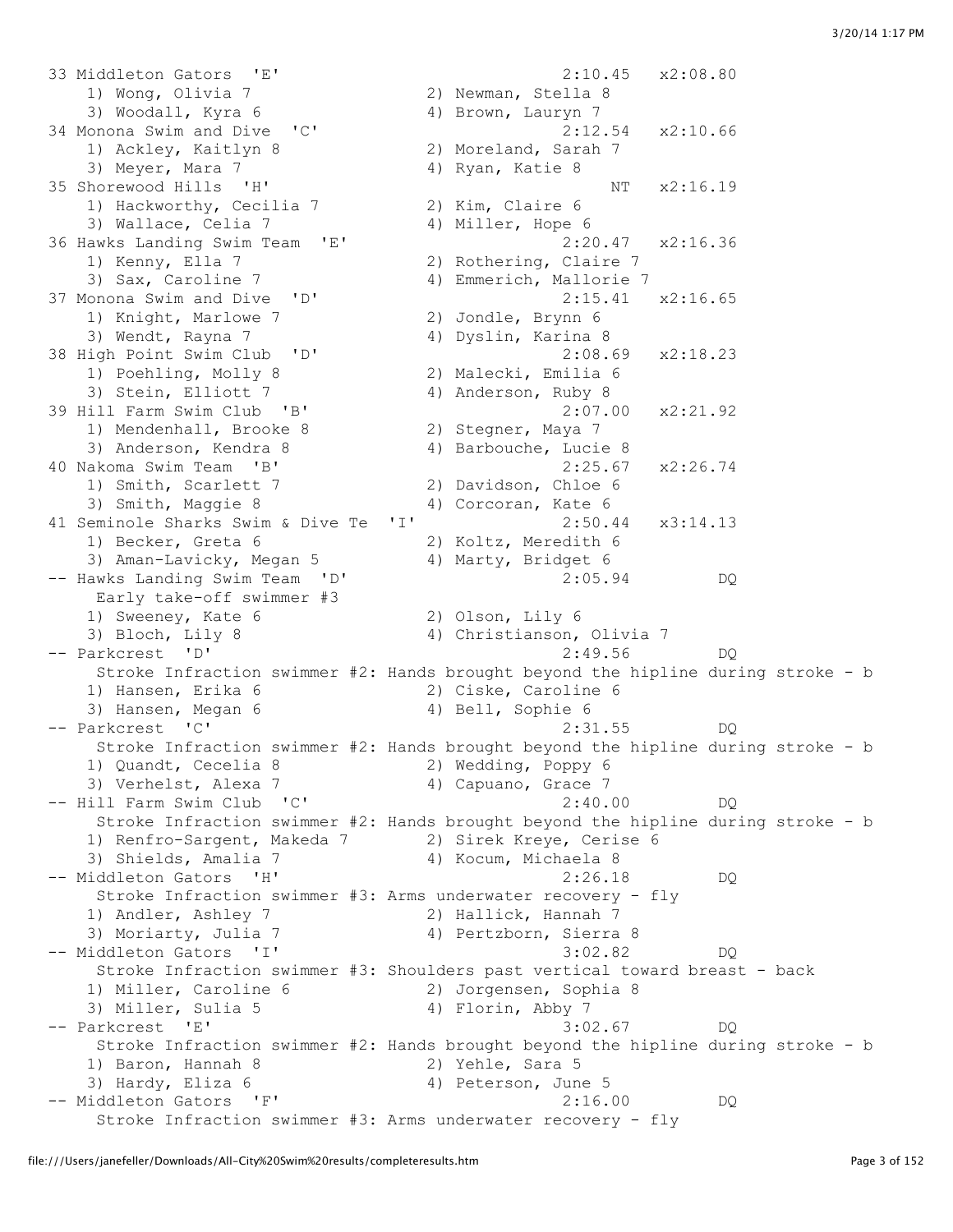1) Hellenbrand, Lucy 7 2) Budzinski, Olivia 7 3) Gorwitz, Marisa 6 4) Lamson, Lauren 7 -- Middleton Gators 'G' 2:20.05 DQ Stroke Infraction swimmer #2: Alternating Kick - breast 1) Starr, Isabella 8 2) Benton, Maya 8 3) Miller, Lauren 8 4) Kratochwill, Peyton 8 -- Monona Swim and Dive 'G' 2:38.42 DQ Stroke Infraction swimmer #2: Hands brought beyond the hipline during stroke - b 1) Wurth, Addison 6 2) Howe, Mya 5 3) Gennerman, Josie 7 4) Karamanski, Reesa 7 -- Maple Bluff Country Club Swim 'A' 1:48.95 DQ Stroke Infraction swimmer #2: Alternating Kick - breast 1) Jakel, Maddie 8 2) Wallace, Makenzie 8 3) Duff, Phoebe 6 4) Lien, Lucy 8 -- Monona Swim and Dive 'F' 2:25.65 DQ Stroke Infraction swimmer #2: Scissors kick - breast 1) McCaw, Ava 7 2) Wendt, Sadie 8 3) Anderson, Quindlen 8 4) Normington, Olilvia 8 -- Ridgewood 'G' 2:20.36 DQ Stroke Infraction swimmer #3: Alternating Kick - fly 1) Harms, Kya 8 2) Diehl, Mackenzie 6 3) Krueger, Marina 7 (4) Sullivan, Abigail 7 -- Ridgewood 'H' 2:33.72 DQ Stroke Infraction swimmer #2: Alternating Kick - breast 1) Strike, Kate 8 2) Sebastian, Maeve 7 3) Grant, Macey 8 4) Strader, Luana 8 -- Maple Bluff Country Club Swim 'B' 2:02.39 DQ Stroke Infraction swimmer #1: Alternating Kick - breast 1) Sperling, Alice 7 2) Fleming, Brooklyn 7 3) Prange, Alexandra 7 (and 4) Hoopes, Ryan 7 -- Seminole Sharks Swim & Dive Te 'E' 2:02.41 DQ Stroke Infraction swimmer #3: Arms underwater recovery - fly 1) Boyle, Isabella 8 2) Anderson, Chloe 8 3) McClure, Alexandra 8 4) Neuhaus, Chloe 6 -- Seminole Sharks Swim & Dive Te 'G' 2:22.13 DQ Stroke Infraction swimmer #2: Scissors kick - breast 1) Lorson, Elsa 7 2) Kelley, Emilia 6 3) Hanson, Mallory 8 4) Yager, Audrey 7 -- High Point Swim Club 'C' 1:59.01 DQ Early take-off swimmer #2 1) Poehling, Hannah 8 2) Reuhl, Maddie 7 3) Nisbet, Olivia 8 4) Bohl, Emily 8 -- Monona Swim and Dive 'E' 2:20.37 DQ Stroke Infraction swimmer #2: Scissors kick - breast 1) Ackley, Julia 6 2) Kahl, Kiarra 6<br>3) Gerrott, Audreu 6 3) Garrett, Audrey 6 4) Hyland, Emma 8 -- Seminole Sharks Swim & Dive Te 'H' 2:25.15 DQ Stroke Infraction swimmer #3: Arms underwater recovery - fly 1) Esch, Molly 7 2) Mueller, Olivia 6 3) Shell, Gabriella 7 4) Lewicki, Lauryn 7 -- Shorewood Hills 'F' 1:55.62 DQ Stroke Infraction swimmer #2: Alternating Kick - breast 1) Carbon, Taylor 8 2) Melnick, Sarah 8 3) McGlenn, Tess 8 4) Cranley, Lucy 7 -- Shorewood Hills 'G' 2:07.45 DQ Stroke Infraction swimmer #2: Alternating Kick - breast 1) McKinney, Claire 6 2) Hamilton, Kylie 7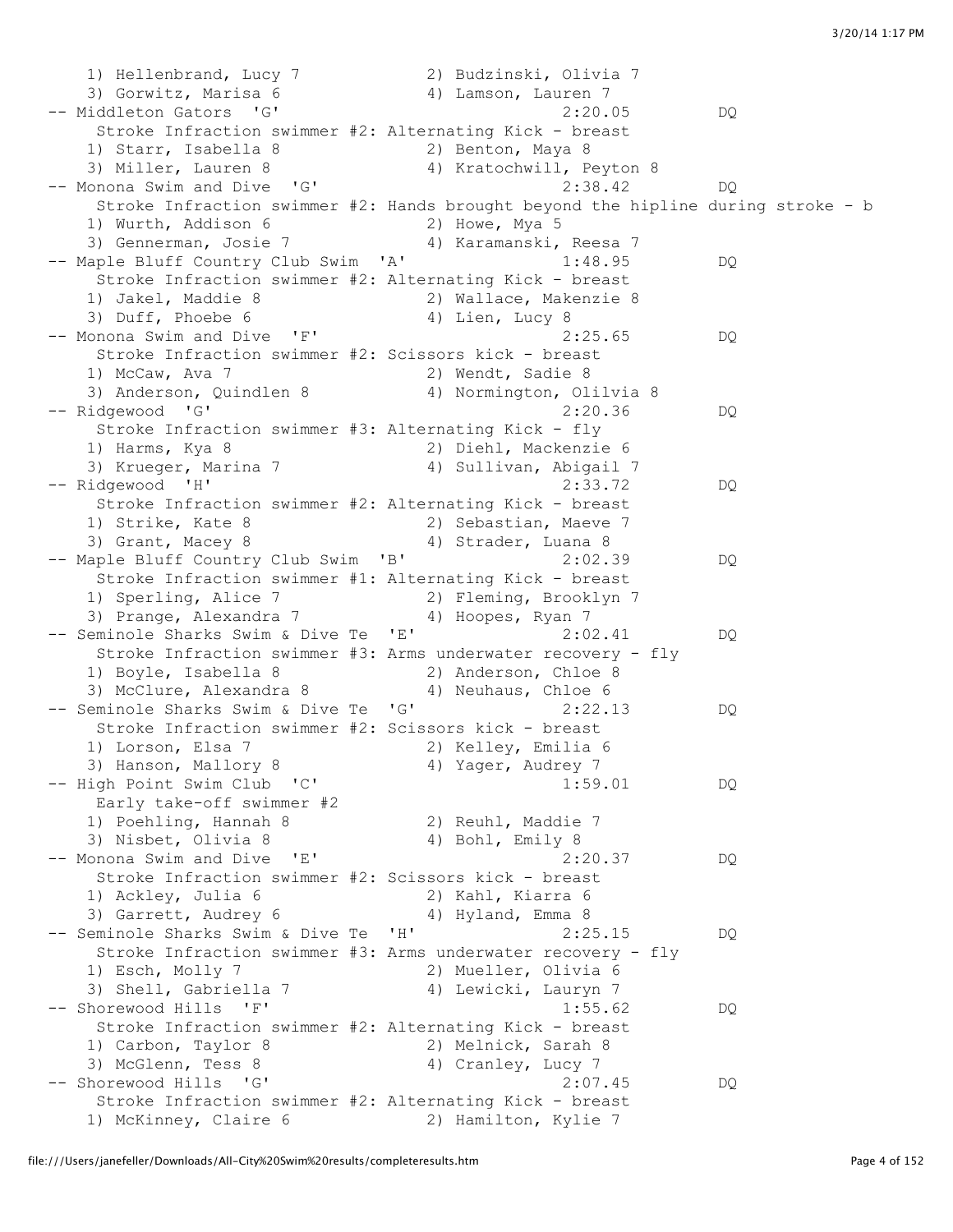3) Collins, Emma 8 4) Moeser, Syrie 7 -- Shorewood Hills 'D' 1:46.94 DQ Stroke Infraction swimmer #2: Scissors kick - breast 1) Purtell, Anya 7 2) Richmond, Talia 7 3) Ueland, Zoey 7 4) Dailey, Celeste 8 -- Goodman Pool Waves 'A' 2:09.92 DQ Stroke Infraction swimmer #2: Scissors kick - breast 1) Klein-Hillebrand, Madison 7 2) Lee, Julia 8 3) Huckaby, Emilie 8 4) Chikowero, Makanaka 8 -- Shorewood Hills 'I' NT DO Stroke Infraction swimmer #2: Alternating Kick - breast 1) McMurray, Estella 7 2) Dailey, Violet 6 3) Gotzler, Claudia 6 4) Erstad, Alexandra 6 -- Ridgewood 'J' 3:05.20 DQ Stroke Infraction swimmer #2: Alternating Kick - breast 1) Heil, Amelia 7 2) Goldschmidt, Isabel 7 3) Newman, Cate 6 4) Smith, Lily 5 -- Ridgewood 'K' 3:15.85 DQ Stroke Infraction swimmer #3: Arms underwater recovery - fly 1) Brown, Claire 5 2) Tosto, Emily 7 3) Johnson, Anya 8 4) Roswold, Addisyn 6 -- Ridgewood 'I' 2:35.55 DQ Stroke Infraction swimmer #2: Hands brought beyond the hipline during stroke - b 1) Drake, Gabby 6 2) Nunn, Emily 8 3) McCartney, Amelia 6 4) Tejeda, Mary 8 -- Shorewood Hills 'C' 1:44.48 DQ Stroke Infraction swimmer #2: Alternating Kick - breast 1) Schick, Erika 7 2) Holtski, Aubree 8 3) Scheer, Madelyn 8 4) Laursen, Sydney 7 -- West Side Swim Club 'C' 2:25.13 DQ Stroke Infraction swimmer #4 1) Segersten, Ava 7 2) Pankratz, Sydney 7 3) Pulvermacher, Lola 6 4) -- Shorewood Hills 'J' NS 1) Dean, Madeline 7 2) Zentmyer, Julia 8 3) Garcia, Isabela 8 4) Nesimoglu, Kayra 7

#### **Event 2 Boys 8 & Under 100 SC Meter Medley Relay**

| All City-M: ! 1:21.37 1980 Monona<br>All City-Y: 1:14.23<br>Pool Meters: # 1:22.86 | B. Fischer, A. Anding, T. Hrenak, C. Pecorin<br>1977 Nakoma/Monona<br>Nakoma (1977), Monona (1991)<br>2005 Ridgewood |
|------------------------------------------------------------------------------------|----------------------------------------------------------------------------------------------------------------------|
| Team                                                                               | McGilvray, Smith, Roby, Henry<br>Seed Finals Points                                                                  |
| 1 Hill Farm Swim Club 'A'<br>1) Weaver, Kal 8                                      | $1:31.00$ $1:27.99$<br>-40<br>2) Alban, Ben 8                                                                        |
| 3) Mueller, Abram 7<br>2 Nakoma Swim Team 'A'<br>1) Shorter, Steven 8              | 4) Shaw, Alex 8<br>1:28.05<br>$1:29.27$ 34<br>2) Anderson, David 8                                                   |
| 3) Chirafisi, Nicholas 8<br>3 Ridgewood 'A'<br>1) Gutweiler, Ben 8                 | 4) Corcoran, Colin 8<br>$1:30.67$ $1:29.64$<br>32<br>2) Hefty, Gavin 8                                               |
| 3) Jenn, Scott 8<br>4 Middleton Gators 'A'                                         | 4) Vosberg, Zach 8<br>$1:38.82$ $1:31.08$<br>30                                                                      |

===============================================================================

file:///Users/janefeller/Downloads/All-City%20Swim%20results/completeresults.htm Page 5 of 152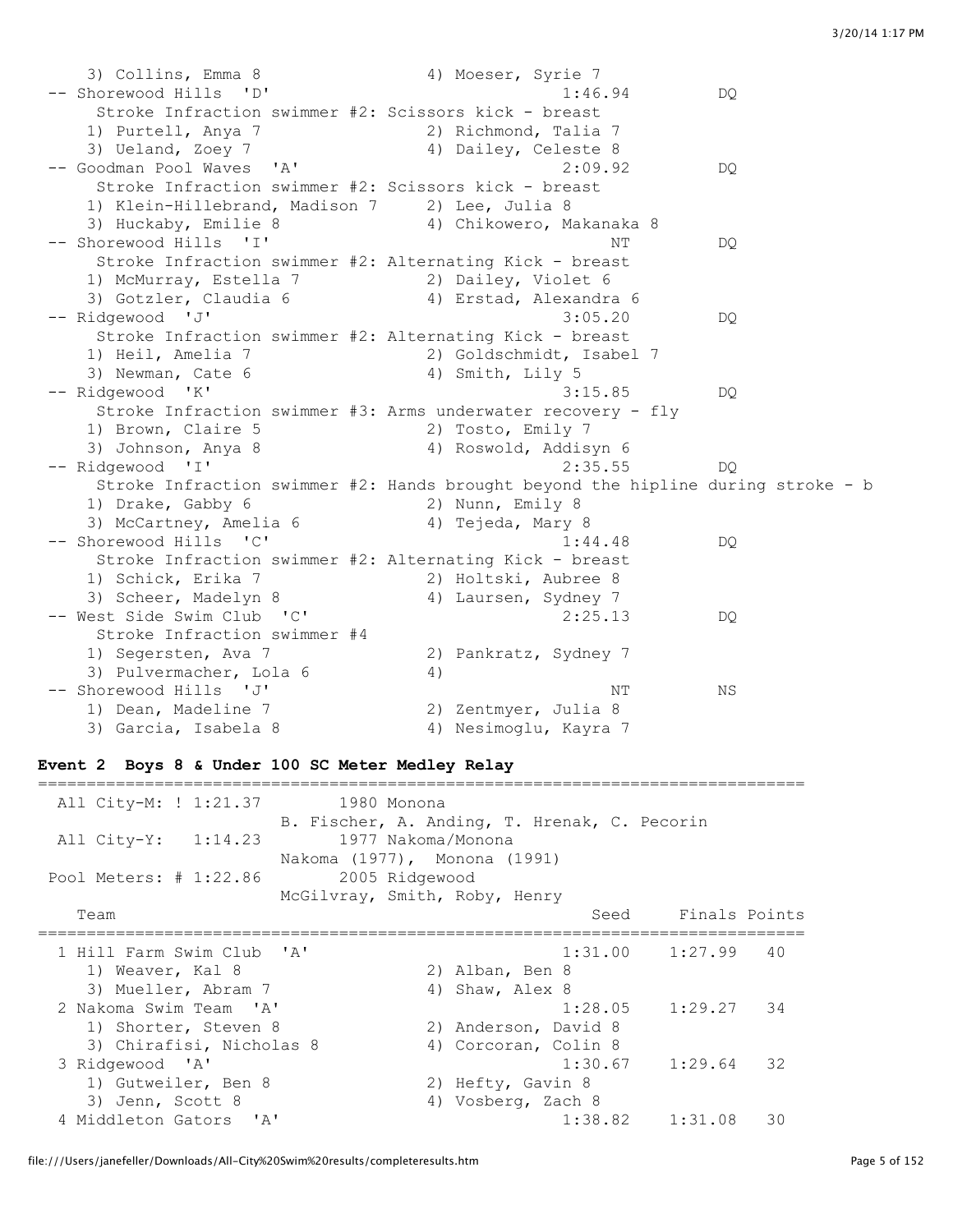1) Golden, Matthew 7 2) Keith, Benjamin 8 3) Madigan, Jack 8 4) Braun, Arnun 8 5 Shorewood Hills 'A' 1:31.28 1:32.31 28 1) Altaweel, Ben 8 2) Sheehan, Austin 7 3) Jimenez, Mateo 8 4) Schoff, Bjorn 7 6 Parkcrest 'A' 1:32.04 1:32.38 26 1) Bennett, Andrew 8 2) Prince, Evan 8 3) Bennett, TJ 8 4) Zuver, Dillon 8 7 Monona Swim and Dive 'A' 1:32.07 1:32.87 24 1) Guzik, Jonathan 8 2) Thompson, Joey 8 3) Terry, A.J. 8 4) Foley, Jack 7 8 Shorewood Hills 'B' 1:37.12 x1:34.93 1) Kraske, Paul 8 2) Collins, Ben 7 3) Jackson, Finn 8 4) Erstad, Dillon 8 9 West Side Swim Club 'A' 1:40.53 1:39.70 22 1) Ohkerrmann, Leo 8 2) Ketarkus, AJ 8 3) Marcin, Joe 8 4) Vesperman, Alex 8 10 Ridgewood 'B' 1:43.72 x1:40.65 1) Risley, Kyle 8 2) Chorlton, Drew 8 3) Kalish, Daniel 8 4) Barden, Jack 8 11 Parkcrest 'B' 1:46.97 x1:42.08 1) Godager, Sam 7 2) Wenning, Gus 8 3) Yehle, Peter 7 4) McDermott, Nat 8 12 Maple Bluff Country Club Swim 'A' 1:40.13 1:44.00 18 1) McNeil, Edward 8 2) Wallace, Nolan 7<br>3) Jakel, Isaiah 8 3 4) O'Driscoll, Micha 13 Hill Farm Swim Club 'B' 1:51.00 x1:46.42 1) Bocsi, Daniel 8 2) Sponseller, Max 8 3) Armstrong, Quinn 8 4) Van Dyke, Calvin 8 14 High Point Swim Club 'A' 1:39.05 1:46.96 14<br>
1) Murray, Andrew 8 2) Michael, Evan 8<br>
3) Belgiano, Taatjes 8 4) Madoch, Jack 8 1) Murray, Andrew 8 2) Michael, Evan 8 3) Belgiano, Taatjes 8 (4) Madoch, Jack 8 1) Baer, Michael 7 2) Williams, Ethan 8 3) Mahaffey, Michael 8 4) Erlandson, Charlie 8 16 Ridgewood 'C' 1:55.29 x1:49.06 1) McCorvie, Sam 8 2) Skrede, Octavio 8 3) Watson, Sam 8 4) Badger, Drake 8 17 Monona Swim and Dive 'B' 1:53.09 x1:49.84 1) Saloma, Felix 8 2) Studt, Kai 8 18 Shorewood Hills 'C' 1:44.51 x1:50.46 1) Mickelson, Sam 7 2) Alexander, Graeme 8 3) Nichol, Alessandro 8 (4) Guilbault, Sam 7 19 Nakoma Swim Team 'B' 2:02.39 x1:56.20 1) VandenBrook, Jaxon 7 2) Kennedy, Finn 8 3) Anderson, John 7 (4) Prout, Alex 8 20 Shorewood Hills 'E' 2:04.69 x2:01.05 1) Tsao, Owen 8 2) Weinhold, Lukas 8 3) Gadau, Henry 7 4) Sweitzer, Hudson 7 21 Hawks Landing Swim Team 'B' 2:08.22 x2:03.77 1) Heise, Ben 8 2) Welsing, Jack 6<br>3) Ehrhardt, Oliver 8 4) Sjowall, Drew 7 3) Ehrhardt, Oliver 8 22 High Point Swim Club 'B' 1:45.73 x2:05.33 1) Young, Teddy 7 2) Prestigiacomo, Sam 8 3) Schneider, Devin 8 4) Letang, Anthony 8

4) O'Driscoll, Michael 7 15 Hawks Landing Swim Team 'A' 1:49.49 1:47.02 12 1:53.09<br>2) Studt, Kai 8<br>4) Baxter, Benjamin 8 23 Shorewood Hills 'D' 1:56.86 x2:07.59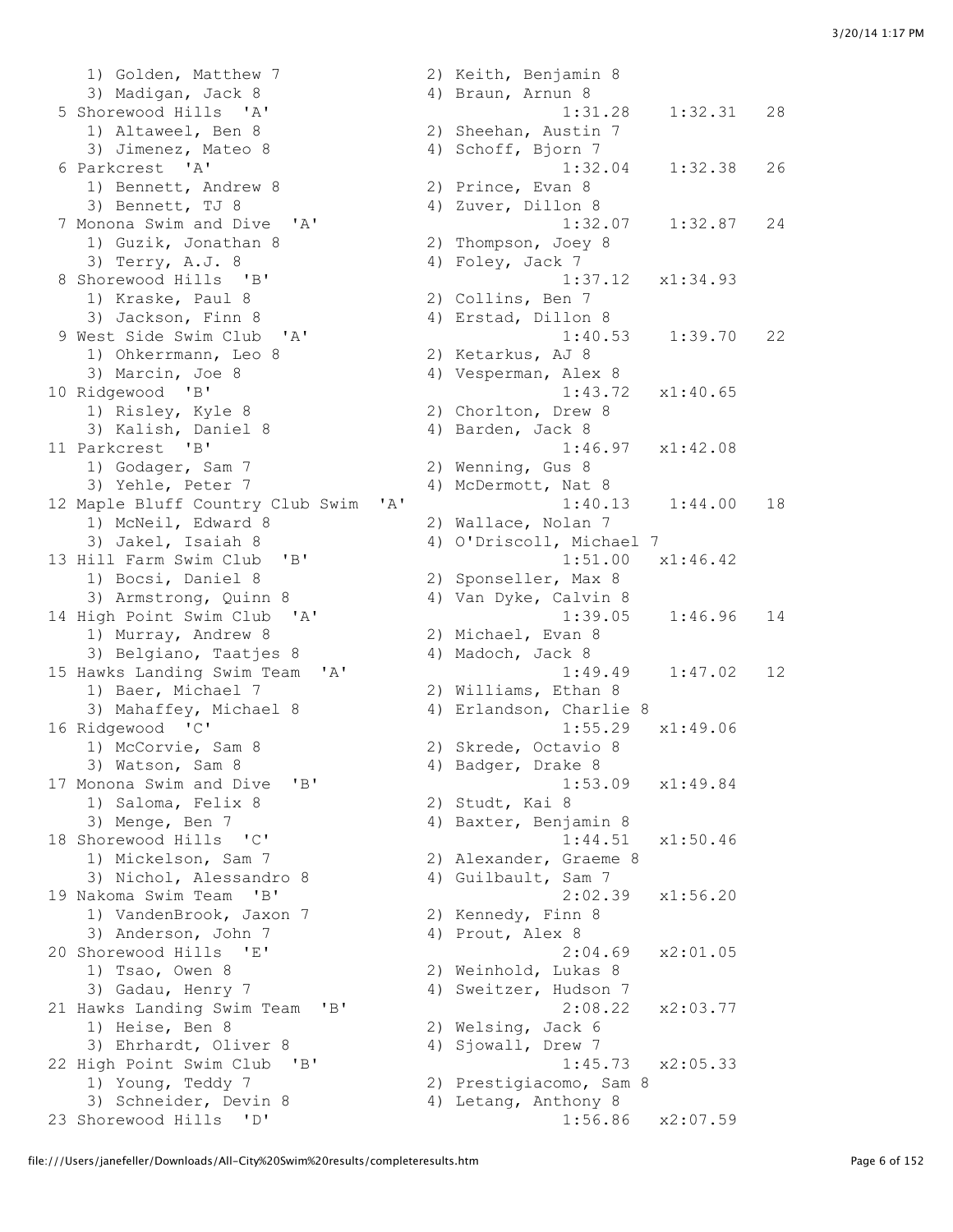1) Heiderscheit, Ben 5 2) White, Eli 7<br>3) Nowak, Lukas 8 4) Stair, Sawyer 6 3) Nowak, Lukas 8 4) Stair, Sawyer 6 24 High Point Swim Club 'D' 2:00.89 x2:09.08 1) Vanderloo, Jackson 8 2) Esteves, Jackson 7 3) Prosser, Brady 8 4) Donohoe, Jack 8 25 West Side Swim Club 'B' 2:10.59 x2:12.32 1) Conkey, Simon 8 2) Tisdel, Keagan 8 3) Borgerding, Max 6 4) Ketarkus, Jaxen 7 26 Ridgewood 'F' 2:58.47 x2:14.39 1) Wallace, Ezra 6 2) Jones, Max 6 3) Slager, Josh 7 (4) Affeldt, Henry 7 -- Hill Farm Swim Club 'C' 2:08.00 DQ Stroke Infraction swimmer #3: Arms underwater recovery - fly 1) Boettinger, William 8 2) Rogers, Tommy 8 3) Swenson, Ben 8 4) Brozyna, Nolan 8 -- Seminole Sharks Swim & Dive Te 'C' 2:43.82 DQ Stroke Infraction swimmer #3: Arms underwater recovery - fly 1) Atkisson, Rhylan 5 2) Marty, Neil 7 3) Scocos, Costa 7 (4) Zenner, Carsten 6 -- Hill Farm Swim Club 'D' 2:27.00 DQ Stroke Infraction swimmer #3: Alternating Kick - fly 1) Finley, Lucas 8 2) Siemering, Torin 6 3) Oulette, Henry 8 4) Mozena, Sam 8 -- Seminole Sharks Swim & Dive Te 'B' 2:05.59 DQ Stroke Infraction swimmer #2: Alternating Kick - breast 1) Bie, John 7 2) Wiedemann, Oliver 8 3) Kolesnikov, Oleg 8 (4) Renkens, Reece 7 -- Middleton Gators 'D' 3:05.25 DQ Stroke Infraction swimmer #3: Arms underwater recovery - fly 1) Mayhew, Tyler 8 2) Warda, Robert 8 3) Asmus, John (Jack) 7 (4) Olson, Gavin 6 -- Middleton Gators 'C' 2:12.38 DQ Stroke Infraction swimmer #2: Hands brought beyond the hipline during stroke - b 1) DeCabooter, Patrick 7 2) Fitzgerald, Carson 7 3) Spence, Eliot 7 (4) Mosley, Jude 6 -- Monona Swim and Dive 'C' 2:08.99 DQ Stroke Infraction swimmer #2: Alternating Kick - breast 1) Woodford, Joe 8 3) Noodford, Joe 8 2) Stertz, Jacob 7<br>3) Nelson, Kyle 7 4) Dyslin, Keats 8 -- Hill Farm Swim Club 'E' 2:55.00 DQ Stroke Infraction swimmer #3: Arms underwater recovery - fly 1) Blonien, Evan 6 2) Knight, Daniel 7 3) Michaud, Louis 7 4) Mozena, Isaac 6 -- Parkcrest 'E' 2:53.86 DQ Stroke Infraction swimmer #2: Hands brought beyond the hipline during stroke - b 1) Wenning, Oliver 5 2) Moskol, Quinn 6 3) Doeppers, Grady 7 4) Espinoza-Forlenza, Raphael 6 -- High Point Swim Club 'C' 1:54.20 DQ Stroke Infraction swimmer #3: Kick breaststroke type - fly 1) Devine, Dayton 8 2) Thomas, Mason 8 3) Zocher, Luke 8 4) Suttle, Trey 7 3) Zocher, Luke 8<br>
-- High Point Swim Club 'E' 2:35.00 DQ Stroke Infraction swimmer #2: Scissors kick - breast 1) Jolin, Cooper 8 2) Bauer, Alex 7 3) Boyle, Trey 8 4) Jolin, Sam 7 -- Parkcrest 'C' 2:06.02 DQ Stroke Infraction swimmer #2: Scissors kick - breast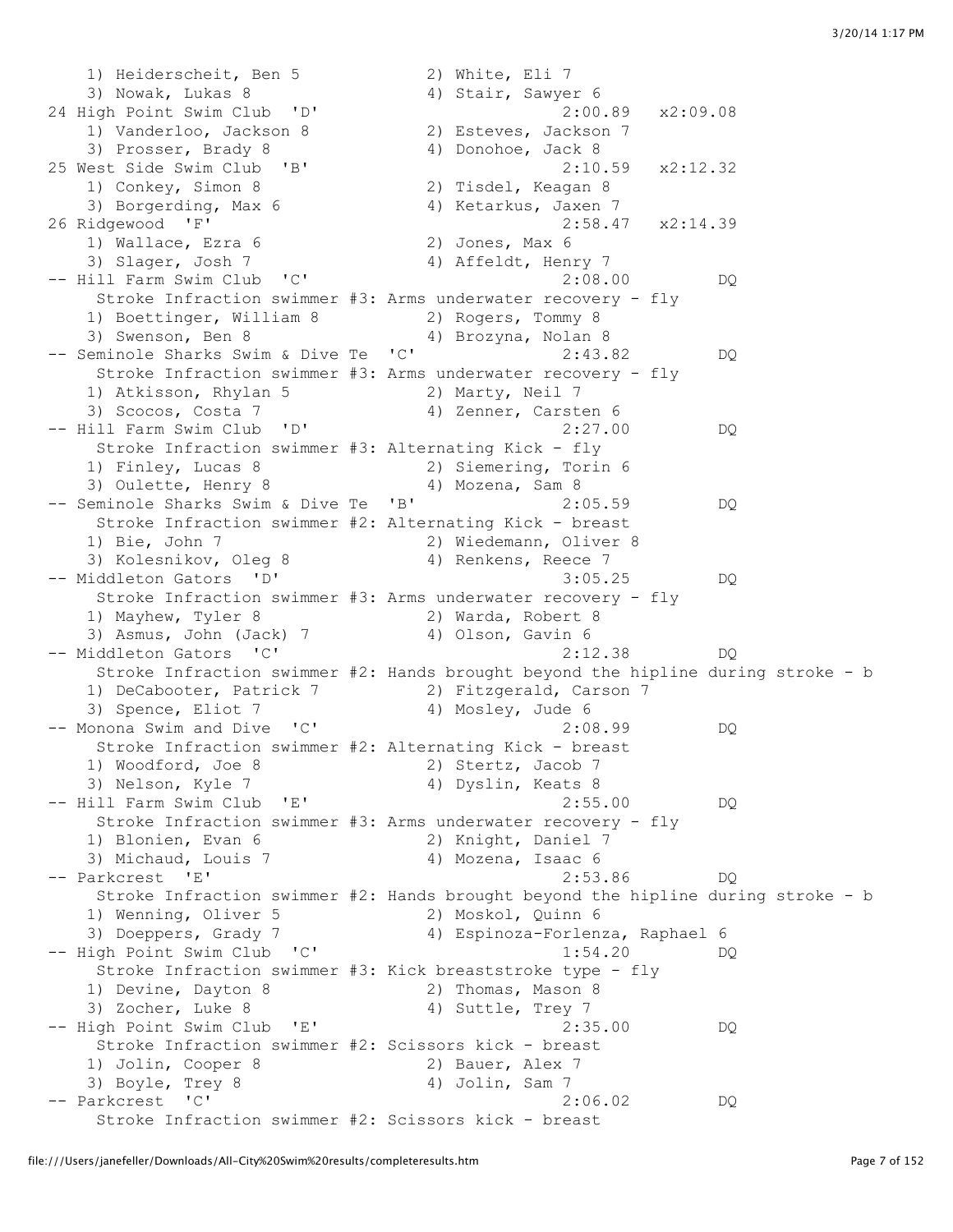1) VanDerWeide, Jackson 6 2) Peters, Fred 8 3) Richards, Rudy 7 4) Turgeson, Carter 8 -- Seminole Sharks Swim & Dive Te 'A' 1:45.69 DQ Stroke Infraction swimmer #3: Alternating Kick - fly 1) Updegrove, Liam 7 2) Jorgenson, Aison 7 3) Mello, Joshua 7 4) Dobrinsky, John 7 -- Parkcrest 'D' 2:30.69 DQ Stroke Infraction swimmer #2: Alternating Kick - fly 1) Heinrich, Alex 6 2) VanDerWeide, Henry 8 3) Iskandar, Jamie 6 4) Lyons, Grafton 7 -- Maple Bluff Country Club Swim 'B' 2:33.37 DQ Stroke Infraction swimmer #1: Alternating Kick - breast 1) Zampol, Gino 8 2) Haselow, Grant 6 3) Reid, Everett 6 4) Zampol, Giorgio 6 -- Ridgewood 'D' 2:10.62 DQ Stroke Infraction swimmer #2: Alternating Kick - breast 1) Mueller, Xander 7 2) Brown, Harrison 8 3) Dankert, Ben 7 4) Walling, Jackson 8 -- Shorewood Hills 'F' 2:10.86 DQ Stroke Infraction swimmer #2: Alternating Kick - breast 1) Symes, Owen 7 2) Jimenez, Andres 5 3) Walsh, Sean 7 4) House, Charlie 8 -- Monona Swim and Dive 'E' 2:36.62 DQ Stroke Infraction swimmer #1: Shoulders past vertical toward breast - back 1) O'Malley, Danny 7 2) Steenhagen, Sam 7 3) Westmont, Ben 6 4) Zeutzius, Jenner 6 -- Ridgewood 'G' 3:45.85 DQ Stroke Infraction swimmer #2: Alternating Kick - breast 1) Sullivan, Brennan 6 2) Mutch, Callum 5 3) Drake, Max 5 4) Walling, Spencer 6 -- Ridgewood 'H' 3:59.90 XDQ Stroke Infraction swimmer #2: Hands brought beyond the hipline during stroke - b 1) Evert, Leo 7 2) 3) Schauder, Wyatt 6 4) Burmeister, Henry 6 -- Ridgewood 'E' 2:25.73 DQ Stroke Infraction swimmer #2: Hands brought beyond the hipline during stroke - b 1) Johnson, Caleb 7 2) Strobel, Jacob 7 3) Garibay, Joseph 7 4) Cunningham, Bryson 8 -- Monona Swim and Dive 'D' (2:22.34 DQ Stroke Infraction swimmer #2: Scissors kick - breast 1) Cullison, James 7 2) Kuhlow, Simon 8 3) Groth, Wyatt 7 4) Johnson, Ethan 6 -- Goodman Pool Waves 'B' NT NT DO Stroke Infraction swimmer #1: Pulling on lane line - Misc 1) Byrnes, Alex 5 2) Rabinowitz, Ari 7 3) Aucapina, Dahmien 6 4) Aucapina, Diego 7 -- Middleton Gators 'B' 1:48.50 DQ Early take-off swimmer #3 1) Alexander, Jack 8 2) Noak, Devon 8 3) Charles, Alexander 6 4) Houden, Avery 8 -- Shorewood Hills 'H' NT DQ Stroke Infraction swimmer #2: Alternating Kick - breast 1) Cavalluzzo, Kevin 6 2) Mattison, Elliot 7 3) Igic, Robert 6 4) Brolin, Zane 8 -- Shorewood Hills 'G' 2:39.11 DQ Stroke Infraction swimmer #2: Downward butterfly kick - breast 1) Mattison, Dietrich 7 2) Gustafson, Burke 8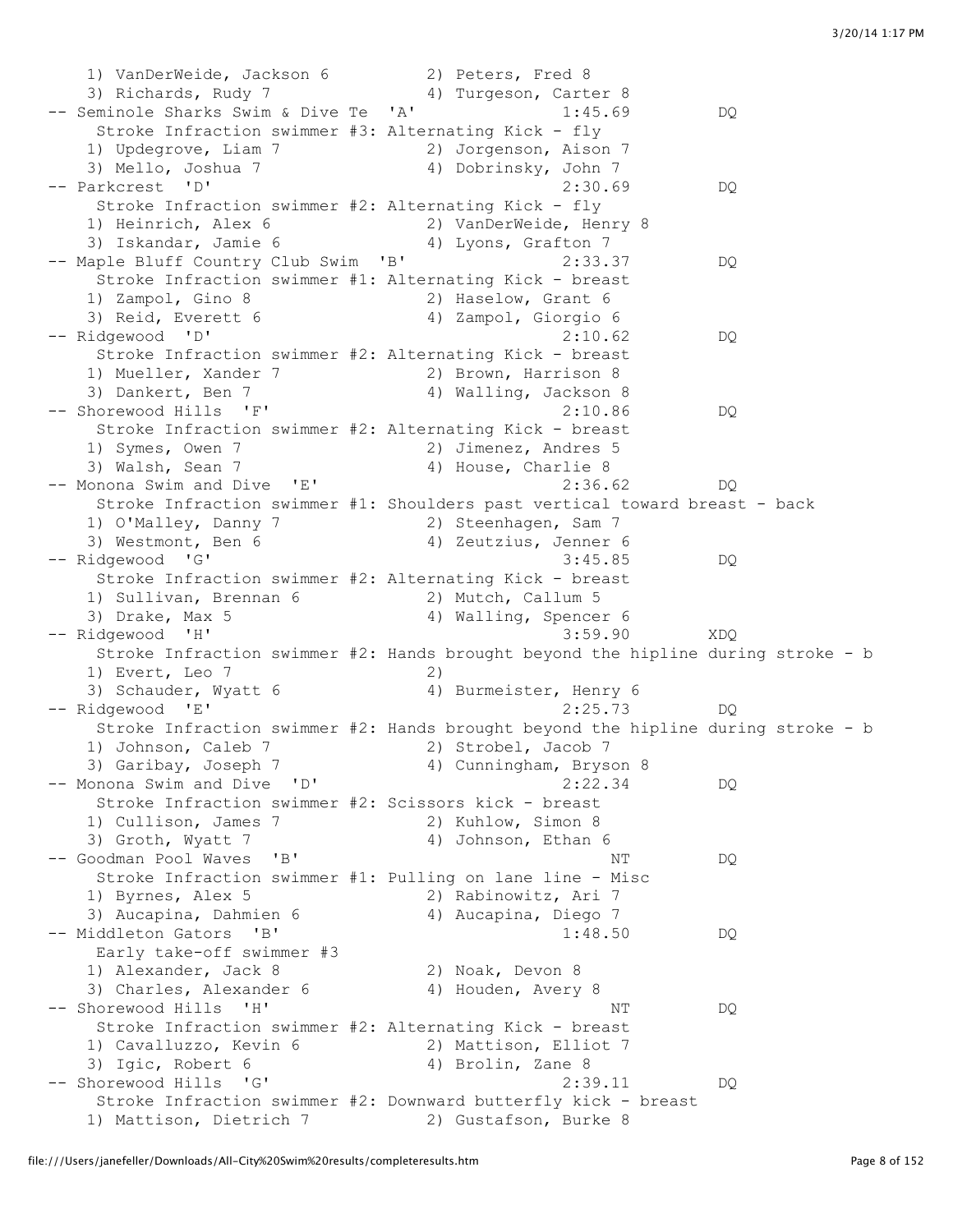3) Spitznagle, Holden 6 4) Noguera, William 8 -- Goodman Pool Waves 'A' 2:00.65 DQ Stroke Infraction swimmer #2: Hands brought beyond the hipline during stroke - b 1) Morrison, Luke 7 2) Connor, Benjamin 8 3) Connor, Smith 8 4) Hoffman, Tyler 7

#### **Event 3 Girls 9-10 200 SC Meter Medley Relay**

=============================================================================== All City-M: ! 2:27.82 2011 Hawks Landing K. Barth, M. McMahon, G. Gnewuch, A. Spielman All City-Y: 2:16.34 2009 Ridgewood B. Nelson, H. Becker, C. Wilson, H. Wickstrom Pool Meters: # 2:33.21 2005 Ridgewood Shea, Smith, Schmitt, Fulmer Team Seed Finals Points =============================================================================== 1 Monona Swim and Dive 'A' 2:27.83 2:27.35! 40 1) O'Malley, Mary 10 2) Rosenthal, Kozette 10 3) Kyle, Avery 10 4) Shaw, Sienna 10 2 Shorewood Hills 'A' 2:34.99 2:39.54 34 1) Messner, Kate 9 2) Kim, Skye 10 3) Laursen, Evelyn 9 19 4) Sullivan, Bridget 10 3 Ridgewood 'A' 2:35.64 2:40.08 32 1) McGilvray, Kieran 10 2) Bissen, Kiara 10 3) Kalish, Taylor 10 4) Chorlton, Ella 10 4 Seminole Sharks Swim & Dive Te 'A' 2:43.46 2:42.08 30 1) Kuepers, Payton 10 2) Granetzke, Isabella 9 3) Rothwell, Hailey 10 4) Zuehl, Mackenzie 9 5 Middleton Gators 'A' 2:50.79 2:43.88 28 1) Barrett, Hailey 9 2) Pinder, Emma 10 3) Haag, Molly 9 4) Graf, Ella 9 6 Shorewood Hills 'B' 2:44.05 x2:44.96 1) Schick, Natalie 10 2) Jordan, Avanna 9 3) Weygant, Quinn 9 4) Tracy, Anna 10 7 Parkcrest 'A' 2:48.90 2:47.26 26 1) Diaczun, Alaura 10 2) Nennig-Kniaz, Sarah 10 3) Schutz, Elizabeth 9 4) Schutz, Lauren-Anne 10 8 West Side Swim Club 'A' 2:57.30 2:50.88 24 1) Andrezejewski, Elizabeth 10 2) Kabbaz, Olivia 10 3) Thain, Julia 10  $\hskip 1.6cm$  4) Moylan, Helen 10 9 High Point Swim Club 'A' 2:46.44 2:54.47 22<br>
1) Martin, Norah 9<br>
3) Lawn, Madelyn 9 4) Haefer, Hope 10 1) Martin, Norah 9 2) Keebler, Molly 9 3) Lawn, Madelyn 9 14) Haefer, Hope 10 10 High Point Swim Club 'B' 2:58.87 x2:55.02 1) Young, Andrea 9 2) Bauch, Brianna 10<br>3) Go, Maria 10 3) 4) Malecki, Samantha 10 3) Go, Maria 10 4) Malecki, Samantha 10 11 Hill Farm Swim Club 'A' 2:48.41 2:55.98 18 1) Mirus, Skylar 9 2) Hershberger, Sarah 9 3) Chandler, Natalie 9 4) Glinberg, Talia 10 12 Nakoma Swim Team 'A' 2:48.31 2:57.06 14 1) teDuits, Anna 9 2) Seymour, Olivia 10 3) Nemeth, Grace 9 4) Johnson, Hadley 9 13 Parkcrest 'B' 3:00.00 x2:57.30 1) Yehle, Katherine 10 2) Ma, Angela 10 3) Childs, Zoe 10 4) Kishter, Stephanie 10 14 Maple Bluff Country Club Swim 'A' 3:06.97 3:00.04 12 1) Hughes, Eliot 10 2) Fleming, Aspen 9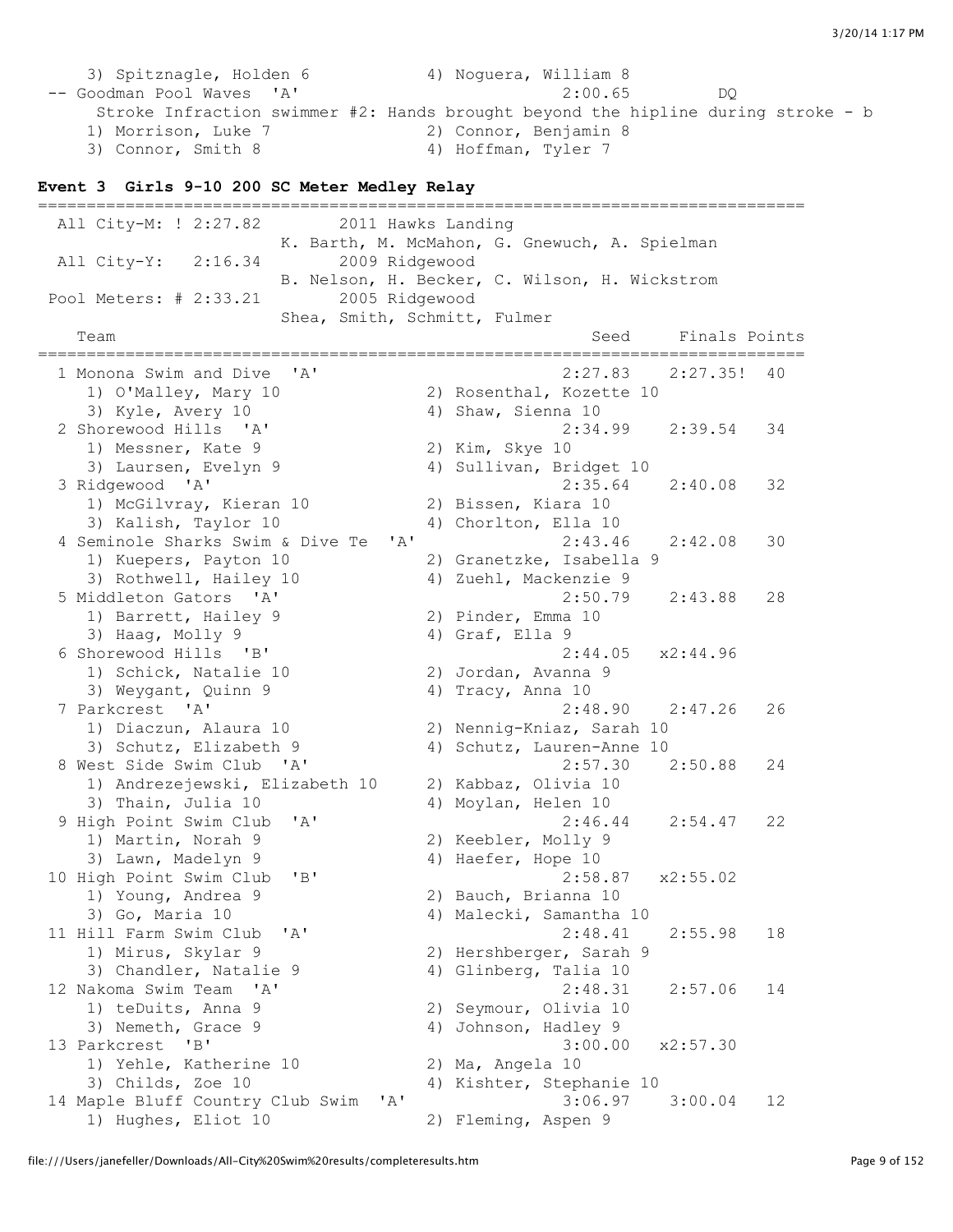3) O'Driscoll, Maeve 10 4) Marz, Sydney 10 15 Seminole Sharks Swim & Dive Te 'B' 2:59.51 x3:00.13 1) Chase, Abigail 9 2) Armstrong, Jordan 10 3) Beggs, Allison 9 4) Trias, Katie 10 16 Shorewood Hills 'C' 2:52.69 x3:00.37 1) DeAngeles, Danielle 9 2) Ripple, Katie 10 3) Miller, Eliza 9 4) House, Jackie 9 17 Ridgewood 'B' 2:57.23 x3:00.59 1) DeLorme, Kira 10 2) Slattery, Lauren 9 3) Haffner, Lucia 9 4) Touchett, Megan 10 18 Hawks Landing Swim Team 'B' 2:53.73 3:04.30 10 1) Sweeney, Claire 9 2) Cox, Peyton 10 3) Reid, Abby 9 4) Stott, Kristen 10 19 Ridgewood 'C' 3:10.57 x3:04.74 1) Sanborn, Annika 9 2) Benzine, Sydney 10 3) McKinnon, Madeline 9 4) Anderson, Isabelle 9 20 Parkcrest 'C' 3:06.20 x3:06.85 1) Hirschfield, Halia 10 2) Vander Meer, Anna 9 3) Peterson, Eva 10 4) Kane, Brooklynn 10 21 Middleton Gators 'B' 3:08.76 x3:07.21 1) Newcomer, Anja 10 2) Madigan, Fiona 9 3) Golden, Melanie 10 4) Bauman, Rylie 9 22 Middleton Gators 'C' 3:18.84 x3:10.73 1) Hanson, Lydia 9 2) Andrews, Olivia 10 3) Florin, Emily 10 4) Warriner, Annie 10 23 Ridgewood 'D' 3:22.42 x3:12.42 1) Brazeau, Regan 9 2) Watson, Autumn 9 3) Gale, Caitlin 10 4) Gagne, Madeline 10 24 West Side Swim Club 'B' 3:19.06 x3:12.83 1) DeLaura, Ellie 10 2) Borgerding, Grace 9 3) Hurley, Adrienne 9 4) Zach, Braelen 9 25 Shorewood Hills 'F' 3:34.24 x3:14.80 1) Moeser, Katherine 10 2) O'Donnell-Mache, Madeline 10<br>2) Isis Elena 10 4) O'Donnell Mache, Tessa 10 3) Igic, Elena 10 4) O'Donnell-Mache, Tessa 10 26 Seminole Sharks Swim & Dive Te 'C' 3:09.59 x3:15.21 1) Lodico, Claire 9 2) Culver, Elizabeth 10<br>3) Neumann, Emma 10 4) Torgerson, Tatum 9 27 Middleton Gators 'D' 3:21.88 x3:17.78 1) Tung, Ashley 10 2) Duecker, Anna 10 3) Williams, Nancy 9 4) Reed, Emily 9 28 Shorewood Hills 'D' 3:05.16 x3:17.91 1) Vassallo, Olivia 10 2) Bittner, Charlotte 9 3) McKinney, Emma 9 4) Boller, Olivia 10 29 Seminole Sharks Swim & Dive Te 'D' 3:32.41 x3:23.15 1) Magnus, Kylie 10 2) Becker, Maddie 10 3) Kelley, Erica 9 4) Blasiole, Surya 10 30 Shorewood Hills 'E' 3:13.52 x3:23.75 1) DeCroix, Ava 10 2) Vander Ark, Julia 10 3) Cavalluzzo, Juliette 9 4) Barho, Sasha 10 31 Monona Swim and Dive 'D' 3:34.33 x3:23.92 1) Matheson, Drew 10 2) Rosenthal, Klaara 9 3) Zielke, Olivia 9 4) Livesey, Sailor 10 32 Maple Bluff Country Club Swim 'B' 3:25.72 x3:26.20 1) Reid, Madeline 9 2) Masciopinto, Audrey 9 3) Haselow, Ellie 9 4) Baggot, Mary 10 33 Hawks Landing Swim Team 'C' 3:15.50 x3:27.12 1) Sanderson, Glenna 10 2) Barth, Allyson 9

4) Torgerson, Tatum 9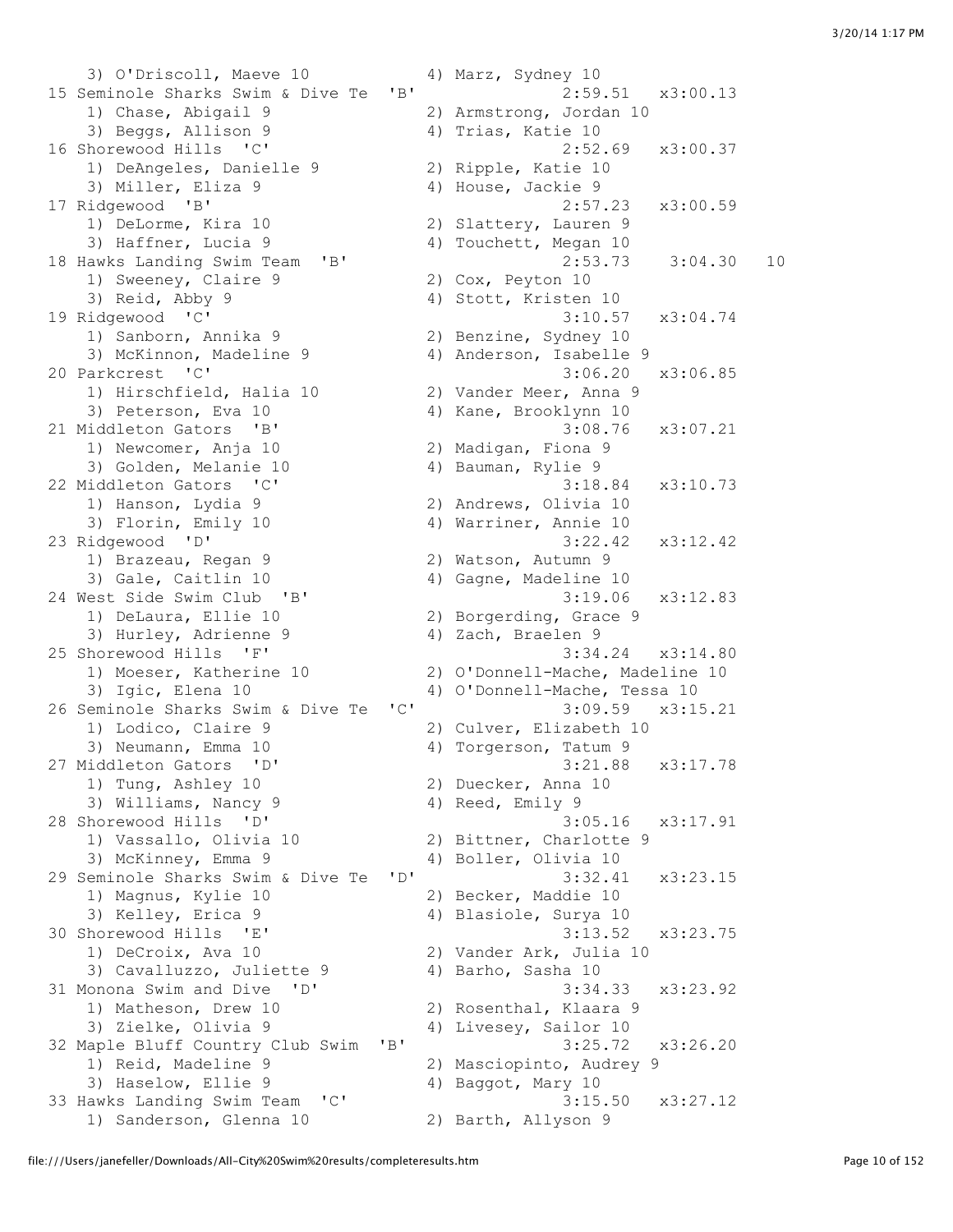3) Thomley, Allison 10 4) Wowk, Marin 9 34 Hawks Landing Swim Team 'D' 3:28.77 x3:29.18 1) Johnson, Madison 9 2) Emmerich, Maddie 10 3) Pansegrau, Lauren 9 4) Mathur, Anjali 10 35 Hawks Landing Swim Team 'E' 3:33.04 x3:31.39 1) Sax, Charlotte 9 2) Wieseckel, Abby 10 3) Olsen, Sarah 9 4) Pelton-Byce, Kaya 9 36 Hill Farm Swim Club 'C' 3:40.07 x3:32.66 1) Schaefer, Alexa 9 2) Pitsch, Sophie 9 3) Mueller, Anna 9 44 Acharya, Nisha 9 37 Middleton Gators 'F' 3:38.13 x3:39.14 1) Bunz, Victoria 9 2) Casper, Ainsley 10 3) Frinzi, Leona 10 4) Rapacz, Olivia 10 38 Nakoma Swim Team 'B' 3:14.47 x3:41.09 1) Shannahan, Maeve 9 2) Feller, Mikala 9 3) Andes, Maisy 9 4) Pfau, Catherine 10 39 Goodman Pool Waves 'A' 3:33.30 3:46.37 8<br>1) Wong, Lily 9 2) Rublein, Emily 9<br>3) Tomberlin, YooMi 9 4) Wanish, Danika 9 1) Wong, Lily 9 2) Rublein, Emily 9 3) Tomberlin, YooMi 9 4) Wanish, Danika 9 40 Monona Swim and Dive 'E' 3:53.93 x3:49.08 1) Clark, Mary 9 2) Gronski, Mia 9 3) Farwell, Madelynne 9 4) Branch, Natalie 9 41 Ridgewood 'G' 4:03.59 x3:51.30 1) Neumann, Jamie 9 2) Sullivan, Sawyer 9 3) Mutch, Abbey 9 4) Taylor, Kaia 10 42 High Point Swim Club 'D' 3:38.29 x3:58.27 1) Torresani, Julia 9 2) Morner, Amalia 9 93:38.2 (igh Point Swim Club 'D'<br>
3) Torresani, Julia 9 (2) Morner, Amalia 9<br>
3) Gorman, Katie 10 (4) Nielsen, Anna 9 43 High Point Swim Club 'E' 3:58.21 x4:06.40 1) Poehling, Lauren 10 2) Baldo, Julianna 10 3) Ballweg, Madeline 9 4) Noel, Charlotte 9 3) Ballweg, Madeline > (1994) (1994) (1994) (1994) (1994) (1994) (1994) (1994) (1994) (1994) (1994) (1994) (19<br>
(1994) (1994) (1994) (1994) (1994) (1994) (1994) (1994) (1994) (1994) (1994) (1994) (1994) (1994) (1994) (1994 1) Olson, Grace 9 2) Noak, Lily 10 3) Ryan, Rachel 9 4) Gallay, Amaya 9 45 Middleton Gators 'J' 4:20.00 x4:32.71 1) Keohane, Mei Mei 10 2) Riehemann, Danika 9 3) Pattnaik, Akshita 10 (4) Wubben, Ella 9 46 Shorewood Hills 'H' 3:53.23 x4:54.85 1) Raichle, Stella 9 2) Atalla, Nazira 9 3) Cranley, Fiona 10 4) Bohling, Hana 9 -- Hawks Landing Swim Team 'A' 2:32.21 DQ 1) Foley, Sarah 10 2) Pederson, Katie 10 3) Pierobon Mays, Gabriela 10 4) McKeon, Carly 10 -- Parkcrest 'D' 3:49.80 DQ 1) Doeppers, Annika 9 2) Ciske, Erin 9 3) Mockert, Mollie 10 4) Walters, Olivia 9 -- Middleton Gators 'H' 4:00.04 DQ<br>1) Judd, Emma 9 2) Nair, Namita 9 3) Meudt, Lauren 9 4) Francois, Kennedy 10 -- Seminole Sharks Swim & Dive Te 'E' NT NT XDQ 1) Johnstone, Elizabeth 9 2) Johnstone, Sarah 10 3) Fischer, Alyssa 9 4) Brown, Ella 9<br>
-- Hill Farm Swim Club 'B' 3:1<br>
1) Shaw, Sophie 10 2) Sirek Kreve, S -- Hill Farm Swim Club 'B' 3:10.19 DQ 1) Shaw, Sophie 10 2) Sirek Kreye, Sienna 9 3) Fernandez, Jessica 10 4) Lackore, Emma 10 -- Ridgewood 'E' 3:41.59 DQ 1) Gerlach, Alison 9 2) Ritter, Ana 9

2) Nair, Namita 9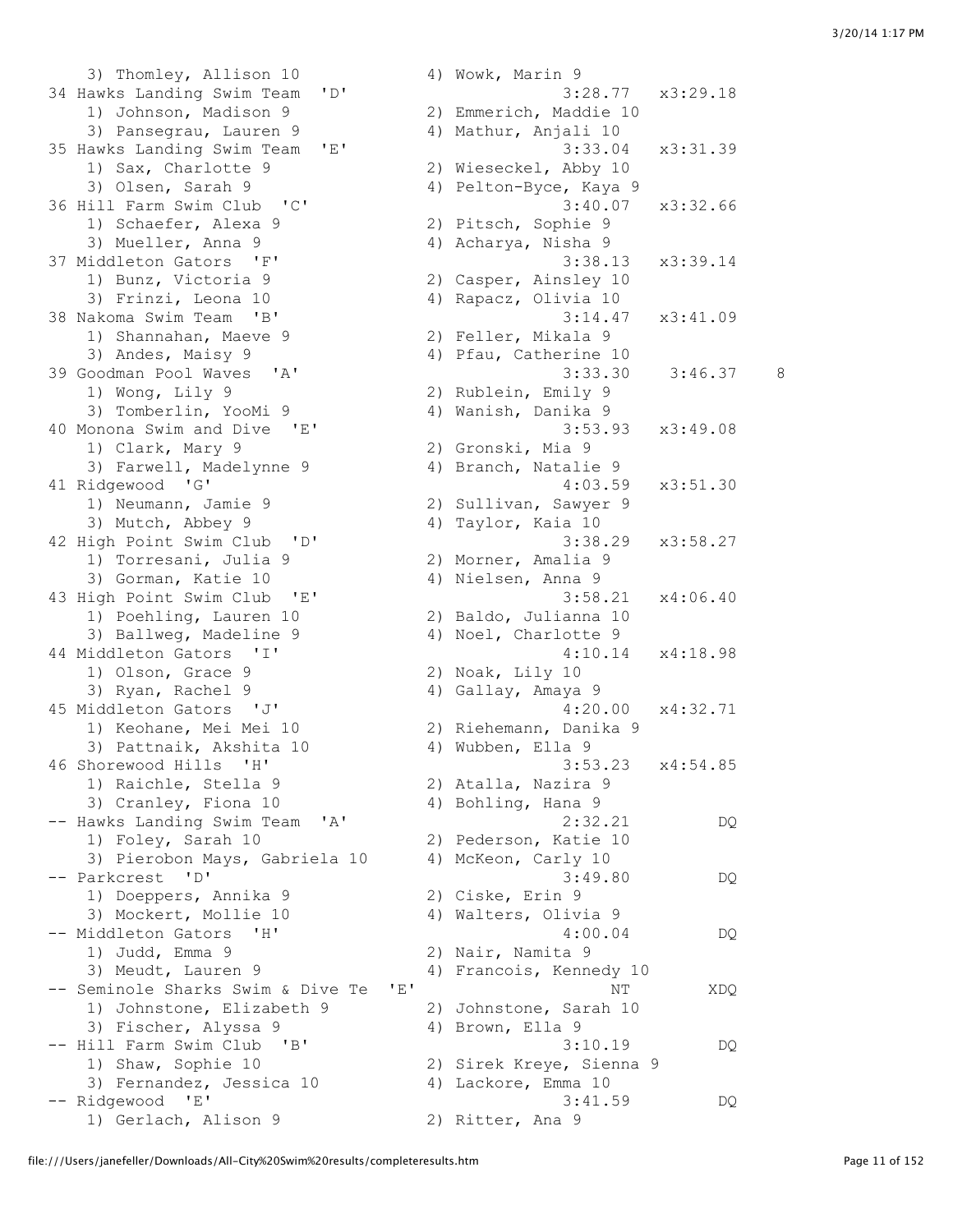| 3) Hoard, Rebekah 10                                 |    | 4) Barden, Katie 10         |     |
|------------------------------------------------------|----|-----------------------------|-----|
| 'F'<br>-- Ridgewood                                  |    | 3:58.89                     | DQ  |
| 1) Hayes, Emmy 9                                     |    | 2) Wilson, Rhiannon 10      |     |
| 3) Beglinger, Sydney 9                               |    | 4) Olmsted, Annabelle 10    |     |
| -- Monona Swim and Dive<br>'F'                       |    | 3:59.05                     | DQ  |
| 1) Schmidt, Anya 10                                  |    | 2) Karamanski, Genevieve 9  |     |
| 3) McCaw, Annalissa 9                                |    | 4) Bennett, Kailey 10       |     |
| -- High Point Swim Club<br>$\overline{\phantom{a}}$  |    | 3:15.23                     | DQ  |
| 1) Donohoe, Katie 10                                 |    | 2) Bauer, Mary Jane 9       |     |
| 3) Konrad, Nicole 9                                  |    | 4) Koch, Carina 9           |     |
| -- Ridgewood 'H'                                     |    | 4:12.84                     | DQ  |
| 1) Benzine, Brooke 10                                |    | 2) Castellanos, Francesca 9 |     |
| 3) Pursley, Savannah 9                               |    | 4) Richards, Cecylia 10     |     |
| -- Ridgewood 'I'                                     |    | 4:26.74                     | DQ  |
| 1) Klingele, Trea 10                                 |    | 2) Richards, Destiney 10    |     |
| 3) Stalker-Herron, Eva 9                             |    | 4) Tejeda, Grace 10         |     |
| -- West Side Swim Club 'C'                           |    | 4:21.05                     | DQ  |
| 1) Semmann, Elizabeth 9                              |    | 2) Huie, Adele 9            |     |
| 3) Bradt, Mindi 10                                   |    | 4) Fafinski, Mila 9         |     |
| -- Monona Swim and Dive<br>"B"                       |    | 2:55.26                     | DQ  |
| 1) Foley, Belle 10                                   |    | 2) Kraemer, Abigail 10      |     |
| 3) Menge, Kristen 9                                  |    | 4) Terry, Zaria 10          |     |
| -- Monona Swim and Dive<br>$^{\prime}$ C $^{\prime}$ |    | 3:14.27                     | DQ  |
| 1) Gennerman, Lexie 9                                |    | 2) Back, Brianna 9          |     |
| 3) Flister, Carly 9                                  |    | 4) Fair, Isabella 9         |     |
| -- Middleton Gators 'G'                              |    | 3:50.44                     | DQ  |
| 1) Laufenberg, Lauren 9                              |    | 2) Ducke, Peyton 9          |     |
| 3) Lewis, Katelyn 9                                  | 4) | Thomas, Taylor 9            |     |
| -- Middleton Gators 'E'                              |    | 3:29.59                     | DQ  |
| 1) Wordley, Julia 9                                  |    | 2) Hellenbrand, Kayley 10   |     |
| 3) Tung, Amanda 10                                   |    | 4) Spence, Addison 10       |     |
| -- Shorewood Hills 'I'                               |    | 3:59.08                     | DQ. |
| 1) Nelson, Emily 9                                   |    | 2) Wrycha, Phoebe 9         |     |
| 3) Downing, Ava 10                                   |    | 4) Jordahl, Serena 10       |     |
| -- Shorewood Hills<br>$\mathsf{G}$                   |    | 3:45.10                     | DQ  |
| 1) Igic, Natasha 9                                   |    | 2) Lemmenes, Emily 9        |     |
| 3) Stair, Sofia 9                                    |    | 4) Spitznagle, Olivia 9     |     |
| -- Shorewood Hills 'J'                               |    | 4:14.14                     | ΝS  |
| 1) Brown, Clara 9                                    | 2) |                             |     |
| 3) Gotzler, Jane 9                                   |    | 4) Stephenson, Hunter 9     |     |

### **Event 4 Boys 9-10 200 SC Meter Medley Relay**

=============================================================================== All City-M: ! 2:27.77 2008 Ridgewood C. Radloff, C. Smith, B. Gebhart, P. Vesely All City-Y: 2:19.36 1996 Westside M. Hudson, A. Lerner, E. Welton, S. Heusinger Pool Meters:  $\# 2:34.25$  Kellerman, Smith, McGilvray, Henry Team Seed Finals Points =============================================================================== 1 Shorewood Hills 'A' 2:40.01 2:38.23 40 1) Marcus, Flynn 10 2) Maas, Dieder 10 3) Berge, Venden 9 4) Cranley, Joe 10 2 Maple Bluff Country Club Swim 'A' 2:44.30 2:38.93 34 1) Korb, Chase 10 2) Kettner, Cole 9 3) Moen, Alexander 10 4) Arndt, Ethan 10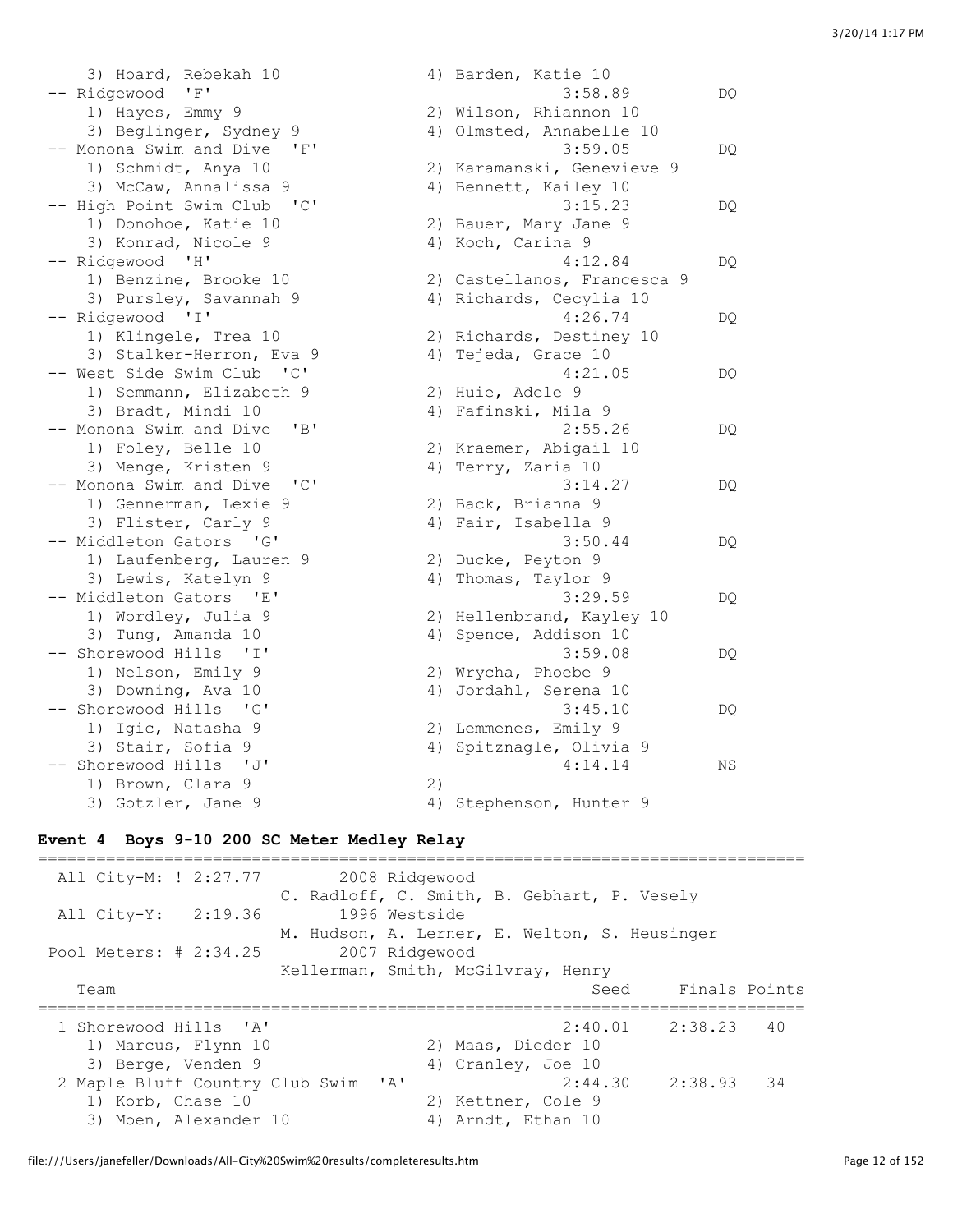3 Ridgewood 'A' 2:44.61 2:42.51 32 1) Jensen, Jake 10 2) Muckian, Aidan 10 3) Simon, Justin 10 4) Rilling, Jack 10 4 Middleton Gators 'A' 2:56.45 2:49.42 30 1) Kaney, John 10 2) Shaw, Nathan 9 3) Lamers, Nathan 10 4) Hoferle, Peter 10 5 Parkcrest 'A' 2:54.90 2:52.29 28 1) Zuver, Connor 9 2) Kaldor, Simon 10 3) Greene, Bailey 9 4) Chen, Edward 10 6 Seminole Sharks Swim & Dive Te 'A' 2:56.46 2:54.11 26 1) Wheeler, Matthew 9 2) Wellnitz, Benjamin 9 3) Finnell, Dane 10 4) Stitgen, Benjamin 9 7 High Point Swim Club 'A' 2:58.54 2:57.47 24 1911 Lomes<br>1) Renfert, Koby 9<br>2) Bable Samuel 10 8 West Side Swim Club 'A' 3:00.05 2:58.19 22 1) Segersten, Will 9 2) Marcin, Sam 10 3) Huie, Devin 10 (4) Ketarkus, Cameron 10 9 Hawks Landing Swim Team 'A' 3:06.23 2:58.20 18 1) Lundal, Cooper 10 2) Carney, Jacob 10 3) Petersen, Davis 9 4) Brinkman, Gerrit 10 10 Hill Farm Swim Club 'A' 3:00.00 2:59.77 14 1) Stark, Kellen 9 2) Siemering, Henrik 9 3) Gutknecht, Will 10 4) Bedford, Ike 10 11 Monona Swim and Dive 'A' 3:03.92 3:01.41 12 1) Senke, Colin 9 2) Jaeger, Christian 10 3) Garrett, Owen 9 4) Groth, Owen 10 12 Ridgewood 'C' 3:19.58 x3:04.00 1) Chester, Owen 9 2) Hoppe, Garrett 9 3) Sanderson, Owen 9 4) Torrealba, Diego 9 13 High Point Swim Club 'B' 3:16.63 x3:08.12 1) Jensen, Christian 10 2) Bauer, Tyler 9 3) Tucker-Jones, Evan 9 (4) Vogel, Max 10 14 Parkcrest 'B' 3:10.00 x3:08.15 1) Lehmann, Harrison 10 2) Lahey, Ryan 9 3) Zarov, Jacob 9 4) Bell, Jack 9 15 Ridgewood 'D' 3:22.48 x3:08.36 1) Plautz, Jackson 10 2) Barrett, Tommy 10 3) Schauder, Gavin 10 4) Maradiaga, Asher 10 16 Monona Swim and Dive 'B' 3:08.38 x3:13.29 1) Jaccard, Ben 10 2) Moreland, Logan 10 3) Jondle, Caleb 9 4) Clark, Patrick 9 17 Hill Farm Swim Club 'B' 3:11.17 x3:16.17 1) Irigoyen, Sebastian 9 2) Knight, Tommy 10 3) Bocsi, Marton 10 (4) Stadler, James 9 18 Middleton Gators 'B' 3:18.94 x3:17.67 1) McNerney, Joseph 10 2) Lin, Blaise 9 3) Mosley, Owen 10 4) Schutte, Jack 10 19 High Point Swim Club 'C' 3:35.00 x3:20.65 1) Wilson, Alex 9 2) Prosser, CJ 9 3) Keenan, Colin 9 4) Go, Michael 10 20 Seminole Sharks Swim & Dive Te 'B' 3:08.69 x3:24.20 1) Scocos, Andreas 10 2) Anderson, Drew 10 3) Wichern, Jackson 9 4) Atkisson, Brayden 9 21 Nakoma Swim Team 'A' 3:16.52 3:27.15 10 1) Schaak, Joseph 10 2) Still, Sam 10 3) Prout, Jack 10 4) Piotrowski, Tyler 9

2) Squire, Ian 10<br>4) Murray, Jack 10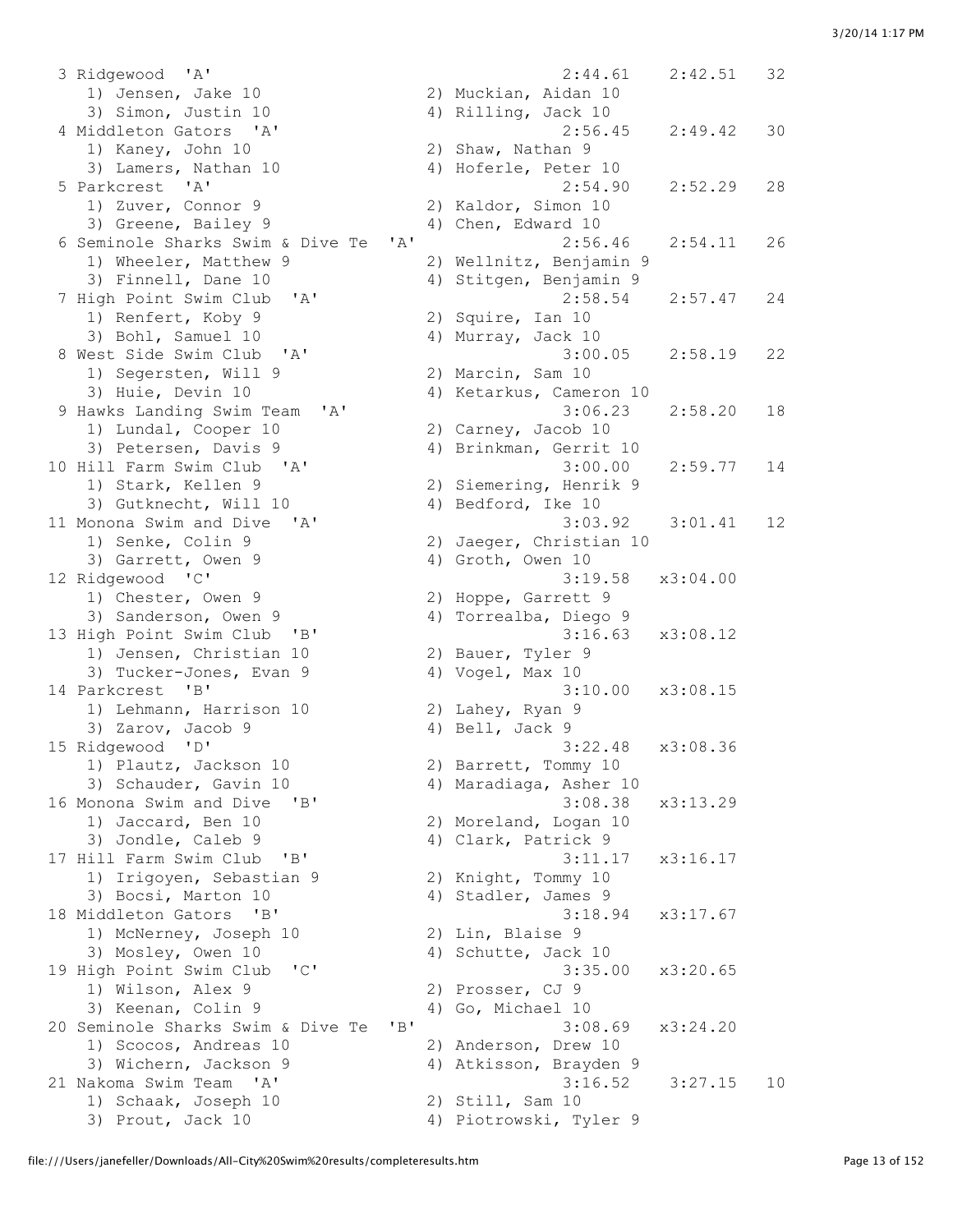22 Seminole Sharks Swim & Dive Te 'C' 3:32.42 x3:27.41 1) Mello, Jacob 9 2) Jerisha, Joshua 9 3) Hall, Eric 10 4) Neuhaus, Grant 9<br>23 Ridgewood 'F' 3:46.8 23 Ridgewood 'F' 3:46.83 x3:32.45 1) Thompson, Alec 10 2) Sebastian, Theo 9 3) Nellis, Aiden 10 4) Strobel, Zach 9 24 Middleton Gators 'C' 3:33.43 x3:34.03 1) Hallick, Ethan 9 2) Kinne, Elijah 9 3) Chang, Kevin 10 4) Moriarty, Aidan 9 25 Middleton Gators 'D' 3:44.53 x3:34.68 1) Pincombe, Tyler 10 2) Zeimentz, Michael 10 3) Starr, Alexander 10 4) Zhang, Edwin 10 26 Ridgewood 'E' 3:42.75 x3:38.07 1) Risley, Ethan 10 2) Douglas, Mason 10 3) Parry, Sean 9 4) Wallace, Ethan 10 27 Ridgewood 'G' 4:13.58 x3:44.02 1) Montgomery, Cole 9 2) Brown, Owen 9 3) Kittelson, Jack 9 14) Muckian, Gavin 9 28 West Side Swim Club 'B' 3:50.77 x3:47.23 1) Ketarkus, Brady 9 2) Coleman, Jesse 9 3) Omohundro, Charlie 10 4) Blotz, Benjamin 10 29 Shorewood Hills 'C' 3:40.91 x3:50.07 1) Kimple, Ben 9 2) Maes, Dylan 9 3) Hackworthy, James 10 4) Peterson, Austin 10 30 Ridgewood 'I' 4:29.53 x4:15.74 1) Evert, Caleb 9 2) Sullivan, Nolan 9 3) Moll, Cameron 10 4) Theado, Alex 9 31 Monona Swim and Dive 'C' 3:45.29 x4:18.84<br>1) Hammes, Jesse 10 2) Forcier, Noah 10<br>3) Kuzma, Eli 9 4) Clark, Sean 6 1) Hammes, Jesse 10 2) Forcier, Noah 10 3) Kuzma, Eli 9 4) Clark, Sean 6 -- Hawks Landing Swim Team 'B' 3:44.31 DQ 1) McGowan, Patrick 10 2) Welsing, Brett 9 3) Cui, Anthony 9 4) McEllistrem, Gavin 9 -- Parkcrest 'C' 3:35.30 XDQ 1) 2) Lahey, Sean 9 3) Dresang, Aidan 9 19 10 4) Weibel, Guy 10 -- Ridgewood 'B' 2:57.53 DQ 1) Drake, Jesse 10 2) Jones, Garrett 9 3) Ritter, Alex 10 4) McCartney, Maxwell 9 -- Hill Farm Swim Club 'C' 3:38.46 DQ 1) Lynch, Sam 10 2) Schenk, Will 9 3) Kissel, Simon 9 4) Lynch, Luke 10 -- Hill Farm Swim Club 'D' 4:14.77 DQ 1) Borns, Jordan 9 2) Daley, Michael 9 3) Peppard, Aidan 10 4) Whitehorse, Isaac 10 -- Seminole Sharks Swim & Dive Te 'D' 3:50.91 DQ<br>1) Joshi, Akshay 10 2) Wiedemann, George 10 3) Crowley, Jack 10 4) Keogh, Conor 9 -- Middleton Gators 'E' 3:49.47 DQ 1) Covey, Jakob 9 2) Madigan, Griffith 10 3) Ashley, Alexander 10 4) Wood, Charlie 10 -- Middleton Gators 'F' and the set of 4:04.44 DQ 1) Carey, Samuel 9 2) Budzinski, Andrew 9 3) Kratochwill, Evan 9 4) Niesen, Benjamin 9 -- Shorewood Hills 'D' 3:51.38 DQ 1) Guilbault, Jacob 9 2) Yethiraj, Rohan 9 3) Buencamino, Ryan 10  $\hskip 10mm 4$ ) Bottoms, Liam 9

2) Wiedemann, George 10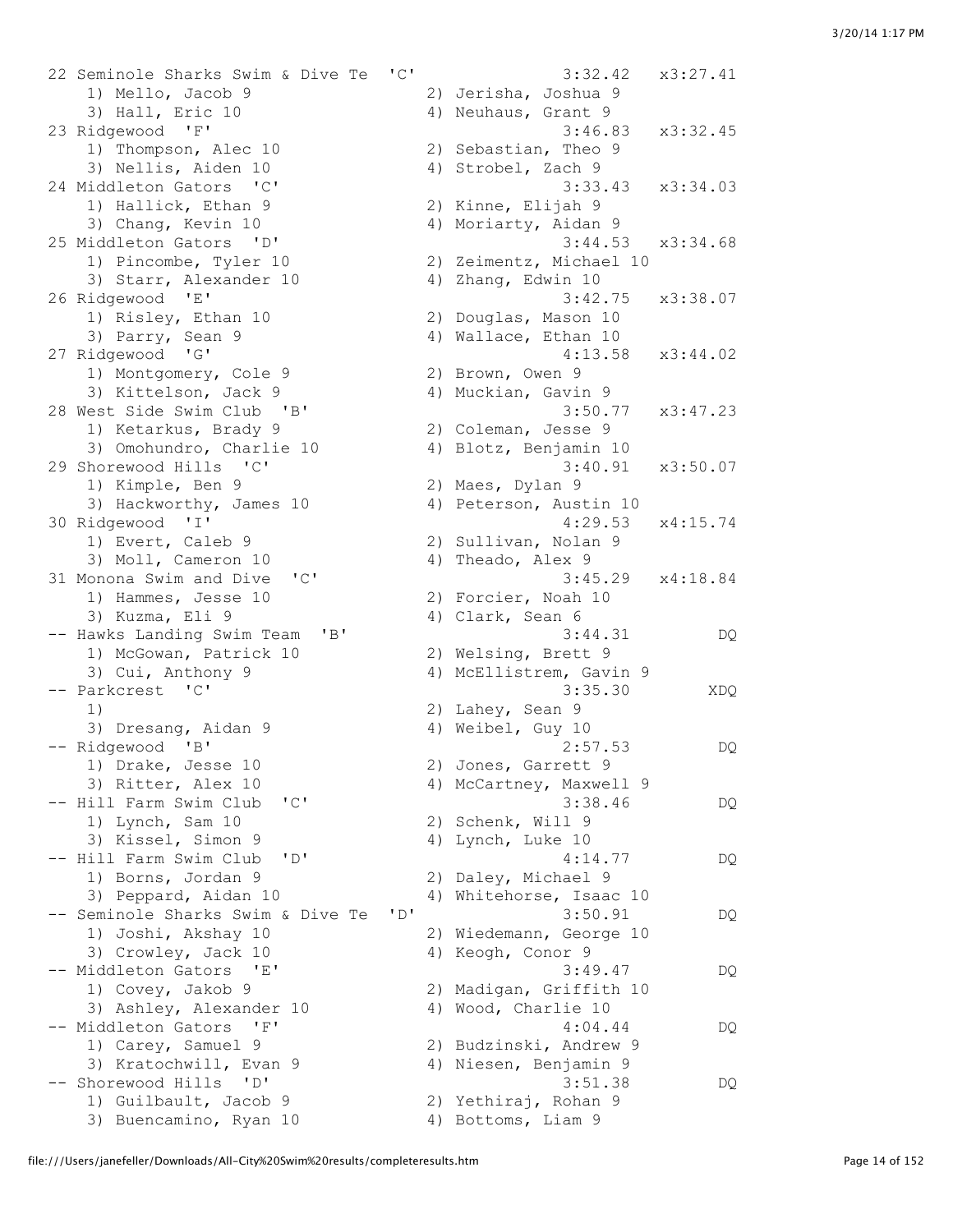| -- Shorewood Hills 'B'     | 2:58.09                | DO |
|----------------------------|------------------------|----|
| 1) Cranley, Aidan 10       | 2) Sweitzer, Cole 9    |    |
| 3) Richmond, Nathaniel 9   | 4) Jimenez, Isandro 10 |    |
| -- Goodman Pool Waves 'A'  | 3:46.82                | DO |
| 1) Rodriquez, Francisco 10 | 2) Morrison, Liam 10   |    |
| 3) Hoffman, Aidan 9        | 4) Pruski, Henry 10    |    |
| -- Ridgewood 'H'           | 4:21.37                | DO |
| 1) Burmeister, Evan 9      | 2) Dunn, Trevor 9      |    |
| 3) Kennedy, Jake 9         | 4) Newman, Calvin 9    |    |
| -- Middleton Gators 'G'    | 4:14.44                | DO |
| 1) Darragh, Nash 9         | 2) Finnemore, Max 9    |    |
| 3) Hoffmann, Gavin 9       | 4) Smith, Phileas 9    |    |

## **Event 5 Girls 11-12 200 SC Meter Medley Relay**

| All City-M: ! 2:11.58<br>2011 Ridgewood             |                                               |
|-----------------------------------------------------|-----------------------------------------------|
|                                                     | M. Feller, C. Wilson, B. Nelson, H. Becker    |
| 1996 Ridgewood<br>All City-Y: 2:00.83               |                                               |
|                                                     | M. Retelle, K. Glaze, K. Marshall, C. Mowbray |
| 2001 Monona<br>Pool Meters: # 2:16.05               |                                               |
|                                                     | Bowen, Lickel, Taylor, Stroess                |
| Team                                                | Finals Points<br>Seed                         |
| 1 Middleton Gators<br>$\mathsf{A}$                  | 2:22.06<br>2:16.37<br>40                      |
| 1) Barrett, Alexis 12                               | 2) Carr, Julia 12                             |
| 3) Mack, Cora 12                                    | 4) Warriner, Molly 12                         |
| 2 Hill Farm Swim Club<br>' A'                       | 2:24.49<br>34<br>2:19.83                      |
| 1) Mirus, Sawyer 12                                 | 2) Kissel, Naomi 12                           |
| 3) Sato, Clara 12                                   | 4) Rogers, Mia 12                             |
| 3 Ridgewood 'A'                                     | 2:25.17<br>2:20.94<br>32                      |
| 1) Danielsen, Sami 11                               | 2) Slattery, Megan 11                         |
| 3) McCartney, Josie 11                              | 4) Bissen, Malia 12                           |
| 4 Seminole Sharks Swim & Dive Te<br>' A'            | 2:25.98<br>2:21.22<br>30                      |
| 1) Updegrove, Avery 12                              | 2) Jiang, Angela 12                           |
| 3) Spielman, Allison 12                             | 4) Zuehl, Kaitlyn 11                          |
| 5 High Point Swim Club 'A'                          | 2:22.15<br>2:21.36<br>28                      |
| 1) Sheridan, Sammi 11                               | 2) Keebler, Emily 12                          |
| 3) Henshue, Sophie 12                               | 4) Zocher, McKenzie 12                        |
| 6 Hawks Landing Swim Team 'A'                       | 2:28.73<br>2:25.10<br>26                      |
| 1) DeFever, Ella 11                                 | 2) McMahon, Meghan 12                         |
| 3) Petersen, Isabelle 12                            | 4) Goldstrand, Anna 12                        |
| 7 Seminole Sharks Swim & Dive Te<br>"B"             | 2:34.49<br>x2:25.88                           |
| 1) Bie, Ellen 12                                    | 2) Rothwell, Jordyn 12                        |
| 3) Kelley, Maddy 11                                 | 4) Jorgenson, Lauren 11                       |
| 8 Ridgewood 'B'                                     | 2:33.25<br>x2:27.52                           |
| 1) Albert, Alli 11                                  | 2) Frisch, Lily 12                            |
| 3) Kittelson, Peyton 12                             | 4) Stewart, Sara 11                           |
| 9 Monona Swim and Dive 'A'                          | 2:29.91<br>2:28.18<br>24                      |
| 1) Keller, Cassandra 12                             | 2) Jaeger, Mae 12                             |
| 3) Doll, Hanna 11                                   | 4) Vogel, Taylor 12                           |
| 10 Shorewood Hills 'A'                              | 2:30.32<br>2:28.83<br>22                      |
| 1) Messner, Molly 11                                | 2) Berge, Amaya 12                            |
| 3) Nathan, Sarah 12                                 | 4) DeAngeles, Alexandra 12                    |
| 11 Parkcrest<br>$^{\prime}$ A $^{\prime}$           | 2:34.28<br>2:31.86<br>18                      |
| 1) Peterson, Sydney 12                              | 2) Kaldor, Mary 12                            |
| 3) Schmitz, Sophia 11                               | 4) Gessler, Nicole 12                         |
| 12 West Side Swim Club<br>$^{\prime}$ A $^{\prime}$ | 2:30.01<br>2:32.35<br>14                      |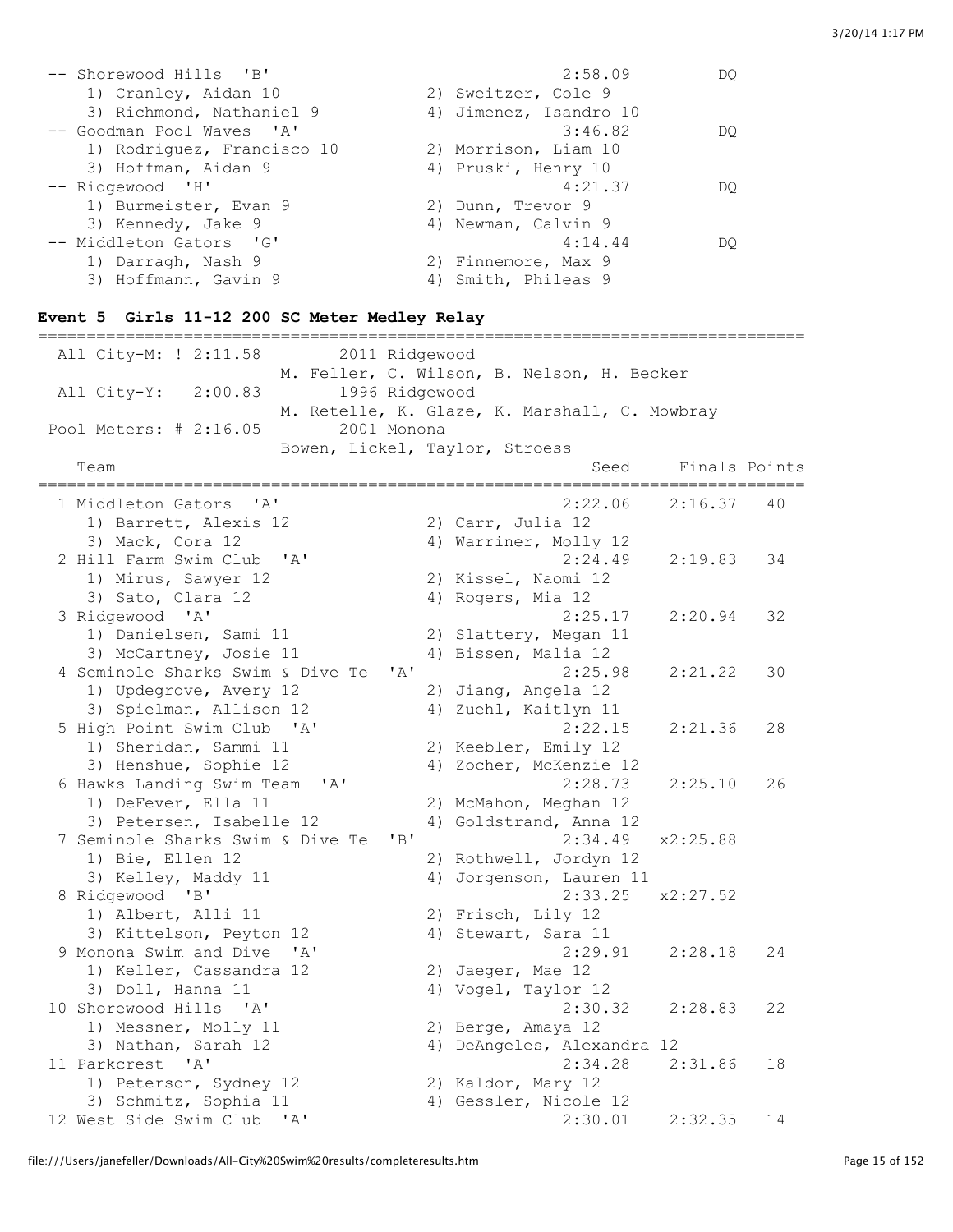1) Bondoc, Delaney 11 2) Hurley, Eva 11 3) Banaszak, Rylee 11 4) Semmann, Laura 12 13 Middleton Gators 'B' 2:39.67 x2:35.52 1) Gonter, Maeve 11 2) Graf, Anika 11 3) Madigan, Grace 11 4) Baggot, Jordan 11 14 Hill Farm Swim Club 'B' 2:43.86 x2:37.82 1) Jankovich, Josie 12 2) Rudolph, Lydia 12 3) Stark, Kamden 11 4) Hershberger, Rebekah 12 1) Carroll, Mackenzie 12 2) Todd, Mallory 11 3) Frucht, Annemarie 12 4) Anderson, Emily 11 16 Middleton Gators 'C' 2:42.01 x2:39.51 1) Laurent, Maria 11 2) Wood, Sarah 12 3) Mangas, Abby 12 4) Zheng, Susanna 12 17 Ridgewood 'C' 2:40.56 x2:39.93 1) Frisch, Natalie 11 2) Wilson, Abby 12 3) Roby, Elizabeth 12 4) Hayes, Morgan 12 18 Shorewood Hills 'B' 2:41.36 x2:41.42 1) Schoff, Kirsten 12 2) Anagnostopoulos, Alex 11 3) Robinson, Amelia 11 4) Jordahl, Ella 12 19 Monona Swim and Dive 'B' 2:42.75 x2:41.58 1) Russell, Jenna 11 2) Korfmacher, Emmery 11 3) Cook, Kylie 12 4) Terry, Claudia 12 20 Ridgewood 'D' 2:50.75 x2:41.77 1) Gosselin, Caroline 12 2) Ring, Carolyn 11 3) Steiner, Sophie 12 and 4) Parisi, Katy 11 21 Seminole Sharks Swim & Dive Te 'C' 2:46.16 x2:42.69 1) Flynn, Grace 12 2) McCormick, Molly 11 3) Granetzke, Hannah 11 4) Stitgen, Julia 12 22 High Point Swim Club 'B' 2:41.32 x2:44.78 1) Wilson, Tyler 11 2) Casanova, Maya 12 3) Keenan, Kyra 11  $\qquad \qquad$  4) Walker, Diana 11 23 Parkcrest 'B' 2:47.15 x2:44.91 1) Ohnstad, Cecelia 11 2) Nennig-Kniaz, Kayla 12 3) Levi, Eve 12 12 12 12 4) Denlinger Drumm, Natalie 12 24 Shorewood Hills 'C' 2:58.93 x2:44.98 2.50.3<br>2) Bittner, Emma 12<br>2) Bittner, Emma 12 3) Mickelson, Leah 11 4) Klodd, Alexa 11 25 Hawks Landing Swim Team 'B' 2:46.11 x2:48.71 1) Thomley, Anna 12 2) Pansegrau, Elizabeth 11 3) Reid, Claire 12 (4) Olson, Amanda 11 1) Schensky, Jadyn 11 2) Darvin, Camila 11 3) Quattrucci, Isabella 12 4) Durst, Lucia 12 27 Middleton Gators 'D' 2:54.87 x2:50.24 1) Quigley, Taryn 12 2) Andrews, Megan 12 3) Keith, Moira 11 4) Sue, Charlotte 12 28 Hawks Landing Swim Team 'C' 2:55.27 x2:51.82 1) Schramm, Katelyn 12 2) Williams, Anna 12 3) Erlandson, Nora 11  $\hskip10mm$  4) Welsh, Taylor 11 29 Hill Farm Swim Club 'C' 2:52.13 x2:52.19 1) Heinrichs, Ellie 11 2) Tennant, Evie 12 3) Middleton, Grace 11 4) Ra, Irene 11 30 Ridgewood 'E' 2:59.07 x2:53.73 1) McCorvie, Kate 11 2) Waschbusch, Lucy 12 3) Torrealba, Stephanie 11 4) Samz, Meghan 11

15 Nakoma Swim Team 'A' 2:33.98 2:39.12 12 26 Goodman Pool Waves 'A' 2:49.52 2:49.92 10 31 Ridgewood 'F' 3:13.52 x2:53.98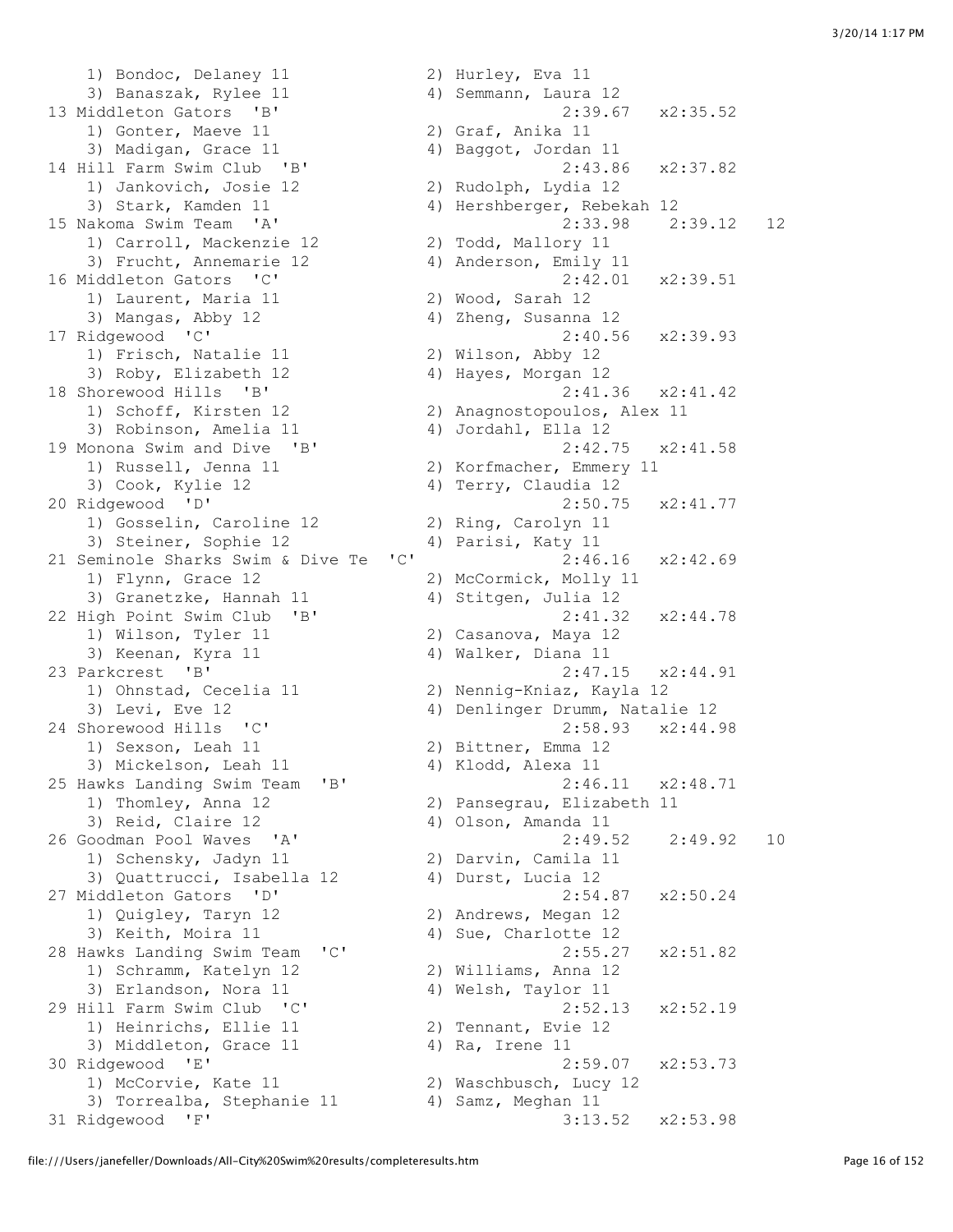1) Dunn, Campbell 12 2) Chester, Elise 11 3) Beglinger, Madeline 12 4) Podvin, Kaylie 12 32 Maple Bluff Country Club Swim 'A' 3:00.27 2:55.20 8 1) Schlichting, Bridget 12 2) Moen, Courtney 12 3) McNeil, Caroline 11 4) Masciopinto, Francesca 11 33 Monona Swim and Dive 'C' 3:00.33 x2:56.57 1) Kowalski, Hailey 11 2) Graham, Reagan 11 3) Anderson, Chandler 12 4) Baxter, Abigayle 12 34 Shorewood Hills 'D' 3:08.69 x2:58.03 1) Hacker, Vivian 12 2) Cavalluzzo, Christina 11 3) Kiley, Kristin 12 4) Rusk, Jonna 11 35 High Point Swim Club 'D' 3:27.52 x2:59.45 1) Cedergren, Julia 11 2) Bauer, Anna 12 1) Cedergren, Julia 11 (2) Bauer, Anna 12<br>3) Fussell, Gianna 11 (4) Schuster, Emma 11 36 Shorewood Hills 'E' 3:16.98 x3:01.90 1) Gotzler, Ella 12 2) Moran, Lauren 11 3) Bush, Margo 11 4) Link, Phoebe 12 37 Shorewood Hills 'F' 3:27.32 x3:05.09 1) Maas, Lucie 12 2) House, Alice 11 3) Maaneb de Macedo, Aariika 11 4) Stephenson, Jaqueline 11 38 Ridgewood 'G' 3:17.63 x3:05.42 1) Mackeron, Anya 11 2) Boucher, Megan 11 3) Vaccaro, Nina 11 4) Bonifas, Maddy 11 39 Goodman Pool Waves 'B' 3:15.64 x3:06.63 1) Bryan, Kristin 12 2) Jones, Sophie 12 3) Wanish, Katia 11 4) Klimowicz, Nastassja 11 40 Monona Swim and Dive 'D' 3:13.48 x3:10.57 1) Moreland, Brianna 12 2) Krinkey, Kelsi 12 3) Veserat, Olivia 11 4) Parvin, Ainsley 12 41 Middleton Gators 'H' 3:24.04 x3:12.18 1) Dillon, Grace 12 2) Engle, Elizabeth 11 3) Thayer, Brynn 12 4) Frinzi, Keller 11 42 West Side Swim Club 'B' 3:14.77 x3:18.61 1) Tisdel, Keeley 11 2) Ketarkus, Ally 11 3) Pulvermacher, Lucca 11 4) Martinez, Genevieve 11 43 Middleton Gators 'I' 3:25.83 x3:22.36 1) Judd, Lauren 12 2) Libert, Elizabeth 11 3) Demitrios, Ada 11 4) McGill, Megan 11 -- Ridgewood 'H' 3:32.10 DQ 1) Marty, Jaime 11 2) Sullivan, Carynne 11 3) Tosto, Natalie 11 4) Montgomery, Maddy 11 -- Monona Swim and Dive 'E' 3:33.43 DQ 1) Ottman, Katelyn 12 2) Heizman, Katy 12 3) Studt, Kate 11 4) Dockter, Sarah 11 -- Ridgewood 'I' 3:36.99 XDQ 1) 2) Parry, Grace 11 3) Grant, Emily 11 4) -- Seminole Sharks Swim & Dive Te 'D' 2:50.44 DQ 1) Alexander, Sophia 12 2) Frederick, Audrey 12 3) Altenberg, Katri 12 4) Frahm, Emma 12 -- High Point Swim Club 'C' 2:57.95 DQ 1) Young, Beth 12 2) Keebler, Anna 12 3) Riggins, Ella 11 4) Clark, Madeline 12 -- Middleton Gators 'E' 3:07.62 DQ 2) Ducke, Keegan 12<br>4) Ashe, Alexis 12 1) Stahnke, Alexis 12<br>3) Carey, Margaret 12 -- Shorewood Hills 'G' 3:33.11 DQ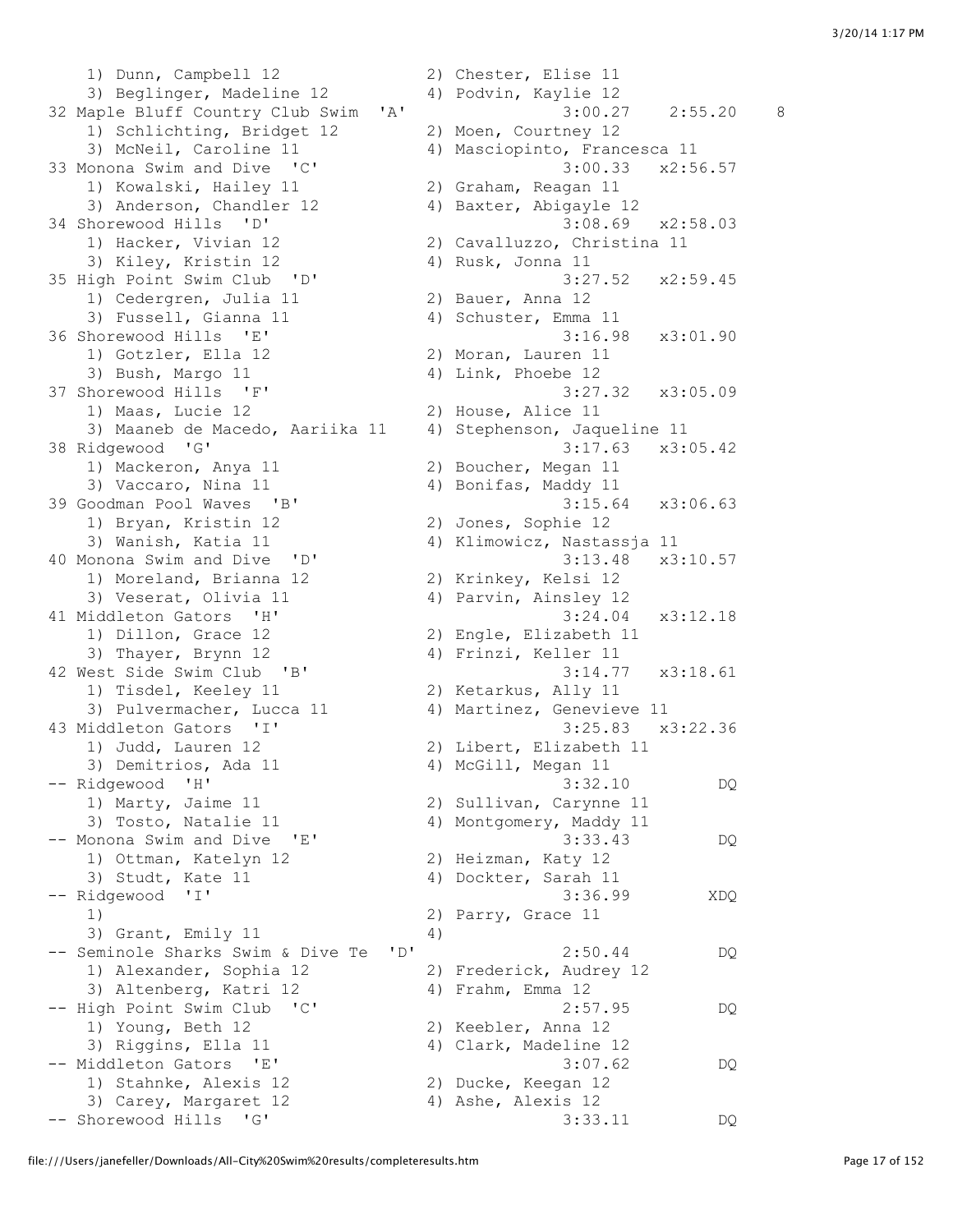| 1) Spitznagle, Isabellla 11           | 2) Atalla, Sultani 12   |
|---------------------------------------|-------------------------|
| 3) Sandholm, Lily 12                  | 4) Melnick, Chelsea 11  |
| -- Middleton Gators 'G'               | 3:21.80<br>DO           |
| 1) Smith, Berkley 11                  | 2) Babler, Jazmyn 12    |
| 3) Kinne, Natasha 11                  | 4) Olson, Paige 12      |
| -- Seminole Sharks Swim & Dive Te 'E' | XDO<br>NΤ               |
| 1) Friedman, Lucy 11                  | 2) Satterfield, Kara 12 |
| 3) Enright, Cecelia 11                | 4)                      |
| -- Middleton Gators 'F'               | 3:08.40<br>DO           |
| 1) Hernandez, Kaylee 12               | 2) Kim, Jessica 12      |
| 3) Hoffmann, Madelyn 11               | 4) Ramirez, Alexa 12    |

#### **Event 6 Boys 11-12 200 SC Meter Medley Relay**

=============================================================================== All City-M: ! 2:11.18 2010 Ridgewood C. Radloff, C. Smith, B. Gebhart, P. Vesely All City-Y: 1:58.59 2012 Monona E. Storms, B. Geissler, R. Kyle, S. Sackett Pool Meters: # 2:16.52 2004 Middleton Niesen, Debrauske, Werla, Schutte Team Seed Finals Points =============================================================================== 1 Middleton Gators 'A' 2:25.19 2:17.57 40 1) Worledge, Miles 12 2) Lund, Andrew 12 3) Parkin, Archer 11 4) Draves, Nicolas 12 2 Hill Farm Swim Club 'A' 2:23.95 2:17.87 34 1) Casey, Isaac 11 2) Casey, Noah 12 3) Bensch, Constantin 11 4) Schaefer, Dryden 12 3 Shorewood Hills 'A' 2:26.40 2:23.84 32 1) Weygant, Max 11 2) Miller, Henry 12 3) Wyman, Declan 12 4) Purtell, Mitchell 11 4 Nakoma Swim Team 'A' 2:26.48 2:24.47 30 1) Stacey, Nick 11 2) teDuits, Truman 11 3) Andes, Brody 12 4) Beyer, tom 12 5 Seminole Sharks Swim & Dive Te 'A' 2:30.82 2:25.01 28 1) Mello, Matthew 11 2) Feller, Charles 11<br>3) Jekel, Wesley 12 4) Gonring, Noah 12 4) Gonring, Noah 12 6 High Point Swim Club 'A' 2:28.03 2:30.72 26 1) Zillner, Blake 12 2) Carlson, Cian 11 3) Madoch, Michael 12 4) Martin, Andrew 12 7 West Side Swim Club 'A' 2:37.74 2:31.24 24 1) Callan, Griffin 12 2) Bradt, Tim 12 3) Weiss, Jaden 12 4) Weller, Jacob 11 8 Parkcrest 'A' 2:39.47 2:32.04 22 1) Bell, Cole 12 2) Gillman, Daniel 12 3) Zarov, Ethan 12 4) Walters, Max 12 9 Shorewood Hills 'B' 2:32.98 x2:34.30<br>1) Barber, Jack 11 2) Lemmenes, Alexander 11 2) Lemmenes, Alexander 11 3) Laursen, Abe 11 4) Sheehan, Dane 12 10 Hawks Landing Swim Team 'A' 2:42.05 2:40.46 18 1) Lindauer, Parker 12 2) Wowk, Will 11 3) Barth, Josh 12 4) McEllistrem, Aidan 12 11 Middleton Gators 'B' 2:54.26 x2:42.28 1) Peterson, Maxx 11 2) Demitrios, Drake 12 3) Williams, Noah 12 4) Newcomer, Max 12 12 Monona Swim and Dive 'A' 2:36.33 2:42.35 14 1) Gronski, Sam 11 2) Thompson, Brendan 11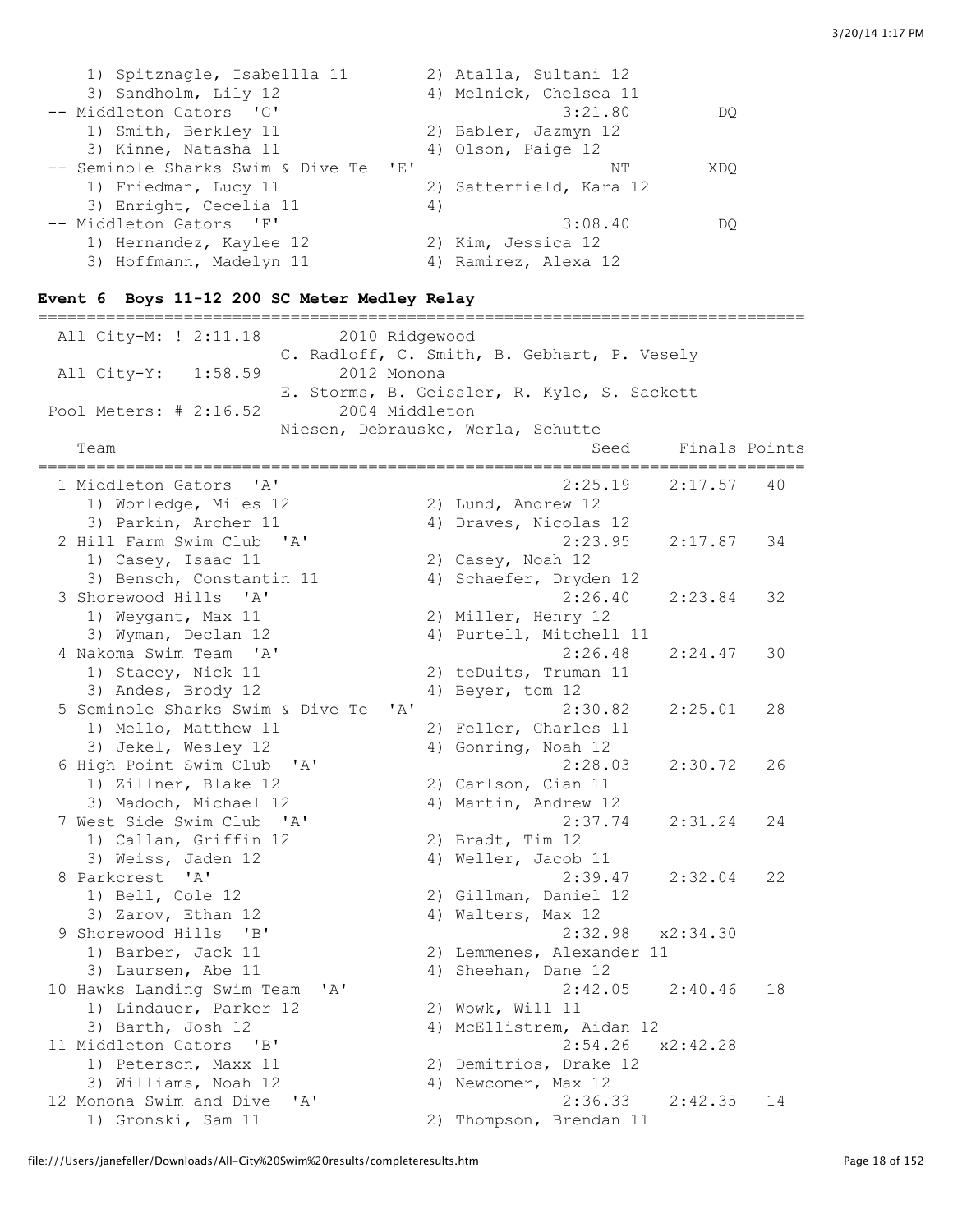3) Lippiatt, Jacob 12 4) Flister, Andrew 11 13 High Point Swim Club 'B' 2:41.63 x2:43.06 1) Schuster, Bryce 12 2) Bauman, Peter 11 3) Stousland, Archer 11 4) Strong, Owen 11 14 Nakoma Swim Team 'B' 2:50.98 x2:43.11 1) Johnson, Carter 11 2) Lynn, Forrest 12 3) Frucht, Nate 11 4) Richards, Thomas 11 15 Seminole Sharks Swim & Dive Te 'B' 3:12.58 x2:48.93 1) Wanta, Benjamin 11 2) Wiedemann, Henry 12 3) Brown, William 12 4) Ringhand, Jacob 12 16 Ridgewood 'B' 2:56.21 2:49.22 12 1) Neumann, Brett 11 2) Sanderson, Isaac 11 3) Hoppe, Kyle 11 4) Kruse, Clayton 12 17 Ridgewood 'C' 3:02.40 x2:53.98 1) Simon, Richard 11 2) Pi, Marcos 11 3) Trinkner, Charlie 11 (4) Blum, Eric 11 18 Parkcrest 'B' 3:07.41 x2:56.92 1) Collins, Joseph 11 2) Patterson, Oliver 12 3) Vander Meer, Peter 12 (4) Genskow, Erik 11 19 Hill Farm Swim Club 'B' 3:00.59 x2:58.60 1) Carpenter, Wesley 11 2) Anderson, Dana 11 3) Fernandez, Andrew 11 4) Bedford, Oscar 11 20 High Point Swim Club 'C' 3:02.78 x3:01.97 1) Simpson, Aidan 11 2) Mondi, Jack 11 3) Ballweg, Nicholas 11 4) Prestigiacomo, Max 11 21 Middleton Gators 'C' 3:11.16 x3:02.16 1) Engle, Julian 11 2) Hosseini, Thomas 11 3) Peek, Michael 12 4) Kruck, Andrew 11 22 Seminole Sharks Swim & Dive Te 'C' 3:15.55 x3:04.63 1) Aman-Lavicky, Joey 11 2) Updegrove, Aidan 12 3) Stockwell, Elliot 11 4) Neuhaus, Zachary 12 23 Ridgewood 'D' 3:16.12 x3:05.90 1) Richards, Gavin 11 2) Richards, Elijah 11 3) Mutch, Owen 11 4) Armendariz-Kerr, Sebio 11 24 High Point Swim Club 'D' 3:21.66 x3:25.06 1) Petty, Samuel 11 2) Schuster, Alexander 11 3) Raimy, Noah 11 4) Nisbet, William 11 -- Ridgewood 'A' 2:35.63 DQ 1) McKinnon, Garrett 11 2) Gartland, Matthew 12 3) Jensen, Joe 12 4) Jones, Parker 11 -- Shorewood Hills 'C' 3:08.57 DQ 1) Cranley, Paul 11 2) Kantor, Liam 11 3) Zentmyer, Gregory 12 4) Jackson, Soren 11

#### **Event 7 Girls 13-14 200 SC Meter Medley Relay**

=============================================================================== All City-M: ! 2:07.11 2011 Seminole A. Fochios, A. Kopp, S. Seymour, J. Jekel All City-Y: 1:52.91 2012 Middleton V. Lin, E. Karbusicky, O. Bodway, P Prestigiacomo Pool Meters: # 2:08.73 2013 Ridgewood Nelson, Parker, Sleeth, Vaccaro Team Seed Finals Points =============================================================================== 1 Ridgewood 'A' 2:08.73 2:05.99! 40 1) Nelson, Beata 14 2) Parker, Rose 13 3) Sleeth, Maggie 14 4) Vaccaro, Sophia 14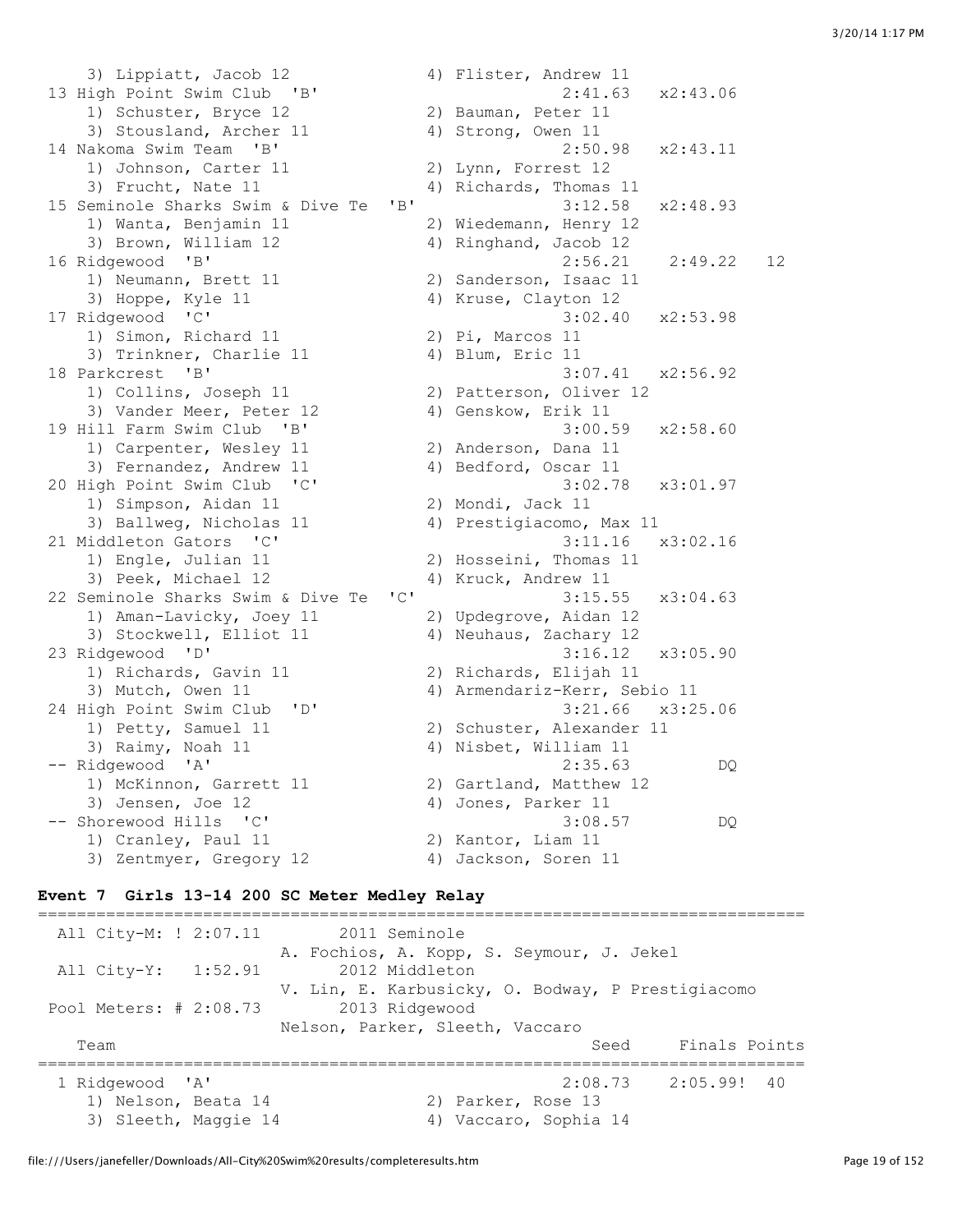2 Nakoma Swim Team 'A' 2:14.10 2:08.88 34 1) Bergmann, Lauren 14 2) Rodriguez, Kelly 13 3) Hartlieb, Gretchen 14 4) Andes, Riley 14 3 Middleton Gators 'A' 2:15.83 2:09.11 32 1) Lin, Victoria 14 2) Winkler, Jordan 13 3) McGill, Margaret 14 4) Hippen, Caroline 13 4 Shorewood Hills 'A' 2:16.60 2:09.31 30 1) Sullivan, Maddy 14 2) Cardwell, Katie 14 3) Higgins, Sydney 14 4) Lambert, Katherine 14 5 Seminole Sharks Swim & Dive Te 'A' 2:14.26 2:10.30 28 1) Schultz, Sarah 14 2) Larsen, Kristi 14 3) Alderson, Samantha 14 4) McCormick, Katie 13 6 Hawks Landing Swim Team 'A' 2:22.31 2:14.16 26 1) McKeon, Maia 13 2) Prescott, Olivia 14 3) Pierobon Mays, Chiara 13 4) Lindauer, Carlie 14 7 Parkcrest 'A' 2:21.21 2:18.65 24 1) Eckerle, Claire 14 2) Blanchard, Allison 14 3) Larget, Greta 14 4) Walters, Bella 14 8 Monona Swim and Dive 'A' 2:17.49 2:18.78 22 1) Luner, Celia 13 2) Christianson, Lauryn 13 3) Heyworth, Annika 14 4) Jaeger, Renata 14 9 Ridgewood 'B' 2:23.67 x2:20.55 1) Wickstrom, Holly 14 2) Trinkner, Emily 14 3) Wilson, Claire 13 4) Becker, Hannah 14 10 Hill Farm Swim Club 'A' 2:25.42 2:23.24 18 1) Jankovich, Kathleen 13 2) Williamson-Shaffer, Nell 14 3) Mirus, Emmie 14 4) Heinrichs, Tess 14 11 Shorewood Hills 'B' 2:24.28 x2:24.11 1) Brophy, Emma 13 2) Brophy, Sarah 13 1) Brophy, Emma 13 (2) Brophy, Sarah 13<br>3) Mickelson, Emma 14 (4) Frehner, Anna 14 12 Middleton Gators 'B' 2:29.00 x2:24.19 1) Pinder, Devon 13 2) Pincombe, Morgan 13 3) Martorana, Madeleine 14 4) Hokanson, Elise 13 13 Seminole Sharks Swim & Dive Te 'B' 2:26.11 x2:24.28 1) Hall, Ella 14 2) Finnell, Madi 13 3) Grosse, Natalie 14 4) Wheeler, Alexandra 13 14 Ridgewood 'C' 2:34.17 x2:27.46 1) Erickson, Kristen 14 2) Oaks, Olivia 13 3) Nelson, Sammy 13 4) Farr, Dani 14 15 Parkcrest 'B' 2:39.39 x2:28.87 1) Quandt, Grace 14 2) Kaldor, Gracie 14 3) Anderson, Mary Kate 13 (4) Carr, Katie 13 16 Monona Swim and Dive 'B' 2:25.48 x2:30.08 1) Robertson, Emma 14 2) Hamacher, Natalie 14 3) Brenneis, Willa 13 4) Jordan, Cailin 14 17 Shorewood Hills 'C' 2:40.87 x2:32.40 1) Amos-Landgraf, Isabel 14 2) Sexson, Jenna 13 3) Jaye, Anna 14 4) Link, Grace 13 18 Ridgewood 'D' 2:53.74 x2:34.45 1) Buzza, Ali 13 2) Tidd, Kirstin 13 3) Esser, Madalyn 13 4) Nellis, Hadley 13 19 Middleton Gators 'C' 2:38.09 x2:37.91 1) Duecker, Emily 13 2) Hellenbrand, Taylor 13 3) Ashley, Anna 14 4) Hoferle, Molly 14 20 Shorewood Hills 'D' 2:49.38 x2:40.34 1) McMurray, Mimi 14 2) Robinson, Chloe 13 3) McGlenn, Maggie 13 4) Boller, Emma 14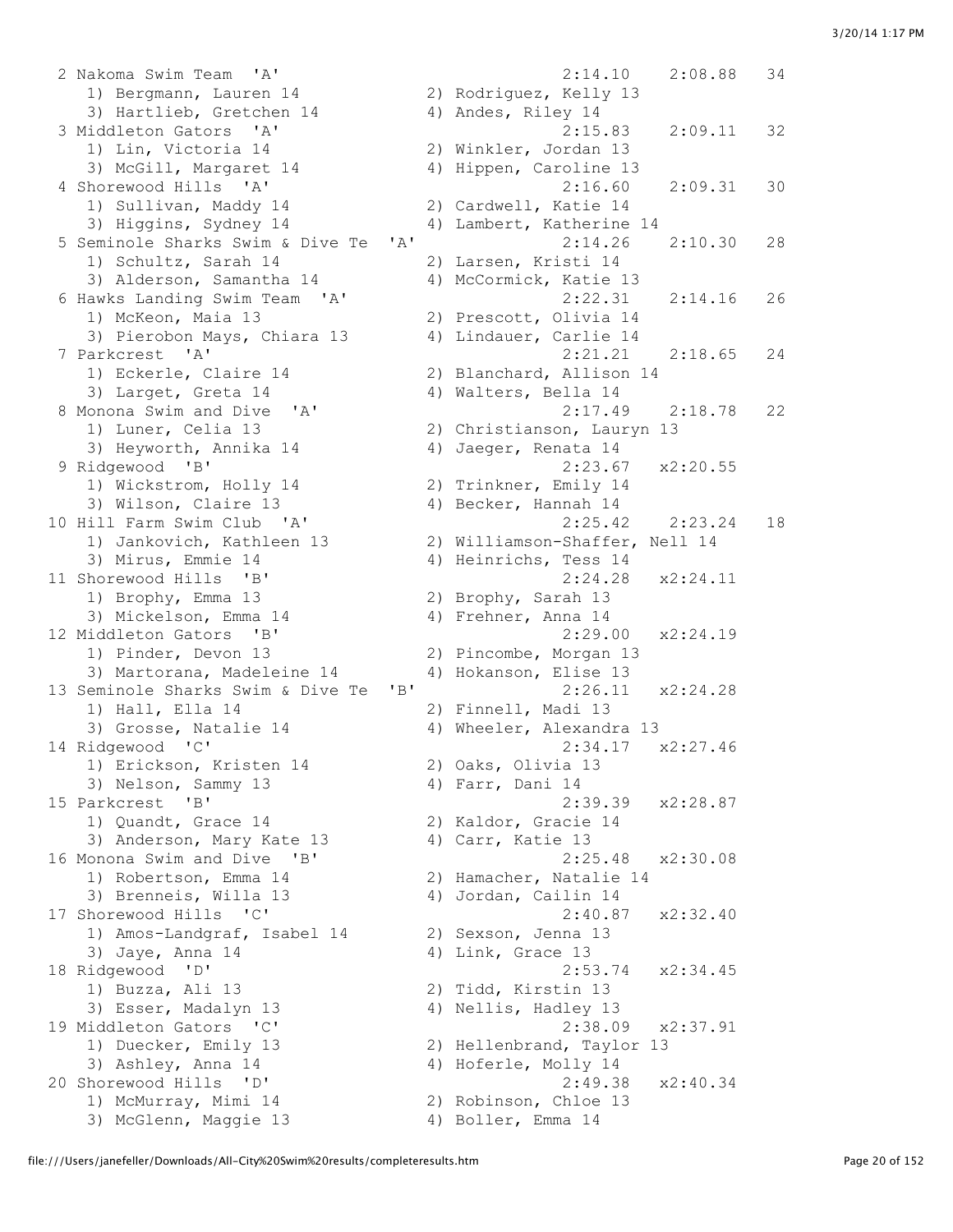21 Middleton Gators 'D' 2:53.45 x2:40.89 1) Self, Olivia 14 2) Ace, Madeline 14 3) Bachmeier, Heidi 13 4) Warda, Elise 14 22 Maple Bluff Country Club Swim 'A' 2:46.88 2:42.96 14 1) Braithwaite, Ann 13 2) Wallhaus, Truely 11 3) Korb, Sophia 13 4) McLeod, Hollis 14 23 Ridgewood 'E' 2:55.33 x2:51.38 1) Torrealba, Valerie 13 2) Marty, Sarah 13 3) Gale, Megan 14  $\frac{3}{4}$  Proctor, Jade 14 24 Seminole Sharks Swim & Dive Te 'C' 2:44.58 x2:52.93 1) Wiedemann, Margaret 14 2) Price, Megan 13 3) Feller, Stephanie 13 4) Wunder, Brianne 13<br>25 Monona Swim and Dive 'C' 2:41.57<br>1) Steenhagen Angelisus 10 25 Monona Swim and Dive 'C' 2:41.57 x2:57.84 1) Steenhagen, Angelique 13 2) Hamacher, Stefanie 13 3) Meyer, Eliza 13 4) Wills, Meghan 13 26 Shorewood Hills 'E' 3:02.91 x3:01.53 1) Tracy, Emma 14 2) Ghandhi, Nora 13 3) Walsh, Megan 13 4) Frascona, Anne Laura 13 27 Middleton Gators 'E' 3:01.42 x3:05.79 1) Mettel, Kaden Mae 13 2) Harris, Ashley 13 3) Rapacz, Lillia 13 4) Rader, Erika 13 28 Goodman Pool Waves 'A' 3:16.08 3:08.44 12 1) Schmit, Vanessa 13 2) Schensky, Madeline 14 3) Darvin, Isabela 13 4) Tandias, Tatiana 13 -- Shorewood Hills 'F' 3:09.99 DQ 1) Lawson, Alicia 13 2) Cranley, Emma 14 3) Landgraf, Mia 14 4) Gaard, Abby 13 -- High Point Swim Club 'A' 2:22.00 DQ 1) Kuecker, Julianna 14 2) Walker, Karen 13 3) Go, Margaret 13 4) Whittingham, Lola 14 -- Hill Farm Swim Club 'B' 2:35.71 DQ 1) Ra, Justine 13 2) Holland, Serena 14 3) Thiel, Marisa 13 4) Alban, Erin 13

#### **Event 8 Boys 13-14 200 SC Meter Medley Relay**

| 2006 Middleton<br>All City-M: ! 1:57.09  |                                                 |
|------------------------------------------|-------------------------------------------------|
|                                          | S. Niesen, J. Debrauske, A. Werla, N. Schutte   |
| All City-Y: 1:48.53<br>2012 Ridgewood    | C. Radloff, J. Collins, B. Gebhart, C. McCarthy |
| Pool Meters: # 2:00.86<br>2011 Ridgewood |                                                 |
|                                          | Radloff, Henry, Gebhart, McGilvray              |
| Team                                     | Seed Finals Points                              |
| 1 Monona Swim and Dive 'A'               | $2:04.40$ $2:01.59$ 40                          |
| 1) McDade, Bennett 13                    | 2) Storms, Eric 13                              |
| 3) Kyle, Rees 13                         | 4) Doll, Erik 14                                |
| 2 Hill Farm Swim Club 'A'                | $2:10.85$ $2:06.78$ 34                          |
| 1) Sato, Tyler 13                        | 2) Bensch, Vincent 14                           |
| 3) Weaver, Lain 13                       | 4) Alwari, Jacoub 14                            |
| 3 Hawks Landing Swim Team 'A'            | 2:11.29<br>2:09.02<br>32                        |
| 1) Wowk, Alex 13                         | 2) Carney, Joey 13                              |
| 3) Lundal, Roark 13                      | 4) Horton, Drake 14                             |
| 4 Parkcrest 'A'                          | $2:17.17$ $2:10.56$<br>30                       |
| 1) Temprano, Nathan 13                   | 2) Chen, David 13                               |
| 3) Turgeson, Alex 13                     | 4) Patton, Riley 14                             |
| 5 Shorewood Hills 'A'                    | $2:18.32$ $2:11.42$<br>28                       |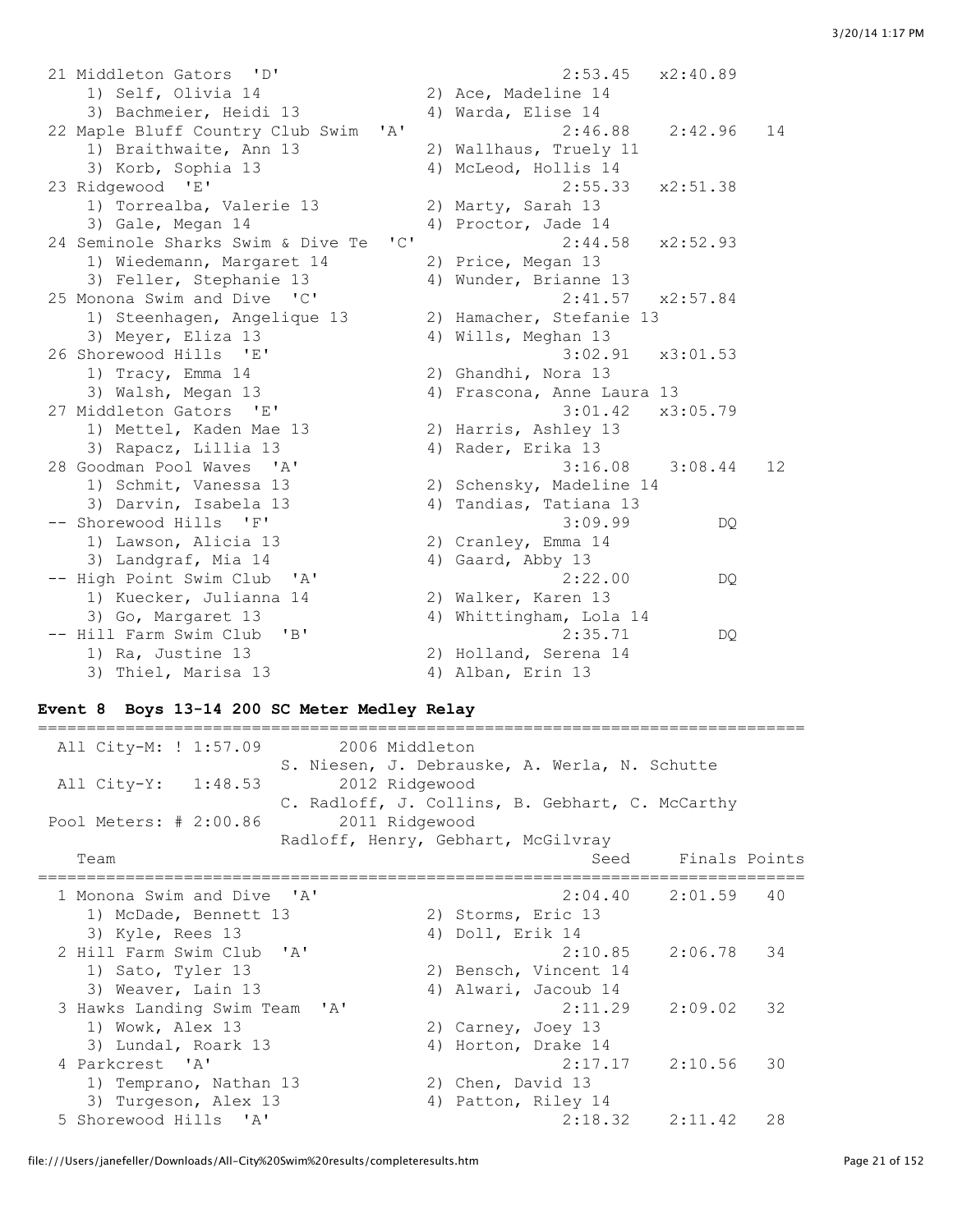1) Altaweel, William 13 2) O'Donnell-Mache, Jack 13 3) Driscoll, Gregory 13 4) Zimmerman, Michael 14 6 Monona Swim and Dive 'B' 2:15.48 x2:13.40 1) Allen, Jordan 14 2) Sackett, Shane 13 3) Geissler, Bronz 13 4) Murray, Nathan 13 7 Ridgewood 'A' 2:19.39 2:13.42 26 1) Zwaska, Abram 13 2) Williams, Cole 13 3) Stewart, Ryan 13 4) Hoppe, Bryce 14 8 Seminole Sharks Swim & Dive Te 'A' 2:13.22 2:14.30 24 1) Fochios, Philip 14 2) Wellnitz, James 14 3) Wellnitz, Jacob 14 (4) Johnstone, Dan 14<br>
Japle Bluff Country Club Swim 'A' (2:25.52 (2:17.17 9 Maple Bluff Country Club Swim 'A' 2:25.52 2:17.17 22 1) Kettner, Case 13 2) Loetscher, Maxwell 12 3) Wall, Zach 14 4) Arndt, Drew 13 10 Shorewood Hills 'B' 2:35.08 x2:18.98 1) Jorgensen, Mitchell 14 2) Jarrard, William 14 3) Melnick, Noah 14 4) Ohnesorge, Max 14 11 High Point Swim Club 'A' 2:18.05 2:19.53 18 1) Young, Sam 13 2) Bauman, Matthew 14 3) Zocher, Jack 14 4) Squire, Nathan 14 1, 1920, 2000 1, 1920, 2000 1, 1920, 2000 1, 1920, 2000 1, 2:37.37 2000 1, 2:37.37 2:24.66<br>12 Parkcrest 'B' 2:37.37 2:24.66 1) Carr, Jack 13 2) Vander Meer, Luke 13 3) Seymour-Nahn, Caden 13 4) Capuano, Henry 14 13 Middleton Gators 'B' 2:27.38 2:26.91 14 1) Kunsch, Gunnar 14 2) Birschbach, Evan 14 3) Gallay, Blake 13 4) Birschbach, Kane 13 14 Nakoma Swim Team 'A' 2:32.51 2:26.96 12 1) Pfau, Henry 13 2) Schaak, James 12 1) Pfau, Henry 13 (2) Schaak, James 12<br>3) Frucht, Andrew 14 (4) Vaughan, Gerry 13<br>15 Ridgewood 'B' (2:42.13 15 Ridgewood 'B' 2:42.13 x2:27.04 1) Sebastian, Zeke 14 2) Tripp, Eli 13 3) Smith, Sam 13 4) Touchett, Bryan 13 16 West Side Swim Club 'A' 2:33.99 2:29.06 10 1) Tisdel, Rory 14 2) Bondoc, Peyton 13 3) Huie, Conor 13 4) Consigny, Tim 14 17 Seminole Sharks Swim & Dive Te 'B' 2:30.65 x2:34.12 1) Culver, Joseph 13 2) Parkel, Caulden 13 3) Stockwell, Noah 14 4) Caruso, Alec 14 18 Shorewood Hills 'C' 2:48.19 x2:36.12 1) Buencamino, Adam 13 2) Lemmenes, Aris 13 3) Cranley, Owen 13 4) Maaneb de Macedo, Menatu 13 19 High Point Swim Club 'B' 2:40.00 x2:46.26 1) Jensen, Grant 13 2) Luebke, Mark 13 3) Wilson, Jack 13 4) Dickmeyer, Ben 13 -- Middleton Gators 'A' 2:12.62 DQ 1) Delaney, Luke 14 2) Hanson, Isaac 14 3) Bielski, Harrison 14 4) Leiferman, Matthew 14

## **Event 9 Women 15-19 200 SC Meter Medley Relay**

=============================================================================== All City-M: ! 2:03.60 2011 Ridgewood M. Nelson, K. Smith, E. Green, S. Otterson All City-Y: 1:48.04 2012 Middleton S. Woodward, J. Engen, A. Landgraf, J. Carey Pool Meters: # 2:07.01 2001 Ridgewood Gant, Marshall, Fergusson, Skille Team Seed Finals Points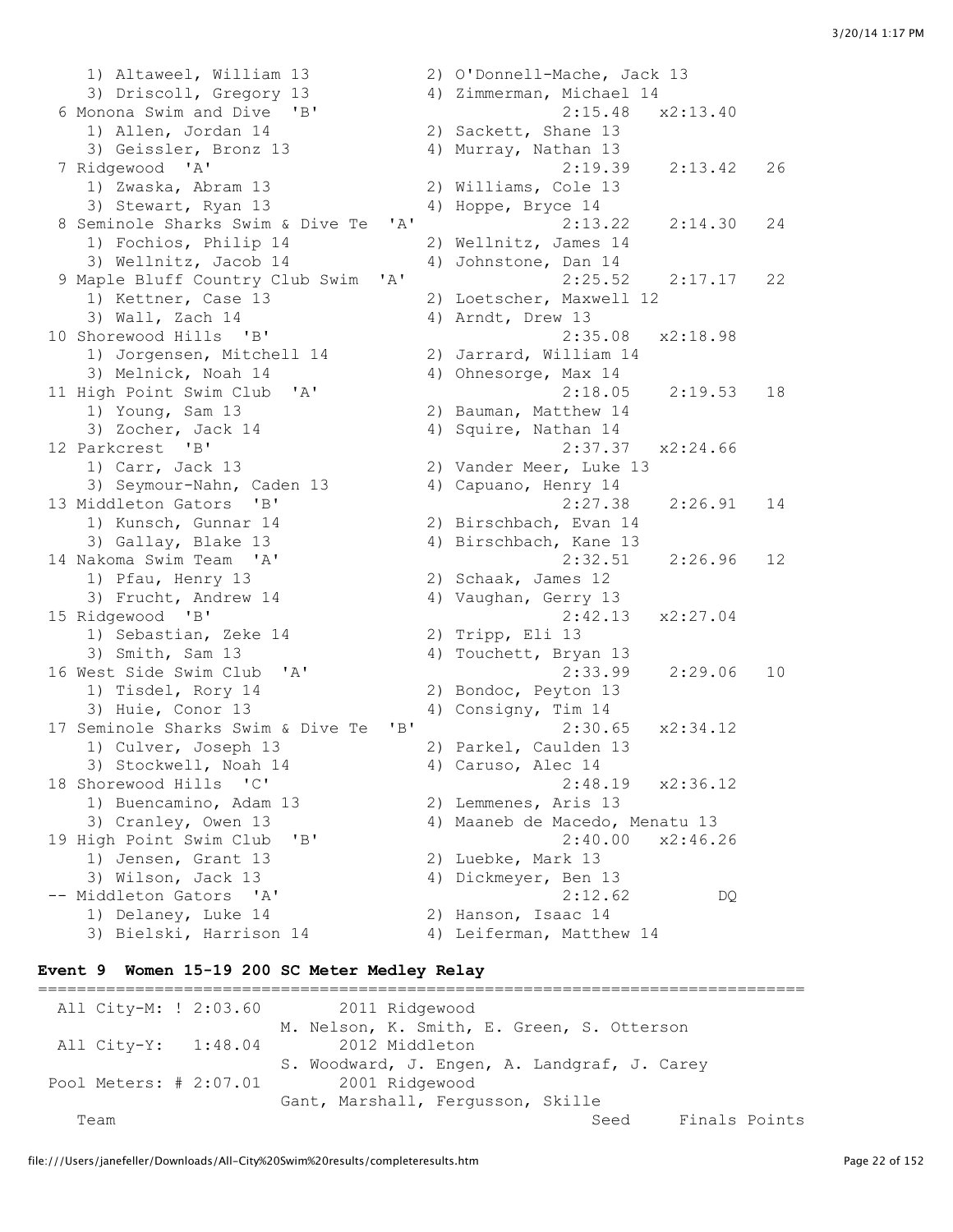=============================================================================== 1 Middleton Gators 'A' 2:09.32 2:04.41# 40 1) Tiedemann, Emily 18 2) Slater, Elinor 17 3) Landgraf, Anna 17 4) Prestigiacomo, Paige 15 2 Seminole Sharks Swim & Dive Te 'A' 2:04.89 2:06.06# 34 1) Ver Voort, Julia 15 2) Kopp, Anna 16 3) Seymour, Samantha 16 4) Jekel, Jo 16 3 Ridgewood 'A' 2:11.42 2:06.92# 32 3) Wilson, Becca 17 4) Statz, Allison 17 4 Monona Swim and Dive 'A' 2:13.47 2:08.91 30 1) Millin, Danielle 18 2) Storms, Grace 15 3) Frankwicz, Keely 15 4) Roehr, Alyssa 15 5 Parkcrest 'A' 2:18.18 2:09.92 28 1) Hornacek, Sadie 15 1) Hornacek, Sadie 15 (2) Seaton, Morgan 17<br>3) Cole, Hannah 15 (4) Gomez, Maya 15 6 Shorewood Hills 'A' 2:23.73 2:10.06 26 1) Lederer, Emma 15 2) Blakely, Alice 18 3) Barczi, Amelia 18 4) Lawson, Nicole 16 7 Middleton Gators 'B' 2:15.01 x2:11.33 1) Mangas, Maggie 16 2) Mack, Madeleine 17<br>
3) Bielski, Madeline 17 4) Kossel, Olivia 16 3) Bielski, Madeline 17 8 West Side Swim Club 'A' 2:16.18 2:12.95 24 1) Donkle, Julia 15 2) Baumann, Erin 17 3) Weiss, Anna 16 4) First, Mary 15 9 Seminole Sharks Swim & Dive Te 'B' 2:14.30 x2:13.90 1) Fochios, Alexandra 16 2) Kopp, Jennifer 16 3) Queoff, Kirsten 15 4) Feller, Kathleen 15 10 High Point Swim Club 'A' 2:14.02 2:14.22 22 2.14.02<br>1) Sanchez, Gabriela 17 2) Sheridan, Molly 15 3) Hartung, Robin 18 4) Dietz, Alyson 16 11 Hill Farm Swim Club 'A' 2:15.47 2:14.29 18 1) Kovacs, Logan 17 2) Talerico, Paige 16 3) Lutz, Tess 15 4) Alban, Corey 15 12 Nakoma Swim Team 'A' 2:22.57 2:15.49 14 1) McCoshen, Regan 18 2) Zimdars, Ashley 18 3) Martin, Madison 17 4) Thompson, Meredith 17 13 Maple Bluff Country Club Swim 'A' 2:19.12 2:15.57 12 1) McLeod, Anders 16 2) Korb, Margaret 16 3) McNeil, Maggie 15 4) McLeod, Jenner 18 14 Ridgewood 'B' 2:21.43 x2:16.61 1) Beecher, Carlee 17 2) McCarthy, Claire 16 3) Shea, Johannah 15 4) Farr, Brittany 16 15 Monona Swim and Dive 'B' 2:23.28 x2:17.94 1) Keller, Jennifer 15 2) Horstmeier, Gabby 17 3) Marten, Brooke 17 4) Enbring, Kelly 18 16 Hill Farm Swim Club 'B' 2:20.68 x2:19.90 1) Martorana, Sam 17 2) Talerico, Samantha 18 3) Canon, Sophia 17 (4) Munns, JoJo 15 17 Hawks Landing Swim Team 'A' 2:22.20 2:21.23 10 1) Lundal, Haley 15 2) Prescott, Sarah 16 3) McClenahan, Kate 17 4) Horton, Victoria 16 18 Shorewood Hills 'B' 2:31.80 x2:21.30 1) Altaweel, Lauren 17 2) McIntyre, Alina 16 3) Curley, Claire 16 4) Knetter, Maxine 16 19 Parkcrest 'B' 2:28.28 x2:21.53

2) Fulmer, Leah 18

1) Anderson, Holly 16 2) Jefferds, Rachel 16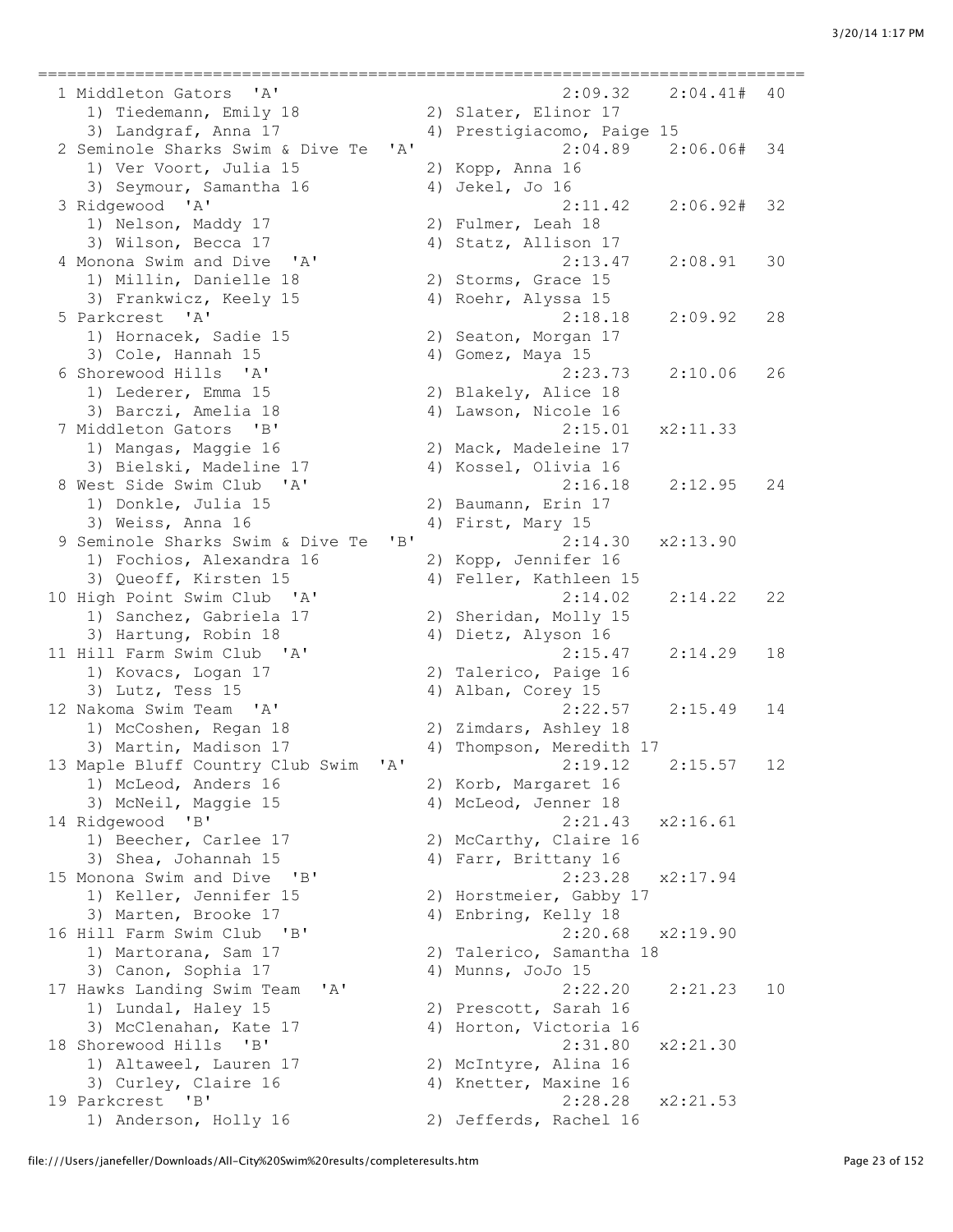3) Hornacek, Claire 18 4) Houston, Holly 15 20 Seminole Sharks Swim & Dive Te 'C' 2:20.15 x2:26.28 1) Kurth, Holly 17 2) Charlson, Marissa 16 3) Callan, Margaret 18 4) Ringhand, Casandara 15 21 Ridgewood 'C' 2:28.57 x2:27.78 1) Smith, Andie 16 2) Shea, Aileen 15 3) Marty, Emily 15 4) Maloney, Gratia 16 22 Middleton Gators 'C' 2:28.46 x2:29.00 1) Self, Kennah 17 2) Ace, Lauren 16 3) Kolz, Meredith 15 4) Vranak, Amanda 15 23 Ridgewood 'D' 2:39.62 x2:33.19 1) Ring, Michelle 16 2) Nybroten, Hannah 15 3) Bretl, Shelley 17 4) Winner, Carly 15 24 Maple Bluff Country Club Swim 'B' 2:59.03 x2:33.56<br>1) Nelson, Danielle 15 2) Duffy, Margaret 15 1) Nelson, Danielle 15 3) Arndt, Claudia 16 4) Renfert, Logan 16 25 Monona Swim and Dive 'D' 2:35.87 x2:39.18<br>
2) Murray, Sydnie 17<br>
3) Hagen, Andrea 15 4) Paulson, Sara 13 1) Murray, Sydnie 17 2) Wollack, Ashley 13 3) Hagen, Andrea 15 (4) Paulson, Sara 13 26 Hawks Landing Swim Team 'B' 2:50.24 x2:40.77 1) Worman, Kaitlin 17 2) Mathur, Priya 13 3) Corcoran, Madeleine 16 4) Bongard, Emily 17 27 West Side Swim Club 'B' 2:47.89 x2:42.07 1) Callan, Emma 15 2) Healy, Eileen 15 3) Donkle, Natalie 13 (4) Sidikman, Eve 13 28 Ridgewood 'E' 2:43.12 x2:45.90 1) Schneider, Lucy 16 2) Patrick, Danielle 16 3) King, Katrina 14 4) Harley, Annika 17 -- Parkcrest 'C' NT X2:39.79 1) Patton, Rosie 13 2) Kane, Alexis 13 3) Eckerle, Molly 15 4) Paker, Gwen 15 -- Nakoma Swim Team 'B' 3:00.30 X2:51.35 1) Richards, Allison 13 2) Shorter, Lauren 13 3) Richards, Maddie 15 4) Shorter, Courtney 13 -- Monona Swim and Dive 'C' 2:28.28 DQ 1) Attaway, Caitlin 15 2) Feit, Nikala 15 3) Brunsell, Kristin 18 4) Hagen, Krystal 18 -- Shorewood Hills 'C' 2:58.09 NS 1) Vander Ark, Eleanor 15 2) Maaneb de Macedo, Maetraclare 1 3) Ketterhagen, Sarah 16 4) Abrams, Jaynee 16

### **Event 10 Men 15-19 200 SC Meter Medley Relay**

=============================================================================== All City-M: ! 1:50.49 2005 Ridgewood P. Mullee, C. Smith, J. Marshall, J. Gaston All City-Y: 1:37.18 2012 Parkcrest J. Hornacek, J. Temprano, B. Anderson, B. Walsh Pool Meters: # 1:50.49 2005 Ridgewood Mullee, Smith, Marshall, Gaston Team Seed Finals Points =============================================================================== 1 Parkcrest 'A' 1:53.53 1:48.52! 40 1) Temprano, Justin 15 2) Temprano, Jeremy 17 3) Walker, Anthony 18 4) Hornacek, John 16 2 Monona Swim and Dive 'A' 1:54.07 1:50.39! 34 1) Paull, Mitchell 15 2) Roehr, Tyler 17 3) Sackett, Andrew 17 4) Doll, Lars 16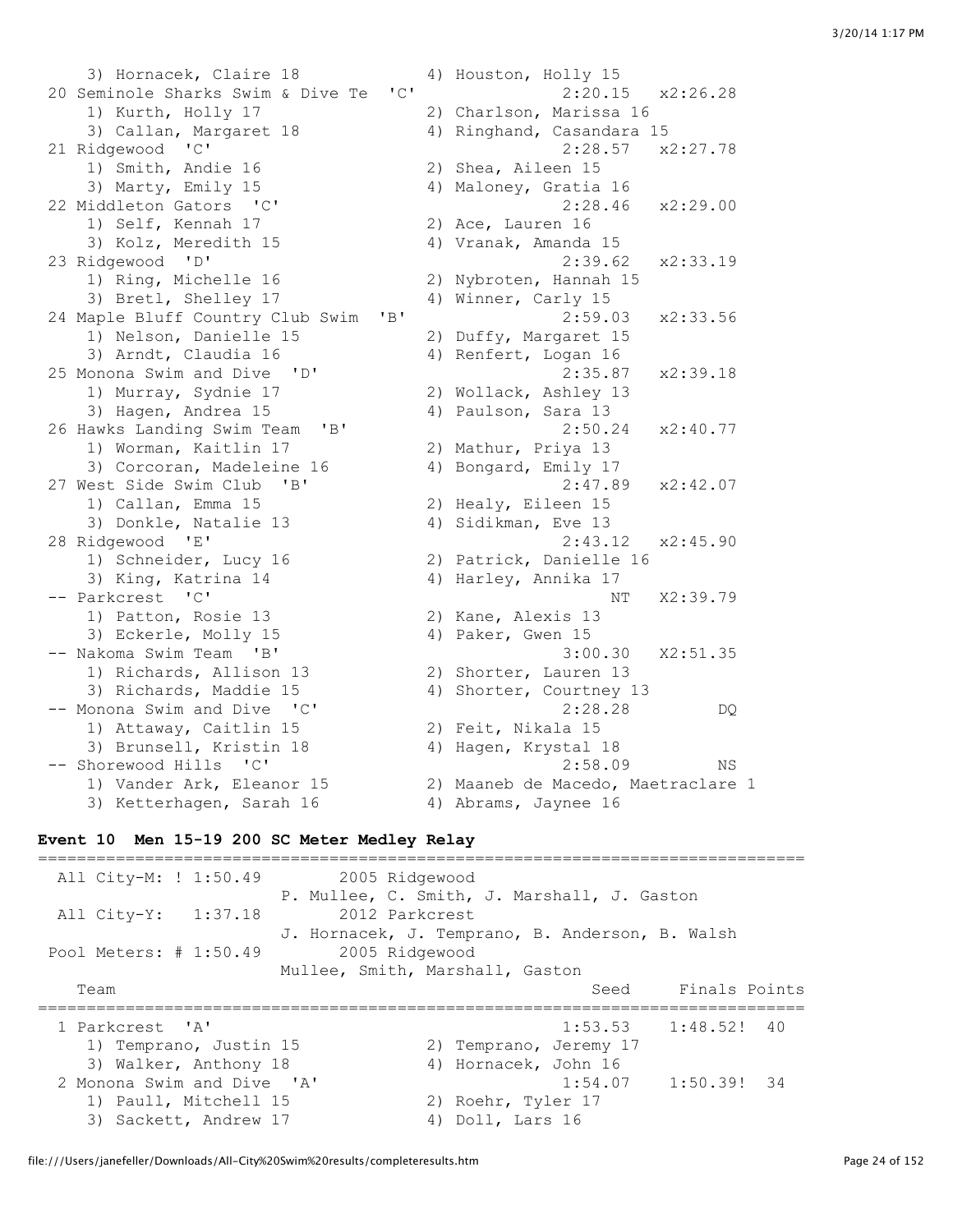3 Ridgewood 'A' 1:55.31 1:50.53 32 1) McGilvray, Kade 16 2) Szotkowski, Sam 17 3) Gebhart, Ben 15 4) Collins, Tyler 18 1) Kunsch, Hans 16 2) Slattery, Rory 15 3) Parkin, Zack 16 4) Lund, Nick 18 1) Haer-Hartmann, Geordi 16 2) Mutlu, Salih 18 3) Menninga, Ryan 16 4) Menninga, Nick 18 1) Geier, Eric 18 2) Englehardt, Jack 18 1, GOLOL, 2000 1.<br>3) O'Keefe, Jack 16 1) Altaweel, Ryan 15 2) Cardwell, Max 15 3) Peterson-Weber, Alex 16 4) Lindstrom, Andrew 17 8 Parkcrest 'B' 1:59.59 x1:54.91 1) Diaczun, Christopher 18 2) Patterson, Henry 18 3) Miller, Baird 15 4) Eckerle, Nathan 17 9 Ridgewood 'B' 2:02.41 x1:56.85 1) Radloff, Charlie 15 2) Henry, Ryan 16 3) Wickstrom, Erik 17 4) Keleny, Garrett 18 1) Basche, Joey 16 2) Grode, Aaron 16 3) teDuits, Payton 17 (4) Lynn, Jacob 16 1) Olson, William 16 2) Jekel, Sam 18 3) Snodgrass, Charles 18 4) Phillips, Cameron 16 12 Middleton Gators 'B' 2:01.84 x1:58.79 1) Green, Cooper 17 2) Reddemann, Josh 16 3) Haskins, Lars 17 (4) Mai, James 16 13 Hill Farm Swim Club 'B' 2:00.78 x1:59.96 1) Witynski, Max 18 2) Jankovich, Max 16 3) Lenoch, Riley 18 4) Gavigan, Micheal 16 14 Monona Swim and Dive 'B' 2:05.32 x2:00.72 1) Battist, Ryan 17 2) Farwell, Jordan 15 3) Jetty, Charles 16 (and the Carolina of the Condensity, Ryan 17 (and the Condensity, Charles 16 (and the Condensity of the Condensity of the Condensity of the Condensity of the Condensity of the Condensity of the Condens 15 Shorewood Hills 'B' 2:23.47 x2:02.11 1) Vassallo, Thomas 15 2) Cardwell, Jack 16 3) Hughes, Soren 16 4) Nauman, Lukas 18 16 Parkcrest 'C' 2:08.08 x2:02.28 1) Gillman, Brad 17 2) Kaldor, Amos 15 3) Gomez, Eli 18 4) Patterson, Elliot 15 3) Zillner, Cole 17 4) Battaglia, Alex 15 18 Hill Farm Swim Club 'C' 2:11.71 x2:07.63 1) Carpenter, Zachary 15 2) Werner, Mark 17 3) Munns, Matthew 15 4) McGilligan, Tobin 17 19 High Point Swim Club 'B' 2:12.96 x2:11.14 1) Dickmeyer, Joshua 16 2) Zocher, Will 16 3) Petty, Jonathan 15 4) Jensen, Calvin 15 20 Parkcrest 'D' 2:14.14 x2:11.88 1) Genskow, Jake 15 2) Hanauer, Nicholas 18 3) Hanauer, Kevin 15 4) Disch, Grant 15 21 Ridgewood 'C' 2:17.42 x2:14.30 1) Elder, Mark 16 2) McCarthy, Chris 15 3) Edmonds, Max 17 4) Collins, Justin 15

 4 Middleton Gators 'A' 1:56.28 1:51.15 30 5 West Side Swim Club 'A' 1:55.89 1:52.64 28 6 Hill Farm Swim Club 'A' 1:56.68 1:53.07 26 7 Shorewood Hills 'A' 2:04.81 1:54.73 24 10 Nakoma Swim Team 'A' 1:57.32 1:57.28 22 11 Seminole Sharks Swim & Dive Te 'A' 2:01.26 1:58.18 18 17 High Point Swim Club 'A' 2:00.37 2:03.85 14<br>1) Zillner, Dean 15 2) Sanchez, Rory 15<br>3) Zillner, Cole 17 4) Battaglia, Alex 15 2) Sanchez, Rory 15<br>4) Battaglia, Alex 15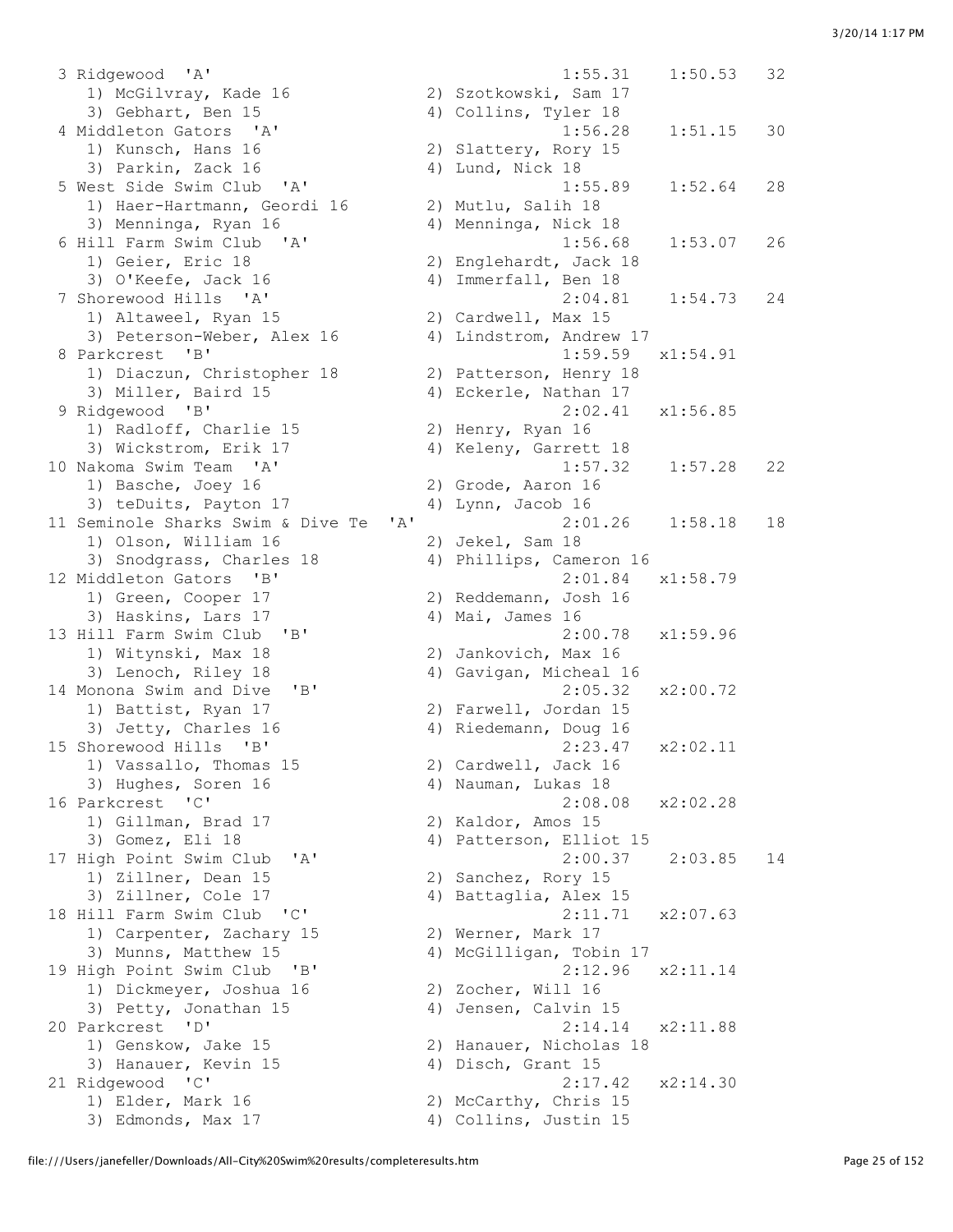| 22 Middleton Gators 'C'                                         | $2:32.38$ $x2:16.04$     |
|-----------------------------------------------------------------|--------------------------|
| 1) Lewis, Andrew 15                                             | 2) Kim, Matthew 17       |
| 3) Ashley, Nicholas 17                                          | 4) Carey, Daniel 15      |
| 23 Maple Bluff Country Club Swim 'A'                            | 2:33.06<br>2:19.83 12    |
| 1) Duffy, Liam 12                                               | 2) Darien, Austin 16     |
| 3) Darien, Benjamin 18                                          | 4) Darien, Jacob 13      |
| 24 Monona Swim and Dive 'C'                                     | $2:14.22 \times 2:20.96$ |
| 1) Geistlinger, Luke 17                                         | 2) Oseth, Marek 15       |
| 3) Wanke, Michael 17                                            | 4) Veserat, Hogan 15     |
| -- West Side Swim Club 'B'                                      | $2:23.29$ $X2:20.81$     |
| 1) Baker, Alex 18                                               | 2) Pinero, Emilio 16     |
| 3) Rieger, Nick 16                                              | 4)                       |
| $^{\prime}$ B <sup>1</sup><br>-- Seminole Sharks Swim & Dive Te | 2:18.62<br>XDO           |
| 1) Gonring, Jacob 16                                            | 2) Olson, Casey 15       |
| 3) Culver, Peter 16                                             | 4)                       |

## **Event 11 Girls 8 & Under 25 SC Meter Freestyle**

| All City-M: ! 15.37<br>All City-Y: 13.88<br>Pool Meters: # 16.81 |   | 1987 Kathy Preston - Monona<br>1985 Stephanie Morey - Maple Bluff<br>2007 Beata Nelson, Ridgewood |             |               |                |
|------------------------------------------------------------------|---|---------------------------------------------------------------------------------------------------|-------------|---------------|----------------|
| Name                                                             |   | Age Team                                                                                          | Prelims     | Finals Points |                |
| $A - Final$                                                      |   |                                                                                                   |             |               |                |
| 1 Stacey, Brynn                                                  |   | 8 NK                                                                                              | 17.49 17.18 |               | 20             |
| 2 Lopez, Laura                                                   |   | 8 Ridgewood                                                                                       | 18.23       | 17.59         | 17             |
| 3 Woodall, Ryanne                                                |   | 8 MI                                                                                              | 17.96       | 17.78         | 16             |
| 4 Suttle, Autumn                                                 |   | 8 High Point                                                                                      | 18.99       | 18.17         | 15             |
| 5 Bondoc, Haley                                                  |   | 8 West Side                                                                                       | 18.77       | 18.86         | 14             |
| 6 Trias, Julia                                                   |   | 8 SEM                                                                                             | 19.01       | 18.98         | 13             |
| 7 Chandler, Emma                                                 |   | 8 MI                                                                                              | 18.96       | 19.35         | 12             |
| 8 Gnewuch, Isabella                                              |   | 7 Hawks Swim                                                                                      | 19.09       | 19.53         | 11             |
| $B - Final$                                                      |   |                                                                                                   |             |               |                |
| 9 Enz, Isabelle                                                  |   | 7 SEM                                                                                             | 19.63       | 18.93         | 9              |
| 10 Rodriguez, Victoria                                           |   | 8 NK                                                                                              | 19.50       | 19.22         | 7              |
| 11 Lederer, Krista                                               |   | 8 MI                                                                                              | 20.05       | 19.46         | 6              |
| 12 Moll, Alison                                                  |   | 8 Ridgewood                                                                                       | 19.12       | 19.67         | 5              |
| 13 Czajkowski, Anne                                              | 8 | SW                                                                                                | 20.26       | 19.78         | 4              |
| 14 Plautz, Chloe                                                 |   | 8 Ridgewood                                                                                       | 19.49 19.92 |               | 3              |
| 15 Brown, Lauryn                                                 |   | 7 MI                                                                                              | 20.33       | 20.28         | $\overline{2}$ |
| 16 Maradiaga, Ava                                                |   | 8 Ridgewood                                                                                       | 20.22       | 20.58         | $\mathbf{1}$   |

## **Event 11 Girls 8 & Under 25 SC Meter Freestyle**

| All City-M: ! 15.37<br>All City-Y: 13.88<br>Pool Meters: # 16.81 | 1987 Kathy Preston - Monona<br>1985 Stephanie Morey - Maple Bluff<br>2007 Beata Nelson, Ridgewood |       |         |  |
|------------------------------------------------------------------|---------------------------------------------------------------------------------------------------|-------|---------|--|
| Name                                                             | Age Team                                                                                          | Seed  | Prelims |  |
| Preliminaries                                                    |                                                                                                   |       |         |  |
| 1 Stacey, Brynn                                                  | 8 NK                                                                                              | 17.37 | 17.49   |  |
| 2 Woodall, Ryanne                                                | 8 MI                                                                                              | 18.06 | 17.96   |  |
| 3 Lopez, Laura                                                   | 8 Ridgewood                                                                                       | 17.79 | 18.23   |  |
| 4 Bondoc, Haley                                                  | 8 West Side                                                                                       | 19.05 | 18.77   |  |
| 5 Chandler, Emma                                                 | 8 MI                                                                                              | 19.79 | 18.96   |  |
| 6 Suttle, Autumn                                                 | 8 High Point                                                                                      | 18.49 | 18.99   |  |
| 7 Trias, Julia                                                   | 8 SEM                                                                                             | 19.00 | 19.01   |  |
|                                                                  |                                                                                                   |       |         |  |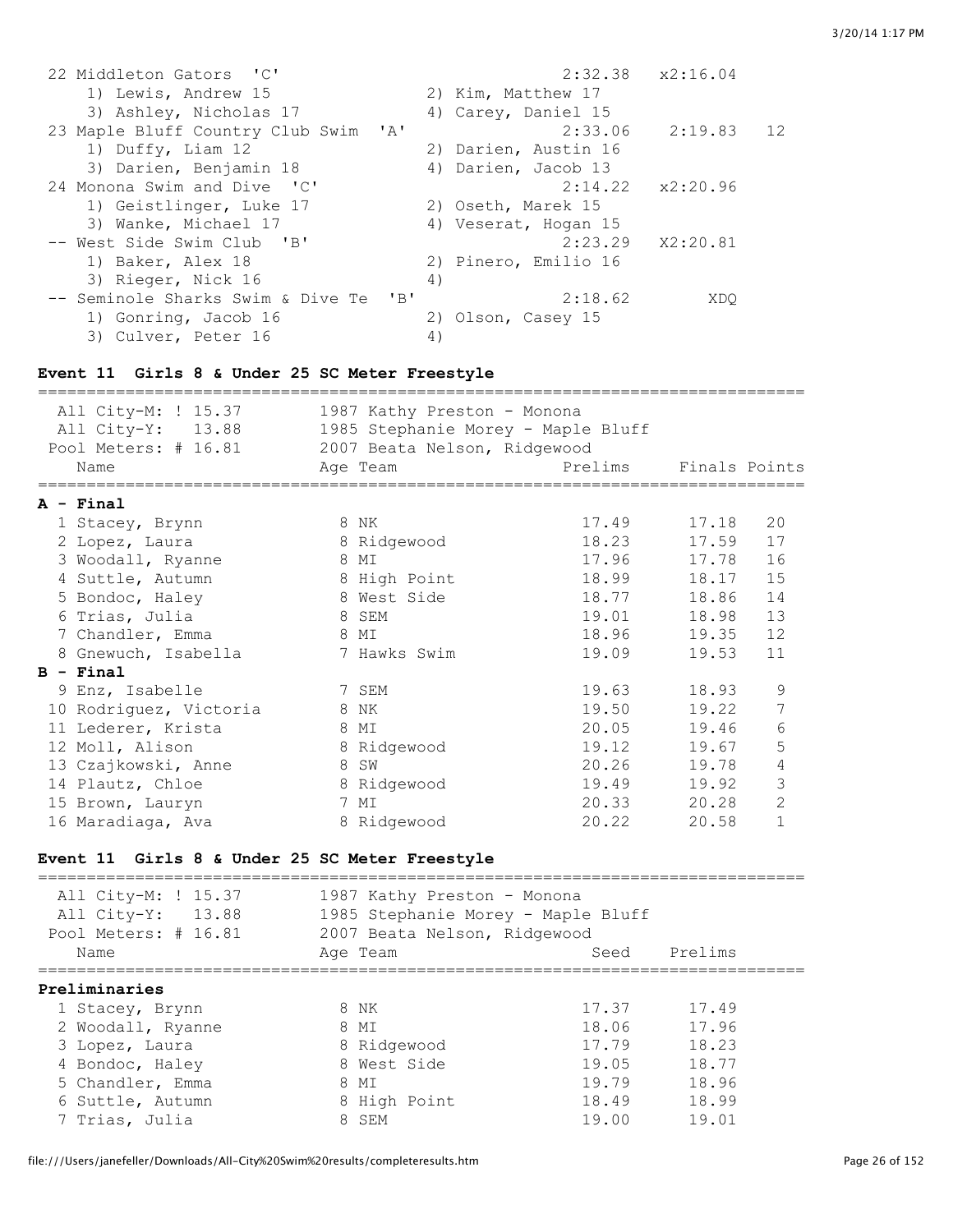| 18.51<br>9 Moll, Alison<br>19.12<br>8 Ridgewood<br>20.48<br>10 Plautz, Chloe<br>8 Ridgewood<br>19.49<br>19.19<br>11 Rodriguez, Victoria<br>19.50<br>8 NK<br>12 Enz, Isabelle<br>18.76<br>7 SEM<br>19.63<br>19.46<br>13 Lederer, Krista<br>8 MI<br>20.05<br>21.59<br>14 Maradiaga, Ava<br>8 Ridgewood<br>20.22<br>15 Czajkowski, Anne<br>21.17<br>20.26<br>8 SW<br>22.83<br>16 Brown, Lauryn<br>20.33<br>7 MI<br>21.18<br>17 Lippiatt, Emma<br>8 MO<br>20.34<br>22.66<br>18 Brown, Sydney<br>8 Ridgewood<br>20.36<br>19 Anderson, Emmy<br>19.87<br>20.41<br>8 SW<br>21.29<br>20 Wallace, Makenzie<br>20.57<br>8 MBCC<br>20.94<br>21 Quinn, Ella<br>8 West Side<br>20.65<br>21.06<br>22 Millmann, Sarah<br>8 SEM<br>20.73<br>23 Mello, Hannah<br>19.88<br>7 SEM<br>20.77<br>24 Baranski, Tara<br>20.92<br>8 Hawks Swim<br>20.84<br>25 Messner, Anna<br>7 SW<br>20.33<br>20.85<br>22.57<br>26 Goldstrand, Kaia<br>8 Hawks Swim<br>21.04<br>27 Koltz, Michaela<br>23.21<br>8 SEM<br>21.06<br>28 DeCroix, Grace<br>8 SW<br>20.63<br>21.23<br>29 Crowley, Ella<br>8 SEM<br>20.23<br>21.24<br>30 Albert, Jenna<br>21.51<br>7 Ridgewood<br>21.25<br>30 Stadler, Ella<br>23.49<br>6 HFSC<br>21.25<br>32 Meudt, Claire<br>7 MI<br>20.74<br>21.35<br>33 Pollock, Annabelle<br>7 SW<br>20.81<br>21.43<br>34 Bohl, Emily<br>24.32<br>8 High Point<br>21.54<br>35 Bodwin, Ella<br>8 Ridgewood<br>24.41<br>21.55<br>35 Hall, Rachel<br>21.09<br>8 SEM<br>21.55<br>21.39<br>37 Laursen, Sydney<br>7 SW<br>21.62<br>38 Mockert, Julia<br>21.99<br>8 Parkcrest<br>21.75<br>39 Lamson, Lauren<br>7 MI<br>23.71<br>21.78<br>40 Moylan, Maggie<br>8 West Side<br>23.41<br>21.96<br>41 Riggins, Ava<br>22.60<br>22.12<br>8 High Point<br>22.43<br>22.13<br>42 Lien, Lucy<br>8 MBCC<br>43 Castellanos, Luciana<br>23.18<br>22.19<br>8 Ridgewood<br>44 Cranley, Lucy<br>24.11<br>22.31<br>7 SW<br>45 Dailey, Celeste<br>8 SW<br>21.47<br>22.41<br>46 Bartzen, Sadie<br>8 MO<br>20.61<br>22.43<br>47 Huckaby, Emilie<br>21.53<br>22.59<br>8 Waves<br>48 Richmond, Talia<br>23.14<br>22.64<br>7 SW<br>49 Haag, Tait<br>22.38<br>22.79<br>7 MI<br>50 Childs, Sadie<br>24.48<br>22.81<br>8 Parkcrest<br>51 Murphy, Clare<br>23.64<br>22.88<br>7 High Point<br>52 Howe, Laila<br>22.56<br>22.97<br>8 MO<br>53 Schmitz, Lily<br>22.67<br>22.98<br>8 Parkcrest<br>54 Boyle, Isabella<br>29.04<br>23.03<br>8 SEM<br>21.79<br>23.03<br>54 Cochrane, Margaret<br>7 High Point<br>56 Duff, Phoebe<br>6 MBCC<br>23.81<br>23.07<br>57 Healy, Lexie<br>7 Ridgewood<br>22.98<br>23.19<br>58 Purtell, Anya<br>7 SW<br>23.74<br>23.26<br>59 Collins, Emma<br>8 SW<br>24.31<br>23.37<br>60 Shah, Ariya<br>23.50<br>23.39<br>8 MI<br>61 Schick, Erika<br>7 SW<br>22.96<br>23.46 | 8 Gnewuch, Isabella | 7 Hawks Swim | 19.70 | 19.09 |
|--------------------------------------------------------------------------------------------------------------------------------------------------------------------------------------------------------------------------------------------------------------------------------------------------------------------------------------------------------------------------------------------------------------------------------------------------------------------------------------------------------------------------------------------------------------------------------------------------------------------------------------------------------------------------------------------------------------------------------------------------------------------------------------------------------------------------------------------------------------------------------------------------------------------------------------------------------------------------------------------------------------------------------------------------------------------------------------------------------------------------------------------------------------------------------------------------------------------------------------------------------------------------------------------------------------------------------------------------------------------------------------------------------------------------------------------------------------------------------------------------------------------------------------------------------------------------------------------------------------------------------------------------------------------------------------------------------------------------------------------------------------------------------------------------------------------------------------------------------------------------------------------------------------------------------------------------------------------------------------------------------------------------------------------------------------------------------------------------------------------------------------------------------------------------------------------------------------------------------------------------------------------------------------------------------------------------------------------------------------------------------------------------------------------------------------------------------------------------------------------------------------------------------------------------------------------------------------------------------------------------------------------------------------------------------------------------------------------------------------|---------------------|--------------|-------|-------|
|                                                                                                                                                                                                                                                                                                                                                                                                                                                                                                                                                                                                                                                                                                                                                                                                                                                                                                                                                                                                                                                                                                                                                                                                                                                                                                                                                                                                                                                                                                                                                                                                                                                                                                                                                                                                                                                                                                                                                                                                                                                                                                                                                                                                                                                                                                                                                                                                                                                                                                                                                                                                                                                                                                                                      |                     |              |       |       |
|                                                                                                                                                                                                                                                                                                                                                                                                                                                                                                                                                                                                                                                                                                                                                                                                                                                                                                                                                                                                                                                                                                                                                                                                                                                                                                                                                                                                                                                                                                                                                                                                                                                                                                                                                                                                                                                                                                                                                                                                                                                                                                                                                                                                                                                                                                                                                                                                                                                                                                                                                                                                                                                                                                                                      |                     |              |       |       |
|                                                                                                                                                                                                                                                                                                                                                                                                                                                                                                                                                                                                                                                                                                                                                                                                                                                                                                                                                                                                                                                                                                                                                                                                                                                                                                                                                                                                                                                                                                                                                                                                                                                                                                                                                                                                                                                                                                                                                                                                                                                                                                                                                                                                                                                                                                                                                                                                                                                                                                                                                                                                                                                                                                                                      |                     |              |       |       |
|                                                                                                                                                                                                                                                                                                                                                                                                                                                                                                                                                                                                                                                                                                                                                                                                                                                                                                                                                                                                                                                                                                                                                                                                                                                                                                                                                                                                                                                                                                                                                                                                                                                                                                                                                                                                                                                                                                                                                                                                                                                                                                                                                                                                                                                                                                                                                                                                                                                                                                                                                                                                                                                                                                                                      |                     |              |       |       |
|                                                                                                                                                                                                                                                                                                                                                                                                                                                                                                                                                                                                                                                                                                                                                                                                                                                                                                                                                                                                                                                                                                                                                                                                                                                                                                                                                                                                                                                                                                                                                                                                                                                                                                                                                                                                                                                                                                                                                                                                                                                                                                                                                                                                                                                                                                                                                                                                                                                                                                                                                                                                                                                                                                                                      |                     |              |       |       |
|                                                                                                                                                                                                                                                                                                                                                                                                                                                                                                                                                                                                                                                                                                                                                                                                                                                                                                                                                                                                                                                                                                                                                                                                                                                                                                                                                                                                                                                                                                                                                                                                                                                                                                                                                                                                                                                                                                                                                                                                                                                                                                                                                                                                                                                                                                                                                                                                                                                                                                                                                                                                                                                                                                                                      |                     |              |       |       |
|                                                                                                                                                                                                                                                                                                                                                                                                                                                                                                                                                                                                                                                                                                                                                                                                                                                                                                                                                                                                                                                                                                                                                                                                                                                                                                                                                                                                                                                                                                                                                                                                                                                                                                                                                                                                                                                                                                                                                                                                                                                                                                                                                                                                                                                                                                                                                                                                                                                                                                                                                                                                                                                                                                                                      |                     |              |       |       |
|                                                                                                                                                                                                                                                                                                                                                                                                                                                                                                                                                                                                                                                                                                                                                                                                                                                                                                                                                                                                                                                                                                                                                                                                                                                                                                                                                                                                                                                                                                                                                                                                                                                                                                                                                                                                                                                                                                                                                                                                                                                                                                                                                                                                                                                                                                                                                                                                                                                                                                                                                                                                                                                                                                                                      |                     |              |       |       |
|                                                                                                                                                                                                                                                                                                                                                                                                                                                                                                                                                                                                                                                                                                                                                                                                                                                                                                                                                                                                                                                                                                                                                                                                                                                                                                                                                                                                                                                                                                                                                                                                                                                                                                                                                                                                                                                                                                                                                                                                                                                                                                                                                                                                                                                                                                                                                                                                                                                                                                                                                                                                                                                                                                                                      |                     |              |       |       |
|                                                                                                                                                                                                                                                                                                                                                                                                                                                                                                                                                                                                                                                                                                                                                                                                                                                                                                                                                                                                                                                                                                                                                                                                                                                                                                                                                                                                                                                                                                                                                                                                                                                                                                                                                                                                                                                                                                                                                                                                                                                                                                                                                                                                                                                                                                                                                                                                                                                                                                                                                                                                                                                                                                                                      |                     |              |       |       |
|                                                                                                                                                                                                                                                                                                                                                                                                                                                                                                                                                                                                                                                                                                                                                                                                                                                                                                                                                                                                                                                                                                                                                                                                                                                                                                                                                                                                                                                                                                                                                                                                                                                                                                                                                                                                                                                                                                                                                                                                                                                                                                                                                                                                                                                                                                                                                                                                                                                                                                                                                                                                                                                                                                                                      |                     |              |       |       |
|                                                                                                                                                                                                                                                                                                                                                                                                                                                                                                                                                                                                                                                                                                                                                                                                                                                                                                                                                                                                                                                                                                                                                                                                                                                                                                                                                                                                                                                                                                                                                                                                                                                                                                                                                                                                                                                                                                                                                                                                                                                                                                                                                                                                                                                                                                                                                                                                                                                                                                                                                                                                                                                                                                                                      |                     |              |       |       |
|                                                                                                                                                                                                                                                                                                                                                                                                                                                                                                                                                                                                                                                                                                                                                                                                                                                                                                                                                                                                                                                                                                                                                                                                                                                                                                                                                                                                                                                                                                                                                                                                                                                                                                                                                                                                                                                                                                                                                                                                                                                                                                                                                                                                                                                                                                                                                                                                                                                                                                                                                                                                                                                                                                                                      |                     |              |       |       |
|                                                                                                                                                                                                                                                                                                                                                                                                                                                                                                                                                                                                                                                                                                                                                                                                                                                                                                                                                                                                                                                                                                                                                                                                                                                                                                                                                                                                                                                                                                                                                                                                                                                                                                                                                                                                                                                                                                                                                                                                                                                                                                                                                                                                                                                                                                                                                                                                                                                                                                                                                                                                                                                                                                                                      |                     |              |       |       |
|                                                                                                                                                                                                                                                                                                                                                                                                                                                                                                                                                                                                                                                                                                                                                                                                                                                                                                                                                                                                                                                                                                                                                                                                                                                                                                                                                                                                                                                                                                                                                                                                                                                                                                                                                                                                                                                                                                                                                                                                                                                                                                                                                                                                                                                                                                                                                                                                                                                                                                                                                                                                                                                                                                                                      |                     |              |       |       |
|                                                                                                                                                                                                                                                                                                                                                                                                                                                                                                                                                                                                                                                                                                                                                                                                                                                                                                                                                                                                                                                                                                                                                                                                                                                                                                                                                                                                                                                                                                                                                                                                                                                                                                                                                                                                                                                                                                                                                                                                                                                                                                                                                                                                                                                                                                                                                                                                                                                                                                                                                                                                                                                                                                                                      |                     |              |       |       |
|                                                                                                                                                                                                                                                                                                                                                                                                                                                                                                                                                                                                                                                                                                                                                                                                                                                                                                                                                                                                                                                                                                                                                                                                                                                                                                                                                                                                                                                                                                                                                                                                                                                                                                                                                                                                                                                                                                                                                                                                                                                                                                                                                                                                                                                                                                                                                                                                                                                                                                                                                                                                                                                                                                                                      |                     |              |       |       |
|                                                                                                                                                                                                                                                                                                                                                                                                                                                                                                                                                                                                                                                                                                                                                                                                                                                                                                                                                                                                                                                                                                                                                                                                                                                                                                                                                                                                                                                                                                                                                                                                                                                                                                                                                                                                                                                                                                                                                                                                                                                                                                                                                                                                                                                                                                                                                                                                                                                                                                                                                                                                                                                                                                                                      |                     |              |       |       |
|                                                                                                                                                                                                                                                                                                                                                                                                                                                                                                                                                                                                                                                                                                                                                                                                                                                                                                                                                                                                                                                                                                                                                                                                                                                                                                                                                                                                                                                                                                                                                                                                                                                                                                                                                                                                                                                                                                                                                                                                                                                                                                                                                                                                                                                                                                                                                                                                                                                                                                                                                                                                                                                                                                                                      |                     |              |       |       |
|                                                                                                                                                                                                                                                                                                                                                                                                                                                                                                                                                                                                                                                                                                                                                                                                                                                                                                                                                                                                                                                                                                                                                                                                                                                                                                                                                                                                                                                                                                                                                                                                                                                                                                                                                                                                                                                                                                                                                                                                                                                                                                                                                                                                                                                                                                                                                                                                                                                                                                                                                                                                                                                                                                                                      |                     |              |       |       |
|                                                                                                                                                                                                                                                                                                                                                                                                                                                                                                                                                                                                                                                                                                                                                                                                                                                                                                                                                                                                                                                                                                                                                                                                                                                                                                                                                                                                                                                                                                                                                                                                                                                                                                                                                                                                                                                                                                                                                                                                                                                                                                                                                                                                                                                                                                                                                                                                                                                                                                                                                                                                                                                                                                                                      |                     |              |       |       |
|                                                                                                                                                                                                                                                                                                                                                                                                                                                                                                                                                                                                                                                                                                                                                                                                                                                                                                                                                                                                                                                                                                                                                                                                                                                                                                                                                                                                                                                                                                                                                                                                                                                                                                                                                                                                                                                                                                                                                                                                                                                                                                                                                                                                                                                                                                                                                                                                                                                                                                                                                                                                                                                                                                                                      |                     |              |       |       |
|                                                                                                                                                                                                                                                                                                                                                                                                                                                                                                                                                                                                                                                                                                                                                                                                                                                                                                                                                                                                                                                                                                                                                                                                                                                                                                                                                                                                                                                                                                                                                                                                                                                                                                                                                                                                                                                                                                                                                                                                                                                                                                                                                                                                                                                                                                                                                                                                                                                                                                                                                                                                                                                                                                                                      |                     |              |       |       |
|                                                                                                                                                                                                                                                                                                                                                                                                                                                                                                                                                                                                                                                                                                                                                                                                                                                                                                                                                                                                                                                                                                                                                                                                                                                                                                                                                                                                                                                                                                                                                                                                                                                                                                                                                                                                                                                                                                                                                                                                                                                                                                                                                                                                                                                                                                                                                                                                                                                                                                                                                                                                                                                                                                                                      |                     |              |       |       |
|                                                                                                                                                                                                                                                                                                                                                                                                                                                                                                                                                                                                                                                                                                                                                                                                                                                                                                                                                                                                                                                                                                                                                                                                                                                                                                                                                                                                                                                                                                                                                                                                                                                                                                                                                                                                                                                                                                                                                                                                                                                                                                                                                                                                                                                                                                                                                                                                                                                                                                                                                                                                                                                                                                                                      |                     |              |       |       |
|                                                                                                                                                                                                                                                                                                                                                                                                                                                                                                                                                                                                                                                                                                                                                                                                                                                                                                                                                                                                                                                                                                                                                                                                                                                                                                                                                                                                                                                                                                                                                                                                                                                                                                                                                                                                                                                                                                                                                                                                                                                                                                                                                                                                                                                                                                                                                                                                                                                                                                                                                                                                                                                                                                                                      |                     |              |       |       |
|                                                                                                                                                                                                                                                                                                                                                                                                                                                                                                                                                                                                                                                                                                                                                                                                                                                                                                                                                                                                                                                                                                                                                                                                                                                                                                                                                                                                                                                                                                                                                                                                                                                                                                                                                                                                                                                                                                                                                                                                                                                                                                                                                                                                                                                                                                                                                                                                                                                                                                                                                                                                                                                                                                                                      |                     |              |       |       |
|                                                                                                                                                                                                                                                                                                                                                                                                                                                                                                                                                                                                                                                                                                                                                                                                                                                                                                                                                                                                                                                                                                                                                                                                                                                                                                                                                                                                                                                                                                                                                                                                                                                                                                                                                                                                                                                                                                                                                                                                                                                                                                                                                                                                                                                                                                                                                                                                                                                                                                                                                                                                                                                                                                                                      |                     |              |       |       |
|                                                                                                                                                                                                                                                                                                                                                                                                                                                                                                                                                                                                                                                                                                                                                                                                                                                                                                                                                                                                                                                                                                                                                                                                                                                                                                                                                                                                                                                                                                                                                                                                                                                                                                                                                                                                                                                                                                                                                                                                                                                                                                                                                                                                                                                                                                                                                                                                                                                                                                                                                                                                                                                                                                                                      |                     |              |       |       |
|                                                                                                                                                                                                                                                                                                                                                                                                                                                                                                                                                                                                                                                                                                                                                                                                                                                                                                                                                                                                                                                                                                                                                                                                                                                                                                                                                                                                                                                                                                                                                                                                                                                                                                                                                                                                                                                                                                                                                                                                                                                                                                                                                                                                                                                                                                                                                                                                                                                                                                                                                                                                                                                                                                                                      |                     |              |       |       |
|                                                                                                                                                                                                                                                                                                                                                                                                                                                                                                                                                                                                                                                                                                                                                                                                                                                                                                                                                                                                                                                                                                                                                                                                                                                                                                                                                                                                                                                                                                                                                                                                                                                                                                                                                                                                                                                                                                                                                                                                                                                                                                                                                                                                                                                                                                                                                                                                                                                                                                                                                                                                                                                                                                                                      |                     |              |       |       |
|                                                                                                                                                                                                                                                                                                                                                                                                                                                                                                                                                                                                                                                                                                                                                                                                                                                                                                                                                                                                                                                                                                                                                                                                                                                                                                                                                                                                                                                                                                                                                                                                                                                                                                                                                                                                                                                                                                                                                                                                                                                                                                                                                                                                                                                                                                                                                                                                                                                                                                                                                                                                                                                                                                                                      |                     |              |       |       |
|                                                                                                                                                                                                                                                                                                                                                                                                                                                                                                                                                                                                                                                                                                                                                                                                                                                                                                                                                                                                                                                                                                                                                                                                                                                                                                                                                                                                                                                                                                                                                                                                                                                                                                                                                                                                                                                                                                                                                                                                                                                                                                                                                                                                                                                                                                                                                                                                                                                                                                                                                                                                                                                                                                                                      |                     |              |       |       |
|                                                                                                                                                                                                                                                                                                                                                                                                                                                                                                                                                                                                                                                                                                                                                                                                                                                                                                                                                                                                                                                                                                                                                                                                                                                                                                                                                                                                                                                                                                                                                                                                                                                                                                                                                                                                                                                                                                                                                                                                                                                                                                                                                                                                                                                                                                                                                                                                                                                                                                                                                                                                                                                                                                                                      |                     |              |       |       |
|                                                                                                                                                                                                                                                                                                                                                                                                                                                                                                                                                                                                                                                                                                                                                                                                                                                                                                                                                                                                                                                                                                                                                                                                                                                                                                                                                                                                                                                                                                                                                                                                                                                                                                                                                                                                                                                                                                                                                                                                                                                                                                                                                                                                                                                                                                                                                                                                                                                                                                                                                                                                                                                                                                                                      |                     |              |       |       |
|                                                                                                                                                                                                                                                                                                                                                                                                                                                                                                                                                                                                                                                                                                                                                                                                                                                                                                                                                                                                                                                                                                                                                                                                                                                                                                                                                                                                                                                                                                                                                                                                                                                                                                                                                                                                                                                                                                                                                                                                                                                                                                                                                                                                                                                                                                                                                                                                                                                                                                                                                                                                                                                                                                                                      |                     |              |       |       |
|                                                                                                                                                                                                                                                                                                                                                                                                                                                                                                                                                                                                                                                                                                                                                                                                                                                                                                                                                                                                                                                                                                                                                                                                                                                                                                                                                                                                                                                                                                                                                                                                                                                                                                                                                                                                                                                                                                                                                                                                                                                                                                                                                                                                                                                                                                                                                                                                                                                                                                                                                                                                                                                                                                                                      |                     |              |       |       |
|                                                                                                                                                                                                                                                                                                                                                                                                                                                                                                                                                                                                                                                                                                                                                                                                                                                                                                                                                                                                                                                                                                                                                                                                                                                                                                                                                                                                                                                                                                                                                                                                                                                                                                                                                                                                                                                                                                                                                                                                                                                                                                                                                                                                                                                                                                                                                                                                                                                                                                                                                                                                                                                                                                                                      |                     |              |       |       |
|                                                                                                                                                                                                                                                                                                                                                                                                                                                                                                                                                                                                                                                                                                                                                                                                                                                                                                                                                                                                                                                                                                                                                                                                                                                                                                                                                                                                                                                                                                                                                                                                                                                                                                                                                                                                                                                                                                                                                                                                                                                                                                                                                                                                                                                                                                                                                                                                                                                                                                                                                                                                                                                                                                                                      |                     |              |       |       |
|                                                                                                                                                                                                                                                                                                                                                                                                                                                                                                                                                                                                                                                                                                                                                                                                                                                                                                                                                                                                                                                                                                                                                                                                                                                                                                                                                                                                                                                                                                                                                                                                                                                                                                                                                                                                                                                                                                                                                                                                                                                                                                                                                                                                                                                                                                                                                                                                                                                                                                                                                                                                                                                                                                                                      |                     |              |       |       |
|                                                                                                                                                                                                                                                                                                                                                                                                                                                                                                                                                                                                                                                                                                                                                                                                                                                                                                                                                                                                                                                                                                                                                                                                                                                                                                                                                                                                                                                                                                                                                                                                                                                                                                                                                                                                                                                                                                                                                                                                                                                                                                                                                                                                                                                                                                                                                                                                                                                                                                                                                                                                                                                                                                                                      |                     |              |       |       |
|                                                                                                                                                                                                                                                                                                                                                                                                                                                                                                                                                                                                                                                                                                                                                                                                                                                                                                                                                                                                                                                                                                                                                                                                                                                                                                                                                                                                                                                                                                                                                                                                                                                                                                                                                                                                                                                                                                                                                                                                                                                                                                                                                                                                                                                                                                                                                                                                                                                                                                                                                                                                                                                                                                                                      |                     |              |       |       |
|                                                                                                                                                                                                                                                                                                                                                                                                                                                                                                                                                                                                                                                                                                                                                                                                                                                                                                                                                                                                                                                                                                                                                                                                                                                                                                                                                                                                                                                                                                                                                                                                                                                                                                                                                                                                                                                                                                                                                                                                                                                                                                                                                                                                                                                                                                                                                                                                                                                                                                                                                                                                                                                                                                                                      |                     |              |       |       |
|                                                                                                                                                                                                                                                                                                                                                                                                                                                                                                                                                                                                                                                                                                                                                                                                                                                                                                                                                                                                                                                                                                                                                                                                                                                                                                                                                                                                                                                                                                                                                                                                                                                                                                                                                                                                                                                                                                                                                                                                                                                                                                                                                                                                                                                                                                                                                                                                                                                                                                                                                                                                                                                                                                                                      |                     |              |       |       |
|                                                                                                                                                                                                                                                                                                                                                                                                                                                                                                                                                                                                                                                                                                                                                                                                                                                                                                                                                                                                                                                                                                                                                                                                                                                                                                                                                                                                                                                                                                                                                                                                                                                                                                                                                                                                                                                                                                                                                                                                                                                                                                                                                                                                                                                                                                                                                                                                                                                                                                                                                                                                                                                                                                                                      |                     |              |       |       |
|                                                                                                                                                                                                                                                                                                                                                                                                                                                                                                                                                                                                                                                                                                                                                                                                                                                                                                                                                                                                                                                                                                                                                                                                                                                                                                                                                                                                                                                                                                                                                                                                                                                                                                                                                                                                                                                                                                                                                                                                                                                                                                                                                                                                                                                                                                                                                                                                                                                                                                                                                                                                                                                                                                                                      |                     |              |       |       |
|                                                                                                                                                                                                                                                                                                                                                                                                                                                                                                                                                                                                                                                                                                                                                                                                                                                                                                                                                                                                                                                                                                                                                                                                                                                                                                                                                                                                                                                                                                                                                                                                                                                                                                                                                                                                                                                                                                                                                                                                                                                                                                                                                                                                                                                                                                                                                                                                                                                                                                                                                                                                                                                                                                                                      |                     |              |       |       |
|                                                                                                                                                                                                                                                                                                                                                                                                                                                                                                                                                                                                                                                                                                                                                                                                                                                                                                                                                                                                                                                                                                                                                                                                                                                                                                                                                                                                                                                                                                                                                                                                                                                                                                                                                                                                                                                                                                                                                                                                                                                                                                                                                                                                                                                                                                                                                                                                                                                                                                                                                                                                                                                                                                                                      |                     |              |       |       |
|                                                                                                                                                                                                                                                                                                                                                                                                                                                                                                                                                                                                                                                                                                                                                                                                                                                                                                                                                                                                                                                                                                                                                                                                                                                                                                                                                                                                                                                                                                                                                                                                                                                                                                                                                                                                                                                                                                                                                                                                                                                                                                                                                                                                                                                                                                                                                                                                                                                                                                                                                                                                                                                                                                                                      |                     |              |       |       |
|                                                                                                                                                                                                                                                                                                                                                                                                                                                                                                                                                                                                                                                                                                                                                                                                                                                                                                                                                                                                                                                                                                                                                                                                                                                                                                                                                                                                                                                                                                                                                                                                                                                                                                                                                                                                                                                                                                                                                                                                                                                                                                                                                                                                                                                                                                                                                                                                                                                                                                                                                                                                                                                                                                                                      |                     |              |       |       |
|                                                                                                                                                                                                                                                                                                                                                                                                                                                                                                                                                                                                                                                                                                                                                                                                                                                                                                                                                                                                                                                                                                                                                                                                                                                                                                                                                                                                                                                                                                                                                                                                                                                                                                                                                                                                                                                                                                                                                                                                                                                                                                                                                                                                                                                                                                                                                                                                                                                                                                                                                                                                                                                                                                                                      |                     |              |       |       |
|                                                                                                                                                                                                                                                                                                                                                                                                                                                                                                                                                                                                                                                                                                                                                                                                                                                                                                                                                                                                                                                                                                                                                                                                                                                                                                                                                                                                                                                                                                                                                                                                                                                                                                                                                                                                                                                                                                                                                                                                                                                                                                                                                                                                                                                                                                                                                                                                                                                                                                                                                                                                                                                                                                                                      |                     |              |       |       |
|                                                                                                                                                                                                                                                                                                                                                                                                                                                                                                                                                                                                                                                                                                                                                                                                                                                                                                                                                                                                                                                                                                                                                                                                                                                                                                                                                                                                                                                                                                                                                                                                                                                                                                                                                                                                                                                                                                                                                                                                                                                                                                                                                                                                                                                                                                                                                                                                                                                                                                                                                                                                                                                                                                                                      |                     |              |       |       |
|                                                                                                                                                                                                                                                                                                                                                                                                                                                                                                                                                                                                                                                                                                                                                                                                                                                                                                                                                                                                                                                                                                                                                                                                                                                                                                                                                                                                                                                                                                                                                                                                                                                                                                                                                                                                                                                                                                                                                                                                                                                                                                                                                                                                                                                                                                                                                                                                                                                                                                                                                                                                                                                                                                                                      |                     |              |       |       |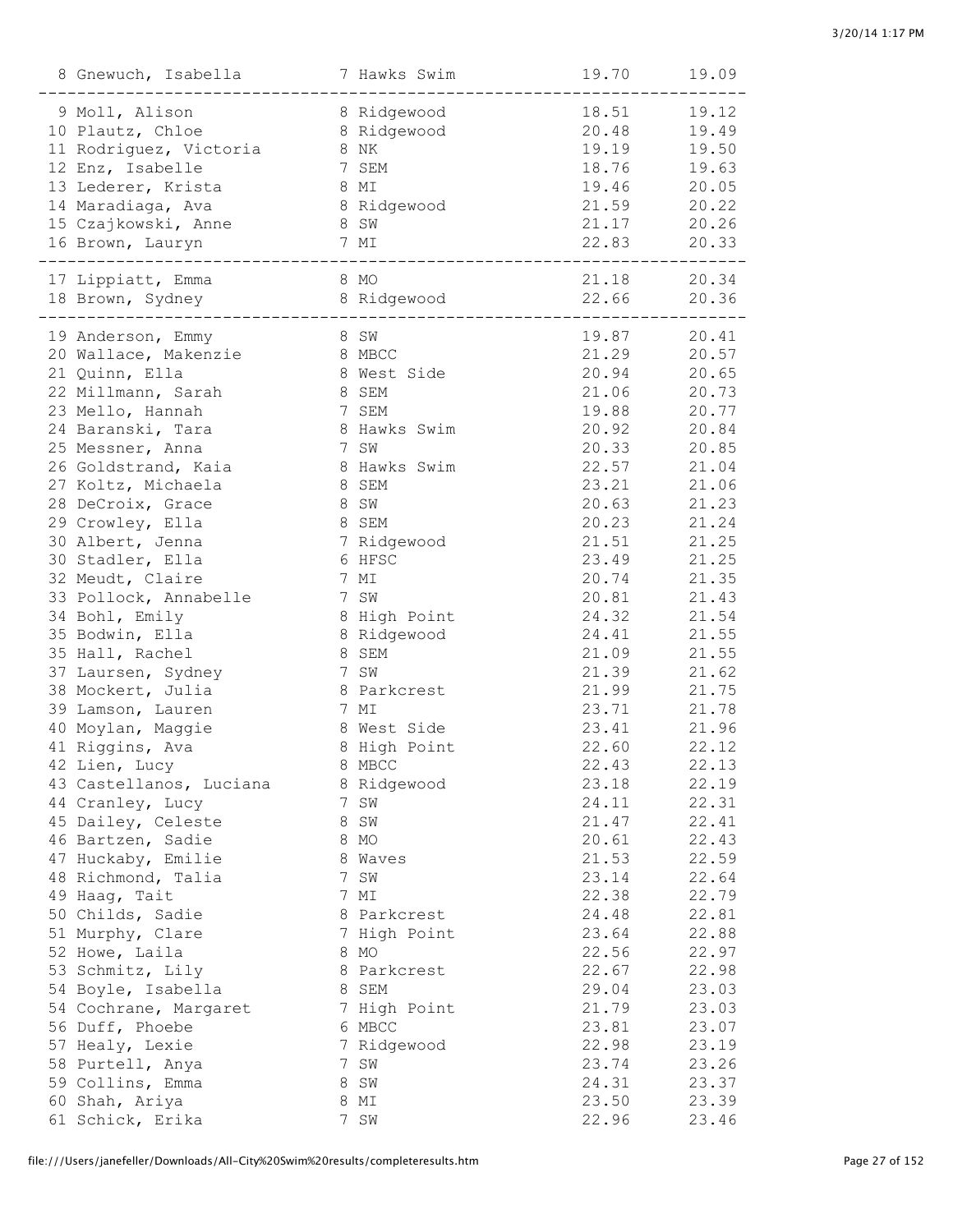| 62 Anderson, Ruby                             | 8 High Point | 24.37          | 23.49          |
|-----------------------------------------------|--------------|----------------|----------------|
| 63 Kenny, Ella                                | 7 Hawks Swim | 25.57          | 23.55          |
| 63 Spielman, Emily                            | 6 SEM        | 22.43          | 23.55          |
| 65 McGlenn, Tess                              | 8 SW         | 23.93          | 23.59          |
| 66 Reyes, Catalina                            | 8 MI         | 22.50          | 23.71          |
| 67 Theado, Sara                               | 8 Ridgewood  | 23.69          | 23.78          |
| 67 Greene, Lindsey                            | 6 Parkcrest  | 25.00          | 23.78          |
| 69 McDermott, Clare                           | 6 Parkcrest  | 28.36          | 23.87          |
| 70 Tueting, Katelyn                           | 7 SW         | 27.93          | 23.92          |
| 71 Anderson, Chloe                            | 8 SEM        | 24.80          | 23.95          |
| 72 Shaw, Katie                                | 6 HFSC       | 26.83          | 24.02          |
| 73 Cicero, Maja                               | 7 MI         | 24.67          | 24.08          |
| 74 Weibel, Zoe                                | 7 Parkcrest  | 29.67          | 24.12          |
| 75 Zinnen, Claire                             | 8 SW         | 23.80          | 24.20          |
| 76 Williams, Emme                             | 7 Hawks Swim | 28.08          | 24.22          |
| 77 Kratochwill, Peyton                        | 8 MI         | 24.77          | 24.36          |
| 78 Harms, Kya                                 | 8 Ridgewood  | 25.00          | 24.45          |
| 79 Schmidt, Monica                            | 6 SEM        | 23.50          | 24.49          |
| 80 Klingele, Felicity                         | 8 Ridgewood  | 24.16          | 24.50          |
| 81 Emmerich, Mallorie                         | 7 Hawks Swim | 25.57          | 24.63          |
| 82 Grant, Macey                               | 8 Ridgewood  | 26.83          | 24.68          |
| 82 Roberts, Katherine                         | 8 MO<br>8 SW | 27.11<br>25.94 | 24.68<br>24.76 |
| 84 Scheer, Madelyn<br>85 Christianson, Olivia | 7 Hawks Swim | 24.24          | 24.77          |
|                                               | 8 High Point | 22.77          | 24.82          |
| 86 Poehling, Hannah<br>87 Shenker, Liza       | 7 Hawks Swim | 24.14          | 24.86          |
| 88 Blum, Abby                                 | 8 Ridgewood  | 23.50          | 24.90          |
| 89 Hoopes, Ryan                               | 7 MBCC       | 25.12          | 25.04          |
| 90 Williams, Callista                         | 7 Hawks Swim | 25.83          | 25.06          |
| 91 Armstrong, Molly                           | 6 SEM        | 25.20          | 25.11          |
| 92 Quartaro, Alexandra                        | 8 NK         | 24.48          | 25.17          |
| 93 Pertzborn, Sierra                          | 8 MI         | 25.00          | 25.30          |
| 93 Poehling, Molly                            | 8 High Point | 24.43          | 25.30          |
| 95 Lee, Julia                                 | 8 Waves      | 25.81          | 25.34          |
| 96 Thomas, Julia                              | 6 SEM        | 26.35          | 25.38          |
| 97 Quandt, Cecelia                            | 8 Parkcrest  | 27.73          | 25.64          |
| 98 Ryan, Katie                                | 8 MO         | 26.15          | 25.70          |
| 99 Strader, Luana                             | 8 Ridgewood  | 24.85          | 25.81          |
| 100 Neuhaus, Chloe                            | 6 SEM        | 24.20          | 25.83          |
| 101 Beggs, Amanda                             | 8 SEM        | 23.90          | 25.87          |
| 102 Rothering, Claire                         | 7 Hawks Swim | 26.55          | 25.97          |
| 103 Klein-Hillebrand, Madiso                  | 7 Waves      | 24.97          | 26.10          |
| 104 Bloch, Lily                               | 8 Hawks Swim | 25.67          | 26.11          |
| 104 Sperling, Alice                           | 7 MBCC       | 27.29          | 26.11          |
| 106 Garrett, Audrey                           | 6 MO         | 26.91          | 26.12          |
| 107 Yager, Audrey                             | 7 SEM        | 27.11          | 26.29          |
| 108 Ryan, Kelley                              | 6 MO         | 24.95          | 26.31          |
| 108 Budzinski, Olivia                         | 7 MI         | 26.61          | 26.31          |
| 110 Anderson, Molly                           | 6 SW         | 24.32          | 26.34          |
| 111 Pansegrau, Meredith                       | 7 Hawks Swim | 27.20          | 26.44          |
| 112 Elke, Lola                                | 8 HFSC       | 26.02          | 26.53          |
| 112 Starr, Isabella                           | 8 MI         | 26.68          | 26.53          |
| 112 Ganshert, Breleigh                        | 6 MO         | 25.18          | 26.53          |
| 112 Anderson, Kendra                          | 8 HFSC       | 28.20          | 26.53          |
| 116 Hellenbrand, Lucy                         | 7 MI         | 26.61          | 26.55          |
| 117 Carbon, Taylor                            | 8 SW         | 25.40          | 26.57          |
| 118 McClure, Alexandra                        | 8 SEM        | 25.70          | 26.65          |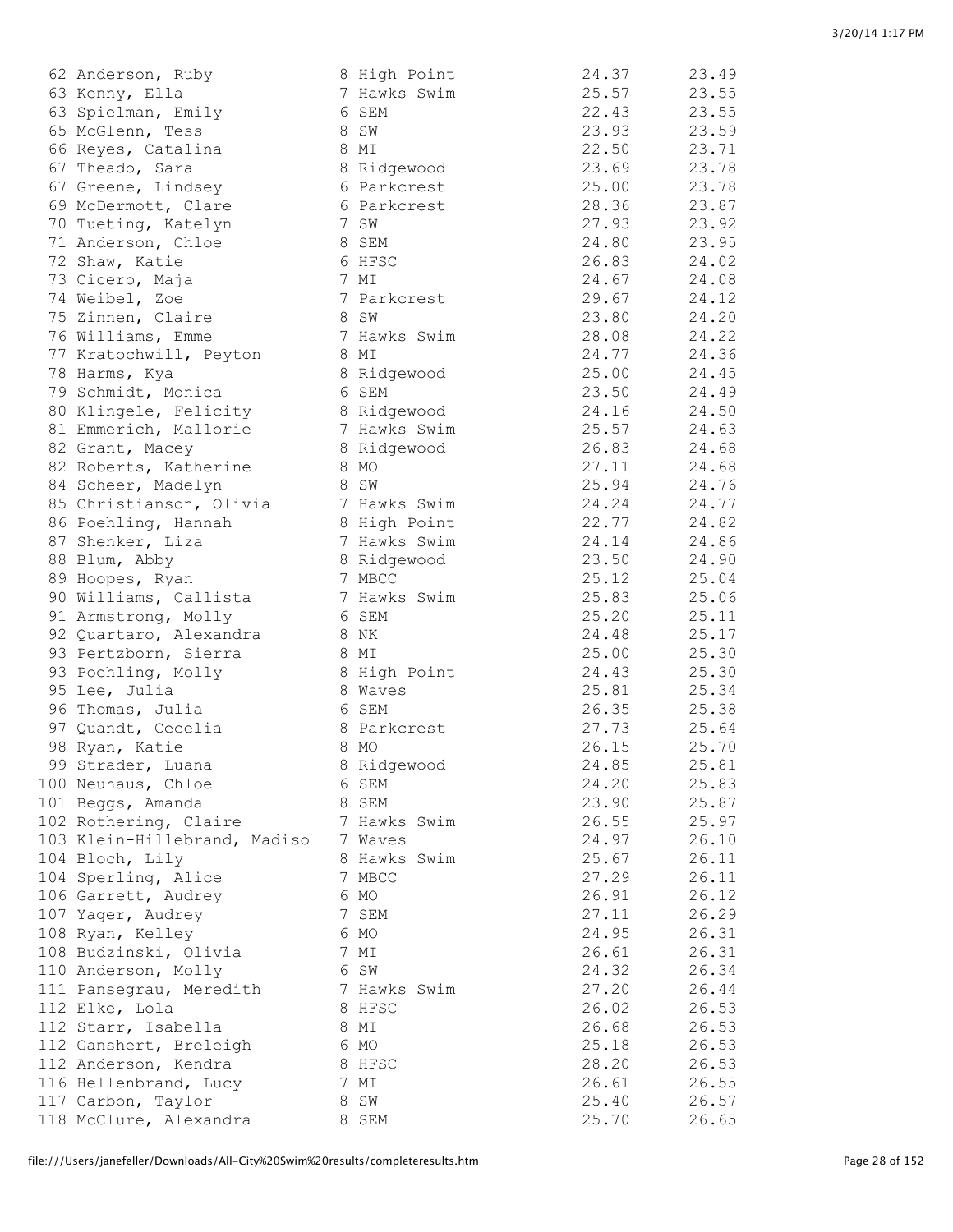| 119 Ackley, Kaitlyn        | 8 MO                 | 26.44 | 26.79 |
|----------------------------|----------------------|-------|-------|
| 120 Zentmyer, Julia        | 8 SW                 | 26.25 | 26.94 |
| 121 Chikowero, Makanaka    | 8 Waves              | 25.93 | 26.95 |
| 122 Diehl, Mackenzie       | 6 Ridgewood          | 23.84 | 27.02 |
| 123 Woodall, Kyra          | 6 MI                 | 28.62 | 27.03 |
| 124 Segersten, Ava         | 7 West Side          | 28.68 | 27.13 |
| 125 Krueger, Marina        | 7 Ridgewood          | 27.77 | 27.18 |
| 126 Hanson, Mallory        | 8 SEM                | 27.21 | 27.22 |
| 127 Sebastian, Maeve       | 7 Ridgewood          | 29.22 | 27.24 |
| 128 McCaw, Ava             | 7 MO                 | 29.07 | 27.26 |
| 129 Moeser, Syrie          | 7 SW                 | 24.81 | 27.30 |
| 130 Kim, Claire            | 6 SW                 | 28.88 | 27.33 |
| 131 Sanderson, Jackie      | 8 Hawks Swim         | 27.35 | 27.44 |
| 132 Dean, Madeline         | 7 SW                 | 28.98 | 27.55 |
| 133 Florin, Abby           | 7 MI                 | 31.61 | 27.56 |
| 134 Wallace, Celia         | 7 SW                 | 26.41 | 27.63 |
| 135 Tejeda, Mary           | 8 Ridgewood          | 29.50 | 27.64 |
| 136 Sweeney, Kate          | 6 Hawks Swim         | 29.10 | 27.87 |
| 137 Stein, Elliott         | 7 High Point         | 30.31 | 27.94 |
| 138 Miller, Hope           | 6 SW                 | 27.20 | 27.99 |
| 139 Olson, Lily            | 6 Hawks Swim         | 25.99 | 28.10 |
| 140 Meyer, Mara            | 7 MO                 | 27.77 | 28.28 |
| 141 Sax, Caroline          | 7 Hawks Swim         | 27.63 | 28.41 |
| 142 Jorgensen, Sophia      | 8 MI                 | 28.39 | 28.44 |
| 143 Nisbet, Olivia         |                      | 26.64 | 28.49 |
| 144 Dyslin, Karina         | 8 High Point<br>8 MO | 26.76 | 28.59 |
|                            |                      | 30.51 | 28.62 |
| 145 Capuano, Grace         | 7 Parkcrest          | 26.88 |       |
| 146 Mueller, Olivia        | 6 SEM                |       | 28.63 |
| 147 Moriarty, Julia        | 7 MI                 | 30.04 | 28.69 |
| 148 Miller, Lauren         | 8 MI                 | 29.65 | 28.81 |
| 149 Mendenhall, Brooke     | 8 HFSC               | 27.02 | 28.86 |
| 150 Blackamore, Makayla    | 7 Ridgewood          | 32.89 | 29.12 |
| 151 Michael, Ella          | 6 High Point         | 29.76 | 29.21 |
| 152 Hallick, Hannah        | 7 MI                 | 29.01 | 29.23 |
| 153 McClure, Katherine     | 6 SEM                | 27.39 | 29.26 |
| 154 Hyland, Emma           | 8 MO                 | 31.39 | 29.38 |
| 155 Heil, Amelia           | 7 Ridgewood          | 30.72 | 29.45 |
| 156 Kuhn, Maggie           | 8 SW                 | 31.54 | 29.51 |
| 157 Baer, Grace            | 6 Hawks Swim         | 35.48 | 29.53 |
| 158 Jondle, Brynn          | 6 MO                 | 30.49 | 29.56 |
| 159 Renfro-Sargent, Makeda | 7 HFSC               | 29.87 | 29.57 |
| 160 McCartney, Amelia      | 6 Ridgewood          | 30.63 | 29.58 |
| 161 Barbouche, Lucie       | 8 HFSC               | 30.05 | 29.88 |
| 162 Gorwitz, Marisa        | 6 MI                 | 28.20 | 30.17 |
| 163 Fleming, Brooklyn      | 7 MBCC               | 29.84 | 30.29 |
| 164 Lewicki, Lauryn        | 7 SEM                | 27.28 | 30.32 |
| 165 Becker, Greta          | 6 SEM                | 31.53 | 30.48 |
| 166 Smith, Lily            | 5 Ridgewood          | 31.37 | 30.52 |
| 167 Wong, Olivia           | 7 MI                 | 31.09 | 30.86 |
| 168 Sullivan, Abigail      | 7 Ridgewood          | 29.36 | 30.91 |
| 169 Esch, Molly            | 7 SEM                | 30.60 | 30.99 |
| 170 Kelley, Emilia         | 6 SEM                | 27.29 | 31.00 |
| 171 Drake, Gabby           | 6 Ridgewood          | 29.19 | 31.04 |
| 172 Pulvermacher, Lola     | 6 West Side          | 35.51 | 31.17 |
| 173 Hansen, Erika          | 6 Parkcrest          | 32.41 | 31.29 |
| 174 Martinez, Tallulah     | 7 West Side          | 27.94 | 31.33 |
| 175 Hardy, Eliza           | 6 Parkcrest          | 34.24 | 31.36 |
|                            |                      |       |       |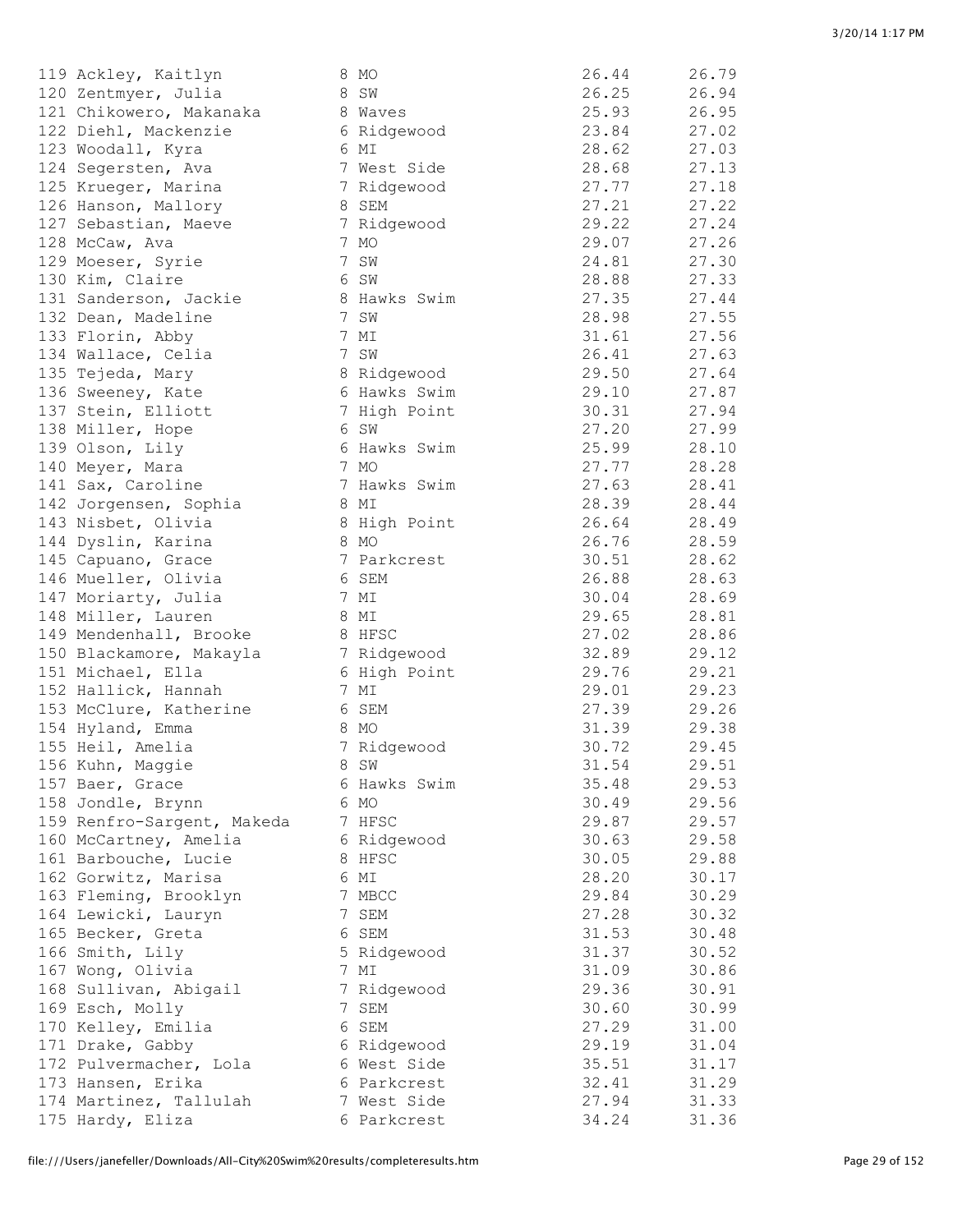| 176 Strike, Kate                    | 8 Ridgewood  | 43.19 | 31.55 |
|-------------------------------------|--------------|-------|-------|
| 177 McMurray, Estella               | 7 SW         | 34.78 | 31.94 |
| 178 Gentz, Jacqueline               | 7 Waves      | 31.08 | 32.02 |
| 179 Hackworthy, Cecilia             | 7 SW         | 30.49 | 32.06 |
| 180 Roswold, Addisyn                | 6 Ridgewood  | 32.80 | 32.08 |
| 181 Newman, Stella                  | 8 MI         | 34.85 | 32.20 |
| 182 Kammer, Julia                   | 6 High Point | 32.19 | 32.24 |
| 183 Wendt, Sadie                    | 8 MO         | 30.69 | 32.53 |
| 184 Nesimoglu, Kayra                | 7 SW         | 31.46 | 33.08 |
| 185 Erstad, Alexandra               | 6 SW         | 30.07 | 33.13 |
| 186 Ketarkus, Juliana               | 6 West Side  | 28.77 | 33.30 |
| 187 Sirek Kreye, Cerise             | 6 HFSC       | 34.75 | 33.38 |
| 188 Nunn, Emily                     | 8 Ridgewood  | 33.95 | 33.52 |
| 189 Gotzler, Claudia                | 6 SW         | 31.35 | 33.75 |
| 190 Wedding, Poppy                  | 6 Parkcrest  | 33.98 | 33.78 |
| 191 Miller, Sulia                   | 5 MI         | 39.65 | 33.81 |
| 192 Goldschmidt, Isabel             | 7 Ridgewood  | 31.71 | 33.90 |
| 193 Benton, Maya                    | 8 MI         | 35.90 | 34.34 |
| 194 Kocum, Michaela                 | 8 HFSC       | 40.15 | 34.42 |
| 195 Corcoran, Kate                  | 6 NK         | 33.63 | 34.51 |
| 196 Howe, Mya                       | 5 MO         | 37.81 | 34.59 |
| 197 Dailey, Violet                  | 6 SW         | 35.78 | 34.62 |
| 198 Knight, Marlowe                 | 7 MO         | 30.43 | 34.98 |
| 199 Johnson, Anya                   | 8 Ridgewood  | 39.71 | 35.16 |
| 200 Moreland, Sarah                 | 7 MO         | 33.83 | 35.28 |
| 201 Ackley, Julia                   | 6 MO         | 29.50 | 35.48 |
| 202 Ciske, Caroline                 | 6 Parkcrest  | 34.55 | 36.04 |
| 203 Zimmerman, Sophia               | 6 MO         | 38.24 | 36.12 |
| 204 Pankratz, Sydney                | 7 West Side  | 34.41 | 36.16 |
| 205 Billmeyer, Ginny                | 6 Ridgewood  | 38.92 | 36.44 |
| 206 Newman, Cate                    | 6 Ridgewood  | 44.52 | 36.51 |
| 207 Bell, Sophie                    | 6 Parkcrest  | 32.38 | 36.95 |
| 208 Beehner, Isabella               | 6 Waves      | 48.77 | 38.62 |
| 209 Barrett, Katie                  | 5 High Point | 38.73 | 39.89 |
| 210 Davidson, Chloe                 | 6 NK         | 32.27 | 39.91 |
| 211 Tosto, Emily                    | 7 Ridgewood  | 35.68 | 40.27 |
| 212 Brown, Claire                   | 5 Ridgewood  | 43.57 | 40.59 |
| 213 Marty, Bridget                  | 6 SEM        | 44.50 | 40.97 |
| 214 Koltz, Meredith                 | 6 SEM        | 39.22 | 42.83 |
| 215 Duff, Luella                    | 5 MBCC       | 46.75 | 42.86 |
| 216 Yehle, Sara                     | 5 Parkcrest  | 47.98 | 47.17 |
| 217 Miller, Caroline                | 6 MI         | 51.80 | 51.63 |
| 218 Wong, Lauren                    | 5 MI         | 48.90 | 52.52 |
| 219 Erlandson, Kate                 | 5 Hawks Swim | 53.99 | 58.98 |
| -- Wenning, Kate                    | 5 Parkcrest  | 56.90 | DQ    |
| Walking on or springing from bottom |              |       |       |
| -- Stegner, Maya                    | 7 HFSC       | 32.80 | ΝS    |
| -- Hamilton, Kylie                  | 7 SW         | 25.11 | ΝS    |
| -- Weber, Arwen                     | 8 MO         | 31.03 | ΝS    |

#### **Event 12 Boys 8 & Under 25 SC Meter Freestyle**

=============================================================================== All City-M: ! 15.65 1982 Matthew Matteson - Monona All City-Y: 14.26 1996 Derek Murphy - Ridgewood Pool Meters: # 16.86 2013 A.J. Terry, Monona Name Age Team Prelims Finals Points ===============================================================================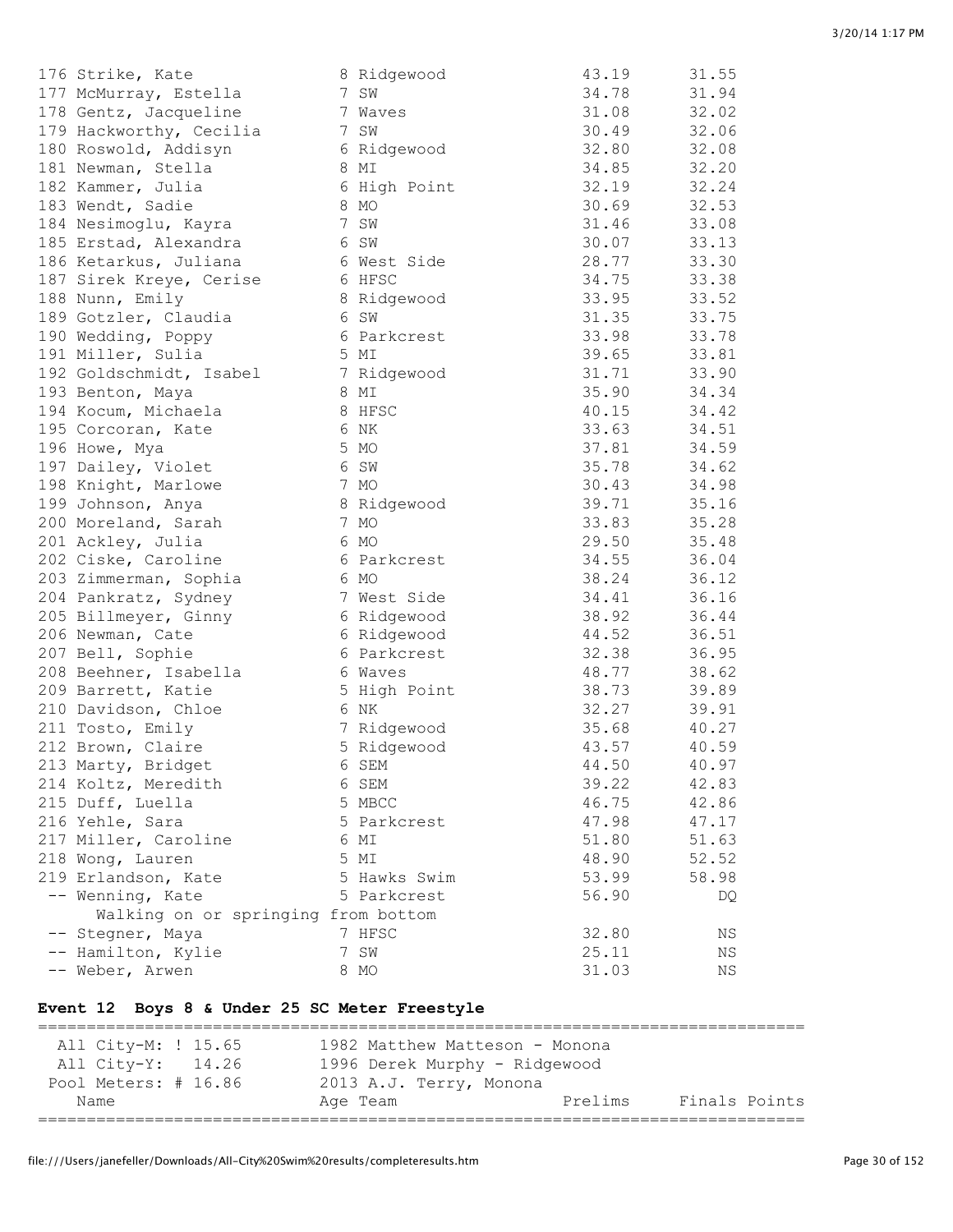| A - Final           |   |              |       |        |                |
|---------------------|---|--------------|-------|--------|----------------|
| 1 Terry, A.J.       |   | 8 MO         | 16.86 | 16.84# | 20             |
| 2 Wallace, Nolan    |   | 7 MBCC       | 17.42 | 17.29  | 17             |
| 3 Schoff, Bjorn     |   | 7 SW         | 17.36 | 17.46  | 16             |
| 4 Vosberg, Zach     |   | 8 Ridgewood  | 18.14 | 17.84  | 15             |
| 5 Zuver, Dillon     |   | 8 Parkcrest  | 17.73 | 17.89  | 14             |
| 6 Williams, Ethan   |   | 8 Hawks Swim | 17.66 | 17.95  | 13             |
| 7 Shorter, Steven   |   | 8 NK         | 17.69 | 18.18  | 12             |
| 8 Anderson, David   |   | 8 NK         | 17.85 | 18.20  | 11             |
| $B - Final$         |   |              |       |        |                |
|                     |   |              |       |        |                |
| 9 Corcoran, Colin   |   | 8 NK         | 19.43 | 18.22  | 9              |
| 10 Gutweiler, Ben   |   | 8 Ridgewood  | 18.67 | 18.68  | 7              |
| 11 Baer, Michael    |   | 7 Hawks Swim | 18.53 | 18.79  | 6              |
| 12 Barden, Jack     |   | 8 Ridgewood  | 19.45 | 19.37  | 5              |
| 13 Thompson, Joey   | 8 | MO           | 19.64 | 19.56  | 4              |
| 14 Kolesnikov, Oleg |   | 8 SEM        | 18.79 | 19.77  | 3              |
| 15 Kennedy, Finn    | 8 | ΝK           | 19.39 | 19.81  | $\overline{2}$ |

## **Event 12 Boys 8 & Under 25 SC Meter Freestyle**

| All City-M: ! 15.65<br>1982 Matthew Matteson - Monona<br>All City-Y: 14.26 1996 Derek Murphy - Ridgewood<br>Pool Meters: # 16.86 2013 A.J. Terry, Monona<br>Seed Prelims |                                                                                                                |                     |              |  |  |  |  |
|--------------------------------------------------------------------------------------------------------------------------------------------------------------------------|----------------------------------------------------------------------------------------------------------------|---------------------|--------------|--|--|--|--|
| Name                                                                                                                                                                     | Age Team                                                                                                       |                     |              |  |  |  |  |
| Preliminaries                                                                                                                                                            |                                                                                                                | =================== |              |  |  |  |  |
| 1 Terry, A.J.                                                                                                                                                            | 8 MO                                                                                                           | 16.86               | 16.86#       |  |  |  |  |
| 2 Schoff, Bjorn                                                                                                                                                          | 7 SW                                                                                                           | 18.03               | 17.36        |  |  |  |  |
| 3 Wallace, Nolan                                                                                                                                                         | 7 MBCC                                                                                                         | 18.11               | 17.42        |  |  |  |  |
| 4 Williams, Ethan                                                                                                                                                        | 8 Hawks Swim                                                                                                   | 18.84               | 17.66        |  |  |  |  |
| 5 Shorter, Steven                                                                                                                                                        | Entertainment of the State State State State State State State State State State State State State State State | 17.90               | 17.69        |  |  |  |  |
| 6 Zuver, Dillon                                                                                                                                                          | 8 Parkcrest                                                                                                    | 18.07               | 17.73        |  |  |  |  |
| 7 Anderson, David 8 NK                                                                                                                                                   |                                                                                                                | 17.69               | 17.85        |  |  |  |  |
| 8 Vosberg, Zach                                                                                                                                                          | 8 Ridgewood                                                                                                    | 18.05               | 18.14        |  |  |  |  |
|                                                                                                                                                                          |                                                                                                                |                     |              |  |  |  |  |
| 9 Baer, Michael                                                                                                                                                          | 7 Hawks Swim                                                                                                   | 20.62               | 18.53        |  |  |  |  |
| 10 Gutweiler, Ben                                                                                                                                                        | 8 Ridgewood                                                                                                    | 19.70               | 18.67        |  |  |  |  |
| 11 Kolesnikov, Oleg 8 SEM                                                                                                                                                |                                                                                                                | 21.20               | 18.79        |  |  |  |  |
| 12 Mello, Joshua                                                                                                                                                         | 7 SEM                                                                                                          | 20.05               | 19.29        |  |  |  |  |
| 13 Kennedy, Finn                                                                                                                                                         | 8 NK                                                                                                           | 20.23               | 19.39        |  |  |  |  |
| 14 Corcoran, Colin                                                                                                                                                       | 8 NK                                                                                                           | 19.16               | 19.43        |  |  |  |  |
| 15 Barden, Jack                                                                                                                                                          | 8 Ridgewood                                                                                                    | 19.98               | 19.45        |  |  |  |  |
| 16 Thompson, Joey                                                                                                                                                        | 8 MO                                                                                                           | 19.30               | 19.64        |  |  |  |  |
|                                                                                                                                                                          |                                                                                                                |                     |              |  |  |  |  |
| 17 Murray, Andrew                                                                                                                                                        | 8 High Point                                                                                                   |                     | 20.11 J19.64 |  |  |  |  |
| 18 McNeil, Edward                                                                                                                                                        | 8 MBCC                                                                                                         | 19.61               | 19.73        |  |  |  |  |
|                                                                                                                                                                          |                                                                                                                |                     |              |  |  |  |  |
| 19 Madoch, Jack                                                                                                                                                          | 8 High Point                                                                                                   | 20.59               | 19.82        |  |  |  |  |
| 19 Armstrong, Quinn                                                                                                                                                      | 8 HFSC                                                                                                         | 19.95               | 19.82        |  |  |  |  |
| 21 Mahaffey, Michael                                                                                                                                                     | 8 Hawks Swim                                                                                                   | 19.25               | 20.00        |  |  |  |  |
| 22 Ketarkus, AJ                                                                                                                                                          | 8 West Side                                                                                                    | 20.25               | 20.05        |  |  |  |  |
| 23 Erstad, Dillon                                                                                                                                                        | 8 SW                                                                                                           | 19.72               | 20.15        |  |  |  |  |
| 24 Guzik, Jonathan                                                                                                                                                       | 8 MO                                                                                                           | 19.32               | 20.21        |  |  |  |  |
| 25 Nichol, Alessandro                                                                                                                                                    | 8 SW                                                                                                           | 19.81               | 20.37        |  |  |  |  |
| 26 Michael, Evan                                                                                                                                                         | 8 High Point                                                                                                   | 23.20               | 20.45        |  |  |  |  |
| 27 Updegrove, Liam                                                                                                                                                       | 7 SEM                                                                                                          | 20.24               | 20.61        |  |  |  |  |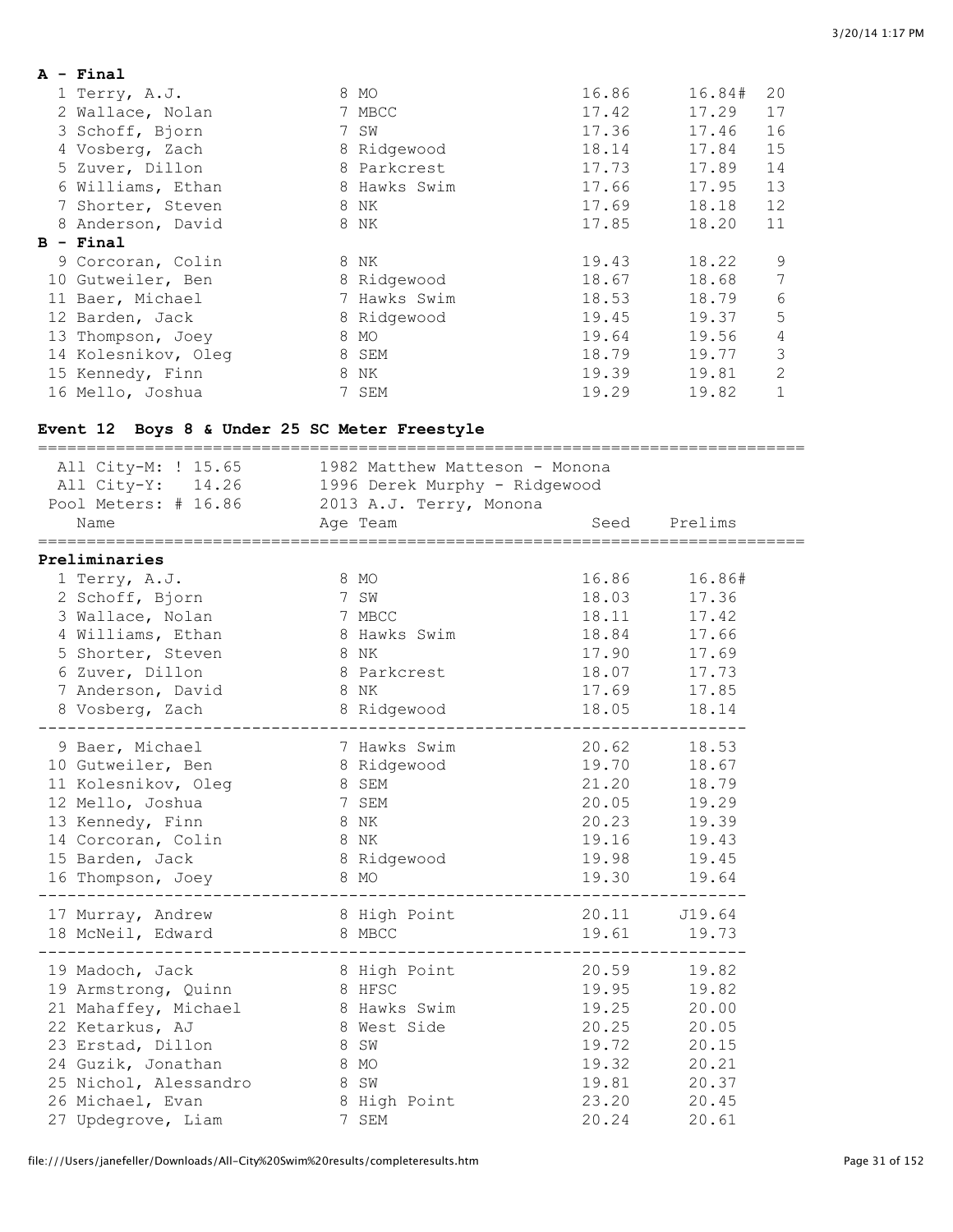| 28 Sjowall, Drew       | 7 Hawks Swim | 22.84 | 20.65 |
|------------------------|--------------|-------|-------|
| 29 Risley, Kyle        | 8 Ridgewood  | 24.12 | 20.76 |
| 30 Kraske, Paul        | 8 SW         | 21.95 | 20.84 |
| 31 Badger, Drake       | 8 Ridgewood  | 21.36 | 20.91 |
| 32 Foley, Jack         | 7 MO         | 19.67 | 20.94 |
| 33 Brozyna, Nolan      | 8 HFSC       | 22.01 | 20.96 |
| 34 Erlandson, Charlie  | 8 Hawks Swim | 21.32 | 21.01 |
| 35 Young, Teddy        | 7 High Point | 20.82 | 21.11 |
| 36 Alexander, Jack     | 8 MI         | 19.88 | 21.37 |
| 37 Charles, Alexander  | 6 MI         | 22.44 | 21.54 |
| 38 Anderson, John      | 7 NK         | 20.58 | 21.57 |
| 39 Schneider, Devin    | 8 High Point | 20.92 | 21.58 |
| 40 Prout, Alex         | 8 NK         | 20.23 | 21.97 |
| 41 Van Dyke, Calvin    | 8 HFSC       | 22.40 | 22.01 |
| 41 O'Driscoll, Michael | 7 MBCC       | 22.49 | 22.01 |
| 43 Godager, Sam        | 7 Parkcrest  | 22.33 | 22.13 |
| 44 Vesperman, Alex     | 8 West Side  | 20.43 | 22.27 |
| 45 Kim, Daniel         | 8 High Point | 21.62 | 22.37 |
| 46 Wieseckel, Carter   | 7 Hawks Swim | 24.49 | 22.63 |
| 47 Suttle, Trey        | 7 High Point | 22.70 | 22.74 |
| 48 Devine, Dayton      | 8 High Point | 23.73 | 22.92 |
| 49 Saloma, Felix       | 8 MO         | 23.37 | 23.20 |
| 50 Borgerding, Max     | 6 West Side  | 22.77 | 23.33 |
| 51 Heiderscheit, Ben   | 5 SW         | 24.05 | 23.48 |
| 52 Heise, Ben          | 8 Hawks Swim | 23.98 | 23.53 |
| 53 Ehrhardt, Oliver    | 8 Hawks Swim | 23.33 | 23.55 |
| 54 Letang, Anthony     | 8 High Point | 21.89 | 23.59 |
| 55 Fitzgerald, Carson  | 7 MI         | 23.85 | 23.65 |
| 56 Symes, Owen         | 7 SW         | 24.02 | 23.73 |
| 57 Sweitzer, Hudson    | 7 SW         | 23.54 | 23.75 |
| 58 Collins, Ben        | 7 SW         | 24.80 | 23.86 |
| 59 Noak, Devon         | 8 MI         | 25.25 | 23.98 |
| 60 Donohoe, Jack       | 8 High Point | 24.10 | 23.99 |
| 61 Houden, Avery       | 8 MI         | 22.51 | 24.32 |
| 62 Thomas, Mason       | 8 High Point | 23.25 | 24.33 |
| 63 Spence, Eliot       | 7 MI         | 23.99 | 24.40 |
| 64 Jorgenson, Aison    | 7 SEM        | 23.84 | 24.43 |
| 65 Stertz, Jacob       | 7 MO         | 22.93 | 24.44 |
| 66 Cullison, James     | 7 MO         | 25.11 | 24.49 |
| 67 Alexander, Graeme   | 8 SW         | 24.90 | 24.51 |
| 68 Mozena, Sam         | 8 HFSC       | 33.48 | 24.54 |
| 68 Weinhold, Lukas     | 8 SW         | 25.36 | 24.54 |
| 70 Prosser, Brady      | 8 High Point | 26.03 | 24.63 |
| 71 Turgeson, Carter    | 8 Parkcrest  | 24.24 | 24.68 |
| 72 Wiedemann, Oliver   | 8 SEM        | 25.32 | 24.75 |
| 73 Walling, Jackson    | 8 Ridgewood  | 24.30 | 24.83 |
| 74 Conkey, Simon       | 8 West Side  | 25.78 | 25.05 |
| 75 Affeldt, Henry      | 7 Ridgewood  | 25.72 | 25.06 |
| 76 Dankert, Ben        | 7 Ridgewood  | 25.83 | 25.20 |
| 77 Gadau, Henry        | 7 SW         | 26.14 | 25.25 |
| 78 VandenBrook, Jaxon  | 7 NK         | 26.04 | 25.29 |
| 79 Cunningham, Bryson  | 8 Ridgewood  | 25.07 | 25.37 |
| 80 Gustafson, Burke    | 8 SW         | 28.76 | 25.39 |
| 81 Groth, Wyatt        | 7 MO         | 24.89 | 25.44 |
| 82 Tatooles, William   | 8 High Point | 23.02 | 25.52 |
| 83 Heinrich, Alex      | 6 Parkcrest  | 43.76 | 25.61 |
| 84 Jones, Max          | 6 Ridgewood  | 26.98 | 25.69 |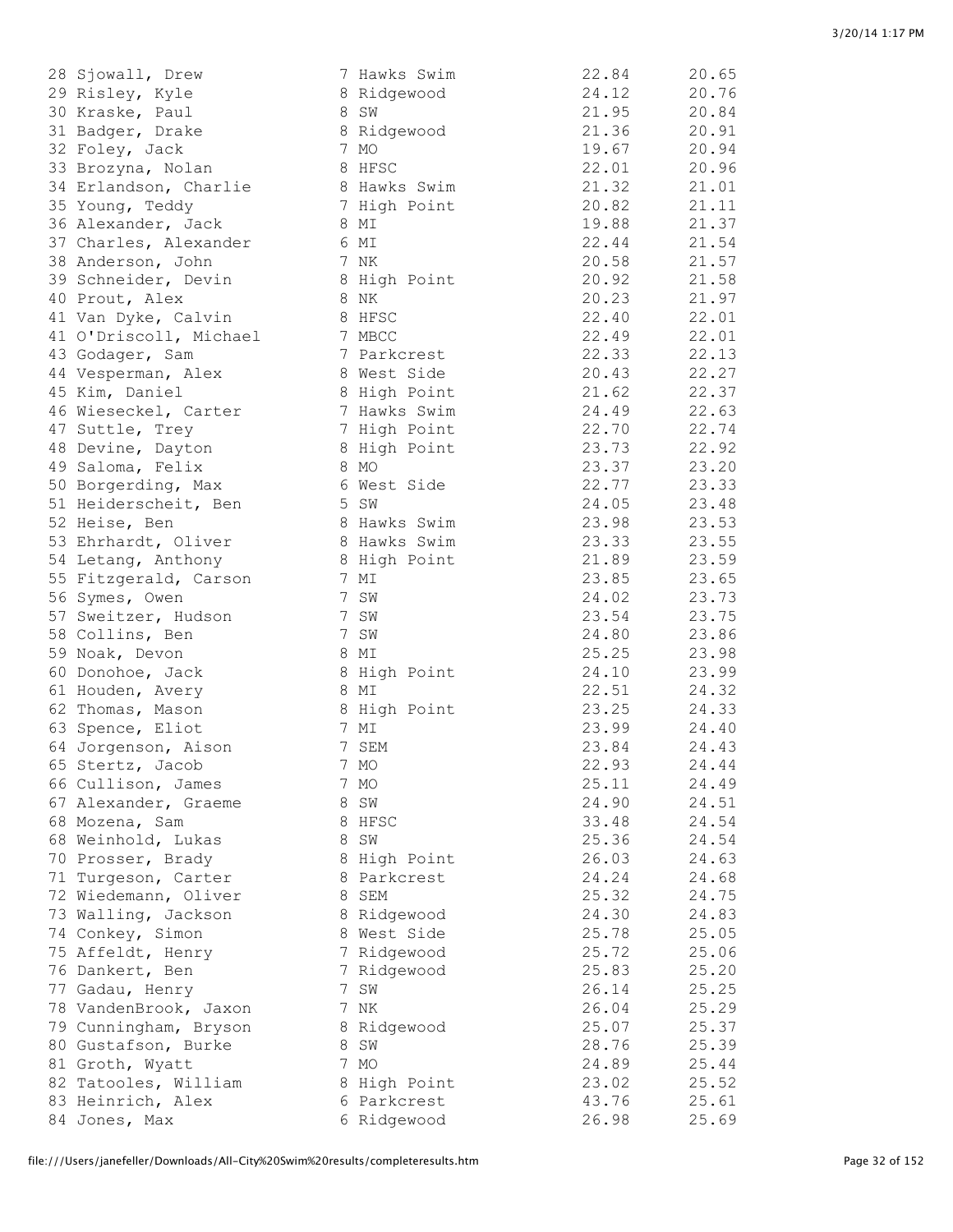| $\sim$ 110 april $\sim$ 110 $\pm$ 10 |                      |       | <u> 20.11</u> |
|--------------------------------------|----------------------|-------|---------------|
| 86 Welsing, Jack                     | 6 Hawks Swim         | 26.10 | 25.79         |
| 87 Marty, Neil                       | 7 SEM                | 26.06 | 25.86         |
| 88 Aucapina, Diego                   | 7 Waves              | 26.49 | 26.02         |
| 88 Boettinger, William               | 8 HFSC               | 24.61 | 26.02         |
| 90 McDermott, Nat                    | 8 Parkcrest          | 23.58 | 26.13         |
| 91 Bauer, Alex                       | 7 High Point         | 27.39 | 26.14         |
| 92 Zampol, Gino                      | 8 MBCC               | 27.00 | 26.16         |
| 93 Finley, Lucas                     | 8 HFSC               | 27.84 | 26.25         |
| 94 Sheehan, Austin                   | 7 SW                 | 26.85 | 26.26         |
|                                      |                      | 25.49 |               |
| 95 Tsao, Owen                        | 8 SW                 |       | 26.36         |
| 96 Johnson, Ethan                    | 6 MO                 | 27.56 | 26.45         |
| 97 Nelson, Kyle                      | 7 MO                 | 28.56 | 26.54         |
| 97 Morrison, Luke                    | 7 Waves              | 24.81 | 26.54         |
| 99 Boyle, Trey                       | 8 High Point         | 26.43 | 26.72         |
| 100 Reid, Everett                    | 6 MBCC               | 26.38 | 26.81         |
| 101 Zenner, Soren                    | 7 SEM                | 28.43 | 26.83         |
| 102 Woodford, Joe                    | 8 MO                 | 24.83 | 26.85         |
| 103 Mozena, Isaac                    | 6 HFSC               | 30.65 | 27.16         |
| 104 Kuhlow, Simon                    | 8 MO                 | 25.13 | 27.36         |
| 105 Johnson, Vance                   | 6 Hawks Swim         | 31.87 | 27.37         |
| 106 Krantz, Tanner                   | 7 Hawks Swim         | 31.48 | 27.42         |
| 107 Mosley, Jude                     | 6 MI                 | 25.27 | 27.52         |
| 108 Peters, Fred                     | 8 Parkcrest          | 29.66 | 27.65         |
| 109 Tisdel, Keagan                   | 8 West Side          | 28.17 | 27.75         |
| 110 Mattison, Dietrich               | 7 SW                 | 28.73 | 27.77         |
| 111 Walsh, Sean                      | 7 SW                 | 26.03 | 27.92         |
| 112 Skrede, Octavio                  | 8 Ridgewood          | 29.31 | 28.05         |
| 113 Rogers, Tommy                    | 8 HFSC               | 27.37 | 28.12         |
| 114 Renkens, Reece                   | 7 SEM                | 30.01 | 28.27         |
| 115 Johnson, Caleb                   | 7 Ridgewood          | 30.79 | 28.29         |
| 116 Hoffman, Tyler                   | 7 Waves              | 26.29 | 28.31         |
| 117 Ehrhardt, Wyatt                  | 6 Hawks Swim         | 33.33 | 28.39         |
| 118 Prestigiacomo, Sam               | 8 High Point         | 26.14 | 28.55         |
| 119 Spitznagle, Holden               | 6 SW                 | 30.17 | 28.63         |
| 120 Noguera, William                 | 8 SW                 | 29.02 | 28.70         |
| 121 Walling, Spencer                 | 6 Ridgewood          | 29.26 | 28.74         |
| 122 O'Malley, Danny                  | 7 MO                 | 31.97 | 28.78         |
| 123 Zeutzius, Jenner                 | 6 MO                 | 29.18 | 29.44         |
| 124 Slager, Josh                     | 7 Ridgewood          | 35.44 | 29.51         |
| 124 DeCabooter, Patrick              | 7 MI                 | 33.20 | 29.51         |
| 126 Moskol, Quinn                    | 6 Parkcrest          | 29.11 | 29.57         |
| 127 Warda, Robert                    | 8 MI                 | 32.21 | 29.62         |
| 128 Wallace, Ezra                    | 6 Ridgewood          | 32.27 | 29.66         |
| 129 Asmus, John (Jack)               | 7 MI                 | 32.64 | 29.67         |
| 130 Reuhl, Hayden                    | 6 High Point         | 28.68 | 29.85         |
| 131 Richards, Daniel                 | 6 NK                 | 29.47 | 29.88         |
| 132 Oulette, Henry                   | 8 HFSC               | 26.28 | 30.00         |
| 133 Sponseller, Max                  | 8 HFSC               | 27.04 | 30.34         |
| 134 Schauder, Wyatt                  |                      | 32.00 | 30.63         |
| 135 Bie, John                        | 6 Ridgewood<br>7 SEM | 31.15 | 30.76         |
|                                      | 7 Ridgewood          | 33.88 |               |
| 136 Strobel, Jacob                   |                      |       | 30.86         |
| 137 Esteves, Jackson                 | 7 High Point         | 25.99 | 30.96         |
| 138 Still, Nicholas                  | 5 NK                 | 31.29 | 31.01         |
| 139 Brolin, Zane                     | 8 SW                 | 30.61 | 31.05         |
| 140 Jimenez, Andres                  | 5 SW                 | 30.22 | 31.07         |
| 141 VanDerWeide, Henry               | 8 Parkcrest          | 30.02 | 31.57         |
|                                      |                      |       |               |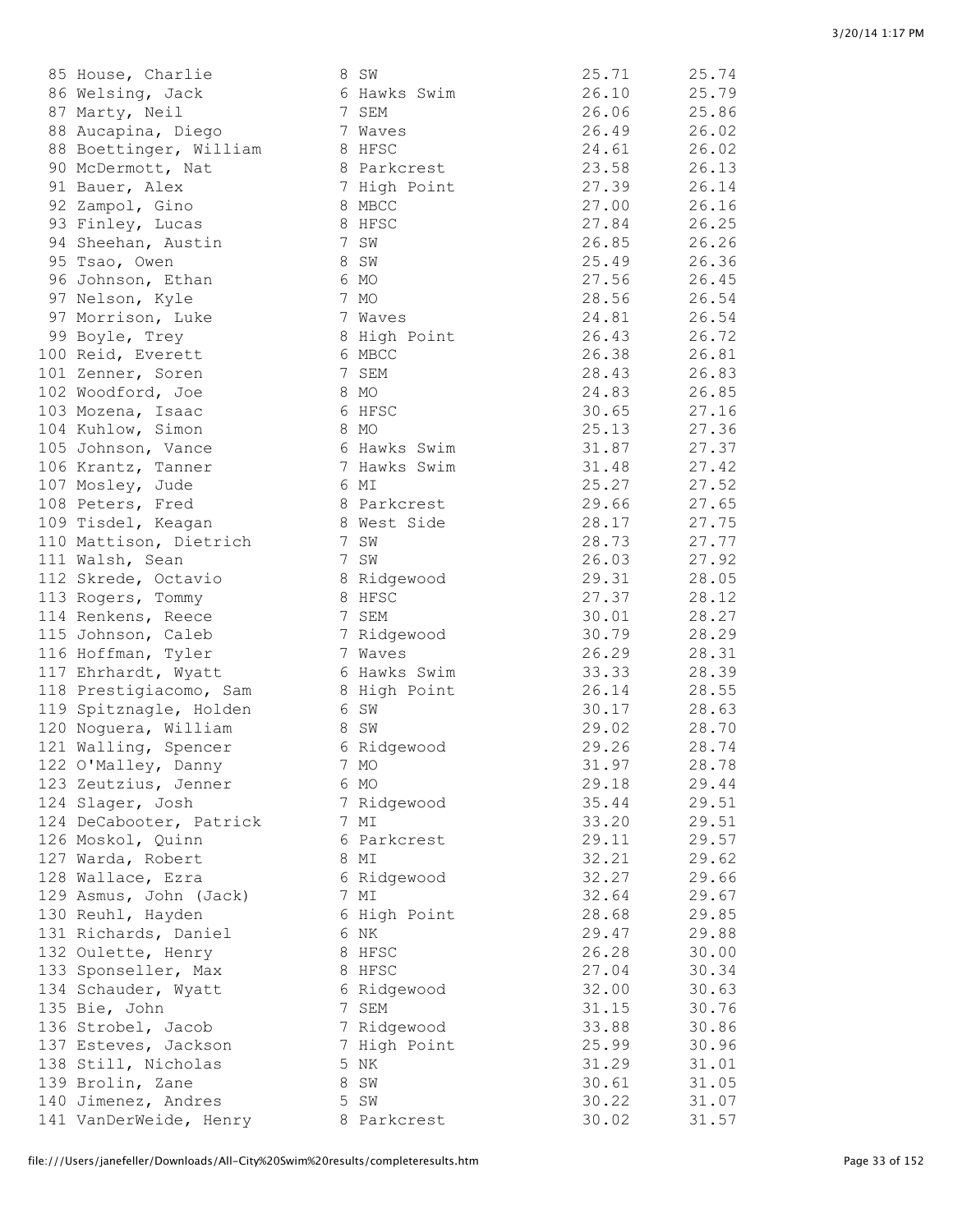| 142 Siemering, Torin         | 6 HFSC       | 37.55 | 31.62 |
|------------------------------|--------------|-------|-------|
| 143 Clark, Sean              | 6 MO         | 30.36 | 31.94 |
| 144 Watson, Clive            | 7 HFSC       | 35.09 | 32.14 |
| 145 Steenhagen, Sam          | 7 MO         | 29.43 | 32.15 |
| 146 Rabinowitz, Ari          | 7 Waves      | 30.43 | 32.34 |
| 147 Espinoza-Forlenza, Rapha | 6 Parkcrest  | 40.62 | 32.46 |
| 148 Lyons, Grafton           | 7 Parkcrest  | 33.25 | 32.64 |
| 149 Stair, Sawyer            | 6 SW         | 23.34 | 32.75 |
| 150 Mattison, Elliot         | 7 SW         | 40.43 | 33.01 |
| 151 Jolin, Cooper            | 8 High Point | 29.46 | 33.74 |
| 152 Srivastava, Aviral       | 8 MI         | 32.28 | 34.02 |
| 153 Vimont, Kaden            | 7 SW         | 32.66 | 34.29 |
| 154 Haselow, Grant           | 6 MBCC       | 33.70 | 34.30 |
| 155 Igic, Robert             | 6 SW         | 35.40 | 34.34 |
| 156 Jolin, Sam               | 7 High Point | 31.40 | 34.37 |
| 157 Cavalluzzo, Kevin        | 6 SW         | 33.59 | 34.58 |
| 158 Wenning, Oliver          | 5 Parkcrest  | 39.04 | 34.59 |
| 159 Michaud, Louis           | 7 HFSC       | 34.70 | 35.04 |
| 160 Burmeister, Henry        | 6 Ridgewood  | 42.86 | 35.26 |
| 161 Vega, Joseph             | 6 SEM        | 38.84 | 35.35 |
| 162 Elke, Clarke             | 6 HFSC       | 46.71 | 35.66 |
| 163 Mayhew, Tyler            | 8 MI         | 35.83 | 35.71 |
| 164 Drake, Max               | 5 Ridgewood  | 39.91 | 35.98 |
| 165 Aucapina, Dahmien        | 6 Waves      | 32.78 | 36.54 |
| 166 Benton, Thomas           | 6 High Point | 39.98 | 36.72 |
| 167 Johnson, Mac             | 4 Hawks Swim | 38.52 | 36.86 |
| 168 Evert, Leo               | 7 Ridgewood  | 40.25 | 37.07 |
| 169 Zampol, Giorgio          | 6 MBCC       | 40.32 | 37.46 |
| 170 Sullivan, Brennan        | 6 Ridgewood  | 42.15 | 37.66 |
| 171 Doeppers, Grady          | 7 Parkcrest  | 37.08 | 37.89 |
| 172 Maloney, Henry           | 5 High Point | 41.13 | 38.43 |
| 173 Delaney, Carter          | 5 Hawks Swim | 32.48 | 38.62 |
| 174 Westmont, Ben            | 6 MO         | 35.28 | 39.23 |
| 175 Zenner, Carsten          | 6 SEM        | 38.26 | 39.85 |
| 176 Ketarkus, Jaxen          | 7 West Side  | 34.32 | 40.53 |
| 177 Burris, Levi             | 8 Waves      | 38.00 | 41.63 |
| 178 Jaeger, Jayquan          | 8 MO         | 41.47 | 42.26 |
| 179 Mutch, Callum            | 5 Ridgewood  | 44.75 | 42.52 |
| 180 Byrnes, Alex             | 5 Waves      | 44.85 | 44.21 |
| 181 Atkisson, Rhylan         | 5 SEM        | 53.48 | 45.87 |
| 182 Olson, Gavin             | 6 MI         | 41.43 | 46.87 |
| 183 Jakel, Ian               | 5 MBCC       | 50.60 | 47.23 |
| 184 Kammer, Dane             | 6 High Point | 46.87 | 48.63 |

#### **Event 13 Girls 9-10 50 SC Meter Freestyle**

=============================================================================== All City-M: ! 29.41 2013 Gabriela Pierobon Mays -Hawks All City-Y: 27.49 2012 Sammi Sheridan - High Point Pool Meters: # 29.41 2013 Gabriela Pierobon Mays, Hawks Landing Name **Age Team** Prelims Finals Points =============================================================================== **A - Final** 1 Pierobon Mays, Gabriela 10 Hawks Swim 29.41 29.07! 20 2 Graf, Ella 9 MI 33.42 32.38 17 3 Terry, Zaria 10 MO 33.22 32.86 16 4 Shaw, Sienna 10 MO 33.83 33.10 15 2 Graf, Ella<br>
3 Terry, Zaria<br>
4 Shaw, Sienna<br>
5 Sullivan, Bridget<br>
10 SW 33.31 33.26 14<br>
10 SW 33.31 33.26 14

file:///Users/janefeller/Downloads/All-City%20Swim%20results/completeresults.htm Page 34 of 152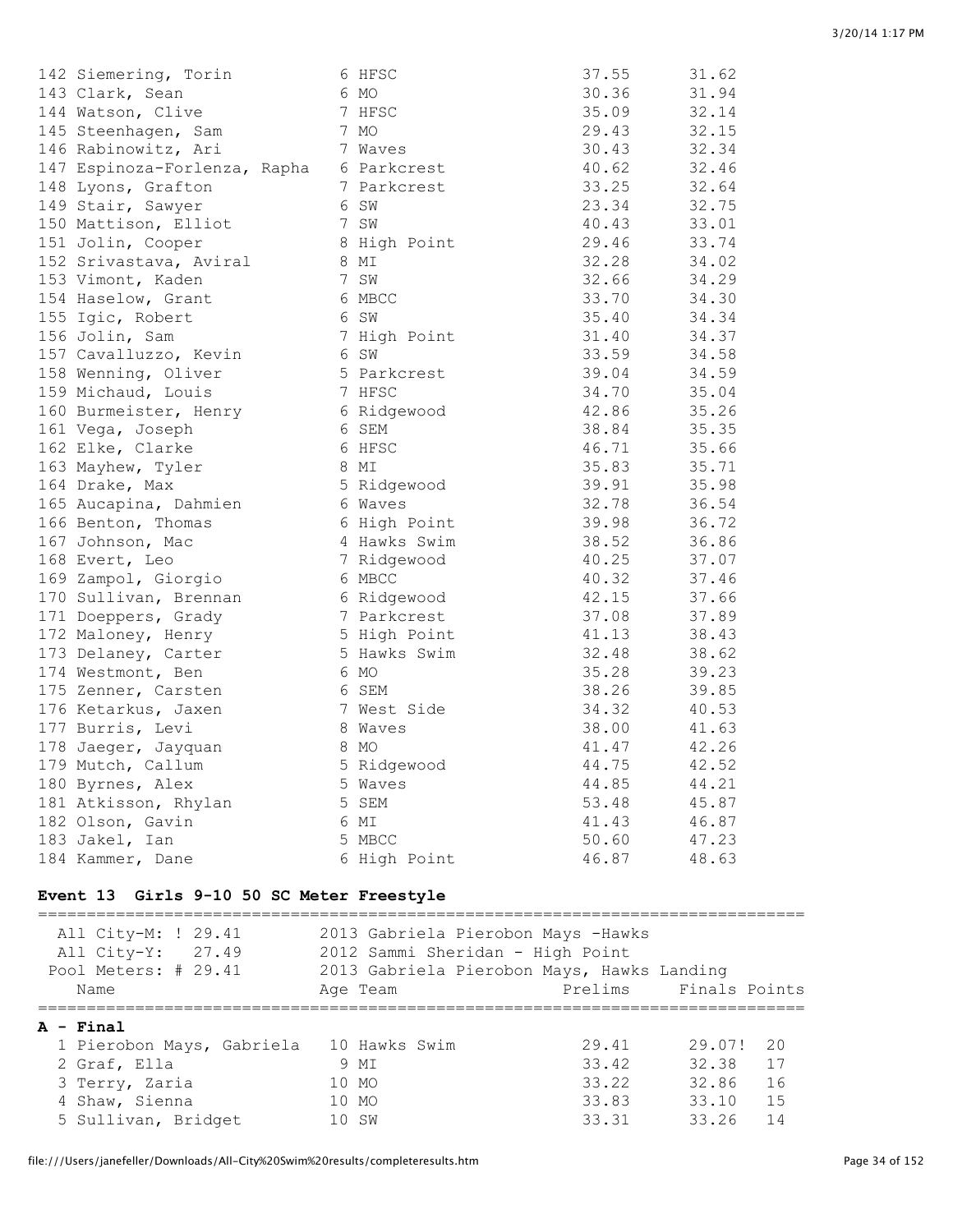| 6 Thain, Julia         |       | 10 West Side  | 34.16 | 34.07 | 13            |
|------------------------|-------|---------------|-------|-------|---------------|
| 7 Zuehl, Mackenzie     |       | 9 SEM         | 34.44 | 34.11 | 12            |
| 8 Foley, Sarah         |       | 10 Hawks Swim | 34.27 | 34.65 | 11            |
| $B - Final$            |       |               |       |       |               |
| 9 Kyle, Avery          |       | 10 MO         | 34.56 | 34.38 | 9             |
| 10 Chandler, Natalie   |       | 9 HFSC        | 34.61 | 34.71 | 7             |
| 11 Schick, Natalie     | 10 SW |               | 35.13 | 34.88 | 6             |
| 12 Schutz, Lauren-Anne |       | 10 Parkcrest  | 35.77 | 35.61 | 5             |
| 13 Schutz, Elizabeth   |       | 9 Parkcrest   | 35.67 | 35.83 | 4             |
| 14 Marz, Sydney        |       | 10 MBCC       | 34.93 | 35.91 | 3             |
| 15 Kim, Skye           |       | 10 SW         | 35.28 | 36.05 | $\mathcal{L}$ |
| 16 Mirus, Skylar       |       | 9 HFSC        | 35.66 | 36.23 |               |

# **Event 13 Girls 9-10 50 SC Meter Freestyle**

| All City-M: ! 29.41 2013 Gabriela Pierobon Mays -Hawks                                                                                              |               |                           |       |             |
|-----------------------------------------------------------------------------------------------------------------------------------------------------|---------------|---------------------------|-------|-------------|
|                                                                                                                                                     |               |                           |       |             |
| All City-Y: 27.49 2012 Sammi Sheridan - High Point<br>Pool Meters: # 29.41 2013 Gabriela Pierobon Mays, Hawks Landing<br>Name Age Team Seed Prelims |               |                           |       | Prelims     |
|                                                                                                                                                     |               |                           |       |             |
| Preliminaries                                                                                                                                       |               |                           |       |             |
| 1 Pierobon Mays, Gabriela 10 Hawks Swim                                                                                                             |               |                           | 30.39 | 29.41!      |
| 10 MO<br>2 Terry, Zaria                                                                                                                             |               |                           | 34.09 | 33.22       |
| 3 Sullivan, Bridget 10 SW                                                                                                                           |               |                           | 33.40 | 33.31       |
| 4 Graf, Ella                                                                                                                                        |               |                           | 34.01 | 33.42       |
| 5 Shaw, Sienna                                                                                                                                      | 9 MI<br>10 MO |                           | 33.79 | 33.83       |
| 6 Thain, Julia                                                                                                                                      |               | 10 West Side 34.38        |       | 34.16       |
| 7 Foley, Sarah                                                                                                                                      |               | 10 Hawks Swim 34.30 34.27 |       |             |
| 8 Zuehl, Mackenzie 9 SEM                                                                                                                            |               |                           | 34.54 | 34.44       |
| . _ _ _ _ _ _ _ _ _ _ _ _ _                                                                                                                         |               |                           |       |             |
| 9 Kyle, Avery                                                                                                                                       | 10 MO         |                           |       | 35.67 34.56 |
| 10 Chandler, Natalie 9 HFSC                                                                                                                         |               |                           | 36.23 | 34.61       |
| 11 Marz, Sydney                                                                                                                                     |               | 10 MBCC                   | 35.58 | 34.93       |
| 12 Schick, Natalie                                                                                                                                  | 10 SW         |                           | 34.39 | 35.13       |
| 13 Kim, Skye                                                                                                                                        | 10 SW         |                           | 37.80 | 35.28       |
| 14 Mirus, Skylar 9 HFSC                                                                                                                             |               |                           | 36.54 | 35.66       |
| 15 Schutz, Elizabeth 9 Parkcrest                                                                                                                    |               |                           | 35.81 | 35.67       |
| 16 Schutz, Lauren-Anne 10 Parkcrest<br>_____________                                                                                                |               |                           | 36.55 | 35.77       |
| 17 Messner, Kate                                                                                                                                    | 9 SW          |                           |       | 36.50 36.46 |
| 18 Tracy, Anna 10 SW                                                                                                                                |               |                           |       | 37.35 36.67 |
| 19 DeAngeles, Danielle 9 SW                                                                                                                         |               |                           | 37.55 | 36.72       |
| 20 Jordan, Avanna                                                                                                                                   | 9 SW          |                           | 36.48 | 36.89       |
| 21 Trias, Katie                                                                                                                                     |               |                           | 37.65 | 37.14       |
|                                                                                                                                                     |               | 10 SEM<br>9 Ridgewood     | 38.66 | 37.26       |
| $21$ Trias,<br>22 Haffner, Lucia<br>23 Haefer, Hope                                                                                                 |               | 10 High Point             | 36.92 | 37.28       |
| 24 Armstrong, Jordan<br>10 SEM                                                                                                                      |               |                           | 36.72 | 37.29       |
| 25 Touchett, Megan 10 Ridgewood                                                                                                                     |               |                           | 39.83 | 37.31       |
| 26 Diaczun, Alaura                                                                                                                                  |               | 10 Parkcrest              | 38.09 | 37.35       |
| 27 Stott, Kristen                                                                                                                                   |               | 10 Hawks Swim             | 36.45 | 37.40       |
| 28 Reid, Abby                                                                                                                                       |               | 9 Hawks Swim              | 38.57 | 37.50       |
| 29 Igic, Elena                                                                                                                                      | 10 SW         |                           | 37.80 | 37.56       |
| 30 Moylan, Helen                                                                                                                                    |               | 10 West Side              | 39.52 | 37.66       |
| 30 Bauch, Brianna                                                                                                                                   |               | 10 High Point             | 39.70 | 37.66       |
| 32 Seymour, Olivia                                                                                                                                  |               | 10 NK                     | 37.15 | 37.72       |
| 33 Kabbaz, Olivia                                                                                                                                   |               | 10 West Side              | 37.77 | 37.88       |
|                                                                                                                                                     |               |                           |       |             |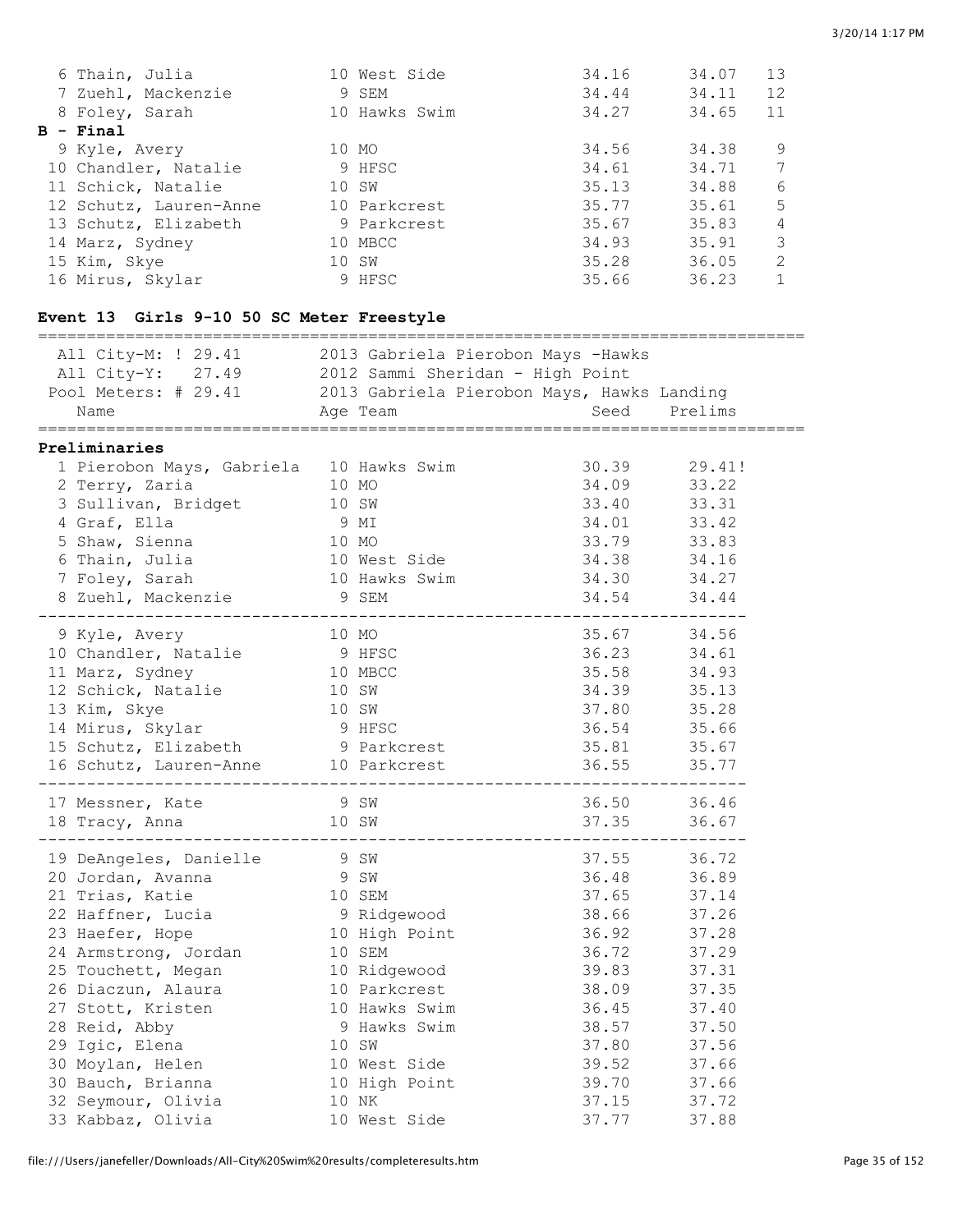| 34 Glinberg, Talia          |       | 10 HFSC       | 38.40 | 38.10 |
|-----------------------------|-------|---------------|-------|-------|
| 35 Back, Brianna            |       | 9 MO          | 39.70 | 38.18 |
| 36 Madigan, Fiona           |       | 9 MI          | 39.34 | 38.20 |
| 37 Haag, Molly              |       | 9 MI          | 38.53 | 38.34 |
| 38 Malecki, Samantha        |       | 10 High Point | 41.72 | 38.39 |
| 39 Hughes, Eliot            |       | 10 MBCC       | 38.06 | 38.46 |
| 40 Kane, Brooklynn          |       | 10 Parkcrest  | 39.83 | 38.49 |
| 41 Young, Andrea            |       | 9 High Point  | 39.19 | 38.64 |
| 42 Beggs, Allison           |       | 9 SEM         | 38.22 | 38.69 |
| 43 Moeser, Katherine        |       | 10 SW         | 41.43 | 38.73 |
| 43 Vassallo, Olivia         |       | 10 SW         | 42.48 | 38.73 |
| 45 Yehle, Katherine         |       | 10 Parkcrest  | 40.03 | 38.76 |
| 46 Barho, Sasha             |       | 10 SW         | 40.96 | 38.84 |
| 47 Torgerson, Tatum         |       | 9 SEM         | 40.03 | 38.93 |
| 48 Boller, Olivia           |       | 10 SW         | 39.92 | 38.94 |
| 49 Golden, Melanie          | 10 MI |               | 38.60 | 39.17 |
| 50 Johnson, Madison         |       | 9 Hawks Swim  | 42.89 | 39.25 |
| 51 Anderson, Rialey         |       | 9 Waves       | 39.75 | 39.28 |
| 52 House, Jackie            |       | 9 SW          | 37.70 | 39.41 |
| 53 Schaefer, Alexa          |       | 9 HFSC        | 40.48 | 39.47 |
| 54 Lodico, Claire           |       | 9 SEM         | 41.16 | 39.50 |
| 55 Nennig-Kniaz, Sarah      |       | 10 Parkcrest  | 39.57 | 39.60 |
| 56 Zach, Braelen            |       | 9 West Side   | 41.03 | 39.65 |
| 56 Menge, Kristen           |       | 9 MO          | 39.95 | 39.65 |
| 58 Grogan, Grace            |       | 9 Hawks Swim  | 39.18 | 39.67 |
| 59 Pfau, Catherine          |       | 10 NK         | 38.96 | 39.80 |
| 60 Anderson, Isabelle       |       | 9 Ridgewood   | 40.93 | 39.82 |
| 61 Fair, Isabella           |       | 9 MO          | 42.45 | 40.01 |
| 62 Haselow, Ellie           |       | 9 MBCC        | 40.61 | 40.06 |
| 63 O'Donnell-Mache, Madelin |       | 10 SW         | 43.11 | 40.15 |
| 64 O'Donnell-Mache, Tessa   |       | 10 SW         | 43.87 | 40.16 |
| 65 Magnus, Kylie            |       | 10 SEM        | 41.74 | 40.28 |
| 66 Andrews, Olivia          | 10 MI |               | 41.13 | 40.43 |
| 67 Bauman, Rylie            |       | 9 MI          | 39.24 | 40.48 |
| 68 Reed, Emily              |       | 9 MI          | 41.76 | 40.93 |
| 69 Livesey, Sailor          | 10 MO |               | 42.86 | 40.98 |
| 70 Lackore, Emma            |       | 10 HFSC       | 43.38 | 41.12 |
| 71 Slattery, Lauren         |       | 9 Ridgewood   | 43.04 | 41.17 |
| 72 Rosenthal, Klaara        |       | 9 MO          | 43.31 | 41.21 |
| 73 Shaw, Sophie             |       | 10 HFSC       | 41.46 | 41.25 |
| 74 Mockert, Mollie          |       | 10 Parkcrest  | 42.12 | 41.29 |
| 75 Spence, Addison          |       | 10 MI         | 44.43 | 41.34 |
| 76 Warriner, Annie          |       | 10 MI         | 42.44 | 41.51 |
| 77 Gagne, Madeline          |       | 10 Ridgewood  | 42.92 | 41.60 |
| 78 Mueller, Anna            |       | 9 HFSC        | 44.46 | 41.63 |
| 79 Barden, Katie            |       | 10 Ridgewood  | 42.83 | 41.68 |
| 80 DeCroix, Ava             |       | 10 SW         | 44.31 | 41.73 |
| 81 Wilson, Rhiannon         |       | 10 Ridgewood  | 53.51 | 42.03 |
| 81 Olmsted, Annabelle       |       | 10 Ridgewood  | 43.59 | 42.03 |
| 83 Florin, Emily            |       | 10 MI         | 43.60 | 42.12 |
| 84 Reid, Madeline           |       | 9 MBCC        | 42.85 | 42.14 |
| 84 Andes, Maisy             |       | 9 NK          | 42.16 | 42.14 |
| 86 Igic, Natasha            |       | 9 SW          | 43.26 | 42.17 |
| 87 Vander Meer, Anna        |       | 9 Parkcrest   | 42.77 | 42.20 |
| 88 Cavalluzzo, Juliette     |       | 9 SW          | 42.74 | 42.22 |
| 89 Hellenbrand, Kayley      |       | 10 MI         | 45.27 | 42.47 |
| 90 Hanson, Lydia            |       | 9 MI          | 44.03 | 42.54 |
|                             |       |               |       |       |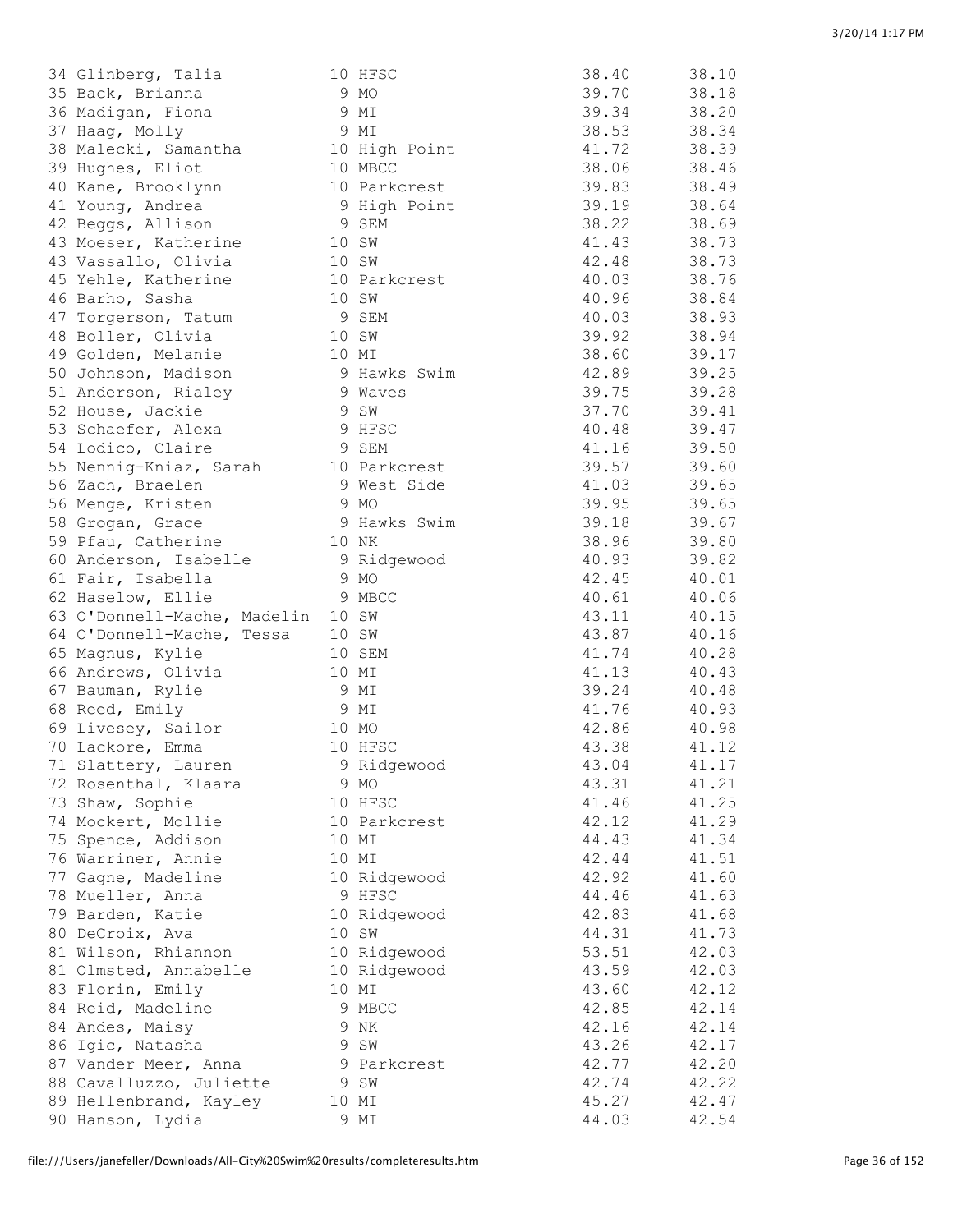| yi Taylor, Kala         |       | 10 K1agewood  | 49.45 | 42.00 |
|-------------------------|-------|---------------|-------|-------|
| 92 Koch, Carina         |       | 9 High Point  | 42.62 | 42.64 |
| 93 Brazeau, Regan       |       | 9 Ridgewood   | 44.69 | 42.88 |
| 94 Bunz, Victoria       |       | 9 MI          | 47.61 | 43.15 |
| 95 Gerlach, Alison      |       | 9 Ridgewood   | 44.83 | 43.22 |
| 96 Walters, Olivia      |       | 9 Parkcrest   | 45.00 | 43.32 |
| 97 Kelley, Erica        |       | 9 SEM         | 44.58 | 43.35 |
|                         | 10 MI |               | 43.44 |       |
| 98 Duecker, Anna        |       |               |       | 43.36 |
| 99 Mathur, Anjali       |       | 10 Hawks Swim | 43.41 | 43.43 |
| 100 Baggot, Mary        |       | 10 MBCC       | 47.17 | 43.47 |
| 101 Hoke, Lily          |       | 9 HFSC        | 44.01 | 43.49 |
| 102 Pansegrau, Lauren   |       | 9 Hawks Swim  | 43.21 | 43.50 |
| 103 Hayes, Emmy         |       | 9 Ridgewood   | 46.99 | 43.57 |
| 104 Pelton-Byce, Kaya   |       | 9 Hawks Swim  | 44.44 | 43.82 |
| 105 Nielsen, Anna       |       | 9 High Point  | 46.55 | 43.89 |
| 106 Harris, Peyton      |       | 9 MI          | 46.13 | 43.90 |
| 107 Blasiole, Surya     |       | 10 SEM        | 44.91 | 43.96 |
| 108 Huie, Adele         |       | 9 West Side   | 46.55 | 44.03 |
| 109 Acharya, Nisha      |       | 9 HFSC        | 47.01 | 44.31 |
| 110 Lewis, Katelyn      |       | 9 MI          | 44.00 | 44.38 |
| 111 Nelson, Emily       |       | 9 SW          | 49.78 | 44.47 |
|                         |       |               | 44.51 |       |
| 112 Lemmenes, Emily     |       | 9 SW          |       | 44.52 |
| 113 Kuehn, Anna         |       | 10 MBCC       | 52.84 | 44.84 |
| 114 Bittner, Charlotte  |       | 9 SW          | 49.93 | 44.93 |
| 115 Masciopinto, Audrey |       | 9 MBCC        | 45.28 | 44.94 |
| 116 Sax, Charlotte      |       | 9 Hawks Swim  | 44.93 | 45.04 |
| 117 Ruoho, Ryan         |       | 9 MBCC        | 46.12 | 45.12 |
| 118 Feller, Mikala      |       | 9 NK          | 46.45 | 45.25 |
| 119 Gale, Caitlin       |       | 10 Ridgewood  | 45.44 | 45.33 |
| 120 Casper, Ainsley     |       | 10 MI         | 54.64 | 45.40 |
| 121 Sullivan, Sawyer    |       | 9 Ridgewood   | 50.88 | 45.50 |
| 122 Pursley, Savannah   |       | 9 Ridgewood   | 50.42 | 45.79 |
| 123 Tung, Amanda        |       | 10 MI         | 45.41 | 45.83 |
| 124 Olsen, Sarah        |       | 9 Hawks Swim  | 45.94 | 45.97 |
| 124 Hoard, Rebekah      |       | 10 Ridgewood  | 45.53 | 45.97 |
| 126 Rapacz, Olivia      | 10 MI |               | 46.52 | 46.00 |
| 127 Emmerich, Maddie    |       | 10 Hawks Swim | 44.28 | 46.05 |
|                         |       | 9 Parkcrest   | 45.02 | 46.12 |
| 128 Doeppers, Annika    |       |               |       |       |
| 129 Farwell, Madelynne  |       | 9 MO          | 45.38 | 46.14 |
| 130 Nesimoglu, Izel     |       | 9 SW          | 44.01 | 46.25 |
| 131 Bradt, Mindi        |       | 10 West Side  | 52.60 | 46.71 |
| 132 Thomas, Taylor      |       | 9 MI          | 48.18 | 46.81 |
| 133 Branch, Natalie     |       | 9 MO          | 49.37 | 46.98 |
| 134 Downing, Ava        |       | 10 SW         | 51.76 | 47.09 |
| 135 Gorman, Katie       |       | 10 High Point | 49.25 | 47.29 |
| 136 Tung, Ashley        |       | 10 MI         | 46.16 | 47.53 |
| 137 Mutch, Abbey        |       | 9 Ridgewood   | 50.75 | 47.77 |
| 138 Richards, Cecylia   |       | 10 Ridgewood  | 55.10 | 47.82 |
| 139 Cullison, Santina   |       | 10 MO         | 48.87 | 48.05 |
| 140 Zielke, Olivia      |       | 9 MO          | 48.41 | 48.06 |
| 141 Matheson, Drew      |       | 10 MO         | 47.81 | 48.16 |
| 142 Schramm, Mackenzie  |       | 9 Hawks Swim  | 49.46 | 48.18 |
| 143 Morner, Amalia      |       | 9 High Point  | 49.59 | 48.20 |
|                         |       |               |       |       |
| 144 Clark, Mary         |       | 9 MO          | 48.44 | 48.24 |
| 145 Heise, Grace        |       | 10 Hawks Swim | 49.66 | 48.27 |
| 146 Beglinger, Sydney   |       | 9 Ridgewood   | 49.29 | 48.31 |
| 147 Whitehorse, Kyra    |       | 9 HFSC        | 48.92 | 48.41 |
|                         |       |               |       |       |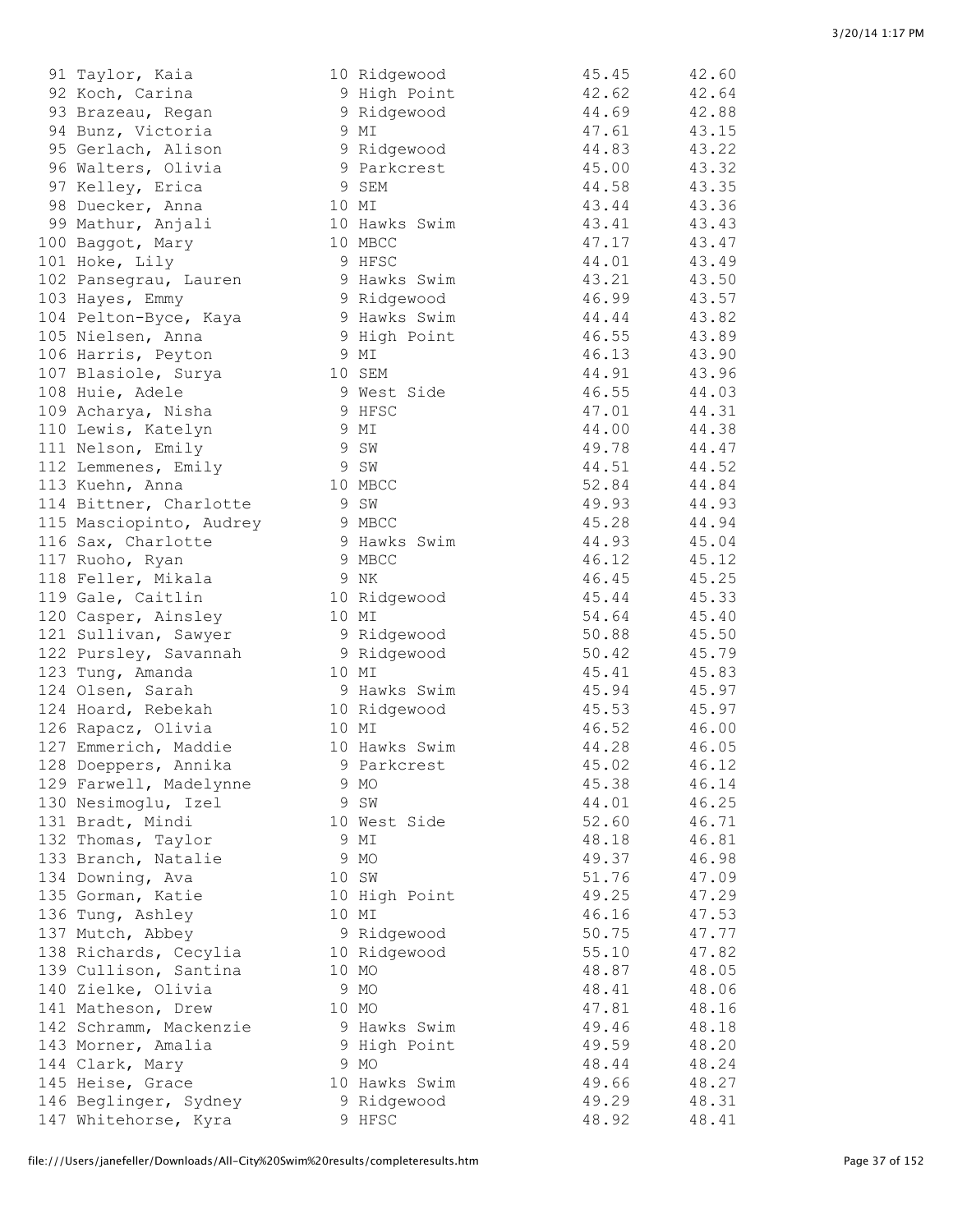| 148 Benzine, Brooke          | 10 Ridgewood  | 48.94   | 48.59   |
|------------------------------|---------------|---------|---------|
| 149 Semmann, Elizabeth       | 9 West Side   | 48.34   | 48.66   |
| 150 Fleming, Aspen           | 9 MBCC        | 48.01   | 48.71   |
| 151 Schmidt, Anya            | 10 MO         | 49.11   | 48.72   |
| 152 Francois, Kennedy        | 10 MI         | 49.33   | 48.73   |
| 153 Pitsch, Sophie           | 9 HFSC        | 52.41   | 48.96   |
| 154 Wieseckel, Abby          | 10 Hawks Swim | 47.08   | 49.13   |
| 155 Stalker-Herron, Eva      | 9 Ridgewood   | 54.41   | 49.18   |
| 156 Bennett, Kailey          | 10 MO         | 52.30   | 49.46   |
| 157 Keohane, Mei Mei         | 10 MI         | 53.29   | 49.68   |
| 158 Brown, Ella              | 9 SEM         | 47.82   | 49.88   |
| 159 Patankar, Niharika       | 9 SEM         | 53.67   | 50.25   |
| 160 Wanish, Danika           | 9 Waves       | 55.62   | 50.57   |
| 160 Gallay, Amaya            | 9 MI          | 53.64   | 50.57   |
| 162 Stair, Sofia             | 9 SW          | 49.76   | 50.94   |
| 163 Tatooles, Julia          | 10 High Point | 50.57   | 50.96   |
| 164 Jones, Elaina            | 9 MI          | 52.99   | 51.18   |
| 165 Jordahl, Serena          | 10 SW         | 46.39   | 51.60   |
| 166 Cranley, Fiona           | 10 SW         | 53.59   | 51.78   |
| 167 Wubben, Ella             | 9 MI          | 51.63   | 52.43   |
| 168 Riehemann, Danika        | 9 MI          | 54.19   | 53.13   |
| 169 Klingele, Trea           | 10 Ridgewood  | 1:01.17 | 53.14   |
| 170 Laufenberg, Lauren       | 9 MI          | 52.58   | 53.22   |
| 171 Gotzler, Jane            | 9 SW          | 52.88   | 53.53   |
| 172 Pattnaik, Akshita        | 10 MI         | 58.02   | 53.56   |
| 173 Tejeda, Grace            | 10 Ridgewood  | 56.30   | 54.58   |
| 174 Noel, Charlotte          | 9 High Point  | 57.55   | 54.85   |
| 175 Scheckel, Marit          | 10 SW         | 53.71   | 55.37   |
| 176 Noak, Lily               | 10 MI         | 53.89   | 56.33   |
| 177 Swain, Olivia            | 9 Hawks Swim  | 51.55   | 56.35   |
| 178 Bloomer, Amber           | 9 Waves       | 58.44   | 56.88   |
| 179 Olson, Grace             | 9 MI          | 1:00.16 | 56.94   |
| 180 McHugh, Alyssa           | 10 Parkcrest  | 58.41   | 57.14   |
| 181 Judd, Emma               | 9 MI          | 56.75   | 57.53   |
| 182 Cunningham, Rayna        | 10 Ridgewood  | 55.56   | 57.55   |
| 183 Halverson, Cheyenne      | 9 MI          | 1:06.91 | 57.72   |
| 184 Ryan, Rachel             | 9 MI          | 51.05   | 58.19   |
| 185 Atalla, Nazira           | 9 SW          | 1:06.48 | 58.88   |
| 186 Andrews, Tyne            | 9 Ridgewood   | 1:03.85 | 59.39   |
| 187 Ciske, Erin              | 9 Parkcrest   | 1:05.59 | 59.71   |
| 188 Eslick, Sydney           | 9 Hawks Swim  | 58.35   | 59.92   |
| 189 Baldo, Julianna          | 10 High Point | 1:01.63 | 1:00.25 |
| 190 Nair, Namita             | 9 MI          | 1:00.44 | 1:01.25 |
| 191 Fafinski, Mila           | 9 West Side   | 1:11.23 | 1:01.77 |
| 192 McCaw, Annalissa         | 9 MO          | 1:08.58 | 1:02.57 |
| 193 Richards, Destiney       | 10 Ridgewood  | 1:09.00 | 1:05.21 |
| 194 Fisher Lawrence, Aaliyah | 9 Waves       | 1:15.75 | 1:05.52 |
| 195 Kahl, Kinsley            | 9 MO          | 1:15.22 | 1:12.74 |
| 196 Bohling, Hana            | 9 SW          | 1:06.24 | 1:14.15 |
| 197 Karamanski, Genevieve    | 9 MO          | 1:14.51 | 1:22.10 |
| -- Rublein, Emily            | 9 Waves       | 44.77   | DQ      |
| No touch on turn             |               |         |         |
| -- Boswell, Paige            | 9 MI          | 51.62   | ΝS      |
| -- Frank, Samantha           | 9 HFSC        | 1:01.73 | ΝS      |
| -- Watson, Shannon           | 9 NK          | 53.31   | ΝS      |
|                              |               |         |         |

# **Event 14 Boys 9-10 50 SC Meter Freestyle**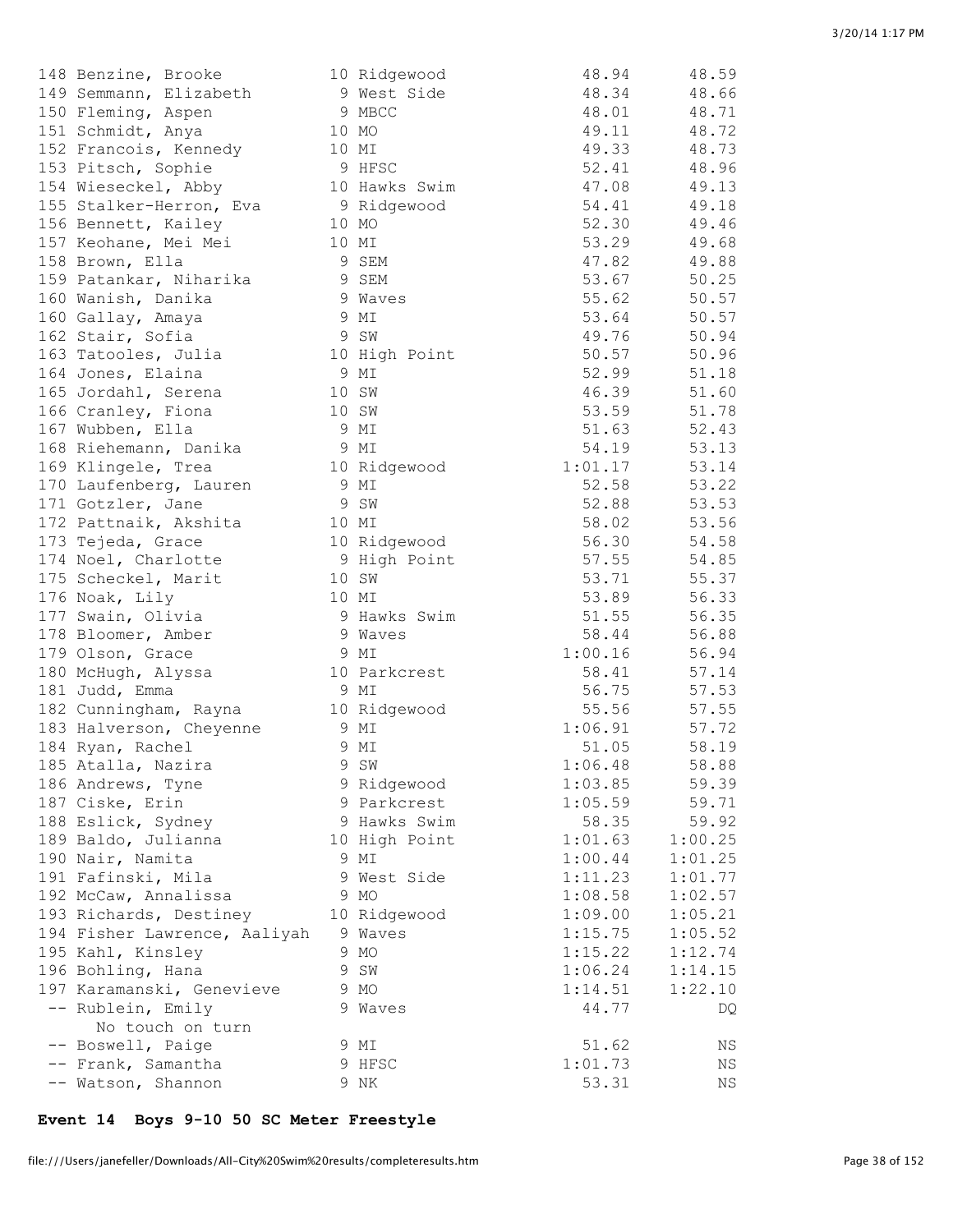=============================================================================== All City-M: ! 29.11 2010 Michael Draves - Middleton All City-Y: 27.99 1977 Glenn Messner - Nakoma Pool Meters: # 30.48 2010 Michael Draves, Middleton Name Age Team Prelims Finals Points =============================================================================== **A - Final** 1 Moen, Alexander 10 MBCC 31.03 31.06 20 2 Rilling, Jack 10 Ridgewood 33.24 31.97 17 3 Stitgen, Benjamin 9 SEM 35.47 34.34 16 4 Maas, Dieder 10 SW 34.50 34.83 15 5 Chen, Edward 10 Parkcrest 35.34 35.28 14 6 Cranley, Joe 10 SW 33.76 35.42 13 7 Arndt, Ethan 10 MBCC 35.21 35.69 12 8 Groth, Owen 10 MO 35.66 36.36 11 **B - Final** 9 Carney, Jacob 10 Hawks Swim 35.98 35.38 9 10 Hoferle, Peter 10 MI 37.28 36.38 7 11 Murray, Jack 10 High Point 36.98 36.56 6 12 Marcin, Sam 10 West Side 36.95 36.92 5 13 Mosley, Owen 10 MI 37.23 37.02 4 14 Bedford, Ike 10 HFSC 37.36 38.09 3 15 Gutknecht, Will 10 HFSC 37.30 38.58 2 16 Siemering, Henrik 9 HFSC 37.11 38.73 1 **Event 14 Boys 9-10 50 SC Meter Freestyle** =============================================================================== All City-M: ! 29.11 2010 Michael Draves - Middleton All City-Y: 27.99 1977 Glenn Messner - Nakoma Pool Meters: # 30.48 2010 Michael Draves, Middleton Name Age Team Seed Prelims =============================================================================== **Preliminaries** 1 Moen, Alexander 10 MBCC 32.02 31.03 2 Rilling, Jack 10 Ridgewood 34.34 33.24 3 Cranley, Joe 10 SW 35.06 33.76 4 Maas, Dieder 10 SW 34.45 34.50 5 Arndt, Ethan 10 MBCC 36.42 35.21 6 Chen, Edward 10 Parkcrest 36.68 35.34 7 Stitgen, Benjamin 9 SEM 35.49 35.47 8 Groth, Owen 10 MO 36.72 35.66 ------------------------------------------------------------------------- 9 Carney, Jacob 10 Hawks Swim 35.39 35.98 10 Marcin, Sam 10 West Side 37.39 36.95 11 Murray, Jack 10 High Point 36.01 36.98 12 Siemering, Henrik 9 HFSC 39.39 37.11 13 Mosley, Owen 10 MI 38.85 37.23 14 Hoferle, Peter 10 MI 36.98 37.28 15 Gutknecht, Will 10 HFSC 37.20 37.30 16 Bedford, Ike 10 HFSC 38.00 37.36 ------------------------------------------------------------------------- 17 Vogel, Max 10 High Point 39.53 37.43 18 Ritter, Alex 10 Ridgewood 37.25 37.45 ------------------------------------------------------------------------- 19 Greene, Bailey 9 Parkcrest 39.06 37.46 19 McCartney, Maxwell 9 Ridgewood 37.71 37.46 21 Jimenez, Isandro 10 SW 37.41 37.47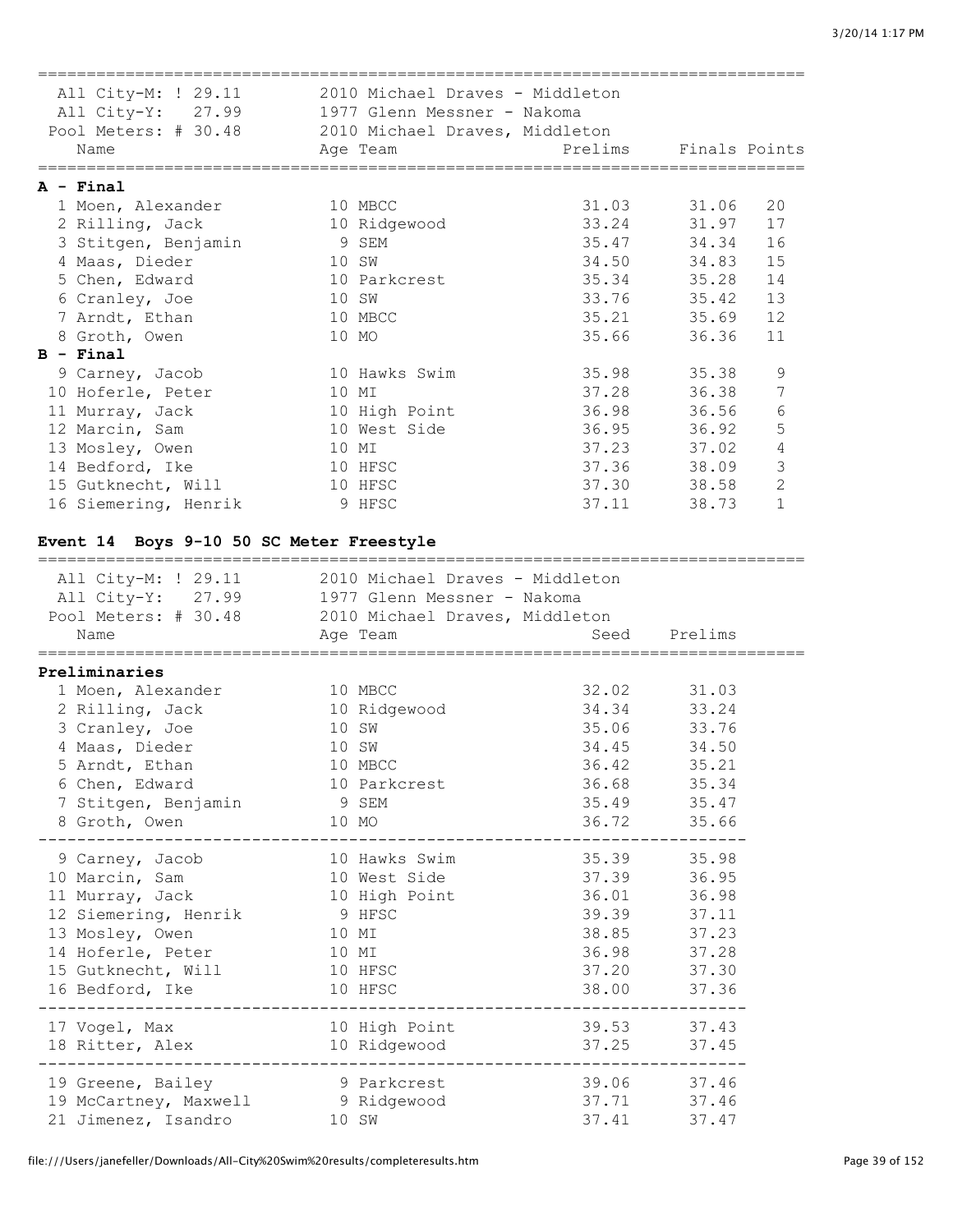| 22 Rodriguez, Francisco | 1           |
|-------------------------|-------------|
| 23 Cranley, Aidan       | 1           |
| 24 Kaney, John          | $\mathbf 1$ |
| 25 Keenan, Colin        |             |
|                         |             |
| 26 Torrealba, Diego     |             |
| 27 Maradiaga, Asher     | 1           |
| 28 Schutte, Jack        | 1           |
| 29 Brinkman, Gerrit     | $\mathbf 1$ |
| 30 Stark, Kellen        |             |
| 31 Zuver, Connor        |             |
| 32 Senke, Colin         |             |
| 33 Sanderson, Owen      |             |
| 34 Irigoyen, Sebastian  |             |
| 35 Go, Michael          | 1           |
| 36 Bohl, Samuel         | $\mathbf 1$ |
| 37 Bell, Jack           |             |
|                         |             |
| 38 Hackworthy, James    | $\mathbf 1$ |
| 39 McEllistrem, Gavin   |             |
| 40 Hoopes, Alex         |             |
| 41 Wallace, Ethan       | 1           |
| 42 Jaccard, Ben         | $\mathbf 1$ |
| 43 Jones, Garrett       |             |
| 44 Zhang, Edwin         | 1           |
| 45 McNerney, Joseph     | 1           |
| 46 McGowan, Patrick     | 1           |
| 47 Douglas, Mason       | $\mathbf 1$ |
| 48 Jondle, Caleb        |             |
| 49 Lahey, Sean          |             |
| 50 Wood, Charlie        | 1           |
|                         |             |
| 50 Plautz, Jackson      | $\mathbf 1$ |
| 52 Zarov, Jacob         |             |
| 53 Atkisson, Brayden    |             |
| 54 Schauder, Gavin      | 1           |
| 55 Shaw, Nathan         |             |
| 56 Anderson, Drew       | 1           |
| 57 Parry, Sean          |             |
| 58 Hammes, Jesse        | 1           |
| 58 Segersten, Will      |             |
| 60 Tucker-Jones, Evan   |             |
| 61 Clark, Patrick       |             |
| 62 Blotz, Benjamin      | 1           |
| 63 Kuhn, Michael        | 1           |
| 64 Pincombe, Tyler      | 1           |
| 65 Bauer, Tyler         |             |
| 66 Vingelen, Cole       | 1           |
| 66 Covey, Jakob         |             |
|                         |             |
| 68 Moriarty, Aidan      |             |
| 69 Lynch, Sam           | 1           |
| 70 Lyons, Hastings      | 1           |
| 71 Strobel, Zach        |             |
| 72 Neuhaus, Grant       |             |
| 73 Olson, Corey         |             |
| 74 Lynch, Luke          | 1           |
| 75 Piotrowski, Tyler    |             |
| 76 Wiedemann, George    | 1           |
| 77 Ketarkus, Brady      |             |
| 78 Muckian Carrin       |             |

| 22 Rodriguez, Francisco |       | 10 Waves      | 36.61 | 37.54 |
|-------------------------|-------|---------------|-------|-------|
| 23 Cranley, Aidan       | 10 SW |               | 37.75 | 37.65 |
| 24 Kaney, John          | 10 MI |               | 36.93 | 37.90 |
| 25 Keenan, Colin        |       | 9 High Point  | 40.07 | 38.03 |
| 26 Torrealba, Diego     |       | 9 Ridgewood   | 40.27 | 38.33 |
| 27 Maradiaga, Asher     |       | 10 Ridgewood  | 40.65 | 38.44 |
| 28 Schutte, Jack        | 10 MI |               | 40.82 | 38.71 |
| 29 Brinkman, Gerrit     |       | 10 Hawks Swim | 40.46 | 38.96 |
| 30 Stark, Kellen        |       | 9 HFSC        | 41.90 | 38.99 |
| 31 Zuver, Connor        |       | 9 Parkcrest   | 37.64 | 39.39 |
| 32 Senke, Colin         |       | 9 MO          | 40.50 | 39.55 |
| 33 Sanderson, Owen      |       | 9 Ridgewood   | 39.21 | 39.61 |
| 34 Irigoyen, Sebastian  |       | 9 HFSC        | 41.53 | 39.95 |
|                         |       |               | 40.11 |       |
| 35 Go, Michael          |       | 10 High Point |       | 39.98 |
| 36 Bohl, Samuel         |       | 10 High Point | 40.32 | 40.02 |
| 37 Bell, Jack           |       | 9 Parkcrest   | 36.51 | 40.16 |
| 38 Hackworthy, James    |       | 10 SW         | 41.65 | 40.27 |
| 39 McEllistrem, Gavin   |       | 9 Hawks Swim  | 43.07 | 40.29 |
| 40 Hoopes, Alex         |       | 9 MBCC        | 39.98 | 40.33 |
| 41 Wallace, Ethan       |       | 10 Ridgewood  | 40.04 | 40.45 |
| 42 Jaccard, Ben         | 10 MO |               | 42.03 | 40.48 |
| 43 Jones, Garrett       |       | 9 Ridgewood   | 44.58 | 40.60 |
| 44 Zhang, Edwin         | 10 MI |               | 43.81 | 40.67 |
| 45 McNerney, Joseph     | 10 MI |               | 40.02 | 40.68 |
| 46 McGowan, Patrick     |       | 10 Hawks Swim | 44.42 | 40.69 |
| 47 Douglas, Mason       |       | 10 Ridgewood  | 42.54 | 40.88 |
| 48 Jondle, Caleb        |       | 9 MO          | 39.92 | 41.03 |
| 49 Lahey, Sean          |       | 9 Parkcrest   | 43.53 | 41.08 |
| 50 Wood, Charlie        | 10 MI |               | 44.15 | 41.20 |
| 50 Plautz, Jackson      |       | 10 Ridgewood  | 40.73 | 41.20 |
| 52 Zarov, Jacob         |       | 9 Parkcrest   | 41.83 | 41.25 |
| 53 Atkisson, Brayden    |       | 9 SEM         | 42.00 | 41.35 |
| 54 Schauder, Gavin      |       | 10 Ridgewood  | 42.99 | 41.39 |
| 55 Shaw, Nathan         |       | 9 MI          | 40.94 | 41.67 |
|                         |       |               |       |       |
| 56 Anderson, Drew       |       | 10 SEM        | 44.41 | 41.70 |
| 57 Parry, Sean          |       | 9 Ridgewood   | 42.18 | 41.75 |
| 58 Hammes, Jesse        | 10 MO |               | 42.27 | 41.86 |
| 58 Segersten, Will      |       | 9 West Side   | 42.30 | 41.86 |
| 60 Tucker-Jones, Evan   |       | 9 High Point  | 44.86 | 41.88 |
| 61 Clark, Patrick       |       | 9 MO          | 43.05 | 42.18 |
| 62 Blotz, Benjamin      |       | 10 West Side  | 46.66 | 42.53 |
| 63 Kuhn, Michael        |       | 10 SW         | 43.03 | 42.59 |
| 64 Pincombe, Tyler      | 10 MI |               | 44.50 | 42.63 |
| 65 Bauer, Tyler         |       | 9 High Point  | 42.52 | 42.75 |
| 66 Vingelen, Cole       |       | 10 Waves      | 44.74 | 42.81 |
| 66 Covey, Jakob         |       | 9 MI          | 46.95 | 42.81 |
| 68 Moriarty, Aidan      |       | 9 MI          | 42.14 | 42.82 |
| 69 Lynch, Sam           |       | 10 HFSC       | 44.55 | 43.17 |
| 70 Lyons, Hastings      |       | 10 Parkcrest  | 42.06 | 43.28 |
| 71 Strobel, Zach        |       | 9 Ridgewood   | 47.21 | 43.34 |
| 72 Neuhaus, Grant       |       | 9 SEM         | 43.15 | 43.43 |
| 73 Olson, Corey         |       | 9 Hawks Swim  | 47.42 | 44.03 |
| 74 Lynch, Luke          |       | 10 HFSC       | 44.02 | 44.07 |
|                         |       | 9 NK          | 44.50 | 44.21 |
| 75 Piotrowski, Tyler    |       |               |       |       |
| 76 Wiedemann, George    |       | 10 SEM        | 44.46 | 44.34 |
| 77 Ketarkus, Brady      |       | 9 West Side   | 45.27 | 44.40 |
| 78 Muckian, Gavin       |       | 9 Ridgewood   | 45.27 | 44.41 |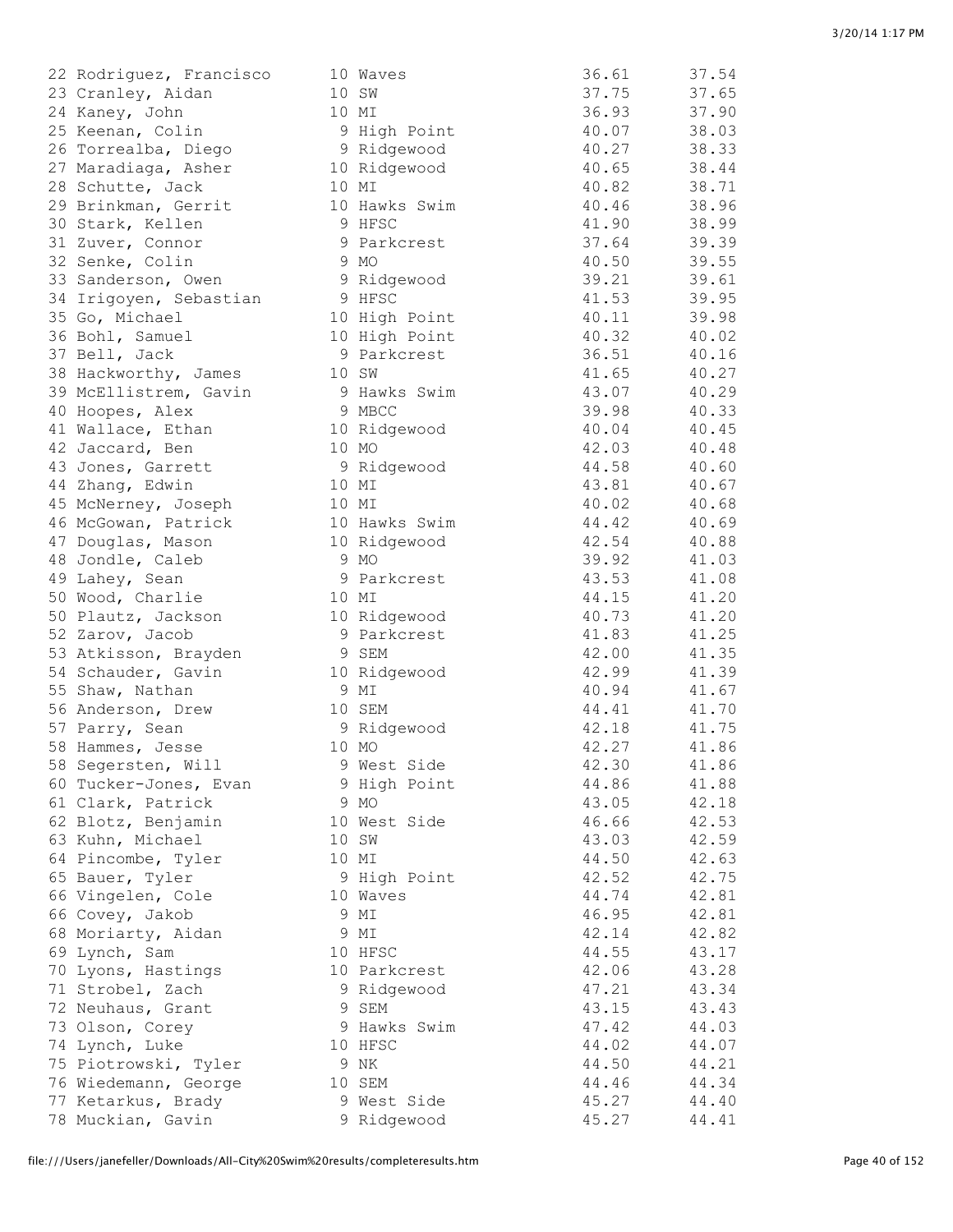| 79 Mathur, Sanjay     | 9 Hawks Swim  | 49.31   | 44.56   |
|-----------------------|---------------|---------|---------|
| 80 Richards, Kenneth  | 9 NK          | 46.19   | 44.58   |
| 81 Risley, Ethan      | 10 Ridgewood  | 46.80   | 44.60   |
|                       | 9 HFSC        |         |         |
| 82 Schenk, Will       |               | 46.17   | 44.78   |
| 83 Nellis, Aiden      | 10 Ridgewood  | 53.56   | 44.88   |
| 84 Chang, Kevin       | 10 MI         | 43.49   | 45.03   |
| 85 Peterson, Austin   | 10 SW         | 52.41   | 45.29   |
| 86 Mello, Jacob       | 9 SEM         | 47.30   | 45.60   |
| 87 Newman, Calvin     | 9 Ridgewood   | 51.80   | 45.65   |
| 88 Darragh, Nash      | 9 MI          | 49.17   | 45.75   |
| 89 Madigan, Griffith  | 10 MI         | 53.03   | 45.83   |
| 90 Moreland, Logan    | 10 MO         | 45.99   | 46.22   |
| 91 Lehmann, Harrison  | 10 Parkcrest  | 45.20   | 46.77   |
| 91 Grant, Kaden       | 10 Ridgewood  | 50.29   | 46.77   |
| 93 Niesen, Benjamin   | 9 MI          | 51.50   | 46.93   |
|                       |               | 41.73   | 47.27   |
| 94 Wilson, Alex       | 9 High Point  |         |         |
| 95 Kinne, Elijah      | 9 MI          | 50.62   | 47.46   |
| 96 Kennedy, Jake      | 9 Ridgewood   | 49.53   | 47.50   |
| 97 Ashley, Alexander  | 10 MI         | 46.94   | 47.53   |
| 98 Kimple, Ben        | 9 SW          | 47.10   | 47.82   |
| 99 Knight, Tommy      | 10 HFSC       | 47.89   | 47.87   |
| 100 Brown, Owen       | 9 Ridgewood   | 50.63   | 48.40   |
| 101 Crowley, Jack     | 10 SEM        | 45.72   | 48.91   |
| 102 Lee, John         | 10 Waves      | 50.77   | 49.16   |
| 103 Weibel, Guy       | 10 Parkcrest  | 48.65   | 49.34   |
| 104 Coleman, Jesse    | 9 West Side   | 56.00   | 49.47   |
| 105 Evert, Caleb      | 9 Ridgewood   | 49.47   | 49.65   |
| 106 Clark, Anders     | 10 High Point | 49.42   | 49.71   |
|                       |               |         |         |
| 107 Kittelson, Jack   | 9 Ridgewood   | 48.20   | 50.22   |
| 108 Zeimentz, Michael | 10 MI         | 56.68   | 50.33   |
| 109 Cui, Anthony      | 9 Hawks Swim  | 48.39   | 50.48   |
| 110 Carey, Samuel     | 9 MI          | 58.57   | 50.57   |
| 111 Moll, Cameron     | 10 Ridgewood  | 1:00.10 | 50.89   |
| 112 Pruski, Henry     | 10 Waves      | 54.22   | 50.91   |
| 113 Burmeister, Evan  | 9 Ridgewood   | 54.88   | 51.02   |
| 114 Maes, Dylan       | 9 SW          | 53.90   | 51.22   |
| 115 Fernandez, Emilio | 9 HFSC        | 49.73   | 51.58   |
| 116 Peppard, Aidan    | 10 HFSC       | 45.29   | 52.06   |
| 117 Finnemore, Max    | 9 MI          | 59.76   | 52.14   |
| 118 Hardy, Davis      | 10 Parkcrest  | 1:01.16 | 54.47   |
| 119 Theado, Alex      | 9 Ridgewood   | 55.59   | 54.49   |
|                       |               |         |         |
| 120 Yethiraj, Rohan   | 9 SW          | 54.85   | 54.72   |
| 121 Daley, Michael    | 9 HFSC        | 1:00.38 | 55.11   |
| 122 Welsing, Brett    | 9 Hawks Swim  | 1:00.68 | 55.19   |
| 123 Hoffmann, Gavin   | 9 MI          | 56.66   | 55.26   |
| 124 Noguera, Michael  | 10 SW         | 56.79   | 55.67   |
| 125 Buencamino, Ryan  | 10 SW         | 56.74   | 55.97   |
| 126 Cunningham, Sean  | 10 Waves      | 1:00.01 | 56.53   |
| 127 Forcier, Noah     | 10 MO         | 52.23   | 56.79   |
| 128 Locher, Matthew   | 9 SW          | 58.61   | 59.23   |
| 129 Dunn, Trevor      | 9 Ridgewood   | 1:05.52 | 59.28   |
| 130 Prosser, CJ       | 9 High Point  | 57.93   | 59.40   |
| 131 Keogh, Conor      | 9 SEM         | 1:01.98 | 1:00.39 |
| 132 Borns, Jordan     | 9 HFSC        | 1:00.57 | 1:03.12 |
|                       |               | 1:06.67 |         |
| 133 Sullivan, Nolan   | 9 Ridgewood   |         | 1:03.79 |
| 134 Kijowksi, Matthew | 10 Hawks Swim | 1:09.42 | 1:10.17 |
| 135 Smith, Phileas    | 9 MI          | 1:24.48 | 1:19.02 |

| $12$ mutum punjuy                    |       | $U$ $\sim$ $11$ $\alpha$ $\alpha$ $12$ $\alpha$ $\sim$ $\alpha$ $\sim$ $11$ |                |                |
|--------------------------------------|-------|-----------------------------------------------------------------------------|----------------|----------------|
| 80 Richards, Kenneth                 |       | 9 NK                                                                        | 46.19          | 44.58          |
| 81 Risley, Ethan                     |       | 10 Ridgewood                                                                | 46.80          | 44.60          |
| 82 Schenk, Will                      |       | 9 HFSC                                                                      | 46.17          | 44.78          |
| 83 Nellis, Aiden                     |       | 10 Ridgewood                                                                | 53.56          | 44.88          |
| 84 Chang, Kevin                      |       | 10 MI                                                                       | 43.49          | 45.03          |
| 85 Peterson, Austin                  |       | 10 SW                                                                       | 52.41          | 45.29          |
| 86 Mello, Jacob                      |       | 9 SEM                                                                       | 47.30          | 45.60          |
| 87 Newman, Calvin                    |       | 9 Ridgewood                                                                 | 51.80          | 45.65          |
| 88 Darragh, Nash                     |       | 9 MI                                                                        | 49.17          | 45.75          |
| 89 Madigan, Griffith                 | 10 MI |                                                                             | 53.03          | 45.83          |
| 90 Moreland, Logan                   | 10 MO |                                                                             | 45.99          | 46.22          |
| 91 Lehmann, Harrison                 |       | 10 Parkcrest                                                                | 45.20          | 46.77          |
| 91 Grant, Kaden                      |       | 10 Ridgewood                                                                | 50.29          | 46.77          |
| 93 Niesen, Benjamin                  | 9 MI  |                                                                             | 51.50          | 46.93          |
| 94 Wilson, Alex                      |       | 9 High Point                                                                | 41.73          | 47.27          |
| 95 Kinne, Elijah                     |       | 9 MI                                                                        | 50.62          | 47.46          |
| 96 Kennedy, Jake                     |       | 9 Ridgewood                                                                 | 49.53          | 47.50          |
| 97 Ashley, Alexander                 | 10 MI |                                                                             | 46.94          | 47.53          |
| 98 Kimple, Ben                       |       | 9 SW                                                                        | 47.10          | 47.82          |
| 99 Knight, Tommy                     |       | 10 HFSC                                                                     | 47.89          | 47.87          |
| 100 Brown, Owen                      |       | 9 Ridgewood                                                                 | 50.63          | 48.40          |
| 101 Crowley, Jack                    |       | 10 SEM                                                                      | 45.72          | 48.91          |
| 102 Lee, John                        |       | 10 Waves                                                                    | 50.77          | 49.16          |
| 103 Weibel, Guy                      |       | 10 Parkcrest                                                                | 48.65          | 49.34          |
| 104 Coleman, Jesse                   |       | 9 West Side                                                                 | 56.00          | 49.47          |
| 105 Evert, Caleb                     |       | 9 Ridgewood                                                                 | 49.47          | 49.65          |
| 106 Clark, Anders                    |       | 10 High Point                                                               | 49.42          | 49.71          |
| 107 Kittelson, Jack                  |       | 9 Ridgewood                                                                 | 48.20          | 50.22          |
| 108 Zeimentz, Michael                | 10 MI |                                                                             | 56.68          | 50.33          |
| 109 Cui, Anthony                     |       | 9 Hawks Swim                                                                | 48.39          | 50.48          |
| 110 Carey, Samuel                    | 9 MI  |                                                                             | 58.57          | 50.57          |
| 111 Moll, Cameron                    |       | 10 Ridgewood                                                                | 1:00.10        | 50.89          |
| 112 Pruski, Henry                    |       | 10 Waves                                                                    | 54.22          | 50.91          |
| 113 Burmeister, Evan                 |       | 9 Ridgewood                                                                 | 54.88          | 51.02          |
| 114 Maes, Dylan                      |       | 9 SW                                                                        | 53.90          | 51.22          |
| 115 Fernandez, Emilio                |       | 9 HFSC                                                                      | 49.73          | 51.58          |
| 116 Peppard, Aidan                   |       | 10 HFSC                                                                     | 45.29<br>59.76 | 52.06<br>52.14 |
| 117 Finnemore, Max                   |       | 9 MI                                                                        | 1:01.16        |                |
| 118 Hardy, Davis<br>119 Theado, Alex |       | 10 Parkcrest<br>9 Ridgewood                                                 | 55.59          | 54.47<br>54.49 |
| 120 Yethiraj, Rohan                  |       | 9 SW                                                                        | 54.85          | 54.72          |
| 121 Daley, Michael                   |       | 9 HFSC                                                                      | 1:00.38        | 55.11          |
| 122 Welsing, Brett                   |       | 9 Hawks Swim                                                                | 1:00.68        | 55.19          |
| 123 Hoffmann, Gavin                  |       | 9 MI                                                                        | 56.66          | 55.26          |
| 124 Noguera, Michael                 |       | 10 SW                                                                       | 56.79          | 55.67          |
| 125 Buencamino, Ryan                 |       | 10 SW                                                                       | 56.74          | 55.97          |
| 126 Cunningham, Sean                 |       | 10 Waves                                                                    | 1:00.01        | 56.53          |
| 127 Forcier, Noah                    | 10 MO |                                                                             | 52.23          | 56.79          |
| 128 Locher, Matthew                  |       | 9 SW                                                                        | 58.61          | 59.23          |
| 129 Dunn, Trevor                     |       | 9 Ridgewood                                                                 | 1:05.52        | 59.28          |
| 130 Prosser, CJ                      |       | 9 High Point                                                                | 57.93          | 59.40          |
| 131 Keogh, Conor                     |       | 9 SEM                                                                       | 1:01.98        | 1:00.39        |
| 132 Borns, Jordan                    |       | 9 HFSC                                                                      | 1:00.57        | 1:03.12        |
| 133 Sullivan, Nolan                  |       | 9 Ridgewood                                                                 | 1:06.67        | 1:03.79        |
| 134 Kijowksi, Matthew                |       | 10 Hawks Swim                                                               | 1:09.42        | 1:10.17        |
| 135 Smith, Phileas                   |       | 9 MI                                                                        | 1:24.48        | 1:19.02        |
|                                      |       |                                                                             |                |                |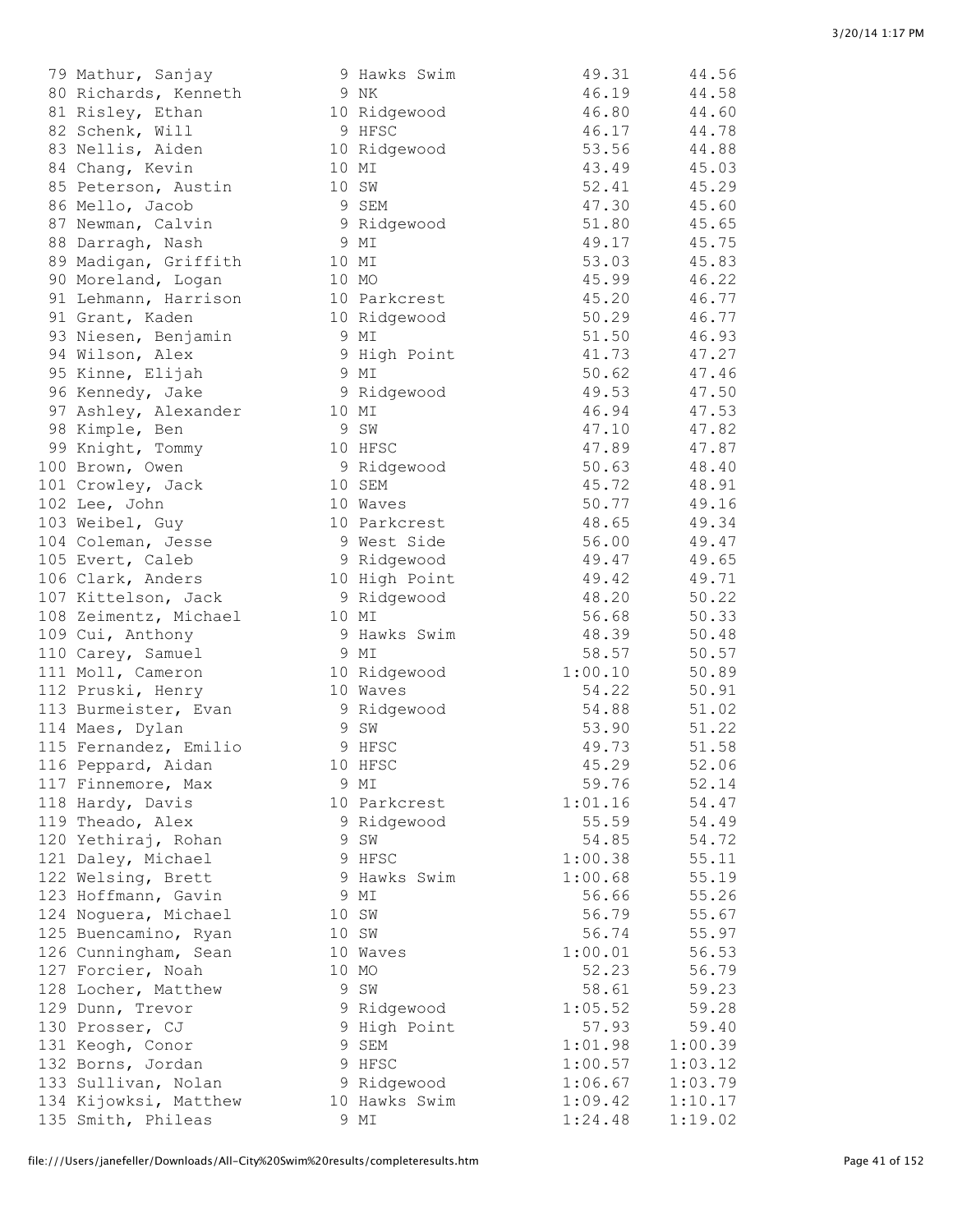| 136 Bottoms, Liam    | 9 | SW           | 1:24.47 | 1:19.29 |
|----------------------|---|--------------|---------|---------|
| -- Vanderloo, Carter |   | 9 High Point | 49.86   | DO      |
| No touch on turn     |   |              |         |         |
| -- Montgomery, Cole  |   | 9 Ridgewood  | 48.11   | DO      |
| False start          |   |              |         |         |
| -- Kratochwill, Evan |   | 9 MI         | 52.39   | DO      |
| Pulling on lane line |   |              |         |         |
| -- Puent, Jackson    |   | 9 SEM        | 52.30   | DO      |
| No touch on turn     |   |              |         |         |
| -- Guido, Max        |   | 9 SW         | 59.89   | ΝS      |
| -- Schneider, Alec   |   | 9 High Point | 48.12   | ΝS      |

# **Event 15 Girls 11-12 50 SC Meter Freestyle**

| All City-M: ! 28.40<br>All City-Y: 25.37<br>Pool Meters: # 27.35<br>Name |                         | 2011 Kendra Nealey - Shorewood<br>2012 Caroline Hippen - Middleton<br>2011 Beata Nelson, Ridgewood<br>Prelims Finals Points<br>Age Team |             |             |                |  |  |
|--------------------------------------------------------------------------|-------------------------|-----------------------------------------------------------------------------------------------------------------------------------------|-------------|-------------|----------------|--|--|
|                                                                          |                         |                                                                                                                                         |             |             |                |  |  |
|                                                                          | $A - Final$             |                                                                                                                                         |             |             |                |  |  |
|                                                                          | 1 Mack, Cora            | 12 MI                                                                                                                                   |             | 28.94 28.45 | 20             |  |  |
|                                                                          | 2 Sato, Clara           | 12 HFSC                                                                                                                                 | 29.61       | 28.87       | 17             |  |  |
|                                                                          | 3 Bissen, Malia         | 12 Ridgewood                                                                                                                            | 29.39 28.98 |             | 16             |  |  |
|                                                                          | 4 Henshue, Sophie       | 12 High Point                                                                                                                           | 30.99       | 30.42       | 15             |  |  |
|                                                                          | 5 Slattery, Megan       | 11 Ridgewood                                                                                                                            |             | 30.74 30.76 | 14             |  |  |
|                                                                          | 6 Warriner, Molly       | 12 MI                                                                                                                                   |             | 30.89 30.77 | 13             |  |  |
|                                                                          | 7 Sheridan, Sammi       | 11 High Point                                                                                                                           |             | 30.42 30.94 | 12             |  |  |
|                                                                          | 8 Quattrucci, Isabella  | 12 Waves                                                                                                                                | 31.29       | 31.86       | 11             |  |  |
|                                                                          | $B - Final$             |                                                                                                                                         |             |             |                |  |  |
|                                                                          | 9 Zuehl, Kaitlyn        | 11 SEM                                                                                                                                  |             | 31.31 30.64 | 9              |  |  |
|                                                                          | 10 Berge, Amaya         | 12 SW                                                                                                                                   |             | 32.53 31.74 | 7              |  |  |
|                                                                          | 11 Petersen, Isabelle   | 12 Hawks Swim                                                                                                                           | 32.16 31.79 |             | 6              |  |  |
|                                                                          | 12 Stewart, Sara        | 11 Ridgewood                                                                                                                            |             | 31.75 31.82 | 5              |  |  |
|                                                                          | 13 DeAngeles, Alexandra | 12 SW                                                                                                                                   |             | 32.07 32.18 | 4              |  |  |
|                                                                          | 14 Barrett, Alexis      | 12 MI                                                                                                                                   | 32.58 32.32 |             | 3              |  |  |
|                                                                          | 15 Bie, Ellen           | 12 SEM                                                                                                                                  |             | 32.33 32.46 | $\overline{2}$ |  |  |
|                                                                          | 16 Gessler, Nicole      | 12 Parkcrest                                                                                                                            | 33.09       | 32.90       | $\mathbf{1}$   |  |  |

#### **Event 15 Girls 11-12 50 SC Meter Freestyle**

| All City-M: ! 28.40<br>All City-Y: 25.37<br>Pool Meters: # 27.35 | 2011 Kendra Nealey - Shorewood<br>2012 Caroline Hippen - Middleton<br>2011 Beata Nelson, Ridgewood |       |              |
|------------------------------------------------------------------|----------------------------------------------------------------------------------------------------|-------|--------------|
| Name                                                             | Age Team                                                                                           |       | Seed Prelims |
| Preliminaries                                                    |                                                                                                    |       |              |
| 1 Mack, Cora                                                     | 12 MI                                                                                              | 30.11 | 28.94        |
| 2 Bissen, Malia                                                  | 12 Ridgewood                                                                                       | 30.18 | 29.39        |
| 3 Sato, Clara                                                    | 12 HFSC                                                                                            | 30.18 | 29.61        |
| 4 Sheridan, Sammi                                                | 11 High Point                                                                                      | 30.47 | 30.42        |
| 5 Slattery, Megan                                                | 11 Ridgewood                                                                                       | 32.15 | 30.74        |
| 6 Warriner, Molly                                                | 12 MI                                                                                              | 31.33 | 30.89        |
| 7 Henshue, Sophie                                                | 12 High Point                                                                                      | 30.48 | 30.99        |
| 8 Ouattrucci, Isabella                                           | 12 Waves                                                                                           | 31.93 | 31.29        |
| 9 Zuehl, Kaitlyn                                                 | 11 SEM                                                                                             | 31.42 | 31.31        |
| 10 Stewart, Sara                                                 | 11 Ridgewood                                                                                       | 32.63 | 31.75        |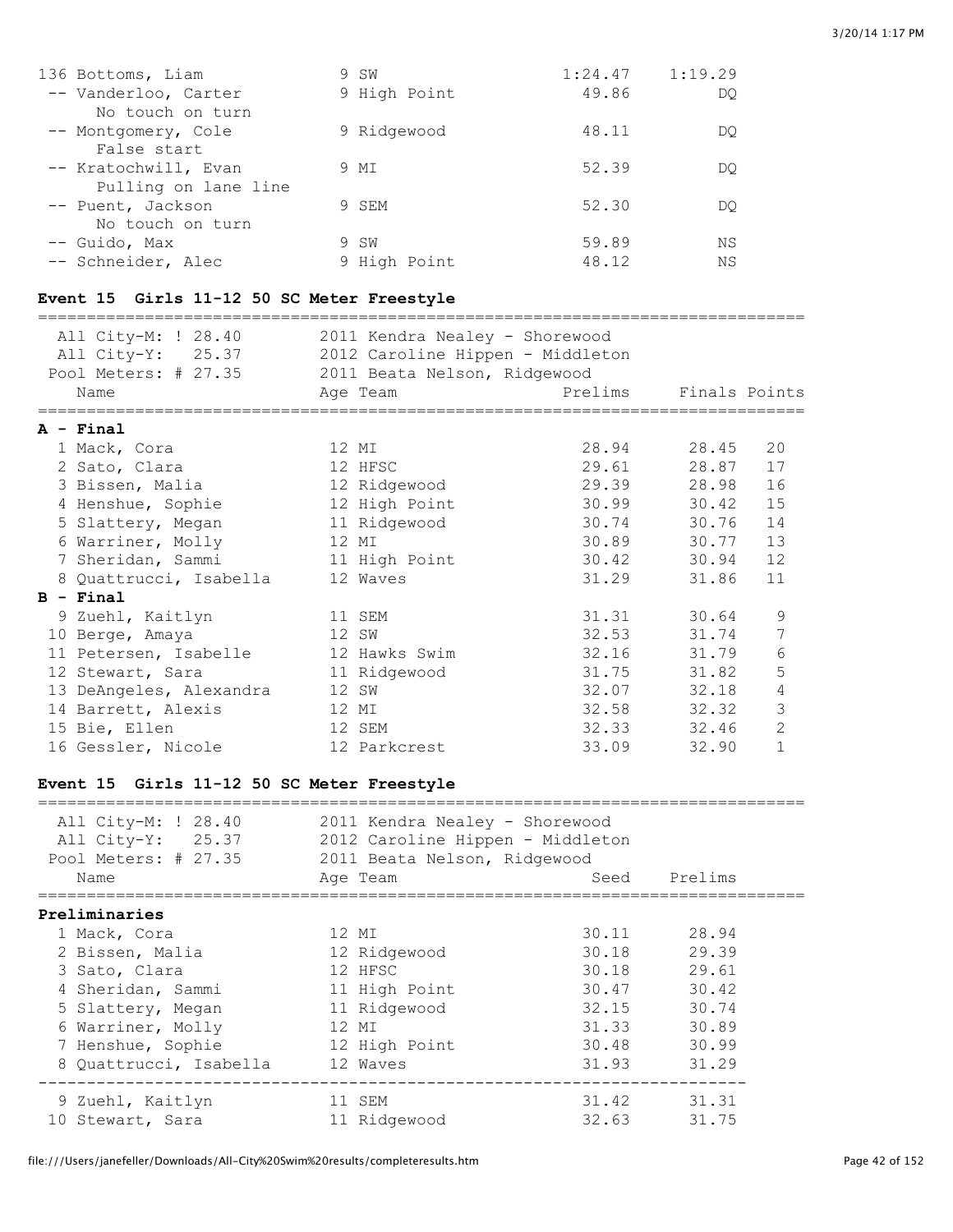| 11 DeAngeles, Alexandra<br>12 SW                  |                              | 32.52           | 32.07 |
|---------------------------------------------------|------------------------------|-----------------|-------|
| 12 Petersen, Isabelle 12 Hawks Swim 32.43 32.16   |                              |                 |       |
| 13 Bie, Ellen<br>12 SEM                           |                              | $32.28$ $32.33$ |       |
| 12 SW<br>14 Berge, Amaya                          |                              | 32.89 32.53     |       |
| 15 Barrett, Alexis 12 MI                          |                              | 32.82 32.58     |       |
| 16 Gessler, Nicole 12 Parkcrest 32.88 33.09       |                              |                 |       |
|                                                   |                              |                 |       |
| 17 Frucht, Annemarie 12 NK                        |                              | 32.98 33.18     |       |
| 18 Kettner, Susie 11 MBCC 33.29 33.36             |                              |                 |       |
|                                                   |                              |                 |       |
| 19 Zocher, McKenzie 12 High Point 33.53 33.39     |                              |                 |       |
| 12 HFSC<br>20 Rogers, Mia                         |                              |                 |       |
| 21 Kelley, Maddy 11 SEM                           |                              |                 |       |
| 22 Vogel, Taylor 12 MO                            |                              |                 |       |
| 23 Baggot, Jordan 11 MI                           |                              |                 |       |
| 24 Jorgenson, Lauren 11 SEM                       |                              | 34.71 33.87     |       |
| 25 Hayes, Morgan                                  | 12 Ridgewood 34.89 33.91     |                 |       |
| 25 Denlinger Drumm, Natalie 12 Parkcrest          | 35.56 33.91                  |                 |       |
| 27 Zheng, Susanna<br>12 MI                        |                              | 34.34 33.94     |       |
| 28 Carroll, Mackenzie 12 NK                       |                              | 35.10 34.01     |       |
| 29 Price, Erin<br>11 MBCC                         |                              | 34.69 34.20     |       |
| 30 Hershberger, Rebekah 12 HFSC                   |                              | 35.11 34.31     |       |
| 31 Granetzke, Hannah 11 SEM                       |                              | 34.61 34.44     |       |
| 32 Terry, Claudia<br>12 MO                        |                              | 32.87 34.77     |       |
| 33 Parisi, Katy<br>11 Ridgewood                   | 35.29 34.96                  |                 |       |
| 34 Schoff, Kirsten 12 SW                          |                              | 36.51 35.00     |       |
| 35 Flynn, Grace                                   | 12 SEM                       | 35.50 35.11     |       |
| 36 Stark, Kamden                                  | 11 HFSC                      | 34.76 35.30     |       |
| 37 Walker, Diana                                  | 11 High Point<br>34.98 35.33 |                 |       |
| 38 Olson, Amanda                                  | 11 Hawks Swim                | 35.96 35.37     |       |
| 39 Goldstrand, Anna                               | 12 Hawks Swim                | 34.85 35.59     |       |
| 40 Smith, Berkley                                 | 11 MI                        | 36.90 35.65     |       |
| 41 Stitgen, Julia<br>12 SEM                       |                              | 35.87 35.69     |       |
| 42 Steiner, Sophie $12$ Ridgewood $35.83$ $35.74$ |                              |                 |       |
| 43 Sue, Charlotte<br>12 MI                        |                              | 35.26 35.87     |       |
| 44 Jankovich, Josie                               | 12 HFSC                      | 37.62 35.97     |       |
| 45 Young, Beth                                    | 12 High Point                | 36.36 35.99     |       |
| 46 Chester, Elise                                 | 11 Ridgewood                 | 37.01           | 36.00 |
| 47 Kiley, Kristin                                 | 12 SW                        | 36.74           | 36.06 |
| 48 Banaszak, Rylee                                | 11 West Side                 | 36.43           | 36.09 |
| 48 Rudolph, Lydia                                 | 12 HFSC                      | 35.70           | 36.09 |
| 50 Hacker, Vivian                                 | 12 SW                        | 36.59           | 36.30 |
| 51 Wilson, Abby                                   | 12 Ridgewood                 | 37.75           | 36.35 |
| 52 Samz, Meghan                                   | 11 Ridgewood                 | 36.20           | 36.52 |
| 53 Ashe, Alexis                                   | 12 MI                        | 36.75           | 36.53 |
| 54 Robinson, Amelia                               | 11 SW                        | 36.87           | 36.71 |
| 55 Casanova, Maya                                 | 12 High Point                | 36.45           | 36.85 |
| 56 Andrews, Megan                                 | 12 MI                        | 37.13           | 36.87 |
| 57 Hernandez, Kaylee                              | 12 MI                        | 36.83           | 36.88 |
| 58 Bryan, Kristin                                 | 12 Waves                     | 37.76           | 36.91 |
| 58 Durst, Lucia                                   | 12 Waves                     | 36.24           | 36.91 |
| 58 Wilson, Tyler                                  | 11 High Point                | 35.42           | 36.91 |
| 61 Clark, Madeline                                | 12 High Point                | 36.88           | 36.95 |
| 62 Waschbusch, Lucy                               | 12 Ridgewood                 | 37.99           | 36.97 |
| 63 Ramirez, Alexa                                 | 12 MI                        | 35.73           | 37.11 |
| 64 Erlandson, Nora                                | 11 Hawks Swim                | 36.55           | 37.15 |
| 65 Anderson, Emily                                | 11 NK                        | 37.30           | 37.18 |
|                                                   |                              |                 |       |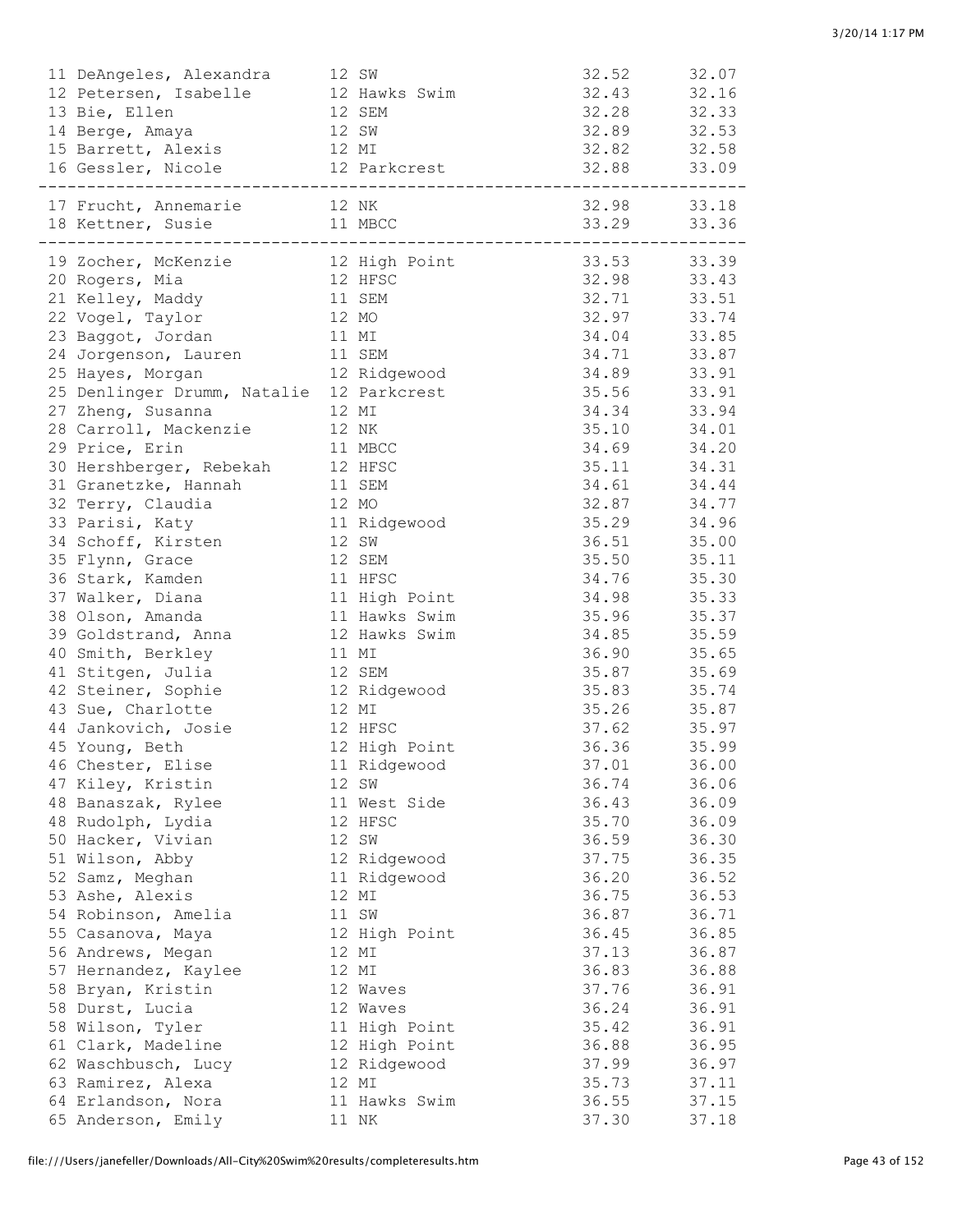| 66 Boucher, Megan                            | 11 Ridgewood             | 39.92          | 37.22          |
|----------------------------------------------|--------------------------|----------------|----------------|
| 67 Ring, Carolyn                             | 11 Ridgewood             | 39.96          | 37.29          |
| 68 Torrealba, Stephanie                      | 11 Ridgewood             | 36.53          | 37.42          |
| 69 Wood, Sarah                               | 12 MI                    | 38.01          | 37.47          |
| 70 Link, Phoebe                              | 12 SW                    | 36.97          | 37.53          |
| 71 Parvin, Ainsley                           | 12 MO                    | 38.99          | 37.55          |
| 72 Baxter, Abigayle                          | 12 MO                    | 37.56          | 37.57          |
| 73 Darvin, Camila                            | 11 Waves                 | 38.46          | 37.85          |
| 74 Sexson, Leah                              | 11 SW                    | 37.81          | 37.86          |
| 75 Carey, Margaret                           | 12 MI                    | 39.24          | 37.95          |
| 76 Stahnke, Alexis                           | 12 MI                    | 36.50          | 38.04          |
| 77 Quigley, Taryn                            | 12 MI                    | 38.93          | 38.17          |
| 78 Olson, Paige                              | 12 MI                    | 38.80          | 38.20          |
| 79 Bush, Margo                               | 11 SW                    | 40.85          | 38.25          |
| 80 Thayer, Brynn                             | 12 MI                    | 40.92          | 38.31          |
| 81 Schuster, Emma                            | 11 High Point            | 39.97          | 38.40          |
| 82 Ducke, Keegan                             | 12 MI                    | 39.44          | 38.50          |
| 83 Vaccaro, Nina                             | 11 Ridgewood             | 39.81          | 38.52          |
| 84 Schlichting, Bridget                      | 12 MBCC                  | 37.08          | 38.58          |
| 85 Babler, Jazmyn                            | 12 MI                    | 40.97          | 38.62          |
| 86 Fussell, Gianna                           | 11 High Point            | 38.42          | 38.69          |
| 87 Pulvermacher, Lucca                       | 11 West Side             | 38.70          | 38.73          |
| 88 Maas, Lucie                               | 12 SW                    | 38.13          | 38.80          |
| 89 Tomalin, Emma                             | 11 Parkcrest             | 41.52          | 38.88          |
| 90 Bonifas, Maddy                            | 11 Ridgewood             | 42.24          | 39.02          |
| 90 Kim, Jessica                              | 12 MI                    | 39.19          | 39.02          |
| 92 Welsh, Taylor                             | 11 Hawks Swim            | 38.79          | 39.08          |
| 93 Beglinger, Madeline                       | 12 Ridgewood             | 39.28          | 39.28          |
| 94 Cavalluzzo, Christina                     | 11 SW                    | 38.87          | 39.29          |
| 95 Krinkey, Kelsi                            | 12 MO                    | 39.47          | 39.37          |
| 96 Spitznagle, Isabellla                     | 11 SW                    | 40.33          | 39.50          |
| 97 Ra, Irene                                 | 11 HFSC                  | 39.97          | 39.64          |
| 98 Gotzler, Ella                             | 12 SW                    | 42.25          | 39.65          |
| 99 Frederick, Audrey                         | 12 SEM                   | 43.16          | 39.68          |
| 100 McCorvie, Kate                           | 11 Ridgewood             | 39.64          | 39.77          |
| 101 Wallhaus, Truely                         | 11 MBCC                  | 39.37          | 39.86          |
| 102 Atalla, Sultani                          | 12 SW                    | 41.59          | 40.17          |
| 103 Enright, Cecelia                         | 11 SEM                   | 39.85          | 40.25          |
| 104 Parry, Grace                             | 11 Ridgewood             | 45.02          | 40.27          |
| 105 Hoffmann, Madelyn                        | 11 MI                    | 41.56          | 40.52          |
| 106 Gartner, Oliva                           | 11 SW                    | 46.45<br>41.95 | 40.53          |
| 107 Mackeron, Anya                           | 11 Ridgewood<br>11 Waves | 40.53          | 40.54          |
| 108 Wanish, Katia<br>109 Graham, Reagan      | 11 MO                    | 40.93          | 40.69          |
|                                              | 12 MI                    | 39.67          | 41.25<br>41.34 |
| 110 Dillon, Grace<br>111 Martinez, Genevieve | 11 West Side             | 42.37          | 41.41          |
| 112 Peterson, Jena                           | 11 HFSC                  | 41.78          | 41.66          |
| 113 Masciopinto, Francesca                   | 11 MBCC                  | 42.38          | 41.88          |
| 114 Harris, Quinn                            | 12 MI                    | 42.15          | 42.06          |
| 115 Brinkman, Alyssa                         | 11 Hawks Swim            | 42.66          | 42.09          |
| 116 Tosto, Natalie                           | 11 Ridgewood             | 43.51          | 42.11          |
| 117 Judd, Lauren                             | 12 MI                    | 42.72          | 42.39          |
| 118 Shenker, Claire                          | 11 Hawks Swim            | 40.76          | 42.41          |
| 119 Kinne, Natasha                           | 11 MI                    | 42.30          | 42.70          |
| 120 Montgomery, Maddy                        | 11 Ridgewood             | 43.89          | 42.80          |
| 121 Cedergren, Julia                         | 11 High Point            | 42.65          | 42.86          |
| 122 Ketarkus, Ally                           | 11 West Side             | 44.20          | 42.94          |
|                                              |                          |                |                |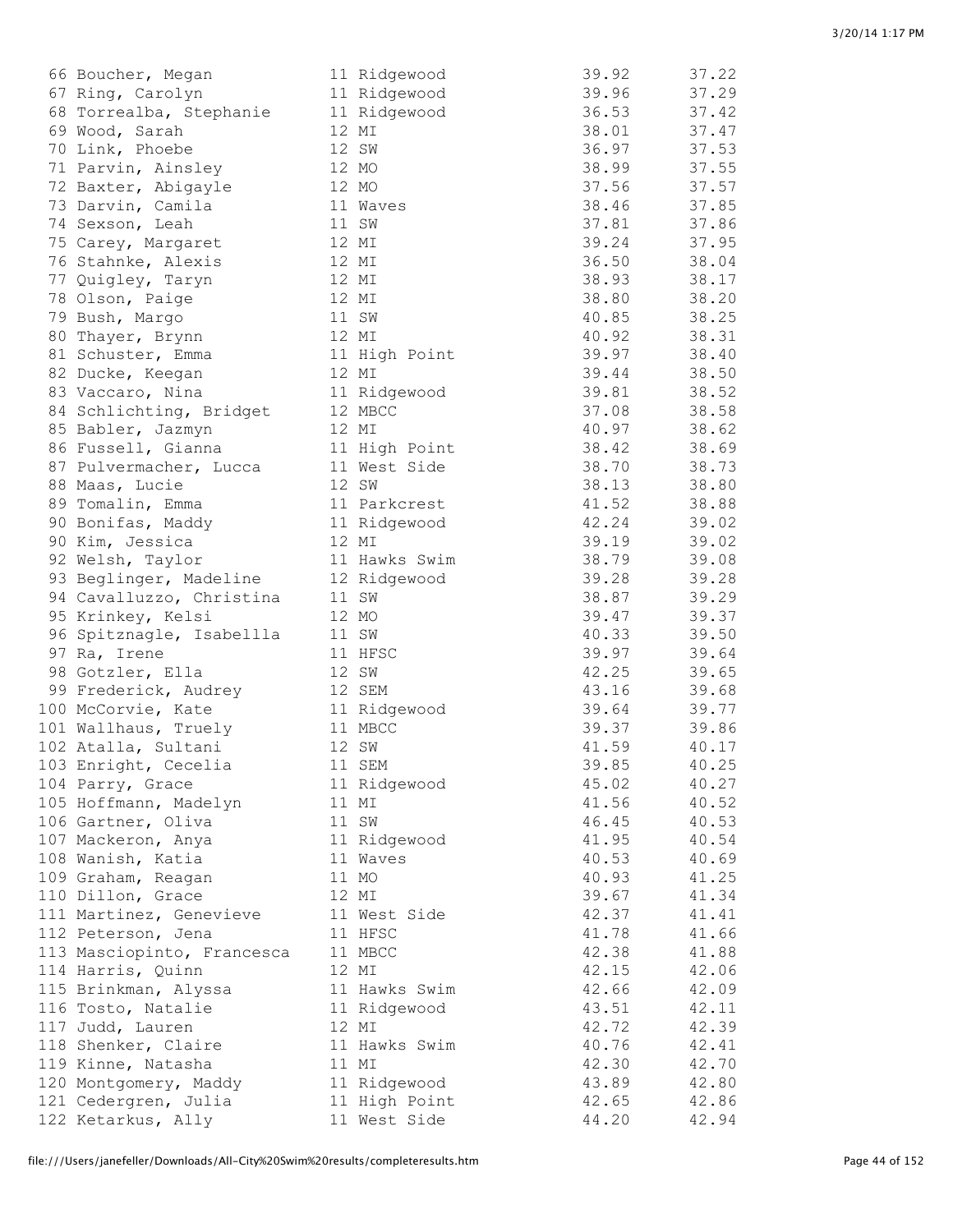| 123 Veserat, Olivia                |       | 11 MO         | 41.56               | 43.09       |
|------------------------------------|-------|---------------|---------------------|-------------|
| 124 Dockter, Sarah                 |       | 11 MO         | 42.72               | 43.24       |
| 125 Thompson, Quinlan 12 Waves     |       |               | 42.59               | 44.06       |
| 126 Grant, Emily                   |       | 11 Ridgewood  | 43.38               | 44.16       |
| 127 Heizman, Katy                  |       | 12 MO         | 44.08               | 44.45       |
| 128 Stephenson, Jaqueline          |       | 11 SW         | 43.48               | 44.70       |
| 129 Satterfield, Kara              |       | 12 SEM        | 42.99               | 44.76       |
| 130 Ottman, Katelyn                |       | 12 MO         | 44.84               | 45.43       |
| 131 Marty, Jaime                   |       | 11 Ridgewood  | 47.34               | 45.60       |
| 132 Libert, Elizabeth              |       | 11 MI         | 49.08               | 46.37       |
| 133 Sullivan, Carynne 11 Ridgewood |       |               | 50.35               | 46.73       |
| 134 Friedman, Lucy                 |       | 11 SEM        | 47.69               | 47.47       |
| 135 Dresang, Maya                  |       | 12 Parkcrest  | 44.78               | 49.40       |
| 136 Studt, Kate                    | 11 MO |               | 50.90               | 52.31       |
| 137 Schollmeyer, Allison           |       | 12 MI         |                     | 51.58 53.45 |
| 138 Agapov, Nika                   |       | 11 High Point |                     | 56.40 53.48 |
| 139 Hester, Lydia                  |       | 11 MBCC       | 54.59               | 53.91       |
| 140 Bloomer, Ashley                |       | 11 Waves      | $1:07.38$ $1:24.10$ |             |
| -- Porras, Nina                    |       | 11 High Point | NT                  | X43.05      |
| -- Beehner, Cheyenne               |       | 11 Waves      | 45.57               | DQ          |
| Pulling on lane line               |       |               |                     |             |
| -- Herman, Sally                   |       | 11 Parkcrest  | 48.17               | ΝS          |
| -- Demitrios, Ada                  | 11 MI |               | 36.93               | ΝS          |
| -- Thompson, Anna                  |       | 11 SW         | 49.69               | ΝS          |
|                                    |       |               |                     |             |

#### **Event 16 Boys 11-12 50 SC Meter Freestyle**

| All City-M: ! 27.39<br>All City-Y: 24.37<br>Pool Meters: # 27.65<br>Name | 1988 Matthew Dupuis - Middleton<br>2009 John Hornacek - High Point<br>2012 Michael Draves, Middleton<br>Age Team | Prelims Finals Points |       |                |
|--------------------------------------------------------------------------|------------------------------------------------------------------------------------------------------------------|-----------------------|-------|----------------|
| A - Final                                                                |                                                                                                                  |                       |       |                |
| 1 Lund, Andrew                                                           | 12 MI                                                                                                            | 30.32 29.74           |       | 20             |
| 2 Lippiatt, Jacob                                                        | 12 MO                                                                                                            | 30.51 29.90           |       | 17             |
| 3 Beyer, tom                                                             | 12 NK                                                                                                            | 30.69 30.50           |       | 16             |
| 4 Wowk, Will                                                             | 11 Hawks Swim                                                                                                    | 31.02 30.82           |       | 15             |
| 5 Martin, Andrew                                                         | 12 High Point                                                                                                    | 30.95                 | 30.98 | 14             |
| 6 Casey, Isaac                                                           | 11 HFSC                                                                                                          | 31.26 31.27           |       | 13             |
| 7 Weygant, Max                                                           | 11 SW                                                                                                            | 31.75 31.31           |       | 12             |
| 8 Worledge, Miles                                                        | 12 MI                                                                                                            | 32.33                 | 32.38 | 11             |
| $B - Final$                                                              |                                                                                                                  |                       |       |                |
| 9 Gonring, Noah                                                          | 12 SEM                                                                                                           | 33.06 31.54           |       | 9              |
| 10 Bradt, Tim                                                            | 12 West Side                                                                                                     | 33.20 32.96           |       | 7              |
| 11 Lindauer, Parker                                                      | 12 Hawks Swim                                                                                                    | 33.41 33.03           |       | 6              |
| 12 Frucht, Nate                                                          | 11 NK                                                                                                            | 33.92 33.38           |       | 5              |
| 13 Schaefer, Dryden                                                      | 12 HFSC                                                                                                          | 33.54 33.66           |       | $\overline{4}$ |
| 14 Mello, Matthew                                                        | 11 SEM                                                                                                           | 33.88 33.73           |       | 3              |
| 15 Purtell, Mitchell                                                     | 11 SW                                                                                                            | 33.86                 | 33.84 | $\overline{2}$ |
| -- Walters, Max                                                          | 12 Parkcrest                                                                                                     | 33.46                 | DO    |                |
| False start                                                              |                                                                                                                  |                       |       |                |

### **Event 16 Boys 11-12 50 SC Meter Freestyle**

=============================================================================== All City-M: ! 27.39 1988 Matthew Dupuis - Middleton All City-Y: 24.37 2009 John Hornacek - High Point Pool Meters: # 27.65 2012 Michael Draves, Middleton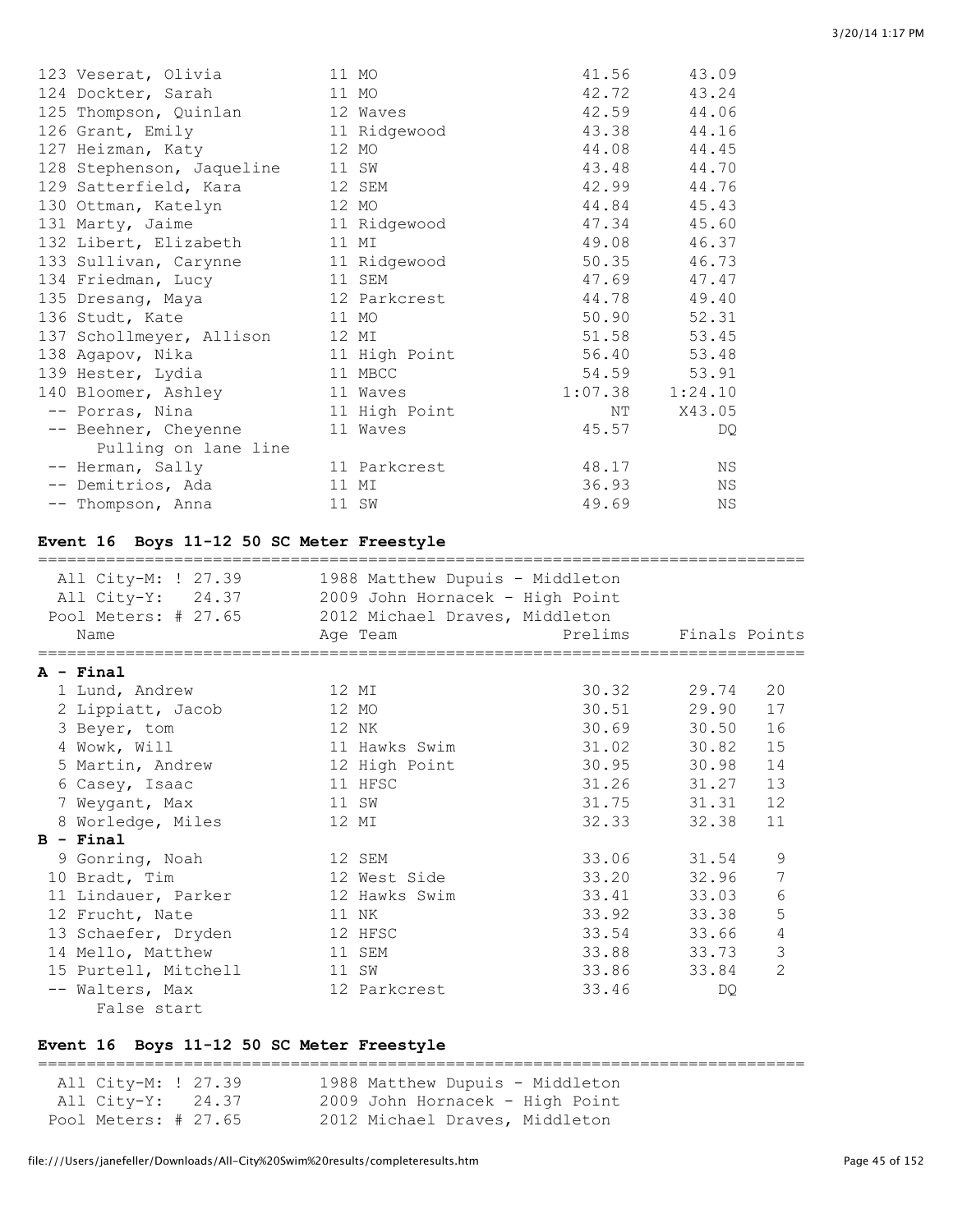| Name                                 |       | Age Team                              | Seed  | Prelims |
|--------------------------------------|-------|---------------------------------------|-------|---------|
| ==================================== |       | ===============================       |       |         |
| Preliminaries                        |       |                                       |       |         |
| 1 Lund, Andrew                       | 12 MI |                                       | 30.82 | 30.32   |
| 2 Lippiatt, Jacob                    | 12 MO |                                       | 30.71 | 30.51   |
| 3 Beyer, tom                         | 12 NK |                                       | 31.72 | 30.69   |
| 4 Martin, Andrew                     |       | 12 High Point                         | 31.54 | 30.95   |
| 5 Wowk, Will                         |       | 11 Hawks Swim                         | 30.94 | 31.02   |
| 6 Casey, Isaac                       |       | 11 HFSC                               | 31.08 | 31.26   |
| 7 Weygant, Max                       | 11 SW |                                       | 31.50 | 31.75   |
| 8 Worledge, Miles                    |       | 12 MI                                 | 32.95 | 32.33   |
|                                      |       |                                       |       |         |
| 9 Gonring, Noah                      |       | 12 SEM                                | 32.90 | 33.06   |
| 10 Bradt, Tim                        |       | 12 West Side                          | 32.21 | 33.20   |
| 11 Lindauer, Parker                  |       | 12 Hawks Swim                         | 33.77 | 33.41   |
| 12 Walters, Max                      |       | 12 Parkcrest                          | 33.62 | 33.46   |
| 13 Schaefer, Dryden                  |       | 12 HFSC                               | 34.49 | 33.54   |
| 14 Purtell, Mitchell                 | 11 SW |                                       | 33.40 | 33.86   |
| 15 Mello, Matthew                    |       | 11 SEM                                | 33.60 | 33.88   |
| 16 Frucht, Nate                      |       | 11 NK                                 | 34.12 | 33.92   |
| _______________________________      |       |                                       |       |         |
|                                      |       |                                       | 33.94 |         |
| 17 Lemmenes, Alexander 11 SW         |       |                                       |       | 34.05   |
| 18 Flister, Andrew                   |       | 11 MO<br>---------------------------- | 35.13 | 34.39   |
|                                      |       |                                       |       |         |
| 19 Zarov, Ethan                      |       | 12 Parkcrest                          | 34.02 | 34.55   |
| 20 Stousland, Archer 11 High Point   |       |                                       | 34.41 | 34.58   |
| 21 Stacey, Nick                      |       | 11 NK                                 | 35.86 | 34.74   |
| 22 Richards, Thomas                  | 11 NK |                                       | 35.13 | 34.88   |
| 23 Piper, Max                        |       | 11 Parkcrest                          | 35.14 | 34.93   |
| 24 Draves, Nicolas                   | 12 MI |                                       | 33.43 | 34.96   |
| 25 Carpenter, Wesley                 |       | 11 HFSC                               | 35.94 | 35.25   |
| 26 Wanta, Benjamin                   |       | 11 SEM                                | 35.49 | 35.61   |
| 27 Genskow, Erik                     |       | 11 Parkcrest                          | 36.64 | 35.79   |
| 28 Morrow, Andrew                    |       | 11 MBCC                               | 36.62 | 36.16   |
| 29 Carlson, Cian                     |       | 11 High Point                         | 36.09 | 36.23   |
| 30 Jackson, Soren                    |       | 11 SW                                 | 38.04 | 36.30   |
| 31 Thompson, Brendan                 | 11 MO |                                       | 37.69 | 36.40   |
| 32 Patterson, Oliver 12 Parkcrest    |       |                                       | 36.90 | 36.42   |
| 33 Zentmyer, Gregory                 |       | 12 SW                                 | 36.94 | 36.44   |
| 34 Newcomer, Max                     |       | 12 MI                                 | 36.87 | 36.46   |
| 35 Ringhand, Jacob                   |       | 12 SEM                                | 36.95 | 36.50   |
| 36 Schaak, James                     |       | 12 NK                                 | 36.43 | 36.51   |
| 37 Wiedemann, Henry                  |       | 12 SEM                                | 37.19 | 36.72   |
| 38 Brown, William                    |       | 12 SEM                                | 36.43 | 36.91   |
| 39 Lynn, Forrest                     |       | 12 NK                                 | 37.46 | 36.92   |
| 40 Kruck, Andrew                     |       | 11 MI                                 | 37.33 | 36.94   |
| 41 Kruse, Clayton                    |       | 12 Ridgewood                          | 35.34 | 37.01   |
| 42 Murphy, Kyle                      |       | 11 High Point                         | 37.25 | 37.03   |
|                                      |       |                                       | 36.73 | 37.23   |
| 43 Updegrove, Aidan                  |       | 12 SEM<br>11 MI                       | 40.28 | 37.53   |
| 44 Peterson, Maxx                    |       |                                       |       |         |
| 45 Sanderson, Isaac                  |       | 11 Ridgewood                          | 40.33 | 37.55   |
| 46 Vander Meer, Peter                |       | 12 Parkcrest                          | 39.14 | 37.69   |
| 47 Anderson, Dana                    |       | 11 HFSC                               | 37.37 | 37.82   |
| 48 Blum, Eric                        |       | 11 Ridgewood                          | 40.11 | 37.90   |
| 49 Clark, Brady                      |       | 12 MO                                 | 39.08 | 38.29   |
| 50 Richards, Gavin                   |       | 11 Ridgewood                          | 42.38 | 38.30   |
| 51 Weller, Jacob                     |       | 11 West Side                          | 37.89 | 38.59   |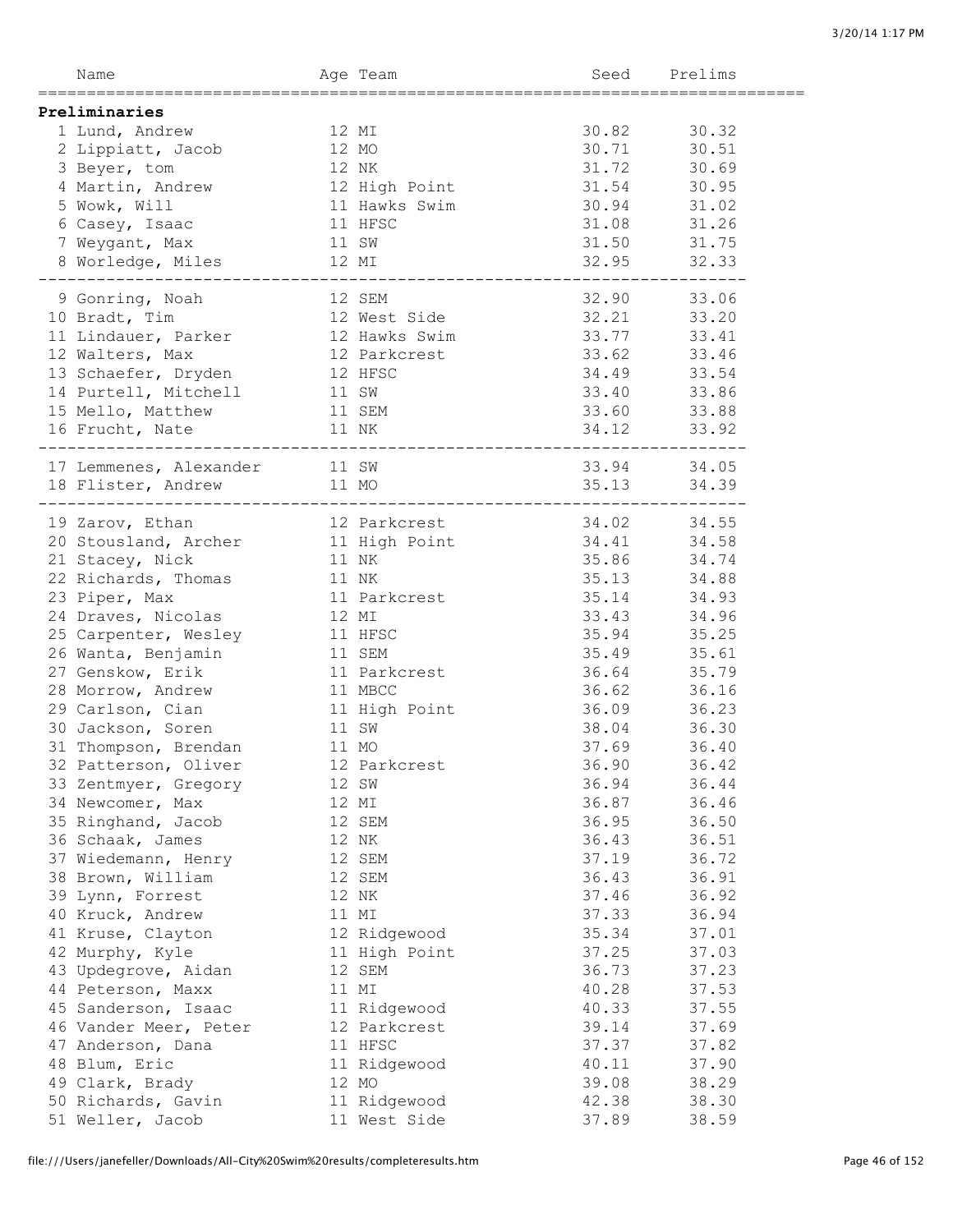| 52 Simpson, Aidan           | 11 High Point | 38.70 | 38.79 |
|-----------------------------|---------------|-------|-------|
| 53 Prestigiacomo, Max       | 11 High Point | 39.18 | 38.85 |
| 54 Bartzen, Jack            | 11 MO         | 39.07 | 38.99 |
| 55 Cranley, Paul            | 11 SW         | 40.31 | 39.46 |
| 56 Neuhaus, Zachary         | 12 SEM        | 40.14 | 39.47 |
| 57 Hosseini, Thomas         | 11 MI         | 42.80 | 39.54 |
| 58 Engle, Julian            | 11 MI         | 38.47 | 39.81 |
| 59 Kilmer, Wilson           | 12 HFSC       | 41.08 | 40.08 |
| 60 Schuster, Alexander      | 11 High Point | 40.85 | 40.14 |
| 61 Stockwell, Elliot        | 11 SEM        | 41.57 | 40.59 |
| 62 Nisbet, William          | 11 High Point | 39.97 | 40.70 |
| 63 Donkle, James            | 11 West Side  | 38.46 | 41.08 |
| 64 Armendariz-Kerr, Sebio   | 11 Ridgewood  | 39.61 | 41.12 |
| 65 Bedford, Oscar           | 11 HFSC       | 42.68 | 41.18 |
| 66 Kantor, Liam             | 11 SW         | 43.10 | 41.65 |
| 67 Espinoza Forlenza, Gabri | 12 Parkcrest  | 47.39 | 41.74 |
| 68 Healy, Ryan              | 11 Ridgewood  | 42.69 | 41.90 |
| 69 Raimy, Noah              | 11 High Point | 43.44 | 42.06 |
| 70 Renfert, Karsey          | 11 High Point | 41.77 | 43.21 |
| 71 Mayhew, Zachary          | 11 MI         | 43.21 | 43.65 |
| 72 Zavos, Henry             | 11 Waves      | 42.25 | 43.71 |
| 73 Peek, Alexander          | 11 MI         | 40.39 | 44.48 |
| 74 Weibel, Xander           | 12 Parkcrest  | 46.40 | 45.91 |
| 75 Petty, Samuel            | 11 High Point | 44.63 | 46.19 |
| 76 McEllistrem, Aidan       | 12 Hawks Swim | 47.10 | 46.34 |
| 77 Tuomi, Brad              | 11 Ridgewood  | 54.39 | 47.64 |
| 78 Rockwell, Ryan           | 11 High Point | 49.06 | 50.80 |
| 79 Szot, Owen               | 11 HFSC       | 54.41 | 51.37 |
| 80 Hornung, John            | 12 High Point | 50.05 | 52.57 |
| -- Higgins, Thomas          | 12 SW         | 32.48 | ΝS    |

# **Event 17 Girls 13-14 100 SC Meter Freestyle**

| All City-M: ! 57.54<br>All City-Y: 50.96<br>Pool Meters: # 57.54<br>Name | 2013 Beata Nelson - Ridgewood<br>2012 Beata Nelson - Ridgewood<br>2013 Beata Nelson, Ridgewood<br>Age Team | Prelims | Finals Points |                |
|--------------------------------------------------------------------------|------------------------------------------------------------------------------------------------------------|---------|---------------|----------------|
| A - Final                                                                |                                                                                                            |         |               |                |
| 1 Nelson, Beata                                                          | 14 Ridgewood                                                                                               |         | 57.54 55.71!  | 20             |
| 2 Bergmann, Lauren                                                       | 14 NK                                                                                                      | 1:02.33 | 1:01.02       | 17             |
| 3 Hippen, Caroline                                                       | 13 MI                                                                                                      | 1:03.26 | 1:01.25       | 16             |
| 4 Higgins, Sydney                                                        | 14 SW                                                                                                      | 1:03.01 | 1:02.00       | 15             |
| 5 Eckerle, Claire                                                        | 14 Parkcrest                                                                                               | 1:03.24 | 1:02.66       | 14             |
| 6 Sullivan, Maddy                                                        | 14 SW                                                                                                      | 1:03.68 | 1:03.80       | 13             |
| 7 Alderson, Samantha                                                     | 14 SEM                                                                                                     | 1:05.32 | 1:04.10       | 12             |
| 8 Mirus, Emmie                                                           | 14 HFSC                                                                                                    | 1:05.38 | 1:05.95       | 11             |
| $B - Final$                                                              |                                                                                                            |         |               |                |
| 9 McKeon, Maia                                                           | 13 Hawks Swim                                                                                              | 1:05.94 | 1:04.14       | 9              |
| 10 Andes, Riley                                                          | 14 NK                                                                                                      | 1:05.80 | 1:05.40       | 7              |
| 11 Sleeth, Maggie                                                        | 14 Ridgewood                                                                                               | 1:06.36 | 1:06.03       | 6              |
| 12 Schultz, Sarah                                                        | 14 SEM                                                                                                     | 1:07.97 | 1:06.60       | 5              |
| 13 Kuecker, Julianna                                                     | 14 High Point                                                                                              | 1:06.85 | 1:06.76       | $\overline{4}$ |
| 14 Martorana, Madeleine                                                  | 14 MI                                                                                                      | 1:07.97 | 1:07.59       | 3              |
| 15 Heyworth, Annika                                                      | 14 MO                                                                                                      | 1:07.66 | 1:07.89       | $\overline{2}$ |
| 16 Brophy, Emma                                                          | 13 SW                                                                                                      | 1:08.41 | 1:07.91       | $\mathbf{1}$   |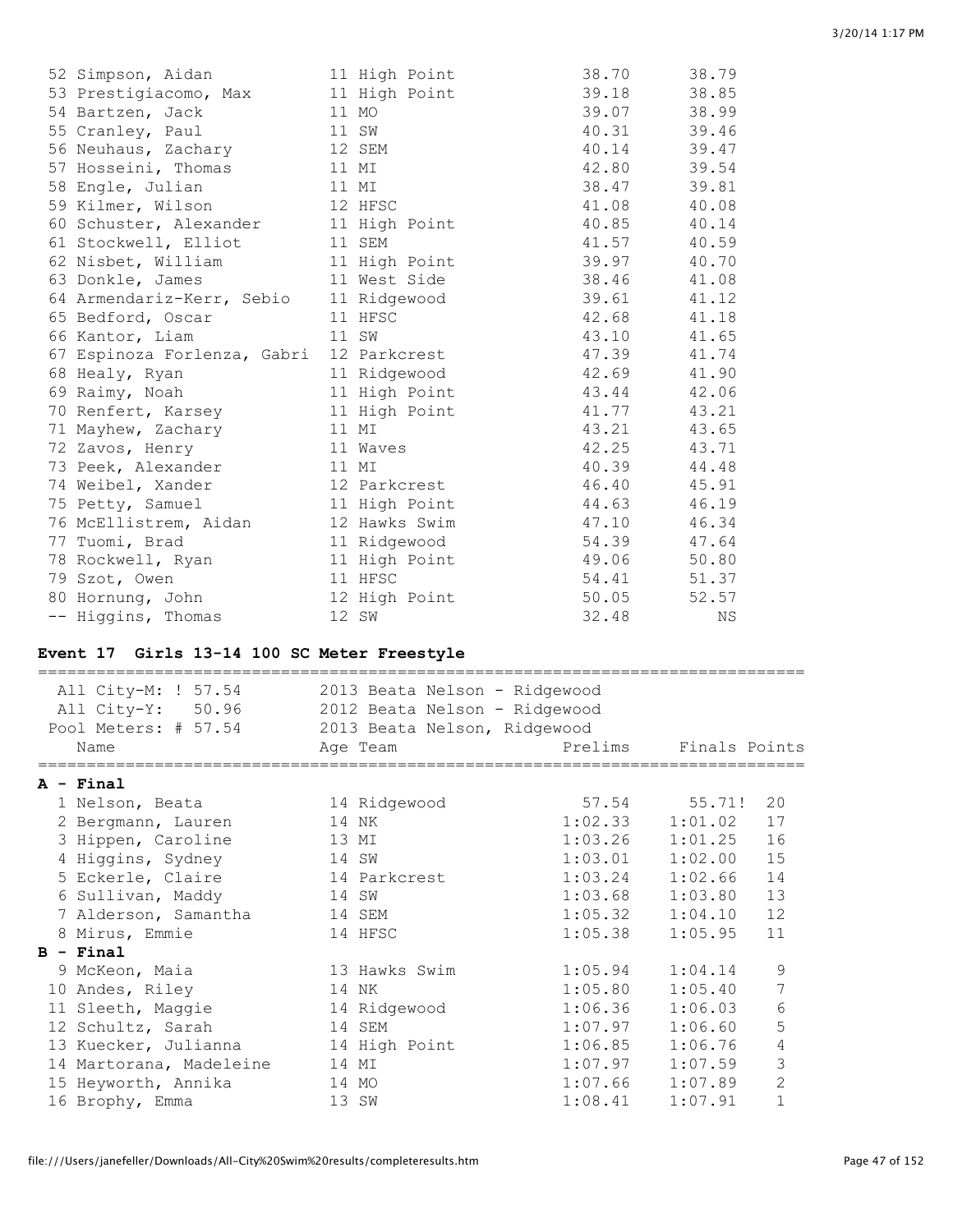# **Event 17 Girls 13-14 100 SC Meter Freestyle**

| All City-M: ! 57.54 2013 Beata Nelson - Ridgewood |               |                    |              |
|---------------------------------------------------|---------------|--------------------|--------------|
| All City-Y: 50.96 2012 Beata Nelson - Ridgewood   |               |                    |              |
| Pool Meters: # 57.54 2013 Beata Nelson, Ridgewood |               |                    |              |
| Name                                              | Age Team      |                    | Seed Prelims |
| =================================                 |               | ;================= |              |
| Preliminaries                                     |               |                    |              |
| 1 Nelson, Beata                                   | 14 Ridgewood  | 58.64 57.54!       |              |
| 2 Bergmann, Lauren                                | 14 NK         | 1:04.92            | 1:02.33      |
| 3 Higgins, Sydney                                 | 14 SW         | 1:04.01            | 1:03.01      |
| 4 Eckerle, Claire                                 | 14 Parkcrest  | 1:02.41            | 1:03.24      |
| 5 Hippen, Caroline                                | 13 MI         | 1:02.19            | 1:03.26      |
| 6 Sullivan, Maddy                                 | 14 SW         | 1:04.35            | 1:03.68      |
| 7 Pfefferkorn, Wendy 14 MO                        |               | 1:04.77            | 1:04.39      |
| 8 Alderson, Samantha 14 SEM                       |               | 1:07.02            | 1:05.32      |
|                                                   |               |                    |              |
| 9 Mirus, Emmie                                    | 14 HFSC       | 1:06.24            | 1:05.38      |
| 10 Andes, Riley                                   | 14 NK         | 1:05.89            | 1:05.80      |
| 11 McKeon, Maia                                   | 13 Hawks Swim | 1:05.36            | 1:05.94      |
| 12 Sleeth, Maggie                                 | 14 Ridgewood  | 1:07.87            | 1:06.36      |
| 13 Kuecker, Julianna 14 High Point                |               | 1:04.60            | 1:06.85      |
| 14 Heyworth, Annika                               | 14 MO         | 1:09.47            | 1:07.66      |
| 15 Martorana, Madeleine 14 MI                     |               | 1:09.25            | 1:07.97      |
| 15 Schultz, Sarah                                 | 14 SEM        | 1:08.00            | 1:07.97      |
| 17 Brophy, Emma                                   | 13 SW         | 1:10.87            | 1:08.41      |
| 18 Becker, Hannah                                 | 14 Ridgewood  | 1:09.39            | 1:09.10      |
|                                                   |               |                    |              |
| 19 Whittingham, Lola 14 High Point 1:10.17        |               |                    | 1:09.34      |
| 20 Robertson, Emma                                | 14 MO         | 1:10.91            | 1:09.44      |
| 21 McLeod, Hollis                                 | 14 MBCC       | 1:09.29            | 1:09.59      |
| 22 Hall, Ella                                     | 14 SEM        | 1:12.36            | 1:09.63      |
| 23 Brophy, Sarah                                  | 13 SW         | 1:10.33            | 1:09.95      |
| 24 Farr, Dani                                     | 14 Ridgewood  | 1:10.44            | 1:10.70      |
| 25 Heinrichs, Tess                                | 14 HFSC       | 1:09.86            | 1:10.95      |
| 25 Grosse, Natalie                                | 14 SEM        | 1:09.60            | 1:10.95      |
| 27 Hokanson, Elise                                | 13 MI         | 1:11.43            | 1:11.17      |
| 28 Frehner, Anna                                  | 14 SW         | 1:12.88            | 1:12.02      |
| 29 Buzza, Ali                                     | 13 Ridgewood  | 1:16.44            | 1:12.41      |
| 30 Larget, Greta                                  | 14 Parkcrest  | 1:13.49            | 1:12.84      |
| 31 McGlenn, Maggie                                | 13 SW         | 1:14.63            | 1:13.02      |
| 32 Wickstrom, Holly                               | 14 Ridgewood  | 1:14.13            | 1:14.54      |
| 33 Walker, Karen                                  | 13 High Point | 1:18.00            | 1:15.11      |
| 34 Jordan, Cailin                                 | 14 MO         | 1:15.94            | 1:15.70      |
| 35 Ra, Justine                                    | 13 HFSC       | 1:17.27            | 1:17.21      |
|                                                   |               | 1:17.68            | 1:18.01      |
| 36 Landgraf, Mia                                  | 14 SW         |                    | 1:18.49      |
| 37 Rader, Erika                                   | 13 MI         | 1:16.69            |              |
| 38 Lindauer, Carlie                               | 14 Hawks Swim | 1:21.76            | 1:19.24      |
| 39 Darvin, Isabela                                | 13 Waves      | 1:16.65            | 1:19.40      |
| 40 Carr, Katie                                    | 13 Parkcrest  | 1:19.89            | 1:19.42      |
| 41 Torrealba, Valerie                             | 13 Ridgewood  | 1:18.89            | 1:20.10      |
| 42 Self, Olivia                                   | 14 MI         | 1:16.04            | 1:20.21      |
| 43 Amos-Landgraf, Isabel                          | 14 SW         | 1:22.01            | 1:20.65      |
| 44 Robinson, Chloe                                | 13 SW         | 1:22.73            | 1:20.82      |
| 45 Strong, Emma                                   | 14 High Point | 1:20.51            | 1:21.34      |
| 46 Ghandhi, Nora                                  | 13 SW         | 1:20.33            | 1:21.50      |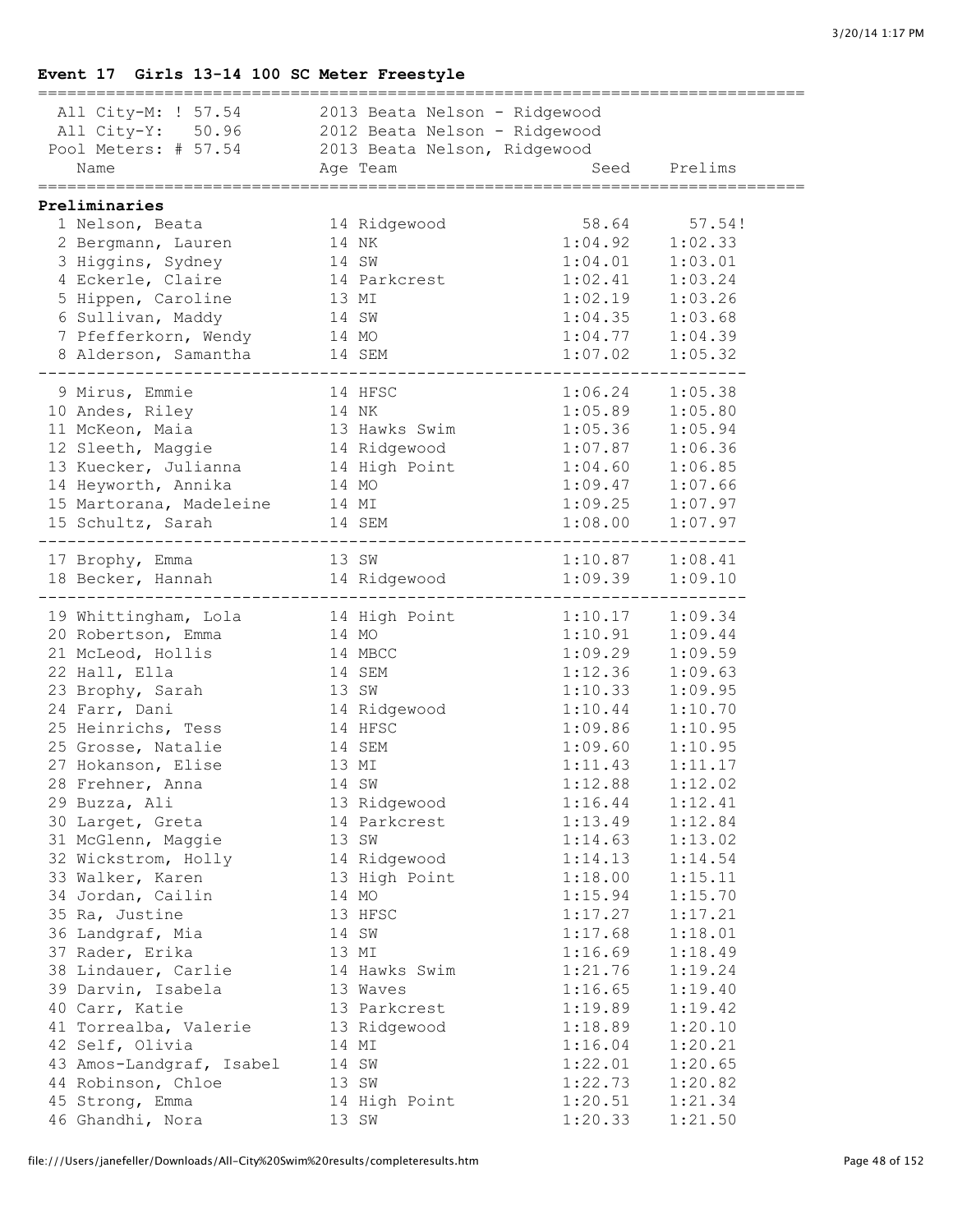| 47 Patton, Rosie        | 13 Parkcrest | 1:26.52             | 1:22.07 |
|-------------------------|--------------|---------------------|---------|
| 48 Tracy, Emma          | 14 SW        | 1:23.34             | 1:22.25 |
| 49 Virnoche, Brenna     | 14 SEM       | 1:26.33             | 1:22.75 |
| 50 Feller, Stephanie    | 13 SEM       | 1:26.07             | 1:22.84 |
| 51 Weller, Annika       | 14 West Side | 1:21.80             | 1:23.65 |
| 52 Wollack, Ashley      | 13 MO        | 1:23.72             | 1:23.97 |
| 53 Wiedemann, Margaret  | 14 SEM       | 1:27.10             | 1:24.00 |
| 54 Richards, Allison    | 13 NK        | 1:09.14             | 1:24.11 |
| 55 King, Katrina        | 14 Ridgewood | 1:24.88             | 1:26.56 |
| 56 Merline, Morgan      | 13 Waves     | 1:25.24             | 1:27.15 |
| 57 Gaard, Abby          | 13 SW        | 1:28.47             | 1:27.26 |
| 58 Wunder, Brianne      | 13 SEM       | $1:32.41$ $1:27.48$ |         |
| 59 Meyer, Eliza         | 13 MO        | 1:26.04             | 1:27.50 |
| 60 Shorter, Courtney    | 13 NK        | 1:27.65             | 1:27.70 |
| 61 Gale, Megan          | 14 Ridgewood | $1:28.84$ $1:28.37$ |         |
| 62 Lawson, Alicia       | 13 SW        | 1:35.99             | 1:29.17 |
| 63 Harris, Ashley       | 13 MI        | 1:35.25             | 1:30.43 |
| 64 Frascona, Anne Laura | 13 SW        | 1:37.58             | 1:31.17 |
| 65 Marty, Sarah         | 13 Ridgewood | 1:35.77             | 1:31.65 |
| 66 Warda, Elise         | 14 MI        | 1:31.65             | 1:31.89 |
| 67 Tandias, Tatiana     | 13 Waves     | 1:33.11             | 1:32.68 |
| 68 Paulson, Sara        | 13 MO        | 1:31.25             | 1:33.00 |
| 69 DeLeo, Tara          | 13 MI        | 1:31.03             | 1:33.31 |
| 70 Mettel, Kaden Mae    | 13 MI        | 1:30.11             | 1:34.22 |
| 71 Wills, Meghan        | 13 MO        | 1:36.58             | 1:37.11 |
| 72 Schmit, Vanessa      | 13 Waves     | 1:33.85             | 1:37.48 |
| 73 Matheson, Isabela    | 13 Waves     | 1:32.38             | 1:38.06 |
| 74 Sidikman, Eve        | 13 West Side | 1:48.20             | 1:51.71 |
| -- Stocklein, Hannah    | 13 SW        | 1:18.79             | ΝS      |

### **Event 18 Boys 13-14 100 SC Meter Freestyle**

| All City-M: ! 55.41<br>2011 John Hornacek - Parkcrest<br>All City-Y: 49.85<br>1984 John Casey - Shorewood<br>Pool Meters: # 56.60 2011 Zack Parkin, Middleton<br>Age Team<br>Prelims Finals Points<br>Name |                      |               |                     |                     |                |
|------------------------------------------------------------------------------------------------------------------------------------------------------------------------------------------------------------|----------------------|---------------|---------------------|---------------------|----------------|
|                                                                                                                                                                                                            |                      |               |                     |                     |                |
|                                                                                                                                                                                                            | A - Final            |               |                     |                     |                |
|                                                                                                                                                                                                            | 1 Horton, Drake      | 14 Hawks Swim |                     | 58.98 57.73         | 20             |
|                                                                                                                                                                                                            | 2 Wellnitz, Jacob    | 14 SEM        |                     | 59.20 58.54         | 17             |
|                                                                                                                                                                                                            | 3 Sato, Tyler        | 13 HFSC       |                     | 59.20 58.70         | 16             |
|                                                                                                                                                                                                            | 4 Doll, Erik         | 14 MO         |                     | $1:00.60$ 59.31     | 15             |
|                                                                                                                                                                                                            | 5 Leiferman, Matthew | 14 MI         |                     | $1:02.29$ $1:01.41$ | 14             |
|                                                                                                                                                                                                            | 6 Consigny, Tim      | 14 West Side  | $1:02.16$ $1:01.53$ |                     | 13             |
|                                                                                                                                                                                                            | 7 Zimmerman, Michael | 14 SW         |                     | $1:01.85$ $1:02.25$ | 12             |
|                                                                                                                                                                                                            | 8 Pfau, Henry        | 13 NK         | 1:03.96             | 1:03.70             | 11             |
|                                                                                                                                                                                                            | $B -$ Final          |               |                     |                     |                |
|                                                                                                                                                                                                            | 9 Patton, Riley      | 14 Parkcrest  | 1:04.04             | 1:01.69             | 9              |
|                                                                                                                                                                                                            | 10 Sackett, Shane    | 13 MO         | 1:05.12             | 1:03.31             | $\overline{7}$ |
|                                                                                                                                                                                                            | 11 Allen, Jordan     | 14 MO         | 1:03.98             | 1:04.38             | $\epsilon$     |
|                                                                                                                                                                                                            | 12 Arndt, Drew       | 13 MBCC       |                     | $1:05.27$ $1:04.83$ | 5              |
|                                                                                                                                                                                                            | 13 Birschbach, Evan  | 14 MI         |                     | $1:04.59$ $1:04.84$ | $\overline{4}$ |
|                                                                                                                                                                                                            | 14 Kunsch, Gunnar    | 14 MI         | $1:07.22$ $1:04.99$ |                     | 3              |
|                                                                                                                                                                                                            | 15 Ohnesorge, Max    | 14 SW         |                     | $1:05.06$ $1:05.01$ | $\overline{2}$ |
|                                                                                                                                                                                                            | 16 Squire, Nathan    | 14 High Point | 1:07.85             | 1:07.55             | $\mathbf{1}$   |

# **Event 18 Boys 13-14 100 SC Meter Freestyle**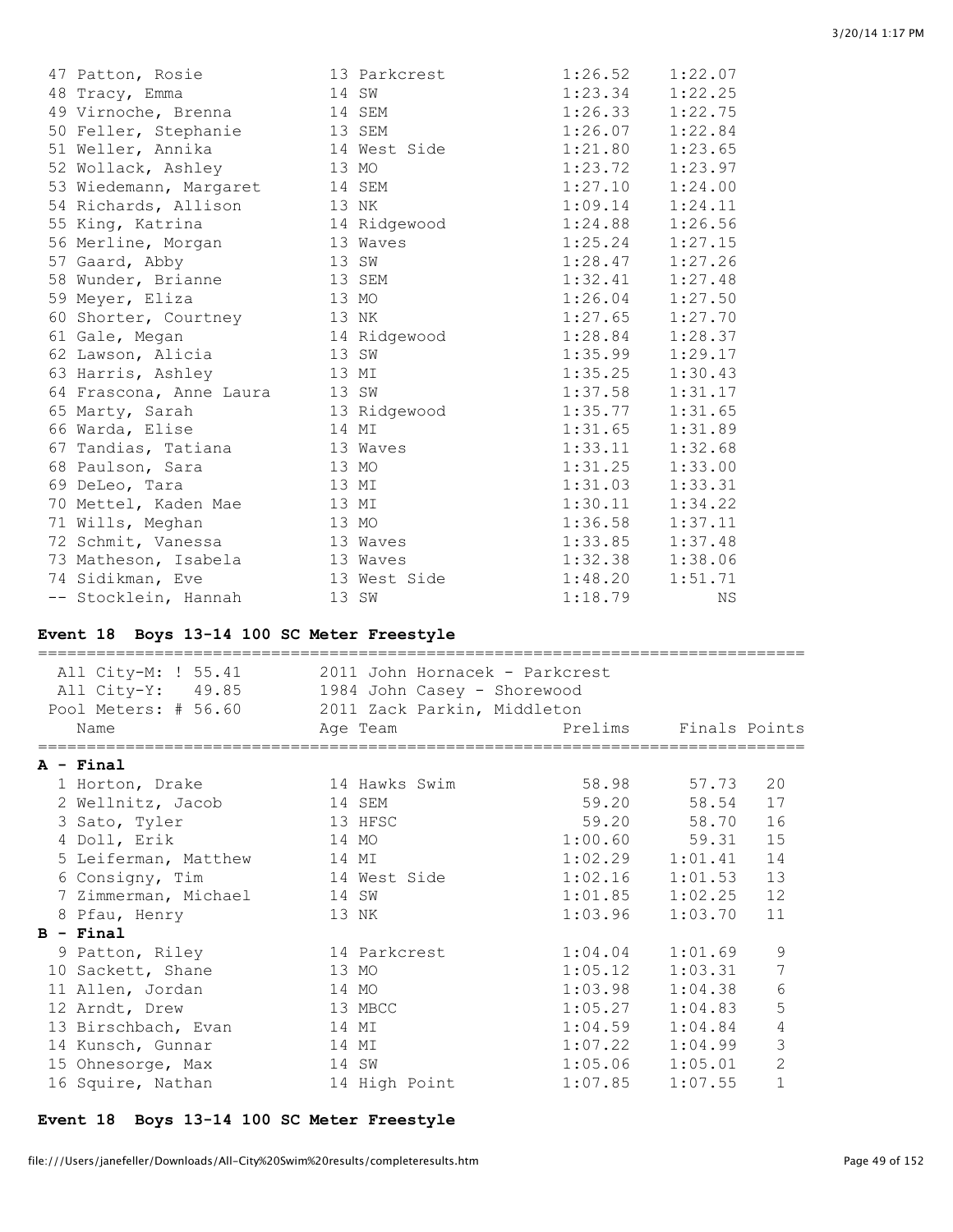=============================================================================== All City-M: ! 55.41 2011 John Hornacek - Parkcrest All City-Y: 49.85 1984 John Casey - Shorewood Pool Meters: # 56.60 2011 Zack Parkin, Middleton Name Age Team Seed Prelims =============================================================================== **Preliminaries** 1 Horton, Drake 14 Hawks Swim 57.80 58.98 2 Wellnitz, Jacob 14 SEM 59.16 59.20 2 Sato, Tyler 13 HFSC 1:00.41 59.20 4 Doll, Erik 14 MO 1:00.27 1:00.60 5 Zimmerman, Michael 14 SW 1:03.45 1:01.85 6 Consigny, Tim 14 West Side 1:01.15 1:02.16 7 Leiferman, Matthew 14 MI 1:04.56 1:02.29 8 Pfau, Henry 13 NK 1:05.16 1:03.96 ------------------------------------------------------------------------- 9 Allen, Jordan 14 MO 1:02.64 1:03.98 10 Patton, Riley 14 Parkcrest 1:01.87 1:04.04 11 Birschbach, Evan 14 MI 1:05.44 1:04.59 12 Ohnesorge, Max 14 SW 1:03.54 1:05.06 13 Sackett, Shane 13 MO 1:05.24 1:05.12 14 Arndt, Drew 13 MBCC 1:05.10 1:05.27 15 Kunsch, Gunnar 14 MI 1:09.39 1:07.22 16 Squire, Nathan 14 High Point 1:08.60 1:07.85 ------------------------------------------------------------------------- 17 Kettner, Case 13 MBCC 1:09.95 1:08.23<br>18 Seymour-Nahn, Caden 13 Parkcrest 1:10.30 1:09.54 18 Seymour-Nahn, Caden 13 Parkcrest 1:10.30 1:09.54 ------------------------------------------------------------------------- 19 Capuano, Henry 14 Parkcrest 1:11.69 1:09.95 20 Lemmenes, Aris 13 SW 1:13.50 1:10.31 21 Birschbach, Kane 13 MI 1:11.75 1:11.08 22 Jorgensen, Mitchell 14 SW 1:12.66 1:11.25 23 Vander Meer, Luke 13 Parkcrest 1:11.49 1:11.45 24 Tisdel, Rory 14 West Side 1:12.85 1:12.40 25 Young, Sam 13 High Point 1:12.69 1:12.82 26 Alwari, Jacoub 14 HFSC 1:11.69 1:13.11 27 Christensen, Bailey 14 SEM 1:17.31 1:13.92 28 Stockwell, Noah 14 SEM 1:19.20 1:13.96 29 Jensen, Grant 13 High Point 1:16.17 1:14.70 30 Buencamino, Adam 13 SW 1:15.15 1:15.78 31 Johnstone, Dan 14 SEM 1:18.71 1:15.97 32 Bauman, Matthew 14 High Point 1:15.32 1:16.08 33 Vaughan, Gerry 13 NK 1:19.09 1:16.54 34 Caruso, Alec 14 SEM 1:19.76 1:17.00 35 Carr, Jack 13 Parkcrest 1:14.67 1:17.04 36 Huie, Conor 13 West Side 1:15.60 1:17.27 37 Darien, Jacob 13 MBCC 1:20.58 1:17.35 38 Aguirre Temprano, Ignaci 14 Parkcrest 1:19.02 1:17.82 39 Welsh, Jackson 13 Hawks Swim 1:17.77 1:18.55 40 Wilson, Jack 13 High Point 1:17.94 1:18.70 41 Gutknecht, Johnne 13 HFSC 1:17.61 1:18.78 42 Tripp, Eli 13 Ridgewood 1:23.38 1:19.19 43 McLennan, Joshua 13 HFSC 1:21.10 1:19.72 44 O'Connell-Gibbs, Elliot 13 HFSC 1:19.86 1:19.88 45 Graffin, Cole 14 MO 1:21.58 1:21.02 46 Luebke, Mark 13 High Point 1:24.06 1:21.13 47 Gallay, Blake 13 MI 1:19.51 1:22.17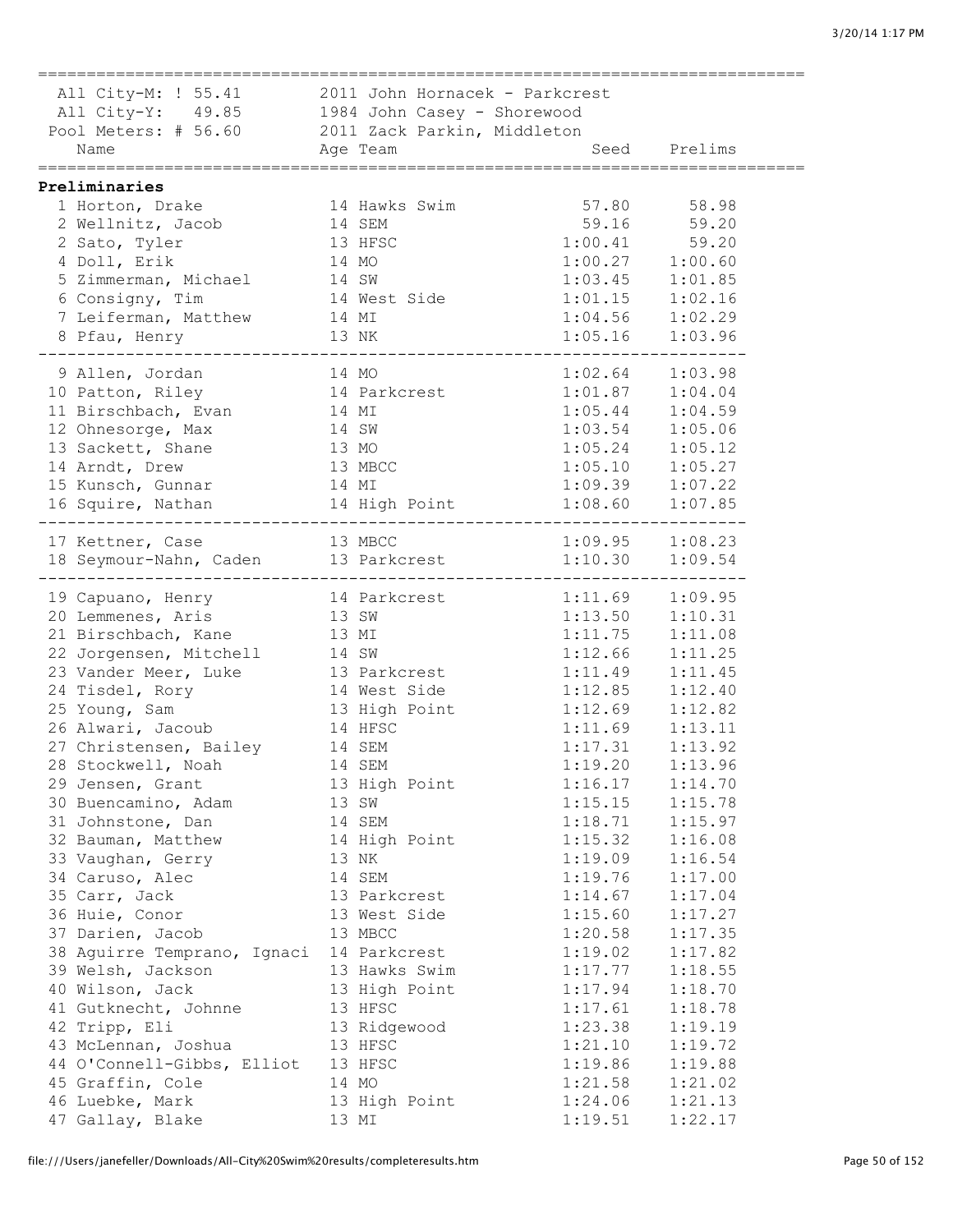| 48 Carlson-Dakes, Max | 13 SW         | 1:30.46 | 1:28.61 |
|-----------------------|---------------|---------|---------|
| 49 Eshun, D'Angelo    | 14 Waves      | 1:26.28 | 1:30.99 |
| 50 Dyslin, Andre      | 13 MO         | 1:30.89 | 1:31.02 |
| 51 Dickmeyer, Ben     | 13 High Point | 1:32.48 | 1:32.50 |
| 52 Parkel, Caulden    | 13 SEM        | 1:38.45 | 1:36.31 |

# **Event 19 Women 15-19 100 SC Meter Freestyle**

| All City-M: ! 57.47<br>All City-Y: 51.56<br>Pool Meters: # 59.95<br>Name | 2008 Ruby Martin - Nakoma<br>2009 Ruby Martin - Nakoma<br>2007 Danielle Beckwith, Middleton<br>Age Team | Prelims | Finals Points |                |
|--------------------------------------------------------------------------|---------------------------------------------------------------------------------------------------------|---------|---------------|----------------|
| $A - Final$                                                              |                                                                                                         |         |               |                |
| 1 Jekel, Jo                                                              | 16 SEM                                                                                                  | 1:01.73 | 1:00.11       | 20             |
| 2 Prestigiacomo, Paige                                                   | 15 MI                                                                                                   | 1:02.92 | 1:00.69       | 17             |
| 3 McLeod, Jenner                                                         | 18 MBCC                                                                                                 | 1:01.80 | 1:00.76       | 16             |
| 4 Landgraf, Anna                                                         | 17 MI                                                                                                   | 1:03.55 | 1:00.93       | 15             |
| 5 First, Mary                                                            | 15 West Side                                                                                            | 1:03.43 | 1:01.07       | 14             |
| 6 Nelson, Maddy                                                          | 17 Ridgewood                                                                                            | 1:02.29 | 1:01.31       | 13             |
| 7 Tiedemann, Emily                                                       | 18 MI                                                                                                   | 1:03.44 | 1:01.77       | 12             |
| 8 Kossel, Olivia                                                         | 16 MI                                                                                                   | 1:03.43 | 1:01.79       | 11             |
| $B$ - Final                                                              |                                                                                                         |         |               |                |
| 9 Roehr, Alyssa                                                          | 15 MO                                                                                                   | 1:04.18 | 1:01.96       | 9              |
| 10 Hornacek, Sadie                                                       | 15 Parkcrest                                                                                            | 1:05.08 | 1:02.86       | 7              |
| 11 Cole, Hannah                                                          | 15 Parkcrest                                                                                            | 1:04.51 | 1:03.15       | 6              |
| 12 Hartung, Robin                                                        | 18 High Point                                                                                           | 1:04.07 | 1:04.36       | 5              |
| 13 Statz, Allison                                                        | 17 Ridgewood                                                                                            | 1:05.25 | 1:04.63       | 4              |
| 14 Blakely, Alice                                                        | SW<br>18                                                                                                | 1:05.56 | 1:04.90       | 3              |
| 15 Enbring, Kelly                                                        | 18 MO                                                                                                   | 1:03.75 | 1:05.02       | $\overline{2}$ |
| 16 Seymour, Samantha                                                     | 16 SEM                                                                                                  | 1:05.52 | 1:05.35       | $\mathbf{1}$   |

# **Event 19 Women 15-19 100 SC Meter Freestyle**

| All City-M: ! 57.47 2008 Ruby Martin - Nakoma<br>All City-Y: 51.56 2009 Ruby Martin - Nakoma<br>Pool Meters: # 59.95 2007 Danielle Beckwith, Middleton<br>Name                                                                                | Age Team     |                     | Seed Prelims |
|-----------------------------------------------------------------------------------------------------------------------------------------------------------------------------------------------------------------------------------------------|--------------|---------------------|--------------|
|                                                                                                                                                                                                                                               |              |                     |              |
| Preliminaries                                                                                                                                                                                                                                 |              |                     |              |
| 1 Jekel, Jo<br>and the set of the set of the set of the set of the set of the set of the set of the set of the set of the set of the set of the set of the set of the set of the set of the set of the set of the set of the set of the set o |              | 59.22 1:01.73       |              |
| 2 McLeod, Jenner                                                                                                                                                                                                                              | 18 MBCC      | $1:02.00$ $1:01.80$ |              |
| 3 Nelson, Maddy                                                                                                                                                                                                                               | 17 Ridgewood | $1:04.48$ $1:02.29$ |              |
| 4 Prestigiacomo, Paige 15 MI                                                                                                                                                                                                                  |              | $1:01.96$ $1:02.92$ |              |
| 5 First, Mary                                                                                                                                                                                                                                 | 15 West Side | $1:02.88$ $1:03.43$ |              |
| 5 Kossel, Olivia                                                                                                                                                                                                                              | 16 MI        | $1:04.11$ $1:03.43$ |              |
| 7 Tiedemann, Emily                                                                                                                                                                                                                            | 18 MI        | $1:04.78$ $1:03.44$ |              |
| 8 Landgraf, Anna                                                                                                                                                                                                                              | 17 MI        | $1:01.64$ $1:03.55$ |              |
| 9 Enbring, Kelly 18 MO                                                                                                                                                                                                                        |              | $1:04.77$ $1:03.75$ |              |
| 10 Hartung, Robin 18 High Point                                                                                                                                                                                                               |              | $1:02.48$ $1:04.07$ |              |
| 11 Roehr, Alyssa                                                                                                                                                                                                                              | 15 MO        | $1:04.10$ $1:04.18$ |              |
| 12 Cole, Hannah                                                                                                                                                                                                                               | 15 Parkcrest | $1:04.56$ $1:04.51$ |              |
| 13 Hornacek, Sadie 15 Parkcrest                                                                                                                                                                                                               |              | $1:06.09$ $1:05.08$ |              |
| 14 Statz, Allison 17 Ridgewood                                                                                                                                                                                                                |              | $1:08.49$ $1:05.25$ |              |
| 15 Seymour, Samantha                                                                                                                                                                                                                          | 16 SEM       | $1:03.83$ $1:05.52$ |              |
| 16 Blakely, Alice                                                                                                                                                                                                                             | 18 SW        | 1:04.90             | 1:05.56      |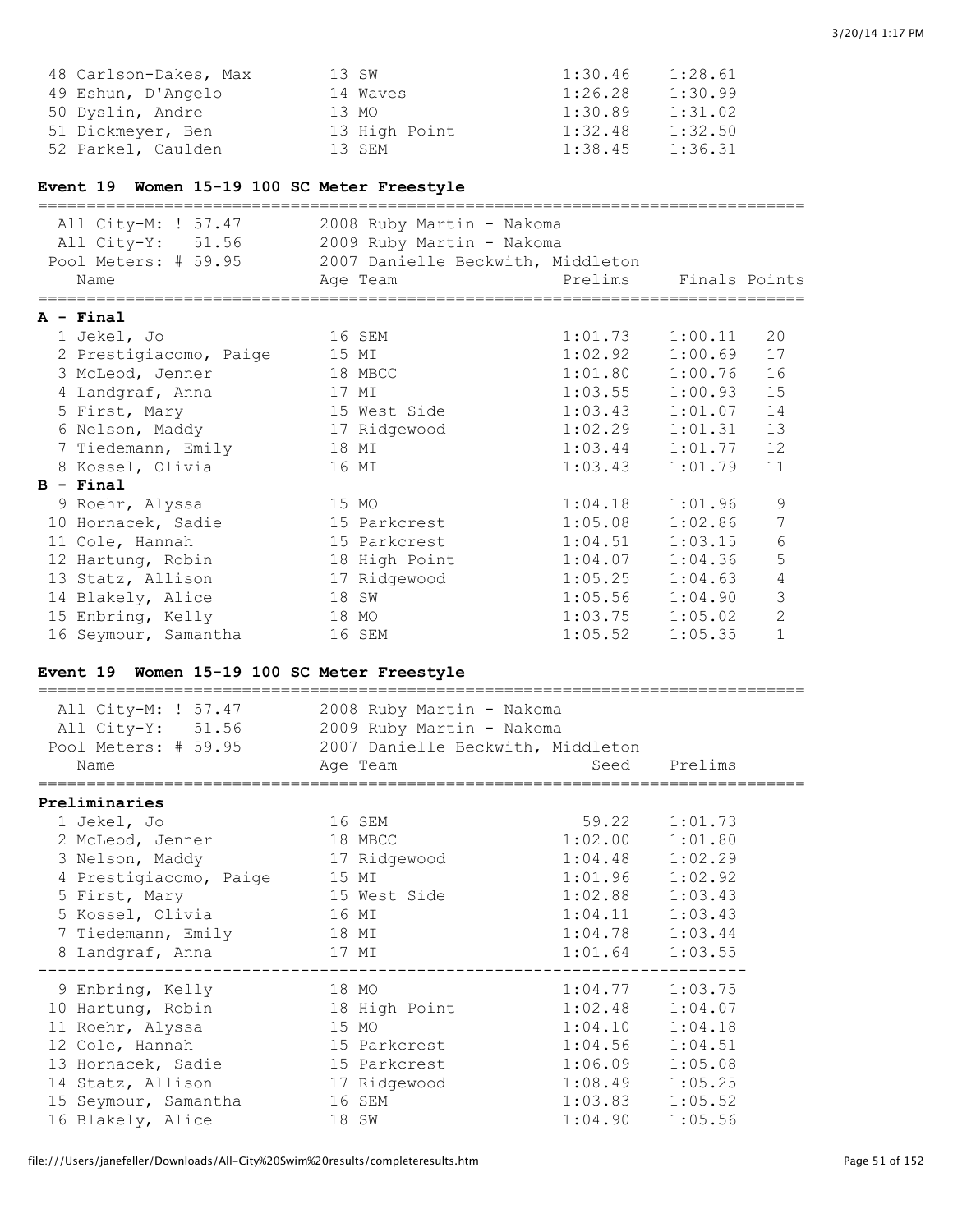| 17 Altaweel, Lauren 17 SW     |               | $1:05.65$ $1:05.97$ |         |
|-------------------------------|---------------|---------------------|---------|
| 18 Feller, Kathleen 15 SEM    |               | $1:03.65$ $1:06.14$ |         |
|                               |               |                     |         |
| 19 Gomez, Maya                | 15 Parkcrest  | $1:05.84$ $1:06.50$ |         |
| 20 Alban, Corey               | 15 HFSC       | $1:06.89$ $1:06.90$ |         |
| 21 Marten, Brooke             | 17 MO         | $1:07.46$ $1:07.00$ |         |
| 22 Fochios, Alexandra 16 SEM  |               | $1:05.46$ $1:07.66$ |         |
| 23 Weiss, Anna                | 16 West Side  | $1:08.66$ $1:07.68$ |         |
| 24 Lundal, Haley              | 15 Hawks Swim | $1:07.90$ $1:07.85$ |         |
| 25 Kopp, Jennifer             | 16 SEM        | 1:04.49             | 1:07.97 |
|                               | 16 SEM        | 1:10.19             | 1:08.13 |
| 26 Vorperian, Sevahn          | 17 HFSC       |                     |         |
| 27 Martorana, Sam             |               | 1:10.03             | 1:08.90 |
| 28 Curley, Claire             | 16 SW         | 1:06.30             | 1:08.96 |
| 29 Farr, Brittany             | 16 Ridgewood  | 1:10.15             | 1:09.12 |
| 30 Maloney, Gratia            | 16 Ridgewood  | 1:11.17             | 1:09.16 |
| 31 Ketterhagen, Sarah         | 16 SW         | 1:07.82             | 1:09.46 |
| 32 Beecher, Carlee            | 17 Ridgewood  | 1:09.43             | 1:09.48 |
| 33 Knetter, Maxine            | 16 SW         | $1:08.15$ $1:09.50$ |         |
| 34 Queoff, Kirsten            | 15 SEM        | 1:12.23             | 1:09.72 |
| 35 Sue, Hayley                | 17 MI         | 1:09.89             | 1:09.78 |
| 36 Horstmeier, Gabby          | 17 MO         | 1:10.19             | 1:09.84 |
| 37 Kolz, Meredith             | 15 MI         | 1:10.09             | 1:09.98 |
| 38 Brunsell, Kristin          | 18 MO         | 1:10.71             | 1:10.39 |
| 39 McLeod, Anders             | 16 MBCC       | 1:10.96             | 1:10.83 |
| 40 Abrams, Jaynee             | 16 SW         | 1:11.34             | 1:10.92 |
| 41 Houston, Holly             | 15 Parkcrest  | 1:13.20             | 1:11.19 |
| 42 Dietz, Alyson              | 16 High Point | 1:12.16             | 1:11.31 |
| 43 Ring, Michelle             | 16 Ridgewood  | 1:14.55             | 1:11.40 |
| 44 Munns, JoJo                | 15 HFSC       | 1:13.71             | 1:11.79 |
| 45 McIntyre, Alina            | 16 SW         | 1:09.55             | 1:11.86 |
| 46 Schwartz, Maddy            | 17 High Point | 1:10.91             | 1:12.19 |
| 47 Callan, Emma               | 15 West Side  | 1:12.86             | 1:12.35 |
| 48 Arndt, Claudia             | 16 MBCC       | 1:11.44             | 1:12.36 |
| 49 Thompson, Meredith 17 NK   |               | $1:10.43$ $1:12.40$ |         |
| 50 Feit, Nikala               | 15 MO         | $1:14.24$ $1:12.50$ |         |
|                               | 16 MBCC       | $1:12.47$ $1:12.68$ |         |
| 51 Korb, Margaret             |               |                     |         |
| 52 Snodgrass, Caroline 15 SEM |               | 1:12.57             | 1:12.76 |
| 53 Healy, Eileen              | 15 West Side  | 1:17.25             | 1:12.79 |
| 54 Hellenbrand, Jordyn        | 15 MI         | 1:13.30             | 1:12.99 |
| 55 Homan, Abbie               | 17 SEM        | 1:15.77             | 1:13.75 |
| 56 McCoshen, Regan            | 18 NK         | 1:09.35             | 1:13.95 |
| 57 Mangas, Jennifer           | 16 MI         | 1:12.36             | 1:14.03 |
| 58 Hagen, Andrea              | 15 MO         | 1:14.00             | 1:14.10 |
| 59 Nelson, Danielle           | 15 MBCC       | 1:11.79             | 1:14.27 |
| 60 Vander Ark, Eleanor        | 15 SW         | 1:17.01             | 1:14.76 |
| 61 Charlson, Marissa          | 16 SEM        | 1:10.56             | 1:14.83 |
| 62 Ace, Lauren                | 16 MI         | 1:11.69             | 1:15.07 |
| 63 Bauer, Bethany             | 15 Waves      | 1:14.58             | 1:15.79 |
| 64 Harley, Annika             | 17 Ridgewood  | 1:18.37             | 1:15.95 |
| 65 Maaneb de Macedo, Maetra   | 16 SW         | 1:15.28             | 1:16.17 |
| 66 Bretl, Shelley             | 17 Ridgewood  | 1:20.18             | 1:16.42 |
| 67 Kurth, Holly               | 17 SEM        | 1:17.18             | 1:16.60 |
| 68 Bongard, Emily             | 17 Hawks Swim | 1:16.49             | 1:16.67 |
| 69 Ringhand, Casandara        | 15 SEM        | 1:17.05             | 1:17.28 |
| 70 Rudolph, Audrey            | 15 HFSC       | 1:17.78             | 1:17.62 |
| 71 Self, Kennah               | 17 MI         | 1:17.63             | 1:18.06 |
|                               |               |                     |         |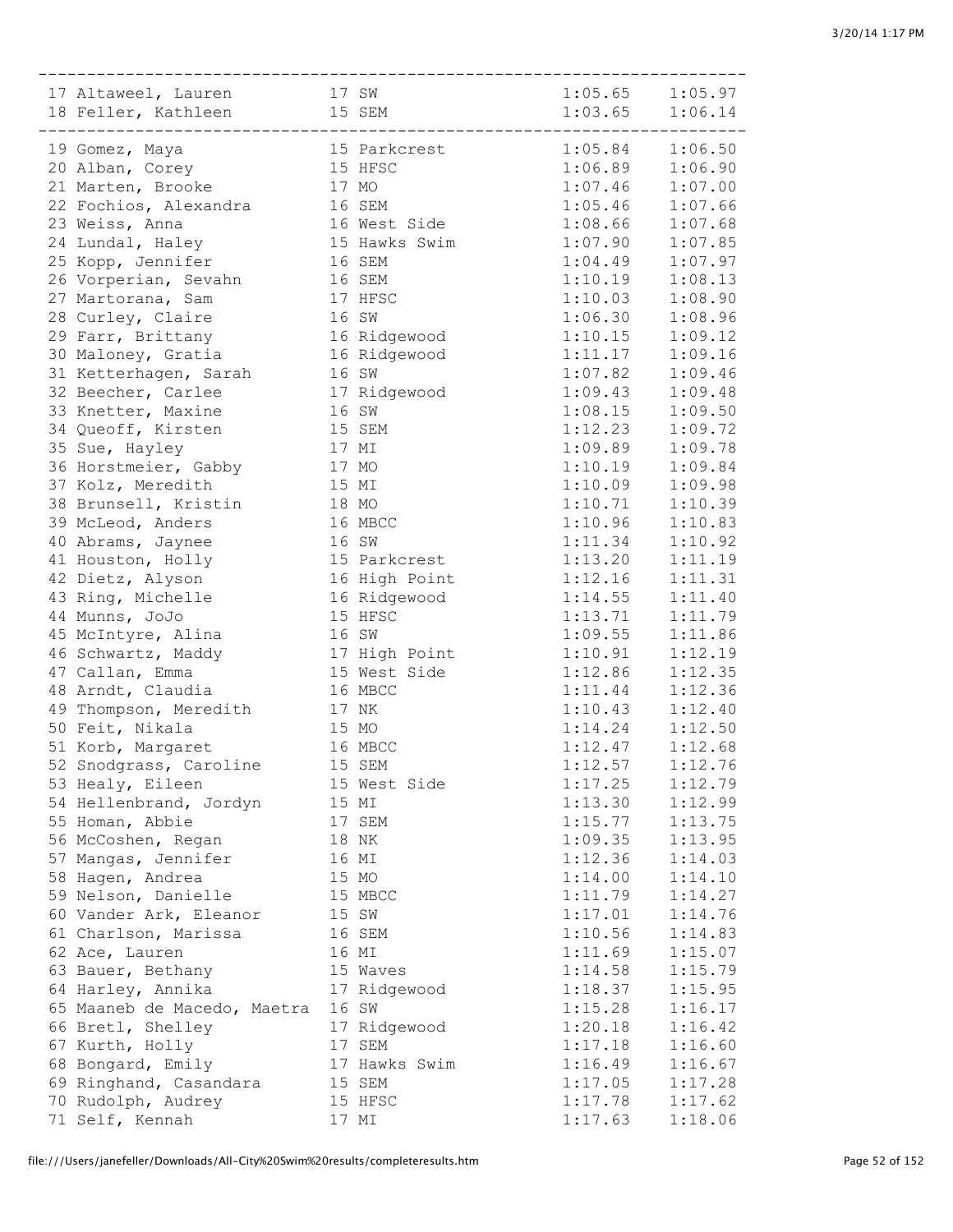| 72 Renfert, Logan      | 16 MBCC       | 1:16.17 | 1:18.19 |
|------------------------|---------------|---------|---------|
| 73 Corcoran, Madeleine | 16 Hawks Swim | 1:17.32 | 1:18.24 |
| 74 Duffy, Margaret     | 15 MBCC       | 1:18.16 | 1:18.45 |
| 75 Winner, Carly       | 15 Ridgewood  | 1:18.75 | 1:19.08 |
| 76 Nybroten, Hannah    | 15 Ridgewood  | 1:24.22 | 1:19.49 |
| 77 Richards, Maddie    | 15 NK         | 1:18.53 | 1:20.96 |
| 78 Worman, Kaitlin     | 17 Hawks Swim | 1:19.71 | 1:21.83 |
| 79 Schneider, Lucy     | 16 Ridgewood  | 1:28.24 | 1:26.67 |
| -- Vranak, Amanda      | 15 MI         | 1:10.29 | ΝS      |
| -- Hornung, Caroline   | 18 High Point | 1:18.34 | ΝS      |
| -- Spielman, Kelly     | 15 SEM        | 1:16.86 | ΝS      |

# **Event 20 Men 15-19 100 SC Meter Freestyle**

| All City-M: ! 52.79<br>All City-Y: 46.59<br>Pool Meters: # 53.38 | 2010 Drew teDuits - Nakoma<br>2012 Jack Allen - Monona<br>2005 Peter Mullee, Ridgewood |                       |              |                |
|------------------------------------------------------------------|----------------------------------------------------------------------------------------|-----------------------|--------------|----------------|
| Name                                                             | Age Team                                                                               | Prelims Finals Points |              |                |
| $A -$ Final                                                      |                                                                                        |                       |              |                |
| 1 Menninga, Nick                                                 | 18 West Side                                                                           |                       | 54.86 52.67! | 20             |
| 2 Lund, Nick                                                     | 18 MI                                                                                  | 55.57                 | 53.43        | 17             |
| 3 Parkin, Zack                                                   | 16 MI                                                                                  |                       | 55.93 53.68  | 16             |
| 4 Jekel, Sam                                                     | 18 SEM                                                                                 | 55.03                 | 53.88        | 15             |
| 5 Sackett, Andrew                                                | 17 MO                                                                                  |                       | 56.27 55.14  | 14             |
| 6 Immerfall, Ben                                                 | 18 HFSC                                                                                |                       | 56.47 55.36  | 13             |
| 7 Eckerle, Nathan                                                | 17 Parkcrest                                                                           |                       | 55.76 55.84  | 12             |
| 8 Menninga, Ryan                                                 | 16 West Side                                                                           | 56.27 55.93           |              | 11             |
| $B - Final$                                                      |                                                                                        |                       |              |                |
| 9 Walker, Anthony                                                | 18 Parkcrest                                                                           |                       | 56.65 54.61  | 9              |
| 10 Paull, Mitchell                                               | 15 MO                                                                                  | 56.63                 | 55.37        | 7              |
| 11 Peterson-Weber, Alex                                          | 16 SW                                                                                  |                       | 56.95 55.50  | 6              |
| 12 Haskins, Lars                                                 | 17 MT                                                                                  |                       | 56.97 56.26  | 5              |
| 13 Doll, Lars                                                    | 16 MO                                                                                  | 58.08                 | 56.42        | 4              |
| 14 Green, Cooper                                                 | 17 MI                                                                                  |                       | 57.80 56.88  | 3              |
| 15 Gebhart, Ben                                                  | 15 Ridgewood                                                                           | 57.65                 | 56.93        | $\overline{2}$ |
| 16 Sanchez, Rory                                                 | 15 High Point                                                                          | 58.10                 | 57.73        | $\mathbf{1}$   |

#### **Event 20 Men 15-19 100 SC Meter Freestyle**

| All City-M: ! 52.79<br>All City-Y: 46.59<br>Pool Meters: # 53.38<br>Name | 2010 Drew teDuits - Nakoma<br>2012 Jack Allen - Monona<br>2005 Peter Mullee, Ridgewood<br>Age Team |       | Seed Prelims |
|--------------------------------------------------------------------------|----------------------------------------------------------------------------------------------------|-------|--------------|
|                                                                          |                                                                                                    |       |              |
| Preliminaries                                                            |                                                                                                    |       |              |
| 1 Menninga, Nick                                                         | 18 West Side                                                                                       | 53.54 | 54.86        |
| 2 Jekel, Sam                                                             | 18 SEM                                                                                             | 54.68 | 55.03        |
| 3 Lund, Nick                                                             | 18 MI                                                                                              | 55.02 | 55.57        |
| 4 Eckerle, Nathan                                                        | 17 Parkcrest                                                                                       | 57.92 | 55.76        |
| 5 Parkin, Zack                                                           | 16 MI                                                                                              | 54.82 | 55.93        |
| 6 Sackett, Andrew                                                        | 17 MO                                                                                              | 56.08 | 56.27        |
| 6 Menninga, Ryan                                                         | 16 West Side                                                                                       | 56.70 | 56.27        |
| 8 Immerfall, Ben                                                         | 18 HFSC                                                                                            | 55.61 | 56.47        |
| 9 Paull, Mitchell                                                        | 15 MO                                                                                              |       | 56.71 56.63  |
| 10 Walker, Anthony                                                       | 18 Parkcrest                                                                                       | 57.55 | 56.65        |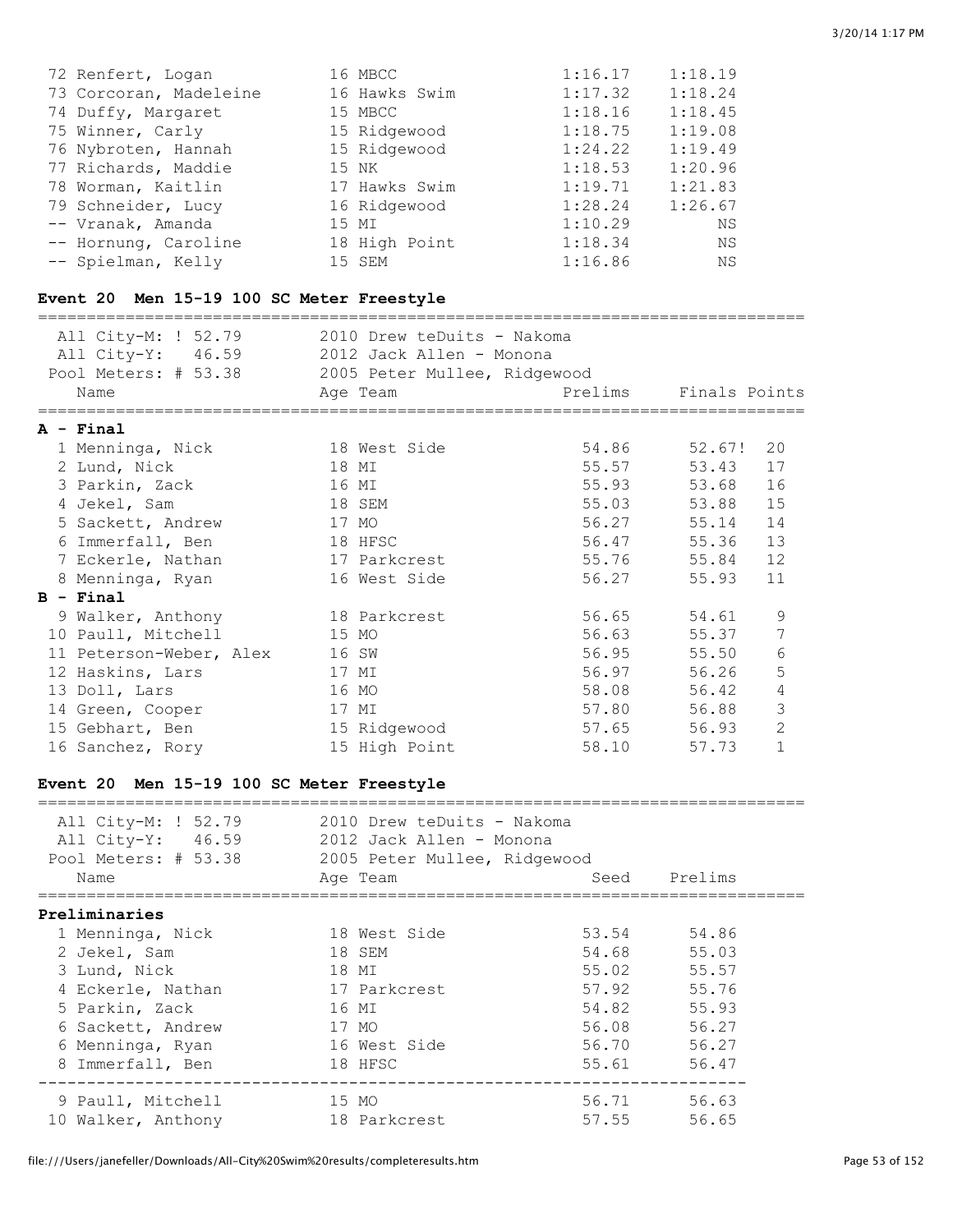| 11 Peterson-Weber, Alex                 |       | 16 SW         | 57.03               | 56.95         |
|-----------------------------------------|-------|---------------|---------------------|---------------|
| 12 Haskins, Lars                        | 17 MI |               | 58.67               | 56.97         |
| 13 Gebhart, Ben                         |       | 15 Ridgewood  | 58.40               | 57.65         |
| 14 Green, Cooper                        |       | 17 MI         | 59.18               | 57.80         |
| 15 Doll, Lars                           |       | 16 MO         | 57.84               | 58.08         |
| 16 Sanchez, Rory                        |       | 15 High Point | 57.38               | 58.10         |
| 17 Collins, Tyler 18 Ridgewood          |       | ----------    | 58.74 58.52         |               |
| 18 Patterson, Elliot                    |       | 15 Parkcrest  | $1:01.94$ 58.56     |               |
|                                         |       |               |                     |               |
| 19 Phillips, Cameron 16 SEM             |       |               |                     | 59.47 59.28   |
| 20 Haer-Hartmann, Geordi 16 West Side   |       |               | $1:00.58$ 59.44     |               |
| 21 Englehardt, Jack                     |       | 18 HFSC       | 58.05               | 59.71         |
| 22 Basche, Joey                         |       | 16 NK         | 1:00.74             | 59.83         |
| 23 Nauman, Lukas                        | 18 SW |               |                     | 58.32 1:00.12 |
| 24 Gavigan, Micheal                     |       | 16 HFSC       | $1:01.22$ $1:00.20$ |               |
| 25 Snodgrass, Charles                   |       | 18 SEM        |                     | 59.04 1:00.36 |
| 25 Battaglia, Alex                      |       | 15 High Point | $1:00.38$ $1:00.36$ |               |
| 27 Lynn, Jacob                          |       | 16 NK         | 1:01.27             | 1:00.76       |
| 28 Hughes, Soren                        |       | 16 SW         | 1:01.48             | 1:00.90       |
| 29 Mai, James                           |       | 16 MI         | 1:02.23             | 1:01.10       |
| 30 Keleny, Garrett                      |       | 18 Ridgewood  | 1:01.33             | 1:01.45       |
| 31 Jetty, Charles                       |       | 16 MO         | 1:01.71             | 1:01.91       |
| 32 Mutlu, Salih                         |       | 18 West Side  | 1:02.51             | 1:02.25       |
| 33 Lenoch, Riley                        |       | 18 HFSC       | 1:01.86             | 1:02.72       |
| 34 Ashley, Nicholas                     |       | 17 MI         | 1:04.20             | 1:02.89       |
| 35 Gillman, Brad                        |       | 17 Parkcrest  | 1:02.47             | 1:03.00       |
| 36 Hanauer, Kevin                       |       | 15 Parkcrest  | 1:05.63             | 1:03.31       |
| 37 Curatola, Carmelo                    |       | 15 MO         | 1:04.52             | 1:03.94       |
| 38 Riedemann, Doug                      |       | 16 MO         | 1:03.08             | 1:04.09       |
| 39 Jensen, Calvin                       |       | 15 High Point | 1:05.17             | 1:04.12       |
| 40 Jankovich, Max                       |       | 16 HFSC       | 1:04.52             | 1:04.17       |
| 41 Munns, Matthew                       |       | 15 HFSC       | $1:04.39$ $1:04.34$ |               |
| 42 Baker, Alex                          |       | 18 West Side  | 1:03.09             | 1:05.56       |
| 43 Zillner, Dean                        |       | 15 High Point | $1:09.48$ $1:05.73$ |               |
| 44 Carpenter, Zachary                   |       | 15 HFSC       | $1:06.93$ $1:05.96$ |               |
| 45 Veserat, Hogan                       |       | 15 MO         | 1:06.51             | 1:06.42       |
| 46 Dickmeyer, Joshua                    |       | 16 High Point | 1:03.39             | 1:06.56       |
| 47 Darien, Austin                       |       | 16 MBCC       | 1:07.96             | 1:06.59       |
| 48 Fennessy, Marcus                     |       | 16 High Point | 1:08.53             | 1:06.66       |
| 49 Rieger, Nick                         |       | 16 West Side  | 1:10.45             | 1:07.33       |
| 50 Disch, Grant                         |       | 15 Parkcrest  | 1:06.86             | 1:08.04       |
| 51 Wilson, Doug                         |       | 16 Ridgewood  | 1:10.11             | 1:08.91       |
| 52 McGilligan, Tobin                    |       | 17 HFSC       | 1:09.34             | 1:09.20       |
| 53 Vassallo, Thomas                     |       | 15 SW         | 1:17.36             | 1:10.07       |
| 54 Pinero, Emilio                       |       | 16 West Side  | 1:07.72             | 1:10.23       |
| 55 Lewis, Andrew                        |       | 15 MI         | 1:09.18             | 1:10.57       |
| 56 Geistlinger, Luke                    |       | 17 MO         | 1:10.08             | 1:10.97       |
| 57 Oseth, Marek                         |       | 15 MO         | 1:09.00             | 1:10.99       |
| 58 Elder, Mark                          |       | 16 Ridgewood  | 1:13.19             | 1:11.24       |
| 59 Petty, Jonathan                      |       | 15 High Point | 1:08.04             | 1:11.43       |
| 60 Gonring, Jacob                       |       | 16 SEM        | 1:11.35             | 1:11.76       |
| 61 Carey, Daniel                        |       | 15 MI         | 1:17.07             | 1:11.78       |
| 62 Denlinger Drumm, Benton 15 Parkcrest |       |               | 1:15.77             | 1:14.37       |
| 63 Holland, Noah                        |       | 17 HFSC       | 1:14.57             | 1:14.74       |
| 64 Culver, Peter                        |       | 16 SEM        | 1:17.31             | 1:15.26       |
| 65 Hellenbrand, Vincent                 |       | 15 MI         | 1:16.74             | 1:16.16       |
|                                         |       |               |                     |               |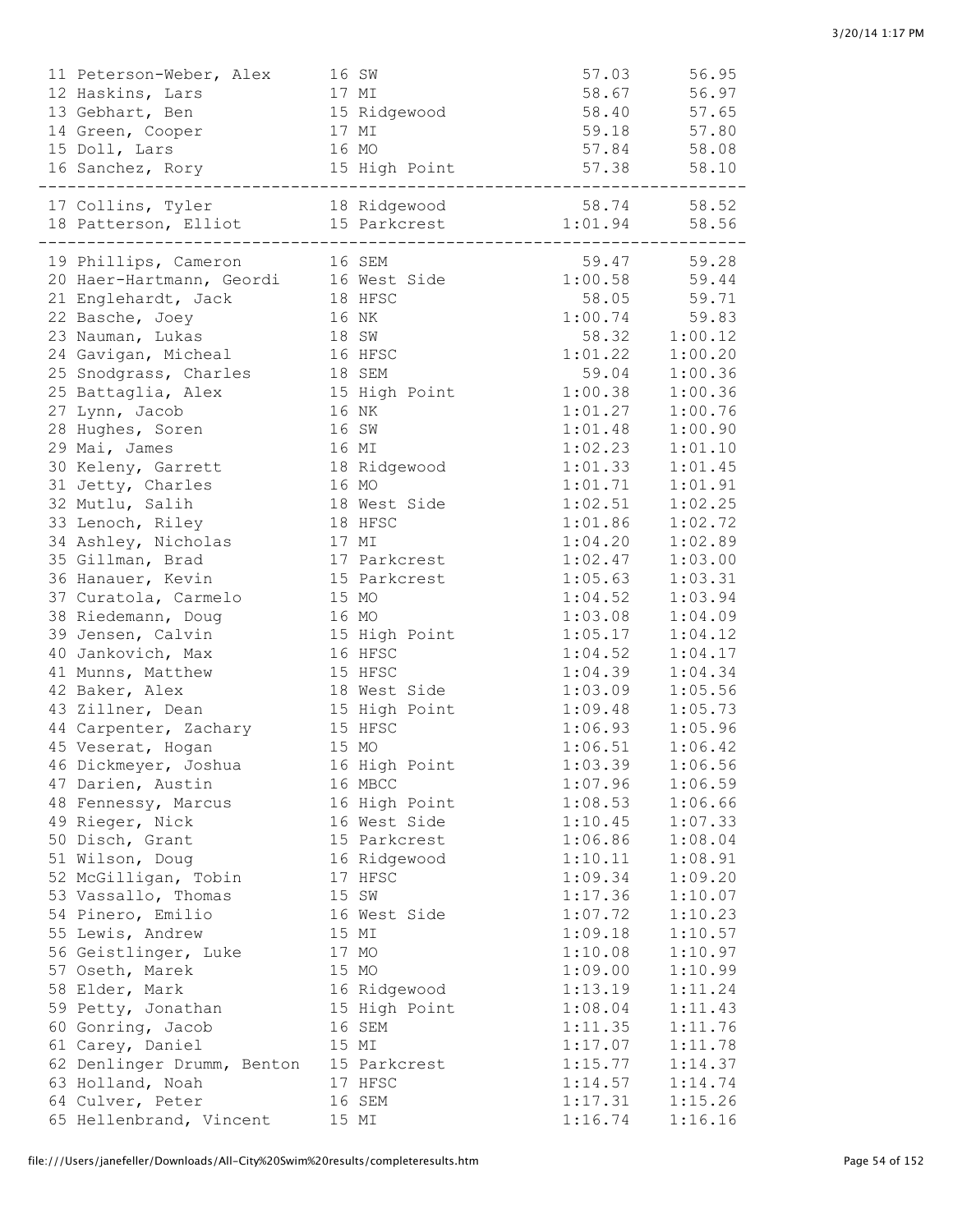|  | 3/20/14 1:17 PM |  |
|--|-----------------|--|
|  |                 |  |

| 66 Schessler, Connor   | 16 MBCC | 1:16.58 | 1:17.99 |
|------------------------|---------|---------|---------|
| 67 Mayhew, Maxwell     | 15 MI   | 1:25.31 | 1:19.88 |
| -- O'Meara, Patrick    | 17 MBCC | 1:02.26 | ΝS      |
| -- Wolver-Hahn, Darian | 15 MO   | 1:10.25 | ΝS      |
| -- Kim, Matthew        | 17 MI   | 1:06.42 | ΝS      |
| -- Pulvermacher, Zach  | 17 MO   | 1:17.77 | ΝS      |
| -- Jenkins, Sam        | 17 MO   | 1:04.30 | ΝS      |
| -- Wheeler, Sam        | 15 SEM  | 1:07.35 | ΝS      |

#### **Event 21 Girls 8 & Under 25 SC Meter Backstroke**

| All City-M: ! 18.79                   | 1993 Margaret Barry - Maple Bluff |             |               |                |
|---------------------------------------|-----------------------------------|-------------|---------------|----------------|
| All City-Y: 17.06                     | 1992 Jane Evans - Parkcrest       |             |               |                |
| Pool Meters: # 19.83                  | 2011 Bailey Flesheim, Ridgewood   |             |               |                |
| Name                                  | Age Team                          | Prelims     | Finals Points |                |
| ======================<br>$A - Final$ |                                   |             |               |                |
| 1 Stacey, Brynn                       | 8 NK                              | 20.09 20.81 |               | 20             |
| 2 Alonso, Jeanelle                    | 8 Ridgewood                       | 21.36       | 21.08         | 17             |
| 3 Bondoc, Haley                       | 8 West Side                       | 21.70       | 21.44         | 16             |
| 4 Armendariz-Kerr, Iome               | 8 Ridgewood                       | 21.75       | 21.81         | 15             |
| 5 Woodall, Ryanne                     | 8 MI                              | 20.84       | 22.00         | 14             |
| 6 Lopez, Laura                        | 8 Ridgewood                       | 22.20 22.02 |               | 13             |
| 7 Carlson, Maeve                      | 7 High Point                      | 23.00       | 22.57         | 12             |
| 8 Mello, Hannah                       | 7 SEM                             | 23.43       | 24.06         | 11             |
| $B$ - Final                           |                                   |             |               |                |
| 9 Baranski, Tara                      | 8 Hawks Swim                      | 23.80       | 22.78         | 9              |
| 10 Koltz, Michaela                    | 8 SEM                             | 24.97       | 22.79         | 7              |
| 11 Enz, Isabelle                      | 7 SEM                             | 23.59       | 23.24         | 6              |
| 12 Marcus, Eliza                      | 8 SW                              | 25.27       | 24.24         | 5              |
| 13 Flock, Bailey                      | 8 MI                              | 24.94       | 24.25         | $\overline{4}$ |
| 14 Welsh, Lauren                      | 8 Hawks Swim                      | 23.65 24.31 |               | 3              |
| 15 Maradiaga, Ava                     | 8 Ridgewood                       | 25.06 24.47 |               | $\overline{2}$ |
| 16 Schmitz, Lily                      | 8 Parkcrest                       | 24.46       | 24.89         | $\mathbf{1}$   |

#### **Event 21 Girls 8 & Under 25 SC Meter Backstroke**

===============================================================================

| All City-M: ! 18.79<br>All City-Y: 17.06<br>Pool Meters: # 19.83 2011 Bailey Flesheim, Ridgewood | 1993 Margaret Barry - Maple Bluff<br>1992 Jane Evans - Parkcrest |             |              |
|--------------------------------------------------------------------------------------------------|------------------------------------------------------------------|-------------|--------------|
| Name                                                                                             | Age Team                                                         |             | Seed Prelims |
| Preliminaries                                                                                    |                                                                  |             |              |
| 1 Stacey, Brynn                                                                                  | 8 NK                                                             | 21.79       | 20.09        |
| 2 Woodall, Ryanne                                                                                | 8 MI                                                             | 22.54       | 20.84        |
| 3 Alonso, Jeanelle 8 Ridgewood                                                                   |                                                                  | 22.34 21.36 |              |
| 4 Bondoc, Haley                                                                                  | 8 West Side                                                      | 22.33 21.70 |              |
| 5 Armendariz-Kerr, Iome 8 Ridgewood                                                              |                                                                  | 22.65 21.75 |              |
| 6 Lopez, Laura                                                                                   | 8 Ridgewood                                                      | 21.48       | 22.20        |
| 7 Carlson, Maeve 7 High Point                                                                    |                                                                  | 22.93       | 23.00        |
| 8 Mello, Hannah                                                                                  | 7 SEM                                                            | 24.01       | 23.43        |
| 9 Enz, Isabelle                                                                                  | 7 SEM                                                            | 23.27       | 23.59        |
| 10 Welsh, Lauren                                                                                 | 8 Hawks Swim                                                     | 26.37       | 23.65        |
| 11 Baranski, Tara                                                                                | 8 Hawks Swim                                                     | 26.30       | 23.80        |
| 12 Schmitz, Lily                                                                                 | 8 Parkcrest                                                      | 25.03       | 24.46        |
| 13 Flock, Bailey                                                                                 | 8 MI                                                             | 24.88       | 24.94        |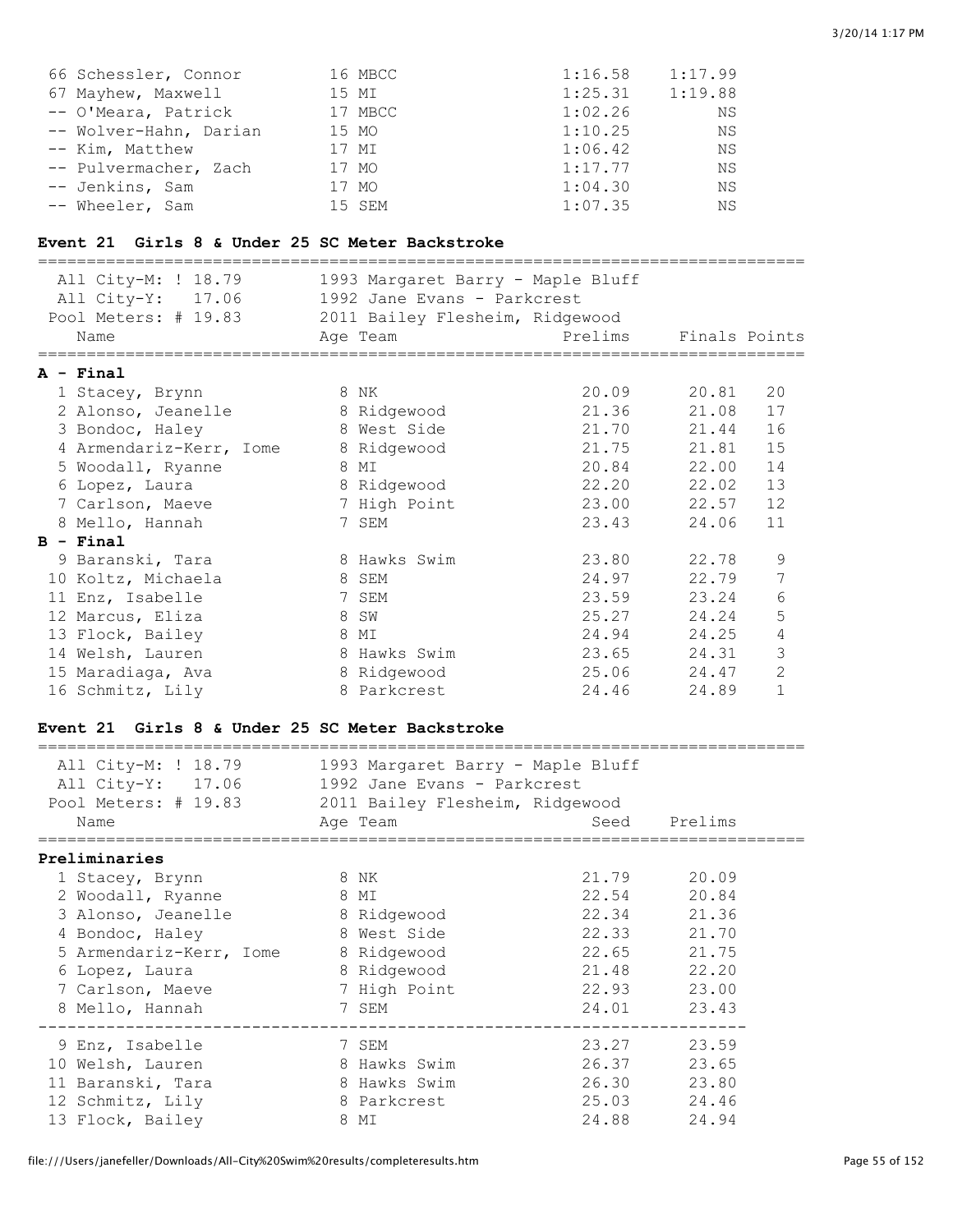| 14 Koltz, Michaela                                        | 8 SEM        | 26.27                | 24.97 |
|-----------------------------------------------------------|--------------|----------------------|-------|
| 15 Maradiaga, Ava                                         | 8 Ridgewood  | 25.38                | 25.06 |
| 16 Marcus, Eliza                                          | 8 SW         | 25.64 25.27          |       |
|                                                           |              | __________________   |       |
| 17 Messner, Anna                                          | 7 SW         | 26.18 25.38          |       |
| 18 Meudt, Claire                                          | 7 MI         | 26.89 J25.38         |       |
| ------------                                              |              | -------------------- |       |
| 19 Anderson, Ruby                                         | 8 High Point | 31.58                | 25.74 |
| 20 Mueller, Tanith                                        | 6 Ridgewood  | 26.57                | 25.93 |
| 21 Purtell, Anya                                          | 7 SW         | 27.82                | 26.17 |
| 22 Ralser, Ella                                           | 8 West Side  | 26.83                | 26.28 |
| 23 Gad, Salma                                             | 8 MI         | 26.17                | 26.32 |
| 24 Vega, Samantha                                         | 8 SEM        | 26.00                | 26.34 |
| 25 Healy, Lexie                                           | 7 Ridgewood  | 27.73                | 26.40 |
| 26 Castellanos, Luciana                                   | 8 Ridgewood  | 27.06                | 26.62 |
| 27 Gadau, Lucia                                           | 8 SW         | 31.04                | 26.65 |
| 28 Harms, Kya                                             | 8 Ridgewood  | 27.86                | 26.69 |
| 29 Bye, Natalie                                           | 8 West Side  | 28.09                | 26.83 |
| 30 Wordley, Nicole                                        | 7 MI         | 28.22                | 26.93 |
| 31 Bodwin, Ella                                           | 8 Ridgewood  | 27.54                | 27.02 |
| 32 Duggan, Shane                                          | 8 Ridgewood  | 26.66                | 27.12 |
| 33 Agapov, Sophia                                         | 8 High Point | 30.00                | 27.18 |
| 34 Affeldt, Bryn                                          | 7 Ridgewood  | 27.79                | 27.22 |
| 35 Greene, Lindsey                                        | 6 Parkcrest  | 29.20                | 27.30 |
| 36 Lamson, Lauren                                         | 7 MI         | 31.30                | 27.38 |
| 37 Bohl, Emily                                            | 8 High Point | 26.72                | 27.59 |
| 38 Reuhl, Maddie                                          | 7 High Point | 28.54                | 28.04 |
| 39 Shaw, Katie                                            | 6 HFSC       | 30.57                | 28.07 |
| 40 Delaney, Lauren                                        | 8 Hawks Swim | 29.04                | 28.10 |
| 41 Spielman, Emily                                        | 6 SEM        | 27.49                | 28.26 |
| 42 McDermott, Clare                                       | 6 Parkcrest  | 28.83                | 28.46 |
|                                                           |              | 26.11                | 28.53 |
| 43 Duffy-Rhodes, Meghan 8 High Point<br>44 Strader, Luana | 8 Ridgewood  | 29.34                | 28.83 |
| 45 Ryan, Kelley                                           | 6 MO         | 27.26                | 29.00 |
|                                                           |              | 30.27                |       |
| 46 Cicero, Maja                                           | 7 MI         | 28.62                | 29.04 |
| 47 Tueting, Katelyn                                       | 7 SW         |                      | 29.05 |
| 48 Neuhaus, Chloe                                         | 6 SEM        | 28.81                | 29.10 |
| 49 Klein-Hillebrand, Madiso                               | 7 Waves      | 27.41                | 29.22 |
| 50 Bauch, Reagan                                          | 8 High Point | 30.06                | 29.26 |
| 51 Elsner, Elizabeth                                      | 8 High Point | 29.99                | 29.51 |
| 52 Holtski, Aubree                                        | 8 SW         | 27.48                | 29.70 |
| 53 Wong, Olivia                                           | 7 MI         | 28.55                | 29.71 |
| 54 Stadler, Ella                                          | 6 HFSC       | 30.46                | 29.74 |
| 55 Heil, Amelia                                           | 7 Ridgewood  | 31.85                | 29.75 |
| 56 Thomas, Julia                                          | 6 SEM        | 29.88                | 29.78 |
| 57 Cranley, Lucy                                          | 7 SW         | 30.70                | 29.81 |
| 58 Miller, Lauren                                         | 8 MI         | 31.19                | 29.84 |
| 59 Blum, Abby                                             | 8 Ridgewood  | 30.62                | 29.85 |
| 60 Millmann, Sarah                                        | 8 SEM        | 30.16                | 29.89 |
| 61 Christianson, Olivia                                   | 7 Hawks Swim | 30.78                | 30.32 |
| 62 Smith, Scarlett                                        | 7 NK         | 31.04                | 30.43 |
| 63 Haag, Tait                                             | 7 MI         | 28.82                | 30.50 |
| 64 Sanderson, Jackie                                      | 8 Hawks Swim | 28.01                | 30.63 |
| 65 Drake, Gabby                                           | 6 Ridgewood  | 32.42                | 30.76 |
| 66 McCartney, Amelia                                      | 6 Ridgewood  | 32.92                | 30.94 |
| 67 Pertzborn, Sierra                                      | 8 MI         | 31.58                | 31.01 |
| 68 Stein, Elliott                                         | 7 High Point | 34.74                | 31.14 |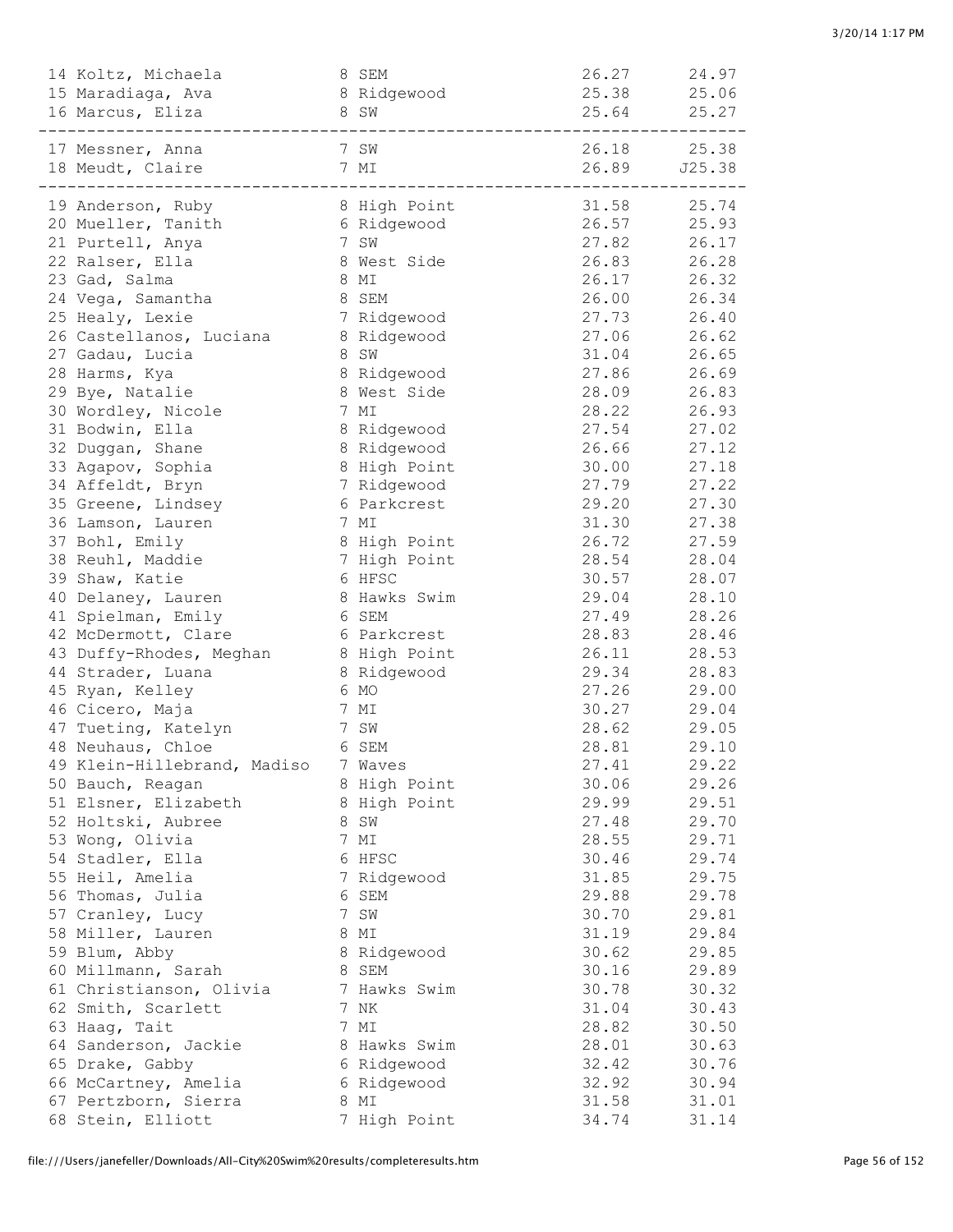| 69 Ueland, Zoey           | 7 SW         | 27.81 | 31.15 |
|---------------------------|--------------|-------|-------|
| 70 McKinney, Claire       | 6 SW         | 31.36 | 31.17 |
| 71 Carbon, Taylor         | 8 SW         | 30.04 | 31.18 |
| 72 Strike, Kate           | 8 Ridgewood  | 29.56 | 31.24 |
| 73 Tejeda, Mary           | 8 Ridgewood  | 34.60 | 31.30 |
| 74 Hoopes, Ryan           | 7 MBCC       | 32.09 | 31.60 |
| 75 Segersten, Ava         | 7 West Side  | 32.95 | 31.69 |
| 76 Ryan, Haddie           | 8 SW         | 35.23 | 31.84 |
| 77 Garcia, Isabela        | 8 SW         | 33.34 | 31.94 |
| 78 Quandt, Cecelia        | 8 Parkcrest  | 31.23 | 32.20 |
| 79 Wendt, Sadie           | 8 MO         | 31.51 | 32.32 |
| 80 Hansen, Erika          | 6 Parkcrest  | 34.23 | 32.40 |
| 81 Lorson, Elsa           | 7 SEM        | 26.84 | 32.54 |
| 82 Scheer, Madelyn        | 8 SW         | 33.42 | 33.21 |
| 83 Erstad, Alexandra      | 6 SW         | 31.85 | 33.26 |
|                           | 6 Hawks Swim | 31.76 | 33.35 |
| 84 Sweeney, Kate          |              | 37.04 | 33.37 |
| 85 Blackamore, Makayla    | 7 Ridgewood  |       |       |
| 86 Grant, Macey           | 8 Ridgewood  | 31.70 | 33.45 |
| 87 Gentz, Jacqueline      | 7 Waves      | 32.74 | 33.60 |
| 88 Ackley, Kaitlyn        | 8 MO         | 33.13 | 34.10 |
| 89 Woodall, Kyra          | 6 MI         | 35.91 | 34.26 |
| 90 Melnick, Sarah         | 8 SW         | 32.21 | 34.34 |
| 91 Sirek Kreye, Cerise    | 6 HFSC       | 37.78 | 34.56 |
| 92 Fleming, Brooklyn      | 7 MBCC       | 34.25 | 34.64 |
| 93 Renfro-Sargent, Makeda | 7 HFSC       | 35.81 | 35.08 |
| 94 Anderson, Quindlen     | 8 MO         | 38.07 | 35.38 |
| 95 Bremer, Madeline       | 8 MI         | 30.73 | 35.64 |
| 96 Starr, Isabella        | 8 MI         | 30.96 | 36.12 |
| 97 Moriarty, Julia        | 7 MI         | 39.41 | 36.16 |
| 98 Andler, Ashley         | 7 MI         | 31.16 | 36.36 |
| 99 Baer, Grace            | 6 Hawks Swim | 35.81 | 36.60 |
| 100 McCaw, Ava            | 7 MO         | 40.87 | 36.62 |
| 101 Ketarkus, Juliana     | 6 West Side  | 33.33 | 36.73 |
| 102 Roswold, Addisyn      | 6 Ridgewood  | 39.13 | 36.76 |
| 103 Collins, Emma         | 8 SW         | 33.17 | 36.92 |
| 104 McClure, Katherine    | 6 SEM        | 36.29 | 36.98 |
| 105 Baron, Hannah         | 8 Parkcrest  | 46.81 | 36.99 |
| 106 Tosto, Emily          | 7 Ridgewood  | 35.38 | 37.44 |
| 107 Normington, Olilvia   | 8 MO         | 38.34 | 37.76 |
| 108 Sullivan, Abigail     | 7 Ridgewood  | 37.84 | 37.77 |
| 109 Knight, Marlowe       | 7 MO         | 35.38 | 37.99 |
| 110 Kocum, Michaela       | 8 HFSC       | 39.00 | 38.19 |
| 111 Miller, Sulia         | 5 MI         | 43.36 | 38.36 |
| 112 Esch, Molly           | 7 SEM        | 38.30 | 38.47 |
| 113 Ackley, Julia         | 6 MO         | 37.30 | 38.63 |
| 114 Billmeyer, Ginny      | 6 Ridgewood  | 42.32 | 38.73 |
| 115 Bell, Sophie          | 6 Parkcrest  | 37.70 | 38.83 |
| 116 Nunn, Emily           | 8 Ridgewood  | 36.98 | 39.28 |
| 117 Karamanski, Reesa     | 7 MO         | 40.23 | 39.74 |
| 118 Malecki, Emilia       | 6 High Point | 39.62 | 39.75 |
| 119 Johnson, Anya         | 8 Ridgewood  | 42.22 | 40.87 |
| 120 Gennerman, Josie      | 7 MO         | 41.52 | 41.05 |
| 121 Hardy, Eliza          |              | 45.20 |       |
|                           | 6 Parkcrest  |       | 41.22 |
| 122 Goldschmidt, Isabel   | 7 Ridgewood  | 37.84 | 41.55 |
| 123 Becker, Greta         | 6 SEM        | 35.94 | 41.83 |
| 124 Howe, Mya             | 5 MO         | 35.54 | 42.02 |
| 125 Aman-Lavicky, Megan   | 5 SEM        | 47.86 | 42.43 |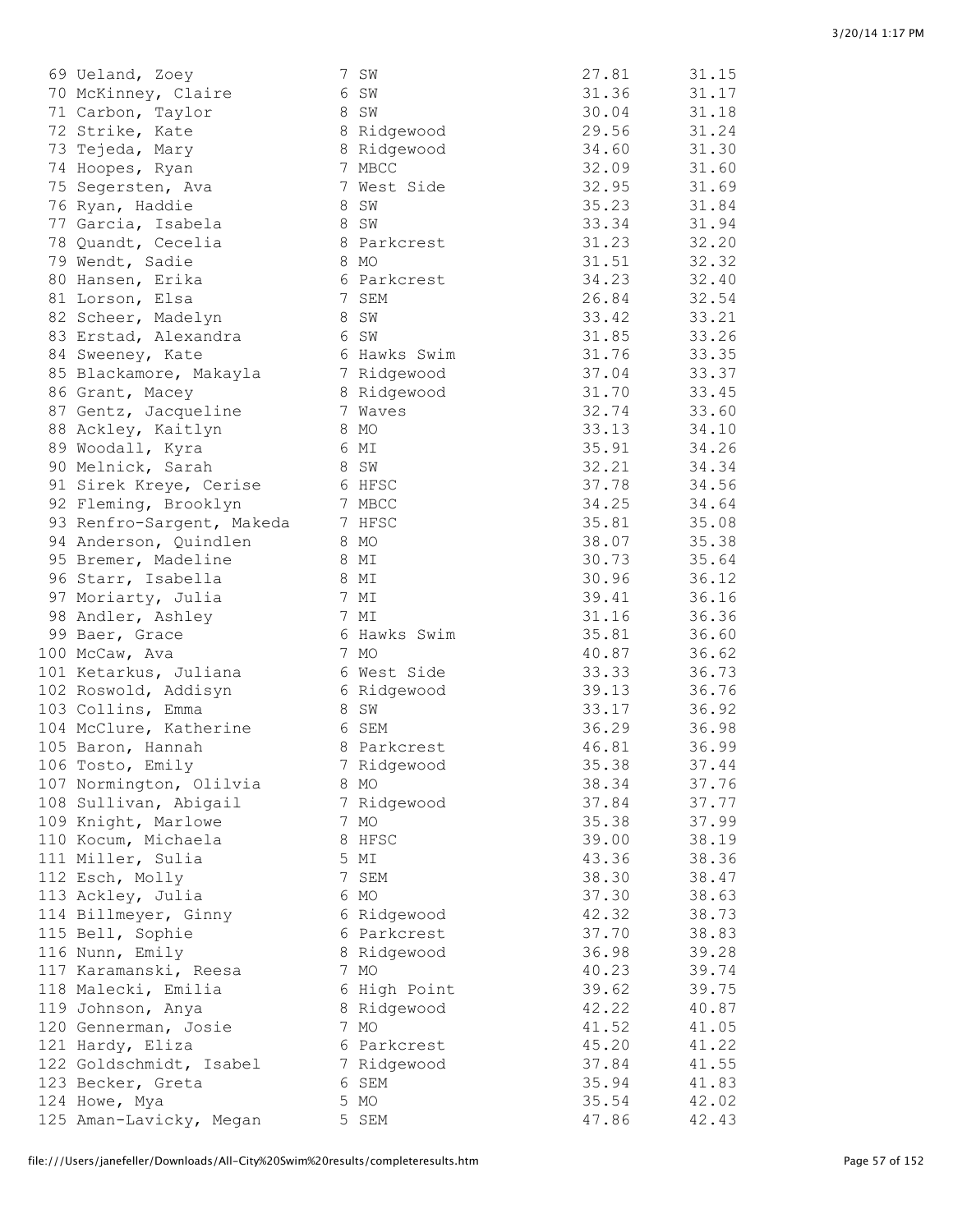| 126 Byrnes, Eleanor                   | 7 Waves | 41.39       | 43.69       |
|---------------------------------------|---------|-------------|-------------|
| 127 Wurth, Addison                    | 6 MO    | 43.18       | 43.79       |
| 128 Ryan, Katie                       | $8$ MO  |             | 38.61 44.14 |
| 129 Smith, Lily 5 Ridgewood           |         | 43.76 45.01 |             |
| 130 Brown, Claire 5 Ridgewood         |         |             | 38.09 45.49 |
| -- Wong, Lauren<br>5 MI               |         | 53.00       | DQ.         |
| Shoulders past vertical toward breast |         |             |             |
| -- Kahl, Kiarra 6 MO                  |         | 30.91       | DQ.         |
| Shoulders past vertical toward breast |         |             |             |
| -- Miller, Caroline 6 MI              |         | 1:00.09     | DQ.         |
| Shoulders past vertical toward breast |         |             |             |
| -- Beehner, Isabella 6 Waves          |         | 34.21       | DQ.         |
| Shoulders past vertical toward breast |         |             |             |
| -- Kammer, Julia 6 High Point         |         | 35.91       | DQ.         |
| Shoulders past vertical toward breast |         |             |             |
| -- Erlandson, Kate 5 Hawks Swim       |         | 1:06.03     | DQ.         |
| Shoulders past vertical toward breast |         |             |             |
| -- Zimmerman, Sophia 6 MO             |         | 54.16       | ΝS          |
| -- Koltz, Meredith 6 SEM              |         | 46.32       | ΝS          |
| -- Weber, Arwen                       | 8 MO    | 34.45       | ΝS          |

### **Event 22 Boys 8 & Under 25 SC Meter Backstroke**

| All City-M: ! 19.38<br>All City-Y: 17.17<br>Pool Meters: # 20.53<br>Name |   | 1995 Adam Grinde - Ridgewood<br>2000 Sam Niesen - Middleton<br>2005 John Hornacek, High Point<br>Age Team | Prelims     | Finals Points |                |
|--------------------------------------------------------------------------|---|-----------------------------------------------------------------------------------------------------------|-------------|---------------|----------------|
| A - Final                                                                |   |                                                                                                           |             |               |                |
| 1 Mueller, Abram                                                         |   | 7 HFSC                                                                                                    | 21.00       | 20.93         | 20             |
| 2 Weaver, Kal                                                            |   | 8 HFSC                                                                                                    | 21.43       | 21.37         | 17             |
| 3 Jenn, Scott                                                            |   | 8 Ridgewood                                                                                               | 22.22       | 21.49         | 16             |
| 4 Shaw, Alex                                                             |   | 8 HFSC                                                                                                    | 22.62       | 21.57         | 15             |
| 5 Murray, Andrew                                                         |   | 8 High Point                                                                                              | 22.42 22.08 |               | 14             |
| 6 Shorter, Steven                                                        |   | 8 NK                                                                                                      | 22.76       | 22.11         | 13             |
| 7 Madoch, Jack                                                           |   | 8 High Point                                                                                              | 23.17       | 22.45         | 12             |
| 8 Altaweel, Ben                                                          |   | 8 SW                                                                                                      | 23.15       | 24.01         | 11             |
| $B - Final$                                                              |   |                                                                                                           |             |               |                |
| 9 Yehle, Peter                                                           |   | 7 Parkcrest                                                                                               | 24.64       | 23.29         | 9              |
| 10 Bennett, Andrew                                                       |   | 8 Parkcrest                                                                                               | 23.43       | 23.54         | 7              |
| 11 Gutweiler, Ben                                                        |   | 8 Ridgewood                                                                                               | 24.47       | 23.56         | 6              |
| 12 Kolesnikov, Oleg                                                      |   | 8 SEM                                                                                                     | 23.39       | 23.66         | 4.5            |
| 12 Kraske, Paul                                                          | 8 | SW                                                                                                        | 23.29       | 23.66         | 4.5            |
| 14 Young, Teddy                                                          |   | 7 High Point                                                                                              | 24.32       | 23.69         | 3              |
| 15 Vosberg, Zach                                                         |   | 8 Ridgewood                                                                                               | 24.47       | 24.62         | $\overline{2}$ |
| 16 Connor, Benjamin                                                      | 8 | Waves                                                                                                     | 24.47       | 25.71         | 1              |

# **Event 22 Boys 8 & Under 25 SC Meter Backstroke**

| All City-M: ! 19.38  | 1995 Adam Grinde - Ridgewood   |       |         |
|----------------------|--------------------------------|-------|---------|
| All City-Y: 17.17    | 2000 Sam Niesen - Middleton    |       |         |
| Pool Meters: # 20.53 | 2005 John Hornacek, High Point |       |         |
| Name                 | Age Team                       | Seed  | Prelims |
| Preliminaries        |                                |       |         |
| 1 Mueller, Abram     | 7 HFSC                         | 21.95 | 21.00   |
| 2 Weaver, Kal        | 8 HFSC                         | 21.82 | 2143    |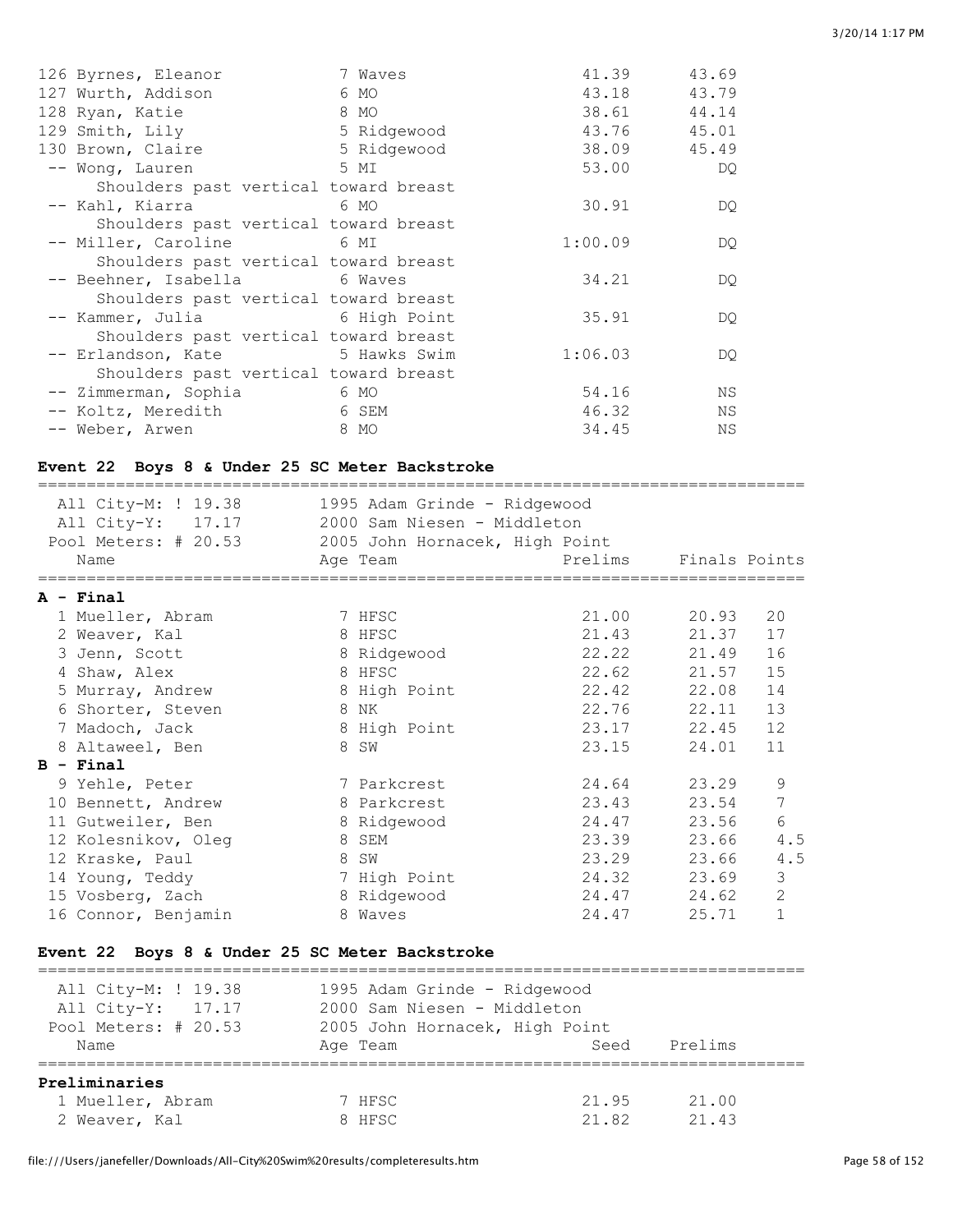| 3 Jenn, Scott                          | 8 Ridgewood         | 21.83          | 22.22          |
|----------------------------------------|---------------------|----------------|----------------|
| 4 Murray, Andrew                       | 8 High Point        | 23.68          | 22.42          |
| 5 Shaw, Alex                           | 8 HFSC              | 23.02          | 22.62          |
| 6 Shorter, Steven                      | 8 NK                | 22.77          | 22.76          |
| 7 Altaweel, Ben                        | 8 SW                | 23.13 23.15    |                |
| 8 Madoch, Jack                         | 8 High Point        | 24.64          | 23.17          |
|                                        |                     |                |                |
| 9 Kraske, Paul                         | 8 SW                | 24.18          | 23.29          |
| 10 Kolesnikov, Oleg<br>8 SEM           |                     | 24.51 23.39    |                |
| 11 Bennett, Andrew                     | 8 Parkcrest         | 22.72          | 23.43          |
| 12 Young, Teddy                        | 7 High Point        | 26.74          | 24.32          |
| 13 Gutweiler, Ben                      | 8 Ridgewood         | 23.93 24.47    |                |
| 13 Vosberg, Zach                       | 8 Ridgewood         | 24.35 24.47    |                |
| 13 Connor, Benjamin                    | 8 Waves             | 26.06 24.47    |                |
| 16 Yehle, Peter                        | 7 Parkcrest         | 24.06 24.64    |                |
|                                        |                     |                |                |
| 17 Golden, Matthew                     | 7 MI                | 24.36 24.74    |                |
| 18 Updegrove, Liam                     | 7 SEM               | 24.33 24.81    |                |
| 19 Barden, Jack                        | 8 Ridgewood         | 24.28          | 25.59          |
| 20 McNeil, Edward                      | 8 MBCC              | 27.59          | 25.60          |
| 21 Baer, Michael                       | 7 Hawks Swim        | 26.14          | 25.74          |
| 22 Risley, Kyle                        | 8 Ridgewood         | 25.20          | 26.40          |
| 23 McCorvie, Sam                       | 8 Ridgewood         | 25.48          | 26.51          |
| 24 Bocsi, Daniel                       | 8 HFSC              | 26.75          | 26.61          |
| 25 Zampol, Gino                        | 8 MBCC              | 27.59          | 27.06          |
| 26 Devine, Dayton                      | 8 High Point        | 28.63          | 27.19          |
| 27 Ohkerrmann, Leo                     | 8 West Side         | 28.67          | 27.22          |
| 28 Godager, Sam                        | 7 Parkcrest         | 26.61          | 27.41          |
| 29 Morrison, Luke                      | 7 Waves             | 27.69          | 27.43          |
| 30 Vanderloo, Jackson                  | 8 High Point        | 29.02          | 27.79          |
| 31 Sjowall, Drew                       | 7 Hawks Swim        | 32.26          | 27.80          |
| 32 Ehrhardt, Oliver                    | 8 Hawks Swim        | 29.17          | 28.17          |
| 33 Charles, Alexander                  | 6 MI                | 28.16          | 28.27          |
| 34 Saloma, Felix                       | 8 MO                | 27.70          | 28.43          |
| 35 Aucapina, Diego                     |                     |                |                |
| 36 Tsao, Owen                          | 7 Waves             | 32.00          | 28.50          |
|                                        | 8 SW                | 28.14          | 28.64          |
| 37 Mueller, Xander                     | Ridgewood           | 28.48          | 28.88<br>28.95 |
| 38 Heinrich, Alex                      | 6 Parkcrest         | 40.15<br>29.81 |                |
| 39 Badger, Drake                       | 8 Ridgewood         | 31.83          | 28.97          |
| 40 Brown, Harrison<br>41 Dyslin, Keats | 8 Ridgewood<br>8 MO | 37.44          | 29.36          |
|                                        |                     | 28.46          | 29.61          |
| 42 Letang, Anthony                     | 8 High Point        | 29.65          | 29.75          |
| 43 Johnson, Caleb                      | 7 Ridgewood<br>7 SW |                | 30.03          |
| 44 Mickelson, Sam                      |                     | 27.13          | 30.07          |
| 45 Wieseckel, Carter                   | 7 Hawks Swim        | 33.59          | 30.17          |
| 46 Cunningham, Bryson                  | 8 Ridgewood         | 31.38          | 30.28          |
| 47 Conkey, Simon                       | 8 West Side         | 30.62          | 30.34          |
| 48 Affeldt, Henry                      | 7 Ridgewood         | 35.37          | 30.50          |
| 49 DeCabooter, Patrick                 | 7 MI                | 34.60          | 30.54          |
| 50 Boettinger, William                 | 8 HFSC              | 28.49          | 30.67          |
| 51 Mozena, Sam                         | 8 HFSC              | 37.62          | 30.77          |
| 52 Finley, Lucas                       | 8 HFSC              | 31.77          | 30.80          |
| 53 Van Dyke, Calvin                    | 8 HFSC              | 28.85          | 31.15          |
| 54 Spence, Eliot                       | 7 MI                | 31.00          | 31.40          |
| 55 Guilbault, Sam                      | 7 SW                | 35.76          | 31.60          |
| 56 Garibay, Joseph                     | 7 Ridgewood         | 31.92          | 31.65          |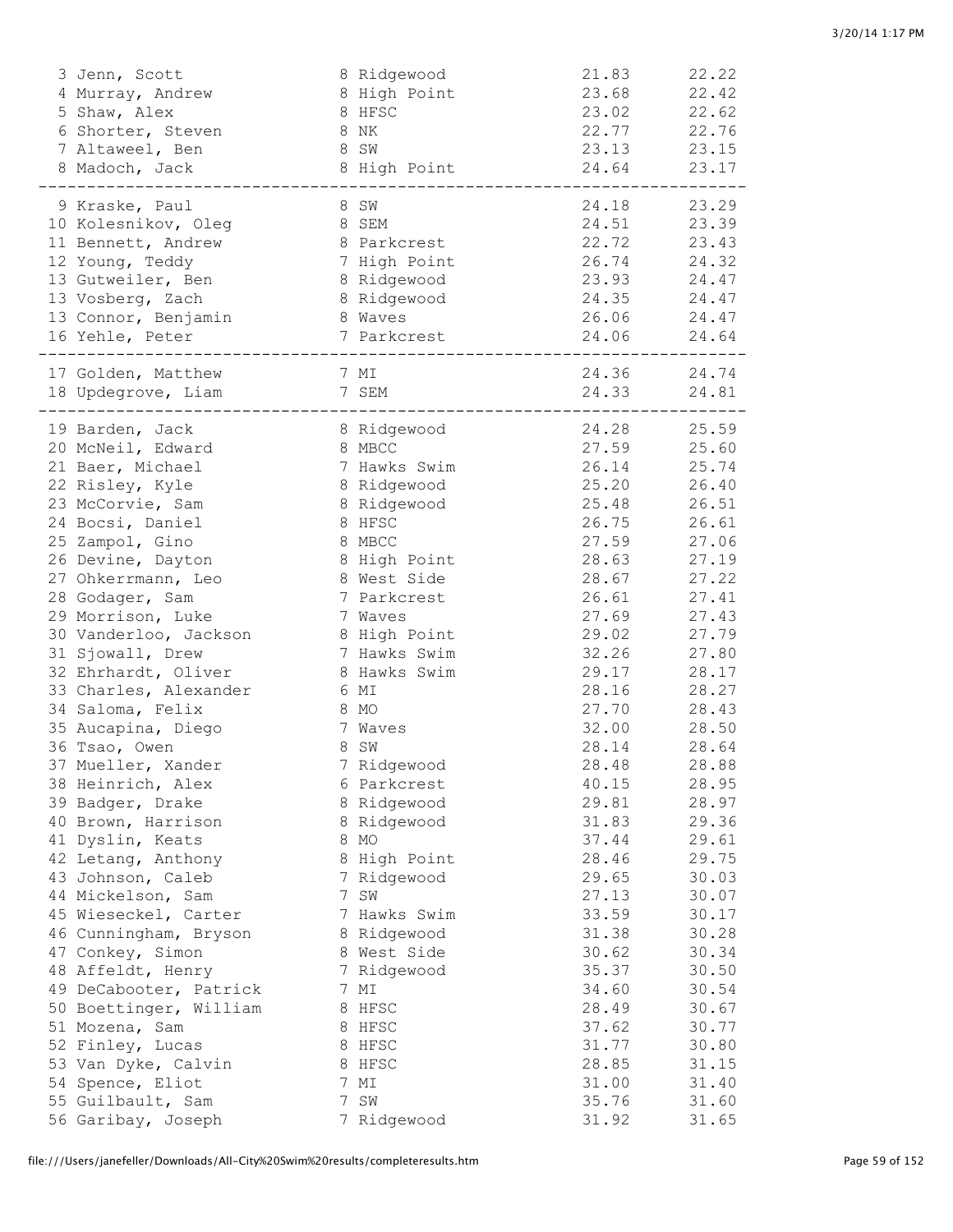| 57 Cullison, James                    | 7 MO         | 33.70   | 31.68   |
|---------------------------------------|--------------|---------|---------|
| 58 O'Driscoll, Michael                | 7 MBCC       | 35.19   | 31.78   |
| 59 Sweitzer, Hudson                   | 7 SW         | 30.26   | 31.94   |
| 60 Walling, Jackson                   | 8 Ridgewood  | 32.95   | 32.24   |
| 61 Donohoe, Jack                      | 8 High Point | 34.93   | 32.25   |
| 62 Warda, Robert                      | 8 MI         | 36.53   | 32.27   |
| 63 Heise, Ben                         | 8 Hawks Swim | 33.16   | 32.39   |
| 64 Woodford, Joe                      | 8 MO         | 33.24   | 32.48   |
| 65 Zenner, Soren                      | 7 SEM        | 38.94   | 32.81   |
| 66 Symes, Owen                        | 7 SW         | 30.37   | 33.10   |
| 67 Ehrhardt, Wyatt                    | 6 Hawks Swim | 39.89   | 33.21   |
| 68 Clark, Sean                        | 6 MO         | 39.79   | 33.40   |
| 69 McDermott, Nat                     | 8 Parkcrest  | 29.19   | 33.49   |
| 70 Mozena, Isaac                      | 6 HFSC       | 39.90   | 33.53   |
| 70 Still, Nicholas                    | 5 NK         | 33.50   | 33.53   |
| 72 Bie, John                          | 7 SEM        | 33.95   | 33.74   |
| 73 Asmus, John (Jack)                 | 7 MI         | 33.52   | 33.90   |
| 74 Oulette, Henry                     | 8 HFSC       | 32.77   | 34.25   |
| 75 VanDerWeide, Jackson               | 6 Parkcrest  | 32.64   | 34.29   |
| 76 Cavalluzzo, Kevin                  | 6 SW         | 38.20   | 34.32   |
| 77 Heiderscheit, Ben                  | 5 SW         | 30.98   | 34.40   |
| 77 Wallace, Ezra                      | 6 Ridgewood  | 35.22   | 34.40   |
| 79 Swenson, Ben                       | 8 HFSC       | 34.66   | 34.82   |
| 80 Jones, Max                         | 6 Ridgewood  | 36.64   | 35.32   |
| 81 Zeutzius, Jenner                   | 6 MO         | 39.75   | 35.47   |
| 82 Krantz, Tanner                     | 7 Hawks Swim | 36.14   | 35.89   |
| 83 Schauder, Wyatt                    | 6 Ridgewood  | 40.51   | 37.00   |
| 84 Aucapina, Dahmien                  | 6 Waves      | 38.55   | 37.22   |
| 85 Westmont, Ben                      | 6 MO         | 47.10   | 37.38   |
| 86 Richards, Daniel                   | 6 NK         | 37.36   | 37.44   |
| 87 Espinoza-Forlenza, Rapha           | 6 Parkcrest  | 43.64   | 37.52   |
| 88 Noguera, William                   | 8 SW         | 41.41   | 37.79   |
| 89 Johnson, Vance                     | 6 Hawks Swim | 41.49   | 37.87   |
| 90 Hoffman, Tyler                     | 7 Waves      | 49.98   | 38.67   |
| 91 O'Malley, Danny                    | 7 MO         | 35.09   | 38.86   |
| 92 Spitznagle, Holden                 | 6 SW         | 37.29   | 39.00   |
| 93 Knight, Daniel                     | 7 HFSC       | 53.54   | 39.89   |
| 94 Sullivan, Brennan                  | 6 Ridgewood  | 42.09   | 40.01   |
| 95 Watson, Clive                      | 7 HFSC       | NΤ      | 40.45   |
| 96 Mattison, Elliot                   | 7 SW         | 45.34   | 40.91   |
| 97 Ketarkus, Jaxen                    | 7 West Side  | 47.55   | 41.55   |
| 98 Mosley, Jude                       | 6 MI         | 41.01   | 41.75   |
| 99 Drake, Max                         | 5 Ridgewood  | 43.32   | 42.15   |
| 100 Jolin, Sam                        | 7 High Point | 48.08   | 44.48   |
| 101 Mayhew, Tyler                     | 8 MI         | 43.89   | 45.15   |
| 102 Johnson, Mac                      | 4 Hawks Swim | 50.90   | 45.45   |
| 103 Burmeister, Henry                 | 6 Ridgewood  | 1:00.07 | 48.71   |
| 104 Byrnes, Alex                      | 5 Waves      | 49.78   | 50.58   |
| 105 Jolin, Cooper                     | 8 High Point | 39.83   | 50.68   |
| 106 Olson, Gavin                      | 6 MI         | NΤ      | 55.67   |
| 107 Maloney, Henry                    | 5 High Point | 48.31   | 57.63   |
| 108 Kammer, Dane                      | 6 High Point | ΝT      | 59.80   |
| 109 Burris, Levi                      | 8 Waves      | 49.69   | 1:01.12 |
| -- Blonien, Evan                      | 6 HFSC       | 41.17   | DQ      |
| Shoulders past vertical toward breast |              |         |         |
| -- Evert, Leo                         | 7 Ridgewood  | 45.77   | DQ      |
| Shoulders past vertical toward breast |              |         |         |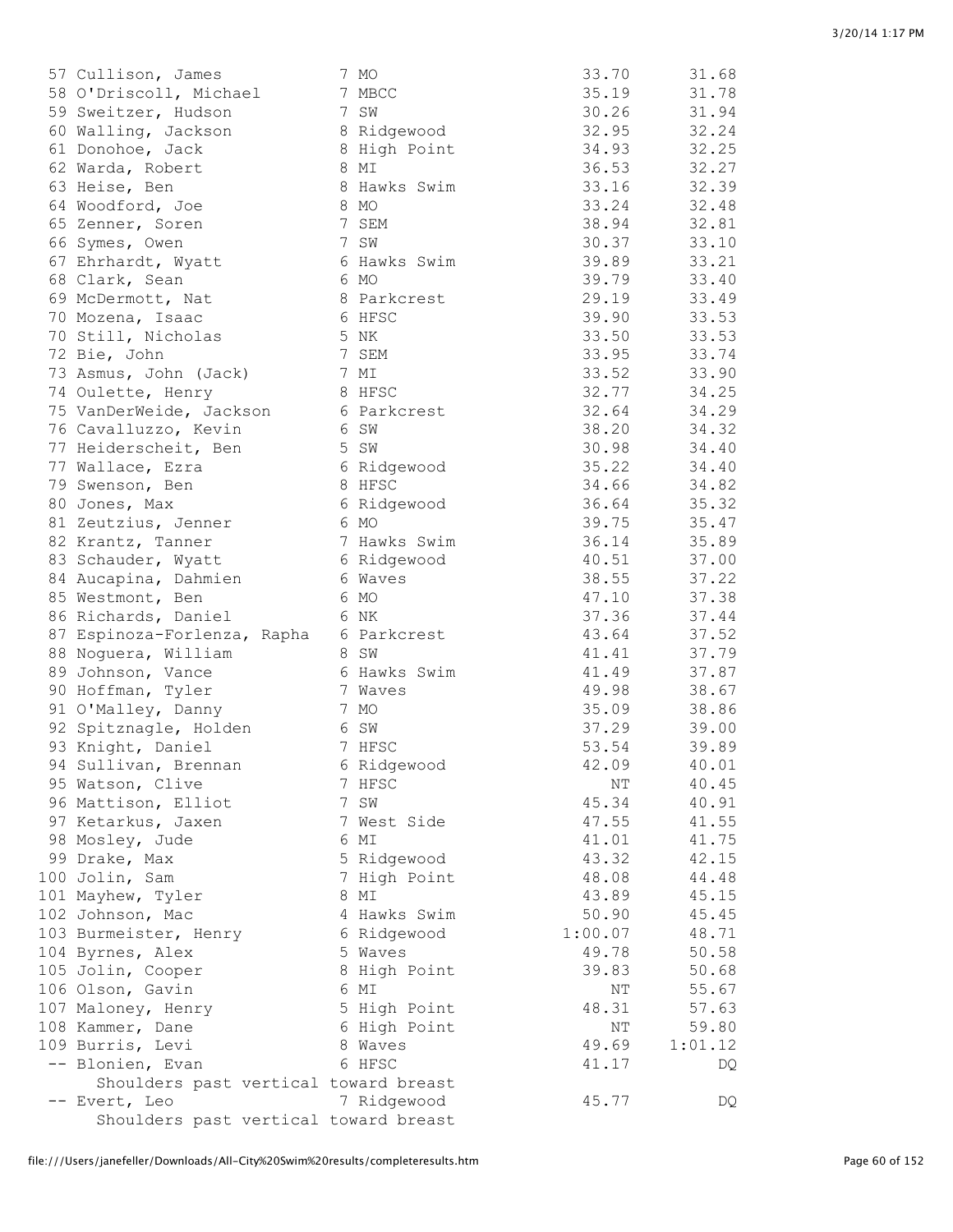| -- Walling, Spencer                   | 6 Ridgewood | 39.26 | DO |
|---------------------------------------|-------------|-------|----|
| Shoulders past vertical toward breast |             |       |    |
| -- Wenning, Oliver                    | 5 Parkcrest | 38.81 | DO |
| Shoulders past vertical toward breast |             |       |    |
| -- Zampol, Giorgio                    | 6 MBCC      | 34.51 | ΝS |

#### **Event 23 Girls 9-10 50 SC Meter Backstroke**

| All City-M: ! 35.05<br>All City-Y: 30.06<br>Pool Meters: # 34.72 | 1995 Margaret Barry - Maple Bluff<br>2009 Beata Nelson - Ridgewood<br>2009 Beata Nelson, Ridgewood |             |               |                |
|------------------------------------------------------------------|----------------------------------------------------------------------------------------------------|-------------|---------------|----------------|
| Name                                                             | Age Team                                                                                           | Prelims     | Finals Points |                |
| $A - Final$                                                      |                                                                                                    |             |               |                |
| 1 O'Malley, Mary                                                 | 10 MO                                                                                              | 36.45 35.50 |               | 20             |
| 2 Kalish, Taylor                                                 | 10 Ridgewood                                                                                       | 35.84       | 36.20         | 17             |
| 3 McGilvray, Kieran                                              | 10 Ridgewood                                                                                       | 39.50       | 38.71         | 16             |
| 4 O'Driscoll, Maeve                                              | 10 MBCC                                                                                            | 38.81       | 39.15         | 15             |
| 5 Sullivan, Bridget                                              | 10 SW                                                                                              | 40.24       | 40.17         | 14             |
| 6 Kuepers, Payton                                                | 10 SEM                                                                                             | 39.89       | 40.25         | 13             |
| 7 teDuits, Anna                                                  | 9 NK                                                                                               | 41.22       | 40.35         | 12             |
| 8 Messner, Kate                                                  | 9 SW                                                                                               | 41.77       | 41.44         | 11             |
| $B - Final$                                                      |                                                                                                    |             |               |                |
| 9 Diaczun, Alaura                                                | 10 Parkcrest                                                                                       | 41.84       | 40.76         | 9              |
| 10 Young, Andrea                                                 | 9 High Point                                                                                       | 43.36       | 41.29         | 7              |
| 11 Martin, Norah                                                 | 9 High Point                                                                                       | 42.22       | 41.88         | 6              |
| 12 Lawn, Madelyn                                                 | 9 High Point                                                                                       | 43.15       | 42.57         | 5              |
| 13 Weygant, Quinn                                                | 9 SW                                                                                               | 41.99       | 42.81         | 4              |
| 14 Foley, Sarah                                                  | 10 Hawks Swim                                                                                      | 42.43       | 43.37         | 3              |
| 15 Reid, Abby                                                    | 9 Hawks Swim                                                                                       | 43.29       | 43.40         | $\overline{2}$ |
| 16 Marz, Sydney                                                  | 10 MBCC                                                                                            | 43.22       | 43.67         | $\mathbf{1}$   |

#### **Event 23 Girls 9-10 50 SC Meter Backstroke**

| All City-M: ! 35.05<br>All City-Y: 30.06<br>Pool Meters: # 34.72 2009 Beata Nelson, Ridgewood<br>Name | 1995 Margaret Barry - Maple Bluff<br>2009 Beata Nelson - Ridgewood                                                                                                                                                                   |             | Seed Prelims |
|-------------------------------------------------------------------------------------------------------|--------------------------------------------------------------------------------------------------------------------------------------------------------------------------------------------------------------------------------------|-------------|--------------|
| ==============================                                                                        | Age Team                                                                                                                                                                                                                             |             |              |
| Preliminaries                                                                                         |                                                                                                                                                                                                                                      |             |              |
| 1 Kalish, Taylor                                                                                      | 10 Ridgewood                                                                                                                                                                                                                         | 37.87 35.84 |              |
| 2 O'Malley, Mary                                                                                      | 10 MO                                                                                                                                                                                                                                | 35.61       | 36.45        |
| 3 O'Driscoll, Maeve                                                                                   | 10 MBCC                                                                                                                                                                                                                              |             | 39.21 38.81  |
| 4 McGilvray, Kieran 10 Ridgewood                                                                      |                                                                                                                                                                                                                                      |             | 38.33 39.50  |
| 5 Kuepers, Payton                                                                                     | 10 SEM                                                                                                                                                                                                                               | 40.77       | 39.89        |
| 6 Sullivan, Bridget                                                                                   | 10 SW                                                                                                                                                                                                                                |             | 40.59 40.24  |
| 7 teDuits, Anna                                                                                       | <b>12 September 19 September 19 September 19 September 19 September 19 September 19 September 19 September 19 September 19 September 19 September 19 September 19 September 19 September 19 September 19 September 19 September </b> |             | 42.34 41.22  |
| 8 Messner, Kate                                                                                       | 9 SW                                                                                                                                                                                                                                 |             | 45.01 41.77  |
| 9 Diaczun, Alaura                                                                                     | 10 Parkcrest                                                                                                                                                                                                                         | 42.04 41.84 |              |
| 10 Weygant, Quinn                                                                                     | 9 SW                                                                                                                                                                                                                                 |             | 44.37 41.99  |
| 11 Martin, Norah                                                                                      | 9 High Point                                                                                                                                                                                                                         | 42.56       | 42.22        |
| 12 Foley, Sarah                                                                                       | 10 Hawks Swim                                                                                                                                                                                                                        | 44.18       | 42.43        |
| 13 Lawn, Madelyn                                                                                      | 9 High Point                                                                                                                                                                                                                         | 42.77       | 43.15        |
| 14 Marz, Sydney                                                                                       | 10 MBCC                                                                                                                                                                                                                              |             | 46.09 43.22  |
| 15 Reid, Abby                                                                                         | 9 Hawks Swim                                                                                                                                                                                                                         | 43.62       | 43.29        |
| 16 Young, Andrea                                                                                      | 9 High Point                                                                                                                                                                                                                         |             | 43.47 43.36  |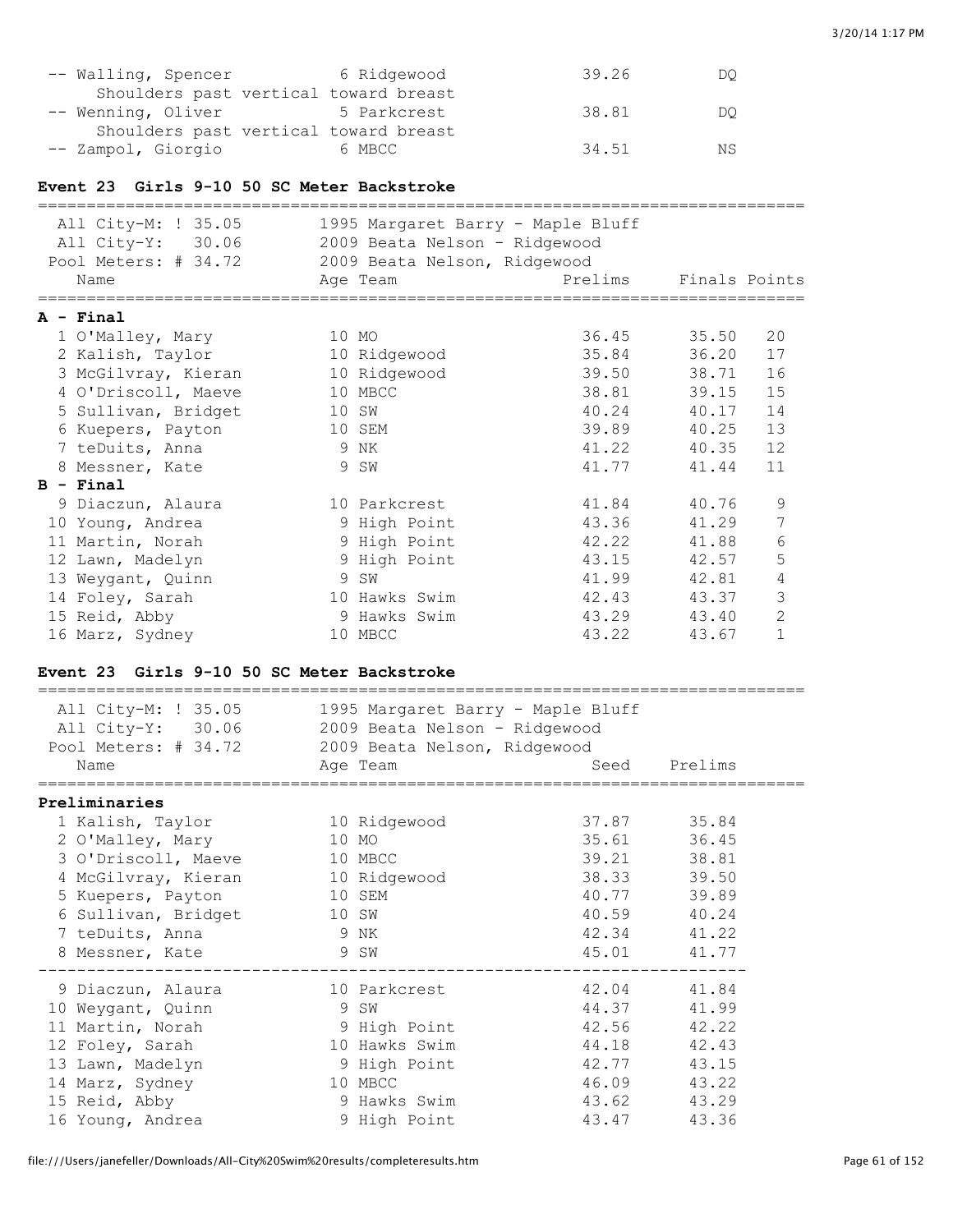| 17 Schutz, Lauren-Anne 10 Parkcrest      |       |               | 46.48 43.38 |       |
|------------------------------------------|-------|---------------|-------------|-------|
| 18 DeLorme, Kira 10 Ridgewood 45.56      |       |               |             | 43.68 |
|                                          |       | -----------   |             |       |
| 19 Thomley, Allison 10 Hawks Swim        |       |               | 47.32 44.18 |       |
| 20 Barrett, Hailey                       | 9 MI  |               | 43.33       | 44.25 |
| 21 Schick, Natalie                       | 10 SW |               | 42.11       | 44.39 |
| 22 Andrezejewski, Elizabeth 10 West Side |       |               | 46.15       | 44.52 |
| 23 Johnson, Hadley                       | 9 NK  |               | 44.51       | 44.61 |
| 24 Touchett, Megan                       |       | 10 Ridgewood  | 47.28       | 44.71 |
| 25 DeAngeles, Danielle                   | 9 SW  |               | 45.84       | 44.95 |
| 26 Sanborn, Annika                       |       | 9 Ridgewood   | 49.43       | 45.38 |
| 27 Barth, Allyson                        |       | 9 Hawks Swim  | 46.46       | 45.47 |
| 28 Nemeth, Grace                         | 9 NK  |               | 46.76       | 45.73 |
| 29 Vander Ark, Julia<br>10 SW            |       |               | 47.34       | 45.77 |
| 30 Chase, Abigail                        |       | 9 SEM         | 47.56       | 45.79 |
| 31 Granetzke, Isabella                   |       | 9 SEM         | 47.19       | 46.27 |
|                                          |       | 9 HFSC        | 50.31       |       |
| 32 Hoke, Lily                            |       |               |             | 47.70 |
| 33 Yehle, Katherine                      |       | 10 Parkcrest  | 45.79       | 47.75 |
| 34 Pfau, Catherine                       |       | 10 NK         | 47.80       | 48.12 |
| 35 Brazeau, Regan                        |       | 9 Ridgewood   | 48.48       | 48.25 |
| 36 Donohoe, Katie                        |       | 10 High Point | 46.18       | 48.49 |
| 37 Hanson, Lydia                         | 9 MI  |               | 49.05       | 48.72 |
| 38 Hirschfield, Halia                    |       | 10 Parkcrest  | 50.44       | 48.75 |
| 39 Flister, Carly                        | 9 MO  |               | 49.50       | 48.76 |
| 40 Newcomer, Anja                        |       | 10 MI         | 46.80       | 48.77 |
| 41 Shaw, Sophie                          |       | 10 HFSC       | 46.94       | 49.19 |
| 42 Foley, Belle                          |       | 10 MO         | 48.33       | 49.36 |
| 43 Hughes, Eliot                         |       | 10 MBCC       | 49.90       | 49.57 |
| 44 Tung, Ashley                          |       | 10 MI         | 48.83       | 50.00 |
| 45 Vassallo, Olivia                      |       | 10 SW         | 51.22       | 50.14 |
| 46 Sanderson, Glenna                     |       | 10 Hawks Swim | 51.25       | 50.17 |
| 47 Gerlach, Alison                       |       | 9 Ridgewood   | 51.84       | 50.24 |
| 48 Watson, Autumn                        |       | 9 Ridgewood   | 49.35       | 50.46 |
| 49 Johnson, Madison                      |       | 9 Hawks Swim  | 51.22       | 50.47 |
| 50 DeLaura, Ellie                        |       | 10 West Side  | 51.12       | 51.18 |
| 51 Magnus, Kylie                         |       | 10 SEM        | 48.24       | 51.21 |
| 52 Hayes, Emmy                           |       | 9 Ridgewood   | 54.26       | 51.47 |
| 53 Mockert, Mollie                       |       | 10 Parkcrest  | 51.60       | 51.80 |
| 53 Konrad, Nicole                        |       | 9 High Point  | 52.81       | 51.80 |
| 55 Culver, Elizabeth                     |       | 10 SEM        | 51.90       | 52.07 |
| 56 Fair, Isabella                        |       | 9 MO          | 55.57       | 52.33 |
| 57 Masciopinto, Audrey                   |       | 9 MBCC        | 50.77       | 52.34 |
| 58 Gagne, Madeline                       |       | 10 Ridgewood  | 54.09       | 52.37 |
| 59 DeCroix, Ava                          |       | 10 SW         | 53.36       | 52.55 |
| 60 Wordley, Julia                        |       | 9 MI          | 53.12       | 52.75 |
| 61 Tomberlin, YooMi                      |       | 9 Waves       | 50.91       | 52.77 |
| 62 Kane, Brooklynn                       |       | 10 Parkcrest  | 54.06       | 52.83 |
| 63 Nelson, Emily                         |       | 9 SW          | 59.43       | 53.10 |
| 64 Cox, Peyton                           |       | 10 Hawks Swim | 52.67       | 53.16 |
| 65 Neumann, Jamie                        |       |               |             |       |
|                                          |       | 9 Ridgewood   | 59.54       | 53.90 |
| 66 Olmsted, Annabelle                    |       | 10 Ridgewood  | 54.05       | 53.99 |
| 67 Shannahan, Maeve                      |       | 9 NK          | 53.77       | 54.48 |
| 68 Brown, Clara                          |       | 9 SW          | 57.45       | 54.54 |
| 69 Hershberger, Sarah                    |       | 9 HFSC        | 56.30       | 55.21 |
| 70 Benzine, Brooke                       |       | 10 Ridgewood  | 1:01.39     | 55.25 |
| 71 Torresani, Julia                      |       | 9 High Point  | 59.59       | 55.38 |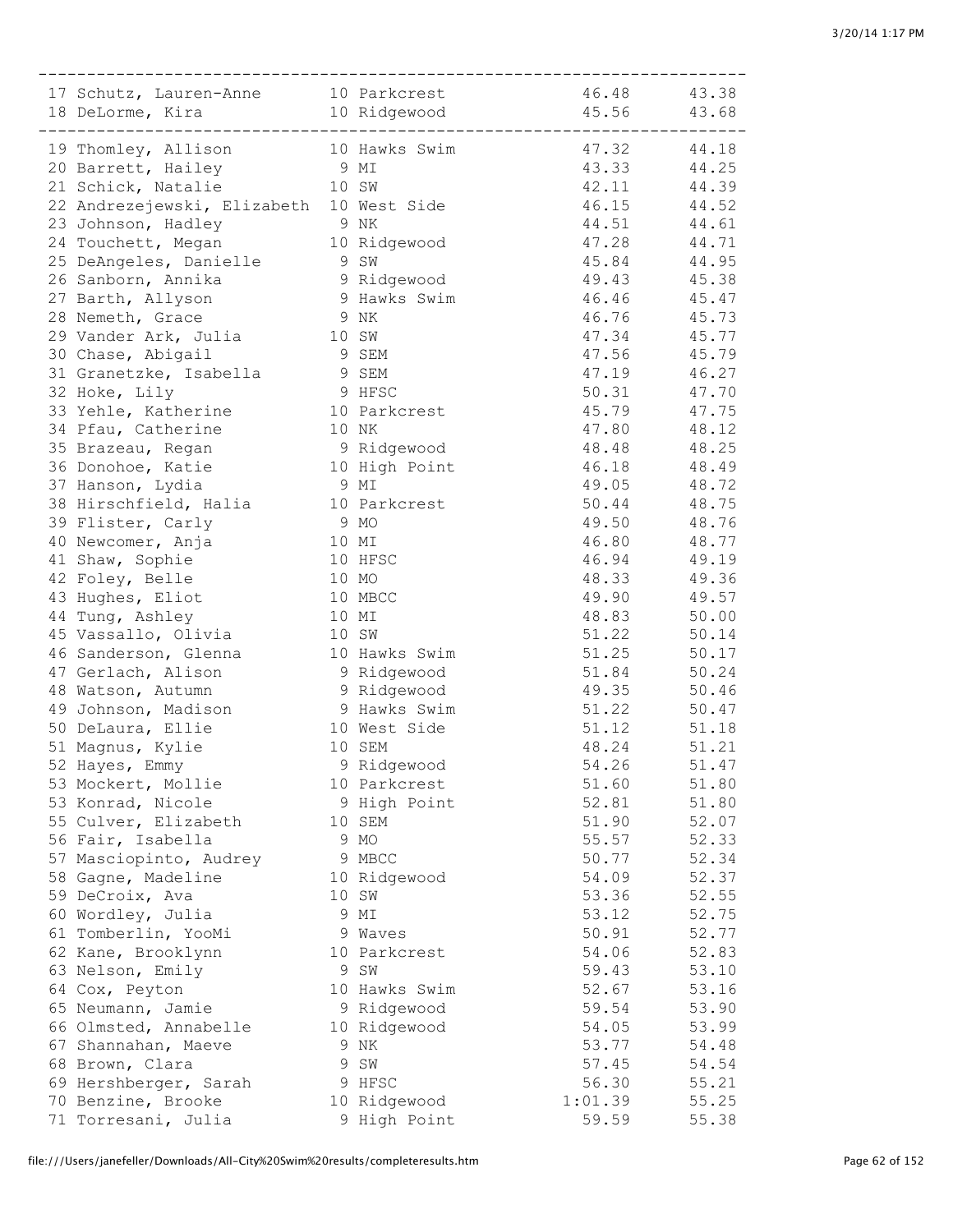| 72 Castellanos, Francesca              | 9 Ridgewood   | 55.41   | 55.81     |
|----------------------------------------|---------------|---------|-----------|
| 73 Lemmenes, Emily                     | 9 SW          | 55.24   | 56.01     |
| 74 Pelton-Byce, Kaya                   | 9 Hawks Swim  | 58.50   | 56.47     |
| 75 Taylor, Kaia                        | 10 Ridgewood  | 1:01.96 | 56.54     |
| 76 Duffy Rhodes, Natalie               | 10 High Point | NΤ      | 56.60     |
| 76 Spitznagle, Olivia                  | 9 SW          | 55.44   | 56.60     |
| 78 Wrycha, Phoebe                      | 9 SW          | 59.92   | 57.42     |
| 79 Klingele, Trea                      | 10 Ridgewood  | 1:02.30 | 59.47     |
| 80 Pursley, Savannah                   | 9 Ridgewood   | 1:05.73 | 1:00.04   |
| 81 Jordahl, Serena                     | 10 SW         | 1:00.48 | 1:00.36   |
| 82 Cunningham, Rayna                   | 10 Ridgewood  | 1:12.24 | 1:01.14   |
| 83 Richards, Cecylia                   | 10 Ridgewood  | 1:09.04 | 1:01.38   |
| 84 Poehling, Lauren                    | 10 High Point | 1:02.56 | 1:02.00   |
| 85 Raichle, Stella                     | 9 SW          | 1:05.37 | 1:02.13   |
| 86 Laufenberg, Lauren                  | 9 MI          | 1:04.02 | 1:02.26   |
| 87 Noel, Charlotte                     | 9 High Point  | 1:04.11 | 1:03.30   |
| 88 Meudt, Lauren                       | 9 MI          | 1:09.78 | 1:04.35   |
| 89 Judd, Emma                          | 9 MI          | 1:01.04 | 1:04.39   |
| 90 Ducke, Peyton                       | 9 MI          | 1:05.72 | 1:06.03   |
| 91 Olson, Grace                        | 9 MI          | 1:05.56 | 1:06.27   |
| 92 Branch, Natalie                     | 9 MO          | 1:03.36 | 1:06.32   |
| 93 Pattnaik, Akshita                   | 10 MI         | 1:15.14 | 1:06.72   |
| 94 Heckel, Sammi                       | 9 MO          | 1:09.09 | 1:08.82   |
| 95 Swain, Olivia                       | 9 Hawks Swim  | 1:03.97 | 1:09.63   |
| 96 Eslick, Sydney                      | 9 Hawks Swim  | 1:10.88 | 1:09.95   |
| 97 Heckel, Sophie                      | 9 MO          | 1:12.45 | 1:14.78   |
| 98 Cranley, Fiona                      | 10 SW         | 59.99   | 1:37.17   |
| -- Stair, Sofia                        | 9 SW          | 1:02.74 | DQ.       |
| Shoulders past vertical toward breast  |               |         |           |
| -- Reid, Madeline                      | 9 MBCC        | 52.96   | DQ.       |
| No touch at turn                       |               |         |           |
| -- Wanish, Danika                      | 9 Waves       | 1:06.57 | DQ.       |
| Multiple strokes past vertical at turn |               |         |           |
| -- Boswell, Paige                      | 9 MI          | 1:08.17 | <b>NS</b> |
| -- Watson, Shannon                     | 9 NK          | 1:03.60 | <b>NS</b> |

# **Event 24 Boys 9-10 50 SC Meter Backstroke**

| All City-M: ! 35.31<br>All City-Y: 34.33<br>Pool Meters: # 35.54<br>Name | 2008 Preston Vesely - Ridgewood<br>2012 Will Wowk - Hawks Landing<br>2010 Michael Draves, Middleton<br>Age Team | Prelims | Finals Points |    |
|--------------------------------------------------------------------------|-----------------------------------------------------------------------------------------------------------------|---------|---------------|----|
| $A - Final$                                                              |                                                                                                                 |         |               |    |
| 1 Marcus, Flynn                                                          | 10 SW                                                                                                           | 41.89   | 39.98         | 20 |
| 2 Finnell, Dane                                                          | 10 SEM                                                                                                          | 41.47   | 41.95         | 17 |
| 3 Arndt, Ethan                                                           | 10 MBCC                                                                                                         | 41.11   | 42.12         | 16 |
| 4 Simon, Justin                                                          | 10 Ridgewood                                                                                                    | 42.19   | 42.80         | 15 |
| 5 Korb, Chase                                                            | 10 MBCC                                                                                                         | 42.31   | 42.89         | 14 |
| 6 Jensen, Jake                                                           | 10 Ridgewood                                                                                                    | 42.67   | 43.15         | 13 |
| 7 Cranley, Joe                                                           | 10 SW                                                                                                           | 42.33   | 44.64         | 12 |
| 8 Wellnitz, Benjamin                                                     | 9 SEM                                                                                                           | 42.63   | 44.82         | 11 |
| $B - Final$                                                              |                                                                                                                 |         |               |    |
| 9 McCartney, Maxwell                                                     | 9 Ridgewood                                                                                                     | 47.11   | 44.52         | 9  |
| 10 Cranley, Aidan                                                        | 10 SW                                                                                                           | 42.79   | 44.79         |    |
| 11 Senke, Colin                                                          | 9 MO                                                                                                            | 45.77   | 45.23         | 6  |
| 12 Petersen, Davis                                                       | 9 Hawks Swim                                                                                                    | 45.43   | 45.68         | 5  |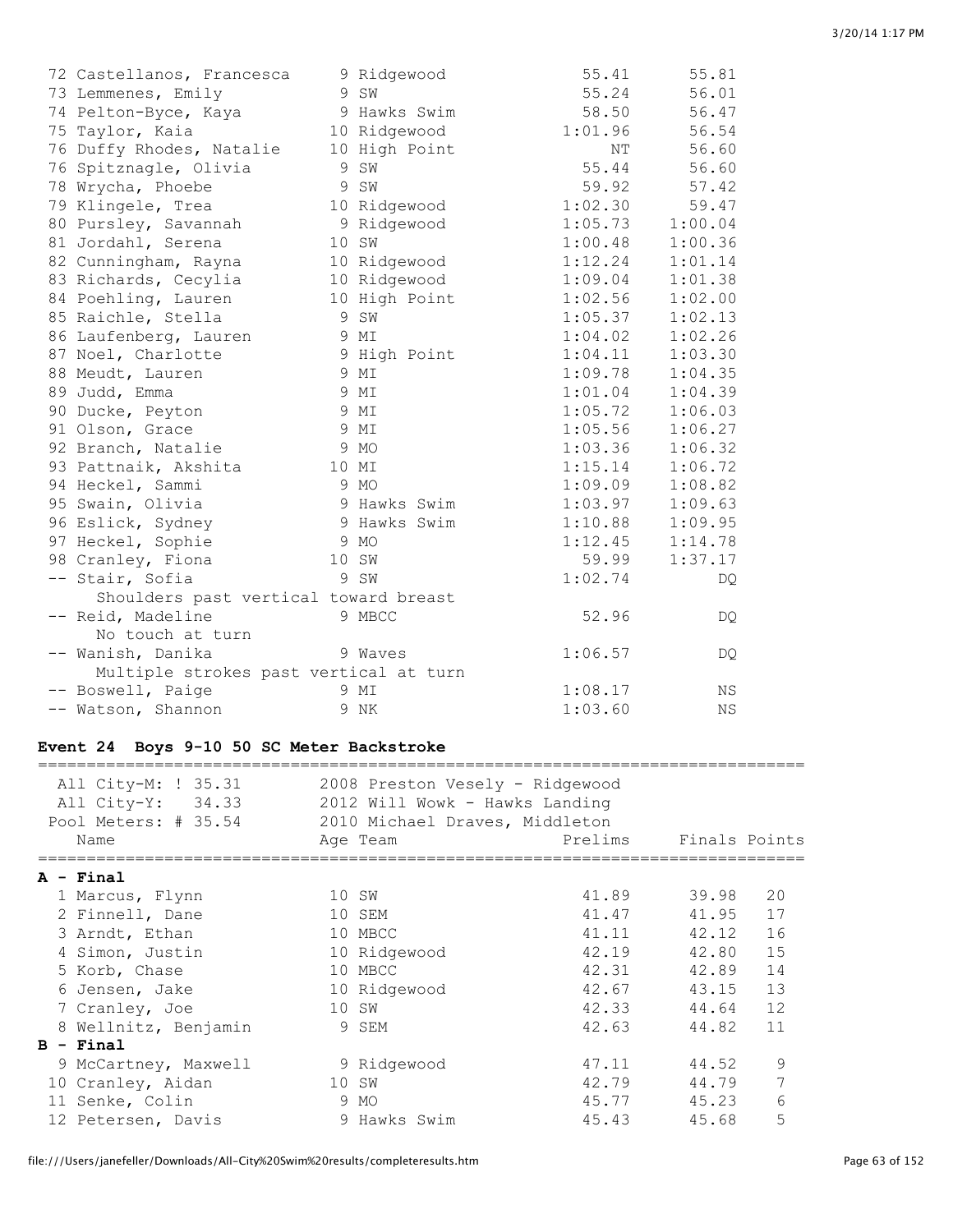| 13 Still, Sam     | 10 NK         | 45.30 | 45.85 | 4 |
|-------------------|---------------|-------|-------|---|
| 14 Murray, Jack   | 10 High Point | 46.39 | 46.12 | 3 |
| 15 Renfert, Koby  | 9 High Point  | 45.85 | 47.21 | 2 |
| 16 Sweitzer, Cole | 9 SW          | 46.70 | 49.46 | 1 |

### **Event 24 Boys 9-10 50 SC Meter Backstroke**

| All City-M: ! 35.31 2008 Preston Vesely - Ridgewood<br>All City-Y: 34.33 2012 Will Wowk - Hawks Landing<br>Pool Meters: # 35.54 2010 Michael Draves, Middleton<br>Name |       | Age Team      | Seed<br>======================== | Prelims |  |
|------------------------------------------------------------------------------------------------------------------------------------------------------------------------|-------|---------------|----------------------------------|---------|--|
|                                                                                                                                                                        |       |               |                                  |         |  |
| Preliminaries                                                                                                                                                          |       |               |                                  |         |  |
| 1 Arndt, Ethan                                                                                                                                                         |       | 10 MBCC       | 42.16                            | 41.11   |  |
| 2 Finnell, Dane                                                                                                                                                        |       | 10 SEM        | 41.51                            | 41.47   |  |
| 3 Marcus, Flynn                                                                                                                                                        |       | 10 SW         | 42.45                            | 41.89   |  |
| 4 Simon, Justin                                                                                                                                                        |       | 10 Ridgewood  | 43.54                            | 42.19   |  |
| 5 Korb, Chase                                                                                                                                                          |       | 10 MBCC       | 43.38                            | 42.31   |  |
| 6 Cranley, Joe                                                                                                                                                         |       | 10 SW         | 42.88                            | 42.33   |  |
| 7 Wellnitz, Benjamin                                                                                                                                                   | 9 SEM |               | 45.08                            | 42.63   |  |
| 8 Jensen, Jake                                                                                                                                                         |       | 10 Ridgewood  | 43.04                            | 42.67   |  |
| 9 Cranley, Aidan                                                                                                                                                       |       | 10 SW         | 45.84                            | 42.79   |  |
| 10 Still, Sam                                                                                                                                                          | 10 NK |               | 45.58                            | 45.30   |  |
| 11 Petersen, Davis                                                                                                                                                     |       | 9 Hawks Swim  | 45.50                            | 45.43   |  |
| 12 Senke, Colin                                                                                                                                                        |       | 9 MO          | 46.76                            | 45.77   |  |
| 13 Renfert, Koby                                                                                                                                                       |       | 9 High Point  | 48.02                            | 45.85   |  |
| 14 Murray, Jack                                                                                                                                                        |       | 10 High Point | 44.97                            | 46.39   |  |
| 15 Sweitzer, Cole                                                                                                                                                      |       | 9 SW          | 51.02                            | 46.70   |  |
| 16 McCartney, Maxwell                                                                                                                                                  |       | 9 Ridgewood   | 46.42                            | 47.11   |  |
| 17 Belgiano, Trey                                                                                                                                                      |       | 10 High Point | 54.38                            | 47.80   |  |
| 18 Stark, Kellen                                                                                                                                                       |       | 9 HFSC        | 48.34                            | 47.84   |  |
|                                                                                                                                                                        |       |               |                                  |         |  |
| 19 Chester, Owen                                                                                                                                                       |       | 9 Ridgewood   | 49.27                            | 48.20   |  |
| 20 Jimenez, Isandro                                                                                                                                                    | 10 SW |               | 49.48                            | 48.30   |  |
| 21 Jaccard, Ben                                                                                                                                                        |       | 10 MO         | 46.15                            | 48.34   |  |
| 22 Zuver, Connor                                                                                                                                                       |       | 9 Parkcrest   | 45.85                            | 48.51   |  |
| 23 Lundal, Cooper                                                                                                                                                      |       | 10 Hawks Swim | 48.88                            | 48.52   |  |
| 24 Wichern, Jackson                                                                                                                                                    |       | 9 SEM         | 49.05                            | 48.61   |  |
| 25 Hoppe, Garrett                                                                                                                                                      |       | 9 Ridgewood   | 48.79                            | 48.79   |  |
| 26 Jakel, Noah                                                                                                                                                         |       | 9 MBCC        | 53.62                            | 49.03   |  |
| 27 Scocos, Andreas                                                                                                                                                     |       | 10 SEM        | 54.44                            | 49.40   |  |
| 28 Irigoyen, Sebastian                                                                                                                                                 |       | 9 HFSC        | 49.85                            | 49.41   |  |
| 29 Plautz, Jackson                                                                                                                                                     |       | 10 Ridgewood  | 48.14                            | 49.68   |  |
| 30 Jensen, Christian                                                                                                                                                   |       | 10 High Point | 50.83                            | 49.74   |  |
| 31 Bell, Jack                                                                                                                                                          |       | 9 Parkcrest   | 48.82                            | 50.11   |  |
| 32 Mello, Jacob                                                                                                                                                        |       | 9 SEM         | 54.32                            | 50.52   |  |
| 33 Hammes, Jesse                                                                                                                                                       |       | 10 MO         | 49.90                            | 50.60   |  |
| 34 Segersten, Will                                                                                                                                                     |       | 9 West Side   | 53.78                            | 51.03   |  |
| 35 Pincombe, Tyler                                                                                                                                                     |       | 10 MI         | 55.06                            | 51.60   |  |
| 36 Atkisson, Brayden                                                                                                                                                   |       | 9 SEM         | 50.18                            | 51.73   |  |
| 37 Lehmann, Harrison                                                                                                                                                   |       | 10 Parkcrest  | 50.89                            |         |  |
|                                                                                                                                                                        |       |               |                                  | 52.05   |  |
| 38 McNerney, Joseph                                                                                                                                                    |       | 10 MI         | 49.78                            | 53.49   |  |
| 39 Wilson, Alex                                                                                                                                                        |       | 9 High Point  | 51.06                            | 53.58   |  |
| 40 Pruski, Henry                                                                                                                                                       |       | 10 Waves      | 54.02                            | 54.04   |  |
| 41 Starr, Alexander                                                                                                                                                    |       | 10 MI         | 59.43                            | 54.22   |  |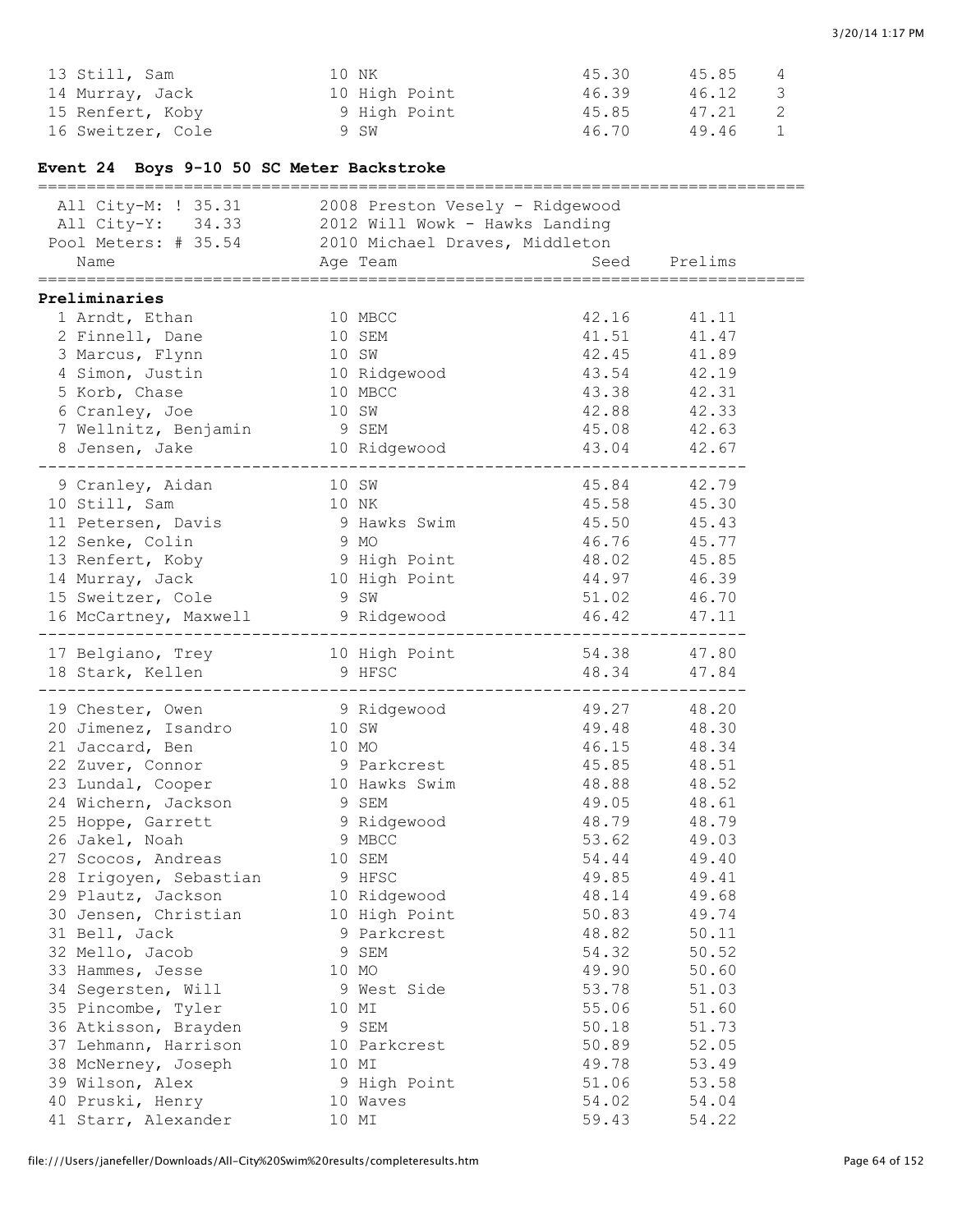| 42 Joshi, Akshay                      | 10 SEM        | 1:01.80 | 54.69   |
|---------------------------------------|---------------|---------|---------|
| 43 McEllistrem, Gavin                 | 9 Hawks Swim  | 54.10   | 54.88   |
| 44 Clark, Patrick                     | 9 MO          | 55.46   | 54.91   |
| 45 Covey, Jakob                       | 9 MI          | 56.20   | 55.43   |
| 46 McGowan, Patrick                   | 10 Hawks Swim | 53.22   | 55.57   |
| 46 Go, Michael                        | 10 High Point | 52.10   | 55.57   |
| 48 Vingelen, Cole                     | 10 Waves      | 57.41   | 56.12   |
| 49 Risley, Ethan                      | 10 Ridgewood  | 1:01.41 | 56.19   |
| 50 Moriarty, Aidan                    | 9 MI          | 1:00.50 | 56.54   |
| 51 Richards, Kenneth                  | 9 NK          | 55.61   | 56.83   |
| 52 Wallace, Ethan                     | 10 Ridgewood  | 53.65   | 57.60   |
| 53 Lee, John                          | 10 Waves      | 1:00.49 | 58.02   |
| 54 Thompson, Alec                     | 10 Ridgewood  | 57.09   | 58.03   |
| 55 Ashley, Alexander                  | 10 MI         | 58.21   | 58.28   |
| 56 Fernandez, Emilio                  | 9 HFSC        | 58.65   | 58.90   |
| 57 Ketarkus, Brady                    | 9 West Side   | 58.42   | 58.96   |
| 58 Wood, Charlie                      | 10 MI         | 1:05.40 | 59.69   |
| 59 Vanderloo, Carter                  | 9 High Point  | 55.61   | 59.70   |
| 60 Burmeister, Evan                   | 9 Ridgewood   | 1:06.84 | 59.84   |
| 61 Montgomery, Cole                   | 9 Ridgewood   | 1:06.25 | 1:00.01 |
| 62 Muckian, Gavin                     | 9 Ridgewood   | 58.41   | 1:00.74 |
| 63 Newman, Calvin                     | 9 Ridgewood   | 58.47   | 1:01.25 |
| 64 Carey, Samuel                      | 9 MI          | 1:06.25 | 1:03.01 |
| 65 Grant, Kaden                       | 10 Ridgewood  | 1:09.30 | 1:03.03 |
| 66 Theado, Alex                       | 9 Ridgewood   | 1:07.43 | 1:04.93 |
| 67 Morrison, Liam                     | 10 Waves      | NΤ      | 1:05.17 |
| 68 Niesen, Benjamin                   | 9 MI          | 1:05.74 | 1:05.78 |
| 69 Buencamino, Ryan                   | 10 SW         | 1:02.36 | 1:07.55 |
| 70 Budzinski, Andrew                  | 9 MI          | 1:14.14 | 1:08.23 |
| 71 Borns, Jordan                      | 9 HFSC        | 1:05.53 | 1:09.67 |
| 72 Streicher, Aiden                   | 10 HFSC       | 1:13.31 | 1:16.22 |
| 73 Kijowksi, Matthew                  | 10 Hawks Swim | 1:21.01 | 1:24.26 |
| 74 Bottoms, Liam                      | 9 SW          | 1:42.72 | 1:39.19 |
| -- Guilbault, Jacob                   | 9 SW          | 1:00.48 | DQ      |
| Shoulders past vertical toward breast |               |         |         |
| -- Guido, Max                         | 9 SW          | 1:20.19 | ΝS      |

#### **Event 25 Girls 11-12 50 SC Meter Backstroke**

| All City-M: ! 30.52<br>All City-Y: 28.52<br>Pool Meters: # 30.32 | 2010 Beata Nelson - Ridgewood<br>2012 Chiara Pierobon Mays - Hawks<br>2011 Beata Nelson, Ridgewood |         |               |    |
|------------------------------------------------------------------|----------------------------------------------------------------------------------------------------|---------|---------------|----|
| Name                                                             | Age Team                                                                                           | Prelims | Finals Points |    |
| A - Final                                                        |                                                                                                    |         |               |    |
| 1 DeFever, Ella                                                  | 11 Hawks Swim                                                                                      | 36.77   | 35.18         | 20 |
| 2 Bissen, Malia                                                  | 12 Ridgewood                                                                                       | 36.42   | 35.42         | 17 |
| 3 Spielman, Allison                                              | 12 SEM                                                                                             | 36.15   | 35.92         | 16 |
| 4 Updegrove, Avery                                               | 12 SEM                                                                                             | 36.88   | 36.46         | 15 |
| 5 Danielsen, Sami                                                | 11 Ridgewood                                                                                       | 37.19   | 36.75         | 14 |
| 6 Semmann, Laura                                                 | 12 West Side                                                                                       | 37.80   | 36.98         | 13 |
| 7 Messner, Molly                                                 | 11 SW                                                                                              | 36.82   | 37.12         | 12 |
| 8 Mirus, Sawyer                                                  | 12 HFSC                                                                                            | 37.50   | 37.91         | 11 |
| $B -$ Final                                                      |                                                                                                    |         |               |    |
| 9 Barrett, Alexis                                                | 12 MI                                                                                              | 37.81   | 36.64         | 9  |
| 10 Bie, Ellen                                                    | 12 SEM                                                                                             | 37.89   | 36.77         | 7  |
| 11 Bondoc, Delaney                                               | 11 West Side                                                                                       | 37.91   | 37.55         | 6  |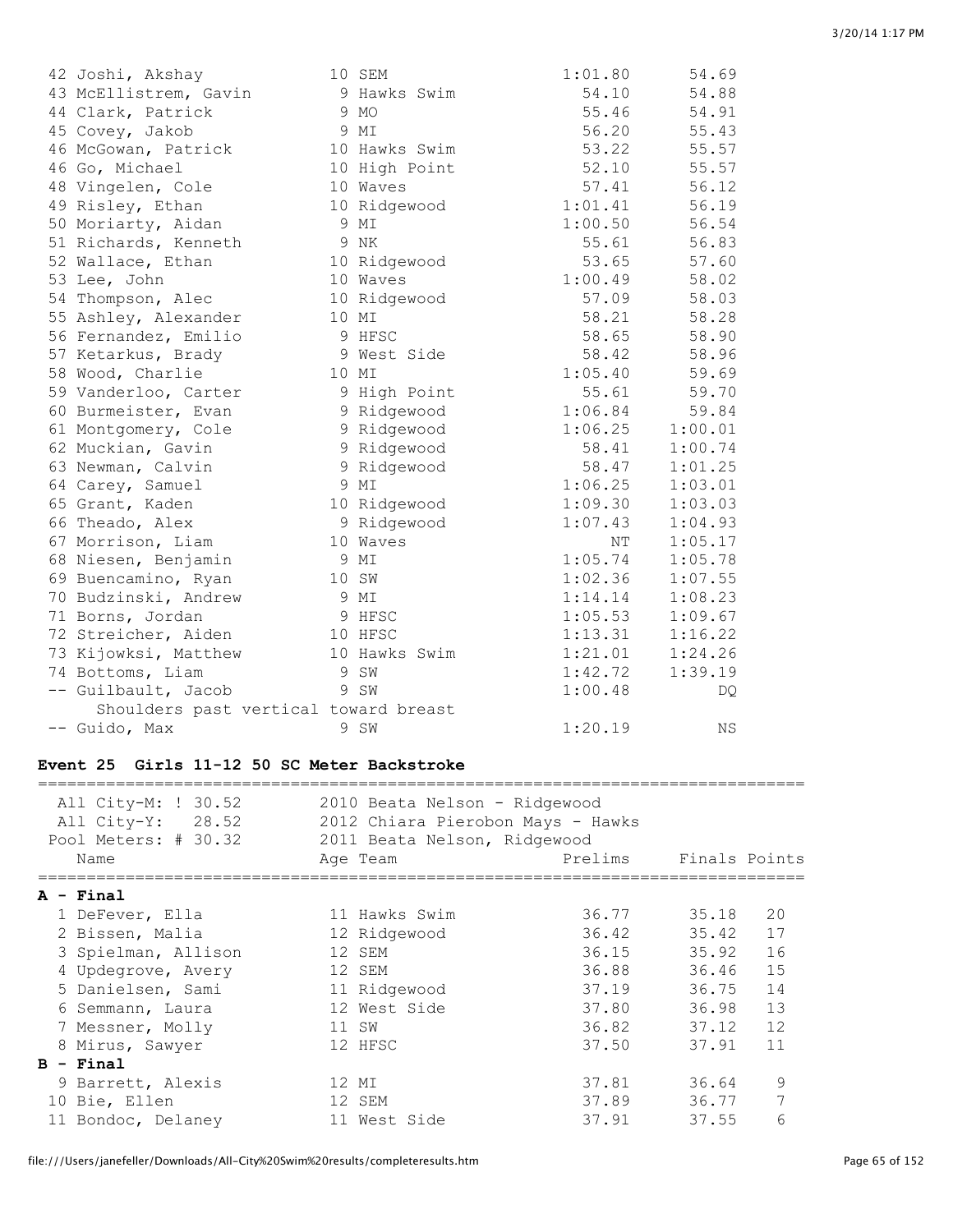| 12 Vogel, Taylor        | 12 MO    | 39.16 | 37.88 | 5             |
|-------------------------|----------|-------|-------|---------------|
| 13 Keller, Cassandra    | 12 MO    | 37.82 | 37.97 | 4             |
| 14 Warriner, Molly      | 12 MI    | 38.60 | 37.99 | $\mathcal{S}$ |
| 15 Ouattrucci, Isabella | 12 Waves | 38.51 | 38.32 |               |
| 16 Jaeqer, Mae          | 12 MO    | 38.97 | 40.06 |               |

### **Event 25 Girls 11-12 50 SC Meter Backstroke**

| ===========================                       |                                                                                                          | ========================== |             |
|---------------------------------------------------|----------------------------------------------------------------------------------------------------------|----------------------------|-------------|
|                                                   | All City-M: ! 30.52 2010 Beata Nelson - Ridgewood<br>All City-Y: 28.52 2012 Chiara Pierobon Mays - Hawks |                            |             |
|                                                   |                                                                                                          |                            |             |
| Pool Meters: # 30.32 2011 Beata Nelson, Ridgewood |                                                                                                          |                            |             |
| Name                                              | Age Team                                                                                                 | Seed Prelims               |             |
| Preliminaries                                     |                                                                                                          |                            |             |
| 1 Spielman, Allison                               | 12 SEM                                                                                                   | 36.91                      | 36.15       |
| 2 Bissen, Malia 12 Ridgewood                      |                                                                                                          | 37.33                      | 36.42       |
| 3 DeFever, Ella                                   | 11 Hawks Swim                                                                                            | 37.30                      | 36.77       |
| 4 Messner, Molly                                  | 11 SW                                                                                                    | 37.23                      | 36.82       |
| 5 Updegrove, Avery 12 SEM                         |                                                                                                          | 37.27                      | 36.88       |
| 6 Danielsen, Sami 11 Ridgewood                    |                                                                                                          | 38.33                      | 37.19       |
| 7 Mirus, Sawyer                                   | 12 HFSC                                                                                                  | 37.89 37.50                |             |
|                                                   | 8 Semmann, Laura 12 West Side 38.71 37.80                                                                |                            |             |
|                                                   |                                                                                                          |                            |             |
| 9 Barrett, Alexis                                 | 12 MI                                                                                                    |                            | 37.12 37.81 |
| 10 Keller, Cassandra 12 MO                        |                                                                                                          |                            | 40.76 37.82 |
| 11 Bie, Ellen                                     | 12 SEM                                                                                                   | 37.33                      | 37.89       |
| 12 Bondoc, Delaney 11 West Side                   |                                                                                                          | 37.00                      | 37.91       |
| 13 Quattrucci, Isabella 12 Waves                  |                                                                                                          | 37.27                      | 38.51       |
| 14 Warriner, Molly 12 MI                          |                                                                                                          | 38.23                      | 38.60       |
| 15 Jaeger, Mae                                    | 12 MO                                                                                                    | 38.57 38.97                |             |
| 16 Vogel, Taylor 12 MO                            |                                                                                                          | 39.15                      | 39.16       |
| 17 Albert, Alli                                   | 11 Ridgewood                                                                                             |                            | 41.57 39.28 |
| 18 Carroll, Mackenzie 12 NK                       | _________________                                                                                        | 39.57 39.83                |             |
| 19 Frisch, Lily                                   | 12 Ridgewood                                                                                             |                            | 39.98 40.04 |
| 20 Granetzke, Hannah 11 SEM                       |                                                                                                          |                            | 40.57 40.56 |
| 21 Gessler, Nicole 12 Parkcrest                   |                                                                                                          | 40.84                      | 40.82       |
| 22 Gonter, Maeve                                  | 11 MI                                                                                                    | 41.17                      | 40.83       |
| 23 Laurent, Maria                                 | 11 MI                                                                                                    | 42.29                      | 41.01       |
| 24 Kittelson, Peyton 12 Ridgewood                 |                                                                                                          |                            | 40.50 41.02 |
| 25 Russell, Jenna                                 | 11 MO                                                                                                    |                            | 40.83 41.15 |
| 26 Flynn, Grace                                   | 12 SEM                                                                                                   |                            | 41.29 41.44 |
| 27 Price, Erin                                    | 11 MBCC                                                                                                  |                            | 40.25 41.50 |
| 28 Peterson, Sydney                               | 12 Parkcrest                                                                                             | 40.90                      | 41.60       |
| 29 Frisch, Natalie                                | 11 Ridgewood                                                                                             | 41.85                      | 41.83       |
| 30 Wilson, Tyler                                  | 11 High Point                                                                                            | 43.28                      | 41.99       |
| 31 Young, Beth                                    | 12 High Point                                                                                            | 41.85                      | 42.07       |
| 32 Rogers, Mia                                    | 12 HFSC                                                                                                  | 40.64                      | 42.18       |
| 33 Jankovich, Josie                               | 12 HFSC                                                                                                  | 43.26                      | 42.50       |
| 34 Pansegrau, Elizabeth                           | 11 Hawks Swim                                                                                            | 42.82                      | 42.68       |
| 35 Gosselin, Caroline                             | 12 Ridgewood                                                                                             | 42.10                      | 42.89       |
| 36 Schramm, Katelyn                               | 12 Hawks Swim                                                                                            | 44.20                      | 43.01       |
| 37 Keebler, Anna                                  | 12 High Point                                                                                            | 43.17                      | 43.15       |
| 38 Smith, Berkley                                 | 11 MI                                                                                                    | 43.01                      | 43.17       |
| 39 Heinrichs, Ellie                               | 11 HFSC                                                                                                  | 44.45                      | 43.30       |
| 40 Walker, Diana                                  | 11 High Point                                                                                            | 42.97                      | 43.33       |
|                                                   |                                                                                                          |                            |             |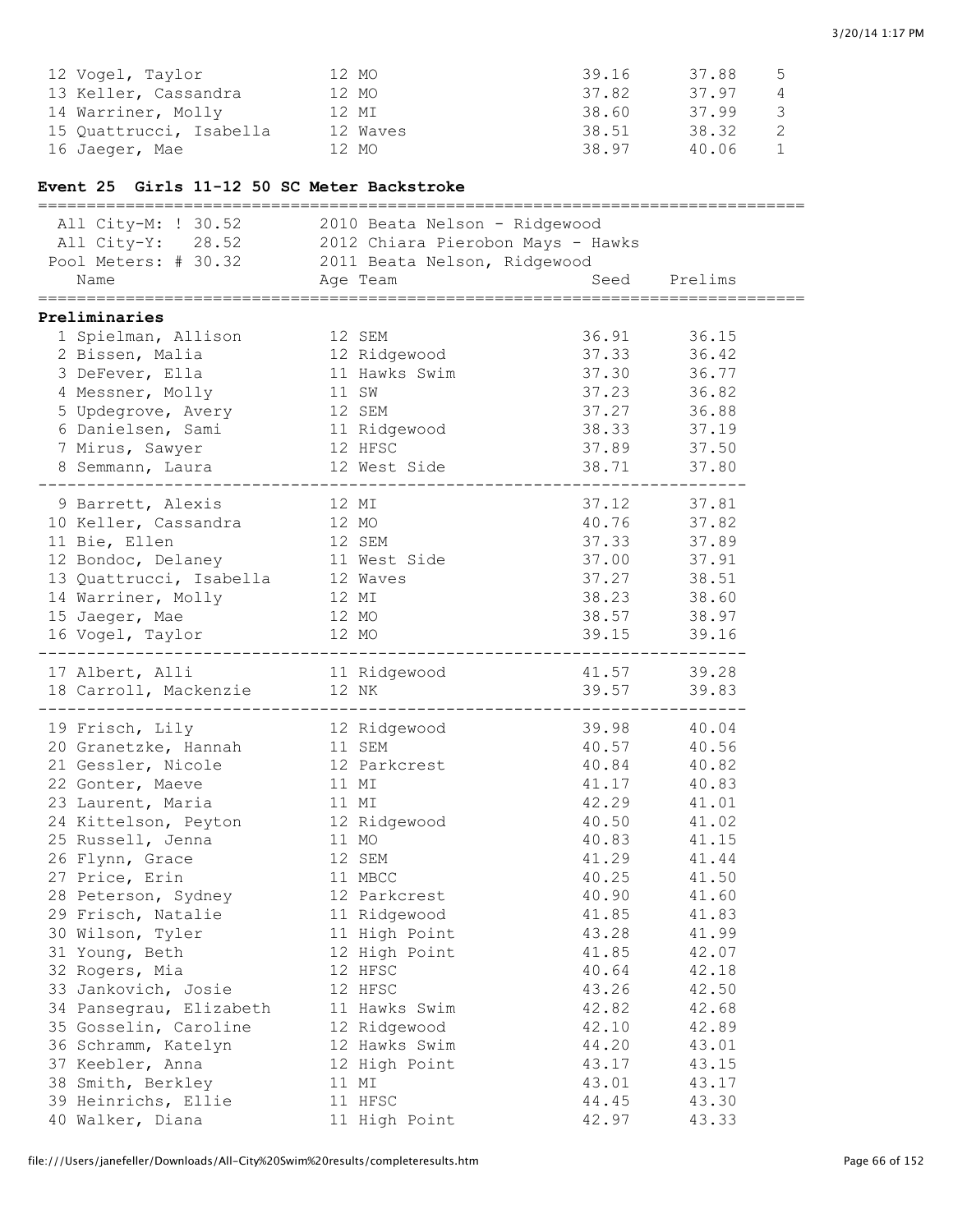| 40 Schoff, Kirsten                     | 12 SW         | 43.15               | 43.33   |
|----------------------------------------|---------------|---------------------|---------|
| 42 Stitgen, Julia                      | 12 SEM        | 44.96               | 44.00   |
| 43 Mangas, Abby                        | 12 MI         | 45.14               | 44.08   |
| 44 Reid, Claire                        | 12 Hawks Swim | 45.09               | 44.25   |
| 45 Erlandson, Nora                     | 11 Hawks Swim | 42.40               | 44.56   |
| 46 Stahnke, Alexis                     | 12 MI         | 45.92               | 45.47   |
| 47 Bryan, Kristin                      | 12 Waves      | 47.01               | 45.71   |
| 48 Hernandez, Kaylee                   | 12 MI         | 45.56               | 45.81   |
| 49 Keith, Moira                        | 11 MI         | 46.47               | 45.83   |
| 50 Ashe, Alexis                        | 12 MI         | 48.28               | 45.94   |
| 51 McCorvie, Kate                      | 11 Ridgewood  | 45.71               | 46.13   |
| 52 Quigley, Taryn                      | 12 MI         | 44.97               | 46.39   |
| 53 Vredenbregt, Leah                   | 12 HFSC       | 48.17               | 46.45   |
| 54 Ohnstad, Cecelia                    | 11 Parkcrest  | 47.76               | 46.80   |
| 55 Parvin, Ainsley                     | 12 MO         | 50.70               | 47.89   |
| 56 Bush, Margo                         | 11 SW         | 48.36               | 47.96   |
| 57 Alexander, Sophia                   | 12 SEM        | $\rm{NT}$           | 48.13   |
| 58 Moreland, Brianna                   | 12 MO         | 50.58               | 48.15   |
| 59 Klimowicz, Nastassja                | 11 Waves      | 49.94               | 48.16   |
| 60 Dunn, Campbell                      | 12 Ridgewood  | 45.01               | 48.35   |
| 61 Welsh, Taylor                       | 11 Hawks Swim | 48.85               | 49.20   |
| 62 Bonifas, Maddy                      | 11 Ridgewood  | 48.80               | 49.34   |
| 63 Engle, Elizabeth                    | 11 MI         | 53.97               | 49.35   |
| 64 Ra, Irene                           | 11 HFSC       | 48.28               | 49.60   |
| 65 Spitznagle, Isabellla               | 11 SW         | 49.93               | 50.17   |
| 66 Tisdel, Keeley                      | 11 West Side  | 50.53               | 51.04   |
| 67 Thayer, Brynn                       | 12 MI         | 53.72               | 51.77   |
| 68 Cedergren, Julia                    | 11 High Point | 50.26               | 51.86   |
| 69 Stephenson, Jaqueline               | 11 SW         | 54.12               | 52.06   |
| 70 Alexander, Roan                     | 11 SW         | 55.43               | 53.81   |
| 71 House, Alice                        | 11 SW         | 52.87               | 54.14   |
| 72 Friedman, Lucy                      | 11 SEM        | 54.12               | 54.87   |
| 73 Judd, Lauren                        | 12 MI         | 51.07               | 55.39   |
| 74 Kinne, Natasha                      | 11 MI         | 1:06.42             | 1:01.22 |
| 75 Bloomer, Ashley                     | 11 Waves      | $2:02.42$ $1:37.22$ |         |
| -- Porras, Nina                        | 11 High Point | NΤ                  | X51.77  |
| -- Gotzler, Ella                       | 12 SW         | 47.77               | DQ      |
| Did not finish on back                 |               |                     |         |
| -- Sexson, Leah                        | 11 SW         | 43.31               | DQ      |
| Shoulders past vertical toward breast  |               |                     |         |
| -- Dockter, Sarah                      | 11 MO         | 59.57               | DQ      |
| Shoulders past vertical toward breast  |               |                     |         |
| -- Dillon, Grace                       | 12 MI         | 53.29               | DQ      |
| Multiple strokes past vertical at turn |               |                     |         |
| -- Jones, Sophie                       | 12 Waves      | 59.53               | DQ      |
| Not on back off wall                   |               |                     |         |
| -- Herman, Sally                       | 11 Parkcrest  | 1:12.02             | ΝS      |
| -- Brown, Halle                        | 12 SW         | 45.90               | ΝS      |
|                                        |               |                     |         |

#### **Event 26 Boys 11-12 50 SC Meter Backstroke**

=============================================================================== All City-M: ! 31.06 2006 Drew teDuits - Nakoma All City-Y: 28.16 2012 Alex Wowk - Hawks Landing Pool Meters: # 32.33 2010 Zack Parkin, Middleton Name Age Team Prelims Finals Points ===============================================================================

**A - Final**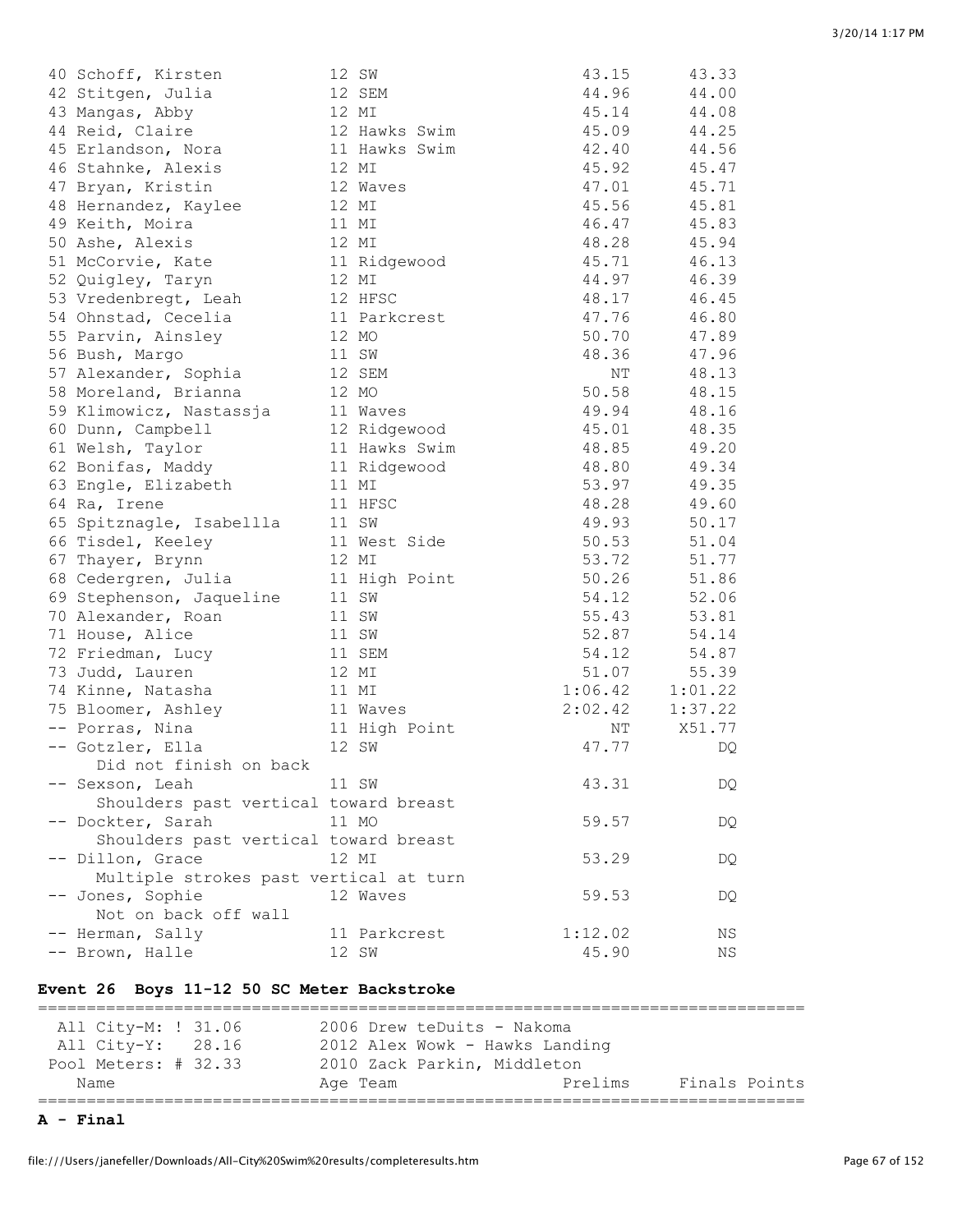|   | 1 Parkin, Archer     |       | 11 MI         | 32.99 | 32.86 | 20             |
|---|----------------------|-------|---------------|-------|-------|----------------|
|   | 2 Callan, Griffin    |       | 12 West Side  | 33.52 | 32.97 | 17             |
|   | 3 Casey, Isaac       |       | 11 HFSC       | 36.36 | 35.70 | 16             |
|   | 4 Barth, Josh        |       | 12 Hawks Swim | 35.95 | 35.86 | 15             |
|   | 5 Weygant, Max       | 11 SW |               | 39.46 | 36.02 | 14             |
|   | 6 Worledge, Miles    | 12 MI |               | 38.31 | 36.47 | 13             |
|   | 7 Zillner, Blake     |       | 12 High Point | 37.11 | 37.36 | 12             |
|   | 8 McKinnon, Garrett  |       | 11 Ridgewood  | 39.06 | 39.60 | 11             |
| в | - Final              |       |               |       |       |                |
|   | 9 Andes, Brody       |       | 12 NK         | 40.41 | 37.76 | 9              |
|   |                      |       |               |       |       |                |
|   | 10 Lindauer, Parker  |       | 12 Hawks Swim | 40.75 | 38.89 | 7              |
|   | 11 Purtell, Mitchell | 11 SW |               | 40.49 | 40.11 | 6              |
|   | 12 Schuster, Bryce   |       | 12 High Point | 40.81 | 40.23 | 5              |
|   | 13 Sheehan, Dane     | 12 SW |               | 41.20 | 40.53 | $\overline{4}$ |
|   | 14 Stacey, Nick      |       | 11 NK         | 41.20 | 40.87 | 3              |
|   | 15 Mello, Matthew    |       | 11 SEM        | 41.74 | 41.43 | 2              |

# **Event 26 Boys 11-12 50 SC Meter Backstroke**

| All City-M: ! 31.06 2006 Drew teDuits - Nakoma<br>All City-Y: 28.16 2012 Alex Wowk - Hawks Landing<br>Pool Meters: # 32.33 2010 Zack Parkin, Middleton<br>Name<br>===================================               | Age Team                                                                                                     | .====================                                                               | Seed Prelims                                                                        |  |
|---------------------------------------------------------------------------------------------------------------------------------------------------------------------------------------------------------------------|--------------------------------------------------------------------------------------------------------------|-------------------------------------------------------------------------------------|-------------------------------------------------------------------------------------|--|
| Preliminaries<br>1 Parkin, Archer<br>2 Callan, Griffin<br>3 Barth, Josh<br>4 Casey, Isaac<br>5 Zillner, Blake<br>6 Worledge, Miles<br>7 McKinnon, Garrett 11 Ridgewood<br>8 Weygant, Max                            | 11 MI<br>12 West Side<br>12 Hawks Swim<br>11 HFSC<br>12 High Point<br>12 MI<br>11 SW                         | 33.49<br>34.37<br>35.76<br>38.18<br>37.06<br>39.06<br>40.81<br>38.35                | 32.99<br>33.52<br>35.95<br>36.36<br>37.11<br>38.31<br>39.06<br>39.46                |  |
| 9 Andes, Brody<br>10 Purtell, Mitchell 11 SW<br>11 Lindauer, Parker 12 Hawks Swim<br>12 Schuster, Bryce 12 High Point<br>13 Stacey, Nick<br>13 Sheehan, Dane<br>15 Neumann, Brett 11 Ridgewood<br>16 Mello, Matthew | 12 NK<br>11 NK<br>12 SW<br>11 SEM<br>--------------------                                                    | 40.93 40.49<br>41.05<br>41.36<br>40.77<br>42.56<br>42.87 41.51<br>40.35             | 38.91 40.41<br>40.75<br>40.81<br>41.20<br>41.20<br>41.74                            |  |
| 17 Schaefer, Dryden 12 HFSC<br>18 Gonring, Noah 12 SEM                                                                                                                                                              |                                                                                                              |                                                                                     | 42.35 42.14<br>43.13 42.23                                                          |  |
| 19 Wanta, Benjamin<br>20 Strong, Owen 11 High Point<br>21 Draves, Nicolas<br>21 Duffy, Liam<br>23 Gronski, Sam<br>24 Peterson, Maxx<br>25 Jones, Parker<br>26 Kruse, Clayton<br>27 Hoppe, Kyle<br>28 Simon, Richard | 11 SEM<br>12 MI<br>12 MBCC<br>11 MO<br>11 MI<br>11 Ridgewood<br>12 Ridgewood<br>11 Ridgewood<br>11 Ridgewood | 42.74 42.64<br>40.88<br>44.26<br>41.30<br>44.79<br>45.22<br>43.80<br>45.32<br>46.56 | 43.81 42.26<br>42.99<br>42.99<br>43.06<br>43.19<br>43.95<br>44.86<br>45.36<br>46.16 |  |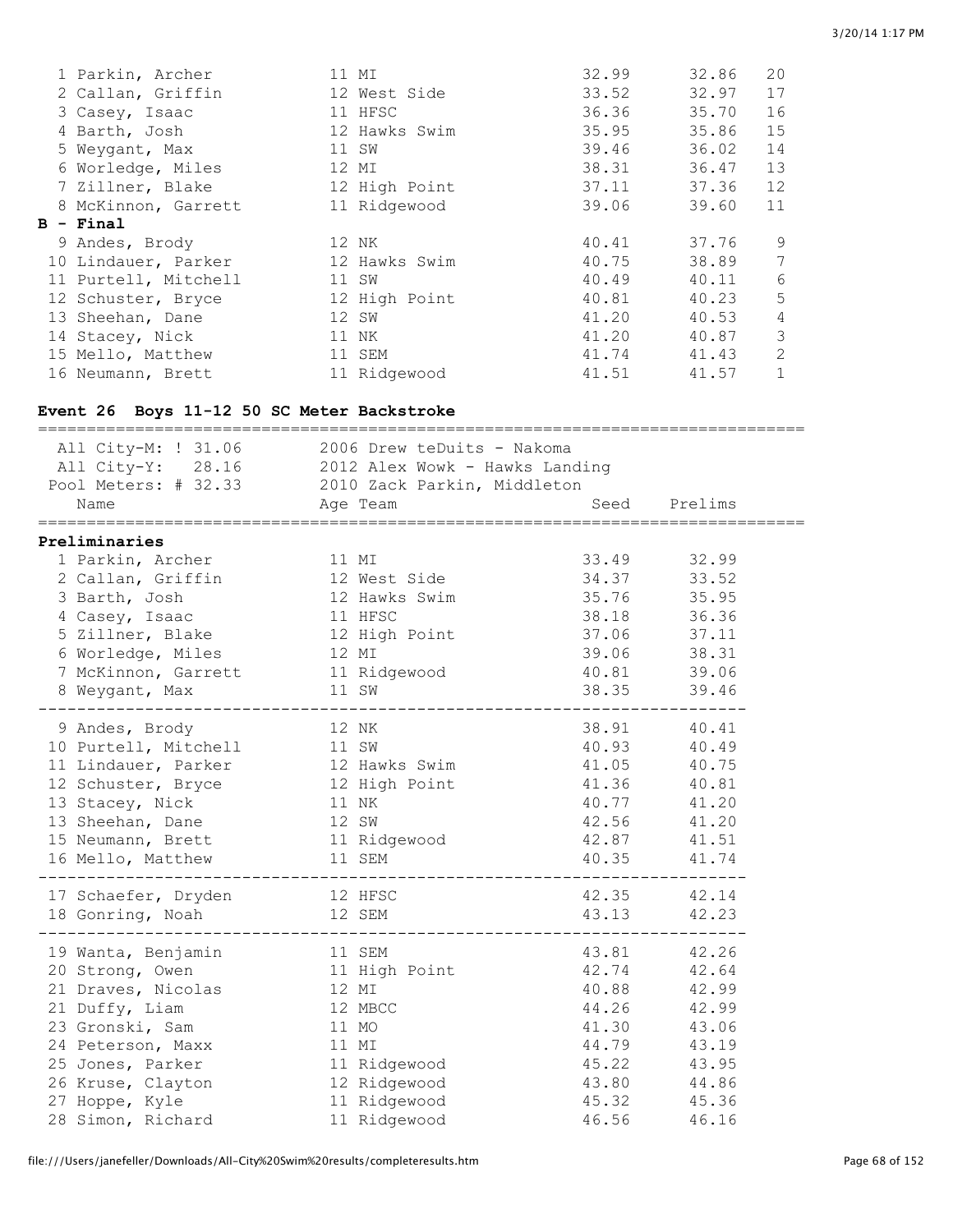| 29 Donkle, James            | 11 West Side  | 48.92   | 47.70 |
|-----------------------------|---------------|---------|-------|
| 30 Simpson, Aidan           | 11 High Point | 47.73   | 48.21 |
| 31 Healy, Ryan              | 11 Ridgewood  | 47.99   | 48.84 |
| 32 Trinkner, Charlie        | 11 Ridgewood  | 50.30   | 49.23 |
| 33 Richards, Elijah         | 11 Ridgewood  | 49.96   | 49.44 |
| 34 Richards, Gavin          | 11 Ridgewood  | 49.11   | 49.58 |
| 35 Aman-Lavicky, Joey       | 11 SEM        | 51.41   | 49.67 |
| 36 Kilmer, Wilson           | 12 HFSC       | 54.59   | 49.86 |
| 37 Ballweg, Nicholas        | 11 High Point | 48.71   | 50.54 |
| 38 Bartzen, Jack            | 11 MO         | 51.73   | 51.21 |
| 39 Espinoza Forlenza, Gabri | 12 Parkcrest  | 1:07.80 | 53.48 |
| 40 Petty, Samuel            | 11 High Point | 1:04.37 | 54.70 |
| 41 Mayhew, Zachary          | 11 MI         | 56.70   | 56.49 |
| 42 McEllistrem, Aidan       | 12 Hawks Swim | 59.15   | 58.23 |
| -- Mutch, Owen              | 11 Ridgewood  | 54.54   | DQ.   |
| No touch at turn            |               |         |       |
| -- Tsao, Liam               | 11 SW         | 58.25   | DQ.   |
| No touch at turn            |               |         |       |

### **Event 27 Girls 13-14 100 SC Meter Backstroke**

| All City-M: ! 1:06.25<br>All City-Y: 55.67 2012 Beata Nelson - Ridgewood<br>Pool Meters: # 1:03.34 2013 Beata Nelson, Ridgewood | 2001 Terri Schramka - Parkcrest |                       |         |                 |
|---------------------------------------------------------------------------------------------------------------------------------|---------------------------------|-----------------------|---------|-----------------|
| Name<br>=====================                                                                                                   | Age Team                        | Prelims Finals Points |         |                 |
| A - Final                                                                                                                       |                                 |                       |         |                 |
| 1 Lin, Victoria<br>14 MI                                                                                                        |                                 | $1:07.98$ $1:07.14$   |         | 20              |
| 2 Pierobon Mays, Chiara 13 Hawks Swim                                                                                           |                                 | 1:08.80               | 1:07.73 | 17              |
| 3 Bergmann, Lauren                                                                                                              | 14 NK                           | $1:08.88$ $1:10.07$   |         | 16              |
| 4 Hippen, Caroline                                                                                                              | 13 MI                           | $1:09.89$ $1:10.14$   |         | 15              |
| 5 Sullivan, Maddy                                                                                                               | 14 SW                           | $1:10.22$ $1:11.09$   |         | 14              |
| 6 Schultz, Sarah                                                                                                                | 14 SEM                          | $1:14.55$ $1:14.65$   |         | 13              |
| 7 Luner, Celia                                                                                                                  | 13 MO                           | 1:14.98               | 1:15.40 | 12              |
| 8 Lambert, Katherine                                                                                                            | 14 SW                           | 1:15.12               | 1:15.95 | 11              |
| B - Final                                                                                                                       |                                 |                       |         |                 |
| 9 McKeon, Maia                                                                                                                  | 13 Hawks Swim                   | 1:17.29               | 1:15.11 | 9               |
| 10 Wilson, Claire                                                                                                               | 13 Ridgewood                    | 1:16.19               | 1:15.21 | $\overline{7}$  |
| 11 Vaccaro, Sophia                                                                                                              | 14 Ridgewood                    | 1:15.53               | 1:15.45 | $6\phantom{1}6$ |
| 12 Robertson, Emma                                                                                                              | 14 MO                           | $1:17.89$ $1:17.83$   |         | 5               |
| 13 Kuecker, Julianna                                                                                                            | 14 High Point                   | $1:18.49$ $1:18.40$   |         | 4               |
| 14 Finnell, Madi                                                                                                                | 13 SEM                          | $1:19.75$ $1:18.52$   |         | 3               |
| 15 Heyworth, Annika                                                                                                             | 14 MO                           | 1:16.26               | 1:19.45 | $\overline{2}$  |
| 16 Jaye, Anna                                                                                                                   | 14 SW                           | 1:19.95               | 1:21.20 | $\mathbf{1}$    |

### **Event 27 Girls 13-14 100 SC Meter Backstroke**

| All City-M: ! 1:06.25<br>All City-Y: 55.67<br>Pool Meters: # 1:03.34 | 2001 Terri Schramka - Parkcrest<br>2012 Beata Nelson - Ridgewood<br>2013 Beata Nelson, Ridgewood |         |         |
|----------------------------------------------------------------------|--------------------------------------------------------------------------------------------------|---------|---------|
| Name                                                                 | Age Team                                                                                         | Seed    | Prelims |
| Preliminaries                                                        |                                                                                                  |         |         |
| 1 Lin, Victoria                                                      | 14 MI                                                                                            | 1:09.70 | 1:07.98 |
| 2 Pierobon Mays, Chiara                                              | 13 Hawks Swim                                                                                    | 1:10.00 | 1:08.80 |
| 3 Bergmann, Lauren                                                   | 14 NK                                                                                            | 1:07.10 | 1:08.88 |
| 4 Hippen, Caroline                                                   | 13 MT                                                                                            | 1:10.86 | 1:09.89 |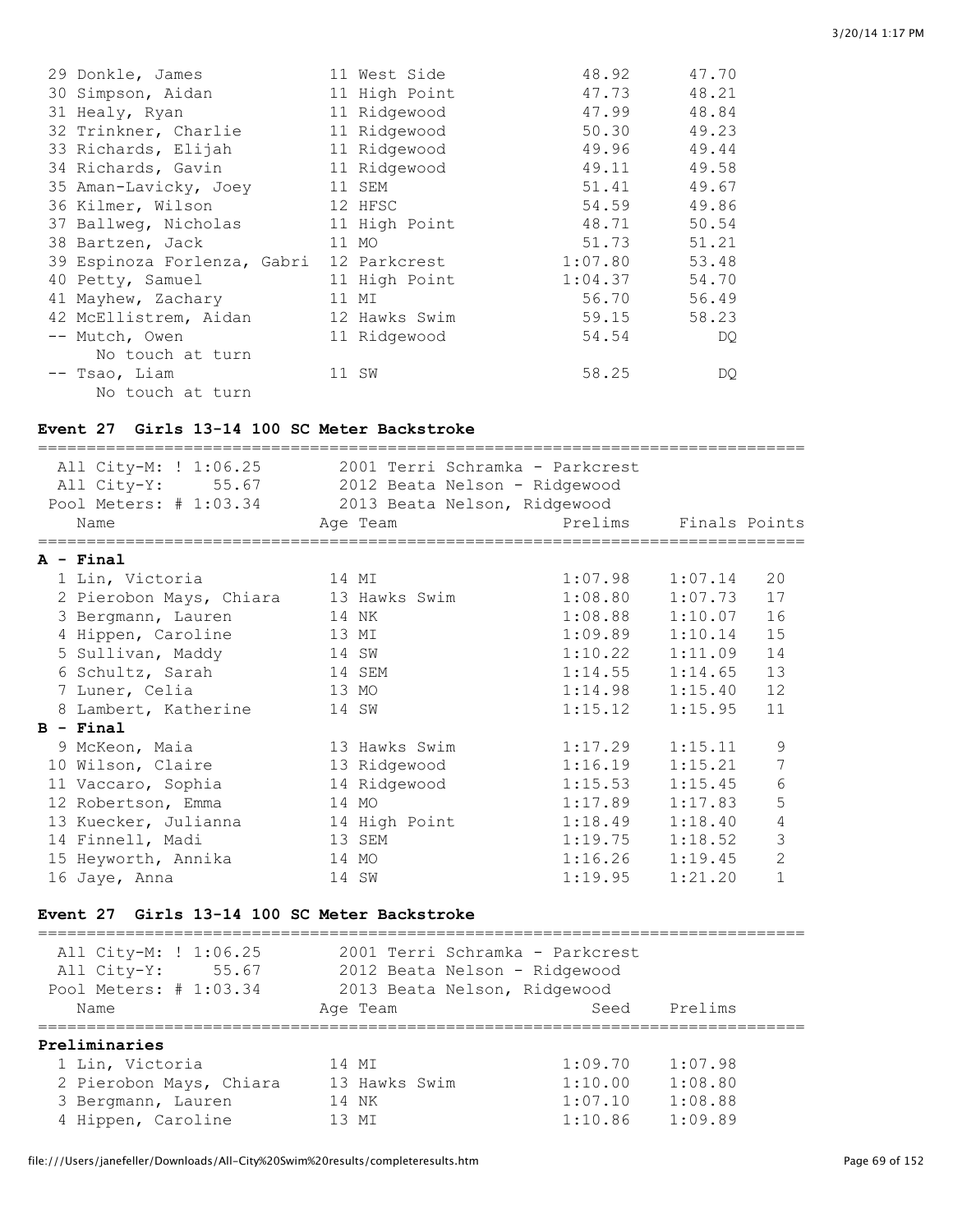| 5 Sullivan, Maddy<br>6 Schultz, Sarah<br>7 Luner, Celia<br>8 Lambert, Katherine                                                                                                                                                                                                                                                                               | 14 SW<br>14 SEM<br>13 MO<br>14 SW                                                                                                                                  | 1:11.98<br>$1:13.32$ $1:14.55$<br>$1:16.53$ $1:14.98$<br>1:19.92                                                                                                                                                                         | 1:10.22<br>1:15.12                                                                                                |
|---------------------------------------------------------------------------------------------------------------------------------------------------------------------------------------------------------------------------------------------------------------------------------------------------------------------------------------------------------------|--------------------------------------------------------------------------------------------------------------------------------------------------------------------|------------------------------------------------------------------------------------------------------------------------------------------------------------------------------------------------------------------------------------------|-------------------------------------------------------------------------------------------------------------------|
| 9 Vaccaro, Sophia<br>10 Wilson, Claire<br>11 Heyworth, Annika<br>12 McKeon, Maia<br>13 Robertson, Emma<br>14 Kuecker, Julianna 14 High Point 1:18.41 1:18.49<br>15 Finnell, Madi<br>16 Jaye, Anna                                                                                                                                                             | 14 Ridgewood<br>13 Ridgewood<br>14 MO<br>13 Hawks Swim<br>14 MO<br>13 SEM<br>14 SW                                                                                 | 1:17.10<br>1:18.80<br>1:20.20<br>1:16.76<br>$1:21.44$ $1:17.89$<br>$1:20.70$ $1:19.75$<br>$1:21.71$ $1:19.95$                                                                                                                            | 1:15.53<br>1:16.19<br>1:16.26<br>1:17.29                                                                          |
| 17 Walters, Bella<br>18 Link, Grace                                                                                                                                                                                                                                                                                                                           | 14 Parkcrest<br>13 SW                                                                                                                                              | $1:21.48$ $1:20.29$<br>1:20.49                                                                                                                                                                                                           | 1:20.99                                                                                                           |
| 19 Pinder, Devon<br>20 Hall, Ella<br>21 Oaks, Olivia<br>22 Quandt, Grace<br>23 Brophy, Emma<br>24 Anderson, Mary Kate 13 Parkcrest<br>25 Farr, Dani<br>26 Erickson, Kristen<br>27 Wickstrom, Holly<br>28 McMurray, Mimi<br>29 Duecker, Emily<br>30 Ra, Justine<br>31 Gaard, Abby<br>32 Braithwaite, Ann<br>33 Richards, Allison 13 NK<br>-- Mettel, Kaden Mae | 13 MI<br>14 SEM<br>13 Ridgewood<br>14 Parkcrest<br>13 SW<br>14 Ridgewood<br>14 Ridgewood<br>14 Ridgewood<br>14 SW<br>13 MI<br>13 HFSC<br>13 SW<br>13 MBCC<br>13 MI | $1:21.54$ $1:21.22$<br>1:24.96<br>1:25.64<br>$1:23.19$ $1:22.85$<br>$1:26.11$ $1:23.96$<br>$1:27.42$ $1:24.16$<br>1:26.71<br>1:25.73<br>1:23.70<br>1:28.70<br>1:27.31<br>1:30.67<br>1:33.47<br>1:31.27<br>$1:48.02$ $1:45.11$<br>1:51.21 | 1:22.14<br>1:22.73<br>1:25.11<br>1:25.31<br>1:25.42<br>1:28.03<br>1:30.64<br>1:31.03<br>1:32.46<br>1:34.11<br>DQ. |
| Multiple strokes past vertical at turn                                                                                                                                                                                                                                                                                                                        |                                                                                                                                                                    |                                                                                                                                                                                                                                          |                                                                                                                   |

### **Event 28 Boys 13-14 100 SC Meter Backstroke**

| Name                                                                                                                                           | Age Team                                                                                       |                                                                                                                      |                                                                                                                                                       |                                                                                                                                                                                                         |
|------------------------------------------------------------------------------------------------------------------------------------------------|------------------------------------------------------------------------------------------------|----------------------------------------------------------------------------------------------------------------------|-------------------------------------------------------------------------------------------------------------------------------------------------------|---------------------------------------------------------------------------------------------------------------------------------------------------------------------------------------------------------|
|                                                                                                                                                |                                                                                                |                                                                                                                      |                                                                                                                                                       |                                                                                                                                                                                                         |
| 1 Wowk, Alex<br>2 McDade, Bennett<br>3 Weaver, Lain<br>4 Sato, Tyler<br>5 Zwaska, Abram<br>6 Pfau, Henry<br>7 Allen, Jordan<br>8 Patton, Riley | 13 Hawks Swim<br>13 MO<br>13 HFSC<br>13 HFSC<br>13 Ridgewood<br>13 NK<br>14 MO<br>14 Parkcrest |                                                                                                                      | 1:03.44#<br>1:07.38<br>1:08.16<br>1:09.40<br>1:11.77<br>1:12.39<br>1:12.48                                                                            | 20<br>17<br>16<br>15<br>14<br>13<br>12<br>11                                                                                                                                                            |
| $B - Final$                                                                                                                                    |                                                                                                |                                                                                                                      |                                                                                                                                                       |                                                                                                                                                                                                         |
| 9 Zocher, Jack<br>10 Temprano, Nathan<br>11 Kettner, Case<br>12 Sebastian, Zeke<br>13 Smith, Sam                                               | 13 Parkcrest<br>13 MBCC<br>14 Ridgewood                                                        |                                                                                                                      | 1:14.30<br>1:15.90<br>1:19.13                                                                                                                         | 9<br>$\overline{7}$<br>$6\phantom{1}6$<br>5<br>4                                                                                                                                                        |
|                                                                                                                                                | $A - Final$                                                                                    | Event 28 Boys 13-14 100 SC Meter Backstroke<br>All City-M: ! 1:01.20<br>===========================<br>14 High Point | 2008 Drew teDuits - Nakoma<br>All City-Y: 55.41 2012 Justin Temprano - Parkcrest<br>Pool Meters: # 1:03.59 2006 Sam Niesen, Middleton<br>13 Ridgewood | Prelims Finals Points<br>1:03.90<br>1:08.15<br>1:08.10<br>1:12.15<br>1:14.28<br>$1:12.52$ $1:12.04$<br>1:12.52<br>1:13.30<br>1:15.72<br>1:13.77<br>1:14.51<br>1:16.95<br>$1:18.53$ $1:19.10$<br>1:19.68 |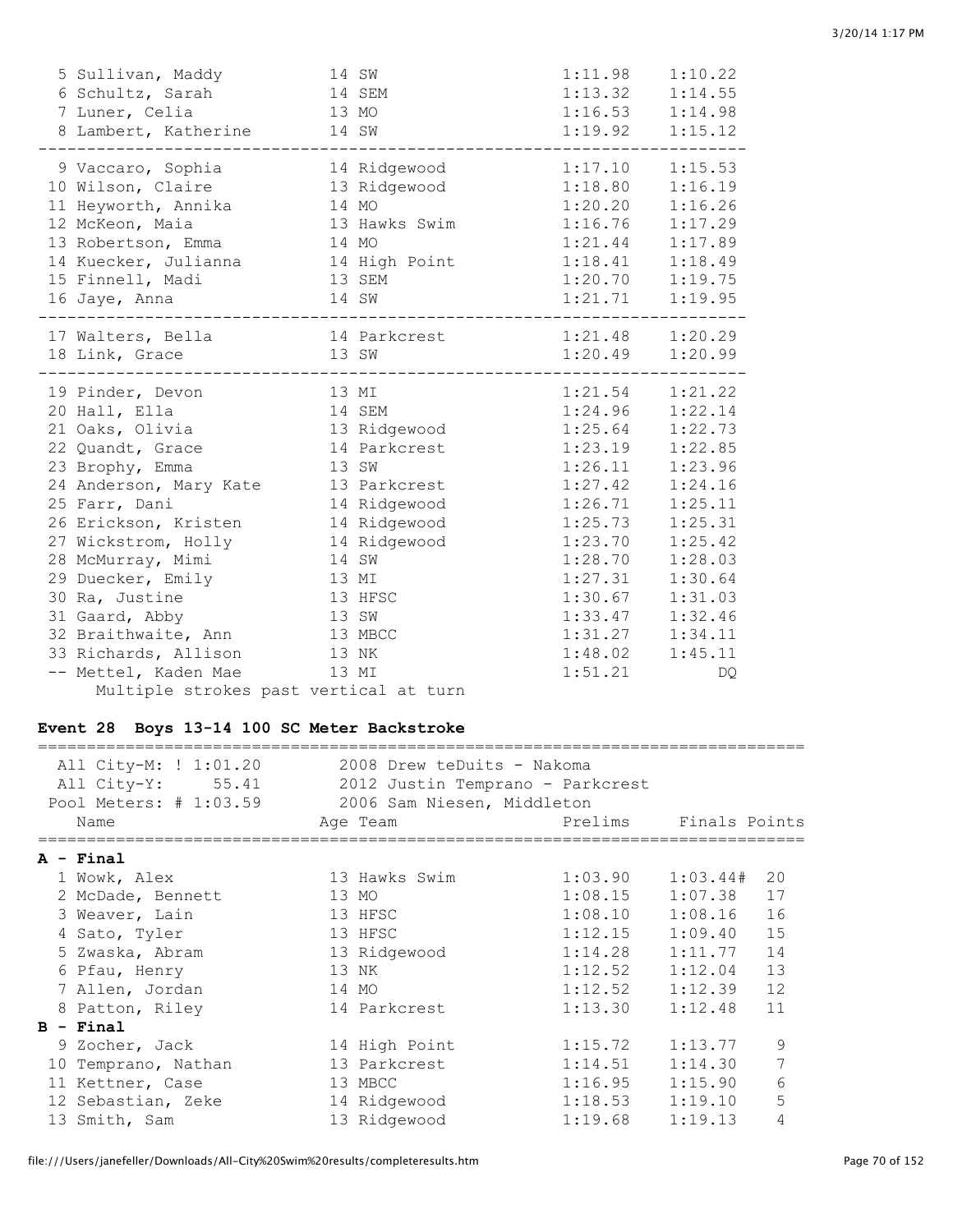| 14 Hoppe, Bryce<br>15 Ohnesorge, Max               | 14 Ridgewood<br>14 SW      | 1:20.57<br>1:20.23 | 1:19.65<br>1:20.77 | 3<br>$\mathbf{2}$ |
|----------------------------------------------------|----------------------------|--------------------|--------------------|-------------------|
| 16 Jorgensen, Mitchell 14 SW                       |                            | 1:19.78            | 1:20.92            | $\mathbf{1}$      |
| Event 28 Boys 13-14 100 SC Meter Backstroke        |                            |                    |                    |                   |
| All City-M: ! 1:01.20                              | 2008 Drew teDuits - Nakoma |                    |                    |                   |
| All City-Y: 55.41 2012 Justin Temprano - Parkcrest |                            |                    |                    |                   |
| Pool Meters: # 1:03.59 2006 Sam Niesen, Middleton  |                            |                    |                    |                   |
| Name                                               | Age Team                   | Seed               | Prelims            |                   |
| Preliminaries                                      |                            |                    |                    |                   |
| 1 Wowk, Alex                                       | 13 Hawks Swim              | 1:05.02            | 1:03.90            |                   |
| 2 Weaver, Lain                                     | 13 HFSC                    | 1:10.38            | 1:08.10            |                   |
| 3 McDade, Bennett                                  | 13 MO                      | 1:08.15            | 1:08.15            |                   |
| 4 Sato, Tyler                                      | 13 HFSC                    | 1:15.33            | 1:12.15            |                   |
| 5 Allen, Jordan                                    | 14 MO                      | 1:09.25            | 1:12.52            |                   |
| 5 Pfau, Henry                                      | 13 NK                      | 1:13.55            | 1:12.52            |                   |
| 7 Patton, Riley                                    | 14 Parkcrest               | 1:13.29            | 1:13.30            |                   |
| 8 Zwaska, Abram                                    | 13 Ridgewood               | 1:15.81            | 1:14.28            |                   |
| 9 Temprano, Nathan                                 | 13 Parkcrest               | 1:17.59            | 1:14.51            |                   |
| 10 Zocher, Jack                                    | 14 High Point              | 1:18.66            | 1:15.72            |                   |
| 11 Kettner, Case                                   | 13 MBCC                    | 1:21.17            | 1:16.95            |                   |
| 12 Sebastian, Zeke                                 | 14 Ridgewood               | 1:24.06            | 1:18.53            |                   |
| 13 Smith, Sam                                      | 13 Ridgewood               | 1:26.11            | 1:19.68            |                   |
| 14 Jorgensen, Mitchell                             | 14 SW                      | 1:25.13            | 1:19.78            |                   |
| 15 Ohnesorge, Max                                  | 14 SW                      | 1:19.71            | 1:20.23            |                   |
| 16 Hoppe, Bryce                                    | 14 Ridgewood               | 1:24.81            | 1:20.57            |                   |
| 17 Culver, Joseph                                  | 13 SEM                     | 1:28.22            | 1:20.89            |                   |
| 18 Young, Sam                                      | 13 High Point              | 1:26.98            | 1:21.74            |                   |
|                                                    |                            |                    |                    |                   |
| 19 Kunsch, Gunnar                                  | 14 MI                      | 1:25.41            | 1:22.10            |                   |
| 20 Wellnitz, James                                 | 14 SEM                     | 1:20.71            | 1:22.33            |                   |
| 21 Melnick, Noah                                   | 14 SW                      | 1:25.04            | 1:23.74            |                   |
| 22 Touchett, Bryan                                 | 13 Ridgewood               | 1:29.32            | 1:24.80            |                   |
| 23 Buencamino, Adam                                | 13 SW                      | 1:25.61            | 1:25.70            |                   |
| 24 Rathert, Thomas                                 | 14 MO                      | 1:29.77            | 1:26.81            |                   |
| 25 Murray, Nathan                                  | 13 MO                      | 1:27.34            | 1:27.64            |                   |
| 26 Maaneb de Macedo, Menatu                        | 13 SW                      | 1:35.04            | 1:34.38            |                   |
| 27 Gonzales, Jared                                 | 14 Ridgewood               | 1:49.50            | 1:45.52            |                   |
| 28 Eshun, D'Angelo                                 | 14 Waves                   | 1:51.26            | 1:47.95            |                   |
| 29 Paglini, Armani                                 | 13 MI                      | 1:53.22            | 1:57.40            |                   |

#### **Event 29 Women 15-19 100 SC Meter Backstroke**

=============================================================================== All City-M: ! 1:05.09 2008 Ruby Martin - Nakoma All City-Y: 58.29 2009 Ruby Martin - Nakoma Pool Meters: # 1:05.75 2005 Chelsea Hoff, Middleton Name Age Team Prelims Finals Points =============================================================================== **A - Final** - Final<br>
1 Nelson, Maddy 17 Ridgewood 1:07.68 1:06.59 20<br>
2 Tiedemann, Emily 18 MI 1:10.26 1:06.94 17<br>
3 Horton, Victoria 16 Hawks Swim 1:11.07 1:07.91 16 2 Tiedemann, Emily 18 MI<br>
3 Horton, Victoria 16 Hawks Swim 1:11.07 1:07.91 16<br>
4 Sanchez, Gabriela 17 High Point 1:12.33 1:10.27 15  $1:10.20$   $1:00.94$  17<br> $1:11.07$   $1:07.91$  16 17 High Point 1:12.33 1:10.27 15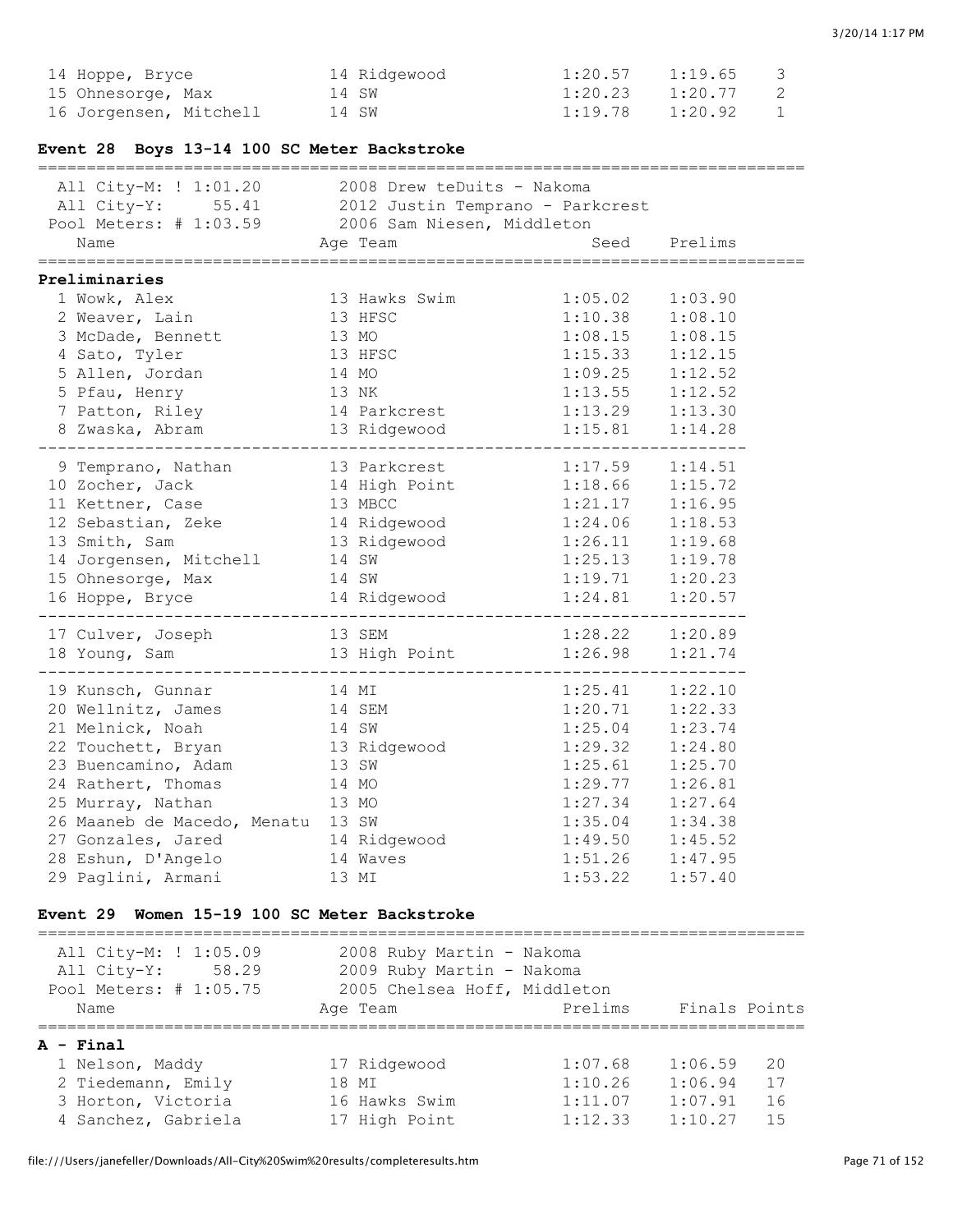| 5 Frankwicz, Keely    | 15 MO |              | 1:10.76 | 1:11.06 | 14            |
|-----------------------|-------|--------------|---------|---------|---------------|
| 6 Ver Voort, Julia    |       | 15 SEM       | 1:10.97 | 1:11.65 | 13            |
| 7 Lederer, Emma       | 15 SW |              | 1:12.08 | 1:12.35 | 12            |
| 8 Keller, Jennifer    | 15 MO |              | 1:12.68 | 1:13.00 | 11            |
| B - Final             |       |              |         |         |               |
| 9 Millin, Danielle    |       | 18 MO        | 1:13.02 | 1:10.61 | 9             |
| 10 Cole, Hannah       |       | 15 Parkcrest | 1:13.66 | 1:12.07 | 7             |
| 11 Fochios, Alexandra |       | 16 SEM       | 1:13.98 | 1:12.40 | 6             |
| 12 Hornacek, Sadie    |       | 15 Parkcrest | 1:14.04 | 1:13.82 | 5             |
| 13 Fulmer, Leah       |       | 18 Ridgewood | 1:14.67 | 1:13.97 | 4             |
| 14 Mangas, Maggie     |       | 16 MI        | 1:16.42 | 1:14.71 | 3             |
| 15 Alban, Corey       |       | 15 HFSC      | 1:15.83 | 1:16.06 | $\mathcal{L}$ |
| 16 Lawson, Nicole     |       | 16 SW        | 1:16.24 | 1:17.57 |               |

### **Event 29 Women 15-19 100 SC Meter Backstroke**

| All City-M: ! 1:05.09 2008 Ruby Martin - Nakoma<br>All City-Y: 58.29 2009 Ruby Martin - Nakoma<br>Pool Meters: # 1:05.75 2005 Chelsea Hoff, Middleton<br>Name                                                                                                                 | Age Team                                                                                                                                                                              | Seed                                                                                                                                        | Prelims                                                                                                                                     |
|-------------------------------------------------------------------------------------------------------------------------------------------------------------------------------------------------------------------------------------------------------------------------------|---------------------------------------------------------------------------------------------------------------------------------------------------------------------------------------|---------------------------------------------------------------------------------------------------------------------------------------------|---------------------------------------------------------------------------------------------------------------------------------------------|
| Preliminaries                                                                                                                                                                                                                                                                 |                                                                                                                                                                                       |                                                                                                                                             |                                                                                                                                             |
| 1 Nelson, Maddy<br>2 Tiedemann, Emily 18 MI<br>3 Frankwicz, Keely 15 MO<br>4 Ver Voort, Julia 15 SEM<br>5 Horton, Victoria<br>6 Lederer, Emma<br>7 Sanchez, Gabriela 17 High Point<br>8 Keller, Jennifer                                                                      | 17 Ridgewood<br>16 Hawks Swim<br>15 SW<br>15 MO                                                                                                                                       | 1:10.46<br>1:09.32<br>1:11.68<br>$1:09.49$<br>$1:13.43$<br>1:12.79<br>1:10.57<br>1:15.52                                                    | 1:07.68<br>1:10.26<br>1:10.76<br>1:10.97<br>1:11.07<br>1:12.08<br>1:12.33<br>1:12.68                                                        |
| 9 Millin, Danielle<br>10 Cole, Hannah<br>11 Fochios, Alexandra 16 SEM<br>12 Hornacek, Sadie<br>13 Fulmer, Leah<br>14 Alban, Corey<br>15 Lawson, Nicole<br>16 Mangas, Maggie                                                                                                   | 18 MO<br>15 Parkcrest<br>--<br>15 Parkcrest<br>18 Ridgewood<br>15 HFSC<br>16 SW<br>16 MI                                                                                              | 1:14.29<br>1:13.76<br>1:13.08<br>1:17.68<br>1:19.44<br>1:16.58<br>1:17.70<br>1:17.04                                                        | 1:13.02<br>1:13.66<br>1:13.98<br>1:14.04<br>1:14.67<br>1:15.83<br>1:16.24<br>1:16.42                                                        |
| 17 Lundal, Haley<br>18 Donkle, Julia                                                                                                                                                                                                                                          | 15 Hawks Swim<br>15 West Side                                                                                                                                                         | $1:15.84$ $1:16.57$<br>1:12.33                                                                                                              | 1:16.85                                                                                                                                     |
| 19 Beecher, Carlee<br>20 Attaway, Caitlin<br>21 Altaweel, Lauren<br>22 Hornacek, Claire<br>23 Weiss, Anna<br>24 Feller, Kathleen<br>25 Dietz, Alyson<br>26 Anderson, Holly<br>27 Callan, Emma<br>28 Smith, Andie<br>29 Martorana, Sam<br>30 Farr, Brittany<br>31 Grimm, Clare | 17 Ridgewood<br>15 MO<br>17 SW<br>18 Parkcrest<br>16 West Side<br>15 SEM<br>16 High Point<br>16 Parkcrest<br>15 West Side<br>16 Ridgewood<br>17 HFSC<br>16 Ridgewood<br>16 High Point | 1:18.91<br>1:18.56<br>1:15.30<br>1:22.91<br>1:20.67<br>1:17.33<br>1:20.89<br>1:22.69<br>1:19.92<br>1:20.70<br>1:20.60<br>1:23.57<br>1:23.08 | 1:16.96<br>1:17.97<br>1:18.10<br>1:18.76<br>1:19.20<br>1:19.46<br>1:19.91<br>1:19.92<br>1:20.56<br>1:21.17<br>1:21.34<br>1:21.42<br>1:22.26 |
| 32 McClenahan, Kate                                                                                                                                                                                                                                                           | 17 Hawks Swim                                                                                                                                                                         | 1:20.91                                                                                                                                     | 1:22.31                                                                                                                                     |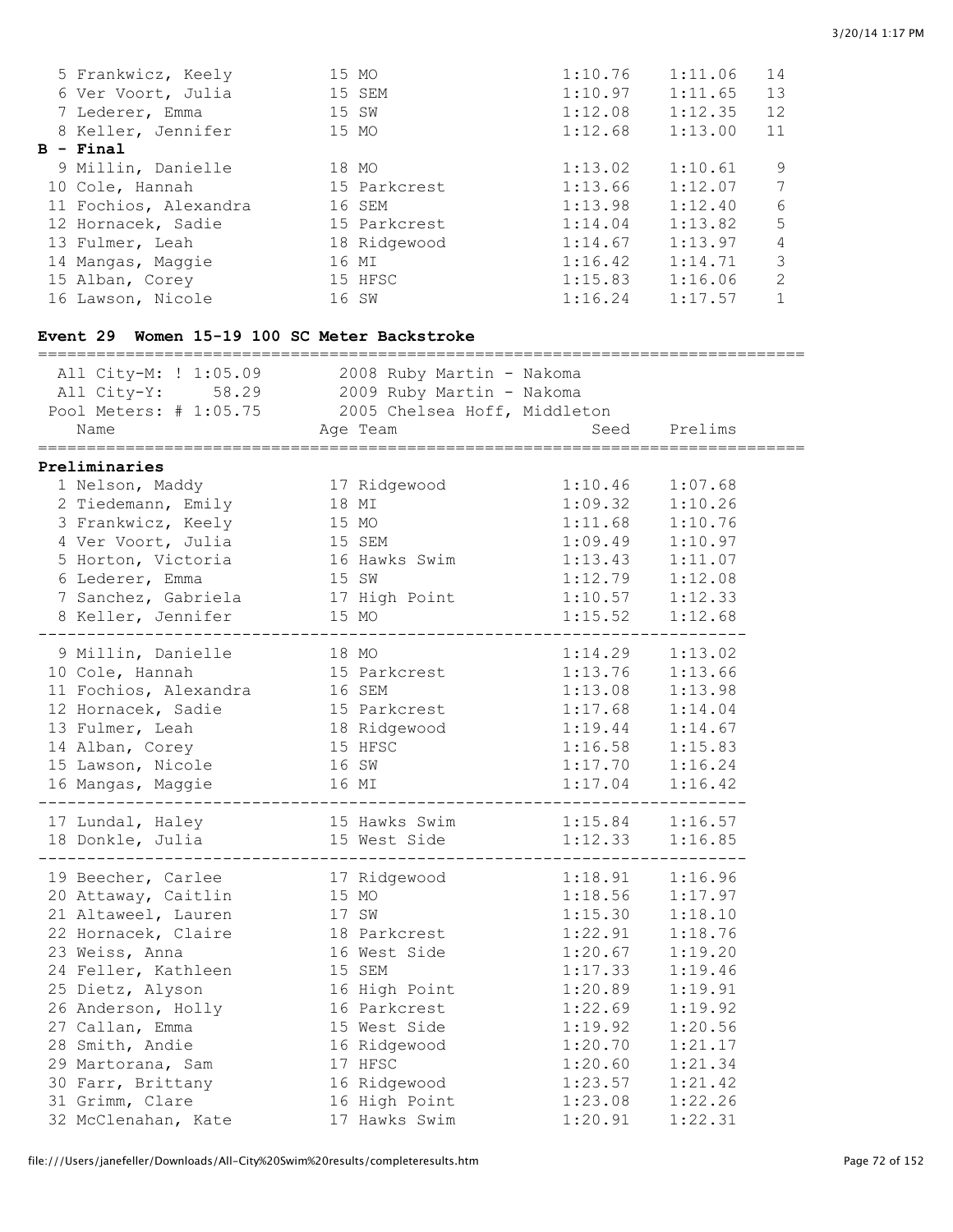| 33 McCoshen, Regan     | 18 NK        | 1:20.54 | 1:22.47 |
|------------------------|--------------|---------|---------|
| 34 Murray, Sydnie      | 17 MO        | 1:20.79 | 1:22.62 |
| 35 McLeod, Anders      | 16 MBCC      | 1:25.23 | 1:22.66 |
| 36 Ace, Lauren         | 16 MI        | 1:21.03 | 1:23.32 |
| 37 Mangas, Jennifer    | 16 MI        | 1:23.79 | 1:24.02 |
| 38 Nelson, Danielle    | 15 MBCC      | 1:24.71 | 1:24.59 |
| 39 Maloney, Gratia     | 16 Ridgewood | 1:26.34 | 1:25.57 |
| 40 Hagen, Andrea       | 15 MO        | 1:24.70 | 1:26.10 |
| 41 Snodgrass, Caroline | 15 SEM       | 1:26.51 | 1:26.83 |
| 42 Vander Ark, Eleanor | 15 SW        | 1:29.64 | 1:28.11 |
| 43 Renfert, Logan      | 16 MBCC      | 1:26.33 | 1:30.23 |
| 44 Self, Kennah        | 17 MI        | 1:31.71 | 1:31.76 |
| -- Kurth, Holly        | 17 SEM       | NΤ      | ΝS      |

## **Event 30 Men 15-19 100 SC Meter Backstroke**

| All City-M: ! 56.51  | 2011 Drew teDuits - Nakoma      |         |               |
|----------------------|---------------------------------|---------|---------------|
| All City-Y: 51.60    | 2009 Drew teDuits - Nakoma      |         |               |
| Pool Meters: # 59.82 | 2013 Jeremy Temprano, Parkcrest |         |               |
| Name                 | Age Team                        | Prelims | Finals Points |
|                      |                                 |         |               |

# **A - Final**

| A - Final |                                                                                                                                                                                                                                                                                                                                                            |         |         |                                          |
|-----------|------------------------------------------------------------------------------------------------------------------------------------------------------------------------------------------------------------------------------------------------------------------------------------------------------------------------------------------------------------|---------|---------|------------------------------------------|
|           | 17 Parkcrest                                                                                                                                                                                                                                                                                                                                               | 59.82   | 58.80#  | 20                                       |
|           | 15 Parkcrest                                                                                                                                                                                                                                                                                                                                               | 1:01.32 | 1:00.59 | 17                                       |
|           | 15 MO                                                                                                                                                                                                                                                                                                                                                      | 1:01.91 | 1:01.56 | 15.5                                     |
|           | 17 NK                                                                                                                                                                                                                                                                                                                                                      | 1:01.95 | 1:01.56 | 15.5                                     |
|           | 16 Parkcrest                                                                                                                                                                                                                                                                                                                                               | 1:01.73 | 1:01.80 | 14                                       |
|           | 16 Ridgewood                                                                                                                                                                                                                                                                                                                                               | 1:03.91 | 1:03.70 | 13                                       |
|           | 17 MI                                                                                                                                                                                                                                                                                                                                                      |         | 1:05.26 | 12                                       |
|           | 17 Ridgewood                                                                                                                                                                                                                                                                                                                                               |         | 1:06.40 | 11                                       |
|           |                                                                                                                                                                                                                                                                                                                                                            |         |         |                                          |
|           | 16 NK                                                                                                                                                                                                                                                                                                                                                      | 1:06.77 | 1:04.44 | 9                                        |
|           | 16 HFSC                                                                                                                                                                                                                                                                                                                                                    | 1:06.21 | 1:04.99 | 7                                        |
|           | 17 Parkcrest                                                                                                                                                                                                                                                                                                                                               | 1:07.32 | 1:05.09 | 6                                        |
|           | 16 MI                                                                                                                                                                                                                                                                                                                                                      | 1:06.51 | 1:05.48 | 5                                        |
|           | 15 Ridgewood                                                                                                                                                                                                                                                                                                                                               | 1:08.51 | 1:07.92 | $\overline{4}$                           |
|           | 18 Parkcrest                                                                                                                                                                                                                                                                                                                                               |         | 1:08.51 | 3                                        |
|           | 18 HFSC                                                                                                                                                                                                                                                                                                                                                    |         | 1:09.66 | $\overline{2}$                           |
|           | 16 SEM                                                                                                                                                                                                                                                                                                                                                     | 1:09.85 | 1:09.70 | $\mathbf{1}$                             |
|           | 1 Temprano, Jeremy<br>2 Temprano, Justin<br>3 Paull, Mitchell<br>3 teDuits, Payton<br>5 Hornacek, John<br>6 McGilvray, Kade<br>7 Green, Cooper<br>8 Wickstrom, Erik<br>B - Final<br>9 Basche, Joey<br>10 O'Keefe, Jack<br>11 Eckerle, Nathan<br>12 Kunsch, Hans<br>13 Radloff, Charlie<br>14 Diaczun, Christopher<br>15 Witynski, Max<br>16 Olson, William |         |         | 1:04.82<br>1:04.63<br>1:07.15<br>1:10.66 |

#### **Event 30 Men 15-19 100 SC Meter Backstroke**

| All City-M: ! 56.51<br>All City-Y: 51.60<br>Pool Meters: $# 59.82$<br>Name | 2011 Drew teDuits - Nakoma<br>2009 Drew teDuits - Nakoma<br>2013 Jeremy Temprano, Parkcrest<br>Age Team | Seed    | Prelims |
|----------------------------------------------------------------------------|---------------------------------------------------------------------------------------------------------|---------|---------|
| Preliminaries                                                              |                                                                                                         |         |         |
| 1 Temprano, Jeremy                                                         | 17 Parkcrest                                                                                            | 1:02.07 | 59.82#  |
| 2 Temprano, Justin                                                         | 15 Parkcrest                                                                                            | 1:03.45 | 1:01.32 |
| 3 Hornacek, John                                                           | 16 Parkcrest                                                                                            | 1:06.07 | 1:01.73 |
| 4 Paull, Mitchell                                                          | 15 MO                                                                                                   | 1:02.45 | 1:01.91 |
| 5 teDuits, Payton                                                          | 17 NK                                                                                                   | 1:01.39 | 1:01.95 |
| 6 McGilvray, Kade                                                          | 16 Ridgewood                                                                                            | 1:06.14 | 1:03.91 |
| 7 Wickstrom, Erik                                                          | 17 Ridgewood                                                                                            | 1:07.91 | 1:04.63 |
| 8 Green, Cooper                                                            | 17 MI                                                                                                   | 1:06.09 | 1:04.82 |
|                                                                            |                                                                                                         |         |         |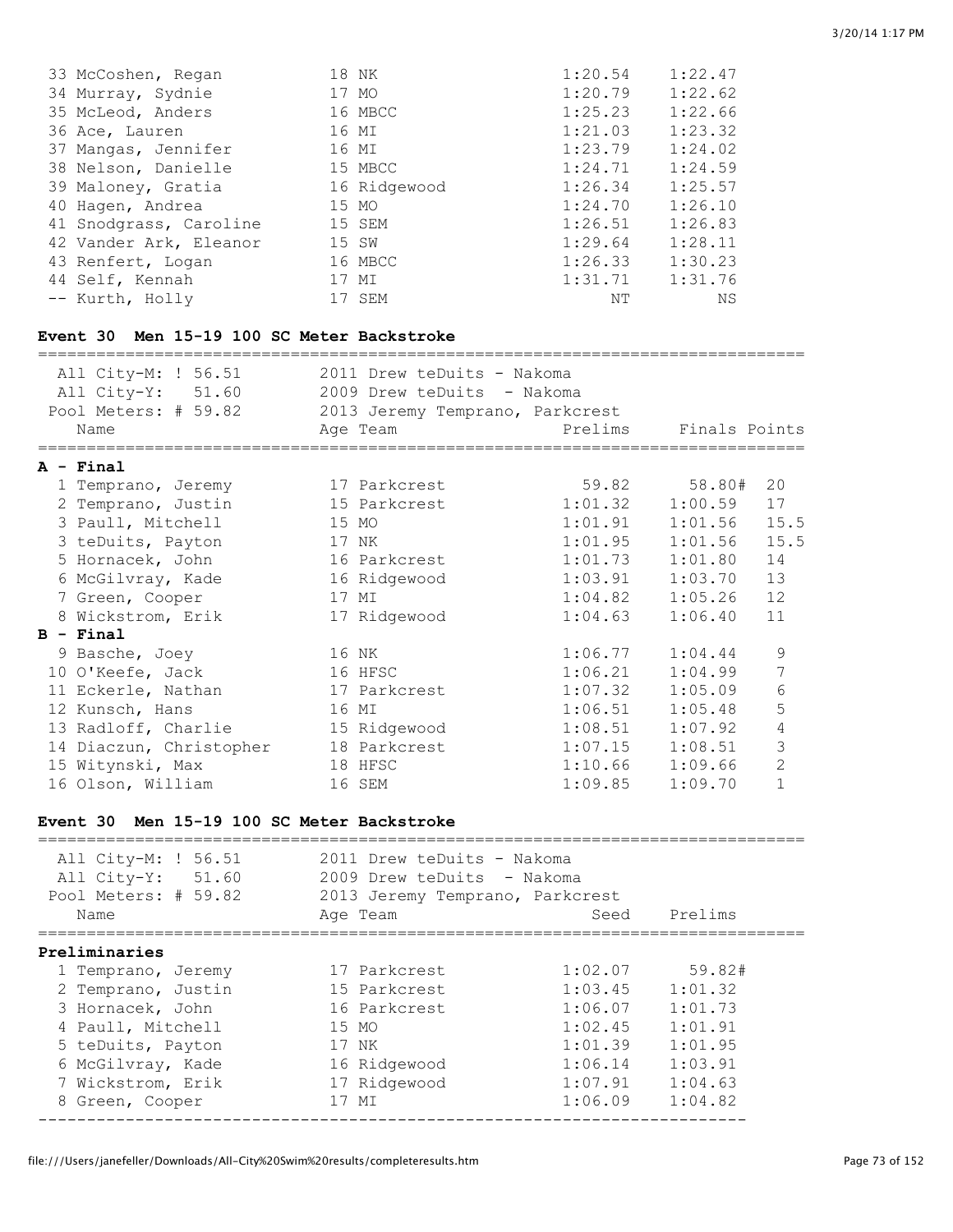| 9 O'Keefe, Jack<br>10 Kunsch, Hans<br>11 Basche, Joey<br>16 NK<br>12 Diaczun, Christopher 18 Parkcrest<br>13 Eckerle, Nathan<br>14 Radloff, Charlie 15 Ridgewood<br>15 Olson, William<br>16 SEM<br>16 Witynski, Max | 16 MI | 16 HFSC<br>17 Parkcrest<br>18 HFSC | 1:05.99<br>1:07.80<br>1:08.64<br>1:08.92<br>1:09.44<br>1:10.78<br>$1:10.95$ $1:09.85$<br>$1:09.85$ $1:10.66$ | 1:06.21<br>1:06.51<br>1:06.77<br>1:07.15<br>1:07.32<br>1:08.51 |
|---------------------------------------------------------------------------------------------------------------------------------------------------------------------------------------------------------------------|-------|------------------------------------|--------------------------------------------------------------------------------------------------------------|----------------------------------------------------------------|
| 17 Gavigan, Micheal<br>16 HFSC<br>18 Battaglia, Alex 15 High Point                                                                                                                                                  |       |                                    | $1:15.37$ $1:11.84$<br>$1:11.33$ $1:12.09$                                                                   |                                                                |
| 19 Munns, Matthew<br>15 HFSC                                                                                                                                                                                        |       |                                    | $1:14.91$ $1:12.34$                                                                                          |                                                                |
| 17 MO<br>20 Battist, Ryan                                                                                                                                                                                           |       |                                    | 1:12.93                                                                                                      | 1:12.93                                                        |
| 21 Collins, Justin 15 Ridgewood                                                                                                                                                                                     |       |                                    | 1:16.96                                                                                                      | 1:13.45                                                        |
| 15 HFSC<br>22 Carpenter, Zachary                                                                                                                                                                                    |       |                                    | 1:19.21                                                                                                      | 1:14.58                                                        |
| 23 Lynn, Jacob                                                                                                                                                                                                      |       | 16 NK                              | 1:13.82                                                                                                      | 1:14.98                                                        |
| 24 Genskow, Jake                                                                                                                                                                                                    |       | 15 Parkcrest                       | 1:15.79                                                                                                      | 1:15.56                                                        |
| 25 Wilson, Doug<br>16 Ridgewood                                                                                                                                                                                     |       |                                    | 1:16.09                                                                                                      | 1:15.88                                                        |
| 26 Zillner, Dean                                                                                                                                                                                                    |       | 15 High Point                      | 1:16.92                                                                                                      | 1:17.68                                                        |
| 27 Baker, Alex                                                                                                                                                                                                      |       | 18 West Side                       | 1:12.84                                                                                                      | 1:17.70                                                        |
| 28 Keleny, Garrett                                                                                                                                                                                                  |       | 18 Ridgewood                       | 1:21.91                                                                                                      | 1:18.12                                                        |
| 29 Vassallo, Thomas                                                                                                                                                                                                 |       | 15 SW                              | 1:29.10                                                                                                      | 1:19.65                                                        |
| 30 Wanke, Michael                                                                                                                                                                                                   |       | 17 MO                              | 1:23.55                                                                                                      | 1:23.37                                                        |
| 31 Pinero, Emilio                                                                                                                                                                                                   |       | 16 West Side                       | 1:26.85                                                                                                      | 1:25.47                                                        |
| 32 Carey, Daniel                                                                                                                                                                                                    | 15 MI |                                    | 1:31.87                                                                                                      | 1:27.61                                                        |
| 33 Lewis, Andrew                                                                                                                                                                                                    | 15 MI |                                    | 1:30.42                                                                                                      | 1:30.86                                                        |
| 34 Elder, Mark                                                                                                                                                                                                      |       | 16 Ridgewood                       | 1:34.36                                                                                                      | 1:33.04                                                        |
| -- Pulvermacher, Zach                                                                                                                                                                                               |       | 17 MO                              | 1:47.82                                                                                                      | ΝS                                                             |
| -- Wolver-Hahn, Darian<br>15 MO                                                                                                                                                                                     |       |                                    | 1:26.34                                                                                                      | ΝS                                                             |
| -- Geier, Eric                                                                                                                                                                                                      |       | 18 HFSC                            | 1:02.66                                                                                                      | ΝS                                                             |
| -- Nauman, Lukas                                                                                                                                                                                                    |       | 18 SW                              | 1:13.66                                                                                                      | ΝS                                                             |

#### **Event 31 Girls 8 & Under 100 SC Meter Freestyle Relay**

=============================================================================== All City-M: ! 1:11.31 1979 Parkcrest E. Clancy, J. Moran, A. Schmidt, A. Tercek All City-Y: 1:05.84 2009 Monona C. Keller, K. Cook, E. Payas, M. Winistorfer Pool Meters: # 1:14.77 2013 Middleton Woodall, Chandler, Gonter, Kubsh Team Seed Finals Points =============================================================================== 1 Middleton Gators 'A' 1:18.78 1:14.77# 40 1) Woodall, Ryanne 8 2) Chandler, Emma 8 3) Gonter, Erin 8 4) Kubsh, Samantha 8 2 Hawks Landing Swim Team 'A' 1:22.27 1:16.18 34 1) Cox, Delaney 8 2) Rufenacht, Annika 7 3) Gnewuch, Isabella 7 4) DeFever, Olivia 8 3 Ridgewood 'A' 1:16.02 1:16.41 32 1) Moll, Alison 8 2) Alonso, Jeanelle 8 3) Armendariz-Kerr, Iome 8 4) Lopez, Laura 8 4 Seminole Sharks Swim & Dive Te 'A' 1:20.80 1:19.61 30 1) Enz, Isabelle 7 2) Aman-Lavicky, Kate 8 3) Arnold, Elizabeth 8 4) Trias, Julia 8 5 Seminole Sharks Swim & Dive Te 'B' 1:25.96 x1:23.97 1) Mello, Hannah 7 2) Vega, Samantha 8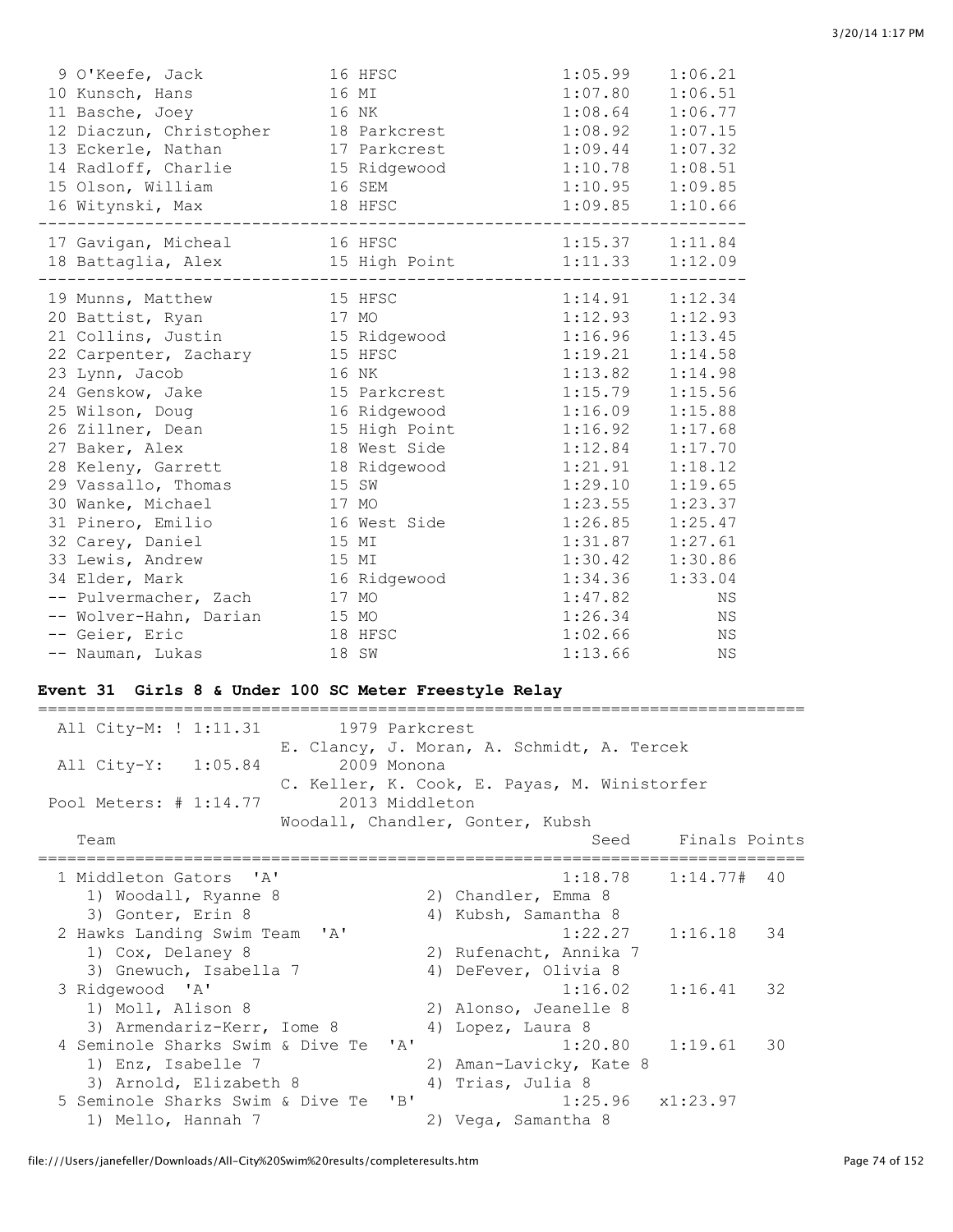3) Shell, Vanessa 8 4) Crowley, Ella 8 6 West Side Swim Club 'A' 1:21.44 1:24.20 28 1) Pulvermacher, Ava 7 2) Quinn, Ella 8 3) Moylan, Maggie 8 4) Bondoc, Haley 8 7 Ridgewood 'B' 1:23.48 x1:24.88 1) Schreiber, Rowan 8 2) Silverwood, Kaitlyn 7 3) Plautz, Chloe 8 4) Silverwood, Madeline 8 8 Hawks Landing Swim Team 'B' 1:31.20 x1:25.58<br>
1) Sisk, Frances 8 2) Goldstrand, Kaia 8<br>
3) Welsh, Lauren 8 4) Baranski, Tara 8 1) Sisk, Frances 8 2) Goldstrand, Kaia 8 3) Welsh, Lauren 8 (4) Baranski, Tara 8 9 Shorewood Hills 'A' 1:20.62 1:25.69 26 1) Klodd, Ella 8 2) DeCroix, Grace 8 3) Anderson, Emmy 8 4) Messner, Anna 7 9 Middleton Gators 'B' 1:23.25 x1:25.69 1) Meudt, Claire 7 2) Lederer, Krista 8 3) Haag, Tait 7 4) Charles, Natalie 8 11 Ridgewood 'C' 1:31.05 x1:26.27 1) Albert, Jenna 7 2) Serrano, Emma 8 3) Maradiaga, Ava 8 4) Osthelder, Ellen 8 12 Nakoma Swim Team 'A' 1:21.86 1:26.63 24 1) Rodriguez, Victoria 8 2) Quartaro, Alexandra 8 3) VandenBrook, Kiki 8 4) Stacey, Brynn 8 13 Seminole Sharks Swim & Dive Te 'C' 1:33.39 x1:27.56 1) Spielman, Emily 6 2) Nazario, Zoe 8 3) Hall, Rachel 8 4) Millmann, Sarah 8 4 338.02 14 Ridgewood 'D' 1:38.02 x1:28.02 1) Brown, Sydney 8 2) Mueller, Tanith 6 3) Gonzales, Isabella 8 4) Bodwin, Ella 8 1) Carlson, Maeve 7 2) Cochrane, Margaret 7 3) Bauch, Reagan 8 4) Suttle, Autumn 8 1) Lippiatt, Emma 8 2) Ganshert, Macy 7 3) Kowalski, Lilly 8 4) Bartzen, Sadie 8 17 Middleton Gators 'C' 1:33.26 x1:30.65 1) Flock, Bailey 8 2) Reyes, Catalina 8 3) Shah, Ariya 8 4) Brown, Lauryn 7 1) Talerico, Ren 7 2) Glinberg, Lila 8 3) Shaw, Katie 6 4) Stadler, Ella 6 19 Shorewood Hills 'B' 1:24.78 x1:32.34 1) Pollock, Annabelle 7 2) Czajkowski, Anne 8 3) Laursen, Sydney 7 4) Marcus, Eliza 8 20 Shorewood Hills 'D' 1:34.61 x1:32.75 1) Richmond, Talia 7 2) Purtell, Anya 7 3) Zinnen, Claire 8 4) McGlenn, Tess 8 21 Shorewood Hills 'C' 1:30.12 x1:33.82 1) Schick, Erika 7 2) Gadau, Lucia 8 3) Holtski, Aubree 8 4) Dailey, Celeste 8 22 High Point Swim Club 'B' NT x1:34.11 1) Riggins, Ava 8 2) Murphy, Clare 7<br>
3) Bohl, Emily 8 3 4) Poehling, Hannah 8 3) Bohl, Emily 8 4) Poehling, Hannah 8 23 Middleton Gators 'D' 1:40.75 x1:34.14 1) Wordley, Nicole 7 2) Reihl, Annabeth 8 3) Kratochwill, Peyton 8 (4) Lamson, Lauren 7 24 Ridgewood 'E' 1:44.89 x1:34.63 1) Castellanos, Luciana 8 2) Blum, Abby 8

15 High Point Swim Club 'A' 1:18.44 1:28.53 22 16 Monona Swim and Dive 'A' 1:25.80 1:29.62 18 18 Hill Farm Swim Club 'A' 1:32.00 1:30.97 14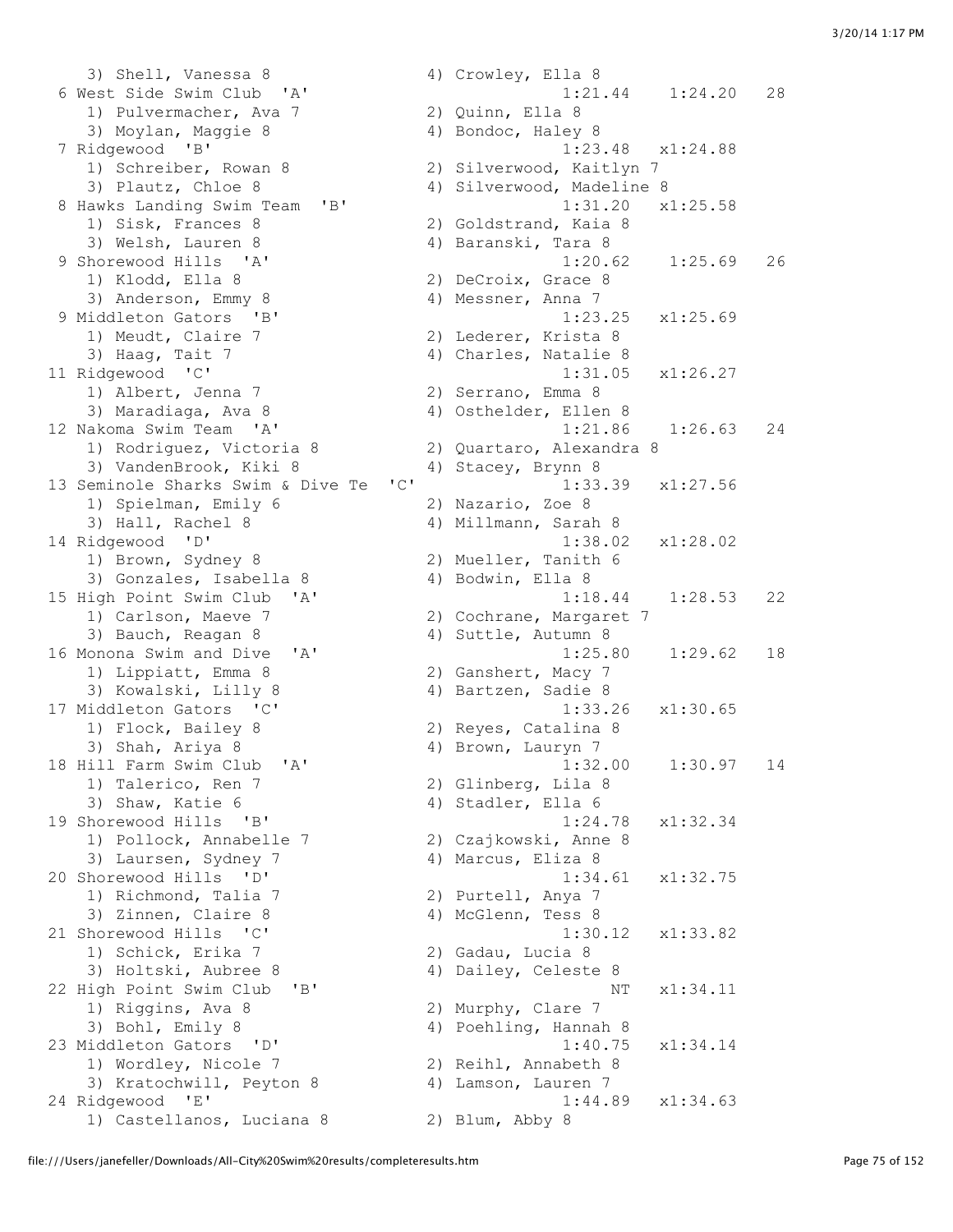3) Duggan, Shane 8 4) Healy, Lexie 7 25 Parkcrest 'A' 1:38.35 1:35.37 12 1) Ohnstad, Neala 8 2) Childs, Sadie 8<br>3) Schmitz, Lily 8 4) Mockert, Julia 8 4) Mockert, Julia 8<br>1:36.06 26 Maple Bluff Country Club Swim 'A' 1:36.06 1:37.33 10 1) Wallace, Makenzie 8 2) Hoopes, Ryan 7 3) Lien, Lucy 8 4) Prange, Alexandra 7 27 Shorewood Hills 'E' 1:37.40 x1:38.25 1) Cranley, Lucy 7 2) Collins, Emma 8 3) Anderson, Molly 6 4) Melnick, Sarah 8 28 Seminole Sharks Swim & Dive Te 'D' 1:44.16 x1:38.30 1) Puent, Jamie 8 2) Anderson, Chloe 8 3) Beggs, Amanda 8 4) Schmidt, Monica 6 29 Seminole Sharks Swim & Dive Te 'E' 1:47.60 x1:39.32<br>1) Koltz, Michaela 8 2) McClure, Alexandra 8 1) Koltz, Michaela 8 2) McClure, Alexandra 8 3) Armstrong, Molly 6 4) Neuhaus, Chloe 6 30 Parkcrest 'B' 1:48.48 x1:39.60 1) Iskandar, Mona 8 2) Greene, Lindsey 6 3) Verhelst, Alexa 7 (4) Weibel, Zoe 7 30 Farnessee – The Theorem Controllery (1) Iskandar, Mona 8<br>31 Verhelst, Alexa 7 (1) 4) Weibel, Zoe 7<br>31 Ridgewood 'F' (1:50.48 x1:39.73 1) Klingele, Felicity 8 2) Affeldt, Bryn 7 3) Diehl, Mackenzie 6 4) Theado, Sara 8 32 Hawks Landing Swim Team 'C' 1:43.27 x1:43.02 1) Shenker, Liza 7 2) Emmerich, Mallorie 7 3) Christianson, Olivia 7 4) Delaney, Lauren 8 33 Middleton Gators 'E' 1:55.02 x1:43.04<br>1) Hellenbrand, Lucy 7 2) Pertzborn, Sierra 8 1) Hellenbrand, Lucy 7 2) Pertzborn, Sierra 8 3) Cicero, Maja 7 4) Budzinski, Olivia 7 34 Monona Swim and Dive 'C' 1:47.16 x1:44.32<br>1) Dyslin, Karina 8 2) Wendt, Rayna 7 1. 1<br>2) Wendt, Rayna 7 3) Garrett, Audrey 6 4) Ackley, Kaitlyn 8 35 Hawks Landing Swim Team 'D' 1:49.06 x1:44.68 1) Bloch, Lily 8 2) Olson, Lily 6<br>3) Williams, Callista 7 4) Kenny, Ella 7 3) Williams, Callista 7 36 Ridgewood 'G' 2:01.67 x1:45.59 1) Harms, Kya 8 2) Grant, Macey 8 3) Serrano, Sophia 6 (4) 4 4) Strader, Luana 8 37 Shorewood Hills 'H' 1:50.66 x1:46.02 1) Ryan, Haddie 8 2) Miller, Hope 6 3) Tueting, Katelyn 7 (4) Kim, Claire 6 38 Seminole Sharks Swim & Dive Te 'F' 1:57.66 x1:47.83 1) Hanson, Mallory 8 2) Mueller, Olivia 6 3) Thomas, Julia 6 4) Boyle, Isabella 8 39 Hawks Landing Swim Team 'E' 1:58.73 x1:47.85 1) Pansegrau, Meredith 7 2) Sax, Caroline 7 3) Sanderson, Jackie 8 4) Rothering, Claire 7 40 High Point Swim Club 'C' 1) Nisbet, Olivia 8 (1984) 2) Elsner, Elizabeth 8 1) Nisbet, Olivia 8 3) Anderson, Ruby 8 4) Poehling, Molly 8 41 Parkcrest 'C' 2:03.01 x1:48.23 1) McDermott, Clare 6 2) Quandt, Cecelia 8 3) Hansen, Erika 6 4) Capuano, Grace 7 42 Seminole Sharks Swim & Dive Te 'G' 2:01.47 x1:48.25 1) Lewicki, Lauryn 7 2) Yager, Audrey 7 3) Kelley, Emilia 6 4) Arnold, Catherine 6 43 Middleton Gators 'F' 2:00.05 x1:48.30 1) Gad, Salma 8 2) Starr, Isabella 8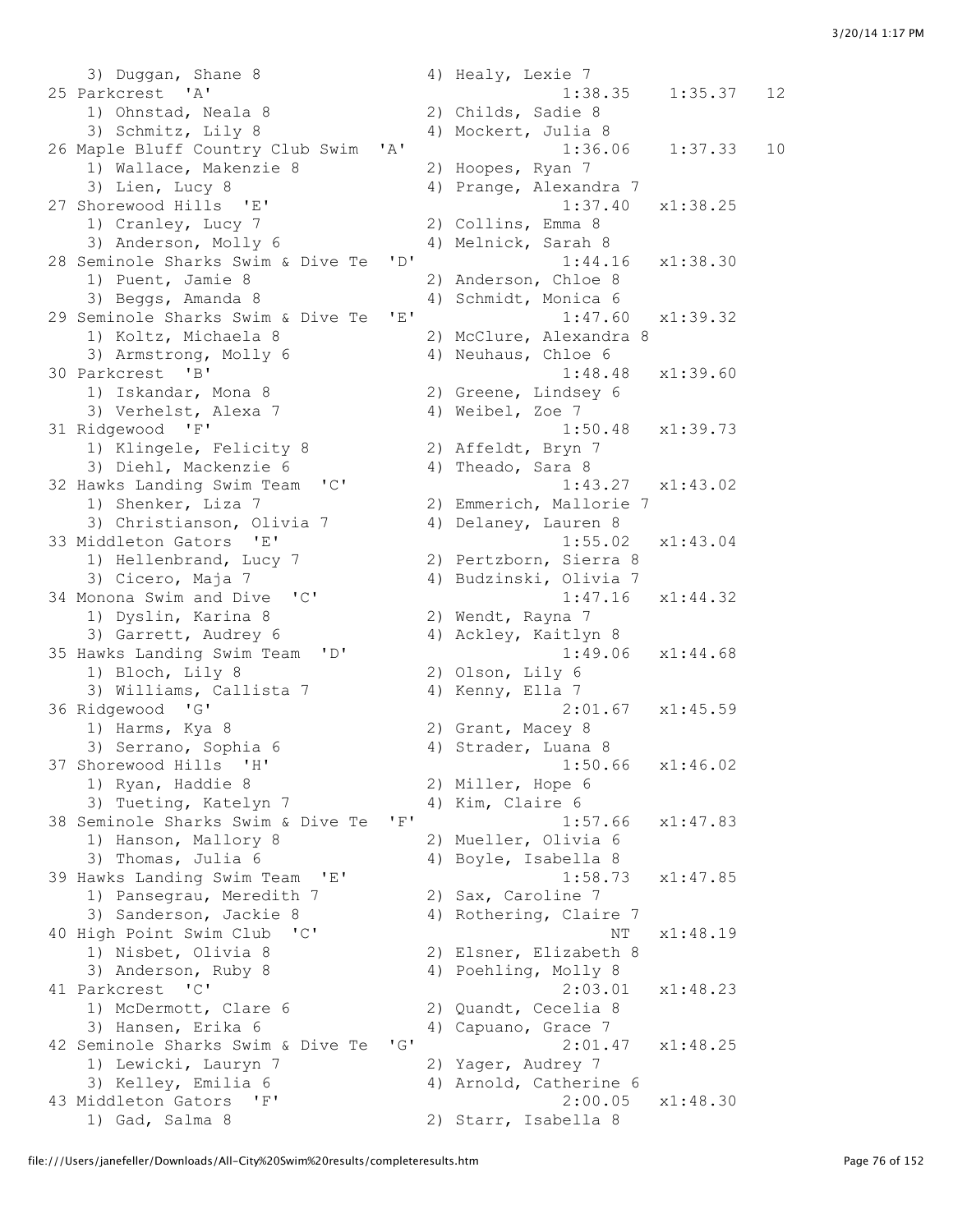3) Woodall, Kyra 6 4) Jorgensen, Sophia 8 44 Monona Swim and Dive 'B' 1:38.84 x1:49.56 1) Ryan, Kelley 6 2) Ryan, Katie 8<br>3) Ganshert, Breleigh 6 4) Howe, Laila 8  $3)$  Ganshert, Breleigh 6 45 West Side Swim Club 'B' 1:43.51 x1:50.49 1) Ralser, Ella 8 2) Segersten, Ava 7 3) Martinez, Tallulah 7 (4) Bye, Natalie 8 46 Ridgewood 'H' 2:09.02 x1:54.15 1) Stoesz, Audrey 8 2) Krueger, Marina 7 3) Drake, Gabby 6 4) McCartney, Amelia 6 47 Shorewood Hills 'G' 1:45.21 x1:55.01 1) Scheer, Madelyn 8 2) Zentmyer, Julia 8 3) Wallace, Celia 7 (4) McKinney, Claire 6 48 Middleton Gators 'G' 2:06.81 x1:59.49 2:00.2<br>1) Hallick, Hannah 7 2) Miller, Lauren 8 3) Gorwitz, Marisa 6 4) Moriarty, Julia 7 49 High Point Swim Club 'D' NT x1:59.77 1) Stein, Elliott 7 (2) Michael, Ella 6<br>3) Kammer, Julia 6 (4) Reuhl, Maddie 7 50 Monona Swim and Dive 'D' 1:53.45 x2:01.67<br>1) Meyer, Mara 7 2) Ackley, Julia 6 1) Meyer, Mara 7 2) Ackley, Julia 6 3) McCaw, Ava 7 (a) 4) Roberts, Katherine 8 51 Ridgewood 'I' 2:11.80 x2:01.74 1) Smith, Lily 5 2) Sullivan, Abigail 7 3) Tejeda, Mary 8 4) Sebastian, Maeve 7 52 Middleton Gators 'H' 2:15.42 x2:01.93 1) Wong, Olivia 7 20 20 Andler, Ashley 7 3) Bremer, Madeline 8 4) Florin, Abby 7 53 Monona Swim and Dive 'E' 2:02.64 x2:03.44 1) Jondle, Brynn 6 2) Kahl, Kiarra 6 3) Wendt, Sadie 8 4) Knight, Marlowe 7 54 Shorewood Hills 'F' 1:40.31 x2:04.60 1) Moeser, Syrie 7 2) Ueland, Zoey 7 3) Hamilton, Kylie 7 (4) Carbon, Taylor 8 55 Seminole Sharks Swim & Dive Te 'H' 2:08.33 x2:05.65 1) Becker, Greta 6 2) McClure, Katherine 6 3) Shell, Gabriella 7 4) Lorson, Elsa 7 56 Hill Farm Swim Club 'B' 2:07.00 x2:06.07 1) Mendenhall, Brooke 8 2) Anderson, Kendra 8 3) Barbouche, Lucie 8 4) Renfro-Sargent, Makeda 7 57 Maple Bluff Country Club Swim 'B' 2:09.59 x2:07.66 1) Duff, Phoebe 6 2) Duff, Luella 5 3) Fleming, Brooklyn 7 (4) Jakel, Maddie 8 58 Shorewood Hills 'I' 2:00.89 x2:12.08 1) Dean, Madeline 7 2) Erstad, Alexandra 6 3) Hackworthy, Cecilia 7 4) Gotzler, Claudia 6 59 Goodman Pool Waves 'A' 1:38.24 2:12.21 8 1) Chikowero, Makanaka 8 2) Gentz, Jacqueline 7 3) Byrnes, Eleanor 7 4) Huckaby, Emilie 8 60 Ridgewood 'J' 2:45.02 x2:14.26 1) Goldschmidt, Isabel 7 2) Blackamore, Makayla 7 3) Heil, Amelia 7 (4) Strike, Kate 8 61 Hawks Landing Swim Team 'F' 2:36.65 x2:17.47 1) Sweeney, Kate 6 2) Baer, Grace 6 3) Williams, Emme 7 (4) Erlandson, Kate 5 62 Nakoma Swim Team 'B' 2:02.43 x2:19.14 1) Davidson, Chloe 6 2) Corcoran, Kate 6

4) Reuhl, Maddie 7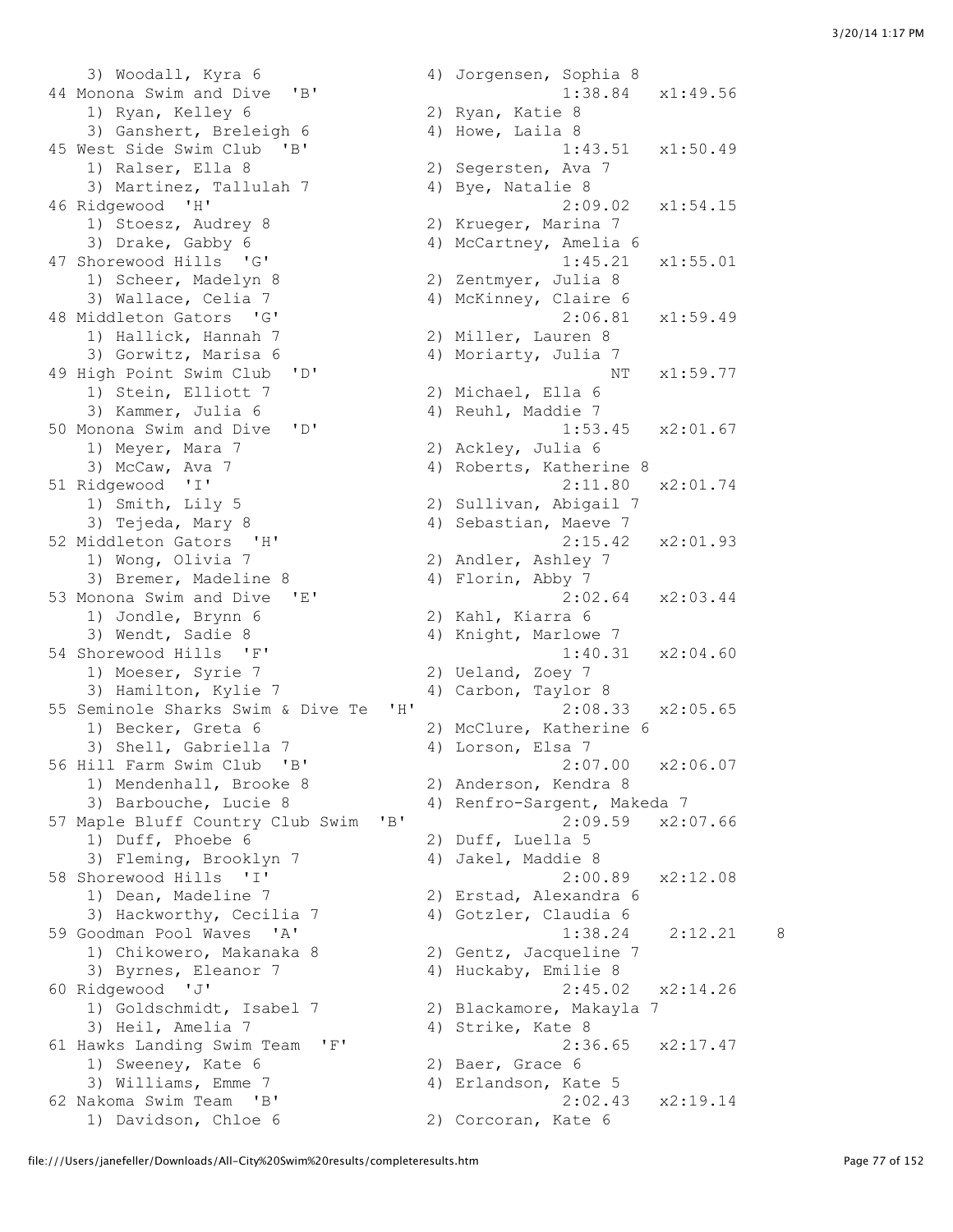| 3) Smith, Scarlett 7                              |    | 4) Smith, Maggie 8       |
|---------------------------------------------------|----|--------------------------|
| 63 Parkcrest 'D'                                  |    | 2:21.24<br>x2:25.37      |
| 1) Hardy, Eliza 6                                 |    | 2) Ciske, Caroline 6     |
| 3) Bell, Sophie 6                                 |    | 4) Hansen, Megan 6       |
| 64 Hill Farm Swim Club 'C'                        |    | 2:36.00<br>x2:28.26      |
| 1) Stegner, Maya 7                                |    | 2) Shields, Amalia 7     |
| 3) Sirek Kreye, Cerise 6                          |    | 4) Kocum, Michaela 8     |
| 65 Monona Swim and Dive<br>'F'                    |    | x2:33.20<br>2:19.25      |
| 1) Moreland, Sarah 7                              |    | 2) Howe, Mya 5           |
| 3) Anderson, Quindlen 8                           |    | 4) Hyland, Emma 8        |
| 66 Ridgewood 'K'                                  |    | 2:55.50<br>x2:37.45      |
| 1) Nunn, Emily 8                                  |    | 2) Billmeyer, Ginny 6    |
| 3) Tosto, Emily 7                                 |    | 4) Johnson, Anya 8       |
| 67 Monona Swim and Dive<br>$\overline{G}$         |    | 2:51.72<br>x2:55.35      |
| 1) Karamanski, Reesa 7                            |    | 2) Normington, Olilvia 8 |
| 3) Gennerman, Josie 7                             |    | 4) Wurth, Addison 6      |
| 68 Middleton Gators 'I'                           |    | 3:12.20<br>x3:14.84      |
| 1) Newman, Stella 8                               |    | 2) Wong, Lauren 5        |
| 3) Miller, Sulia 5                                |    | 4) Benton, Maya 8        |
| -- Seminole Sharks Swim & Dive Te<br>$\mathbf{r}$ |    | 2:20.45<br>DQ            |
| 1) Aman-Lavicky, Megan 5                          |    | 2) Koltz, Meredith 6     |
| 3) Marty, Bridget 6                               |    | 4) Esch, Molly 7         |
| -- Parkcrest<br>- 'E'                             |    | 3:12.19                  |
|                                                   |    | DQ.                      |
| 1) Wedding, Poppy 6                               |    | 2) Baron, Hannah 8       |
| 3) Yehle, Sara 5                                  |    | 4) Wenning, Kate 5       |
| -- West Side Swim Club 'C'                        |    | 2:11.64<br>DQ.           |
| 1) Ketarkus, Juliana 6                            |    | 2) Pulvermacher, Lola 6  |
| 3) Pankratz, Sydney 7                             | 4) |                          |
| -- Shorewood Hills 'J'                            |    | 2:13.56<br><b>NS</b>     |
| 1) Nesimoglu, Kayra 7                             |    | 2) Garcia, Isabela 8     |
| 3) McMurray, Estella 7                            |    | 4) Dailey, Violet 6      |

# **Event 32 Boys 8 & Under 100 SC Meter Freestyle Relay**

| All City-M: ! 1:12.08<br>1979 Nakoma  |                                                |
|---------------------------------------|------------------------------------------------|
|                                       | S. Seiferer, J. Phillips, D. Grams, P. Cranley |
| 1977 Parkcrest<br>All City-Y: 1:03.63 |                                                |
|                                       | E. Barnhart, T. Wuerger, E. Sturm, T. Bargman  |
| Pool Meters: # 1:12.66                | 2013 Nakoma Swim Team                          |
|                                       | Shorter, Corcoran, Chirafisi, Anderson         |
| Team                                  | Seed Finals Points                             |
| 1 Nakoma Swim Team 'A'                | :=============<br>1:12.88<br>$1:12.66#$ 40     |
| 1) Shorter, Steven 8                  | 2) Corcoran, Colin 8                           |
| 3) Chirafisi, Nicholas 8              | 4) Anderson, David 8                           |
| 2 Parkcrest 'A'                       | 1:15.71<br>$1:13.68$ 34                        |
| 1) Bennett, TJ 8                      | 2) Bennett, Andrew 8                           |
| 3) Prince, Evan 8                     | 4) Zuver, Dillon 8                             |
| 3 Middleton Gators 'A'                | 1:17.25<br>1:14.34<br>32                       |
| 1) Braun, Arnun 8                     | 2) Golden, Matthew 7                           |
| 3) Keith, Benjamin 8                  | 4) Madigan, Jack 8                             |
| 4 Hill Farm Swim Club 'A'             | 1:16.00<br>1:14.88<br>30                       |
| 1) Mueller, Abram 7                   | 2) Shaw, Alex 8                                |
| 3) Armstrong, Quinn 8                 | Weaver, Kal 8<br>4)                            |
| 5 Shorewood Hills 'A'                 | 1:17.78<br>1:17.27<br>28                       |
| 1) Schoff, Bjorn 7                    | 2) Erstad, Dillon 8                            |
| 3) Jimenez, Mateo 8                   | 4) Altaweel, Ben 8                             |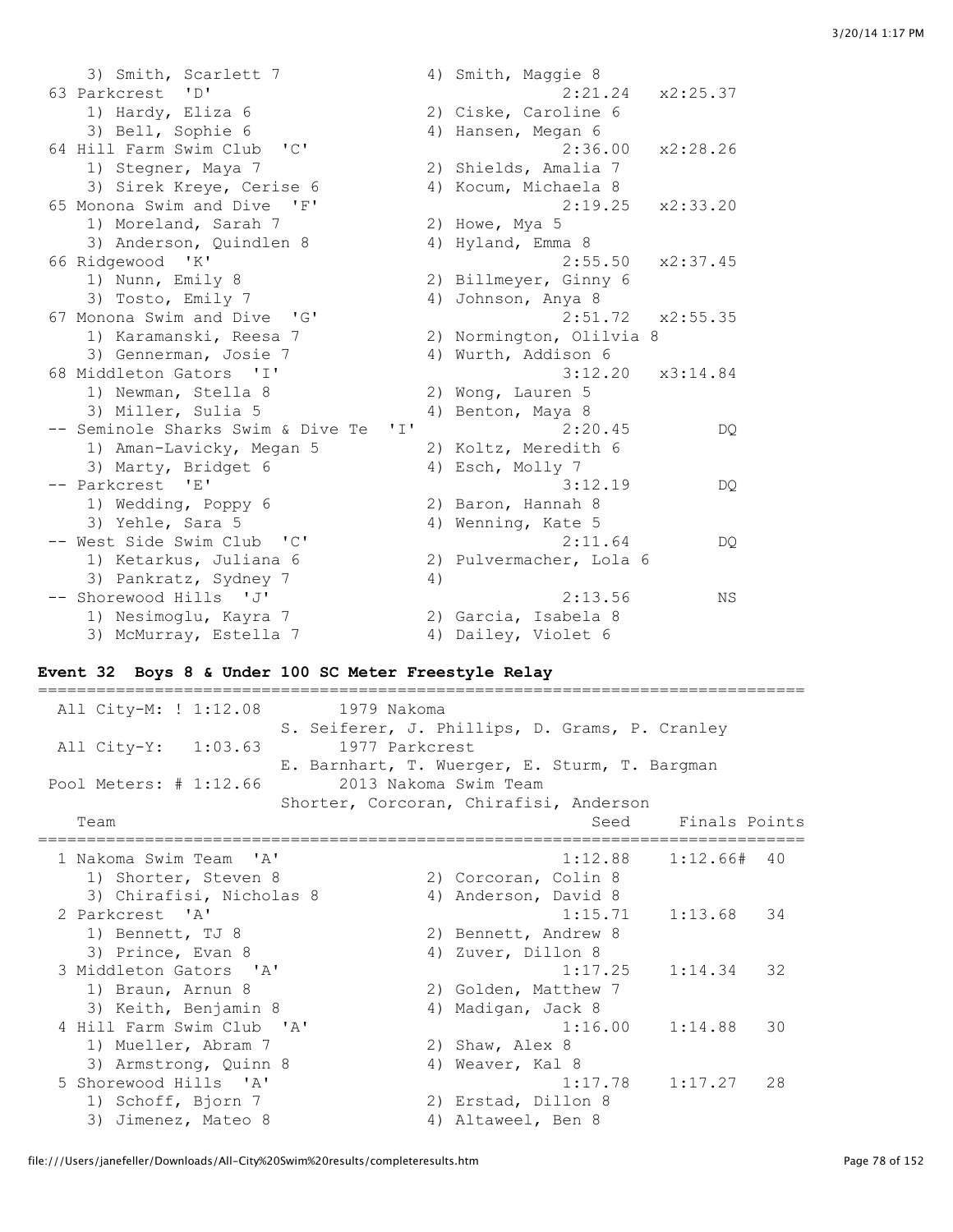6 Ridgewood 'A' 1:19.79 1:17.49 26 1) Jenn, Scott 8 2) Barden, Jack 8 3) Gutweiler, Ben 8 4) Vosberg, Zach 8 7 Monona Swim and Dive 'A' 1:15.15 1:18.35 24<br>
1) Thompson, Joey 8 2) Foley, Jack 7 1) Thompson, Joey 8 3) Guzik, Jonathan 8 4) Terry, A.J. 8 8 Seminole Sharks Swim & Dive Te 'A' 1:23.19 1:19.21 22 1) Updegrove, Liam 7 2) Kolesnikov, Oleg 8 3) Mello, Joshua 7 4) Dobrinsky, John 7 9 Hawks Landing Swim Team 'A' 1:23.53 1:19.52 18 1) Mahaffey, Michael 8 2) Erlandson, Charlie 8 3) Baer, Michael 7 4) Williams, Ethan 8 10 Maple Bluff Country Club Swim 'A' 1:19.14 1:23.27 14 1) McNeil, Edward 8 2) O'Driscoll, Michael 7<br>3) Jakel, Isaiah 8 3 4) Wallace, Nolan 7 11 West Side Swim Club 'A' 1:21.27 1:23.73 12 1) Ketarkus, AJ 8 2) Vesperman, Alex 8 3) Borgerding, Max 6 4) Marcin, Joe 8 12 High Point Swim Club 'A' 1:22.52 1:24.06 10<br>1) Madoch, Jack 8 2) Schneider, Devin 8 1) Madoch, Jack 8 2) Schneider, Devin 8 3) Young, Teddy 7 (4) Murray, Andrew 8 13 Ridgewood 'B' 1:27.86 x1:25.34 1) Chorlton, Drew 8 2) Kalish, Daniel 8 3) Badger, Drake 8 4) Hefty, Gavin 8 14 Shorewood Hills 'B' 1:26.78 x1:26.59 1) Nichol, Alessandro 8 2) Kraske, Paul 8 3) Mickelson, Sam 7 4) Jackson, Finn 8 15 Parkcrest 'B' 1:29.88 x1:27.79 1) Yehle, Peter 7 2) McDermott, Nat 8 3) Godager, Sam 7 (and 4) Wenning, Gus 8 16 Nakoma Swim Team 'B' 1:27.08 x1:30.04 1) Prout, Alex 8 2) VandenBrook, Jaxon 7 3) Anderson, John 7 (4) Kennedy, Finn 8 17 High Point Swim Club 'B' 1:30.81 x1:31.26 1) Letang, Anthony 8 2) Suttle, Trey 7 3) Michael, Evan 8 4) Kim, Daniel 8 18 Hill Farm Swim Club 'B' 1:35.00 x1:33.55 1) Van Dyke, Calvin 8 2) Alban, Ben 8 3) Brozyna, Nolan 8 4) Bocsi, Daniel 8 19 High Point Swim Club 'C' 1:34.33 x1:33.69 1) Donohoe, Jack 8 2) Thomas, Mason 8 1) Donohoe, Jack 8 (2) Thomas, Mason 8<br>3) Zocher, Luke 8 (4) Belgiano, Taatjes 8 20 Shorewood Hills 'C' 1:32.91 x1:33.89 1) Guilbault, Sam 7 32) Nowak, Lukas 8 3) Heiderscheit, Ben 5 4) Sweitzer, Hudson 7 21 Monona Swim and Dive 'B' 1:31.78 x1:33.91 1) Stertz, Jacob 7 2) Saloma, Felix 8 3) Menge, Ben 7 (4) Baxter, Benjamin 8 22 Hawks Landing Swim Team 'B' 1:40.64 x1:34.73 1) Ehrhardt, Oliver 8 2) Wieseckel, Carter 7 3) Heise, Ben 8 4) Sjowall, Drew 7 23 Monona Swim and Dive 'C' 1:38.24 x1:37.93<br>1) Woodford, Joe 8 2) Cullison, James 7 1) Woodford, Joe 8 2) Cullison, James 7 3) Groth, Wyatt 7 (4) Dyslin, Keats 8 24 Ridgewood 'C' 1:40.35 x1:38.11 1) McCorvie, Sam 8 2) Garibay, Joseph 7

4) Wallace, Nolan 7 3) Risley, Kyle 8 4) Mueller, Xander 7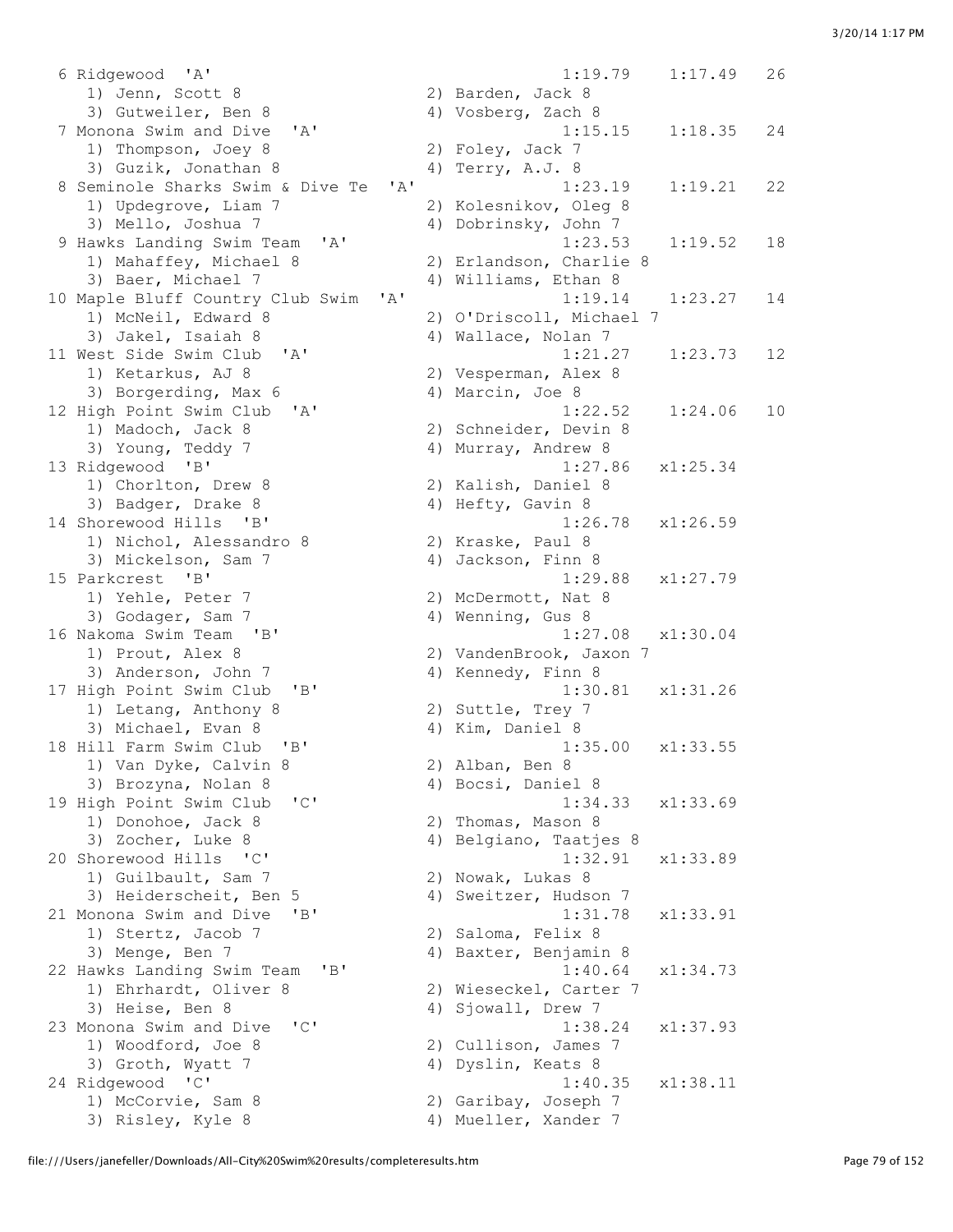25 Ridgewood 'D' 1:50.31 x1:40.57 1) Watson, Sam 8 2) Affeldt, Henry 7 3) Walling, Jackson 8 4) Cunningham, Bryson 8 26 Goodman Pool Waves 'A' 1:33.08 1:42.31 8 1) Connor, Benjamin 8 2) Hoffman, Tyler 7 3) Morrison, Luke 7 4) Connor, Smith 8 27 Parkcrest 'C' 2:08.08 x1:42.66<br>
2) Peters, Fred 8 1) Richards, Rudy 7 3) Turgeson, Carter 8 4) VanDerWeide, Jackson 6 28 Seminole Sharks Swim & Dive Te 'B' 1:46.08 x1:42.70 1) Wiedemann, Oliver 8 2) Renkens, Reece 7 3) Marty, Neil 7 4) Jorgenson, Aison 7 29 High Point Swim Club 'D' NT x1:45.34 1) Prosser, Brady 8 2) Esteves, Jackson 7 3) Prestigiacomo, Sam 8 4) Vanderloo, Jackson 8 30 Ridgewood 'E' 2:04.83 x1:47.66<br>1) Brown, Harrison 8 2) Skrede, Octavio 8 1) Brown, Harrison 8 3) Dankert, Ben 7 (a) 10nes, Max 6<br>
1:46.68 x1:49.22<br>
1:46.68 x1:49.22 31 Shorewood Hills 'G' 1) Tsao, Owen 8 2) Walsh, Sean 7 3) Gadau, Henry 7 4) Noguera, William 8 32 Shorewood Hills 'D' 1:37.06 x1:50.74 1) Sheehan, Austin 7 2) Symes, Owen 7 3) Collins, Ben 7 (a) 4) Alexander, Graeme 8 33 Hill Farm Swim Club 'C' 1:53.00 x1:52.79 1) Sponseller, Max 8 2) Swenson, Ben 8 3) Oulette, Henry 8 4) Boettinger, William 8 34 Shorewood Hills 'F' NT  $x1:54.00$  1) Jimenez, Andres 5 2) Stair, Sawyer 6 3) White, Eli 7 (4) Gustafson, Burke 8 35 Monona Swim and Dive 'D' 1:48.00 x1:54.25<br>1) Studt, Kai 8 2) Nelson, Kyle 7 1) Studt, Kai 8 2) Nelson, Kyle 7 3) Johnson, Ethan 6 4) Kuhlow, Simon 8 36 Middleton Gators 'C' 1:49.42 x1:55.27 1) Spence, Eliot 7 2) DeCabooter, Patrick 7 3) Noak, Devon 8 4) Mosley, Jude 6 37 Hawks Landing Swim Team 'C' 2:09.93 x1:55.29 1) Brinkman, Jack 8 2) Ehrhardt, Wyatt 6<br>3) Krantz, Tanner 7 3 4) Welsing, Jack 6 3) Krantz, Tanner 7 (and 4) Welsing, Jack 6 38 Shorewood Hills 'E' 1:39.90 x1:57.70 1) Mattison, Dietrich 7 2) Weinhold, Lukas 8 3) Mattison, Elliot 7 (4) House, Charlie 8 39 Hill Farm Swim Club 'D' 2:18.00 x2:03.31 1) Rogers, Tommy 8 2) Watson, Clive 7<br>3) Finley, Lucas 8 4) Siemering, Torin 40 Seminole Sharks Swim & Dive Te 'C' 2:20.09 x2:03.69 1) Bie, John 7 2) Zenner, Soren 7 3) Vega, Joseph 6 4) Scocos, Costa 7 41 Parkcrest 'D' 2:00.19 x2:06.87 1) Iskandar, Jamie 6 2) VanDerWeide, Henry 8 3) Moskol, Quinn 6 4) Heinrich, Alex 6 42 Ridgewood 'F' 2:17.95 x2:09.26 1) Johnson, Caleb 7 2) Schauder, Wyatt 6 3) Slager, Josh 7 4) Walling, Spencer 6 43 Shorewood Hills 'H' 2:07.03 x2:15.42 1) Spitznagle, Holden 6 2) Igic, Robert 6 3) Vimont, Kaden 7 4) Cavalluzzo, Kevin 6

4) Siemering, Torin 6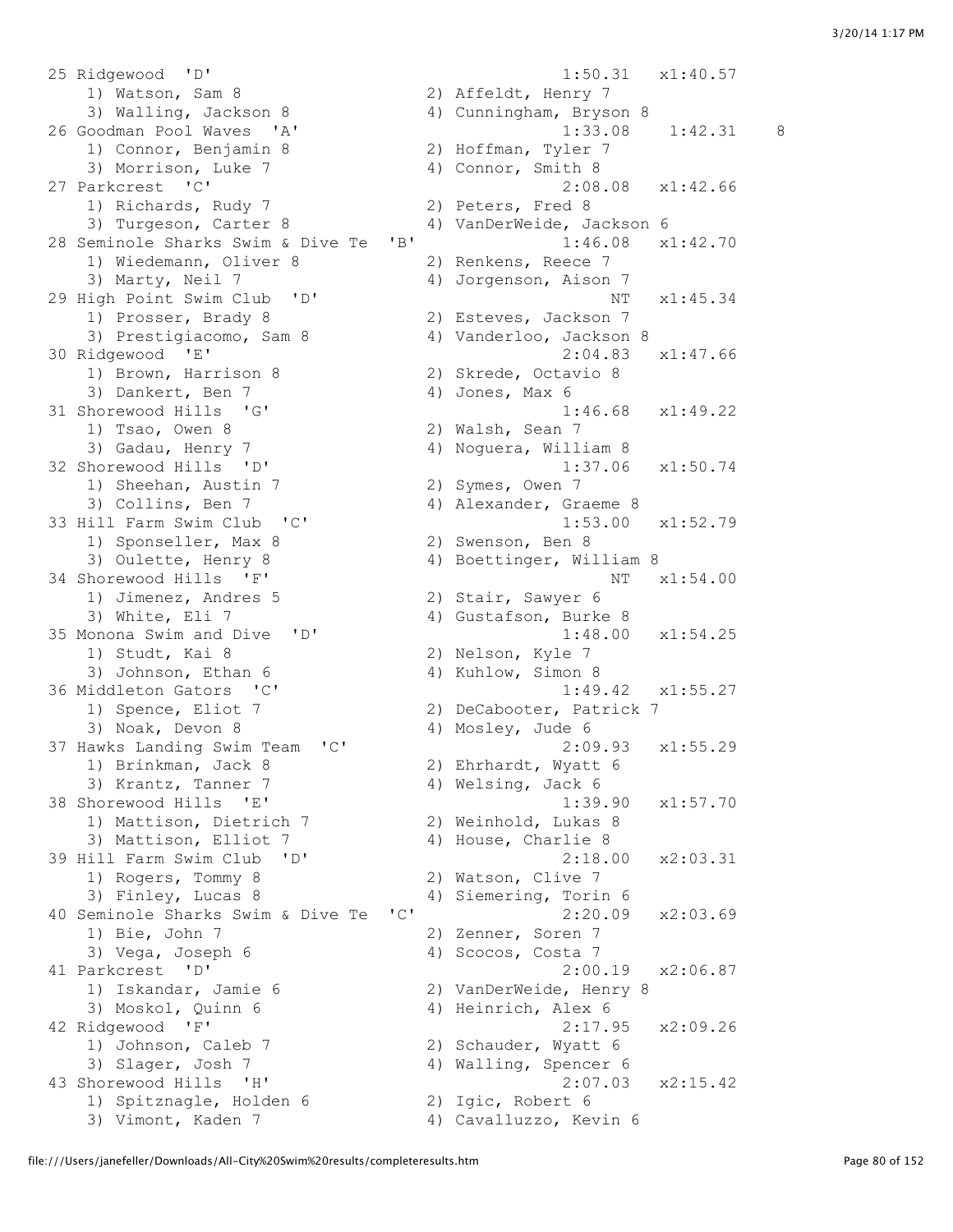44 Maple Bluff Country Club Swim 'B' 2:31.62 x2:16.31 1) Zampol, Gino 8 2) Zampol, Giorgio 6 3) Haselow, Grant 6 4) Jakel, Ian 5 45 Ridgewood 'G' 2:55.90 x2:22.44 1) Strobel, Jacob 7 2) Evert, Leo 7 3) Drake, Max 5 4) Wallace, Ezra 6 46 Parkcrest 'E' 2:27.72 x2:25.14 1) Doeppers, Grady 7 2) Espinoza-Forlenza, Raphael 6 3) Wenning, Oliver 5 (4) Lyons, Grafton 7 47 Middleton Gators 'D' 2:25.81 x2:26.07 1) Asmus, John (Jack) 7 2) Olson, Gavin 6 3) Warda, Robert 8 4) Mayhew, Tyler 8 48 Monona Swim and Dive 'E' 2:00.94 x2:26.81 1) Steenhagen, Sam 7 (2) Clark, Sean 6 3) Jaeger, Jayquan 8 4) Zeutzius, Jenner 6 49 Goodman Pool Waves 'B' 2:07.70 x2:34.28 1) Rabinowitz, Ari 7 (2) Burris, Levi 8 3) Aucapina, Dahmien 6 4) Aucapina, Diego 7 50 High Point Swim Club 'E' NT  $x2:51.41$ 1) Bauer, Alex 7 2) Kammer, Dane 6 3) Boyle, Trey 8 4) Maloney, Henry 5 -- West Side Swim Club 'B' 1:53.07 DQ 1) Conkey, Simon 8 2) Ketarkus, Jaxen 7 3) Tisdel, Keagan 8 4) Ohkerrmann, Leo 8 -- Ridgewood 'H' 3:09.90 XDQ 1) Mutch, Callum 5 2) Sullivan, Brennan 6 3) Burmeister, Henry 6 (4) -- Middleton Gators 'B' 1:29.31 DQ 1) Charles, Alexander 6 2) Fitzgerald, Carson 7 3) Houden, Avery 8 4) Alexander, Jack 8

#### **Event 33 Girls 9-10 100 SC Meter IM**

| All City-M: ! 1:15.28<br>All City-Y: 1:06.04 2009 Beata Nelson - Ridgewood<br>Pool Meters: # 1:15.28 2001 Beth Schramka, Parkcrest | 2001 Beth Schramka - Parkcrest |         |                     |                |
|------------------------------------------------------------------------------------------------------------------------------------|--------------------------------|---------|---------------------|----------------|
| Name                                                                                                                               | Age Team                       | Prelims | Finals Points       |                |
| $A - Final$                                                                                                                        |                                |         |                     |                |
| 1 O'Malley, Mary                                                                                                                   | 10 MO                          |         | $1:15.64$ $1:15.72$ | 20             |
| 2 Rosenthal, Kozette                                                                                                               | 10 MO                          | 1:22.48 | 1:22.72             | 17             |
| 3 McKeon, Carly                                                                                                                    | 10 Hawks Swim                  | 1:24.93 | 1:24.31             | 16             |
| 4 Laursen, Evelyn                                                                                                                  | 9 SW                           | 1:25.68 | 1:24.34             | 15             |
| 5 O'Driscoll, Maeve                                                                                                                | 10 MBCC                        | 1:25.79 | 1:26.68             | 14             |
| 6 Zuehl, Mackenzie                                                                                                                 | 9 SEM                          | 1:26.86 | 1:27.75             | 13             |
| 7 Ma, Angela                                                                                                                       | 10 Parkcrest                   | 1:29.64 | 1:30.27             | 12             |
| 8 Thain, Julia                                                                                                                     | 10 West Side                   | 1:30.02 | 1:31.04             | 11             |
| $B - Final$                                                                                                                        |                                |         |                     |                |
| 9 Rothwell, Hailey                                                                                                                 | 10 SEM                         | 1:30.75 | 1:27.76             | 9              |
| 10 Bissen, Kiara                                                                                                                   | 10 Ridgewood                   | 1:30.17 | 1:30.69             | 7              |
| 11 Igic, Elena                                                                                                                     | 10 SW                          | 1:35.53 | 1:34.03             | 6              |
| 12 Johnson, Hadley                                                                                                                 | 9 NK                           | 1:36.03 | 1:35.21             | 5              |
| 13 Golden, Melanie                                                                                                                 | 10 MI                          | 1:35.68 | 1:35.38             | 4              |
| 14 Kuepers, Payton                                                                                                                 | 10 SEM                         | 1:31.85 | 1:35.42             | 3              |
| 15 Chorlton, Ella                                                                                                                  | 10 Ridgewood                   | 1:32.78 | 1:35.64             | $\overline{2}$ |
| 16 Mirus, Skylar                                                                                                                   | 9 HFSC                         | 1:35.33 | 1:35.75             | $\mathbf{1}$   |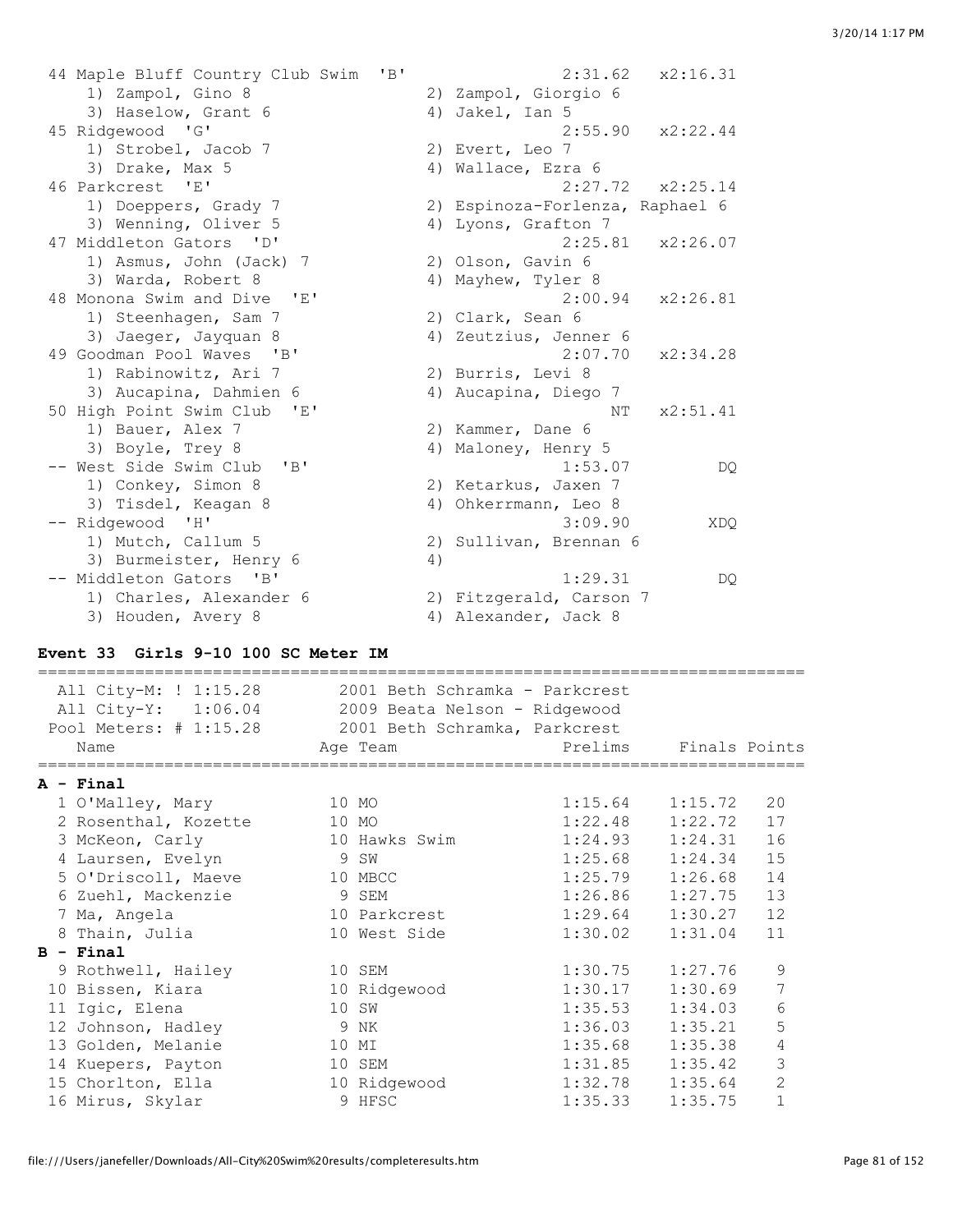#### **Event 33 Girls 9-10 100 SC Meter IM**

| All City-M: ! 1:15.28 2001 Beth Schramka - Parkcrest<br>All City-Y: 1:06.04 2009 Beata Nelson - Ridgewood |               |                              |              |
|-----------------------------------------------------------------------------------------------------------|---------------|------------------------------|--------------|
| Pool Meters: # 1:15.28 2001 Beth Schramka, Parkcrest                                                      |               |                              |              |
| Name                                                                                                      | Age Team      |                              | Seed Prelims |
|                                                                                                           |               |                              |              |
| Preliminaries                                                                                             |               |                              |              |
| 1 O'Malley, Mary<br>$10$ MO                                                                               |               | 1:17.06                      | 1:15.64      |
| 2 Rosenthal, Kozette                                                                                      | 10 MO         | 1:26.97                      | 1:22.48      |
| 3 McKeon, Carly                                                                                           | 10 Hawks Swim | 1:27.02                      | 1:24.93      |
| 4 Laursen, Evelyn                                                                                         | 9 SW          | 1:26.32                      | 1:25.68      |
| 5 O'Driscoll, Maeve 10 MBCC                                                                               |               | 1:29.25                      | 1:25.79      |
| 6 Zuehl, Mackenzie                                                                                        | 9 SEM         | 1:29.26                      | 1:26.86      |
| 7 Ma, Angela                                                                                              | 10 Parkcrest  | 1:33.83                      | 1:29.64      |
| 8 Thain, Julia                                                                                            | 10 West Side  | 1:30.10                      | 1:30.02      |
| 9 Bissen, Kiara                                                                                           | 10 Ridgewood  | 1:31.34                      | 1:30.17      |
| 10 Rothwell, Hailey                                                                                       | 10 SEM        | 1:30.23                      | 1:30.75      |
| 11 Kuepers, Payton                                                                                        | 10 SEM        | 1:34.96                      | 1:31.85      |
| 12 Chorlton, Ella                                                                                         | 10 Ridgewood  | 1:36.32                      | 1:32.78      |
| 13 Mirus, Skylar                                                                                          | 9 HFSC        | 1:37.03                      | 1:35.33      |
| 14 Igic, Elena                                                                                            | 10 SW         | 1:39.84                      | 1:35.53      |
| 15 Golden, Melanie                                                                                        | 10 MI         | 1:34.57                      | 1:35.68      |
| 16 Johnson, Hadley                                                                                        | 9 NK          | 1:36.93                      | 1:36.03      |
|                                                                                                           |               |                              |              |
| 17 Keebler, Molly                                                                                         |               | 9 High Point 1:37.27 1:36.30 |              |
| 18 Kraemer, Abigail                                                                                       | 10 MO         | 1:38.32                      | 1:37.41      |
| 19 teDuits, Anna                                                                                          | 9 NK          | 1:36.39                      | 1:37.52      |
| 20 Kishter, Stephanie 10 Parkcrest                                                                        |               | 1:36.63                      | 1:37.89      |
| 21 Childs, Zoe                                                                                            | 10 Parkcrest  | 1:38.90                      | 1:38.19      |
| 22 Chase, Abigail                                                                                         | 9 SEM         | 1:45.75                      | 1:38.25      |
| 23 Pinder, Emma                                                                                           | 10 MI         | 1:39.45                      | 1:38.99      |
| 24 Fernandez, Jessica 10 HFSC                                                                             |               | 1:42.52                      | 1:39.08      |
| 25 Neumann, Emma                                                                                          | 10 SEM        | 1:41.21                      | 1:39.70      |
| 26 Go, Maria                                                                                              | 10 High Point | 1:44.08                      | 1:40.10      |
| 27 McKinnon, Madeline                                                                                     | 9 Ridgewood   | 1:42.23                      | 1:40.54      |
| 28 Ripple, Katie                                                                                          | 10 SW         | 1:44.32                      | 1:40.93      |
| 29 Stott, Kristen                                                                                         | 10 Hawks Swim | 1:41.96                      | 1:40.96      |
| 30 Sirek Kreye, Sienna                                                                                    | 9 HFSC        | 1:48.24                      | 1:41.01      |
| 31 Nemeth, Grace                                                                                          | 9 NK          | 1:42.41                      | 1:41.23      |
| 32 McKinney, Emma                                                                                         | 9 SW          | 1:59.36                      | 1:41.32      |
| 33 Peterson, Eva                                                                                          | 10 Parkcrest  | 1:42.89                      | 1:41.74      |
| 34 Lodico, Claire                                                                                         | 9 SEM         | 1:47.56                      | 1:42.20      |
| 35 Sweeney, Claire                                                                                        | 9 Hawks Swim  | 1:38.97                      | 1:42.96      |
| 36 Borgerding, Grace                                                                                      | 9 West Side   | 1:46.63                      | 1:43.29      |
| 37 Torgerson, Tatum                                                                                       | 9 SEM         | 1:46.32                      | 1:43.65      |
| 38 Miller, Eliza                                                                                          | 9 SW          | 1:42.87                      | 1:44.23      |
| 39 Barth, Allyson                                                                                         | 9 Hawks Swim  | 1:44.88                      | 1:44.72      |
| 40 Foley, Belle                                                                                           | 10 MO         | 1:55.42                      | 1:45.03      |
| 41 Hurley, Adrienne                                                                                       | 9 West Side   | 1:52.59                      | 1:45.38      |
| 41 Glinberg, Talia                                                                                        | 10 HFSC       | 1:46.54                      | 1:45.38      |
| 43 Schaefer, Alexa                                                                                        | 9 HFSC        | 1:48.73                      | 1:45.41      |
| 44 Anderson, Rialey                                                                                       | 9 Waves       | 1:47.02                      | 1:46.18      |
| 45 Watson, Autumn                                                                                         | 9 Ridgewood   | 1:49.37                      | 1:46.71      |
| 46 Williams, Nancy                                                                                        | 9 MI          | 1:53.03                      | 1:47.23      |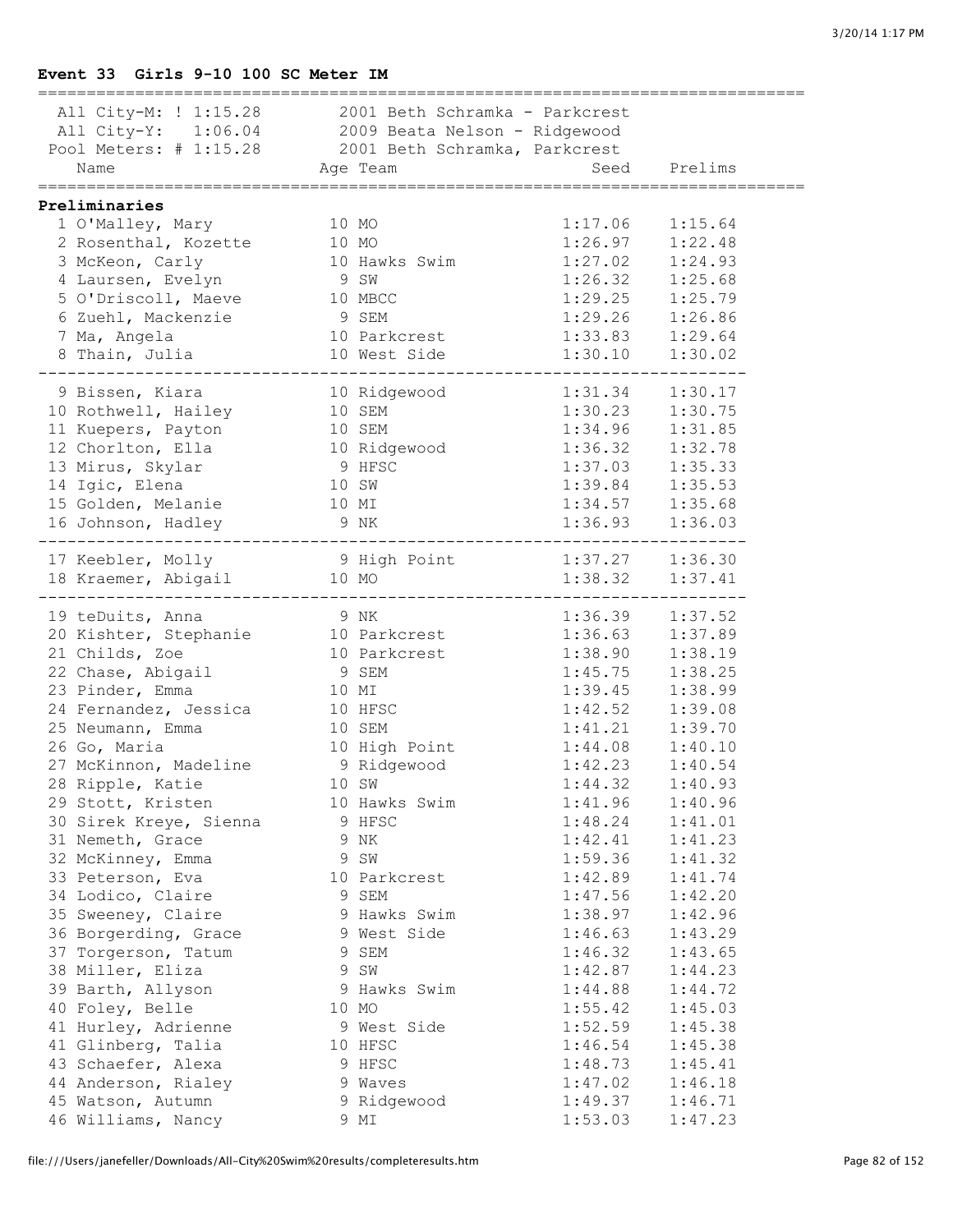| 47 Moeser, Katherine                                    | 10 SW         | 1:48.31             | 1:47.48 |
|---------------------------------------------------------|---------------|---------------------|---------|
| 48 Bauer, Mary Jane                                     | 9 High Point  | 1:53.15             | 1:49.22 |
| 49 Pansegrau, Lauren                                    | 9 Hawks Swim  | 1:49.12             | 1:49.79 |
| 50 Gennerman, Lexie                                     | 9 MO          | 1:49.27             | 1:50.65 |
| 51 Benzine, Sydney                                      | 10 Ridgewood  | 1:53.64             | 1:50.76 |
| 52 Wowk, Marin                                          | 9 Hawks Swim  | 1:54.02             | 1:51.78 |
| 53 Sanborn, Annika                                      | 9 Ridgewood   | 1:50.52             | 1:52.65 |
| 54 Igic, Natasha                                        | 9 SW          | 1:55.45             | 1:52.83 |
| 55 Donohoe, Katie                                       | 10 High Point | 1:51.79             | 1:52.89 |
| 56 Johnstone, Sarah                                     | 10 SEM        | 2:06.92             | 1:53.22 |
| 57 Reed, Emily                                          | 9 MI          | 2:05.44             | 1:53.57 |
| 58 Rozeski, Lily                                        | 10 High Point | 1:54.92             | 1:55.15 |
| 59 Ballweg, Madeline                                    | 9 High Point  | 1:56.77             | 1:55.22 |
| 60 Frinzi, Leona                                        | 10 MI         | 1:51.74             | 1:55.28 |
| 61 Ritter, Ana                                          | 9 Ridgewood   | 1:59.42             | 1:55.55 |
| 62 Spitznagle, Olivia<br>SW 9 SW                        |               | $2:02.61$ $1:59.11$ |         |
| 63 Lewis, Katelyn                                       | 9 MI          | $2:04.11$ $2:03.03$ |         |
| 64 Stalker-Herron, Eva                                  | 9 Ridgewood   | 2:20.17             | 2:20.90 |
| -- Gronski, Mia                                         | 9 MO          | 2:13.28             | DQ.     |
| Non-simultaneous arms - fly                             |               |                     |         |
| -- Johnstone, Elizabeth                                 | 9 SEM         | NΤ                  | DQ      |
| Arms underwater recovery - fly                          |               |                     |         |
| -- Porras, Bianca                                       | 9 High Point  | NΤ                  | XDQ     |
| Scissors kick - breast                                  |               |                     |         |
| -- Gallay, Amaya                                        | 9 MI          | 2:15.74             | DQ.     |
| Hands brought beyond the hipline during stroke - breast |               |                     |         |
| -- Lawn, Madelyn                                        | 9 High Point  | 1:30.34             | DQ.     |
| One hand touch - breast                                 |               |                     |         |
| -- Sanderson, Glenna 10 Hawks Swim                      |               | 1:52.48             | DO.     |
| Non-simultaneous arms - fly                             |               |                     |         |
| -- Andes, Maisy                                         | 9 NK          | 1:55.46             | ΝS      |

## **Event 34 Boys 9-10 100 SC Meter IM**

| All City-M: ! 1:15.38 2010 Michael Draves - Middleton<br>All City-Y: 1:12.03 1977 Glenn Messner - Nakoma<br>Pool Meters: # 1:17.29 2010 Michael Draves, Middleton<br>Name |       | Age Team                      | Prelims             | Finals Points |                |
|---------------------------------------------------------------------------------------------------------------------------------------------------------------------------|-------|-------------------------------|---------------------|---------------|----------------|
| ;=================================                                                                                                                                        |       |                               |                     |               |                |
| A - Final                                                                                                                                                                 |       |                               |                     |               |                |
| 1 Lamers, Nathan                                                                                                                                                          |       | 10 MI                         | $1:24.30$ $1:23.20$ |               | 20             |
| 2 Chen, Edward                                                                                                                                                            |       | 10 Parkcrest                  | 1:28.83             | 1:28.70       | 17             |
| 3 Kettner, Cole 9 MBCC                                                                                                                                                    |       |                               | $1:28.99$ $1:29.68$ |               | 16             |
| 4 Richmond, Nathaniel                                                                                                                                                     | 9 SW  |                               | $1:31.24$ $1:30.22$ |               | 15             |
| 5 Muckian, Aidan                                                                                                                                                          |       | 10 Ridgewood                  | $1:29.07$ $1:30.77$ |               | 14             |
| 6 Kaldor, Simon                                                                                                                                                           |       | 10 Parkcrest and the Parkcres | $1:31.84$ $1:31.99$ |               | 13             |
| 7 Berge, Venden                                                                                                                                                           |       | 9 SW                          | $1:32.01$ $1:32.08$ |               | 12             |
| 8 Drake, Jesse                                                                                                                                                            |       | 10 Ridgewood                  | 1:32.77             | 1:33.80       | 11             |
| $B - Final$                                                                                                                                                               |       |                               |                     |               |                |
| 9 Korb, Chase                                                                                                                                                             |       | 10 MBCC                       | 1:33.17             | 1:33.39       | 9              |
| 10 Kaney, John                                                                                                                                                            |       | 10 MI                         | 1:34.63             | 1:34.37       | 7              |
| 11 Marcus, Flynn                                                                                                                                                          |       | 10 SW                         | 1:35.21             | 1:34.63       | 6              |
| 12 Stitgen, Benjamin                                                                                                                                                      | 9 SEM |                               | $1:37.49$ $1:36.05$ |               | 5              |
| 13 Groth, Owen                                                                                                                                                            |       | 10 MO                         | 1:34.34             | 1:36.41       | $\overline{4}$ |
| 14 Squire, Ian                                                                                                                                                            |       | 10 High Point                 | $1:34.39$ $1:37.16$ |               | 3              |
| 15 Wellnitz, Benjamin                                                                                                                                                     |       | 9 SEM                         | $1:37.28$ $1:38.20$ |               | $\overline{2}$ |
| 16 Wheeler, Matthew                                                                                                                                                       |       | 9 SEM                         | 1:37.20             | 1:39.58       | $\mathbf{1}$   |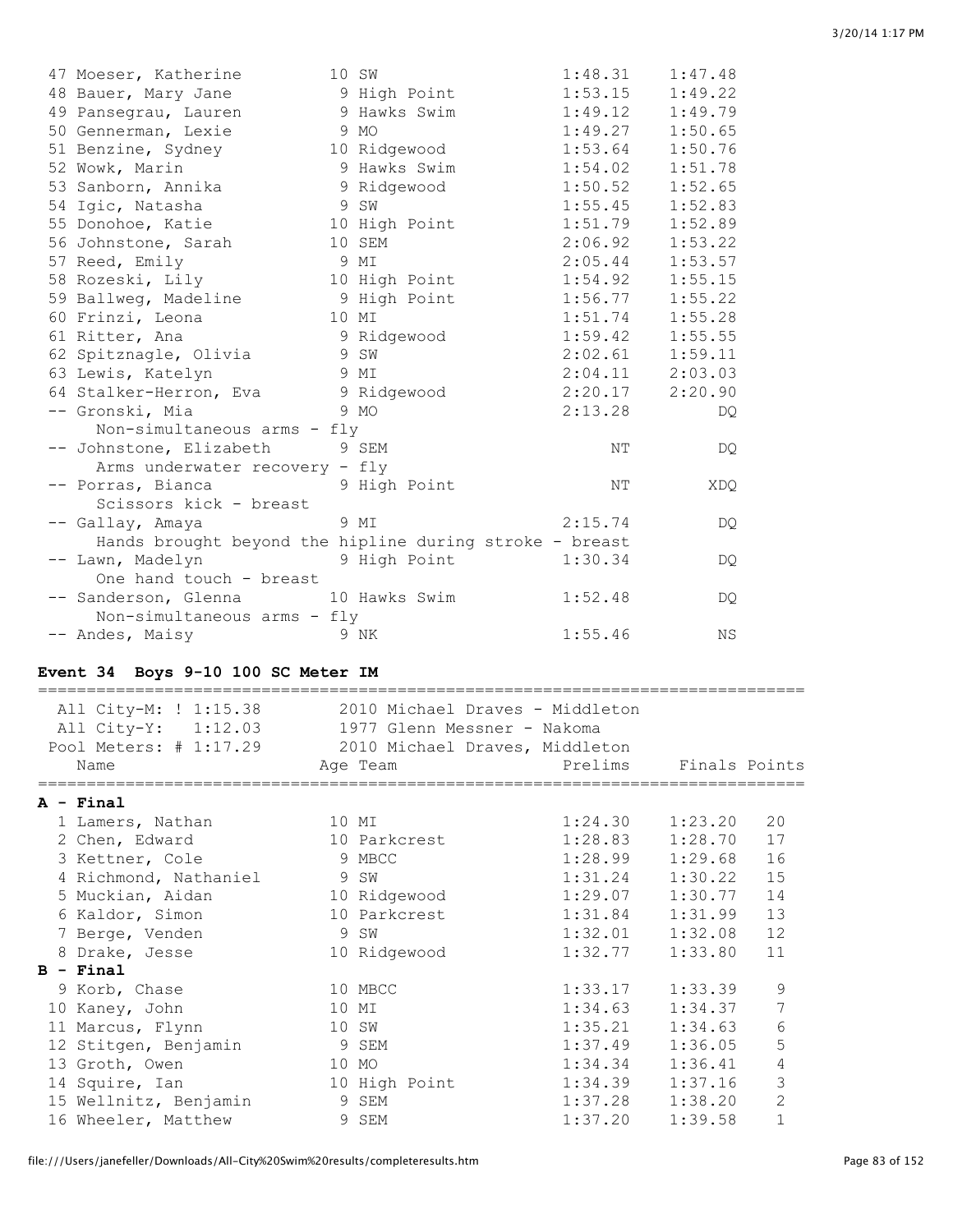## **Event 34 Boys 9-10 100 SC Meter IM**

| All City-M: ! 1:15.38 2010 Michael Draves - Middleton |       |                                        |                        |         |
|-------------------------------------------------------|-------|----------------------------------------|------------------------|---------|
| All City-Y: 1:12.03 1977 Glenn Messner - Nakoma       |       |                                        |                        |         |
| Pool Meters: # 1:17.29 2010 Michael Draves, Middleton |       |                                        |                        |         |
| Name                                                  |       | Age Team and Seed Prelims              |                        |         |
| ==================================                    |       |                                        | ==================     |         |
| Preliminaries                                         |       |                                        |                        |         |
| 1 Lamers, Nathan                                      |       | 10 MI                                  | 1:26.27                | 1:24.30 |
| 2 Chen, Edward                                        |       | 10 Parkcrest                           | 1:32.23                | 1:28.83 |
| 3 Kettner, Cole                                       |       | 9 MBCC                                 | 1:30.75                | 1:28.99 |
| 4 Muckian, Aidan                                      |       | 10 Ridgewood<br>1 9 SW<br>10 Parkcrest | 1:32.54                | 1:29.07 |
| 5 Richmond, Nathaniel                                 |       |                                        | 1:32.45                | 1:31.24 |
| 6 Kaldor, Simon                                       |       |                                        | 1:34.93                | 1:31.84 |
| 7 Berge, Venden                                       | 9 SW  |                                        |                        | 1:32.01 |
| 8 Drake, Jesse                                        |       | 10 Ridgewood                           | $1:33.00$<br>$1:37.80$ | 1:32.77 |
|                                                       |       |                                        |                        |         |
| 9 Korb, Chase                                         |       | 10 MBCC                                | 1:36.92                | 1:33.17 |
| 10 Groth, Owen                                        | 10 MO |                                        | 1:39.96                | 1:34.34 |
| 11 Squire, Ian                                        |       | 10 High Point<br>10 MI                 | 1:39.25                | 1:34.39 |
| 12 Kaney, John                                        |       |                                        | 1:34.36                | 1:34.63 |
| 13 Marcus, Flynn                                      | 10 SW |                                        | 1:35.55                | 1:35.21 |
| 14 Wheeler, Matthew                                   |       | 9 SEM                                  | 1:41.80                | 1:37.20 |
| 15 Wellnitz, Benjamin 9 SEM                           |       |                                        | 1:33.46                | 1:37.28 |
| 16 Stitgen, Benjamin 9 SEM                            |       |                                        | 1:40.21                | 1:37.49 |
|                                                       |       |                                        |                        |         |
| 17 Renfert, Koby                                      |       | 9 High Point 1:39.73 1:38.06           |                        |         |
| 18 Gutknecht, Will 10 HFSC                            |       |                                        | $1:40.13$ $1:39.91$    |         |
| 19 Stadler, James                                     |       | 9 HFSC                                 | $1:48.26$ $1:40.03$    |         |
| 20 Lahey, Ryan                                        |       | 9 Parkcrest                            | 1:41.53                | 1:40.06 |
| 21 Barrett, Tommy                                     |       | 10 Ridgewood                           | 1:46.45                | 1:41.47 |
| 22 Garrett, Owen                                      | 9 MO  |                                        | 1:41.48                | 1:42.86 |
| 23 Keenan, Colin                                      |       | 9 High Point                           | 1:46.24                | 1:43.23 |
| 24 Bedford, Ike                                       |       | 10 HFSC                                | 1:43.41                | 1:43.91 |
| 25 Chester, Owen                                      |       | 9 Ridgewood                            | 1:49.37                |         |
| 26 Lundal, Cooper                                     |       | 10 Hawks Swim                          | 1:43.92                | 1:44.11 |
| 27 Wichern, Jackson                                   |       |                                        | 1:37.24                | 1:44.20 |
|                                                       |       | 9 SEM                                  |                        | 1:44.29 |
| 28 Dresang, Aidan                                     |       | 9 Parkcrest                            | $1:52.74$ $1:44.78$    |         |
| 29 Ketarkus, Cameron                                  |       | 10 West Side                           | 1:50.32                | 1:45.26 |
| 30 Petersen, Davis                                    |       | 9 Hawks Swim                           | 1:47.99                | 1:45.47 |
| 31 Omohundro, Charlie                                 |       | 10 West Side                           | 1:52.69                | 1:46.01 |
| 32 Jaeger, Christian                                  |       | 10 MO                                  | 1:58.86                | 1:47.61 |
| 33 Belgiano, Trey                                     |       | 10 High Point                          | 1:58.32                | 1:50.68 |
| 34 Hackworthy, James                                  |       | 10 SW                                  | 2:03.71                | 1:51.18 |
| 35 Hallick, Ethan                                     |       | 9 MI                                   | 1:50.46                | 1:55.46 |
| 36 Nellis, Aiden                                      |       | 10 Ridgewood                           | 2:04.29                | 1:58.78 |
| 37 Olson, Corey                                       |       | 9 Hawks Swim                           | 2:18.25                | 1:59.56 |
| 38 Zhang, Edwin                                       |       | 10 MI                                  | 1:55.27                | 2:03.44 |
| 39 Kuzma, Eli                                         |       | 9 MO                                   | 2:30.40                | 2:10.29 |
| 40 Joshi, Akshay                                      |       | 10 SEM                                 | 2:19.00                | 2:11.59 |
| -- Schaak, Joseph                                     |       | 10 NK                                  | 1:50.61                | DQ      |
| Scissors kick - breast                                |       |                                        |                        |         |
| -- Streicher, Aiden                                   |       | 10 HFSC                                | NΤ                     | DQ      |
| Alternating Kick - fly                                |       |                                        |                        |         |
| -- Hoffman, Aidan                                     |       | 9 Waves                                | 2:27.23                | DQ      |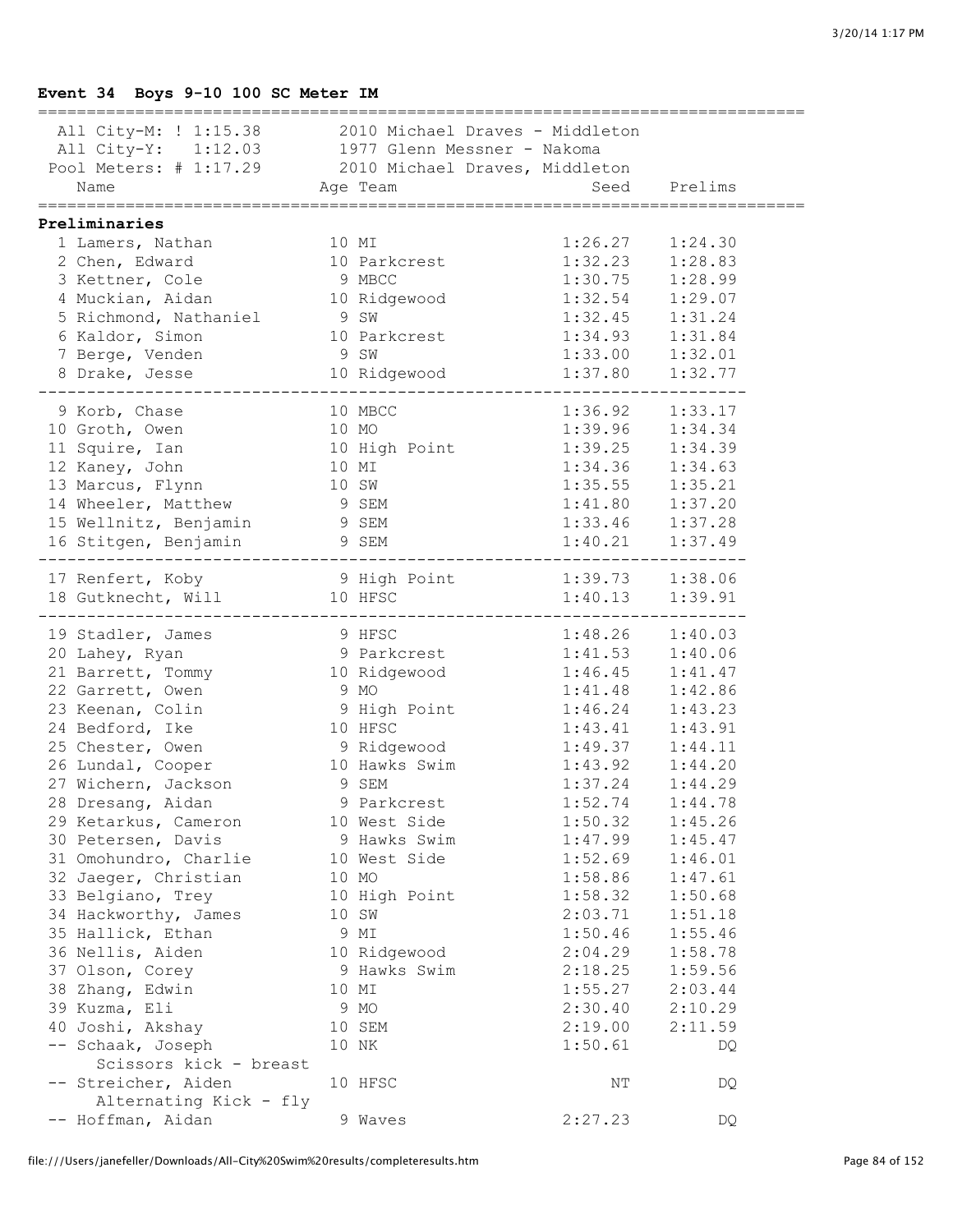| Alternating Kick - fly         |             |         |    |
|--------------------------------|-------------|---------|----|
| -- Loetscher, Samuel           | 10 MBCC     | 1:42.21 | DO |
| False start - Misc             |             |         |    |
| -- Evert, Caleb                | 9 Ridgewood | 2:14.38 | DO |
| Arms underwater recovery - fly |             |         |    |

#### **Event 35 Girls 11-12 100 SC Meter IM**

| All City-M: ! 1:05.00<br>All City-Y: 1:02.65<br>Pool Meters: # 1:11.17<br>Name | 2011 Beata Nelson - Ridgewood<br>2012 Katrina Marty - Seminole<br>2001 Alison Grinde, Seminole<br>Age Team | Prelims | Finals Points |                |
|--------------------------------------------------------------------------------|------------------------------------------------------------------------------------------------------------|---------|---------------|----------------|
| $A - Final$                                                                    |                                                                                                            |         |               |                |
| 1 Henshue, Sophie                                                              | 12 High Point                                                                                              | 1:16.06 | 1:15.16       | 20             |
| 2 Zuehl, Kaitlyn                                                               | 11 SEM                                                                                                     | 1:16.09 | 1:15.40       | 17             |
| 3 Madigan, Grace                                                               | 11 MI                                                                                                      | 1:19.48 | 1:17.74       | 16             |
| 4 Kissel, Naomi                                                                | 12 HFSC                                                                                                    | 1:18.50 | 1:18.76       | 15             |
| 5 Keebler, Emily                                                               | 12 High Point                                                                                              | 1:19.18 | 1:19.57       | 14             |
| 6 Todd, Mallory                                                                | 11 NK                                                                                                      | 1:19.35 | 1:19.72       | 13             |
| 7 Slattery, Megan                                                              | 11 Ridgewood                                                                                               | 1:18.26 | 1:20.20       | 12             |
| 8 Carr, Julia                                                                  | 12 MI                                                                                                      | 1:20.77 | 1:21.40       | 11             |
| $B -$ Final                                                                    |                                                                                                            |         |               |                |
| 9 Danielsen, Sami                                                              | 11 Ridgewood                                                                                               | 1:21.72 | 1:19.85       | 9              |
| 10 Doll, Hanna                                                                 | 11 MO                                                                                                      | 1:20.83 | 1:20.08       | 7              |
| 11 Kaldor, Mary                                                                | 12 Parkcrest                                                                                               | 1:22.48 | 1:22.64       | 6              |
| 12 McMahon, Meghan                                                             | 12 Hawks Swim                                                                                              | 1:22.58 | 1:23.55       | 5              |
| 13 Messner, Molly                                                              | 11 SW                                                                                                      | 1:22.31 | 1:23.79       | 4              |
| 14 Moen, Courtney                                                              | 12 MBCC                                                                                                    | 1:24.05 | 1:24.37       | 3              |
| 15 Cook, Kylie                                                                 | 12 MO                                                                                                      | 1:21.76 | 1:25.11       | $\overline{2}$ |
| 16 Semmann, Laura                                                              | 12 West Side                                                                                               | 1:23.12 | 1:25.51       | $\mathbf{1}$   |

#### **Event 35 Girls 11-12 100 SC Meter IM**

| All City-M: ! 1:05.00 2011 Beata Nelson - Ridgewood<br>All City-Y: 1:02.65 2012 Katrina Marty - Seminole<br>Pool Meters: # 1:11.17 2001 Alison Grinde, Seminole<br>Name | Age Team     |                     | Seed Prelims |
|-------------------------------------------------------------------------------------------------------------------------------------------------------------------------|--------------|---------------------|--------------|
| Preliminaries                                                                                                                                                           |              |                     |              |
| 1 Henshue, Sophie 12 High Point 1:16.57 1:16.06                                                                                                                         |              |                     |              |
| 2 Zuehl, Kaitlyn                                                                                                                                                        | 11 SEM       | 1:17.09             | 1:16.09      |
| 3 Slattery, Megan 11 Ridgewood                                                                                                                                          |              | $1:21.97$ $1:18.26$ |              |
| 12 HFSC<br>4 Kissel, Naomi                                                                                                                                              |              | 1:20.75             | 1:18.50      |
| 5 Keebler, Emily 12 High Point                                                                                                                                          |              | $1:19.09$ $1:19.18$ |              |
| 6 Todd, Mallory                                                                                                                                                         | 11 NK        | $1:21.67$ $1:19.35$ |              |
| 7 Madigan, Grace                                                                                                                                                        | 11 MI        | $1:20.23$ $1:19.48$ |              |
| 8 Carr, Julia                                                                                                                                                           | 12 MI        | $1:20.59$ $1:20.77$ |              |
| 9 Doll, Hanna                                                                                                                                                           | 11 MO        | $1:21.43$ $1:20.83$ |              |
| 10 Danielsen, Sami and 11 Ridgewood                                                                                                                                     |              | 1:24.04             | 1:21.72      |
| 11 Cook, Kylie                                                                                                                                                          | 12 MO        | 1:25.94             | 1:21.76      |
| 12 Messner, Molly                                                                                                                                                       | 11 SW        | 1:22.57             | 1:22.31      |
| 13 Kaldor, Mary                                                                                                                                                         | 12 Parkcrest | $1:24.78$ $1:22.48$ |              |
| 14 McMahon, Meghan 12 Hawks Swim                                                                                                                                        |              | $1:24.67$ $1:22.58$ |              |
| 15 Semmann, Laura                                                                                                                                                       | 12 West Side | $1:25.40$ $1:23.12$ |              |
| 16 Moen, Courtney                                                                                                                                                       | 12 MBCC      | 1:24.68             | 1:24.05      |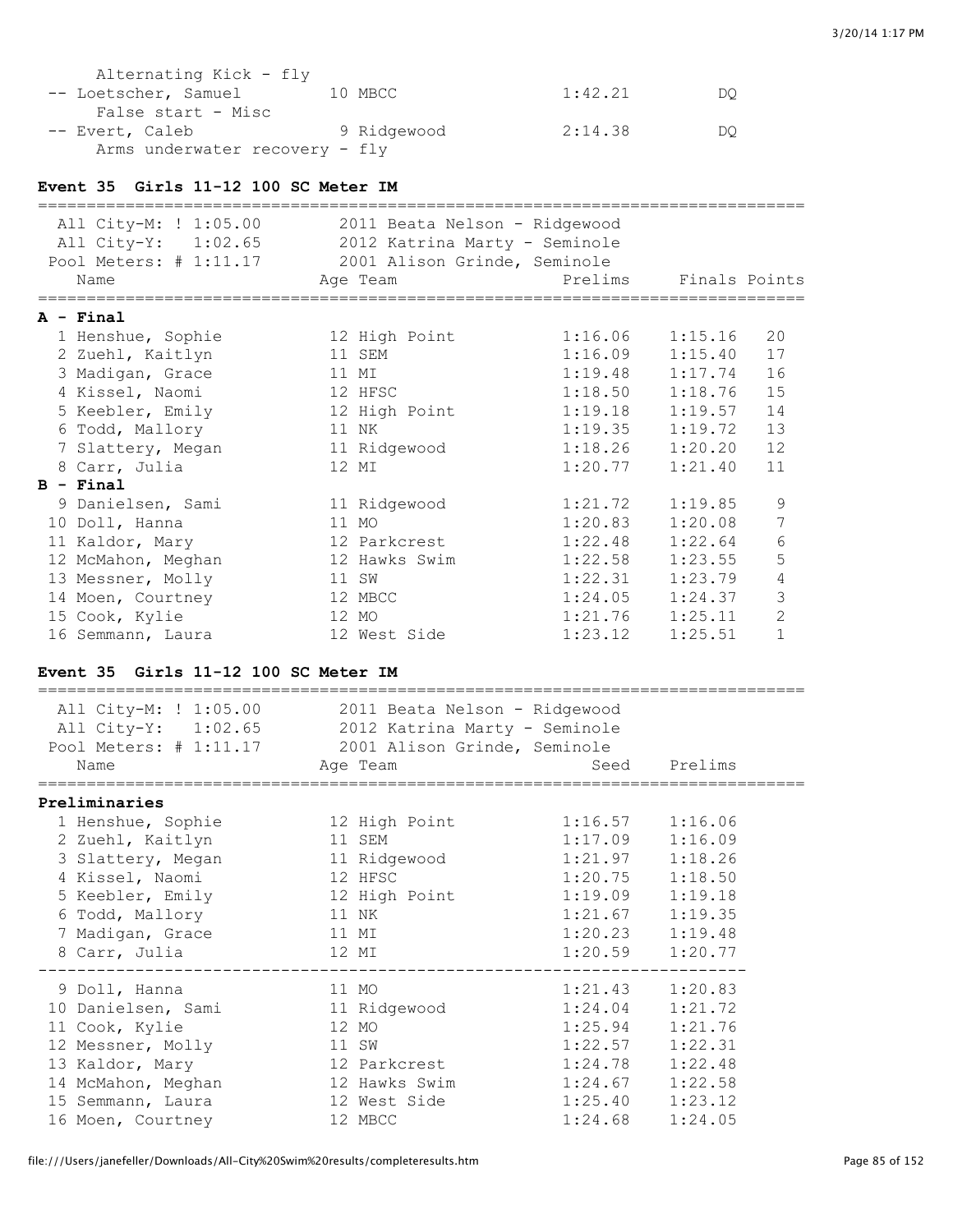| 12 SEM<br>17 Jiang, Angela                   |               | $1:26.20$ $1:24.41$ |         |
|----------------------------------------------|---------------|---------------------|---------|
| 18 Albert, Alli 11 Ridgewood                 |               | $1:29.35$ $1:24.86$ |         |
|                                              |               |                     |         |
| 19 Updegrove, Avery                          | 12 SEM        | $1:24.05$ $1:25.84$ |         |
| 20 Schmitz, Sophia                           | 11 Parkcrest  | 1:27.79             | 1:26.26 |
| 21 Zocher, McKenzie                          | 12 High Point | 1:26.74             | 1:26.55 |
| 22 Graf, Anika                               | 11 MI         | 1:26.54             | 1:26.67 |
| 23 McCartney, Josie                          | 11 Ridgewood  | 1:29.58             | 1:27.27 |
| 24 Kowalski, Hailey                          | 11 MO         | 1:30.79             | 1:27.50 |
| 25 Anagnostopoulos, Alex                     | 11 SW         | 1:27.09             | 1:28.37 |
| 26 McCormick, Molly                          | 11 SEM        | 1:30.04             | 1:29.26 |
| 27 Rudolph, Lydia                            | 12 HFSC       | 1:29.90             | 1:29.27 |
| 28 Thomley, Anna                             | 12 Hawks Swim | 1:33.38             | 1:29.44 |
| 29 Nathan, Sarah                             | 12 SW         | 1:32.77             | 1:30.20 |
| 30 Jordahl, Ella                             | 12 SW         | 1:33.01             | 1:31.84 |
| 31 Hurley, Eva                               | 11 West Side  | 1:30.69             | 1:32.07 |
| 32 Samz, Meghan                              | 11 Ridgewood  | 1:35.33             | 1:32.10 |
| 33 Mickelson, Leah                           | 11 SW         | 1:33.61             | 1:32.34 |
| 34 Russell, Jenna                            | 11 MO         | 1:31.26             | 1:32.78 |
| 35 Bittner, Emma                             | 12 SW         | 1:35.19             | 1:32.84 |
| 36 Keenan, Kyra                              | 11 High Point | 1:34.68             | 1:33.24 |
| 37 Klodd, Alexa                              | 11 SW         | 1:38.52             | 1:33.34 |
| 38 Hershberger, Rebekah                      | 12 HFSC       | 1:31.98             | 1:33.35 |
| 39 Schensky, Jadyn                           | 11 Waves      | 1:35.37             | 1:33.43 |
| 40 Tennant, Evie                             | 12 HFSC       | 1:39.14             | 1:34.83 |
| 41 Nennig-Kniaz, Kayla 12 Parkcrest          |               | 1:31.53             | 1:36.56 |
| 42 Hacker, Vivian                            | 12 SW         | 1:36.10             | 1:37.02 |
| 43 Heinrichs, Ellie                          | 11 HFSC       | 1:40.20             | 1:40.16 |
| 44 Anderson, Chandler                        | 12 MO         | 1:39.55             | 1:40.33 |
| 45 Bauer, Anna                               | 12 High Point | 1:36.86             | 1:40.73 |
| 46 Williams, Anna                            | 12 Hawks Swim | 1:44.70             | 1:41.30 |
| 47 Maaneb de Macedo, Aariik 11 SW            |               | 1:44.48             | 1:41.63 |
| 48 Fussell, Gianna                           | 11 High Point | 1:48.14             | 1:45.16 |
| 49 McGill, Megan                             | 11 MI         | $1:49.36$ $1:45.33$ |         |
| 50 Frinzi, Keller                            | 11 MI         | $2:01.74$ $1:45.39$ |         |
| 51 Anderson, Emily                           | 11 NK         | 1:46.78             | 1:45.53 |
| 52 Riggins, Ella                             | 11 High Point | 1:47.70             | 1:45.54 |
| 53 Williamson-Shaffer, Maya                  | 11 HFSC       | 1:45.85             | 1:47.91 |
| 54 Masciopinto, Francesca                    | 11 MBCC       | 1:51.80             | 1:50.39 |
| 55 Thompson, Quinlan                         | 12 Waves      | 1:57.11             | 1:55.10 |
| -- Engel, Tamsin                             | 12 Waves      | 2:19.84             | DQ      |
| Scissors kick - fly                          |               |                     |         |
| -- Klimowicz, Nastassja                      | 11 Waves      | 1:43.17             | DQ      |
| Alternating Kick - fly                       |               |                     |         |
| -- Wanish, Katia                             | 11 Waves      | 1:49.03             | DQ      |
| Alternating Kick - breast                    |               |                     |         |
| -- Atalla, Sultani                           | 12 SW         | 1:58.29             | DQ      |
| One hand touch - fly                         |               |                     |         |
| -- Peterson, Jena                            | 11 HFSC       | ΝT                  | DQ      |
| Alternating Kick - fly                       |               |                     |         |
| -- McNeil, Caroline                          | 11 MBCC       | 1:40.87             | DQ      |
| Shoulders past vertical toward breast - back |               |                     |         |

## **Event 36 Boys 11-12 100 SC Meter IM**

===============================================================================

All City-M: ! 1:09.06 2011 Michael Draves - Middleton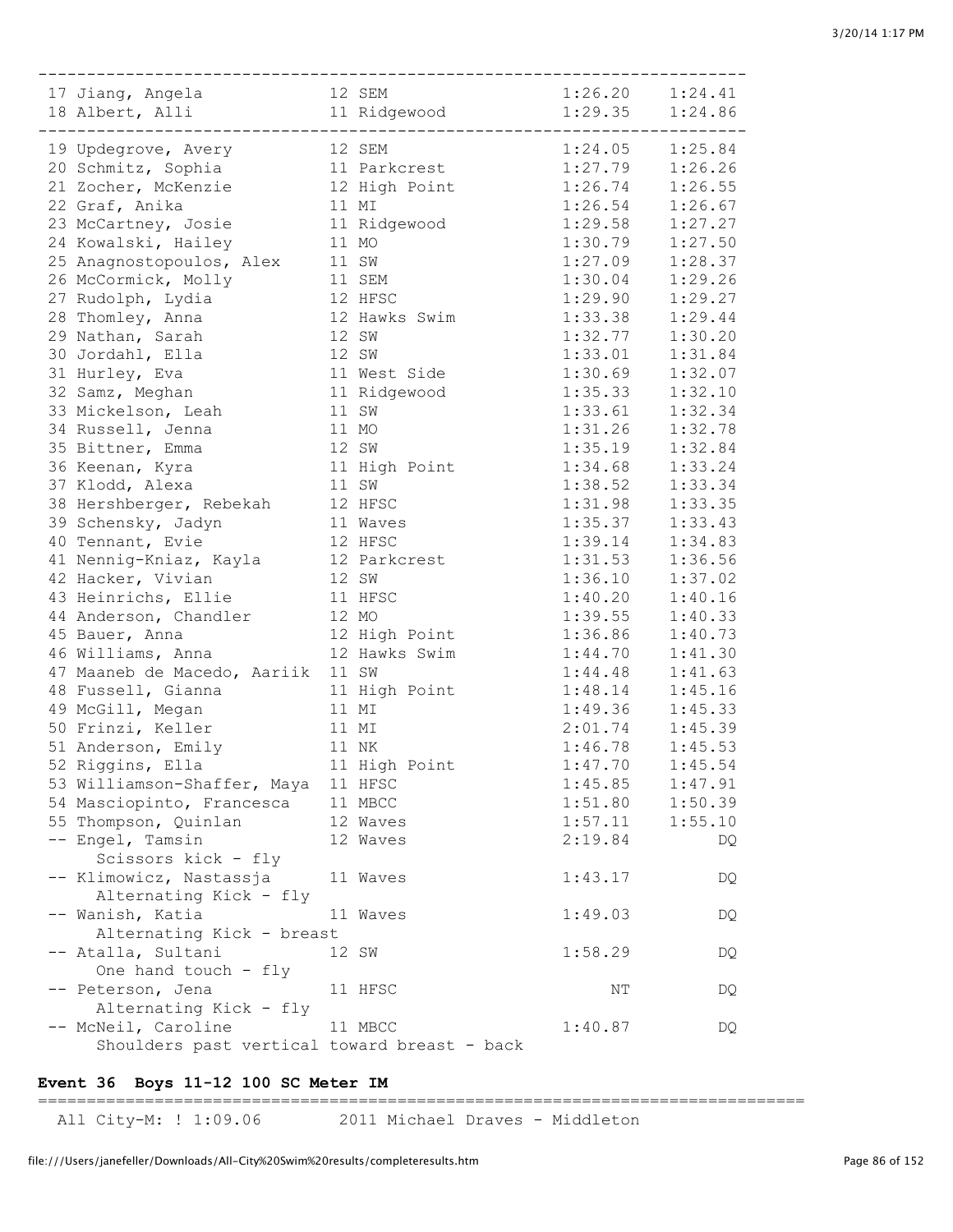| All City-Y: 1:00.77 2012 Alex Wowk - Hawks Landing<br>Pool Meters: # 1:10.12 2012 Michael Draves, Middleton<br>Name | Age Team             | Prelims Finals Points |         |                |
|---------------------------------------------------------------------------------------------------------------------|----------------------|-----------------------|---------|----------------|
| A - Final                                                                                                           |                      |                       |         |                |
| 1 Callan, Griffin                                                                                                   | 12 West Side         | $1:12.33$ $1:11.51$   |         | 20             |
| 2 Jekel, Wesley                                                                                                     | 12 SEM               | $1:15.32$ $1:12.70$   |         | 17             |
| 3 Barth, Josh 3 2001                                                                                                | 12 Hawks Swim        | $1:16.70$ $1:17.07$   |         | 16             |
| 4 Bell, Cole                                                                                                        | 12 Parkcrest         | $1:17.48$ $1:17.17$   |         | 15             |
| 5 teDuits, Truman                                                                                                   | 11 NK                | 1:19.12               | 1:17.51 | 14             |
| 6 Bensch, Constantin                                                                                                | 11 HFSC              | $1:16.91$ $1:17.96$   |         | 13             |
| 7 Casey, Noah                                                                                                       | 12 HFSC              | $1:19.89$ $1:18.48$   |         | 12             |
| 8 Miller, Henry                                                                                                     | 12 SW                | 1:19.72               | 1:21.55 | 11             |
| $B - Final$                                                                                                         |                      |                       |         |                |
| 9 Lippiatt, Jacob                                                                                                   | 12 MO                | 1:20.69               | 1:20.10 | 9              |
| 10 Jensen, Joe                                                                                                      | 12 Ridgewood 1:22.43 |                       | 1:21.33 | $\overline{7}$ |
| 11 Madoch, Michael                                                                                                  | 12 High Point        | 1:24.66               | 1:23.14 | $\epsilon$     |
| 12 Demitrios, Drake                                                                                                 | 12 MI                | 1:26.99               | 1:23.66 | 5              |
| 13 Gillman, Daniel                                                                                                  | 12 Parkcrest         | $1:23.63$ $1:25.22$   |         | $\overline{4}$ |
| 14 McKinnon, Garrett                                                                                                | 11 Ridgewood         | 1:28.55               | 1:26.99 | 3              |
| 15 Zillner, Blake                                                                                                   | 12 High Point        | $1:26.39$ $1:27.17$   |         | $\mathbf{2}$   |
| 16 Laursen, Abe                                                                                                     | 11 SW                | $1:27.54$ $1:29.97$   |         | $\mathbf{1}$   |

## **Event 36 Boys 11-12 100 SC Meter IM**

| All City-M: ! 1:09.06 2011 Michael Draves - Middleton<br>All City-Y: 1:00.77 2012 Alex Wowk - Hawks Landing<br>Pool Meters: # 1:10.12 2012 Michael Draves, Middleton<br>Name<br>===============<br>================= | Age Team                      |                     | Seed Prelims        |
|----------------------------------------------------------------------------------------------------------------------------------------------------------------------------------------------------------------------|-------------------------------|---------------------|---------------------|
| Preliminaries<br>1 Callan, Griffin 12 West Side                                                                                                                                                                      |                               | 1:13.55             | 1:12.33             |
| 2 Jekel, Wesley 12 SEM                                                                                                                                                                                               |                               | 1:12.33             | 1:15.32             |
| 3 Barth, Josh                                                                                                                                                                                                        | 12 Hawks Swim 1:18.10 1:16.70 |                     |                     |
| 4 Bensch, Constantin 11 HFSC                                                                                                                                                                                         |                               | $1:19.64$ $1:16.91$ |                     |
| 5 Bell, Cole                                                                                                                                                                                                         | 12 Parkcrest                  | $1:19.37$ $1:17.48$ |                     |
| 6 teDuits, Truman 11 NK                                                                                                                                                                                              |                               | $1:18.87$ $1:19.12$ |                     |
| 7 Miller, Henry                                                                                                                                                                                                      | 12 SW                         | $1:21.82$ $1:19.72$ |                     |
| 8 Casey, Noah                                                                                                                                                                                                        | 12 HFSC                       | 1:23.21             | 1:19.89             |
| 9 Lippiatt, Jacob 12 MO                                                                                                                                                                                              |                               | $1:22.85$ $1:20.69$ |                     |
| 10 Jensen, Joe 12 Ridgewood 1:21.68 1:22.43                                                                                                                                                                          |                               |                     |                     |
| 11 Gillman, Daniel 12 Parkcrest                                                                                                                                                                                      |                               | $1:26.42$ $1:23.63$ |                     |
| 12 Madoch, Michael 12 High Point 1:26.49                                                                                                                                                                             |                               |                     | 1:24.66             |
| 13 Zillner, Blake 12 High Point 1:25.87                                                                                                                                                                              |                               |                     | 1:26.39             |
| 14 Demitrios, Drake                                                                                                                                                                                                  | 12 MI                         | 1:26.88             | 1:26.99             |
| 15 Laursen, Abe                                                                                                                                                                                                      | 11 SW                         | $1:26.92$ $1:27.54$ |                     |
| 16 McKinnon, Garrett 11 Ridgewood 1:28.72 1:28.55                                                                                                                                                                    |                               |                     |                     |
| 17 Frucht, Nate 11 NK                                                                                                                                                                                                |                               | $1:32.01$ $1:29.72$ | ------------------- |
| 18 Fernandez, Andrew                                                                                                                                                                                                 | 11 HFSC                       | 1:36.20             | 1:32.75             |
| 19 Johnson, Carter                                                                                                                                                                                                   | 11 NK                         | $1:31.55$ $1:32.86$ |                     |
| 20 Loetscher, Maxwell 12 MBCC                                                                                                                                                                                        |                               | $1:32.48$ $1:33.60$ |                     |
| 21 Strong, Owen                                                                                                                                                                                                      | 11 High Point 1:36.07 1:35.09 |                     |                     |
| 22 Williams, Noah 12 MI                                                                                                                                                                                              |                               | $1:34.80$ $1:35.44$ |                     |
| 23 Bauman, Peter                                                                                                                                                                                                     | 11 High Point                 | 1:37.45             | 1:35.71             |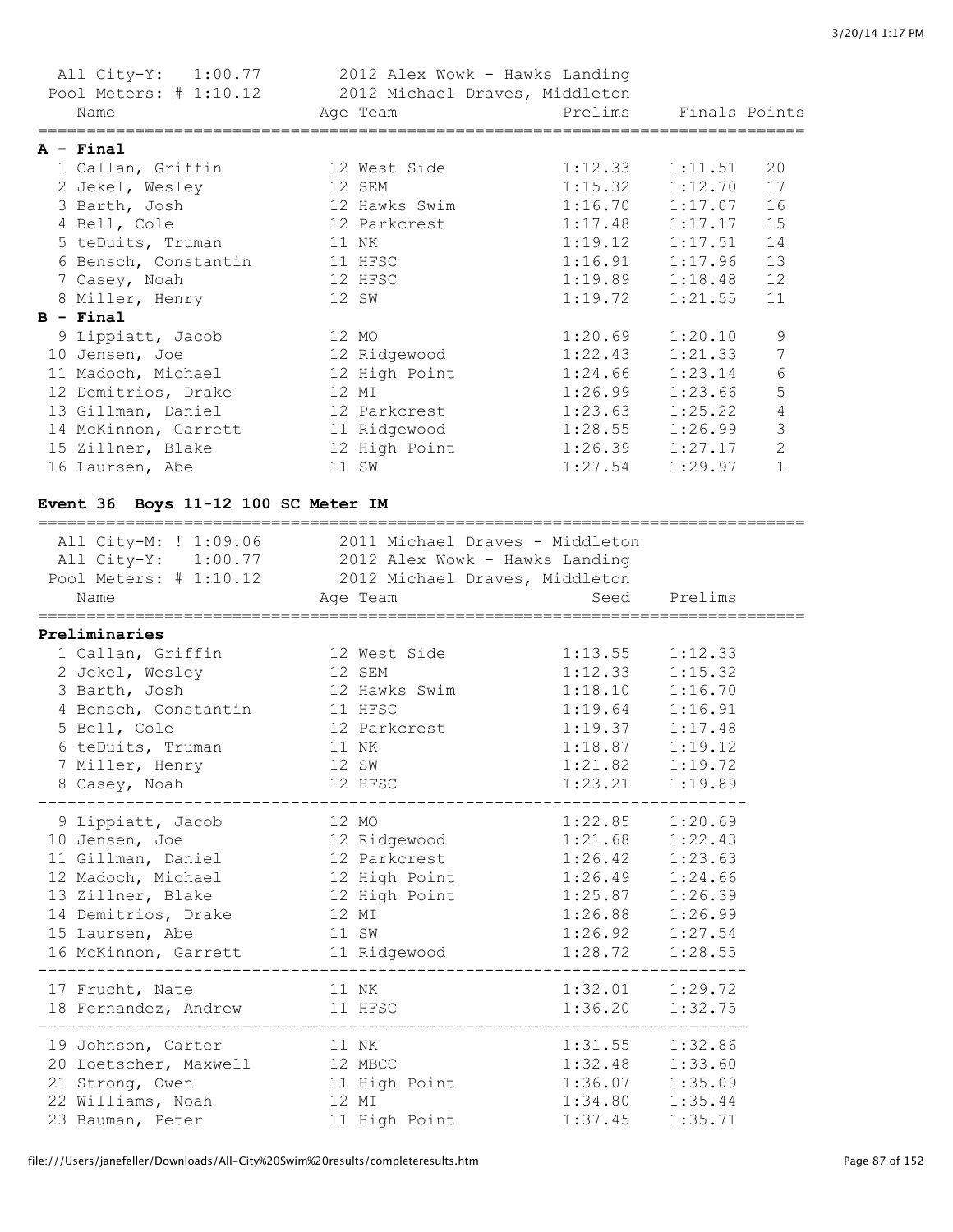| 24 Anderson, Dana           | 11 HFSC  | 1:34.86 | 1:37.29 |
|-----------------------------|----------|---------|---------|
| 25 Peek, Michael            | 12 MI    | 1:40.48 | 1:39.16 |
| 26 Hanson, Adam             | 11 MI    | 1:42.34 | 1:40.06 |
| 27 Aman-Lavicky, Joey       | 11 SEM   | 1:48.31 | 1:47.85 |
| 28 Pitsch, Henry            | 11 HFSC  | 2:01.13 | 1:48.32 |
| -- Duffy, Liam              | 12 MBCC  | 1:40.92 | DO      |
| Non-simultaneous arms - fly |          |         |         |
| -- Zavos, Henry             | 11 Waves | 1:56.46 | DO      |
| Non-simultaneous arms - fly |          |         |         |
| -- Higgins, Thomas          | 12 SW    | 1:36.78 | ΝS      |

## **Event 37 Girls 13-14 100 SC Meter IM**

| All City-M: ! 1:04.26<br>All City-Y: 1:00.90<br>Pool Meters: # 1:04.26<br>Name | 2013 Beata Nelson - Ridgewood<br>2012 Kendra Nealey - Shorewood<br>2013 Beata Nelson, Ridgewood<br>Age Team | Prelims Finals Points |          |                |
|--------------------------------------------------------------------------------|-------------------------------------------------------------------------------------------------------------|-----------------------|----------|----------------|
| $A - Final$                                                                    |                                                                                                             |                       |          |                |
| 1 Nelson, Beata                                                                | 14 Ridgewood                                                                                                | 1:04.26               | 1:02.30! | 20             |
| 2 Rodriguez, Kelly                                                             | 13 NK                                                                                                       | 1:09.96               | 1:09.63  | 17             |
| 3 Cardwell, Katie                                                              | 14 SW                                                                                                       | 1:10.21               | 1:10.34  | 16             |
| 4 Eckerle, Claire                                                              | 14 Parkcrest                                                                                                | 1:12.43               | 1:10.98  | 15             |
| 5 Parker, Rose                                                                 | 13 Ridgewood                                                                                                | 1:12.67               | 1:12.41  | 14             |
| 6 McGill, Margaret                                                             | 14 MI                                                                                                       | 1:12.91               | 1:13.10  | 13             |
| 7 Prescott, Olivia                                                             | 14 Hawks Swim                                                                                               | 1:14.10               | 1:13.49  | 12             |
| 8 Mirus, Emmie                                                                 | 14 HFSC                                                                                                     | 1:14.16               | 1:14.53  | 11             |
| $B - Final$                                                                    |                                                                                                             |                       |          |                |
| 9 Luner, Celia                                                                 | 13 MO                                                                                                       | 1:16.04               | 1:15.36  | 9              |
| 10 Mickelson, Emma                                                             | 14 SW                                                                                                       | 1:16.25               | 1:16.93  | 7              |
| 11 Vaccaro, Sophia                                                             | 14 Ridgewood                                                                                                | 1:17.25               | 1:17.92  | 6              |
| 12 McLeod, Hollis                                                              | 14 MBCC                                                                                                     | 1:19.56               | 1:18.88  | 5              |
| 13 Hartlieb, Gretchen                                                          | 14 NK                                                                                                       | 1:18.38               | 1:19.04  | 4              |
| 14 Trinkner, Emily                                                             | 14 Ridgewood                                                                                                | 1:17.80               | 1:19.52  | 3              |
| 15 Go, Margaret                                                                | 13 High Point                                                                                               | 1:19.08               | 1:19.66  | $\overline{2}$ |
| 16 McCormick, Katie                                                            | 13 SEM                                                                                                      | 1:19.06               | 1:21.04  | $\mathbf{1}$   |

## **Event 37 Girls 13-14 100 SC Meter IM**

| Age Team      | Seed | Prelims                                                                                         |                                                                                                                       |
|---------------|------|-------------------------------------------------------------------------------------------------|-----------------------------------------------------------------------------------------------------------------------|
|               |      |                                                                                                 |                                                                                                                       |
| 14 Ridgewood  |      | 1:04.26!                                                                                        |                                                                                                                       |
| 13 NK         |      | 1:09.96                                                                                         |                                                                                                                       |
| 14 SW         |      | 1:10.21                                                                                         |                                                                                                                       |
| 14 Parkcrest  |      | 1:12.43                                                                                         |                                                                                                                       |
| 13 Ridgewood  |      | 1:12.67                                                                                         |                                                                                                                       |
| 14 MI         |      | 1:12.91                                                                                         |                                                                                                                       |
| 14 Hawks Swim |      | 1:14.10                                                                                         |                                                                                                                       |
| 14 HFSC       |      | 1:14.16                                                                                         |                                                                                                                       |
| 13 MO         |      | 1:16.04                                                                                         |                                                                                                                       |
| 14 SW         |      | 1:16.25                                                                                         |                                                                                                                       |
| 14 Ridgewood  |      | 1:17.25                                                                                         |                                                                                                                       |
|               |      | 2013 Beata Nelson - Ridgewood<br>2012 Kendra Nealey - Shorewood<br>2013 Beata Nelson, Ridgewood | 1:04.88<br>1:09.87<br>1:13.37<br>1:13.31<br>1:15.80<br>1:14.76<br>1:14.50<br>1:14.85<br>1:19.26<br>1:16.66<br>1:18.06 |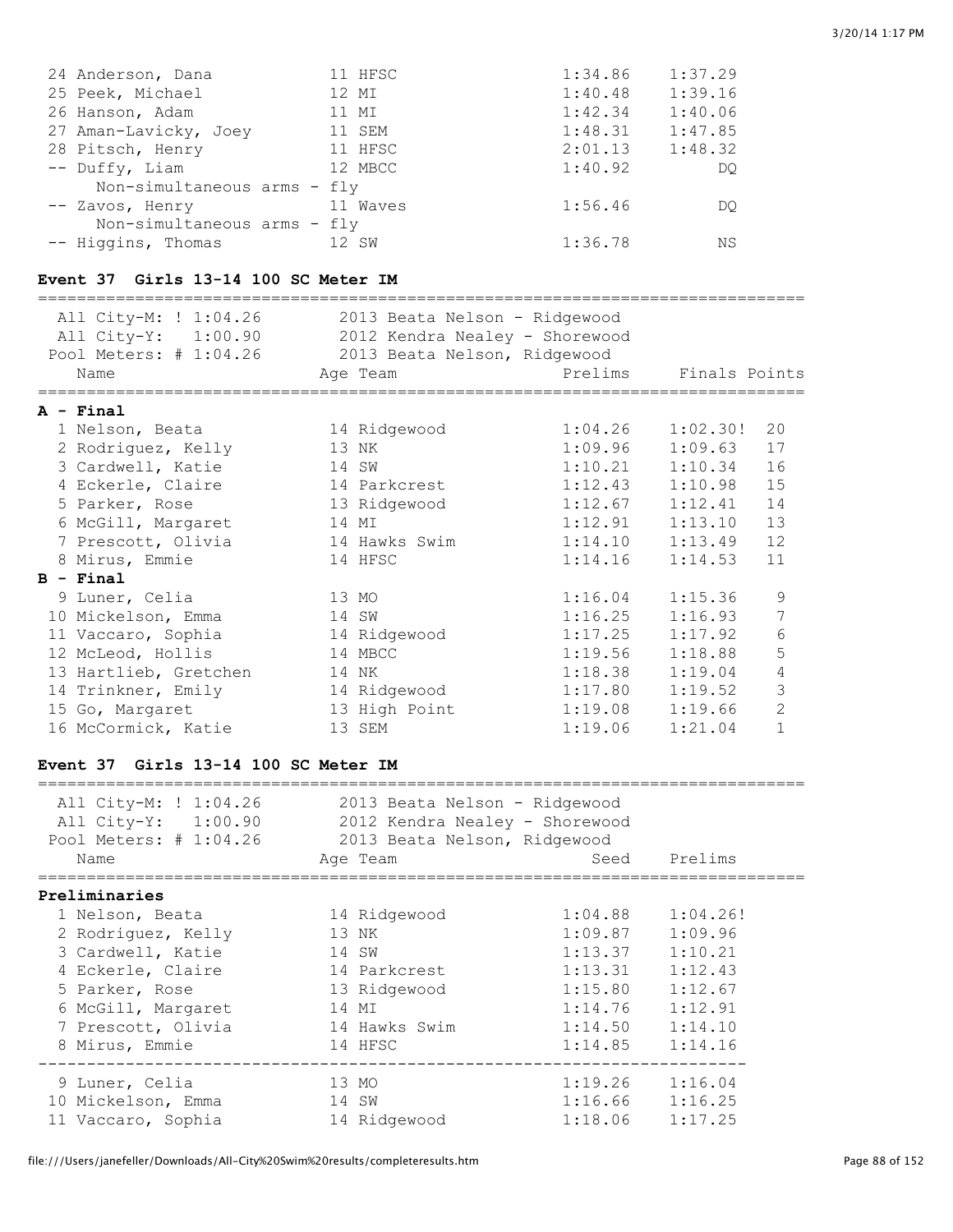| 12 Trinkner, Emily                                           | 14 Ridgewood 1:18.48                                                                       |                                            | 1:17.80 |
|--------------------------------------------------------------|--------------------------------------------------------------------------------------------|--------------------------------------------|---------|
| 13 Hartlieb, Gretchen 14 NK                                  |                                                                                            | $1:19.41$ $1:18.38$<br>$1:20.09$ $1:19.06$ |         |
| 14 McCormick, Katie<br>13 SEM                                |                                                                                            |                                            |         |
| 15 Go, Margaret                                              | 13 High Point 1:19.84 1:19.08                                                              |                                            |         |
| 16 McLeod, Hollis 14 MBCC                                    |                                                                                            | $1:18.98$ $1:19.56$                        |         |
| 17 Nelson, Sammy 13 Ridgewood 1:24.15 1:21.13                |                                                                                            |                                            |         |
| 18 Grosse, Natalie 14 SEM                                    |                                                                                            |                                            |         |
|                                                              |                                                                                            | $1:21.36$ $1:21.41$                        |         |
| 19 Kaldor, Gracie 14 Parkcrest 1:23.49 1:22.41               | 3C<br>1:23.08<br>1:22.78<br>1:23.29<br>1:24.48<br>1:22.84<br>1:23.69<br>1:23.69<br>1:23.69 |                                            |         |
| 20 Heinrichs, Tess 14 HFSC                                   |                                                                                            |                                            |         |
| 20 Pincombe, Morgan 13 MI                                    |                                                                                            |                                            |         |
| 22 Jaeger, Renata<br>14 MO<br>23 Jankovich, Kathleen 13 HFSC |                                                                                            |                                            |         |
| 24 Whittingham, Lola 14 High Point 1:22.12 1:23.79           |                                                                                            |                                            |         |
| 25 Buzza, Ali                                                | 13 Ridgewood                                                                               | $1:31.18$ $1:24.04$                        |         |
| 26 Donkle, Natalie 13 West Side 1:21.92                      |                                                                                            |                                            | 1:24.35 |
| 27 Williamson-Shaffer, Nell 14 HFSC                          |                                                                                            | 1:27.66                                    | 1:24.39 |
| 28 Thiel, Marisa<br>13 HFSC                                  |                                                                                            | 1:24.63                                    | 1:24.65 |
| 29 Holland, Serena 14 HFSC                                   |                                                                                            | 1:22.79                                    | 1:25.01 |
| 13 SW<br>30 Sexson, Jenna                                    |                                                                                            | 1:25.09                                    | 1:25.03 |
| 31 Ashley, Anna<br>14 MI                                     |                                                                                            | 1:25.18                                    | 1:25.18 |
| 32 Brenneis, Willa 13 MO                                     |                                                                                            | 1:27.84                                    | 1:25.36 |
| 33 Peterson, Bria<br>13 HFSC                                 |                                                                                            | 1:26.15                                    | 1:25.45 |
| 34 Nellis, Hadley                                            | 13 Ridgewood                                                                               | 1:28.25                                    | 1:25.49 |
| 35 Hamacher, Natalie 14 MO                                   |                                                                                            | 1:26.95                                    | 1:25.90 |
| 36 Boller, Emma<br>14 SW                                     |                                                                                            | 1:25.00                                    | 1:26.22 |
| 37 Hokanson, Elise 13 MI                                     |                                                                                            | 1:24.74                                    | 1:27.08 |
| 38 Link, Grace<br>13 SW                                      |                                                                                            | 1:27.08                                    | 1:27.11 |
| 39 Blanchard, Allison 14 Parkcrest                           |                                                                                            | 1:26.50                                    | 1:27.61 |
| 40 Hoferle, Molly<br>14 MI                                   |                                                                                            | 1:27.91                                    | 1:28.06 |
| 41 Bachmeier, Heidi 13 MI                                    |                                                                                            | 1:29.12                                    | 1:28.21 |
| 42 Landgraf, Mia<br>14 SW                                    |                                                                                            | 1:26.92                                    | 1:28.89 |
| 43 Hellenbrand, Taylor 13 MI                                 |                                                                                            | $1:28.27$ $1:28.90$                        |         |
| 44 Korb, Sophia                                              | 13 MBCC                                                                                    | $1:32.61$ $1:29.07$                        |         |
| 45 Wheeler, Alexandra 13 SEM                                 |                                                                                            | $1:29.23$ $1:29.81$                        |         |
| 46 Duecker, Emily                                            | 13 MI                                                                                      | $1:27.14$ $1:29.85$                        |         |
| 47 Amos-Landgraf, Isabel                                     | 14 SW                                                                                      | 1:31.83                                    | 1:29.86 |
| 48 Riggins, Daine                                            | 13 High Point                                                                              | 1:30.38                                    | 1:30.00 |
| 49 May, Deborah                                              | 13 HFSC                                                                                    | 1:31.46                                    | 1:30.25 |
| 50 McMurray, Mimi                                            | 14 SW                                                                                      | 1:30.30                                    | 1:30.88 |
| 51 Tidd, Kirstin                                             | 13 Ridgewood                                                                               | 1:34.55                                    | 1:30.94 |
| 52 Jordan, Cailin                                            | 14 MO                                                                                      | 1:32.27                                    | 1:31.16 |
| 53 Proctor, Jade                                             | 14 Ridgewood                                                                               | 1:36.48                                    | 1:31.30 |
| 54 Cranley, Emma                                             | 14 SW                                                                                      | 1:36.03                                    | 1:32.95 |
| 55 Lindauer, Carlie                                          | 14 Hawks Swim                                                                              | 1:37.95                                    | 1:33.33 |
| 56 Darvin, Isabela                                           | 13 Waves                                                                                   | 1:34.60                                    | 1:33.39 |
| 57 Schensky, Madeline                                        | 14 Waves                                                                                   | 1:36.74                                    | 1:35.79 |
| 58 Rapacz, Lillia                                            | 13 MI                                                                                      | NΤ                                         | 1:36.86 |
| 59 Shorter, Lauren                                           | 13 NK                                                                                      | 1:37.13                                    | 1:36.93 |
| 60 Steenhagen, Angelique                                     | 13 MO                                                                                      | 1:37.42                                    | 1:37.02 |
| -- Pinder, Devon                                             | 13 MI                                                                                      | 1:20.36                                    | DQ      |
| Alternating Kick - fly                                       |                                                                                            |                                            |         |
| -- Hamacher, Stefanie<br>Kick breaststroke type - fly        | 13 MO                                                                                      | 1:30.44                                    | DQ      |
| -- Ace, Madeline                                             | 14 MI                                                                                      | 1:22.00                                    | ΝS      |
|                                                              |                                                                                            |                                            |         |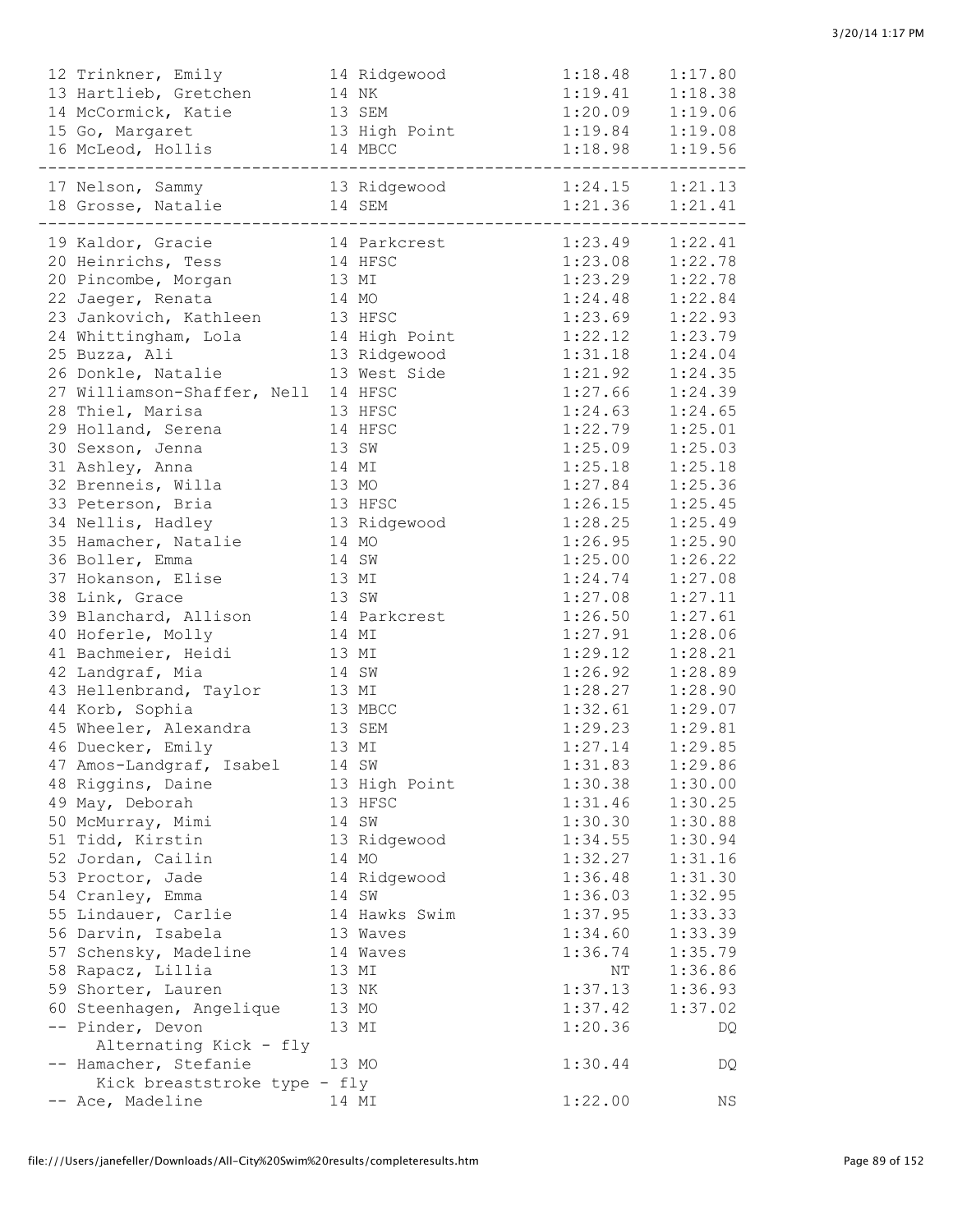## **Event 38 Boys 13-14 100 SC Meter IM**

| All City-M: $! 1:02.90$ 1993 Chris Wood - Parkcrest<br>All City-Y: 57.15 2012 Ben Gebhart - Ridgewood<br>Pool Meters: # 1:04.44 2013 Philip Fochios, Seminole<br>Name                                      | Age Team      |                      | Prelims Finals Points                 |
|------------------------------------------------------------------------------------------------------------------------------------------------------------------------------------------------------------|---------------|----------------------|---------------------------------------|
| A - Final                                                                                                                                                                                                  |               |                      |                                       |
| 1 Fochios, Philip                                                                                                                                                                                          | 14 SEM        | 1:04.44              | 1:04.24#<br>20                        |
| 2 Chen, David                                                                                                                                                                                              | 13 Parkcrest  | 1:08.02              | 1:06.68<br>17                         |
| 3 Horton, Drake                                                                                                                                                                                            | 14 Hawks Swim | 1:09.17              | 16<br>1:07.82                         |
| 4 Wellnitz, Jacob                                                                                                                                                                                          | 14 SEM        |                      | 15<br>$1:09.02$ $1:08.52$             |
| 5 Bielski, Harrison                                                                                                                                                                                        | 14 MI         |                      | 14<br>$1:09.47$ $1:08.58$             |
| 6 McDade, Bennett                                                                                                                                                                                          | 13 MO         |                      | 13<br>$1:09.11$ $1:08.64$             |
| 7 Doll, Erik                                                                                                                                                                                               | 14 MO         |                      | 12<br>$1:09.91$ $1:08.90$             |
| 8 Delaney, Luke                                                                                                                                                                                            | 14 MI         |                      | $1:10.65$ $1:11.24$<br>11             |
| $B - Final$                                                                                                                                                                                                |               |                      |                                       |
| 9 Kyle, Rees                                                                                                                                                                                               | 13 MO         | 1:11.09              | 9<br>1:11.11                          |
| 10 Wall, Zach                                                                                                                                                                                              | 14 MBCC       | 1:12.04              | $\overline{7}$<br>1:11.21             |
| 11 Geissler, Bronz                                                                                                                                                                                         | 13 MO         | 1:12.31              | $6\,$<br>1:11.81                      |
| 12 Frucht, Andrew                                                                                                                                                                                          | 14 NK         |                      | 5<br>$1:10.92$ $1:11.96$              |
| 13 Driscoll, Gregory                                                                                                                                                                                       | 13 SW         |                      | $\sqrt{4}$<br>$1:12.56$ $1:12.07$     |
| 14 Hanson, Isaac                                                                                                                                                                                           | 14 MI         |                      | 3<br>$1:11.72$ $1:12.29$              |
| 15 Consigny, Tim                                                                                                                                                                                           | 14 West Side  |                      | $\overline{2}$<br>$1:11.99$ $1:13.49$ |
| 16 Altaweel, William                                                                                                                                                                                       | 13 SW         |                      | $\mathbf{1}$<br>$1:13.80$ $1:14.59$   |
| Event 38 Boys 13-14 100 SC Meter IM<br>All City-M: ! 1:02.90 1993 Chris Wood - Parkcrest<br>All City-Y: 57.15 2012 Ben Gebhart - Ridgewood<br>Pool Meters: # 1:04.44 2013 Philip Fochios, Seminole<br>Name | Age Team      |                      | Seed Prelims                          |
|                                                                                                                                                                                                            |               |                      |                                       |
| Preliminaries<br>1 Fochios, Philip                                                                                                                                                                         | 14 SEM        | $1:07.61$ $1:04.44#$ |                                       |
| 2 Chen, David                                                                                                                                                                                              | 13 Parkcrest  | $1:08.89$ $1:08.02$  |                                       |
| 3 Wellnitz, Jacob                                                                                                                                                                                          | 14 SEM        | $1:09.20$ $1:09.02$  |                                       |
| 4 McDade, Bennett                                                                                                                                                                                          | 13 MO         |                      | $1:11.43$ $1:09.11$                   |
| 5 Horton, Drake 14 Hawks Swim                                                                                                                                                                              |               | $1:11.65$ $1:09.17$  |                                       |
| 6 Bielski, Harrison                                                                                                                                                                                        | 14 MI         | $1:09.27$ $1:09.47$  |                                       |
| 7 Doll, Erik                                                                                                                                                                                               | 14 MO         | $1:09.60$ $1:09.91$  |                                       |
| 8 Delaney, Luke                                                                                                                                                                                            |               | $1:12.21$ $1:10.65$  |                                       |
|                                                                                                                                                                                                            |               |                      |                                       |
| 9 Frucht, Andrew                                                                                                                                                                                           | 14 NK         | $1:12.46$ $1:10.92$  |                                       |
| 10 Kyle, Rees                                                                                                                                                                                              | 13 MO         | $1:12.18$ $1:11.09$  |                                       |
| 11 Hanson, Isaac                                                                                                                                                                                           | 14 MI         | $1:14.32$ $1:11.72$  |                                       |
| 12 Consigny, Tim                                                                                                                                                                                           | 14 West Side  | $1:12.81$ $1:11.99$  |                                       |
| 13 Wall, Zach                                                                                                                                                                                              | 14 MBCC       | $1:11.81$ $1:12.04$  |                                       |
| 14 Geissler, Bronz                                                                                                                                                                                         | 13 MO         | $1:13.32$ $1:12.31$  |                                       |
| 15 Driscoll, Gregory                                                                                                                                                                                       | 13 SW         | $1:12.36$ $1:12.56$  |                                       |
| 16 Altaweel, William 13 SW 1:16.16 1:13.80                                                                                                                                                                 |               |                      |                                       |
| 17 O'Donnell-Mache, Jack 13 SW                                                                                                                                                                             |               | $1:14.14$ $1:15.38$  |                                       |
|                                                                                                                                                                                                            |               |                      |                                       |
| 18 Zimmerman, Michael 14 SW 1:17.84 1:16.81                                                                                                                                                                |               |                      |                                       |
| 19 Arndt, Drew                                                                                                                                                                                             | 13 MBCC       | $1:20.20$ $1:17.93$  |                                       |
| 20 Stewart, Ryan 13 Ridgewood                                                                                                                                                                              |               | $1:20.12$ $1:18.08$  |                                       |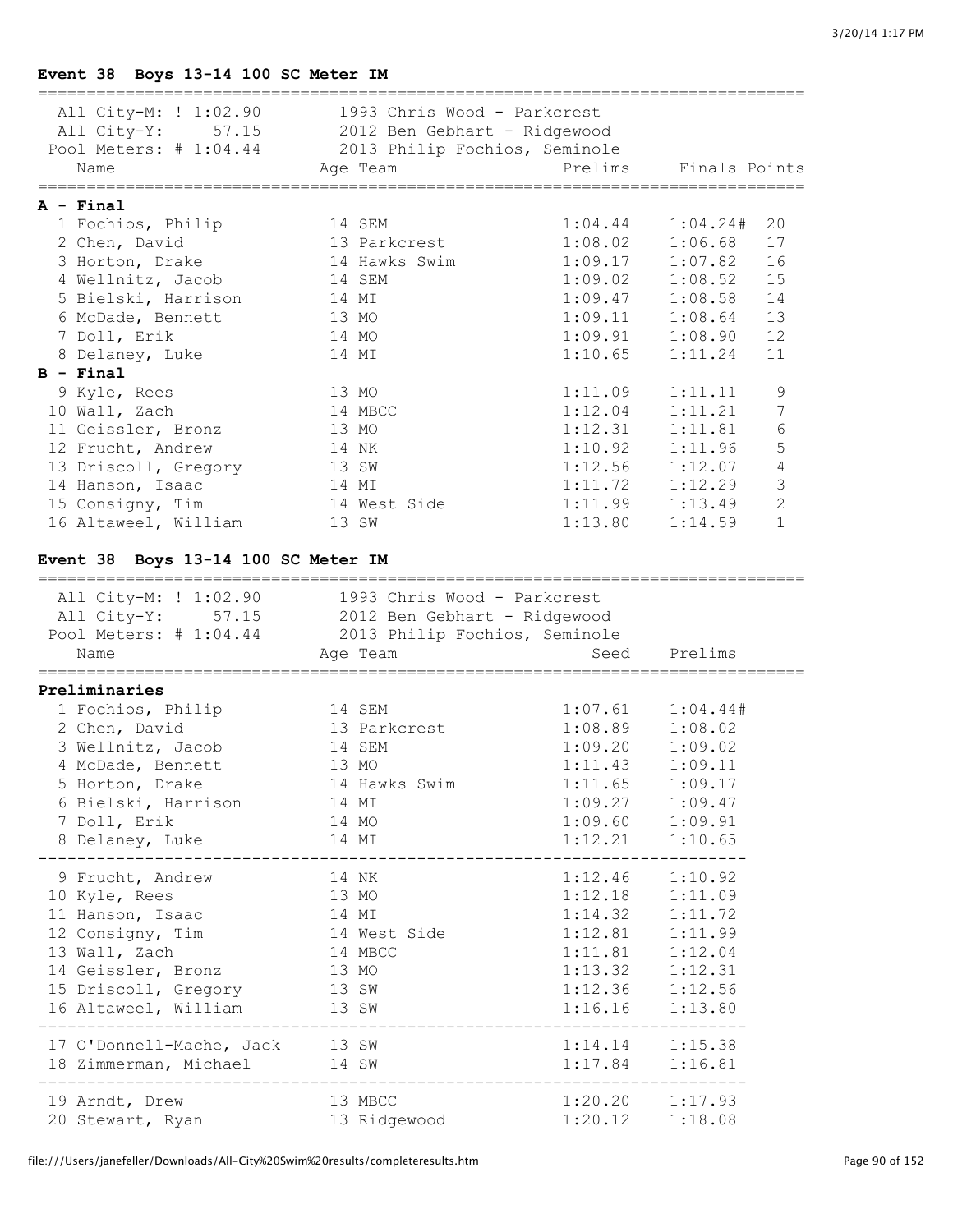| 20 Squire, Nathan<br>22 Lundal, Roark<br>23 Turgeson, Alex<br>24 Temprano, Nathan<br>25 Madoch, Ryan<br>26 Culver, Joseph<br>27 Jarrard, William<br>28 Murray, Nathan<br>29 Carney, Joey<br>30 Johnstone, Dan<br>31 Cranley, Owen<br>32 Rathert, Thomas<br>33 Gonzales, Jared<br>Event 39 Women 15-19 200 SC Meter IM | 14 High Point<br>13 Hawks Swim<br>13 Parkcrest and the Park<br>13 Parkcrest<br>14 High Point<br>13 SEM<br>14 SW<br>13 MO<br>13 Hawks Swim<br>14 SEM<br>13 SW<br>14 MO<br>14 Ridgewood 1:43.28 | 1:20.65<br>1:16.39<br>1:18.94<br>1:19.52<br>1:21.81<br>1:32.45<br>1:26.96<br>1:29.64<br>1:25.28<br>1:29.10<br>1:31.13<br>$1:32.88$ $1:34.75$ | 1:18.08<br>1:18.16<br>1:18.28<br>1:18.77<br>1:20.90<br>1:24.83<br>1:26.03<br>1:26.55<br>1:26.58<br>1:27.33<br>1:28.04<br>1:38.43 |                |
|-----------------------------------------------------------------------------------------------------------------------------------------------------------------------------------------------------------------------------------------------------------------------------------------------------------------------|-----------------------------------------------------------------------------------------------------------------------------------------------------------------------------------------------|----------------------------------------------------------------------------------------------------------------------------------------------|----------------------------------------------------------------------------------------------------------------------------------|----------------|
|                                                                                                                                                                                                                                                                                                                       |                                                                                                                                                                                               |                                                                                                                                              |                                                                                                                                  |                |
| All City-M: ! 2:18.79 1999 Jane Evans - Parkcrest<br>All City-Y: 2:06.34 2000 Jane Evans - Parkcrest                                                                                                                                                                                                                  |                                                                                                                                                                                               |                                                                                                                                              |                                                                                                                                  |                |
|                                                                                                                                                                                                                                                                                                                       |                                                                                                                                                                                               |                                                                                                                                              |                                                                                                                                  |                |
| Pool Meters: # 2:23.43 2005 Brenna Davis, Shorewood                                                                                                                                                                                                                                                                   |                                                                                                                                                                                               |                                                                                                                                              |                                                                                                                                  |                |
| Name                                                                                                                                                                                                                                                                                                                  | Age Team                                                                                                                                                                                      | Prelims                                                                                                                                      | Finals Points                                                                                                                    |                |
| A - Final                                                                                                                                                                                                                                                                                                             |                                                                                                                                                                                               |                                                                                                                                              |                                                                                                                                  |                |
| 1 Martin, Madison                                                                                                                                                                                                                                                                                                     | 17 NK                                                                                                                                                                                         | $2:28.89$ $2:28.64$                                                                                                                          |                                                                                                                                  | 20             |
|                                                                                                                                                                                                                                                                                                                       |                                                                                                                                                                                               | $2:33.00$ $2:30.81$                                                                                                                          |                                                                                                                                  | 17             |
| 2 Prestigiacomo, Paige                                                                                                                                                                                                                                                                                                | 15 MI                                                                                                                                                                                         |                                                                                                                                              |                                                                                                                                  | 16             |
| 3 Slater, Elinor                                                                                                                                                                                                                                                                                                      | 17 MI                                                                                                                                                                                         | $2:34.94$ $2:32.92$                                                                                                                          |                                                                                                                                  |                |
| 4 Lutz, Tess                                                                                                                                                                                                                                                                                                          | 15 HFSC                                                                                                                                                                                       | $2:34.08$ $2:33.49$                                                                                                                          |                                                                                                                                  | 15             |
| 5 Wilson, Becca               17 Ridgewood               2:35.95     2:34.43                                                                                                                                                                                                                                          |                                                                                                                                                                                               |                                                                                                                                              |                                                                                                                                  | 14             |
| 6 Bielski, Madeline                                                                                                                                                                                                                                                                                                   | 17 MI                                                                                                                                                                                         | $2:35.62$ $2:35.01$                                                                                                                          |                                                                                                                                  | 13             |
| 7 Kopp, Anna                                                                                                                                                                                                                                                                                                          | 16 SEM                                                                                                                                                                                        | $2:35.77$ $2:37.78$                                                                                                                          |                                                                                                                                  | 12             |
| 8 Ver Voort, Julia                                                                                                                                                                                                                                                                                                    | 15 SEM                                                                                                                                                                                        | 2:34.47                                                                                                                                      | 2:38.42                                                                                                                          | 11             |
| <b>B</b> - Final                                                                                                                                                                                                                                                                                                      |                                                                                                                                                                                               |                                                                                                                                              |                                                                                                                                  |                |
| 9 Roehr, Alyssa                                                                                                                                                                                                                                                                                                       | 15 MO                                                                                                                                                                                         | 2:36.37                                                                                                                                      | 2:30.36                                                                                                                          | 9              |
| 10 Sanchez, Gabriela                                                                                                                                                                                                                                                                                                  | 17 High Point 2:38.86 2:36.93                                                                                                                                                                 |                                                                                                                                              |                                                                                                                                  | 7              |
| 11 Barczi, Amelia                                                                                                                                                                                                                                                                                                     | 18 SW                                                                                                                                                                                         | $2:37.93$ $2:38.51$                                                                                                                          |                                                                                                                                  | $\epsilon$     |
| 12 Kovacs, Logan                                                                                                                                                                                                                                                                                                      | 17 HFSC                                                                                                                                                                                       | $2:38.66$ $2:39.46$                                                                                                                          |                                                                                                                                  | $\overline{5}$ |
| 13 Seaton, Morgan                                                                                                                                                                                                                                                                                                     | 17 Parkcrest 2:37.93 2:40.02                                                                                                                                                                  |                                                                                                                                              |                                                                                                                                  | $\sqrt{4}$     |
| 14 Keller, Jennifer                                                                                                                                                                                                                                                                                                   | 15 MO                                                                                                                                                                                         |                                                                                                                                              | $2:38.99$ $2:41.03$                                                                                                              | 3              |
| 15 McCarthy, Claire                                                                                                                                                                                                                                                                                                   | 16 Ridgewood                                                                                                                                                                                  |                                                                                                                                              | $2:40.11$ $2:41.06$                                                                                                              | $\mathbf{2}$   |
| 16 Lawson, Nicole                                                                                                                                                                                                                                                                                                     | 16 SW                                                                                                                                                                                         |                                                                                                                                              | $2:42.58$ $2:42.98$                                                                                                              | 1              |
|                                                                                                                                                                                                                                                                                                                       |                                                                                                                                                                                               |                                                                                                                                              |                                                                                                                                  |                |
| Event 39 Women 15-19 200 SC Meter IM                                                                                                                                                                                                                                                                                  |                                                                                                                                                                                               |                                                                                                                                              |                                                                                                                                  |                |
| =================================<br>All City-M: ! 2:18.79 1999 Jane Evans - Parkcrest                                                                                                                                                                                                                                |                                                                                                                                                                                               |                                                                                                                                              |                                                                                                                                  |                |
| All City-Y: 2:06.34 2000 Jane Evans - Parkcrest                                                                                                                                                                                                                                                                       |                                                                                                                                                                                               |                                                                                                                                              |                                                                                                                                  |                |
|                                                                                                                                                                                                                                                                                                                       |                                                                                                                                                                                               |                                                                                                                                              |                                                                                                                                  |                |
| Pool Meters: # 2:23.43 2005 Brenna Davis, Shorewood                                                                                                                                                                                                                                                                   |                                                                                                                                                                                               |                                                                                                                                              |                                                                                                                                  |                |
| Name                                                                                                                                                                                                                                                                                                                  | Aqe Team                                                                                                                                                                                      | Seed                                                                                                                                         | Prelims                                                                                                                          |                |
| ======================================                                                                                                                                                                                                                                                                                |                                                                                                                                                                                               |                                                                                                                                              |                                                                                                                                  |                |
| Preliminaries                                                                                                                                                                                                                                                                                                         |                                                                                                                                                                                               |                                                                                                                                              |                                                                                                                                  |                |
| 1 Martin, Madison                                                                                                                                                                                                                                                                                                     | 17 NK                                                                                                                                                                                         | $2:26.84$ $2:28.89$                                                                                                                          |                                                                                                                                  |                |
| 2 Prestigiacomo, Paige 15 MI                                                                                                                                                                                                                                                                                          |                                                                                                                                                                                               | $2:34.10$ $2:33.00$                                                                                                                          |                                                                                                                                  |                |
| 3 Lutz, Tess                                                                                                                                                                                                                                                                                                          | 15 HFSC                                                                                                                                                                                       | 2:39.02 2:34.08                                                                                                                              |                                                                                                                                  |                |
| 4 Ver Voort, Julia                                                                                                                                                                                                                                                                                                    | 15 SEM                                                                                                                                                                                        | $2:36.05$ $2:34.47$                                                                                                                          |                                                                                                                                  |                |
| 5 Slater, Elinor                                                                                                                                                                                                                                                                                                      | 17 MI                                                                                                                                                                                         | 2:38.81 2:34.94                                                                                                                              |                                                                                                                                  |                |
| 6 Bielski, Madeline                                                                                                                                                                                                                                                                                                   | 17 MI                                                                                                                                                                                         | 2:43.56 2:35.62                                                                                                                              |                                                                                                                                  |                |
| 7 Kopp, Anna                                                                                                                                                                                                                                                                                                          | 16 SEM                                                                                                                                                                                        | 2:34.89 2:35.77                                                                                                                              |                                                                                                                                  |                |
| 8 Wilson, Becca                                                                                                                                                                                                                                                                                                       | 17 Ridgewood                                                                                                                                                                                  | $2:37.94$ $2:35.95$                                                                                                                          |                                                                                                                                  |                |
|                                                                                                                                                                                                                                                                                                                       |                                                                                                                                                                                               |                                                                                                                                              |                                                                                                                                  |                |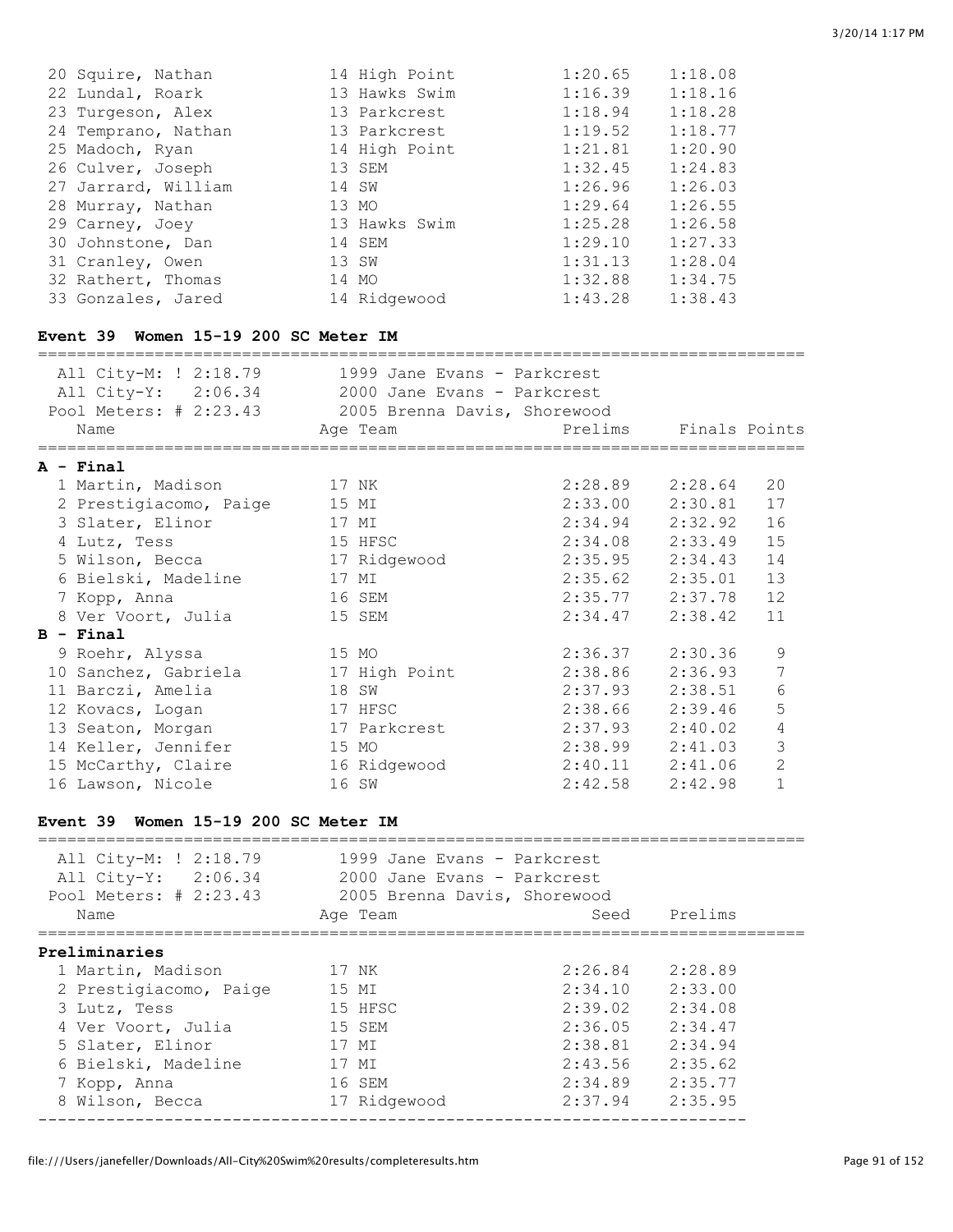| 9 Roehr, Alyssa<br>10 Seaton, Morgan<br>10 Barczi, Amelia<br>12 Kovacs, Logan<br>13 Sanchez, Gabriela<br>14 Keller, Jennifer<br>15 McCarthy, Claire<br>16 Lawson, Nicole | 15 MO<br>17 Parkcrest<br>18 SW<br>17 HFSC<br>17 High Point<br>15 MO<br>16 Ridgewood<br>16 SW | 2:38.82<br>2:45.54<br>2:39.75<br>2:35.92<br>2:38.63<br>2:41.63<br>2:42.14<br>2:46.34 | 2:36.37<br>2:37.93<br>2:37.93<br>2:38.66<br>2:38.86<br>2:38.99<br>2:40.11<br>2:42.58 |
|--------------------------------------------------------------------------------------------------------------------------------------------------------------------------|----------------------------------------------------------------------------------------------|--------------------------------------------------------------------------------------|--------------------------------------------------------------------------------------|
| 17 Mack, Madeleine                                                                                                                                                       | 17 MI                                                                                        | $2:44.67$ $2:42.72$                                                                  | 2:42.86                                                                              |
| 18 Baumann, Erin                                                                                                                                                         | 17 West Side                                                                                 | 2:45.76                                                                              |                                                                                      |
| 19 Prescott, Sarah                                                                                                                                                       | 16 Hawks Swim                                                                                | 2:44.09                                                                              | 2:43.09                                                                              |
| 20 Mangas, Maggie                                                                                                                                                        | 16 MI                                                                                        | 2:43.98                                                                              | 2:43.22                                                                              |
| 21 Zimdars, Ashley                                                                                                                                                       | 18 NK                                                                                        | 2:37.36                                                                              | 2:44.02                                                                              |
| 22 Millin, Danielle                                                                                                                                                      | 18 MO                                                                                        | 2:54.41                                                                              | 2:44.22                                                                              |
| 23 Horton, Victoria                                                                                                                                                      | 16 Hawks Swim                                                                                | 2:45.26                                                                              | 2:44.38                                                                              |
| 24 Lederer, Emma                                                                                                                                                         | 15 SW                                                                                        | $2:53.58$ $2:44.65$                                                                  | 2:44.70                                                                              |
| 25 Talerico, Paige                                                                                                                                                       | 16 HFSC                                                                                      | 2:46.52                                                                              |                                                                                      |
| 26 Shea, Johannah                                                                                                                                                        | 15 Ridgewood                                                                                 | 2:53.44                                                                              | 2:46.30                                                                              |
| 27 Hagen, Krystal                                                                                                                                                        | 18 MO                                                                                        | 2:51.60                                                                              | 2:46.92                                                                              |
| 28 Anderson, Holly                                                                                                                                                       | 16 Parkcrest                                                                                 | 2:56.43                                                                              | 2:51.55                                                                              |
| 29 Marty, Emily                                                                                                                                                          | 15 Ridgewood                                                                                 | 3:01.56                                                                              | 2:55.68                                                                              |
| 30 Jefferds, Rachel                                                                                                                                                      | 16 Parkcrest                                                                                 | 3:00.71                                                                              | 2:55.77                                                                              |
| 31 Korb, Margaret                                                                                                                                                        | 16 MBCC                                                                                      | 2:40.51                                                                              | 2:57.20                                                                              |
| 32 Eckerle, Molly                                                                                                                                                        | 15 Parkcrest                                                                                 | 3:00.95                                                                              | 2:59.10                                                                              |
| 33 Curley, Claire                                                                                                                                                        | 16 SW                                                                                        | 3:02.73                                                                              | 2:59.13                                                                              |
| 34 Knetter, Maxine                                                                                                                                                       | 16 SW                                                                                        | $3:04.64$ $3:01.01$                                                                  | 3:14.90                                                                              |
| 35 Paker, Gwen                                                                                                                                                           | 15 Parkcrest                                                                                 | $3:17.60$ $3:08.74$                                                                  |                                                                                      |
| 36 Homan, Abbie                                                                                                                                                          | 17 SEM                                                                                       | 3:24.34                                                                              |                                                                                      |

#### **Event 40 Men 15-19 200 SC Meter IM**

| All City-M: ! 2:12.26<br>All City-Y: 1:54.49<br>Pool Meters: # 2:12.39<br>Name | 2008 Michael Drives - Ridgewood<br>2009 Michael Drives - Ridgewood<br>2013 Andrew Lindstrom, Shorewood<br>Age Team | Prelims | Finals Points |                |
|--------------------------------------------------------------------------------|--------------------------------------------------------------------------------------------------------------------|---------|---------------|----------------|
| ============================<br>A - Final                                      |                                                                                                                    |         |               |                |
| 1 Lindstrom, Andrew                                                            | 17 SW                                                                                                              | 2:12.39 | 2:09.18!      | 20             |
| 2 Roehr, Tyler                                                                 | 17 MO                                                                                                              | 2:17.03 | 2:11.37!      | 17             |
| 3 Temprano, Justin                                                             | 15 Parkcrest                                                                                                       | 2:14.30 | 2:14.50       | 16             |
| 4 teDuits, Payton                                                              | 17 NK                                                                                                              | 2:16.57 | 2:16.85       | 15             |
| 5 Cardwell, Max                                                                | 15 SW                                                                                                              | 2:19.38 | 2:20.26       | 14             |
| 6 Wickstrom, Erik                                                              | 17 Ridgewood                                                                                                       | 2:19.23 | 2:20.37       | 13             |
| 7 Altaweel, Ryan                                                               | 15 SW                                                                                                              | 2:20.48 | 2:20.59       | 12             |
| 8 Sanchez, Rory                                                                | 15 High Point                                                                                                      | 2:23.03 | 2:22.25       | 11             |
| $B - Final$                                                                    |                                                                                                                    |         |               |                |
| 9 Patterson, Henry                                                             | 18 Parkcrest                                                                                                       | 2:23.40 | 2:16.58       | 9              |
| 10 Menninga, Nick                                                              | 18 West Side                                                                                                       | 2:23.45 | 2:19.30       | 7              |
| 11 Miller, Baird                                                               | 15 Parkcrest                                                                                                       | 2:24.65 | 2:22.16       | 6              |
| 12 Slattery, Rory                                                              | 15 MI                                                                                                              | 2:27.85 | 2:24.93       | 5              |
| 13 Szotkowski, Sam                                                             | 17 Ridgewood                                                                                                       | 2:26.53 | 2:25.27       | 4              |
| 14 Radloff, Charlie                                                            | 15 Ridgewood                                                                                                       | 2:27.76 | 2:26.87       | 3              |
| 15 Edmonds, Max                                                                | 17 Ridgewood                                                                                                       | 2:28.62 | 2:29.62       | $\overline{2}$ |
| 16 Kaldor, Amos                                                                | 15 Parkcrest                                                                                                       | 2:28.36 | 2:31.88       | $\mathbf{1}$   |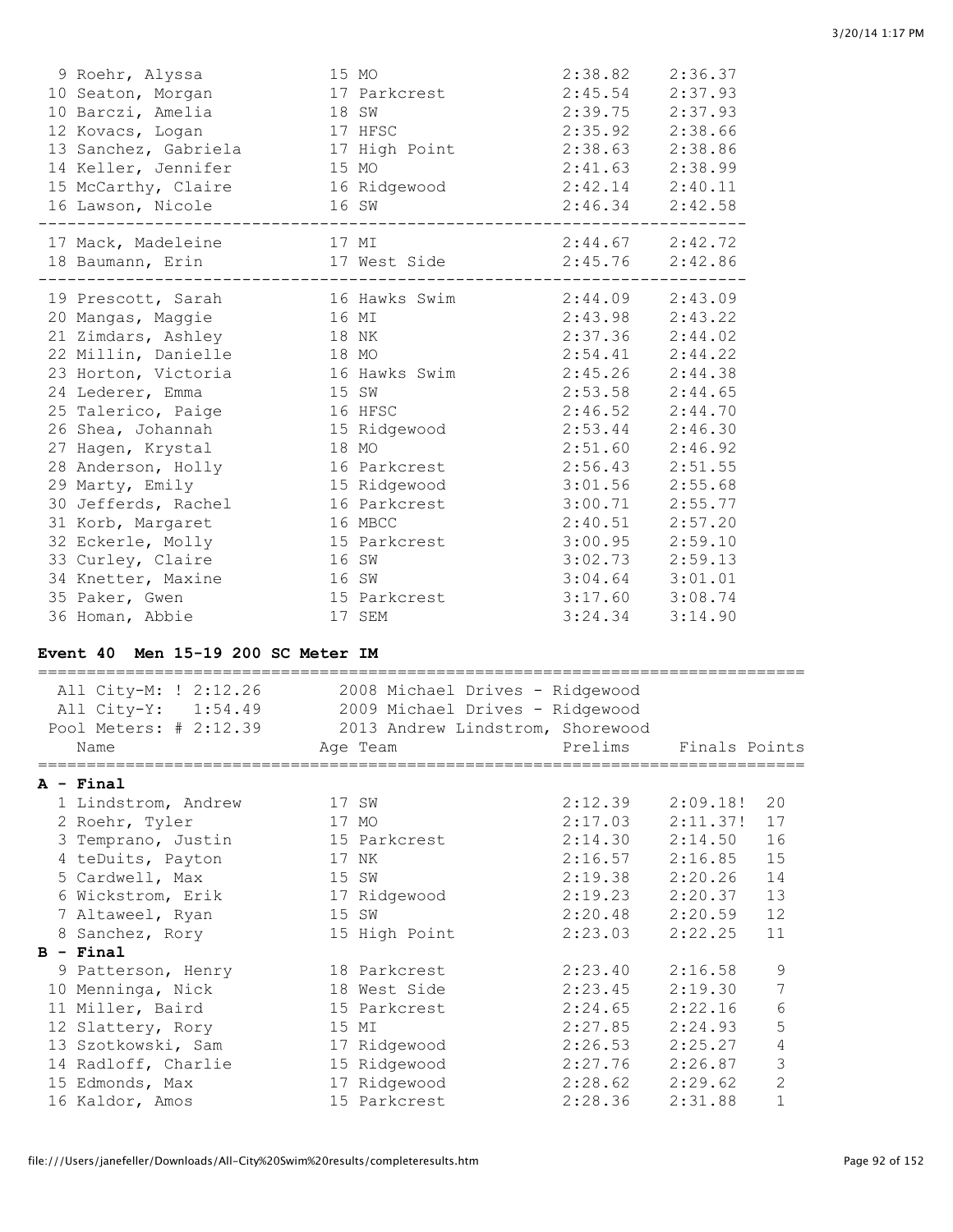## **Event 40 Men 15-19 200 SC Meter IM**

| 17 SW<br>17 NK<br>17 MO | All City-M: ! 2:12.26 2008 Michael Drives - Ridgewood<br>All City-Y: 1:54.49 2009 Michael Drives - Ridgewood<br>Pool Meters: # 2:12.39 2013 Andrew Lindstrom, Shorewood<br>Name Seed Prelims<br>2 Temprano, Justin 15 Parkcrest | 2:15.00                                                                                                                                                                                                                                                                                                                                                                                                                                           | 2:12.39#                                                                                                                                                                                                                                                                                                                                                                                                                                                                                                                                                                                                                                                                                     |
|-------------------------|---------------------------------------------------------------------------------------------------------------------------------------------------------------------------------------------------------------------------------|---------------------------------------------------------------------------------------------------------------------------------------------------------------------------------------------------------------------------------------------------------------------------------------------------------------------------------------------------------------------------------------------------------------------------------------------------|----------------------------------------------------------------------------------------------------------------------------------------------------------------------------------------------------------------------------------------------------------------------------------------------------------------------------------------------------------------------------------------------------------------------------------------------------------------------------------------------------------------------------------------------------------------------------------------------------------------------------------------------------------------------------------------------|
|                         |                                                                                                                                                                                                                                 |                                                                                                                                                                                                                                                                                                                                                                                                                                                   |                                                                                                                                                                                                                                                                                                                                                                                                                                                                                                                                                                                                                                                                                              |
|                         |                                                                                                                                                                                                                                 |                                                                                                                                                                                                                                                                                                                                                                                                                                                   |                                                                                                                                                                                                                                                                                                                                                                                                                                                                                                                                                                                                                                                                                              |
|                         |                                                                                                                                                                                                                                 |                                                                                                                                                                                                                                                                                                                                                                                                                                                   |                                                                                                                                                                                                                                                                                                                                                                                                                                                                                                                                                                                                                                                                                              |
|                         |                                                                                                                                                                                                                                 |                                                                                                                                                                                                                                                                                                                                                                                                                                                   |                                                                                                                                                                                                                                                                                                                                                                                                                                                                                                                                                                                                                                                                                              |
|                         |                                                                                                                                                                                                                                 |                                                                                                                                                                                                                                                                                                                                                                                                                                                   | $2:23.54$ $2:14.30$                                                                                                                                                                                                                                                                                                                                                                                                                                                                                                                                                                                                                                                                          |
|                         |                                                                                                                                                                                                                                 | 2:22.02                                                                                                                                                                                                                                                                                                                                                                                                                                           | 2:16.57                                                                                                                                                                                                                                                                                                                                                                                                                                                                                                                                                                                                                                                                                      |
|                         |                                                                                                                                                                                                                                 | $2:15.24$ $2:17.03$                                                                                                                                                                                                                                                                                                                                                                                                                               |                                                                                                                                                                                                                                                                                                                                                                                                                                                                                                                                                                                                                                                                                              |
|                         |                                                                                                                                                                                                                                 | $2:24.76$ $2:19.23$                                                                                                                                                                                                                                                                                                                                                                                                                               |                                                                                                                                                                                                                                                                                                                                                                                                                                                                                                                                                                                                                                                                                              |
|                         |                                                                                                                                                                                                                                 |                                                                                                                                                                                                                                                                                                                                                                                                                                                   | 2:19.38                                                                                                                                                                                                                                                                                                                                                                                                                                                                                                                                                                                                                                                                                      |
|                         |                                                                                                                                                                                                                                 |                                                                                                                                                                                                                                                                                                                                                                                                                                                   |                                                                                                                                                                                                                                                                                                                                                                                                                                                                                                                                                                                                                                                                                              |
|                         |                                                                                                                                                                                                                                 |                                                                                                                                                                                                                                                                                                                                                                                                                                                   |                                                                                                                                                                                                                                                                                                                                                                                                                                                                                                                                                                                                                                                                                              |
|                         |                                                                                                                                                                                                                                 |                                                                                                                                                                                                                                                                                                                                                                                                                                                   |                                                                                                                                                                                                                                                                                                                                                                                                                                                                                                                                                                                                                                                                                              |
|                         |                                                                                                                                                                                                                                 |                                                                                                                                                                                                                                                                                                                                                                                                                                                   |                                                                                                                                                                                                                                                                                                                                                                                                                                                                                                                                                                                                                                                                                              |
|                         |                                                                                                                                                                                                                                 |                                                                                                                                                                                                                                                                                                                                                                                                                                                   |                                                                                                                                                                                                                                                                                                                                                                                                                                                                                                                                                                                                                                                                                              |
|                         |                                                                                                                                                                                                                                 |                                                                                                                                                                                                                                                                                                                                                                                                                                                   |                                                                                                                                                                                                                                                                                                                                                                                                                                                                                                                                                                                                                                                                                              |
|                         |                                                                                                                                                                                                                                 |                                                                                                                                                                                                                                                                                                                                                                                                                                                   |                                                                                                                                                                                                                                                                                                                                                                                                                                                                                                                                                                                                                                                                                              |
|                         |                                                                                                                                                                                                                                 |                                                                                                                                                                                                                                                                                                                                                                                                                                                   |                                                                                                                                                                                                                                                                                                                                                                                                                                                                                                                                                                                                                                                                                              |
|                         |                                                                                                                                                                                                                                 |                                                                                                                                                                                                                                                                                                                                                                                                                                                   |                                                                                                                                                                                                                                                                                                                                                                                                                                                                                                                                                                                                                                                                                              |
|                         |                                                                                                                                                                                                                                 |                                                                                                                                                                                                                                                                                                                                                                                                                                                   |                                                                                                                                                                                                                                                                                                                                                                                                                                                                                                                                                                                                                                                                                              |
|                         |                                                                                                                                                                                                                                 |                                                                                                                                                                                                                                                                                                                                                                                                                                                   |                                                                                                                                                                                                                                                                                                                                                                                                                                                                                                                                                                                                                                                                                              |
|                         |                                                                                                                                                                                                                                 |                                                                                                                                                                                                                                                                                                                                                                                                                                                   |                                                                                                                                                                                                                                                                                                                                                                                                                                                                                                                                                                                                                                                                                              |
|                         |                                                                                                                                                                                                                                 |                                                                                                                                                                                                                                                                                                                                                                                                                                                   |                                                                                                                                                                                                                                                                                                                                                                                                                                                                                                                                                                                                                                                                                              |
|                         |                                                                                                                                                                                                                                 |                                                                                                                                                                                                                                                                                                                                                                                                                                                   |                                                                                                                                                                                                                                                                                                                                                                                                                                                                                                                                                                                                                                                                                              |
|                         |                                                                                                                                                                                                                                 |                                                                                                                                                                                                                                                                                                                                                                                                                                                   | 2:31.45                                                                                                                                                                                                                                                                                                                                                                                                                                                                                                                                                                                                                                                                                      |
|                         |                                                                                                                                                                                                                                 |                                                                                                                                                                                                                                                                                                                                                                                                                                                   | 2:32.98                                                                                                                                                                                                                                                                                                                                                                                                                                                                                                                                                                                                                                                                                      |
|                         |                                                                                                                                                                                                                                 |                                                                                                                                                                                                                                                                                                                                                                                                                                                   | 2:33.43                                                                                                                                                                                                                                                                                                                                                                                                                                                                                                                                                                                                                                                                                      |
|                         |                                                                                                                                                                                                                                 |                                                                                                                                                                                                                                                                                                                                                                                                                                                   |                                                                                                                                                                                                                                                                                                                                                                                                                                                                                                                                                                                                                                                                                              |
|                         |                                                                                                                                                                                                                                 |                                                                                                                                                                                                                                                                                                                                                                                                                                                   |                                                                                                                                                                                                                                                                                                                                                                                                                                                                                                                                                                                                                                                                                              |
|                         |                                                                                                                                                                                                                                 |                                                                                                                                                                                                                                                                                                                                                                                                                                                   |                                                                                                                                                                                                                                                                                                                                                                                                                                                                                                                                                                                                                                                                                              |
|                         |                                                                                                                                                                                                                                 |                                                                                                                                                                                                                                                                                                                                                                                                                                                   |                                                                                                                                                                                                                                                                                                                                                                                                                                                                                                                                                                                                                                                                                              |
|                         |                                                                                                                                                                                                                                 |                                                                                                                                                                                                                                                                                                                                                                                                                                                   |                                                                                                                                                                                                                                                                                                                                                                                                                                                                                                                                                                                                                                                                                              |
|                         |                                                                                                                                                                                                                                 | 2:43.63                                                                                                                                                                                                                                                                                                                                                                                                                                           | 2:41.24                                                                                                                                                                                                                                                                                                                                                                                                                                                                                                                                                                                                                                                                                      |
|                         |                                                                                                                                                                                                                                 |                                                                                                                                                                                                                                                                                                                                                                                                                                                   | 2:41.35                                                                                                                                                                                                                                                                                                                                                                                                                                                                                                                                                                                                                                                                                      |
|                         |                                                                                                                                                                                                                                 |                                                                                                                                                                                                                                                                                                                                                                                                                                                   | 2:43.77                                                                                                                                                                                                                                                                                                                                                                                                                                                                                                                                                                                                                                                                                      |
|                         |                                                                                                                                                                                                                                 |                                                                                                                                                                                                                                                                                                                                                                                                                                                   |                                                                                                                                                                                                                                                                                                                                                                                                                                                                                                                                                                                                                                                                                              |
|                         |                                                                                                                                                                                                                                 |                                                                                                                                                                                                                                                                                                                                                                                                                                                   | 2:50.64                                                                                                                                                                                                                                                                                                                                                                                                                                                                                                                                                                                                                                                                                      |
|                         |                                                                                                                                                                                                                                 | 17 Ridgewood<br>15 SW<br>15 SW<br>18 Parkcrest<br>18 West Side<br>15 Parkcrest<br>17 Ridgewood<br>17 Ridgewood<br>15 Ridgewood<br>15 MI<br>15 Parkcrest<br>17 Ridgewood<br>17 Cardwell, Jack 16 SW<br>15 MO<br>16 MI<br>17 MI<br>22 Diaczun, Christopher 18 Parkcrest<br>23 Geier, Eric 18 Parkcrest<br>18 HFSC<br>16 NK<br>17 HFSC<br>15 Ridgewood<br>15 Ridgewood<br>18 HFSC<br>17 High Point<br>16 MI<br>16 MI<br>18 Parkcrest<br>15 Parkcrest | 2:29.72<br>$2:23.58$ $2:20.48$<br>$2:23.93$ $2:23.03$<br>----------------------------<br>2:32.38 2:23.40<br>$2:21.70$ $2:23.45$<br>$2:23.65$ $2:24.65$<br>$2:28.43$ $2:26.53$<br>$2:29.72$ $2:27.76$<br>$2:29.72$<br>$2:29.74$<br>$2:27.85$<br>$2:29.41$<br>$2:28.36$<br>$2:31.15$<br>$2:28.62$<br>2:35.28 2:29.75<br>2:38.46 2:29.86<br>__________<br>--------------<br>16 Ridgewood 2:35.70 2:31.06<br>$2:35.40$ $2:31.16$<br>2:37.17<br>2:41.11<br>2:23.26<br>$2:37.48$ $2:34.43$<br>2.37.40<br>2:40.39 2:34.79<br>2:41.14 2:37.00<br>2:42.20 2:39.95<br>$2:35.37$ $2:40.59$<br>2:34.37<br>2:39.36<br>$2:43.55$ $2:48.35$<br>2:55.09<br>Event 41 Girls 8 & Under 25 SC Meter Breaststroke |

| All City-M: ! 20.00<br>All City-Y: 19.39<br>Pool Meters: # 20.80 | 1999 Kayla Smith - Ridgewood<br>1991 Sarah Hodulik - Shorewood<br>1999 Kayla Smith, Ridgewood |         |               |    |
|------------------------------------------------------------------|-----------------------------------------------------------------------------------------------|---------|---------------|----|
| Name                                                             | Age Team                                                                                      | Prelims | Finals Points |    |
| A - Final                                                        |                                                                                               |         |               |    |
| 1 Cox, Delaney                                                   | 8 Hawks Swim                                                                                  | 23.54   | 22.77         | 20 |
| 2 DeFever, Olivia                                                | 8 Hawks Swim                                                                                  | 23.64   | 22.93         | 17 |
| 3 Schreiber, Rowan                                               | 8 Ridgewood                                                                                   | 24.34   | 23.74         | 16 |
| 4 Moll, Alison                                                   | 8 Ridgewood                                                                                   | 23.83   | 23.82         | 15 |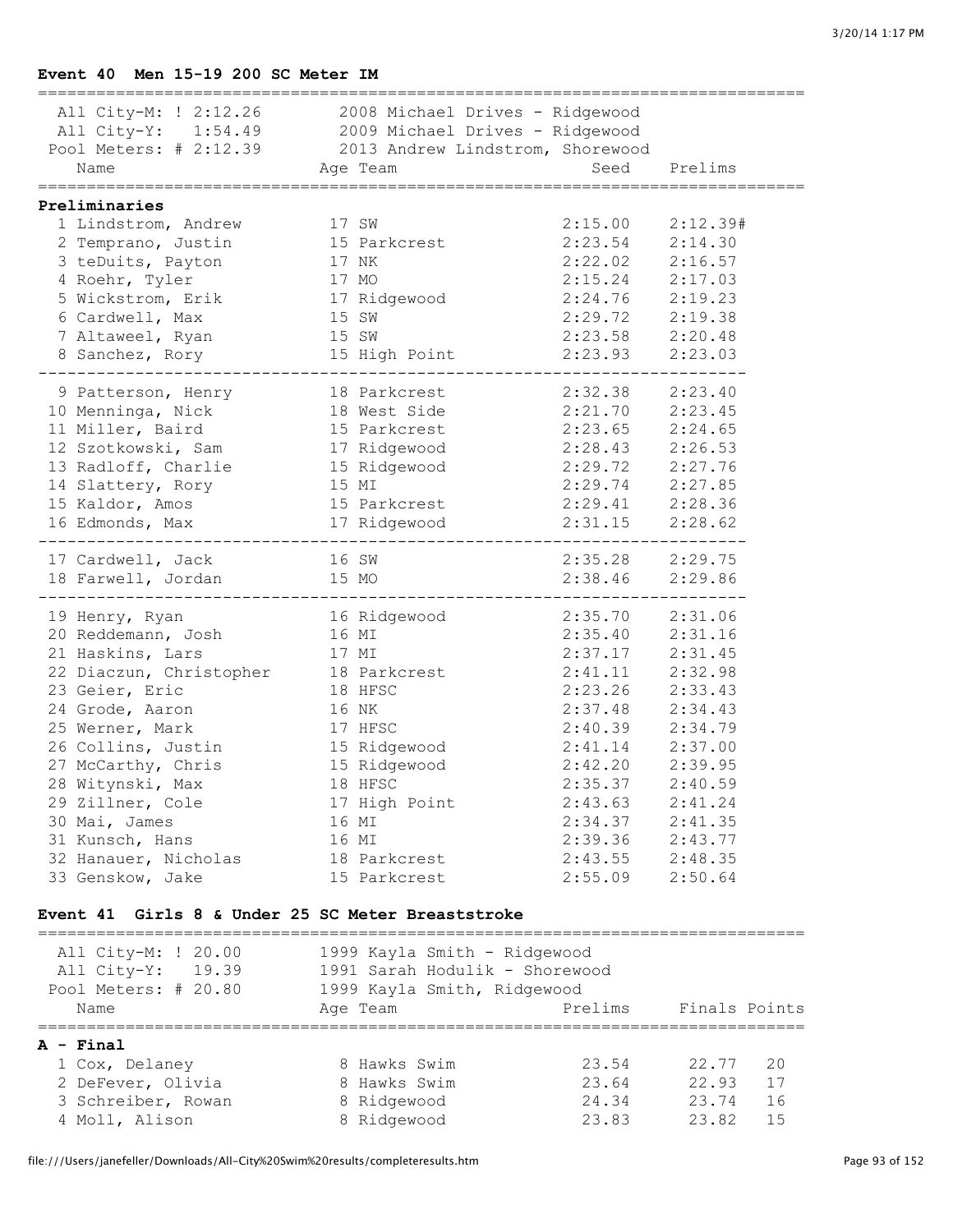| 5 Wallace, Makenzie              | 8 MBCC       | 25.51 | 23.84 | 14  |
|----------------------------------|--------------|-------|-------|-----|
| 6 Gonter, Erin                   | 8 MI         | 24.94 | 23.99 | 13  |
| 7 Lippiatt, Emma                 | 8 MO         | 25.50 | 26.03 | 12  |
| -- Klodd, Ella                   | 8 SW         | 24.77 | DQ.   |     |
| Downward butterfly kick          |              |       |       |     |
| B - Final                        |              |       |       |     |
| 9 Sisk, Frances                  | 8 Hawks Swim | 25.59 | 23.98 | 9   |
| 10 Arnold, Elizabeth             | 8 SEM        | 26.39 | 24.53 | 7   |
| 11 Quinn, Ella                   | 8 West Side  | 26.13 | 25.34 | 6   |
| 12 Duggan, Shane                 | 8 Ridgewood  | 26.98 | 25.84 | 4.5 |
| 12 Serrano, Emma                 | 8 Ridgewood  | 26.68 | 25.84 | 4.5 |
| 14 Charles, Natalie              | 8 MI         | 26.91 | 27.58 | 3   |
| 15 Flock, Bailey                 | 8 MI         | 26.90 | 27.90 | 2   |
| -- VandenBrook, Kiki             | 8 NK         | 26.71 | DQ.   |     |
| Head under for 2 or more strokes |              |       |       |     |

## **Event 41 Girls 8 & Under 25 SC Meter Breaststroke**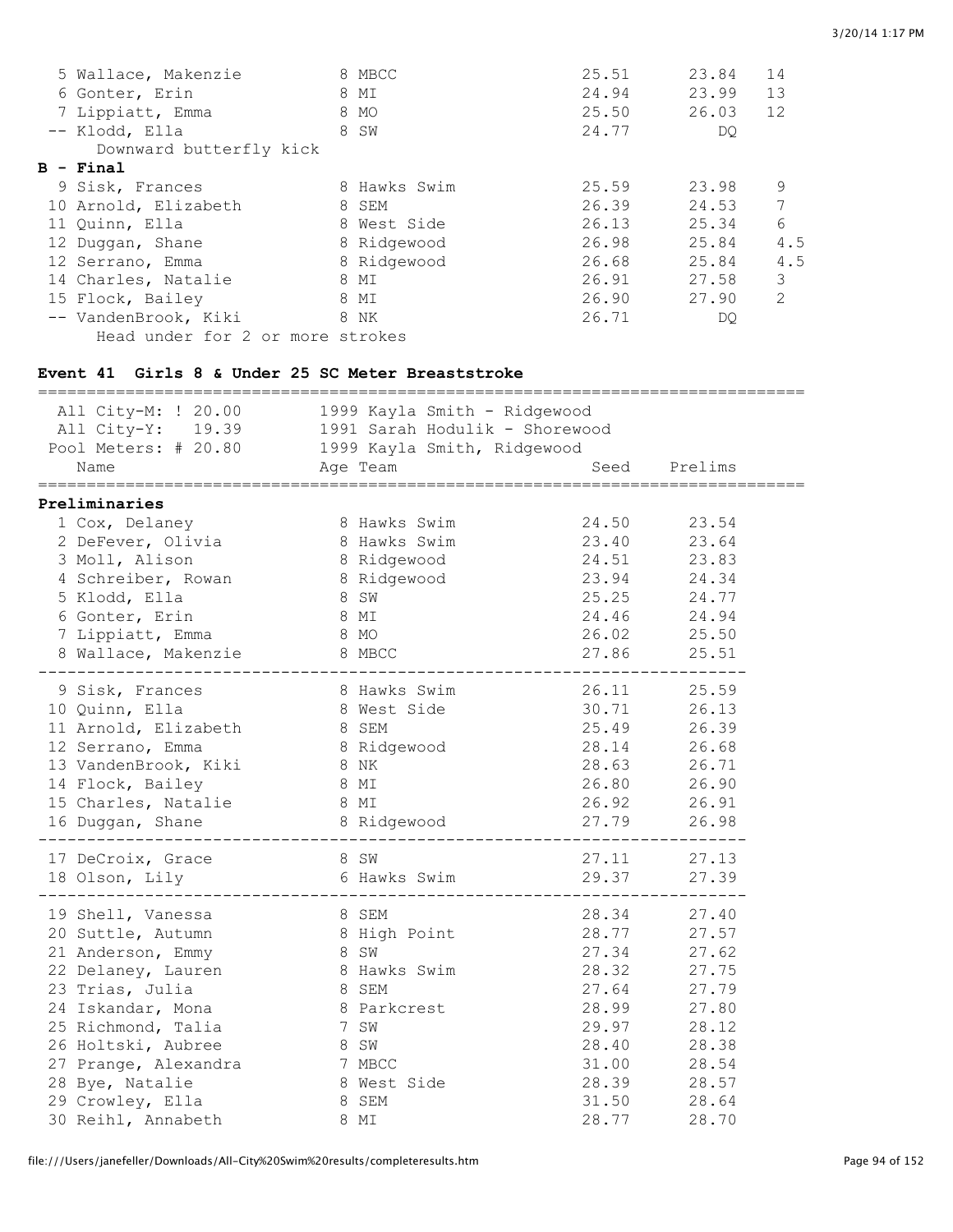| 31 Bauch, Reagan       | 8 High Point | 30.31 | 29.01 |
|------------------------|--------------|-------|-------|
| 32 Schick, Erika       | 7 SW         | 29.68 | 29.04 |
| 33 Budzinski, Olivia   | 7 MI         | 33.83 | 29.30 |
| 34 Roberts, Katherine  | 8 MO         | 30.52 | 29.48 |
|                        |              |       | 29.62 |
| 35 Ohnstad, Neala      | 8 Parkcrest  | 32.89 |       |
| 36 Laursen, Sydney     | 7 SW         | 29.77 | 29.76 |
| 37 Glinberg, Lila      | 8 HFSC       | 30.73 | 29.98 |
| 38 Puent, Jamie        | 8 SEM        | 33.45 | 30.29 |
| 39 Weibel, Zoe         | 7 Parkcrest  | 32.15 | 30.60 |
| 40 Affeldt, Bryn       | 7 Ridgewood  | 33.61 | 30.78 |
| 41 Emmerich, Mallorie  | 7 Hawks Swim | 31.18 | 30.86 |
|                        |              |       |       |
| 42 Verhelst, Alexa     | 7 Parkcrest  | 35.79 | 30.98 |
| 43 Gadau, Lucia        | 8 SW         | 31.55 | 31.00 |
| 44 Kowalski, Lilly     | 8 MO         | 31.30 | 31.07 |
| 45 Shah, Ariya         | 8 MI         | 29.99 | 31.18 |
| 46 Kijowski, Reena     | 8 Hawks Swim | 31.17 | 31.35 |
| 47 Stoesz, Audrey      | 8 Ridgewood  | 33.48 | 31.39 |
| 48 Bremer, Madeline    | 8 MI         | 32.30 | 31.75 |
|                        |              |       |       |
| 49 Melnick, Sarah      | 8 SW         | 32.18 | 32.22 |
| 50 Schmidt, Monica     | 6 SEM        | 33.16 | 32.26 |
| 51 Nazario, Zoe        | 8 SEM        | 36.26 | 32.27 |
| 52 Arnold, Catherine   | 6 SEM        | 37.10 | 32.33 |
| 53 Anderson, Chloe     | 8 SEM        | 30.77 | 32.39 |
| 54 McKinney, Claire    | 6 SW         | 33.93 | 32.94 |
| 54 Shenker, Liza       | 7 Hawks Swim | 33.46 | 32.94 |
|                        |              |       |       |
| 56 Serrano, Sophia     | 6 Ridgewood  | 31.78 | 32.97 |
| 57 Huckaby, Emilie     | 8 Waves      | 31.45 | 33.10 |
| 57 Diehl, Mackenzie    | 6 Ridgewood  | 37.78 | 33.10 |
| 59 Lawn, Laura         | 8 High Point | 29.67 | 33.19 |
| 60 Moylan, Maggie      | 8 West Side  | 34.79 | 33.29 |
| 61 Benton, Maya        | 8 MI         | 37.10 | 33.70 |
|                        | 8 HFSC       | 36.78 |       |
| 62 Elke, Lola          |              |       | 33.96 |
| 63 Pankratz, Sydney    | 7 West Side  | 35.18 | 34.05 |
| 64 Meyer, Mara         | 7 MO         | 37.32 | 34.16 |
| 65 Rothering, Claire   | 7 Hawks Swim | 36.95 | 34.23 |
| 66 Hackworthy, Cecilia | 7 SW         | 38.40 | 34.41 |
| 67 Williams, Emme      | 7 Hawks Swim | 33.98 | 34.65 |
| 68 Bloch, Lily         | 8 Hawks Swim | 36.71 | 34.67 |
| 69 Reuhl, Maddie       | 7 High Point | 34.18 | 34.84 |
|                        |              |       |       |
| 70 Martinez, Tallulah  | 7 West Side  | 49.12 | 35.05 |
| 71 Hallick, Hannah     | 7 MI         | 37.35 | 35.33 |
| 72 Sax, Caroline       | 7 Hawks Swim | 33.40 | 35.47 |
| 73 Beggs, Amanda       | 8 SEM        | 33.67 | 35.56 |
| 74 Kratochwill, Peyton | 8 MI         | 38.82 | 35.61 |
| 75 Anderson, Molly     | 6 SW         | 35.74 | 35.72 |
| 76 Malecki, Emilia     | 6 High Point | 34.48 | 35.80 |
| 77 Moeser, Syrie       | 7 SW         | 42.87 | 35.81 |
|                        |              |       |       |
| 78 Wendt, Rayna        | 7 MO         | ΝT    | 36.20 |
| 79 Pansegrau, Meredith | 7 Hawks Swim | 35.64 | 36.29 |
| 80 Kim, Claire         | 6 SW         | 37.55 | 36.82 |
| 81 Lee, Julia          | 8 Waves      | 37.07 | 37.17 |
| 82 Moreland, Sarah     | 7 MO         | 37.09 | 39.04 |
| 83 McMurray, Estella   | 7 SW         | 50.00 | 39.12 |
| 84 Smith, Scarlett     | 7 NK         | 38.35 | 39.13 |
|                        |              |       |       |
| 85 Jondle, Brynn       | 6 MO         | 51.60 | 39.65 |
| 86 Gennerman, Josie    | 7 MO         | 45.09 | 39.79 |
| 87 Jakel, Maddie       | 8 MBCC       | 37.28 | 40.41 |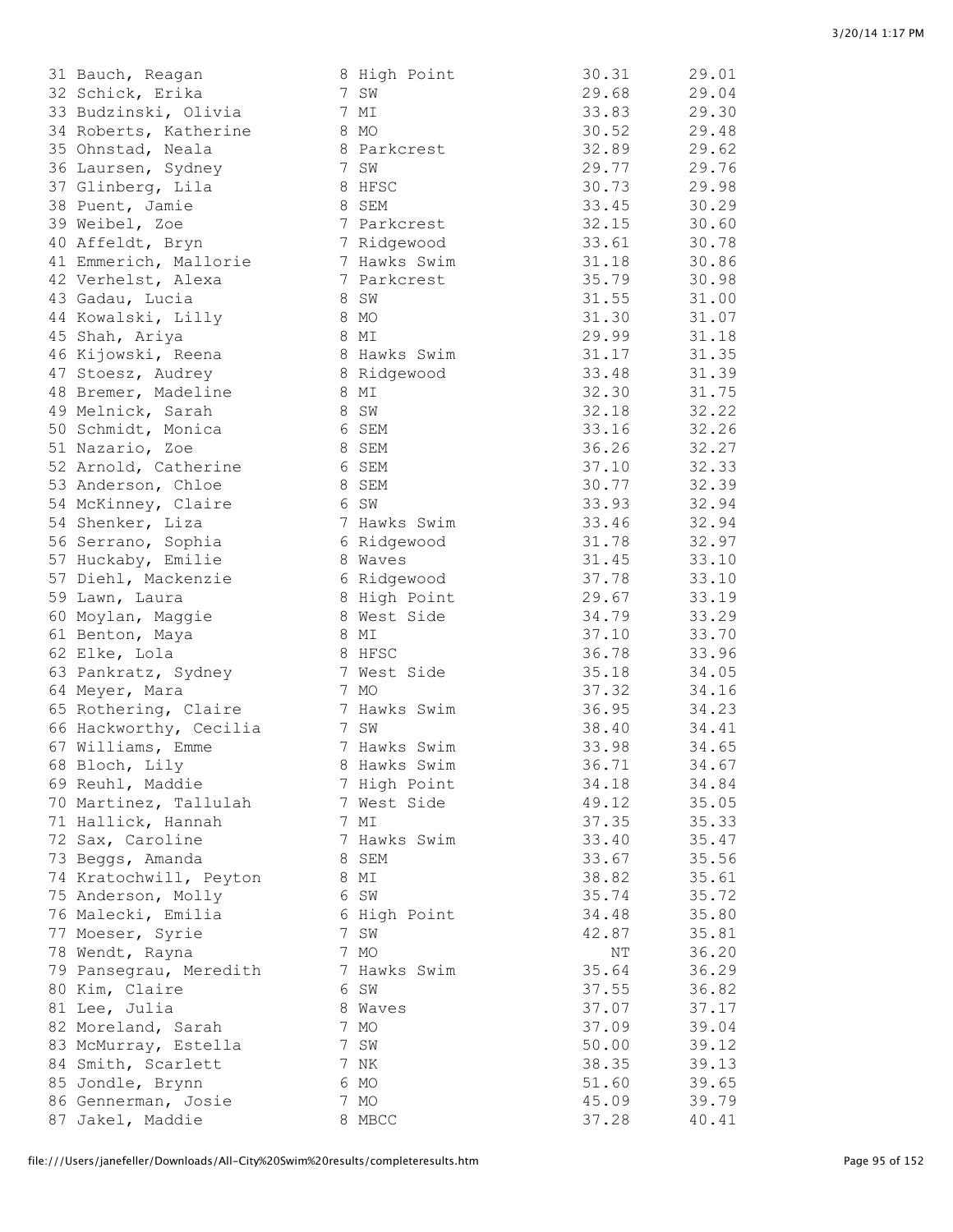| 88 Hyland, Emma                                                                       | 8 MO         | NΤ      | 42.19 |
|---------------------------------------------------------------------------------------|--------------|---------|-------|
| 89 Gorwitz, Marisa                                                                    | 6 MI         | 46.10   | 43.01 |
| 90 Hansen, Megan                                                                      | 6 Parkcrest  | 45.33   | 43.21 |
| 91 Dyslin, Karina                                                                     | 8 MO         | 42.39   | 44.10 |
| 92 Anderson, Kendra                                                                   | 8 HFSC       | ΝT      | 44.62 |
| -- Capuano, Grace<br>Scissors kick                                                    | 7 Parkcrest  | NΤ      | DQ    |
| -- Normington, Olilvia<br>Scissors kick                                               | 8 MO         | 46.85   | DQ.   |
| -- Ciske, Caroline<br>Scissors kick                                                   | 6 Parkcrest  | NΤ      | DQ.   |
| -- Shields, Amalia<br>Scissors kick                                                   | 7 HFSC       | NΤ      | DQ    |
| -- Barbouche, Lucie                                                                   | 8 HFSC       | 34.20   | DQ    |
| Downward butterfly kick<br>-- Wordley, Nicole                                         | 7 MI         | 35.32   | DQ    |
| Hands brought beyond the hipline during stroke<br>-- Mendenhall, Brooke               | 8 HFSC       | 41.27   | DQ.   |
| Non-simultaneous arms<br>-- Wurth, Addison                                            | 6 MO         | NT      | DQ.   |
| Alternating Kick<br>-- Smith, Celeste                                                 | 5 NK         | 1:21.92 | DQ.   |
| Scissors kick                                                                         |              |         |       |
| -- Williams, Callista<br>Scissors kick                                                | 7 Hawks Swim | 39.12   | DQ.   |
| -- Kahl, Kiarra<br>Scissors kick                                                      | 6 MO         | 48.33   | DQ.   |
| -- Shell, Gabriella<br>Scissors kick                                                  | 7 SEM        | NT      | DQ.   |
| -- Kenny, Ella                                                                        | 7 Hawks Swim | 34.53   | DQ.   |
| Hands brought beyond the hipline during stroke<br>-- Boyle, Isabella                  | 8 SEM        | 41.47   | DQ.   |
| Hands brought beyond the hipline during stroke<br>-- Ganshert, Breleigh               | 6 MO         | NT      | DQ.   |
| Hands brought beyond the hipline during stroke<br>-- Wenning, Kate                    | 5 Parkcrest  | ΝT      | DQ.   |
| Alternating Kick                                                                      |              |         |       |
| -- Yehle, Sara<br>Scissors kick                                                       | 5 Parkcrest  | 54.38   | DQ    |
| -- Karamanski, Reesa<br>Alternating Kick                                              | 7 MO         | ΝT      | DQ    |
| -- Duffy-Rhodes, Meghan<br>Hands brought beyond the hipline during stroke             | 8 High Point | 33.94   | DQ    |
| -- Quartaro, Alexandra<br>Hands brought beyond the hipline during stroke              | 8 NK         | 43.18   | DQ    |
| -- Wedding, Poppy                                                                     | 6 Parkcrest  | NΤ      | DQ    |
| Hands brought beyond the hipline during stroke<br>-- Zentmyer, Julia<br>Scissors kick | 8 SW         | 40.04   | DQ    |
| -- Kelley, Emilia                                                                     | 6 SEM        | 36.46   | DQ    |
| Hands brought beyond the hipline during stroke<br>-- Smith, Maggie                    | 8 NK         | 33.47   | DQ    |
| Hands brought beyond the hipline during stroke<br>-- Ryan, Haddie                     | 8 SW         | 31.38   | DQ    |
| Alternating Kick<br>-- Byrnes, Eleanor<br>Alternating Kick                            | 7 Waves      | 41.06   | DQ    |
|                                                                                       |              |         |       |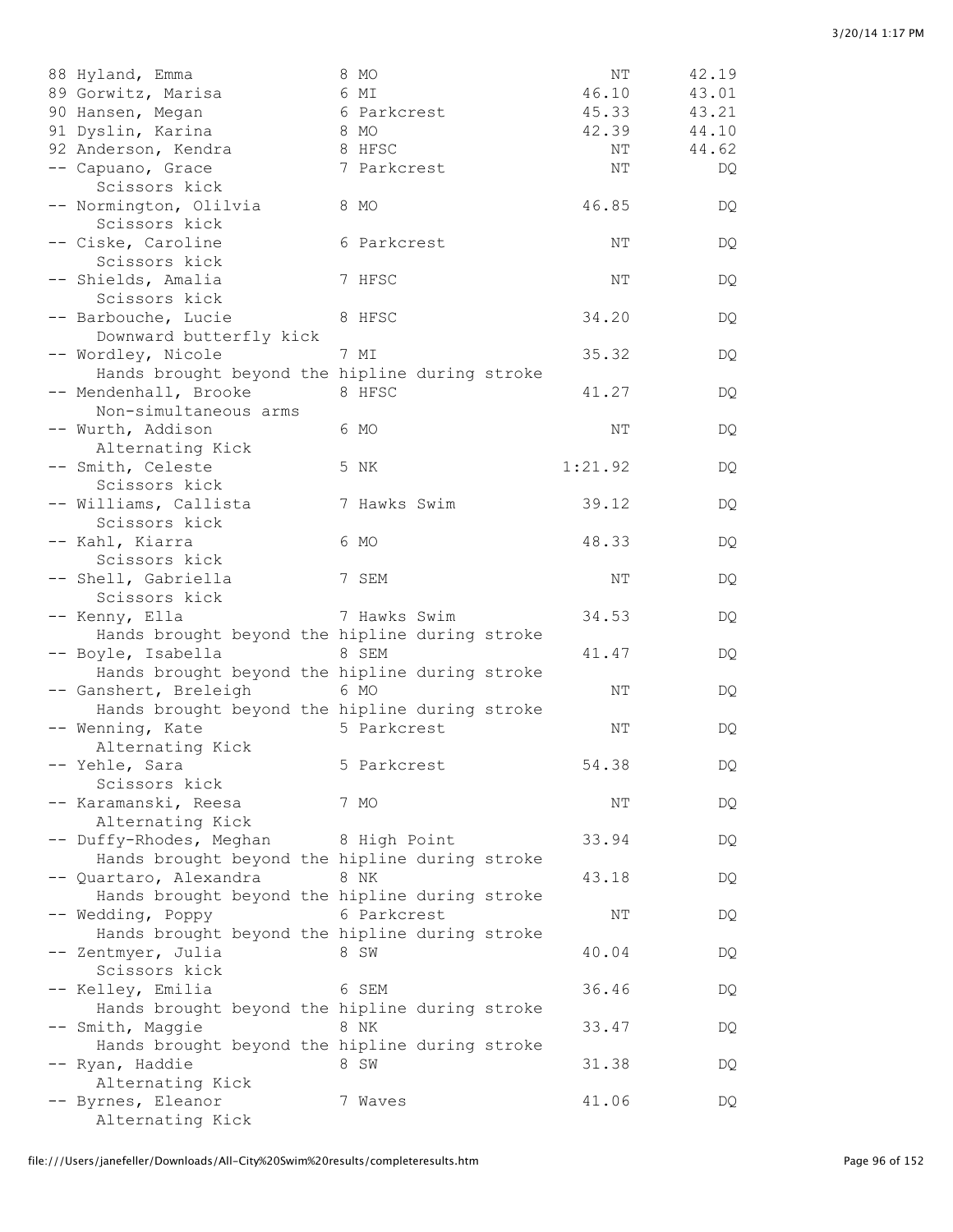|               |                                                                                                                                                                                                                                                                                                                                                                                                                                                                                                                                                                                                                                                                                                                                                                                                                                                                                                                                     | ΝT                                                                                                                                                                                                                                                                      | DQ                                                                                                                                                                                                                                                                                                                                                                                             |
|---------------|-------------------------------------------------------------------------------------------------------------------------------------------------------------------------------------------------------------------------------------------------------------------------------------------------------------------------------------------------------------------------------------------------------------------------------------------------------------------------------------------------------------------------------------------------------------------------------------------------------------------------------------------------------------------------------------------------------------------------------------------------------------------------------------------------------------------------------------------------------------------------------------------------------------------------------------|-------------------------------------------------------------------------------------------------------------------------------------------------------------------------------------------------------------------------------------------------------------------------|------------------------------------------------------------------------------------------------------------------------------------------------------------------------------------------------------------------------------------------------------------------------------------------------------------------------------------------------------------------------------------------------|
|               |                                                                                                                                                                                                                                                                                                                                                                                                                                                                                                                                                                                                                                                                                                                                                                                                                                                                                                                                     | 41.01                                                                                                                                                                                                                                                                   | DQ                                                                                                                                                                                                                                                                                                                                                                                             |
|               |                                                                                                                                                                                                                                                                                                                                                                                                                                                                                                                                                                                                                                                                                                                                                                                                                                                                                                                                     | 45.30                                                                                                                                                                                                                                                                   | DQ                                                                                                                                                                                                                                                                                                                                                                                             |
|               |                                                                                                                                                                                                                                                                                                                                                                                                                                                                                                                                                                                                                                                                                                                                                                                                                                                                                                                                     | 40.61                                                                                                                                                                                                                                                                   | DQ                                                                                                                                                                                                                                                                                                                                                                                             |
|               |                                                                                                                                                                                                                                                                                                                                                                                                                                                                                                                                                                                                                                                                                                                                                                                                                                                                                                                                     | 36.68                                                                                                                                                                                                                                                                   | DQ                                                                                                                                                                                                                                                                                                                                                                                             |
|               |                                                                                                                                                                                                                                                                                                                                                                                                                                                                                                                                                                                                                                                                                                                                                                                                                                                                                                                                     | ΝT                                                                                                                                                                                                                                                                      | DQ                                                                                                                                                                                                                                                                                                                                                                                             |
|               |                                                                                                                                                                                                                                                                                                                                                                                                                                                                                                                                                                                                                                                                                                                                                                                                                                                                                                                                     | 41.41                                                                                                                                                                                                                                                                   | DQ                                                                                                                                                                                                                                                                                                                                                                                             |
|               |                                                                                                                                                                                                                                                                                                                                                                                                                                                                                                                                                                                                                                                                                                                                                                                                                                                                                                                                     | 37.02                                                                                                                                                                                                                                                                   | DQ                                                                                                                                                                                                                                                                                                                                                                                             |
|               |                                                                                                                                                                                                                                                                                                                                                                                                                                                                                                                                                                                                                                                                                                                                                                                                                                                                                                                                     | 1:10.26                                                                                                                                                                                                                                                                 | DQ                                                                                                                                                                                                                                                                                                                                                                                             |
| Scissors kick |                                                                                                                                                                                                                                                                                                                                                                                                                                                                                                                                                                                                                                                                                                                                                                                                                                                                                                                                     | ΝT                                                                                                                                                                                                                                                                      | DQ                                                                                                                                                                                                                                                                                                                                                                                             |
|               |                                                                                                                                                                                                                                                                                                                                                                                                                                                                                                                                                                                                                                                                                                                                                                                                                                                                                                                                     | 33.59                                                                                                                                                                                                                                                                   | DQ.                                                                                                                                                                                                                                                                                                                                                                                            |
|               |                                                                                                                                                                                                                                                                                                                                                                                                                                                                                                                                                                                                                                                                                                                                                                                                                                                                                                                                     | NΤ                                                                                                                                                                                                                                                                      | DQ                                                                                                                                                                                                                                                                                                                                                                                             |
|               |                                                                                                                                                                                                                                                                                                                                                                                                                                                                                                                                                                                                                                                                                                                                                                                                                                                                                                                                     | 1:14.14                                                                                                                                                                                                                                                                 | DQ                                                                                                                                                                                                                                                                                                                                                                                             |
|               |                                                                                                                                                                                                                                                                                                                                                                                                                                                                                                                                                                                                                                                                                                                                                                                                                                                                                                                                     | 33.91                                                                                                                                                                                                                                                                   | DQ                                                                                                                                                                                                                                                                                                                                                                                             |
|               |                                                                                                                                                                                                                                                                                                                                                                                                                                                                                                                                                                                                                                                                                                                                                                                                                                                                                                                                     | 39.51                                                                                                                                                                                                                                                                   | DQ                                                                                                                                                                                                                                                                                                                                                                                             |
|               |                                                                                                                                                                                                                                                                                                                                                                                                                                                                                                                                                                                                                                                                                                                                                                                                                                                                                                                                     | 32.93                                                                                                                                                                                                                                                                   | DQ                                                                                                                                                                                                                                                                                                                                                                                             |
|               |                                                                                                                                                                                                                                                                                                                                                                                                                                                                                                                                                                                                                                                                                                                                                                                                                                                                                                                                     | 44.68                                                                                                                                                                                                                                                                   | DQ                                                                                                                                                                                                                                                                                                                                                                                             |
|               |                                                                                                                                                                                                                                                                                                                                                                                                                                                                                                                                                                                                                                                                                                                                                                                                                                                                                                                                     | ΝT                                                                                                                                                                                                                                                                      | DQ                                                                                                                                                                                                                                                                                                                                                                                             |
|               |                                                                                                                                                                                                                                                                                                                                                                                                                                                                                                                                                                                                                                                                                                                                                                                                                                                                                                                                     | 28.35                                                                                                                                                                                                                                                                   | DQ.                                                                                                                                                                                                                                                                                                                                                                                            |
|               |                                                                                                                                                                                                                                                                                                                                                                                                                                                                                                                                                                                                                                                                                                                                                                                                                                                                                                                                     | 39.63                                                                                                                                                                                                                                                                   | DQ.                                                                                                                                                                                                                                                                                                                                                                                            |
|               |                                                                                                                                                                                                                                                                                                                                                                                                                                                                                                                                                                                                                                                                                                                                                                                                                                                                                                                                     | 45.34                                                                                                                                                                                                                                                                   | DQ                                                                                                                                                                                                                                                                                                                                                                                             |
|               |                                                                                                                                                                                                                                                                                                                                                                                                                                                                                                                                                                                                                                                                                                                                                                                                                                                                                                                                     | 45.65                                                                                                                                                                                                                                                                   | DQ                                                                                                                                                                                                                                                                                                                                                                                             |
|               |                                                                                                                                                                                                                                                                                                                                                                                                                                                                                                                                                                                                                                                                                                                                                                                                                                                                                                                                     | ΝT                                                                                                                                                                                                                                                                      | DQ                                                                                                                                                                                                                                                                                                                                                                                             |
|               |                                                                                                                                                                                                                                                                                                                                                                                                                                                                                                                                                                                                                                                                                                                                                                                                                                                                                                                                     | 47.70                                                                                                                                                                                                                                                                   | DQ                                                                                                                                                                                                                                                                                                                                                                                             |
|               |                                                                                                                                                                                                                                                                                                                                                                                                                                                                                                                                                                                                                                                                                                                                                                                                                                                                                                                                     |                                                                                                                                                                                                                                                                         | ΝS                                                                                                                                                                                                                                                                                                                                                                                             |
|               |                                                                                                                                                                                                                                                                                                                                                                                                                                                                                                                                                                                                                                                                                                                                                                                                                                                                                                                                     |                                                                                                                                                                                                                                                                         | ΝS                                                                                                                                                                                                                                                                                                                                                                                             |
|               |                                                                                                                                                                                                                                                                                                                                                                                                                                                                                                                                                                                                                                                                                                                                                                                                                                                                                                                                     | 34.09                                                                                                                                                                                                                                                                   | ΝS                                                                                                                                                                                                                                                                                                                                                                                             |
|               | -- Chikowero, Makanaka<br>Scissors kick<br>-- Garcia, Isabela<br>Alternating Kick<br>-- Miller, Hope<br>Downward butterfly kick<br>-- Dean, Madeline<br>Scissors kick<br>-- Gotzler, Claudia<br>Alternating Kick<br>-- Agapov, Sophia<br>Scissors kick<br>-- Nesimoglu, Kayra<br>-- Lorson, Elsa<br>-- Aman-Lavicky, Megan<br>Alternating Kick<br>-- Hanson, Mallory<br>-- Newman, Stella<br>-- Andler, Ashley<br>Alternating Kick<br>-- Duff, Luella<br>Alternating Kick<br>-- Brown, Lauryn<br>Alternating Kick<br>-- Mueller, Olivia<br>-- Reyes, Catalina<br>-- Nisbet, Olivia<br>-- Corcoran, Kate<br>Alternating Kick<br>-- Klingele, Felicity<br>Non-simultaneous arms<br>-- Armstrong, Molly<br>Scissors kick<br>-- Sebastian, Maeve<br>Alternating Kick<br>-- Rozeski, Claire<br>-- Marty, Bridget<br>Alternating Kick<br>-- Davidson, Chloe<br>Scissors kick<br>-- Stegner, Maya<br>-- Hamilton, Kylie<br>-- Kuhn, Maggie | 8 Waves<br>8 SW<br>6 SW<br>7 SW<br>6 SW<br>8 High Point<br>7 SW<br>7 SEM<br>5 SEM<br>8 SEM<br>8 MI<br>7 MI<br>5 MBCC<br>7 MI<br>6 SEM<br>8 MI<br>8 High Point<br>6 NK<br>8 Ridgewood<br>6 SEM<br>7 Ridgewood<br>8 High Point<br>6 SEM<br>6 NK<br>7 HFSC<br>7 SW<br>8 SW | Hands brought beyond the hipline during stroke<br>Hands brought beyond the hipline during stroke<br>Incomplete stroke cycle other than one pull followed by one kick<br>Hands brought beyond the hipline during stroke<br>Hands brought beyond the hipline during stroke<br>Hands brought beyond the hipline during stroke<br>Hands brought beyond the hipline during stroke<br>34.50<br>33.87 |

#### **Event 42 Boys 8 & Under 25 SC Meter Breaststroke**

=============================================================================== All City-M: ! 19.97 2006 Connor Smith - Ridgewood All City-Y: 18.82 1991 Ehren Keith - Monona Pool Meters: # 22.26 2005 Teddy Endres, Parkcrest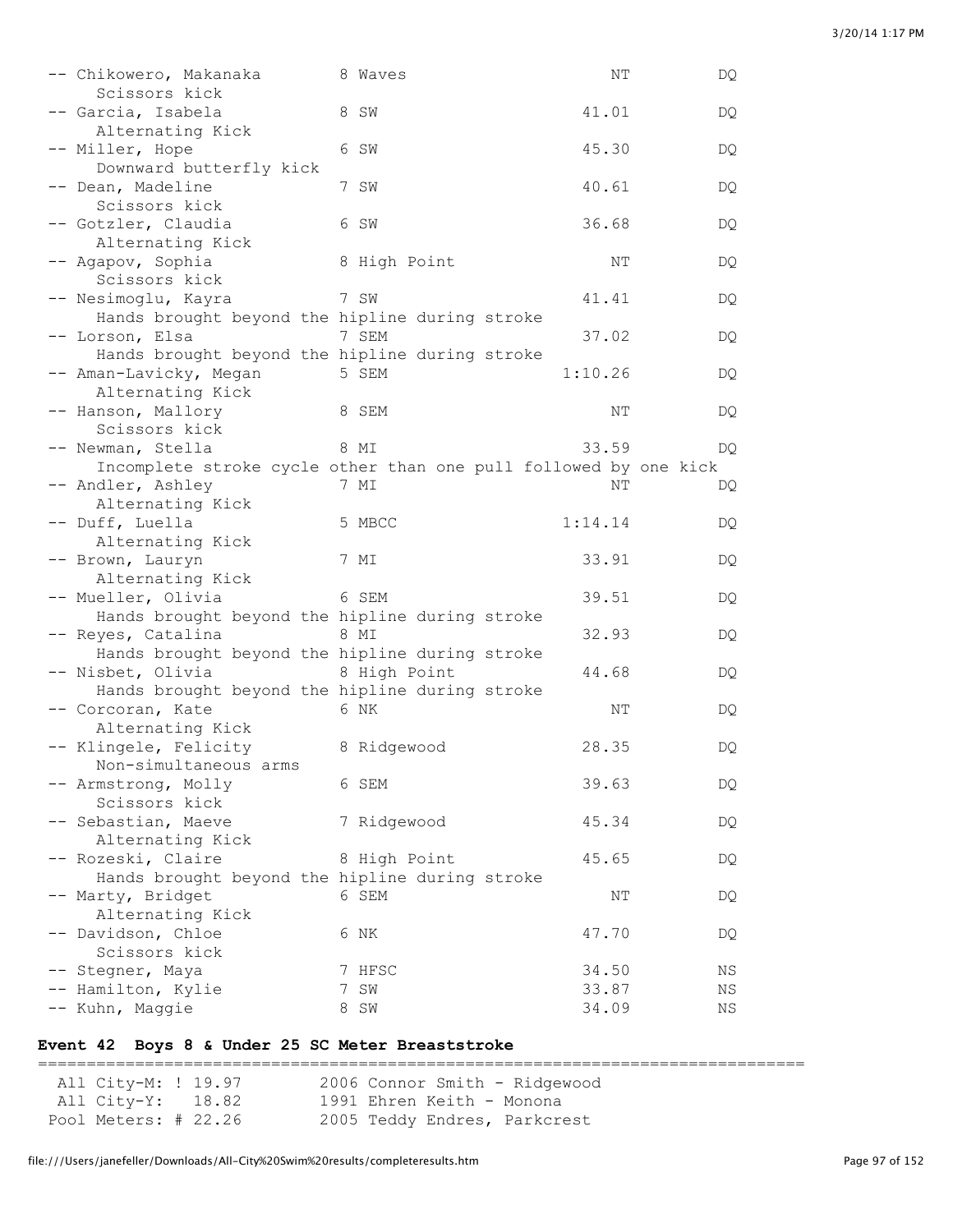| Name               |   | Age Team    | Prelims | Finals Points |                |
|--------------------|---|-------------|---------|---------------|----------------|
| A - Final          |   |             |         |               |                |
| 1 Wallace, Nolan   |   | 7 MBCC      | 24.25   | 24.04         | 20             |
| 2 Hefty, Gavin     |   | 8 Ridgewood | 24.42   | 24.47         | 17             |
| 3 Ketarkus, AJ     |   | 8 West Side | 25.83   | 24.83         | 16             |
| 4 Anderson, David  | 8 | ΝK          | 24.72   | 24.85         | 15             |
| 5 Prince, Evan     |   | 8 Parkcrest | 24.92   | 24.98         | 14             |
| 6 Keith, Benjamin  |   | 8 MI        | 25.51   | 25.27         | 13             |
| 7 Alban, Ben       |   | 8 HFSC      | 26.58   | 25.91         | 12             |
| 8 Marcin, Joe      |   | 8 West Side | 26.44   | 26.94         | 11             |
| $B - Final$        |   |             |         |               |                |
| 9 Peters, Fred     |   | 8 Parkcrest | 26.78   | 26.27         | 9              |
| 10 Bennett, Andrew |   | 8 Parkcrest | 27.80   | 26.37         | 7              |
| 11 Richards, Rudy  |   | 7 Parkcrest | 27.37   | 26.39         | 6              |
| 12 Thompson, Joey  |   | 8 MO        | 26.77   | 26.52         | 5              |
| 13 Chorlton, Drew  |   | 8 Ridgewood | 28.13   | 27.22         | 4              |
| 14 Sheehan, Austin |   | 7 SW        | 28.54   | 27.38         | 3              |
| 15 McCorvie, Sam   |   | 8 Ridgewood | 27.76   | 27.88         | $\mathbf{2}$   |
| 16 Guzik, Jonathan | 8 | MO          | 28.50   | 29.10         | $\overline{1}$ |

## **Event 42 Boys 8 & Under 25 SC Meter Breaststroke**

| Pool Meters: # 22.26 2005 Teddy Endres, Parkcrest<br>Name | All City-M: ! 19.97 2006 Connor Smith - Ridgewood<br>All City-Y: 18.82 1991 Ehren Keith - Monona<br>Age Team |                            | Seed Prelims |  |
|-----------------------------------------------------------|--------------------------------------------------------------------------------------------------------------|----------------------------|--------------|--|
| Preliminaries                                             |                                                                                                              |                            |              |  |
| 1 Wallace, Nolan                                          | 7 MBCC                                                                                                       | 25.19                      | 24.25        |  |
| 2 Hefty, Gavin                                            | 8 Ridgewood                                                                                                  | 25.22                      | 24.42        |  |
| 3 Anderson, David                                         | 8 NK                                                                                                         |                            | 25.58 24.72  |  |
| 4 Prince, Evan                                            | 8 Parkcrest<br>EXERCISE STRUCK STRUCK STRUCK                                                                 | 25.29 24.92                |              |  |
| 5 Keith, Benjamin                                         | 8 West Side                                                                                                  | 25.60 25.51<br>26.06 25.83 |              |  |
| 6 Ketarkus, AJ<br>7 Marcin, Joe                           | 8 West Side                                                                                                  | 26.15                      | 26.44        |  |
| 8 Alban, Ben                                              | 8 HFSC                                                                                                       |                            | 26.58        |  |
|                                                           |                                                                                                              | 28.20                      |              |  |
| 9 Thompson, Joey                                          | 8 MO                                                                                                         |                            | 27.37 26.77  |  |
| 10 Peters, Fred                                           | 8 Parkcrest                                                                                                  | 29.11 26.78                |              |  |
| 11 Richards, Rudy 7 Parkcrest                             |                                                                                                              | 28.62 27.37                |              |  |
| 12 McCorvie, Sam                                          | 8 Ridgewood                                                                                                  |                            | 30.32 27.76  |  |
| 13 Bennett, Andrew                                        | 8 Parkcrest                                                                                                  | 26.67                      | 27.80        |  |
| 14 Chorlton, Drew                                         | 8 Ridgewood                                                                                                  | 28.96                      | 28.13        |  |
| 15 Guzik, Jonathan                                        | 8 MO                                                                                                         |                            | 29.23 28.50  |  |
| 16 Sheehan, Austin                                        | 7 SW                                                                                                         | 27.25                      | 28.54        |  |
| 17 Collins, Ben                                           | 7 SW                                                                                                         |                            | 28.38 28.85  |  |
| 18 White, Eli                                             | 7 SW<br>----------------                                                                                     | 33.56<br>------------      | 28.96        |  |
| 19 Alexander, Graeme 8 SW                                 |                                                                                                              |                            | 29.60 29.11  |  |
| 20 Nowak, Lukas                                           | 8 SW                                                                                                         | 34.13 29.33                |              |  |
|                                                           | 21 Michael, Evan 8 High Point 30.03 29.43                                                                    |                            |              |  |
| and the state of the SNK<br>22 Prout, Alex                |                                                                                                              | 29.88 29.70                |              |  |
| 23 Bocsi, Daniel                                          | 8 HFSC                                                                                                       |                            | 31.79 30.46  |  |
| 24 Jorgenson, Aison                                       | 7 SEM                                                                                                        | 30.48                      | 30.47        |  |
| 25 Guilbault, Sam                                         | 7 SW                                                                                                         | 31.37                      | 30.86        |  |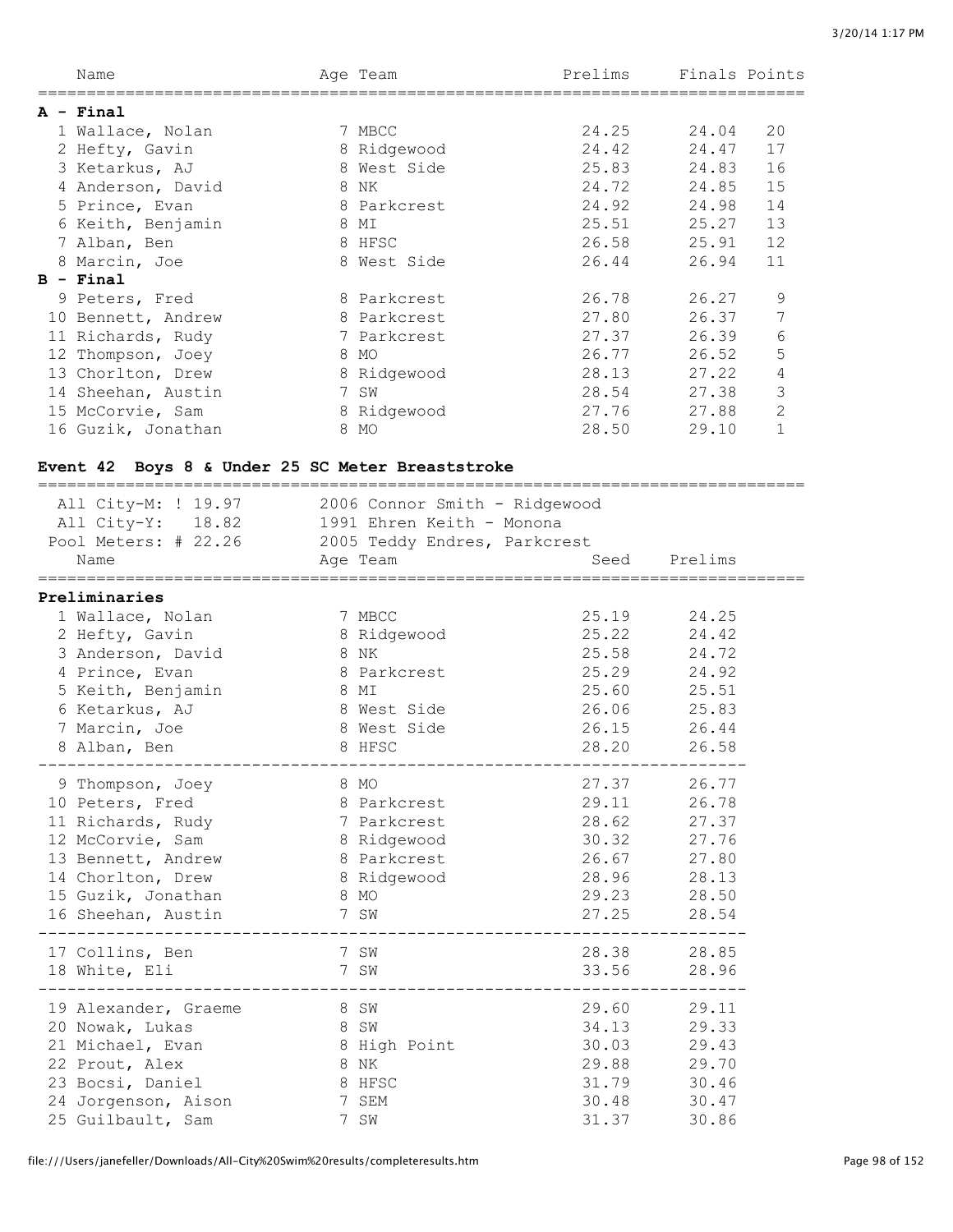| 26 Watson, Sam                                 | 8 Ridgewood  | 31.53     | 30.89 |
|------------------------------------------------|--------------|-----------|-------|
| 27 Kuhlow, Simon                               | 8 MO         | $\rm{NT}$ | 30.99 |
| 28 Brown, Harrison                             | 8 Ridgewood  | 32.70     | 31.22 |
| 29 Erlandson, Charlie                          | 8 Hawks Swim | 29.55     | 31.42 |
| 30 Borgerding, Max                             | 6 West Side  | 30.47     | 31.56 |
| 31 Brozyna, Nolan                              | 8 HFSC       | NΤ        | 31.59 |
| 32 Rogers, Tommy                               | 8 HFSC       | 32.75     | 32.10 |
| 33 Welsing, Jack                               | 6 Hawks Swim | 34.95     | 32.50 |
| 34 Studt, Kai                                  | 8 MO         | 35.19     | 32.74 |
| 35 Prestigiacomo, Sam                          | 8 High Point | 31.97     | 32.84 |
| 36 Tisdel, Keagan                              | 8 West Side  | 34.01     | 32.94 |
| 37 VandenBrook, Jaxon                          | 7 NK         | 35.02     | 33.03 |
| 38 Mueller, Xander                             |              | 36.82     | 33.04 |
| 39 Skrede, Octavio                             | 7 Ridgewood  | 30.95     | 33.16 |
|                                                | 8 Ridgewood  |           |       |
| 40 Renkens, Reece                              | 7 SEM        | 32.37     | 33.17 |
| 41 Sponseller, Max                             | 8 HFSC       | 33.58     | 33.23 |
| 42 House, Charlie                              | 8 SW         | 36.65     | 33.89 |
| 43 Vimont, Kaden                               | 7 SW         | 39.49     | 35.69 |
| 44 Suttle, Trey                                | 7 High Point | 38.86     | 36.05 |
| 45 Srivastava, Aviral                          | 8 MI         | NΤ        | 37.00 |
| 46 Iskandar, Jamie                             | 6 Parkcrest  | 38.26     | 37.12 |
| 47 Zocher, Luke                                | 8 High Point | 36.69     | 37.22 |
| 48 Lyons, Grafton                              | 7 Parkcrest  | 36.55     | 37.92 |
| 49 Knight, Daniel                              | 7 HFSC       | $\rm{NT}$ | 38.04 |
| 50 Brinkman, Jack                              | 8 Hawks Swim | 40.25     | 39.53 |
| 51 Doeppers, Grady                             | 7 Parkcrest  | 40.26     | 41.44 |
| 52 Rabinowitz, Ari                             | 7 Waves      | 57.03     | 42.26 |
| 53 Steenhagen, Sam                             | 7 MO         | 42.25     | 47.30 |
| -- Elke, Clarke                                | 6 HFSC       | 43.71     | DQ    |
| One hand touch                                 |              |           |       |
| -- Moskol, Quinn                               | 6 Parkcrest  | 45.31     | DQ    |
| Hands brought beyond the hipline during stroke |              |           |       |
| -- VanDerWeide, Jackson                        | 6 Parkcrest  | 35.85     | DQ    |
| Hands brought beyond the hipline during stroke |              |           |       |
| -- Wenning, Gus                                | 8 Parkcrest  | 27.51     | DQ    |
| One hand touch                                 |              |           |       |
| -- VanDerWeide, Henry                          | 8 Parkcrest  | 30.01     |       |
| Hands brought beyond the hipline during stroke |              |           | DQ    |
|                                                |              |           |       |
| -- Bauer, Alex                                 | 7 High Point | 41.29     | DQ    |
| Scissors kick                                  |              |           |       |
| -- Turgeson, Carter                            | 8 Parkcrest  | 33.02     | DQ    |
| Hands brought beyond the hipline during stroke |              |           |       |
| -- Marty, Neil                                 | 7 SEM        | ΝT        | DQ    |
| Hands brought beyond the hipline during stroke |              |           |       |
| -- Scocos, Costa                               | 7 SEM        | 50.97     | DQ    |
| Alternating Kick                               |              |           |       |
| -- Dyslin, Keats                               | 8 MO         | NΤ        | DQ    |
| Alternating Kick                               |              |           |       |
| -- Strobel, Jacob                              | 7 Ridgewood  | 40.39     | DQ    |
| Hands brought beyond the hipline during stroke |              |           |       |
| -- Reuhl, Hayden                               | 6 High Point | NΤ        | DQ    |
| Non-simultaneous arms                          |              |           |       |
| -- Mutch, Callum                               | 5 Ridgewood  | 1:00.58   | DQ    |
| Non-simultaneous arms                          |              |           |       |
| -- Menge, Ben                                  | 7 MO         | 32.96     | DQ    |
| One hand touch                                 |              |           |       |
| -- Nelson, Kyle                                | 7 MO         | NT        | DQ    |
|                                                |              |           |       |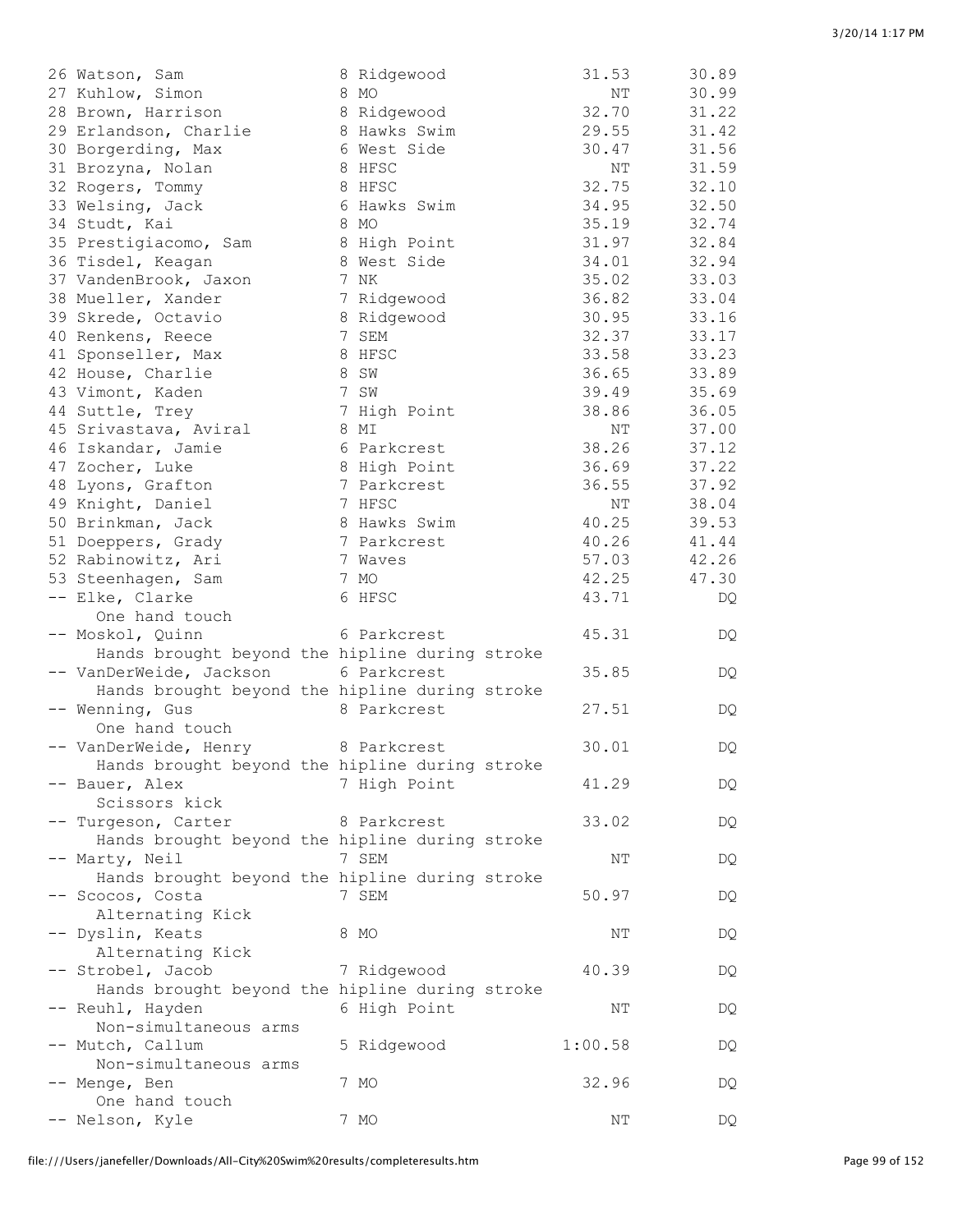| Downward butterfly kick                        |                                                                          |       |     |
|------------------------------------------------|--------------------------------------------------------------------------|-------|-----|
| -- Jaeqer, Jayquan                             | 8 MO                                                                     | NΤ    | DQ. |
| Scissors kick                                  |                                                                          |       |     |
| -- Vega, Joseph                                | 6 SEM                                                                    | 37.32 | DQ. |
| Alternating Kick                               |                                                                          |       |     |
| -- Wiedemann, Oliver                           | 8 SEM                                                                    | 32.88 | DO. |
| One hand touch                                 |                                                                          |       |     |
| -- Redemann, Zach                              | 8 MBCC                                                                   | 31.86 | DQ. |
| Non-simultaneous arms                          |                                                                          |       |     |
| -- Connor, Benjamin                            | 8 Waves                                                                  | 43.31 | DQ. |
| Alternating Kick                               |                                                                          |       |     |
| -- Vanderloo, Jackson                          | 8 High Point                                                             | 34.69 | DQ. |
| Downward butterfly kick                        |                                                                          |       |     |
| -- Jimenez, Andres                             | 5 SW                                                                     | 38.22 | DQ. |
| Hands brought beyond the hipline during stroke |                                                                          |       |     |
| -- Alexander, Jack                             | 8 MI                                                                     | 28.09 | DO. |
| Hands brought beyond the hipline during stroke |                                                                          |       |     |
| -- Noak, Devon                                 | 8 MI                                                                     | 26.30 | DO. |
| Scissors kick                                  |                                                                          |       |     |
| -- Houden, Avery                               | 8 MI                                                                     | NΤ    | DQ. |
| Hands brought beyond the hipline during stroke |                                                                          |       |     |
| -- Esteves, Jackson                            | 7 High Point                                                             | 38.89 | DQ. |
| Hands brought beyond the hipline during stroke |                                                                          |       |     |
| -- Brolin, Zane                                | 8 SW                                                                     | 40.54 | DQ. |
| Scissors kick                                  |                                                                          | 36.19 |     |
| -- Weinhold, Lukas                             | 8 SW                                                                     |       | DO. |
|                                                | Incomplete stroke cycle other than one pull followed by one kick<br>8 SW |       |     |
| -- Gustafson, Burke                            |                                                                          | 38.77 | DQ. |
| Alternating Kick                               | 8 SW                                                                     | 30.21 |     |
| -- Erstad, Dillon<br>Scissors kick             |                                                                          |       | DQ. |
|                                                |                                                                          |       |     |

#### **Event 43 Girls 9-10 50 SC Meter Breaststroke**

| All City-M: ! 39.15<br>All City-Y: 35.94<br>Pool Meters: # 39.81<br>Name | 1987 Stephanie Morey - Maple Bluff<br>2009 Olivia Prescott -Hawks Landing<br>2013 Kozette Rosenthal, Monona<br>Age Team | Prelims Finals Points |        |                 |
|--------------------------------------------------------------------------|-------------------------------------------------------------------------------------------------------------------------|-----------------------|--------|-----------------|
| A - Final                                                                |                                                                                                                         |                       |        |                 |
| 1 Rosenthal, Kozette                                                     | 10 MO                                                                                                                   | 39.81                 | 39.71# | 20              |
| 2 McKeon, Carly                                                          | 10 Hawks Swim                                                                                                           | 41.49                 | 41.71  | 17              |
| 3 Kabbaz, Olivia                                                         | 10 West Side                                                                                                            | 44.04 43.10           |        | 16              |
| 4 Haefer, Hope                                                           | 10 High Point                                                                                                           | 45.29                 | 44.98  | 15              |
| 5 Bissen, Kiara                                                          | 10 Ridgewood                                                                                                            | 43.81 45.37           |        | 14              |
| 6 Kim, Skye                                                              | 10 SW                                                                                                                   | 44.91 45.44           |        | 13              |
| 7 Chorlton, Ella                                                         | 10 Ridgewood                                                                                                            | 45.47                 | 46.25  | 12              |
| -- Granetzke, Isabella                                                   | 9 SEM                                                                                                                   | 45.20                 | DQ.    |                 |
| One hand touch                                                           |                                                                                                                         |                       |        |                 |
| B - Final                                                                |                                                                                                                         |                       |        |                 |
| 9 Jordan, Avanna                                                         | 9 SW                                                                                                                    | 46.06 44.71           |        | 9               |
| 10 Pinder, Emma                                                          | 10 MI                                                                                                                   | 46.19                 | 45.66  | 7               |
| 11 Keebler, Molly                                                        | 9 High Point                                                                                                            | 45.87 45.93           |        | $6\phantom{1}6$ |
| 12 Pederson, Katie                                                       | 10 Hawks Swim                                                                                                           | 45.54                 | 46.36  | 5               |
| 13 Kraemer, Abigail                                                      | 10 MO                                                                                                                   | 47.36 47.21           |        | 4               |
| 14 Bauch, Brianna                                                        | 10 High Point                                                                                                           | 46.71 47.44           |        | 3               |
| 15 Nennig-Kniaz, Sarah                                                   | 10 Parkcrest                                                                                                            | 47.76                 | 47.49  | 2               |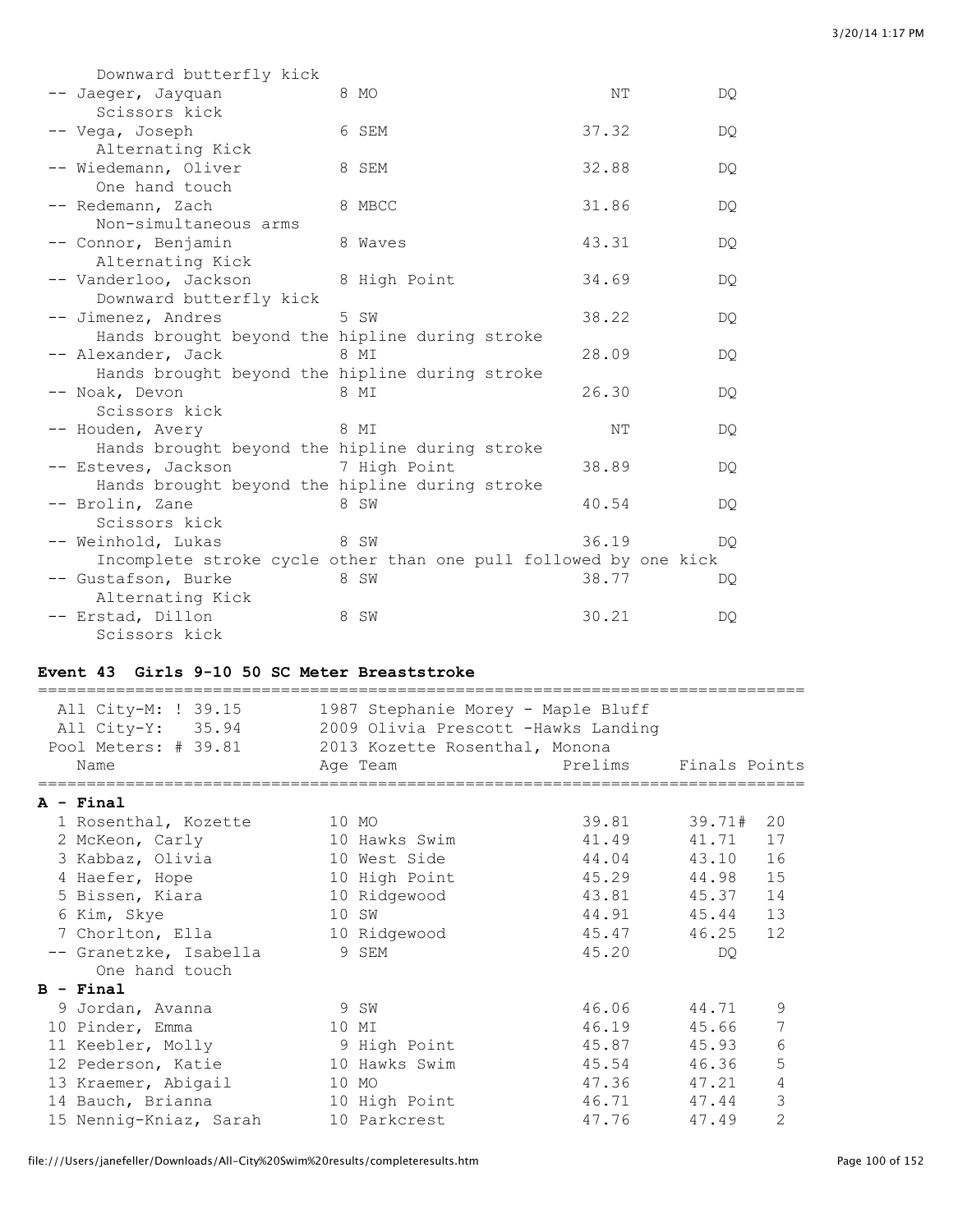## **Event 43 Girls 9-10 50 SC Meter Breaststroke**

|                                                                                                                                                                                |       |                               |                         | .================================                  |
|--------------------------------------------------------------------------------------------------------------------------------------------------------------------------------|-------|-------------------------------|-------------------------|----------------------------------------------------|
| All City-M: ! 39.15 1987 Stephanie Morey - Maple Bluff<br>All City-Y: 35.94 2009 Olivia Prescott -Hawks Landing<br>Pool Meters: # 39.81 2013 Kozette Rosenthal, Monona<br>Name |       | Age Team                      |                         | Seed Prelims<br>================================== |
|                                                                                                                                                                                |       |                               |                         |                                                    |
| Preliminaries<br>1 Rosenthal, Kozette<br>2 McKeon, Carly<br>3 Bissen, Kiara                                                                                                    | 10 MO | 10 Hawks Swim<br>10 Ridgewood | 39.96<br>43.19<br>46.03 | 39.81#<br>41.49<br>43.81                           |
|                                                                                                                                                                                |       | 10 West Side                  | 43.98                   | 44.04                                              |
| 4 Kabbaz, Olivia<br>5 Kim, Skye                                                                                                                                                |       | 10 SW                         | 45.96                   | 44.91                                              |
| 6 Granetzke, Isabella                                                                                                                                                          | 9 SEM |                               | 45.79                   | 45.20                                              |
| 7 Haefer, Hope                                                                                                                                                                 |       | 10 High Point                 | 46.77                   | 45.29                                              |
| 8 Chorlton, Ella                                                                                                                                                               |       | 10 Ridgewood                  | 45.53                   | 45.47                                              |
|                                                                                                                                                                                |       |                               |                         |                                                    |
| 9 Pederson, Katie                                                                                                                                                              |       | 10 Hawks Swim                 | 48.01                   | 45.54                                              |
| 10 Keebler, Molly                                                                                                                                                              |       | 9 High Point                  | 46.50                   | 45.87                                              |
| 11 Jordan, Avanna                                                                                                                                                              | 9 SW  |                               | 44.43                   | 46.06                                              |
| 12 Pinder, Emma                                                                                                                                                                | 10 MI |                               | 47.34                   | 46.19                                              |
| 13 Bauch, Brianna                                                                                                                                                              |       | 10 High Point                 | 45.64                   | 46.71                                              |
| 14 Kraemer, Abigail                                                                                                                                                            |       | 10 MO                         | 48.07                   | 47.36                                              |
| 15 Nennig-Kniaz, Sarah 10 Parkcrest                                                                                                                                            |       |                               | 48.86                   | 47.76                                              |
| 16 Hershberger, Sarah 9 HFSC                                                                                                                                                   |       |                               | 48.95                   | 48.27                                              |
| 17 Ripple, Katie                                                                                                                                                               | 10 SW |                               | 50.23                   | 48.75                                              |
| 18 Malecki, Samantha                                                                                                                                                           |       | 10 High Point                 | 48.89                   | 48.83                                              |
| 19 Borgerding, Grace                                                                                                                                                           |       | 9 West Side                   | 49.95                   | 48.99                                              |
| 20 Slattery, Lauren                                                                                                                                                            |       | 9 Ridgewood                   | 51.74                   | 49.20                                              |
| 21 Madigan, Fiona                                                                                                                                                              | 9 MI  |                               | 51.70                   | 49.27                                              |
| 22 Tracy, Anna                                                                                                                                                                 | 10 SW |                               | 51.48                   | 49.38                                              |
| 23 Duffy Rhodes, Natalie 10 High Point                                                                                                                                         |       |                               | 51.78                   | 49.41                                              |
| 24 Armstrong, Jordan                                                                                                                                                           |       | 10 SEM                        | 48.85                   | 49.56                                              |
| 25 Andrews, Olivia                                                                                                                                                             | 10 MI |                               | 50.56                   | 49.58                                              |
| 26 House, Jackie                                                                                                                                                               | 9 SW  |                               | 49.16                   | 49.69                                              |
| 27 Newcomer, Anja                                                                                                                                                              |       | 10 MI                         | 50.39                   | 50.09                                              |
| 27 Seymour, Olivia                                                                                                                                                             | 10 NK |                               | 49.26                   | 50.09                                              |
| 29 Koch, Carina                                                                                                                                                                |       | 9 High Point                  | 52.28                   | 50.90                                              |
| 30 DeLorme, Kira                                                                                                                                                               |       | 10 Ridgewood                  | 51.90                   | 51.01                                              |
| 31 Bauer, Mary Jane                                                                                                                                                            |       | 9 High Point                  | 52.59                   | 51.12                                              |
| 32 Cox, Peyton                                                                                                                                                                 |       | 10 Hawks Swim                 | 50.05                   | 51.49                                              |
| 33 Benzine, Sydney                                                                                                                                                             |       | 10 Ridgewood                  | 55.07                   | 51.92                                              |
| 34 Sirek Kreye, Sienna                                                                                                                                                         |       | 9 HFSC                        | 52.62                   | 51.97                                              |
| 35 Vander Meer, Anna                                                                                                                                                           |       | 9 Parkcrest                   | 51.65                   | 52.04                                              |
| 36 DeLaura, Ellie                                                                                                                                                              |       | 10 West Side                  | 53.44                   | 52.83                                              |
| 37 Fernandez, Jessica                                                                                                                                                          |       | 10 HFSC                       | 52.23                   | 52.95                                              |
| 38 Moylan, Helen                                                                                                                                                               |       | 10 West Side                  | 55.09                   | 53.19                                              |
| 39 Wieseckel, Abby                                                                                                                                                             |       | 10 Hawks Swim                 | 57.05                   | 53.29                                              |
| 40 Spence, Addison                                                                                                                                                             |       | 10 MI                         | 57.74                   | 53.42                                              |
| 41 Bittner, Charlotte                                                                                                                                                          |       | 9 SW                          | 56.72<br>52.35          | 53.67                                              |
| 42 Vander Ark, Julia<br>43 Duecker, Anna                                                                                                                                       |       | 10 SW<br>10 MI                | 52.93                   | 53.76<br>53.90                                     |
| 43 Hurley, Adrienne                                                                                                                                                            |       | 9 West Side                   | 50.74                   | 53.90                                              |
|                                                                                                                                                                                |       |                               |                         |                                                    |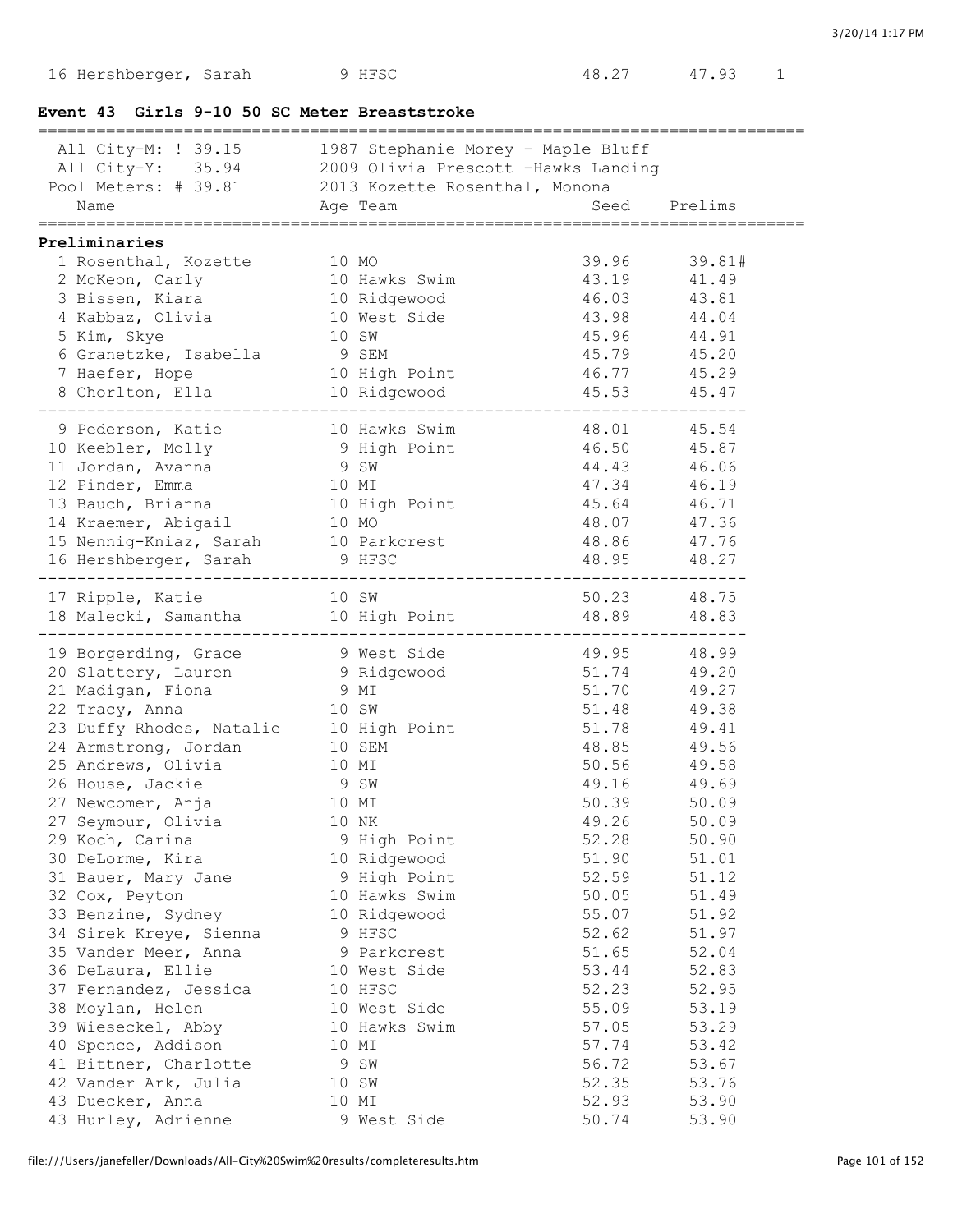| 45 Tomberlin, YooMi         | 9 Waves       | 54.69   | 54.22          |
|-----------------------------|---------------|---------|----------------|
| 46 Gennerman, Lexie         | 9 MO          | 54.33   | 54.28          |
| 47 Rosenthal, Klaara        | 9 MO          | 54.51   | 54.50          |
| 48 Becker, Maddie           | 10 SEM        | 55.97   | 54.65          |
| 49 Cavalluzzo, Juliette     | 9 SW          | 54.98   | 54.83          |
| 50 Mueller, Anna            | 9 HFSC        | 56.21   | 54.84          |
| 51 Grogan, Grace            | 9 Hawks Swim  | 53.91   | 54.99          |
| 52 Hellenbrand, Kayley      | 10 MI         | 54.51   | 55.01          |
| 53 Ritter, Ana              | 9 Ridgewood   | 54.89   | 55.02          |
| 54 Hoard, Rebekah           | 10 Ridgewood  | 55.20   | 55.43          |
| 55 Culver, Elizabeth        | 10 SEM        | 53.36   | 55.53          |
| 56 Fleming, Aspen           | 9 MBCC        | 54.40   | 55.88          |
| 57 Heise, Grace             | 10 Hawks Swim | 59.56   | 56.08          |
| 58 Trias, Katie             | 10 SEM        | 54.72   | 56.23          |
| 59 Wordley, Julia           | 9 MI          | 56.18   | 56.34          |
| 60 O'Donnell-Mache, Madelin | 10 SW         | 57.98   | 56.60          |
| 61 Shannahan, Maeve         | 9 NK          | 55.96   | 56.63          |
| 62 Morner, Amalia           | 9 High Point  | 56.13   | 56.70          |
| 63 Poehling, Lauren         | 10 High Point | 57.37   | 56.76          |
| 64 Ballweg, Madeline        | 9 High Point  | 56.88   | 56.85          |
| 65 Wilson, Rhiannon         | 10 Ridgewood  | 1:02.29 | 57.04          |
| 66 Emmerich, Maddie         | 10 Hawks Swim | 56.65   | 57.28          |
| 67 Warriner, Annie          | 10 MI         | 58.96   | 57.32          |
| 68 Sax, Charlotte           | 9 Hawks Swim  | 1:01.07 | 57.82          |
| 69 Mathur, Anjali           | 10 Hawks Swim | 57.60   | 57.86          |
| 70 Huie, Adele              | 9 West Side   | 1:01.39 | 57.98          |
|                             | 9 Waves       | 1:00.25 |                |
| 71 Wong, Lily               | 10 HFSC       | 1:01.92 | 58.01<br>58.10 |
| 72 Lackore, Emma            |               |         |                |
| 73 Zach, Braelen            | 9 West Side   | 58.97   | 58.13          |
| 74 Pitsch, Sophie           | 9 HFSC        | 1:04.86 | 58.17          |
| 75 Hirschfield, Halia       | 10 Parkcrest  | 57.60   | 58.31          |
| 76 Fischer, Alyssa          | 9 SEM         | 1:01.44 | 58.54          |
| 77 Rublein, Emily           | 9 Waves       | 1:01.84 | 58.59          |
| 78 Gronski, Mia             | 9 MO          | 1:00.33 | 58.83          |
| 79 Bauman, Rylie            | 9 MI          | 58.21   | 58.88          |
| 80 Doeppers, Annika         | 9 Parkcrest   | 1:09.75 | 58.96          |
| 81 Barrett, Allie           | 10 High Point | 1:02.50 | 58.99          |
| 82 Casper, Ainsley          | 10 MI         | 58.81   | 59.22          |
| 83 Blasiole, Surya          | 10 SEM        | 58.47   | 59.39          |
| 84 Nielsen, Anna            | 9 High Point  | 58.49   | 59.51          |
| 85 Raichle, Stella          | 9 SW          | 1:04.56 | 59.65          |
| 86 Sullivan, Sawyer         | 9 Ridgewood   | 1:03.32 | 59.66          |
| 87 Mutch, Abbey             | 9 Ridgewood   | 1:01.75 | 59.91          |
| 88 O'Donnell-Mache, Tessa   | 10 SW         | 1:03.36 | 1:00.30        |
| 89 Bennett, Kailey          | 10 MO         | 1:03.18 | 1:00.50        |
| 90 Zielke, Olivia           | 9 MO          | 1:02.70 | 1:00.57        |
| 91 Scheckel, Marit          | 10 SW         | 1:06.64 | 1:00.58        |
| 92 Ruoho, Ryan              | 9 MBCC        | 56.72   | 1:00.70        |
| 93 Feller, Mikala           | 9 NK          | 1:01.59 | 1:00.72        |
| 94 Tejeda, Grace            | 10 Ridgewood  | 1:02.74 | 1:00.97        |
| 95 Acharya, Nisha           | 9 HFSC        | 1:00.83 | 1:01.05        |
| 96 Livesey, Sailor          | 10 MO         | 1:04.72 | 1:01.15        |
| 97 Beglinger, Sydney        | 9 Ridgewood   | 1:02.33 | 1:01.61        |
| 98 Matheson, Drew           | 10 MO         | 1:00.30 | 1:01.67        |
| 99 Rapacz, Olivia           | 10 MI         | 1:02.12 | 1:01.78        |
| 100 Semmann, Elizabeth      | 9 West Side   | 1:05.89 | 1:02.34        |
| 101 Neumann, Jamie          | 9 Ridgewood   | 1:06.34 | 1:02.49        |
|                             |               |         |                |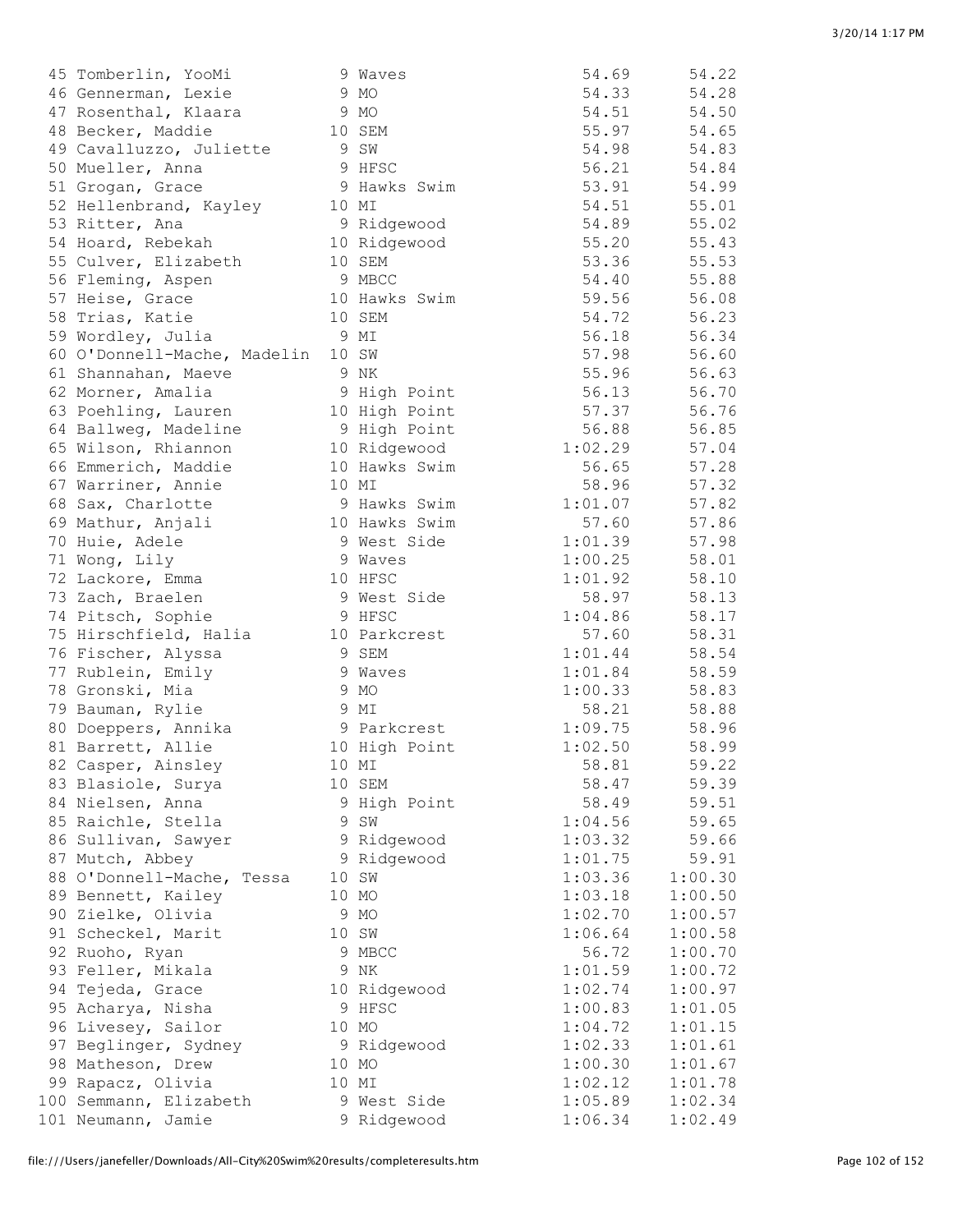| 102 Castellanos, Francesca<br>103 Kuehn, Anna                      |       | 9 Ridgewood<br>10 MBCC | 1:08.63<br>1:09.65 | 1:02.68<br>1:02.72 |
|--------------------------------------------------------------------|-------|------------------------|--------------------|--------------------|
| 104 Richards, Destiney                                             |       | 10 Ridgewood           | 1:05.71            | 1:02.89            |
| 105 Ducke, Peyton                                                  |       | 9 MI                   | 1:04.79            | 1:03.14            |
| 106 Bunz, Victoria                                                 |       | 9 MI                   | 1:00.72            | 1:03.60            |
| 107 Francois, Kennedy                                              |       | 10 MI                  | 1:12.31            | 1:03.98            |
| 108 Farwell, Madelynne                                             | 9 MO  |                        | 1:18.34            | 1:04.51            |
| 109 Nair, Namita                                                   |       | 9 MI                   | 1:04.05            | 1:04.67            |
| 110 Schmidt, Anya                                                  | 10 MO |                        | 1:09.98            | 1:05.48            |
| 111 Olsen, Sarah                                                   |       | 9 Hawks Swim           | 1:07.01            | 1:05.55            |
| 112 Torresani, Julia                                               |       | 9 High Point           | 1:10.66            | 1:06.19            |
| 113 Brown, Ella                                                    |       | 9 SEM                  | NΤ                 | 1:06.58            |
| 114 Wubben, Ella                                                   |       | 9 MI                   | 1:11.61            | 1:07.08            |
| 115 Andrews, Tyne                                                  |       | 9 Ridgewood            | 1:14.23            | 1:07.49            |
| 116 Atalla, Nazira                                                 |       | 9 SW                   | 1:11.42            | 1:07.91            |
| 117 Fisher Lawrence, Aaliyah                                       |       | 9 Waves                | 1:22.52            | 1:08.06            |
| 118 Meudt, Lauren                                                  |       | 9 MI                   | 1:10.07            | 1:08.82            |
| 119 Heckel, Sammi                                                  |       | 9 MO                   | 1:09.76            | 1:09.47            |
| 120 Stephenson, Hunter                                             |       | 9 SW                   | 1:33.77            | 1:09.78            |
| 121 Gotzler, Jane                                                  |       | 9 SW                   | 1:11.87            | 1:10.62            |
| 122 Ciske, Erin                                                    |       | 9 Parkcrest            | 1:09.47            | 1:11.04            |
| 123 Clark, Mary                                                    |       | 9 MO                   | NΤ                 | 1:12.80            |
| 124 Noak, Lily                                                     | 10 MI |                        | 1:13.09            | 1:15.49            |
| 125 Heckel, Sophie                                                 | 9 MO  |                        | 1:15.61            | 1:15.63            |
| 126 Riehemann, Danika                                              | 9 MI  |                        | 1:15.54            | 1:16.43            |
| 127 McHugh, Alyssa                                                 |       | 10 Parkcrest           | 1:19.92            | 1:16.64            |
| 128 Fafinski, Mila                                                 |       | 9 West Side            | 1:35.78            | 1:26.99            |
| -- Bohling, Hana                                                   |       | 9 SW                   | 1:17.92            |                    |
|                                                                    |       |                        |                    | DQ                 |
| Alternating Kick<br>-- Walters, Olivia                             |       |                        |                    |                    |
| Hands brought beyond the hipline during stroke                     |       | 9 Parkcrest            | 1:09.65            | DQ                 |
| -- Schramm, Mackenzie                                              |       | 9 Hawks Swim           | 1:00.86            |                    |
| Incomplete stroke cycle other than one pull followed by one kick   |       |                        |                    | DQ.                |
|                                                                    |       |                        |                    |                    |
|                                                                    |       |                        |                    |                    |
| -- Baldo, Julianna                                                 |       | 10 High Point          | NΤ                 | DQ                 |
| One hand touch                                                     |       |                        |                    |                    |
| -- Porras, Bianca                                                  |       | 9 High Point           | ΝT                 | XDQ                |
| Downward butterfly kick                                            |       |                        |                    |                    |
| -- Brown, Clara                                                    |       | 9 SW                   | 1:12.89            | DQ                 |
| Scissors kick                                                      |       |                        |                    |                    |
| -- Gorman, Katie                                                   |       | 10 High Point          | 1:14.12            | DQ                 |
| Downward butterfly kick                                            |       |                        |                    |                    |
| -- Halverson, Cheyenne                                             |       | 9 MI                   | 1:24.91            | DQ                 |
| Scissors kick                                                      |       |                        |                    |                    |
| -- McCaw, Annalissa                                                |       | 9 MO                   | ΝT                 | DQ                 |
| Alternating Kick                                                   |       |                        |                    |                    |
| -- Jones, Elaina                                                   |       | 9 MI                   | 1:13.98            | DQ                 |
| Hands brought beyond the hipline during stroke                     |       |                        |                    |                    |
| -- Ryan, Rachel                                                    |       | 9 MI                   | 58.69              | DQ                 |
| Downward butterfly kick                                            |       |                        |                    |                    |
| -- Karamanski, Genevieve                                           |       | 9 MO                   | 1:20.63            | DQ                 |
|                                                                    |       |                        |                    |                    |
| Hands brought beyond the hipline during stroke<br>-- Kahl, Kinsley |       | 9 MO                   | 1:16.80            | DQ                 |
| Scissors kick                                                      |       |                        |                    |                    |
|                                                                    |       | 9 MI                   | 56.62              |                    |
| -- Harris, Peyton                                                  |       |                        |                    | DQ                 |
| Alternating Kick<br>-- Wrycha, Phoebe                              |       | 9 SW                   | 1:11.02            | DQ                 |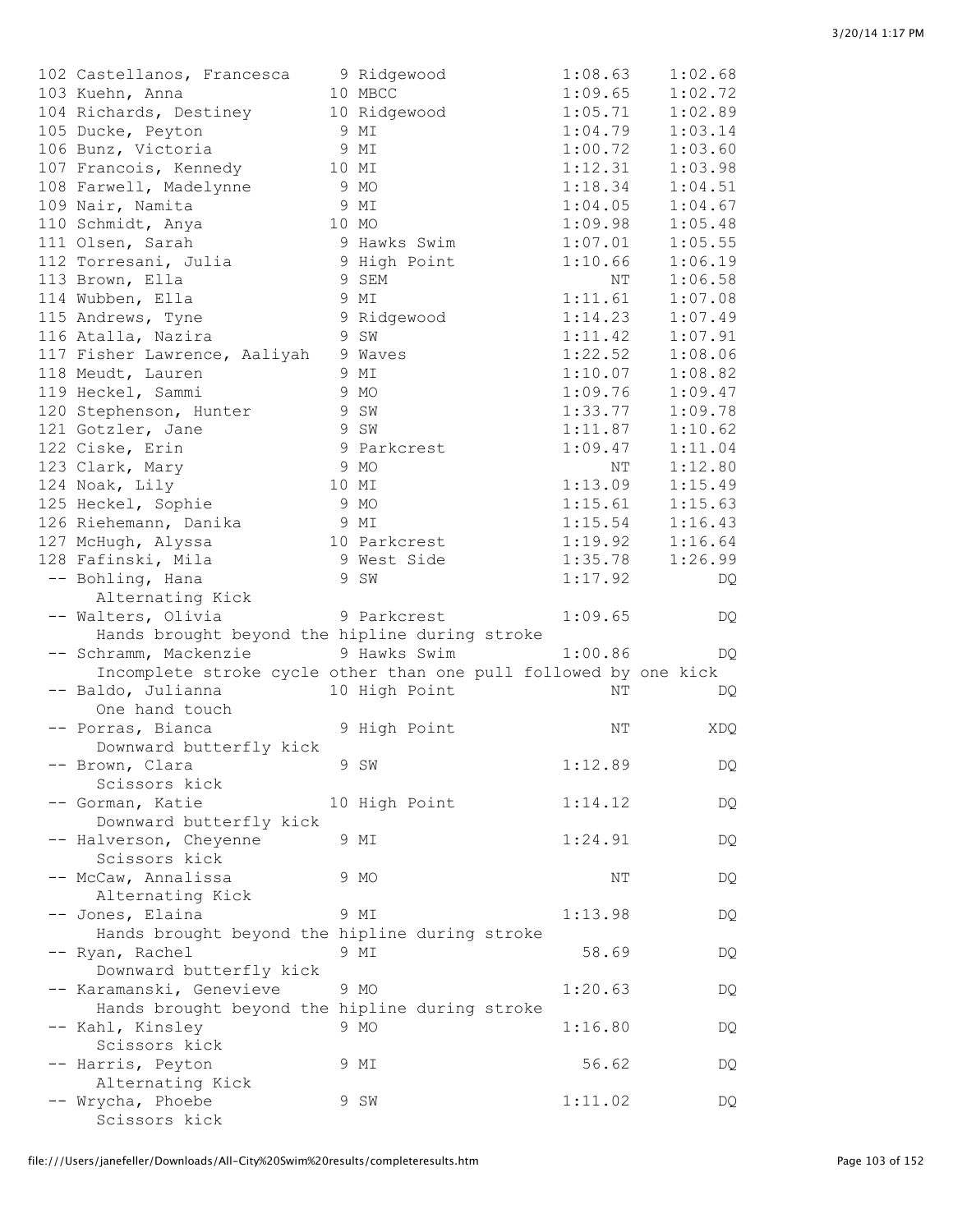| -- Johnstone, Sarah                                              | 10 SEM  |  | 1:02.53 |       | DO |
|------------------------------------------------------------------|---------|--|---------|-------|----|
| Incomplete stroke cycle other than one pull followed by one kick |         |  |         |       |    |
| -- Johnstone, Elizabeth                                          | 9 SEM   |  |         | NΤ    | DO |
| Alternating Kick                                                 |         |  |         |       |    |
| -- Back, Brianna                                                 | 9 MO    |  |         | 50.43 | DO |
| False start                                                      |         |  |         |       |    |
| -- Cullison, Santina                                             | 10 MO   |  |         | NΤ    | DO |
| Downward butterfly kick                                          |         |  |         |       |    |
| -- Bloomer, Amber                                                | 9 Waves |  |         | NΤ    | DO |
| One hand touch                                                   |         |  |         |       |    |
| -- Frank, Samantha                                               | 9 HFSC  |  |         | NΤ    | ΝS |

## **Event 44 Boys 9-10 50 SC Meter Breaststroke**

| All City-M: ! 38.07 2011 Gennarino Conzemius- Ridgewood                                                      |                                |                                   |               |                |
|--------------------------------------------------------------------------------------------------------------|--------------------------------|-----------------------------------|---------------|----------------|
| All City-Y: 36.43 1996 Chris Miedaner - Parkcrest                                                            |                                |                                   |               |                |
| Pool Meters: # 38.08 2005 Jesse O'Keefe, Hill Farm                                                           |                                |                                   |               |                |
| Name                                                                                                         | Age Team                       | Prelims                           | Finals Points |                |
|                                                                                                              |                                | ================================= |               |                |
| A - Final                                                                                                    |                                |                                   |               |                |
| 1 Kaldor, Simon                                                                                              | 10 Parkcrest                   |                                   | 45.18 45.18   | 20             |
| 2 Kettner, Cole                                                                                              | 9 MBCC                         |                                   | 46.44 45.37   | 17             |
| 3 Maas, Dieder                                                                                               | 10 SW                          |                                   | 47.00 45.96   | 16             |
| 4 Carney, Jacob                                                                                              | 10 Hawks Swim                  |                                   | 46.64 46.16   | 15             |
| 5 Jones, Garrett                                                                                             | 9 Ridgewood                    | 47.29                             | 46.70         | 14             |
| 6 Marcin, Sam                                                                                                | 10 West Side                   | 47.06                             | 46.92         | 13             |
| 7 Siemering, Henrik                                                                                          | 9 HFSC                         | 46.86                             | 47.32         | 12             |
| 8 Huie, Devin                                                                                                | 10 West Side                   | 47.49                             | 47.70         | 11             |
| $B - Final$                                                                                                  |                                |                                   |               |                |
| 9 Muckian, Aidan                                                                                             | 10 Ridgewood                   | 47.54                             | 46.70         | 9              |
| 10 Lahey, Ryan                                                                                               | 9 Parkcrest                    | 48.45 47.77                       |               | 7              |
| 11 Hoppe, Garrett                                                                                            | 9 Ridgewood                    | 48.34 48.72                       |               | $\epsilon$     |
| 12 Richmond, Nathaniel                                                                                       | 9 SW                           |                                   | 47.99 49.09   | 5              |
| 13 Still, Sam                                                                                                | 10 NK                          |                                   | 48.85 49.20   | $\overline{4}$ |
| 14 Squire, Ian                                                                                               | 10 High Point                  | 49.06 50.12                       |               | $\mathfrak{Z}$ |
| 15 Rodriguez, Francisco                                                                                      | 10 Waves                       | 50.39                             | 50.92         | $\overline{2}$ |
| 16 Drake, Jesse                                                                                              | 10 Ridgewood                   | 48.52                             | 51.08         | $\mathbf{1}$   |
|                                                                                                              |                                |                                   |               |                |
| Event 44 Boys 9-10 50 SC Meter Breaststroke                                                                  |                                |                                   |               |                |
|                                                                                                              |                                |                                   |               |                |
| All City-M: ! 38.07 2011 Gennarino Conzemius- Ridgewood<br>All City-Y: 36.43 1996 Chris Miedaner - Parkcrest |                                |                                   |               |                |
| Pool Meters: # 38.08 2005 Jesse O'Keefe, Hill Farm                                                           |                                |                                   |               |                |
|                                                                                                              |                                |                                   |               |                |
| Name<br>========================                                                                             | Age Team<br>================== | ================================  | Seed Prelims  |                |
| Preliminaries                                                                                                |                                |                                   |               |                |
| 1 Kaldor, Simon                                                                                              | 10 Parkcrest                   | 45.53 45.18                       |               |                |
| 2 Kettner, Cole                                                                                              | 9 MBCC                         | 47.59                             | 46.44         |                |
| 3 Carney, Jacob                                                                                              | 10 Hawks Swim                  | 47.21                             | 46.64         |                |

| 1 Kaldor, Simon        | 10 Parkcrest  | 45.53 | 45.18 |
|------------------------|---------------|-------|-------|
| 2 Kettner, Cole        | 9 MBCC        | 47.59 | 46.44 |
| 3 Carney, Jacob        | 10 Hawks Swim | 47.21 | 46.64 |
| 4 Siemering, Henrik    | 9 HFSC        | 49.99 | 46.86 |
| 5 Maas, Dieder         | 10 SW         | 46.09 | 47.00 |
| 6 Marcin, Sam          | 10 West Side  | 47.70 | 47.06 |
| 7 Jones, Garrett       | 9 Ridgewood   | 50.01 | 47.29 |
| 8 Huie, Devin          | 10 West Side  | 46.98 | 47.49 |
|                        |               |       |       |
| 9 Muckian, Aidan       | 10 Ridgewood  | 47.66 | 47.54 |
| 10 Richmond, Nathaniel | 9 SW          | 45.73 | 47.99 |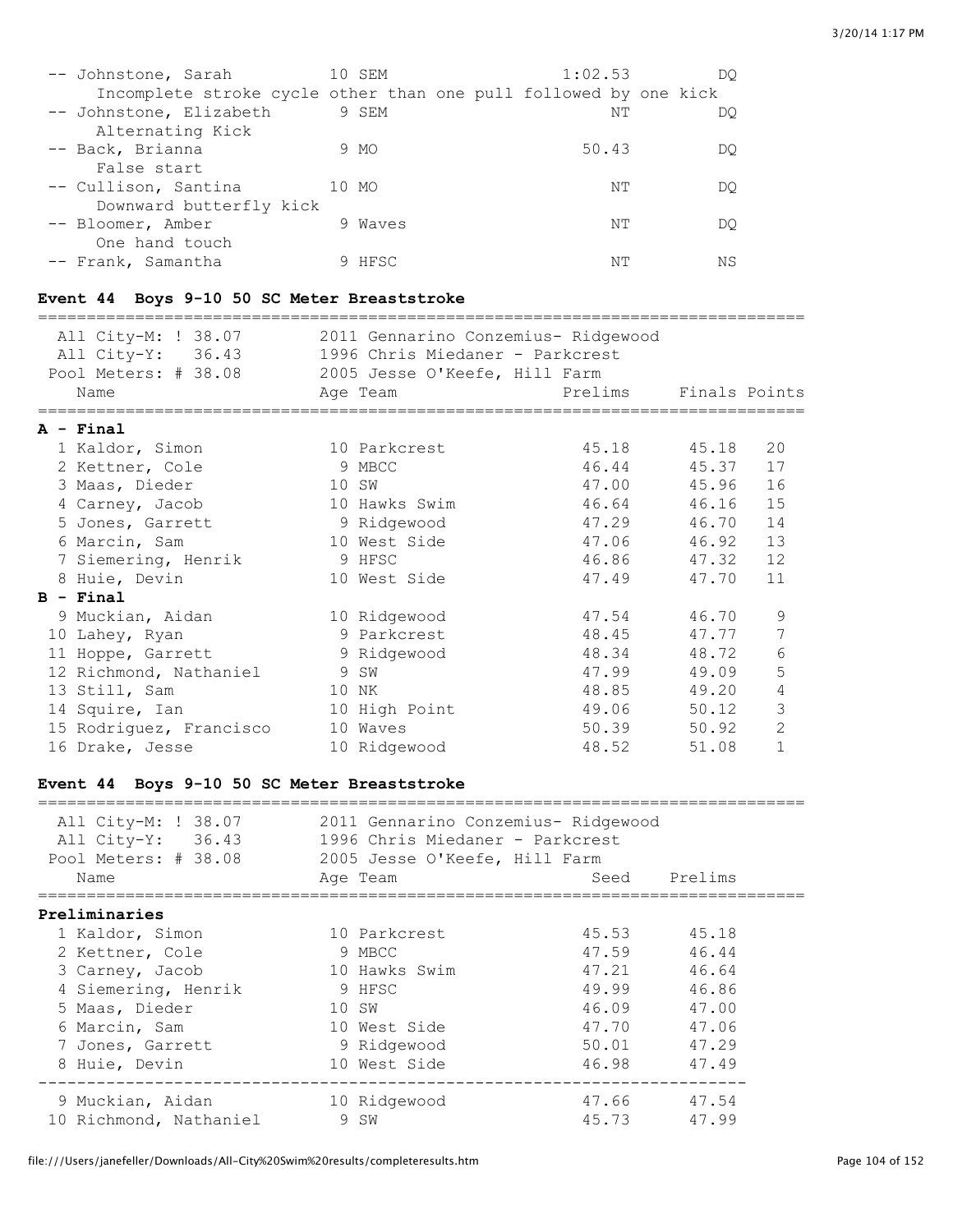| 11 Hoppe, Garrett                |                   | 9 Ridgewood   | 47.92                 | 48.34       |
|----------------------------------|-------------------|---------------|-----------------------|-------------|
| 12 Lahey, Ryan                   |                   | 9 Parkcrest   | 50.33                 | 48.45       |
| 13 Drake, Jesse                  |                   | 10 Ridgewood  | 50.20                 | 48.52       |
| 14 Still, Sam                    |                   | 10 NK         | 49.32                 | 48.85       |
| 15 Squire, Ian                   |                   | 10 High Point | 48.84                 | 49.06       |
| 16 Rodriguez, Francisco 10 Waves |                   |               | 49.66                 | 50.39       |
| 17 Shaw, Nathan                  | 9 MI              |               | --------------------- | 53.05 50.96 |
| 18 Bauer, Tyler                  |                   | 9 High Point  | 49.99                 | 51.14       |
|                                  | ----------------- |               |                       |             |
| 19 Knight, Tommy                 | 10 HFSC           |               |                       | 51.40 51.29 |
| 20 Omohundro, Charlie            |                   | 10 West Side  | 52.18                 | 51.57       |
| 21 Vogel, Max                    |                   | 10 High Point | 52.32                 | 51.63       |
| 22 Hoferle, Peter                |                   | 10 MI         | 52.70                 | 52.13       |
| 23 Lin, Blaise                   | 9 MI              |               | 54.34                 | 52.51       |
| 24 Douglas, Mason                |                   | 10 Ridgewood  | 56.74                 | 52.82       |
| 25 Dresang, Aidan                |                   | 9 Parkcrest   | 55.34                 | 53.27       |
| 26 Lyons, Hastings               |                   | 10 Parkcrest  | 56.11                 | 53.35       |
| 27 Moreland, Logan               |                   | 10 MO         | 52.82                 | 53.42       |
| 28 Barrett, Tommy                |                   | 10 Ridgewood  | 52.33                 | 54.19       |
| 29 Jaeger, Christian             |                   | 10 MO         | 52.90                 | 54.77       |
| 30 Schaak, Joseph                |                   | 10 NK         | 54.65                 | 54.79       |
| 31 Sweitzer, Cole                | 9 SW              |               | 56.09                 | 55.17       |
| 31 Lahey, Sean                   |                   | 9 Parkcrest   | 57.65                 | 55.17       |
| 33 Anderson, Drew                |                   | 10 SEM        | 54.66                 | 55.28       |
| 34 Sebastian, Theo               |                   | 9 Ridgewood   | 58.35                 | 55.39       |
| 35 Lynch, Sam                    |                   | 10 HFSC       | 56.01                 | 55.43       |
| 36 Weibel, Guy                   |                   | 10 Parkcrest  | 58.75                 | 55.64       |
| 37 Schenk, Will                  |                   | 9 HFSC        | 59.83                 | 55.77       |
| 38 Jerisha, Joshua               |                   | 9 SEM         | 54.41                 | 55.90       |
| 39 Brown, Owen                   |                   | 9 Ridgewood   | 56.11                 | 55.95       |
| 40 Lynch, Luke                   |                   | 10 HFSC       | 58.33                 | 55.96       |
| 41 Schutte, Jack                 |                   | 10 MI         | 59.51                 | 56.16       |
| 42 Wiedemann, George             |                   | 10 SEM        | 56.25                 | 56.18       |
| 43 Piotrowski, Tyler             | 9 NK              |               | 59.42                 | 57.09       |
| 44 Mathur, Sanjay                |                   | 9 Hawks Swim  | 1:00.25               | 57.53       |
| 45 Bocsi, Marton                 |                   | 10 HFSC       | 58.92                 | 57.66       |
| 46 Strobel, Zach                 |                   | 9 Ridgewood   | 59.19                 | 58.04       |
| 47 Kinne, Elijah                 |                   | 9 MI          | 58.82                 | 58.57       |
| 48 Zeimentz, Michael             |                   | 10 MI         | 1:00.10               | 58.87       |
| 49 Hoopes, Alex                  |                   | 9 MBCC        | 1:02.16               | 59.08       |
| 50 Hall, Eric                    |                   | 10 SEM        | 1:01.58               | 59.79       |
| 51 Dunn, Trevor                  |                   | 9 Ridgewood   | 1:01.45               | 59.86       |
| 52 Forcier, Noah                 |                   | 10 MO         | 1:01.47               | 59.90       |
| 53 Prosser, CJ                   |                   | 9 High Point  | 1:07.71               | 1:00.15     |
| 54 Kennedy, Jake                 |                   | 9 Ridgewood   | 1:03.29               | 1:01.05     |
| 55 Daley, Michael                |                   | 9 HFSC        | 1:05.41               | 1:01.60     |
| 56 Neuhaus, Grant                |                   | 9 SEM         | 56.23                 | 1:01.74     |
| 57 Maes, Dylan                   |                   | 9 SW          | 1:11.34               | 1:01.98     |
| 58 Crowley, Jack                 |                   | 10 SEM        | 1:00.46               | 1:01.99     |
| 59 Sullivan, Nolan               |                   | 9 Ridgewood   | 1:07.66               | 1:02.44     |
| 60 Jensen, Christian             |                   | 10 High Point | 1:02.48               | 1:02.99     |
| 61 Moll, Cameron                 |                   | 10 Ridgewood  | 1:06.36               | 1:03.08     |
| 62 Kissel, Simon                 |                   | 9 HFSC        | 1:06.56               | 1:03.64     |
| 63 Kimple, Ben                   |                   | 9 SW          | 1:04.12               | 1:03.69     |
| 64 Finnemore, Max                |                   | 9 MI          | 1:14.01               | 1:04.41     |
| 65 Budzinski, Andrew             |                   | 9 MI          | 1:11.50               | 1:04.83     |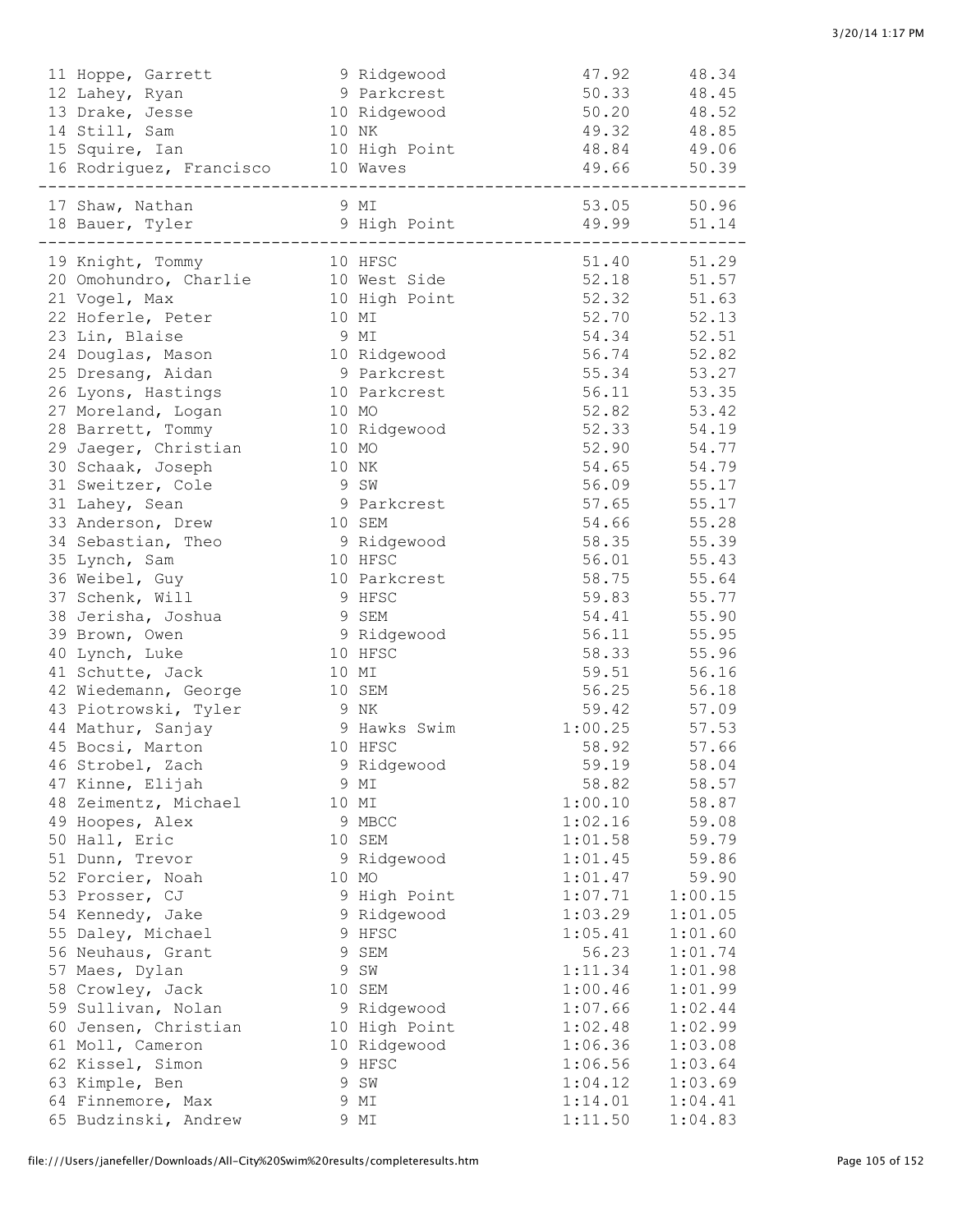|  | 3/20/14 1:17 PM |  |
|--|-----------------|--|

| 66 Locher, Matthew                             | 9 SW          | 1:11.86 | 1:04.91 |
|------------------------------------------------|---------------|---------|---------|
| 67 Guilbault, Jacob                            | 9 SW          | 1:05.60 | 1:05.27 |
| 68 Peterson, Austin                            | 10 SW         | 1:11.57 | 1:06.71 |
| 69 Puent, Jackson                              | 9 SEM         | 1:05.75 | 1:07.73 |
| 70 Coleman, Jesse                              | 9 West Side   | 1:11.69 | 1:07.75 |
| 71 Kuzma, Eli                                  | 9 MO          | 1:07.65 | 1:09.94 |
| 72 Welsing, Brett                              | 9 Hawks Swim  | 1:09.56 | 1:10.04 |
| 73 Whitehorse, Isaac                           | 10 HFSC       | 1:09.85 | 1:10.82 |
| 74 Kuhn, Michael                               | 10 SW         | 1:09.55 | 1:11.51 |
| 75 Hoffman, Aidan                              | 9 Waves       | 1:14.66 | 1:13.11 |
| -- Hardy, Davis                                | 10 Parkcrest  | 1:01.03 | DQ.     |
| False start                                    |               |         |         |
| -- Blotz, Benjamin                             | 10 West Side  | 1:12.54 | DQ      |
| Alternating Kick                               |               |         |         |
| -- Thompson, Alec                              | 10 Ridgewood  | 55.05   | DQ.     |
| Scissors kick                                  |               |         |         |
| -- Yethiraj, Rohan                             | 9 SW          | 1:24.82 | DQ.     |
| Hands brought beyond the hipline during stroke |               |         |         |
| -- Noguera, Michael                            | 10 SW         | 1:15.51 | DQ.     |
| Scissors kick                                  |               |         |         |
| -- Clark, Anders                               | 10 High Point | 1:00.62 | DQ.     |
| Scissors kick                                  |               |         |         |
| -- Prout, Jack                                 | 10 NK         | 56.69   | DQ.     |
| Scissors kick                                  |               |         |         |
| -- Schneider, Alec                             | 9 High Point  | 1:11.88 | DQ.     |
| Scissors kick                                  |               |         |         |
| -- Kratochwill, Evan                           | 9 MI          | 1:24.01 | DQ.     |
| Scissors kick                                  |               |         |         |
| -- Hoffmann, Gavin                             | 9 MI          | 1:20.07 | DQ.     |
| Alternating Kick                               |               |         |         |
| -- Smith, Phileas                              | 9 MI          | 1:40.06 | DQ.     |
| Alternating Kick                               |               |         |         |
| -- Madigan, Griffith                           | 10 MI         | 1:04.50 | DQ.     |
| Hands brought beyond the hipline during stroke |               |         |         |
| -- Morrison, Liam                              | 10 Waves      | NΤ      | DQ.     |
| Alternating Kick                               |               |         |         |
| -- Cunningham, Sean                            | 10 Waves      | ΝT      | DQ.     |
| Scissors kick                                  |               |         |         |
| -- Darragh, Nash                               | 9 MI          | 1:15.09 | DQ.     |
| Scissors kick                                  |               |         |         |

## **Event 45 Girls 11-12 50 SC Meter Breaststroke**

| All City-M: ! 35.07<br>All City-Y: 33.69<br>Pool Meters: # 37.84 | 2011 Beata Nelson - Ridgewood<br>2009 Rachel Jefferds - Parkcrest<br>2013 Cora Mack, Middleton |         |               |
|------------------------------------------------------------------|------------------------------------------------------------------------------------------------|---------|---------------|
| Name                                                             | Age Team                                                                                       | Prelims | Finals Points |
| A - Final                                                        |                                                                                                |         |               |
| 1 Mack, Cora                                                     | 12 MT                                                                                          | 37.84   | 37.67#<br>20  |
| 2 Jiang, Angela                                                  | 12 SEM                                                                                         | 38.78   | 38.12<br>17   |
| 3 Kaldor, Mary                                                   | 12 Parkcrest                                                                                   | 38.33   | 16<br>38.81   |
| 4 Carr, Julia                                                    | 12 MI                                                                                          | 39.07   | 1.5<br>39.13  |
| 5 Rothwell, Jordyn                                               | 12 SEM                                                                                         | 38.95   | 14<br>39.30   |
| 6 Kissel, Naomi                                                  | 12 HFSC                                                                                        | 39.37   | 13<br>39.97   |
| 7 Keebler, Emily                                                 | 12 High Point                                                                                  | 39.41   | 12<br>40.44   |
| 8 McMahon, Meghan                                                | 12 Hawks Swim                                                                                  | 40.36   | 11<br>41.92   |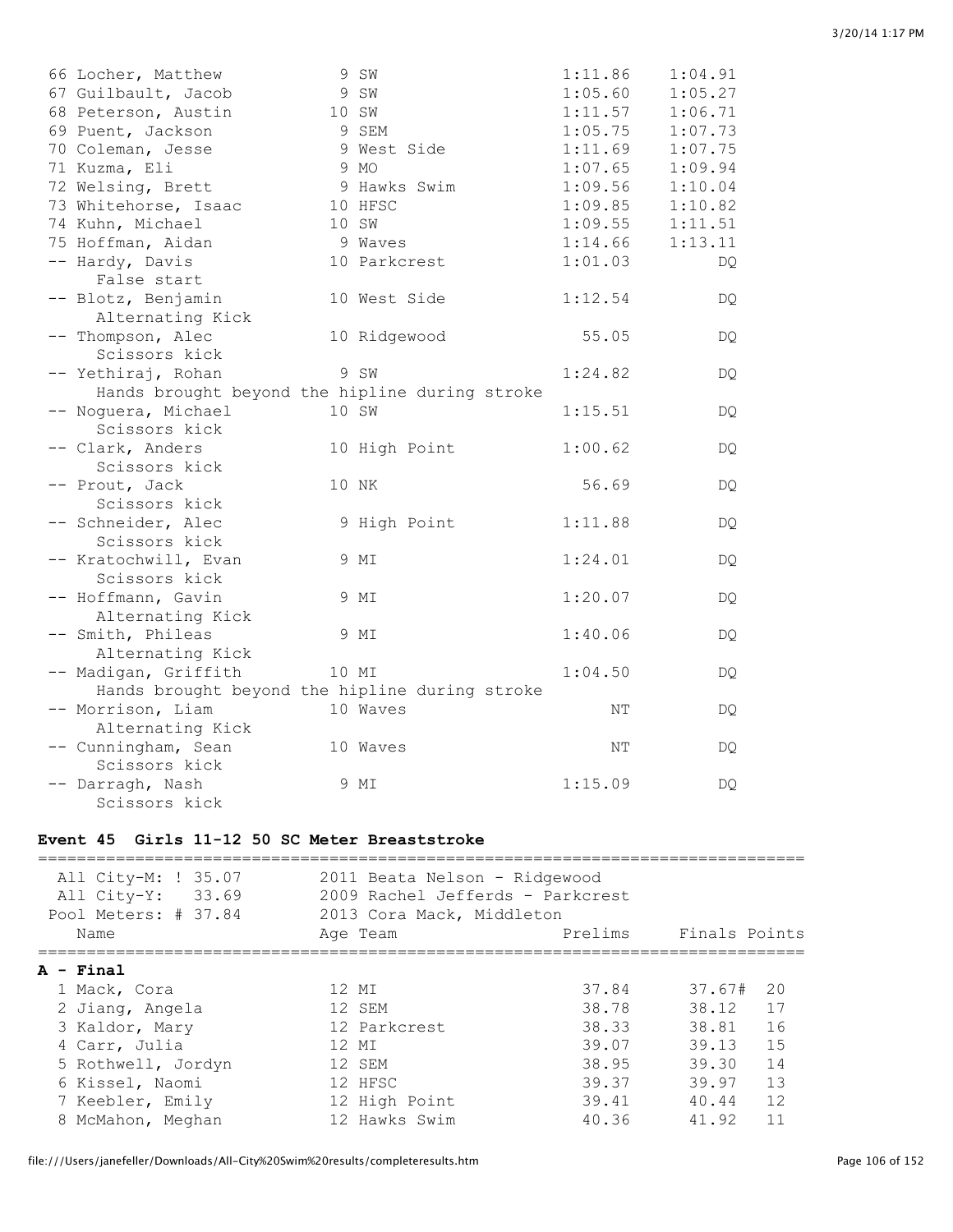#### **B - Final**

| 9 Jaeger, Mae            | 12 MO         | 41.11 | 40.52 | 9 |
|--------------------------|---------------|-------|-------|---|
| 10 Hurley, Eva           | 11 West Side  | 41.89 | 41.57 |   |
| 11 Frisch, Lily          | 12 Ridgewood  | 42.79 | 42.54 | 6 |
| 12 Anagnostopoulos, Alex | 11 SW         | 42.56 | 42.56 | 5 |
| 13 Moen, Courtney        | 12 MBCC       | 41.43 | 42.76 | 4 |
| 14 Berge, Amaya          | 12 SW         | 43.37 | 42.92 |   |
| 15 Sue, Charlotte        | 12 MI         | 42.22 | 43.13 |   |
| 16 Casanova, Maya        | 12 High Point | 43.29 | 43.82 |   |

## **Event 45 Girls 11-12 50 SC Meter Breaststroke**

| ============================                                                                            |                         | :============================= |              |
|---------------------------------------------------------------------------------------------------------|-------------------------|--------------------------------|--------------|
|                                                                                                         |                         |                                |              |
| All City-M: ! 35.07 2011 Beata Nelson - Ridgewood<br>All City-Y: 33.69 2009 Rachel Jefferds - Parkcrest |                         |                                |              |
| Pool Meters: # 37.84 2013 Cora Mack, Middleton                                                          |                         |                                |              |
| Name                                                                                                    | Age Team                |                                | Seed Prelims |
| Preliminaries                                                                                           |                         |                                |              |
| 1 Mack, Cora                                                                                            | 12 MI                   |                                | 38.32 37.84# |
| 2 Kaldor, Mary                                                                                          | 12 Parkcrest            | 39.84                          | 38.33        |
| 3 Jiang, Angela                                                                                         | 12 SEM                  | 40.60                          | 38.78        |
| 4 Rothwell, Jordyn                                                                                      | 12 SEM                  | 39.35                          | 38.95        |
| 5 Carr, Julia                                                                                           | 12 MI                   | 40.08                          | 39.07        |
| 6 Kissel, Naomi                                                                                         | 12 HFSC                 | 39.96                          | 39.37        |
| 7 Keebler, Emily                                                                                        | 12 High Point           | 39.66                          | 39.41        |
| 8 McMahon, Meghan 12 Hawks Swim                                                                         |                         | 39.96 40.36                    |              |
| ------------------<br>9 Jaeger, Mae                                                                     | 12 MO                   |                                | 43.00  41.11 |
| 10 Moen, Courtney                                                                                       |                         | 41.71                          | 41.43        |
| 11 Hurley, Eva                                                                                          | 12 MBCC<br>11 West Side | 42.46                          | 41.89        |
| 12 Sue, Charlotte                                                                                       | 12 MI                   | 45.70                          | 42.22        |
| 13 Anagnostopoulos, Alex 11 SW                                                                          |                         | 42.82                          | 42.56        |
| 14 Frisch, Lily                                                                                         | 12 Ridgewood            | 44.48                          | 42.79        |
| 15 Casanova, Maya                                                                                       | 12 High Point           | 44.23                          | 43.29        |
| 16 Berge, Amaya                                                                                         | 12 SW                   | 42.98 43.37                    |              |
|                                                                                                         |                         |                                | 42.61 43.46  |
| 17 Jorgenson, Lauren 11 SEM<br>18 Goldstrand, Anna 12 Hawks Swim                                        |                         | 42.40 43.50                    |              |
|                                                                                                         |                         |                                | 47.99 44.05  |
| 19 Nennig-Kniaz, Kayla 12 Parkcrest<br>20 Roby, Elizabeth 12 Ridgewood<br>23 Rill 11                    |                         | 44.73                          | 44.08        |
| 21 Wilson, Abby                                                                                         | 12 Ridgewood            | 45.94                          | 44.18        |
| 22 Kettner, Susie                                                                                       | 11 MBCC                 | 44.99                          | 44.34        |
| 23 Wood, Sarah                                                                                          | 12 MI                   | 43.36                          | 44.40        |
| 24 McCormick, Molly 11 SEM                                                                              |                         | 44.34                          | 44.47        |
| 25 Keebler, Anna                                                                                        | 12 High Point           | 43.24                          | 44.64        |
| 26 Andrews, Megan                                                                                       | 12 MI                   | 47.52                          | 45.03        |
| 27 Klodd, Alexa                                                                                         | 11 SW                   |                                | 45.33 45.06  |
| 28 Ring, Carolyn 11 Ridgewood                                                                           |                         | 47.20                          | 45.60        |
| 29 Ducke, Keegan                                                                                        | 12 MI                   | 47.57                          | 45.66        |
| 30 Keenan, Kyra                                                                                         | 11 High Point           | 44.84                          | 45.79        |
| 31 Bauer, Anna                                                                                          | 12 High Point           | 47.19                          | 46.23        |
| 32 Denlinger Drumm, Natalie                                                                             | 12 Parkcrest            | 45.70                          | 46.37        |
| 33 Kowalski, Hailey                                                                                     | 11 MO                   | 47.65                          | 46.43        |
| 33 Korfmacher, Emmery                                                                                   | 11 MO                   | 46.91                          | 46.43        |
| 35 Frahm, Emma                                                                                          | 12 SEM                  | 45.73                          | 46.48        |
| 36 Kim, Jessica                                                                                         | 12 MI                   | 46.72                          | 46.84        |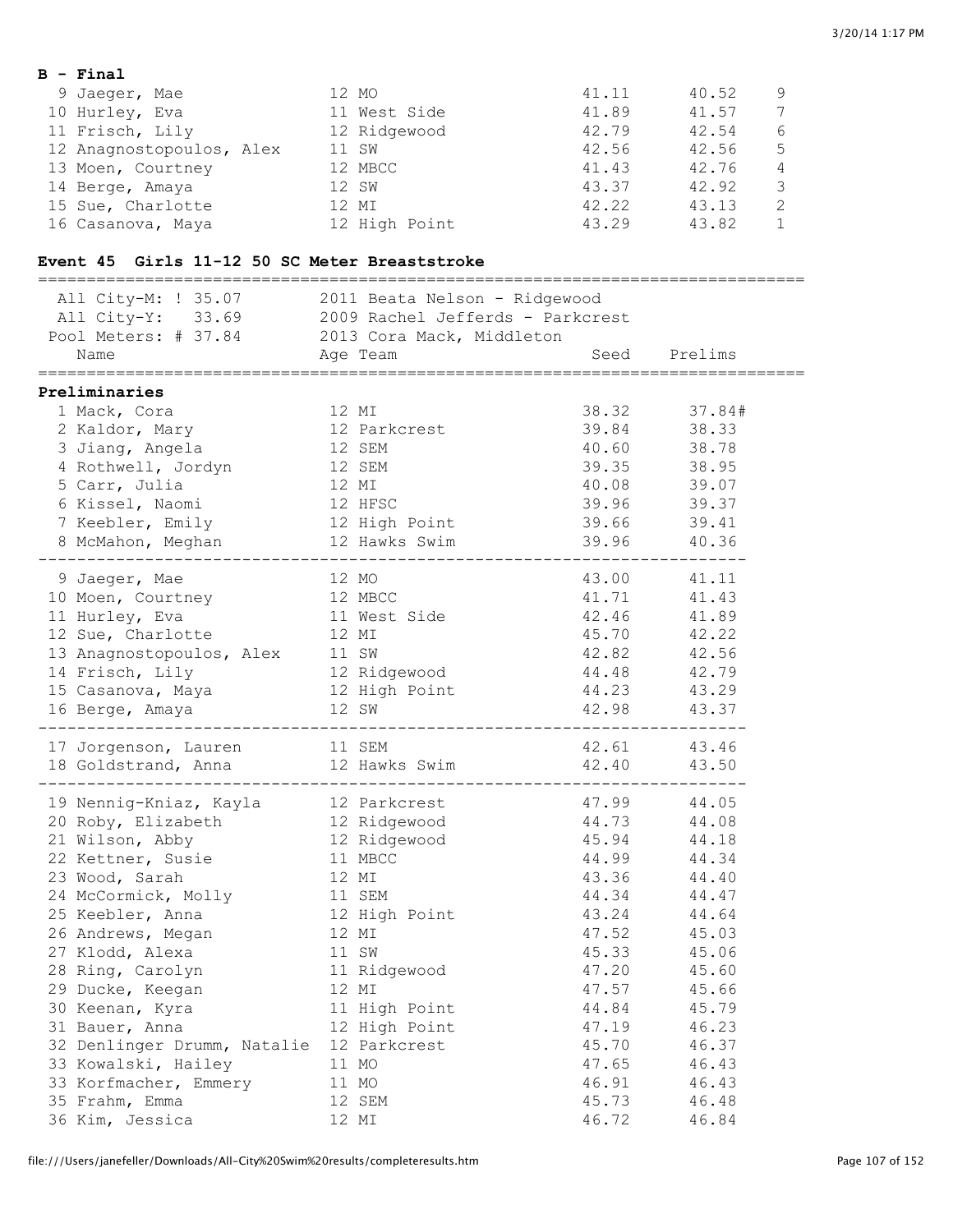| 37 O'Brien, Molly           | 11 MBCC       | 50.65   | 47.19 |
|-----------------------------|---------------|---------|-------|
| 38 Mickelson, Leah          | 11 SW         | 49.73   | 47.21 |
| 39 Frederick, Audrey        | 12 SEM        | 48.45   | 47.23 |
| 40 Waschbusch, Lucy         | 12 Ridgewood  | 47.80   | 47.26 |
| 41 Maaneb de Macedo, Aariik | 11 SW         | 46.78   | 47.77 |
| 42 Ramirez, Alexa           | 12 MI         | 48.71   | 47.89 |
| 43 Parisi, Katy             | 11 Ridgewood  | 47.96   | 47.94 |
| 44 Altenberg, Katri         | 12 SEM        | 48.61   | 48.02 |
| 45 Pansegrau, Elizabeth     | 11 Hawks Swim | 46.84   | 48.18 |
| 45 Tennant, Evie            | 12 HFSC       | 48.38   | 48.18 |
| 45 Chester, Elise           | 11 Ridgewood  | 48.11   | 48.18 |
| 48 Bittner, Emma            | 12 SW         | 48.75   | 48.28 |
| 49 Olson, Amanda            | 11 Hawks Swim | 52.14   | 48.40 |
| 50 Wallhaus, Truely         | 11 MBCC       | 47.49   | 48.48 |
| 51 Middleton, Grace         | 11 HFSC       | 49.85   | 48.52 |
| 52 Williams, Anna           | 12 Hawks Swim | 48.32   | 48.57 |
| 53 Durst, Lucia             | 12 Waves      |         |       |
|                             |               | 48.71   | 48.94 |
| 54 Podvin, Kaylie           | 12 Ridgewood  | 49.19   | 48.95 |
| 55 Clark, Madeline          | 12 High Point | 48.95   | 49.17 |
| 56 Link, Phoebe             | 12 SW         | 50.12   | 49.31 |
| 57 Keith, Moira             | 11 MI         | 51.08   | 49.36 |
| 58 Rusk, Jonna              | 11 SW         | 49.42   | 49.70 |
| 59 Boucher, Megan           | 11 Ridgewood  | 51.08   | 49.89 |
| 60 Maas, Lucie              | 12 SW         | 49.96   | 49.90 |
| 61 Redemann, Elizabeth      | 11 MBCC       | 50.71   | 49.92 |
| 62 Schuster, Emma           | 11 High Point | 48.28   | 50.00 |
| 63 Tomalin, Emma            | 11 Parkcrest  | 51.05   | 50.07 |
| 64 Darvin, Camila           | 11 Waves      | 49.56   | 50.49 |
| 65 Alexander, Roan          | 11 SW         | 51.93   | 50.63 |
| 66 Riggins, Ella            | 11 High Point | 52.78   | 51.02 |
| 67 Cavalluzzo, Christina    | 11 SW         | 50.41   | 51.22 |
| 68 Olson, Paige             | 12 MI         | ΝT      | 51.60 |
| 69 Krinkey, Kelsi           | 12 MO         | 53.45   | 51.67 |
| 70 McGill, Megan            | 11 MI         | 53.27   | 51.76 |
| 71 Graham, Reagan           | 11 MO         | 52.90   | 51.79 |
| 72 Ketarkus, Ally           | 11 West Side  | 51.89   | 51.88 |
| 73 Tisdel, Keeley           | 11 West Side  | 53.12   | 51.93 |
| 74 Pulvermacher, Lucca      | 11 West Side  | 50.79   | 52.02 |
|                             |               | 52.62   |       |
| 75 Williamson-Shaffer, Maya | 11 HFSC       |         | 52.35 |
| 76 Brinkman, Alyssa         | 11 Hawks Swim | 53.64   | 52.60 |
| 77 Frinzi, Keller           | 11 MI         | 55.90   | 52.69 |
| 78 House, Alice             | 11 SW         | 53.39   | 52.93 |
| 79 Satterfield, Kara        | 12 SEM        | 51.34   | 53.53 |
| 80 Hoffmann, Madelyn        | 11 MI         | 54.04   | 53.65 |
| 81 Harris, Quinn            | 12 MI         | 53.21   | 54.23 |
| 82 Ottman, Katelyn          | 12 MO         | 54.78   | 54.52 |
| 83 Engle, Elizabeth         | 11 MI         | 53.34   | 54.54 |
| 84 Schollmeyer, Allison     | 12 MI         | 57.23   | 55.26 |
| 85 Moreland, Brianna        | 12 MO         | 57.90   | 55.39 |
| 86 Sullivan, Carynne        | 11 Ridgewood  | 58.26   | 55.43 |
| 87 Marty, Jaime             | 11 Ridgewood  | 53.24   | 55.60 |
| 88 Olsen, Julia             | 11 Hawks Swim | 57.43   | 55.62 |
| 89 Engel, Tamsin            | 12 Waves      | 1:02.95 | 55.69 |
| 90 Montgomery, Maddy        | 11 Ridgewood  | 54.93   | 56.16 |
| 91 Baxter, Abigayle         | 12 MO         | 55.00   | 57.62 |
| 92 Jones, Sophie            | 12 Waves      | 56.37   | 57.80 |
| 93 Alexander, Sophia        | 12 SEM        | 57.19   | 58.63 |
|                             |               |         |       |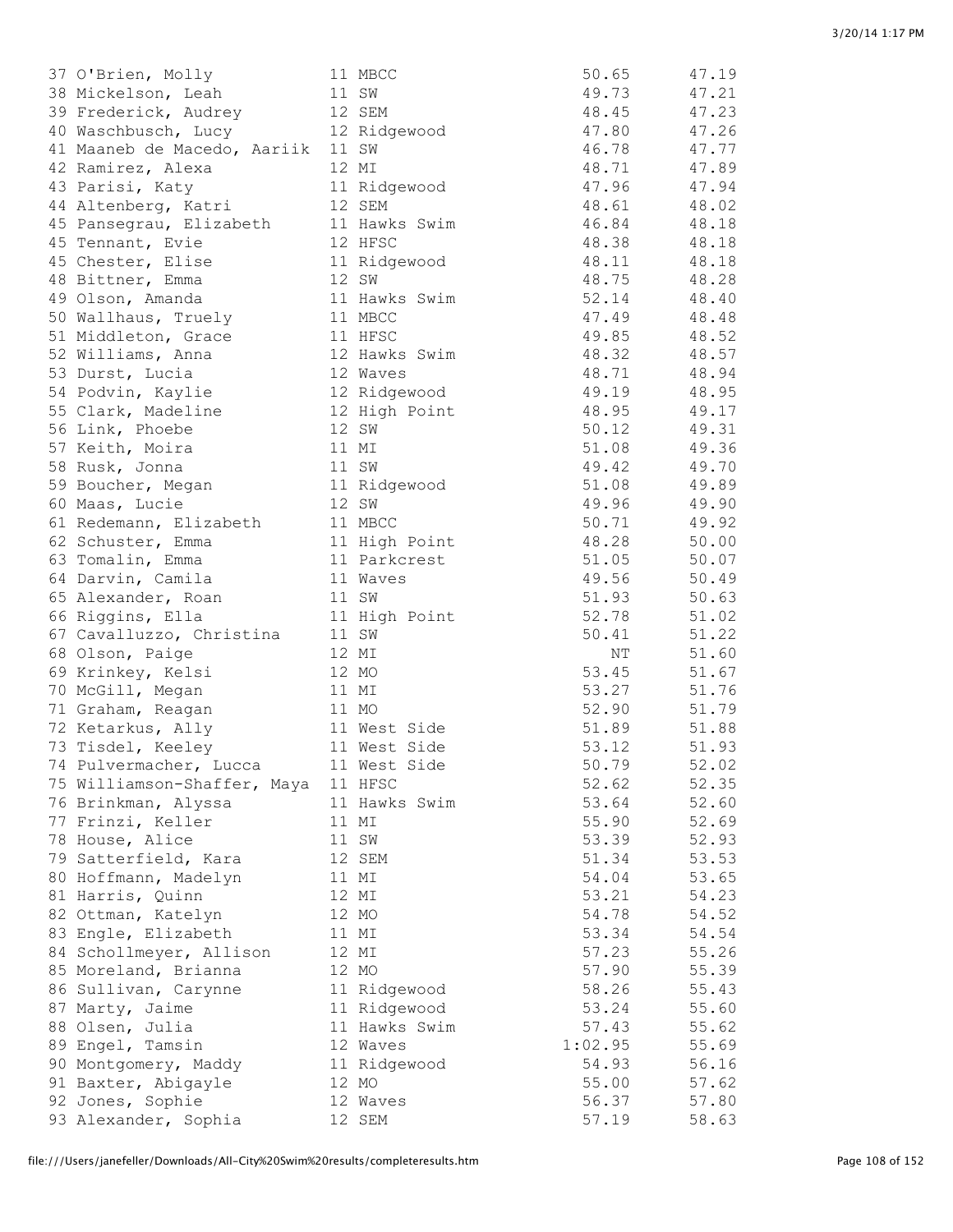| 94 Martinez, Genevieve      | 11 West Side  | 1:04.45             | 58.72       |
|-----------------------------|---------------|---------------------|-------------|
| 95 Shenker, Claire          | 11 Hawks Swim | 58.08               | 58.79       |
| 96 Carroll, Kelly           | 11 MBCC       | $1:01.33$ 59.10     |             |
| 97 Libert, Elizabeth        | 11 MI         |                     | 59.36 59.65 |
| 98 Gartner, Oliva           | 11 SW         | 58.42               | 59.93       |
| 99 Mackeron, Anya           | 11 Ridgewood  | $1:01.79$ $1:01.37$ |             |
| 100 Sandholm, Lily          | 12 SW         | $1:01.82$ $1:01.74$ |             |
| 101 Dresang, Maya           | 12 Parkcrest  | 1:07.30             | 1:03.98     |
| -- Agapov, Nika             | 11 High Point | 1:04.09             | DQ.         |
| No touch                    |               |                     |             |
| -- Schramm, Katelyn         | 12 Hawks Swim | 47.71               | DQ.         |
| One hand touch              |               |                     |             |
| -- Babler, Jazmyn           | 12 MI         | 54.19               | DQ.         |
| Downward butterfly kick     |               |                     |             |
| -- Veserat, Olivia          | 11 MO         | 1:02.09             | DQ.         |
| Downward butterfly kick     |               |                     |             |
| -- Carey, Margaret          | 12 MI         | 48.86               | DQ.         |
| Downward butterfly kick     |               |                     |             |
| -- Heizman, Katy            | 12 MO         | 58.44               | DQ.         |
| Scissors kick               |               |                     |             |
| -- Graf, Anika              | 11 MI         | 42.15               | DQ.         |
| False start                 |               |                     |             |
| -- Parry, Grace             | 11 Ridgewood  | 54.38               | DQ.         |
| Arms two strokes underwater |               |                     |             |
| -- Hester, Lydia            | 11 MBCC       | NΤ                  | DQ.         |
| Scissors kick               |               |                     |             |
| -- Melnick, Chelsea         | 11 SW         | 57.11               | DQ.         |
| Scissors kick               |               |                     |             |
| -- Demitrios, Ada           | 11 MI         | 48.27               | ΝS          |
| -- Brown, Halle             | 12 SW         | 51.35               | ΝS          |

# **Event 46 Boys 11-12 50 SC Meter Breaststroke**

| All City-M: ! 36.28 1987 Nick Gansner - Shorewood<br>All City-Y: 31.14 2012 David Chen - Parkcrest |                                   |             |                |
|----------------------------------------------------------------------------------------------------|-----------------------------------|-------------|----------------|
| Pool Meters: # 35.84 2012 David Chen, Parkcrest                                                    |                                   |             |                |
| Name                                                                                               | Prelims Finals Points<br>Aqe Team |             |                |
| A - Final                                                                                          |                                   |             |                |
| 1 Lund, Andrew                                                                                     | 12 MI                             | 38.90 37.76 | 20             |
| 2 Miller, Henry                                                                                    | 12 SW                             | 38.03 38.06 | 17             |
| 3 teDuits, Truman                                                                                  | 11 NK                             | 38.67 38.47 | 16             |
| 4 Casey, Noah                                                                                      | 12 HFSC                           | 38.96 39.22 | 15             |
| 5 Bell, Cole                                                                                       | 12 Parkcrest                      | 39.72 39.43 | 14             |
| 6 Weiss, Jaden and 12 West Side                                                                    |                                   | 40.62 40.49 | 13             |
| 7 Feller, Charles                                                                                  | 11 SEM                            | 40.81 40.60 | 12             |
| 8 Gartland, Matthew                                                                                | 12 Ridgewood                      | 41.02 42.10 | 11             |
| $B - Final$                                                                                        |                                   |             |                |
| 9 Lemmenes, Alexander<br>11 SW                                                                     |                                   | 41.73 42.12 | 9              |
| 10 Beyer, tom                                                                                      | 12 NK                             | 42.50 42.63 | $\overline{7}$ |
| 11 Wyman, Declan                                                                                   | 12 SW                             | 41.42 42.70 | 6              |
| 12 Gillman, Daniel                                                                                 | 12 Parkcrest                      | 42.67 43.64 | 5              |
| 13 Sheehan, Dane                                                                                   | 12 SW                             | 45.38 44.69 | $\overline{4}$ |
| 14 Bradt, Tim                                                                                      | 12 West Side                      | 43.94 44.95 | 3              |
| 15 Loetscher, Maxwell                                                                              | 12 MBCC                           | 44.85 45.17 | $\overline{2}$ |
| 16 Bauman, Peter                                                                                   | 11 High Point                     | 44.57 45.58 | $\mathbf{1}$   |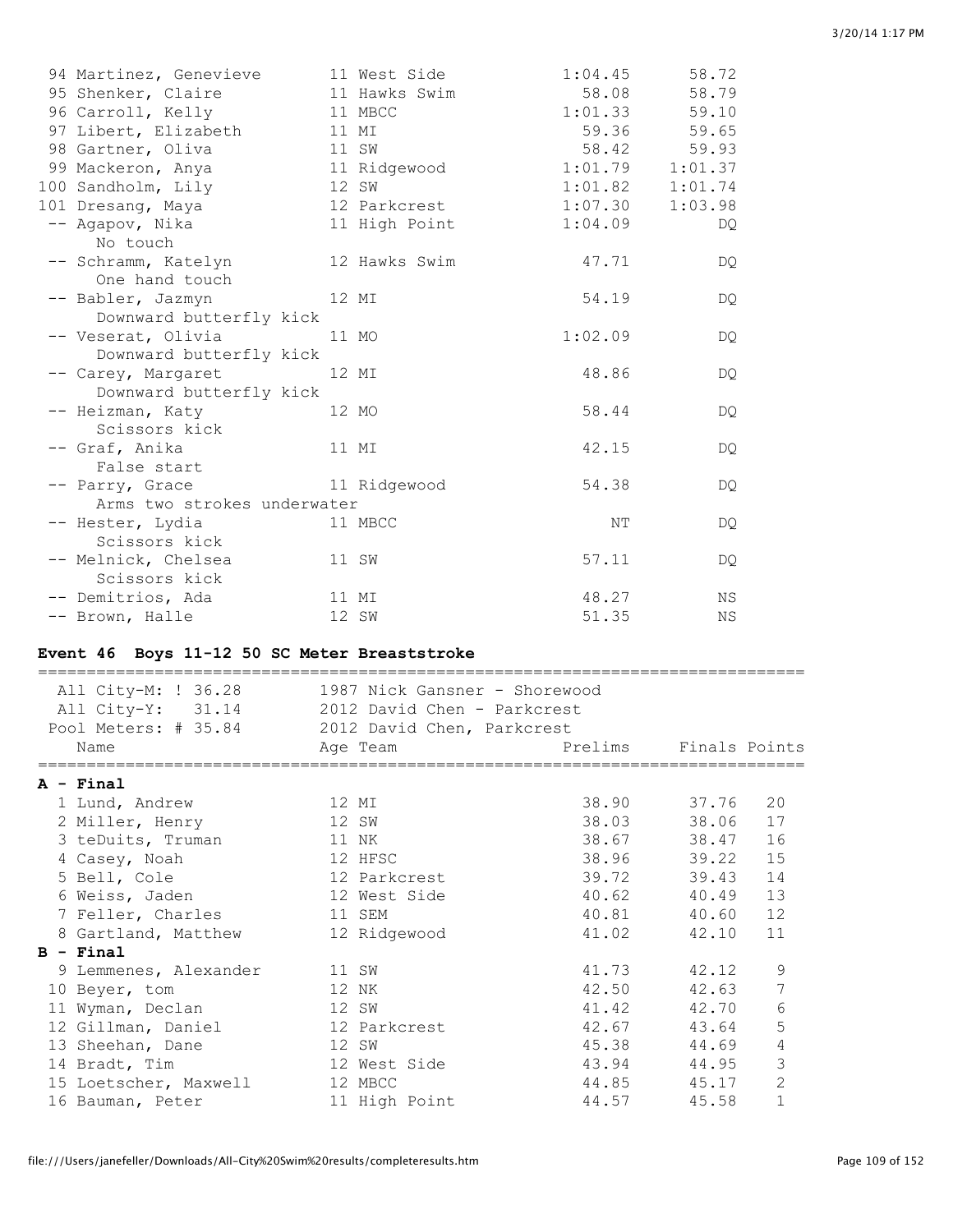# **Event 46 Boys 11-12 50 SC Meter Breaststroke**

| --------------------------                                                                                                                                                                                                                         |       |                                               |                    |                                  |
|----------------------------------------------------------------------------------------------------------------------------------------------------------------------------------------------------------------------------------------------------|-------|-----------------------------------------------|--------------------|----------------------------------|
|                                                                                                                                                                                                                                                    |       |                                               |                    |                                  |
|                                                                                                                                                                                                                                                    |       |                                               |                    |                                  |
|                                                                                                                                                                                                                                                    |       |                                               |                    |                                  |
| All City-M: ! 36.28 1987 Nick Gansner - Shorewood<br>All City-Y: 31.14 2012 David Chen - Parkcrest<br>Pool Meters: # 35.84 2012 David Chen, Parkcrest<br>Name Age Team Se                                                                          |       |                                               |                    |                                  |
|                                                                                                                                                                                                                                                    |       | Seed Prelims                                  |                    |                                  |
|                                                                                                                                                                                                                                                    |       |                                               |                    |                                  |
| Preliminaries                                                                                                                                                                                                                                      |       |                                               |                    |                                  |
| 1 Miller, Henry<br>12 SW                                                                                                                                                                                                                           |       |                                               |                    | 39.14 38.03                      |
| 2 teDuits, Truman                                                                                                                                                                                                                                  | 11 NK |                                               | 39.72              | 38.67<br>38.90                   |
| 3 Lund, Andrew                                                                                                                                                                                                                                     | 12 MI |                                               | 39.50              |                                  |
| 4 Casey, Noah                                                                                                                                                                                                                                      |       |                                               | 39.94              |                                  |
| 5 Bell, Cole                                                                                                                                                                                                                                       |       | --<br>12 HFSC<br>12 Parkcrest<br>12 West Side | 39.61              | 38.96<br>38.96<br>39.72<br>40.62 |
| 6 Weiss, Jaden                                                                                                                                                                                                                                     |       |                                               | 40.28              |                                  |
| 7 Feller, Charles                                                                                                                                                                                                                                  |       | 11 SEM                                        | 42.55              | 40.81                            |
| 8 Gartland, Matthew 12 Ridgewood                                                                                                                                                                                                                   |       |                                               |                    | 42.52 41.02                      |
|                                                                                                                                                                                                                                                    |       |                                               |                    |                                  |
| 9 Wyman, Declan<br>12 SW                                                                                                                                                                                                                           |       |                                               |                    | 43.20 41.42                      |
|                                                                                                                                                                                                                                                    |       |                                               | 41.16              | 41.73                            |
|                                                                                                                                                                                                                                                    |       |                                               | 44.18              | 42.50                            |
|                                                                                                                                                                                                                                                    |       |                                               | 43.75              | 42.67                            |
|                                                                                                                                                                                                                                                    |       |                                               | 44.82              | 43.94                            |
|                                                                                                                                                                                                                                                    |       |                                               | 45.73              | 44.57                            |
|                                                                                                                                                                                                                                                    |       |                                               | 44.29              | 44.85                            |
| 9 Wyman, Declant 12 SW<br>10 Lemmenes, Alexander 11 SW<br>12 Gillman, Daniel 12 Parkcrest<br>13 Bradt, Tim 12 West Side<br>14 Bauman, Peter 11 High Point<br>15 Loetscher, Maxwell 12 MBCC<br>16 Sheehan, Dane 12 SW                               |       |                                               |                    |                                  |
|                                                                                                                                                                                                                                                    |       |                                               |                    | 46.42 45.38                      |
|                                                                                                                                                                                                                                                    |       |                                               |                    |                                  |
| 17 Mondi, Jack 11 High Point 45.79 45.89<br>18 Demitrios, Drake 12 MI 46.04                                                                                                                                                                        |       |                                               |                    |                                  |
|                                                                                                                                                                                                                                                    |       |                                               |                    |                                  |
| 19 Carlson, Cian                                                                                                                                                                                                                                   |       | 11 High Point 48.03 J46.04                    |                    |                                  |
|                                                                                                                                                                                                                                                    |       | 11 HFSC                                       |                    | 46.70 46.58                      |
| 20 Carpenter, Wesley<br>21 Lynn, Forrest                                                                                                                                                                                                           | 12 NK |                                               | 46.55              | 46.59                            |
|                                                                                                                                                                                                                                                    |       | 12 SEM                                        |                    |                                  |
| 22 Wiedemann, Henry<br>23 Newcomer, Max                                                                                                                                                                                                            | 12 MI |                                               | $46.52$<br>$47.10$ | $46.62$<br>$46.73$               |
| 24 Johnson, Carter                                                                                                                                                                                                                                 |       | 11 NK                                         | 46.76              |                                  |
|                                                                                                                                                                                                                                                    |       |                                               | 47.77              | 47.18<br>47.21                   |
|                                                                                                                                                                                                                                                    |       |                                               | 46.46              | 47.28                            |
|                                                                                                                                                                                                                                                    |       |                                               |                    |                                  |
|                                                                                                                                                                                                                                                    |       |                                               | 48.53              | 47.48                            |
| - All Mo<br>26 Jones, Parker<br>27 Patterson, Oliver<br>28 Genskow, Erik<br>28 Jones (11 Parkcrest<br>28 Jones (11 Parkcrest<br>29 Jones (11 Parkcrest<br>29 Jones (11 Parkcrest<br>29 Jones (11 Parkcrest<br>20 Jones (11 Parkcrest<br>20 Jones ( |       |                                               | 48.67              | 47.50                            |
| 29 Jackson, Soren                                                                                                                                                                                                                                  |       | 11 SW                                         | 48.46              | 47.66                            |
| 30 Zentmyer, Gregory                                                                                                                                                                                                                               |       | 12 SW                                         | 49.98              | 47.93                            |
| 31 Updegrove, Aidan                                                                                                                                                                                                                                |       | 12 SEM                                        | 46.76              | 47.99                            |
| 32 Ringhand, Jacob                                                                                                                                                                                                                                 |       | 12 SEM                                        | 48.74              | 48.19                            |
| 33 Vander Meer, Peter                                                                                                                                                                                                                              |       | 12 Parkcrest                                  | 50.97              | 48.31                            |
| 34 Morrow, Andrew                                                                                                                                                                                                                                  |       | 11 MBCC                                       | 48.93              | 48.59                            |
| 35 Sanderson, Isaac                                                                                                                                                                                                                                |       | 11 Ridgewood                                  | 51.83              | 48.69                            |
| 36 Pi, Marcos                                                                                                                                                                                                                                      |       | 11 Ridgewood                                  | 51.63              | 48.86                            |
| 37 Hosseini, Thomas                                                                                                                                                                                                                                |       | 11 MI                                         | 48.45              | 49.00                            |
| 38 Schaak, James                                                                                                                                                                                                                                   |       | 12 NK                                         | 50.06              | 49.71                            |
| 39 Fernandez, Andrew                                                                                                                                                                                                                               |       | 11 HFSC                                       | 48.71              | 49.79                            |
| 40 Prestigiacomo, Max                                                                                                                                                                                                                              |       | 11 High Point                                 | 53.65              | 50.97                            |
| 41 Piper, Max                                                                                                                                                                                                                                      |       | 11 Parkcrest                                  | 53.37              | 51.14                            |
| 42 Neuhaus, Zachary                                                                                                                                                                                                                                |       | 12 SEM                                        | 51.73              | 51.21                            |
| 43 Engle, Julian                                                                                                                                                                                                                                   |       | 11 MI                                         | 50.40              | 51.74                            |
|                                                                                                                                                                                                                                                    |       |                                               |                    |                                  |
| 44 Richards, Elijah                                                                                                                                                                                                                                |       | 11 Ridgewood                                  | 52.20              | 51.82                            |
| 45 Mutch, Owen                                                                                                                                                                                                                                     |       | 11 Ridgewood<br>11 NK                         | 50.73              | 52.38                            |
| 46 Richards, Thomas                                                                                                                                                                                                                                |       |                                               | 48.83              | 52.45                            |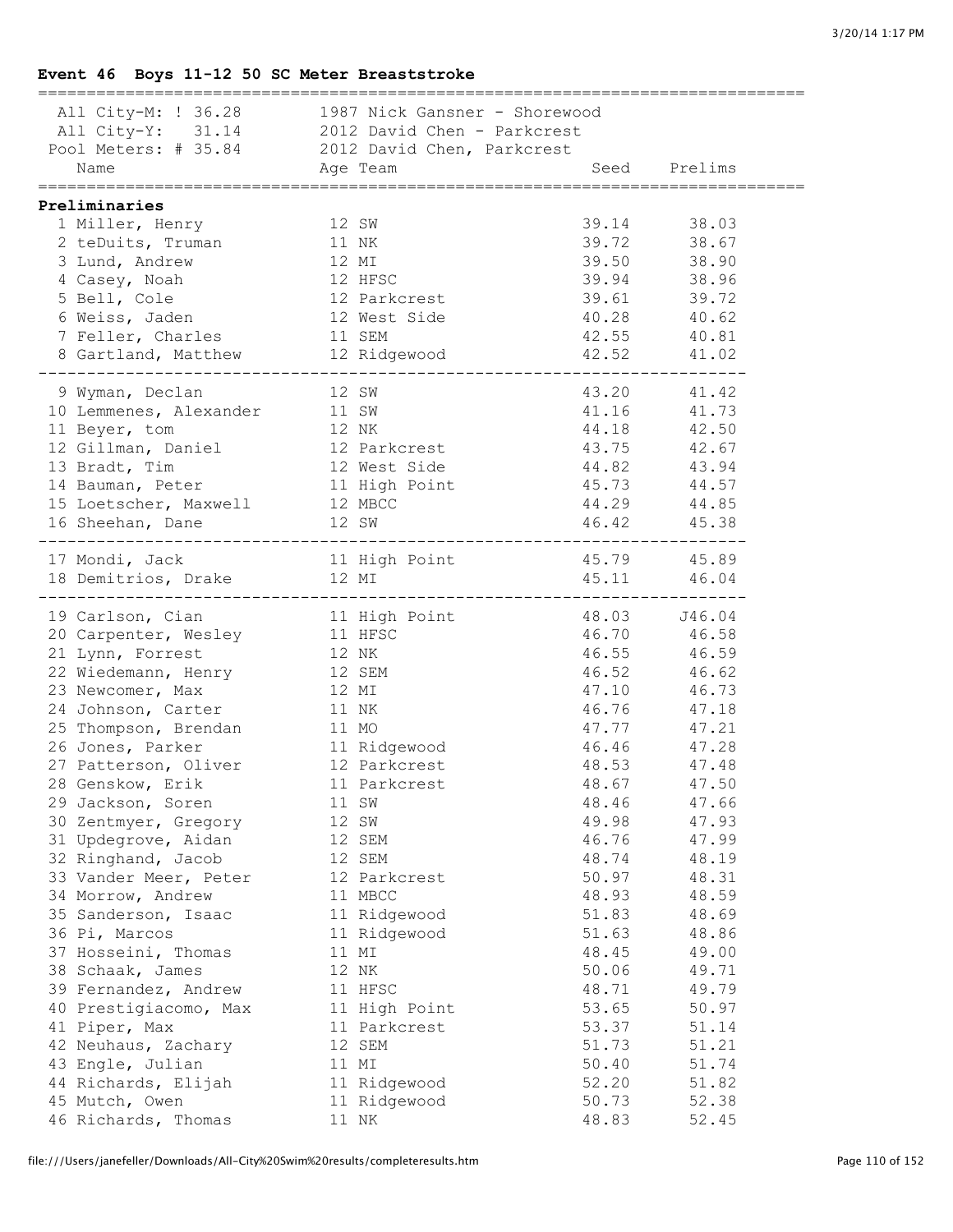| 47 Schuster, Alexander      | 11 High Point | 53.08   | 52.48   |
|-----------------------------|---------------|---------|---------|
| 48 Armendariz-Kerr, Sebio   | 11 Ridgewood  | 52.37   | 52.59   |
| 49 Cranley, Paul            | 11 SW         | 52.48   | 52.73   |
| 50 Kruck, Andrew            | 11 MI         | 55.34   | 53.64   |
| 51 Nisbet, William          | 11 High Point | 54.71   | 54.00   |
| 52 Tsao, Liam               | 11 SW         | 59.09   | 54.30   |
| 53 Ballweg, Nicholas        | 11 High Point | 54.45   | 54.75   |
| 54 Pankratz, Ben            | 11 West Side  | 59.45   | 55.69   |
| 55 Weller, Jacob            | 11 West Side  | 56.66   | 56.45   |
| 56 Raimy, Noah              | 11 High Point | 54.95   | 56.58   |
| 57 Hornung, John            | 12 High Point | 56.94   | 57.19   |
| 58 Simon, Richard           | 11 Ridgewood  | 58.74   | 59.67   |
| 59 Weibel, Xander           | 12 Parkcrest  | 1:04.05 | 1:00.29 |
| 60 Peek, Alexander          | 11 MI         | 1:01.24 | 1:01.48 |
| 61 Bedford, Oscar           | 11 HFSC       | 1:02.07 | 1:02.04 |
| 62 Tuomi, Brad              | 11 Ridgewood  | 1:10.91 | 1:02.72 |
| 63 Renfert, Karsey          | 11 High Point | 1:02.35 | 1:02.73 |
| -- Szot, Owen               | 11 HFSC       | 1:05.16 | DQ.     |
| Arms two strokes underwater |               |         |         |

#### **Event 47 Girls 13-14 100 SC Meter Breaststroke**

| All City-M: ! 1:13.73<br>All City-Y: 1:08.54 2012 Emma Karbusicky - Middleton<br>Pool Meters: # 1:17.03 | 1998 Jane Evans - Parkcrest<br>2005 Katelyn Baltes, Seminole |                       |         |                |
|---------------------------------------------------------------------------------------------------------|--------------------------------------------------------------|-----------------------|---------|----------------|
| Name                                                                                                    | Age Team                                                     | Prelims Finals Points |         |                |
|                                                                                                         |                                                              |                       |         |                |
| $A - Final$                                                                                             |                                                              |                       |         |                |
| 1 Larsen, Kristi                                                                                        | 14 SEM                                                       | $1:17.72$ $1:16.27#$  |         | 20             |
| 2 Rodriguez, Kelly                                                                                      | 13 NK                                                        | 1:19.82               | 1:19.89 | 17             |
| 3 Cardwell, Katie                                                                                       | 14 SW                                                        | 1:20.22               | 1:20.22 | 16             |
| 4 Parker, Rose                                                                                          | 13 Ridgewood                                                 | 1:20.05               | 1:20.82 | 15             |
| 5 Higgins, Sydney                                                                                       | 14 SW                                                        | 1:20.81               | 1:21.16 | 14             |
| 6 Prescott, Olivia                                                                                      | 14 Hawks Swim                                                | 1:23.27               | 1:21.65 | 13             |
| 7 Martorana, Madeleine                                                                                  | 14 MI                                                        | 1:27.30               | 1:26.04 | 12             |
| 8 Christianson, Lauryn                                                                                  | 13 MO                                                        | 1:26.79               | 1:27.90 | 11             |
| $B - Final$                                                                                             |                                                              |                       |         |                |
| 9 Blanchard, Allison                                                                                    | 14 Parkcrest                                                 | 1:28.18               | 1:28.15 | 9              |
| 10 Pincombe, Morgan                                                                                     | 13 MI                                                        | 1:29.58               | 1:28.40 | 7              |
| 11 Trinkner, Emily                                                                                      | 14 Ridgewood                                                 | 1:27.35               | 1:28.97 | 6              |
| 12 Brophy, Sarah                                                                                        | 13 SW                                                        | 1:30.62               | 1:29.84 | 5              |
| 13 Williamson-Shaffer, Nell                                                                             | 14 HFSC                                                      | 1:28.68               | 1:30.51 | 4              |
| 14 Finnell, Madi                                                                                        | 13 SEM                                                       | 1:28.65               | 1:30.84 | 3              |
| 15 Winkler, Jordan                                                                                      | 13 MI                                                        | 1:27.72               | 1:31.39 | $\overline{2}$ |
| 16 McCormick, Katie                                                                                     | 13 SEM                                                       | 1:30.00               | 1:31.97 | $\mathbf{1}$   |

#### **Event 47 Girls 13-14 100 SC Meter Breaststroke**

=============================================================================== All City-M: ! 1:13.73 1998 Jane Evans - Parkcrest All City-Y: 1:08.54 2012 Emma Karbusicky - Middleton Pool Meters: # 1:17.03 2005 Katelyn Baltes, Seminole Name Age Team Seed Prelims =============================================================================== **Preliminaries** 1 Larsen, Kristi 14 SEM 1:18.44 1:17.72<br>2 Rodriguez, Kelly 13 NK 1:19.19 1:19.82 2 Rodriguez, Kelly 3 Parker, Rose 13 Ridgewood 1:22.60 1:20.05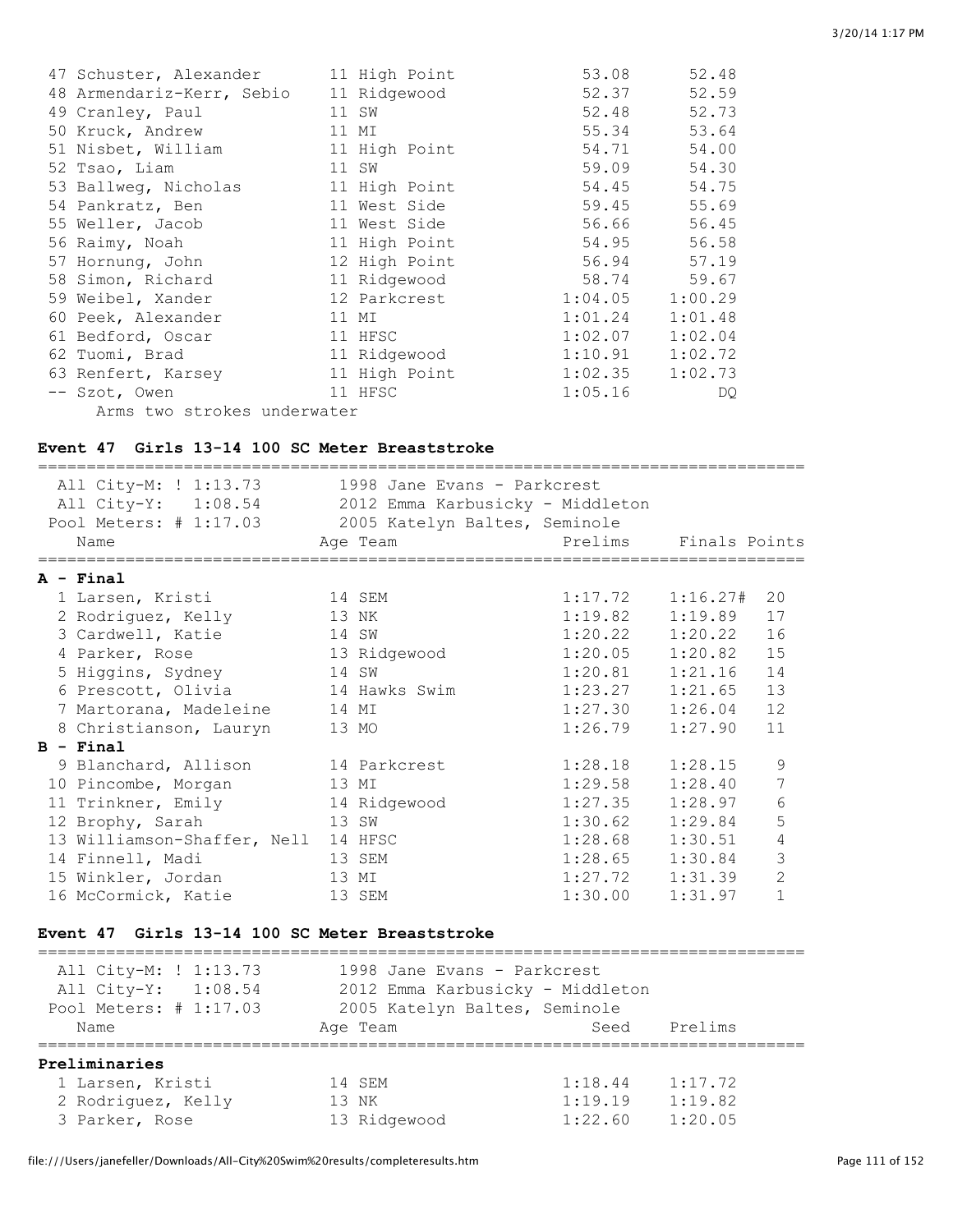| 4 Cardwell, Katie                   |       | 14 SW         | 1:23.18 | 1:20.22 |
|-------------------------------------|-------|---------------|---------|---------|
| 5 Higgins, Sydney                   |       | 14 SW         | 1:23.31 | 1:20.81 |
| 6 Prescott, Olivia                  |       | 14 Hawks Swim | 1:22.94 | 1:23.27 |
| 7 Pfefferkorn, Wendy                | 14 MO |               | 1:24.18 | 1:24.45 |
| 8 Christianson, Lauryn 13 MO        |       |               | 1:27.45 | 1:26.79 |
|                                     |       |               |         |         |
| 9 Martorana, Madeleine              |       | 14 MI         | 1:30.98 | 1:27.30 |
| 10 Trinkner, Emily                  |       | 14 Ridgewood  | 1:27.43 | 1:27.35 |
| 11 Winkler, Jordan                  |       | 13 MI         | 1:30.55 | 1:27.72 |
| 12 Blanchard, Allison               |       | 14 Parkcrest  | 1:30.46 | 1:28.18 |
| 13 Finnell, Madi                    |       | 13 SEM        | 1:31.32 | 1:28.65 |
| 14 Williamson-Shaffer, Nell 14 HFSC |       |               | 1:31.54 | 1:28.68 |
| 15 Pincombe, Morgan                 |       | 13 MI         | 1:28.25 | 1:29.58 |
| 16 McCormick, Katie                 |       | 13 SEM        | 1:29.19 | 1:30.00 |
| 17 Brophy, Sarah                    |       | 13 SW         | 1:31.76 | 1:30.62 |
| 18 Kaldor, Gracie                   |       | 14 Parkcrest  | 1:31.87 | 1:30.76 |
|                                     |       |               |         |         |
| 19 Hamacher, Natalie                | 14 MO |               | 1:31.83 | 1:31.17 |
| 20 Holland, Serena                  |       | 14 HFSC       | 1:27.52 | 1:31.74 |
| 21 Sexson, Jenna                    |       | 13 SW         | 1:33.28 | 1:32.30 |
| 22 Nelson, Sammy                    |       | 13 Ridgewood  | 1:35.19 | 1:32.98 |
| 23 Oaks, Olivia                     |       | 13 Ridgewood  | 1:33.49 | 1:33.14 |
| 24 Walker, Karen                    |       | 13 High Point | 1:37.00 | 1:33.47 |
| 25 Nellis, Hadley                   |       | 13 Ridgewood  | 1:36.55 | 1:33.78 |
| 26 Quandt, Grace                    |       | 14 Parkcrest  | 1:34.97 | 1:34.04 |
| 27 Hamacher, Stefanie               |       | 13 MO         | 1:37.37 | 1:35.34 |
| 28 Strong, Emma                     |       | 14 High Point | 1:37.42 | 1:36.60 |
| 29 Carr, Katie                      |       | 13 Parkcrest  | 1:36.83 | 1:36.71 |
| 30 Alban, Erin                      |       | 13 HFSC       | 1:39.43 | 1:37.37 |
| 31 Tidd, Kirstin                    |       | 13 Ridgewood  | 1:40.63 | 1:37.76 |
| 32 Riggins, Daine                   |       | 13 High Point | 1:38.60 | 1:37.81 |
| 33 Shorter, Lauren                  |       | 13 NK         | 1:40.28 | 1:39.12 |
| 34 Schensky, Madeline               |       | 14 Waves      | 1:39.66 | 1:39.17 |
| 35 Hoferle, Molly                   |       | 14 MI         | 1:40.07 | 1:39.98 |
| 36 Wiedemann, Margaret              |       | 14 SEM        | 1:42.42 | 1:40.38 |
| 37 Erickson, Kristen                |       | 14 Ridgewood  | 1:42.71 | 1:40.71 |
| 38 Tracy, Emma                      |       | 14 SW         | 1:42.51 | 1:40.99 |
| 39 Virnoche, Brenna                 |       | 14 SEM        | 1:43.98 | 1:41.46 |
| 40 Rader, Erika                     |       | 13 MI         | 1:39.10 | 1:41.83 |
| 41 Proctor, Jade                    |       | 14 Ridgewood  | 1:46.87 | 1:41.94 |
| 42 Kane, Alexis                     |       | 13 Parkcrest  | 1:46.42 | 1:42.46 |
| 43 Esser, Madalyn                   |       | 13 Ridgewood  | 1:42.48 | 1:42.66 |
| 44 Marty, Sarah                     |       | 13 Ridgewood  | 1:45.07 | 1:42.80 |
| 45 Walsh, Megan                     |       | 13 SW         | 1:49.11 | 1:43.91 |
| 46 Mathur, Priya                    |       | 13 Hawks Swim | 1:47.67 | 1:44.21 |
| 47 Wollack, Ashley                  |       | 13 MO         | 1:47.28 | 1:44.37 |
| 48 Robinson, Chloe                  |       | 13 SW         | 1:44.84 | 1:44.44 |
| 49 Steenhagen, Angelique            |       | 13 MO         | 1:49.50 | 1:45.40 |
| 50 Tandias, Tatiana                 |       | 13 Waves      | 1:54.44 | 1:45.56 |
| 51 Merline, Morgan                  |       | 13 Waves      | 1:45.81 | 1:45.83 |
| 52 Warda, Elise                     |       | 14 MI         | 1:50.26 | 1:45.94 |
| 53 Shorter, Courtney                |       | 13 NK         | 1:52.32 | 1:46.07 |
| 54 Cranley, Emma                    |       | 14 SW         | 1:53.61 | 1:46.97 |
| 55 Feller, Stephanie                |       | 13 SEM        | 1:50.75 | 1:47.00 |
| 56 Lawson, Alicia                   |       | 13 SW         | 1:51.57 | 1:49.05 |
| 57 DeLeo, Tara                      |       | 13 MI         | 1:46.30 | 1:49.19 |
|                                     |       |               |         |         |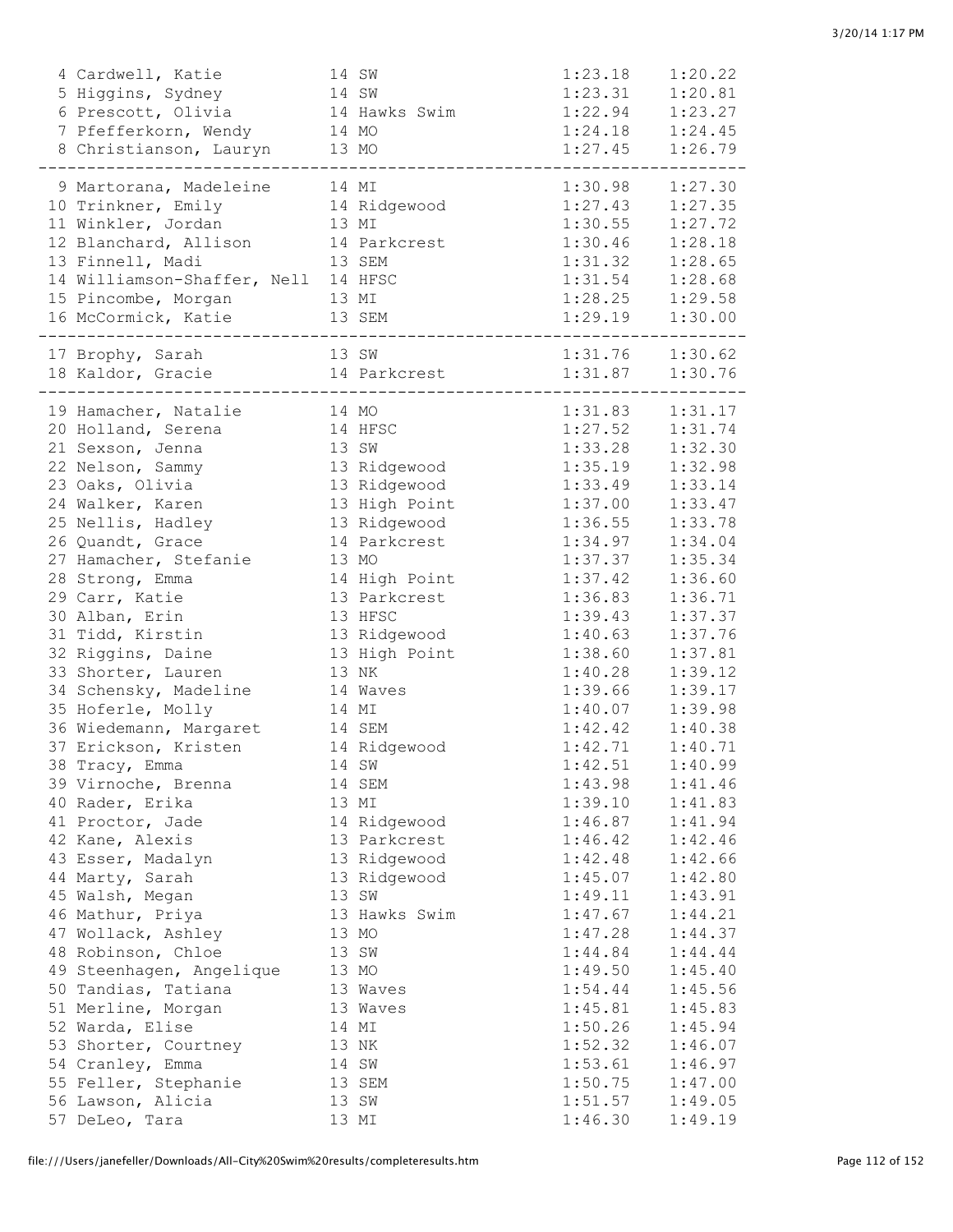|                         | 1:48.61                                                                                    | 1:51.66 |
|-------------------------|--------------------------------------------------------------------------------------------|---------|
|                         | 1:46.40                                                                                    | 1:52.35 |
|                         | 1:55.23                                                                                    | 1:55.01 |
|                         | 2:01.96                                                                                    | 1:57.13 |
|                         | 1:57.05                                                                                    | 2:00.52 |
|                         | 1:55.90                                                                                    | DO      |
|                         |                                                                                            |         |
|                         | 2:45.07                                                                                    | DO      |
| Downward butterfly kick |                                                                                            |         |
|                         | 2:07.59                                                                                    | DO      |
|                         |                                                                                            |         |
|                         | 1:40.75                                                                                    | ΝS      |
|                         | 13 MO<br>13 MI<br>13 MO<br>13 Waves<br>13 Waves<br>13 SW<br>13 West Side<br>13 MO<br>13 SW |         |

#### **Event 48 Boys 13-14 100 SC Meter Breaststroke**

=============================================================================== All City-M: ! 1:08.10 1993 Chris Wood - Parkcrest

| All City-M: ! 1:08.10<br>All City-Y: 1:05.36 2012 Ryan Altaweel - Shorewood<br>Pool Meters: # 1:12.84 2013 David Chen, Parkcrest<br>Name | 1993 Chris Wood - Parkcrest<br>Age Team |                     | Prelims Finals Points |                |
|------------------------------------------------------------------------------------------------------------------------------------------|-----------------------------------------|---------------------|-----------------------|----------------|
|                                                                                                                                          |                                         |                     |                       |                |
| $A - Final$<br>1 Chen, David                                                                                                             | 13 Parkcrest                            | 1:12.84             | 1:11.91#              | 20             |
|                                                                                                                                          |                                         |                     |                       |                |
| 2 Storms, Eric                                                                                                                           | 13 MO                                   | 1:16.94             | 1:17.28               | 17             |
| 3 Zwaska, Abram                                                                                                                          | 13 Ridgewood                            | $1:19.27$ $1:18.68$ |                       | 16             |
| 4 O'Donnell-Mache, Jack                                                                                                                  | 13 SW                                   | 1:22.28             | 1:20.79               | 15             |
| 5 Williams, Cole                                                                                                                         | 13 Ridgewood                            | $1:20.16$ $1:20.86$ |                       | 14             |
| 6 Bensch, Vincent                                                                                                                        | 14 HFSC                                 | 1:20.10             | 1:21.32               | 13             |
| 7 Geissler, Bronz                                                                                                                        | 13 MO                                   | 1:20.63             | 1:21.89               | 12             |
| 8 Altaweel, William                                                                                                                      | 13 SW                                   | 1:20.11             | 1:22.01               | 11             |
| $B - Final$                                                                                                                              |                                         |                     |                       |                |
| 9 Hanson, Isaac                                                                                                                          | 14 MI                                   | 1:22.43             | 1:23.69               | 9              |
| 10 Vander Meer, Luke                                                                                                                     | 13 Parkcrest                            | 1:24.49             | 1:23.80               | 7              |
| 11 Birschbach, Evan                                                                                                                      | 14 MI                                   | 1:23.78             | 1:23.86               | 6              |
| 12 Hoppe, Bryce                                                                                                                          | 14 Ridgewood                            | 1:24.05             | 1:24.85               | 5              |
| 13 Sackett, Shane                                                                                                                        | 13 MO                                   | 1:28.21             | 1:27.68               | $\overline{4}$ |
| 14 Capuano, Henry                                                                                                                        | 14 Parkcrest                            | 1:26.18             | 1:28.18               | 3              |
| 15 Sebastian, Zeke                                                                                                                       | 14 Ridgewood                            | 1:27.39             | 1:28.78               | $\overline{2}$ |
| 16 Wellnitz, James                                                                                                                       | 14 SEM                                  | 1:30.70             | 1:29.89               | $\mathbf{1}$   |

#### **Event 48 Boys 13-14 100 SC Meter Breaststroke**

| All City-M: ! 1:08.10<br>All City-Y: 1:05.36<br>Pool Meters: # 1:12.84 | 1993 Chris Wood - Parkcrest<br>2012 Ryan Altaweel - Shorewood<br>2013 David Chen, Parkcrest |                     |              |
|------------------------------------------------------------------------|---------------------------------------------------------------------------------------------|---------------------|--------------|
| Name                                                                   | Age Team                                                                                    |                     | Seed Prelims |
| Preliminaries                                                          |                                                                                             |                     |              |
| 1 Chen, David                                                          | 13 Parkcrest                                                                                | 1:15.97             | 1:12.84#     |
| 2 Storms, Eric                                                         | 13 MO                                                                                       | 1:17.89             | 1:16.94      |
| 3 Zwaska, Abram                                                        | 13 Ridgewood                                                                                | 1:23.05             | 1:19.27      |
| 4 Bensch, Vincent                                                      | 14 HFSC                                                                                     | 1:24.61             | 1:20.10      |
| 5 Altaweel, William                                                    | 13 SW                                                                                       | 1:21.29             | 1:20.11      |
| 6 Williams, Cole                                                       | 13 Ridgewood                                                                                | 1:23.12             | 1:20.16      |
| 7 Geissler, Bronz                                                      | 13 MO                                                                                       | $1:23.66$ $1:20.63$ |              |
| 8 O'Donnell-Mache, Jack                                                | 13 SW                                                                                       | $1:20.84$ $1:22.28$ |              |
| 9 Hanson, Isaac                                                        | 14 MI                                                                                       | $1:23.10$ $1:22.43$ |              |

===============================================================================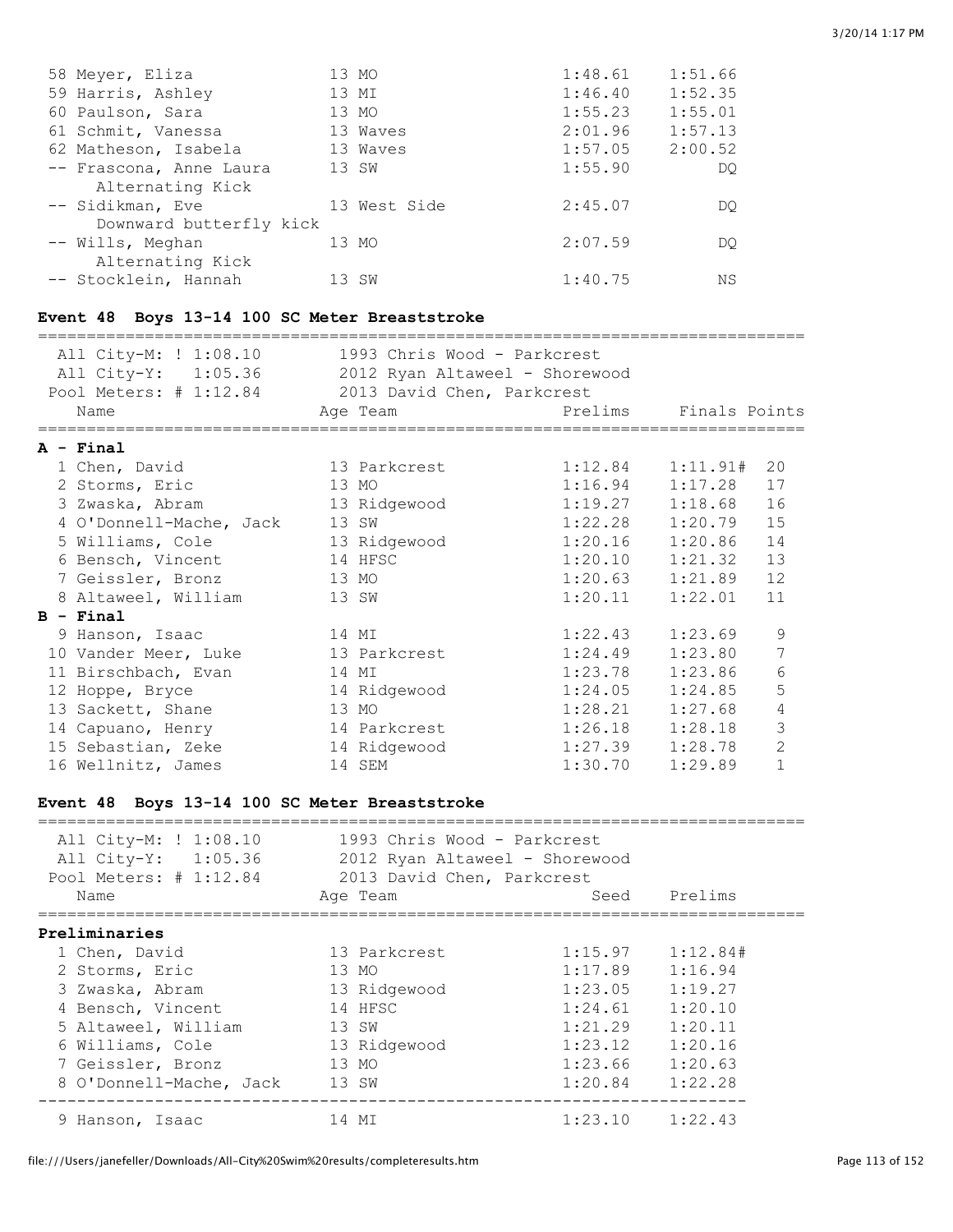| 10 Birschbach, Evan<br>11 Hoppe, Bryce<br>12 Vander Meer, Luke 13 Parkcrest<br>13 Madoch, Ryan<br>14 Capuano, Henry<br>15 Sebastian, Zeke<br>16 Sackett, Shane<br>17 Wellnitz, James<br>14 SEM                                                                                                                                                                                                                                                     | 14 MI<br>14 Ridgewood<br>14 Parkcrest<br>14 Ridgewood<br>13 MO                                                                                                                               | 1:24.81<br>1:26.35<br>1:24.18<br>14 High Point 1:26.68 1:25.43<br>$1:29.48$ $1:26.18$<br>$1:29.26$ $1:27.39$<br>1:30.71<br>$1:28.81$ $1:30.70$                                                                                         | 1:23.78<br>1:24.05<br>1:24.49<br>1:28.21                                                                                                                          |
|----------------------------------------------------------------------------------------------------------------------------------------------------------------------------------------------------------------------------------------------------------------------------------------------------------------------------------------------------------------------------------------------------------------------------------------------------|----------------------------------------------------------------------------------------------------------------------------------------------------------------------------------------------|----------------------------------------------------------------------------------------------------------------------------------------------------------------------------------------------------------------------------------------|-------------------------------------------------------------------------------------------------------------------------------------------------------------------|
| 18 Tisdel, Rory 14 West Side                                                                                                                                                                                                                                                                                                                                                                                                                       |                                                                                                                                                                                              |                                                                                                                                                                                                                                        | $1:32.33$ $1:31.42$                                                                                                                                               |
| 19 Jarrard, William<br>20 Bauman, Matthew 14 High Point<br>21 Carr, Jack<br>22 Carney, Joey<br>23 Lemmenes, Aris<br>23 Birschbach, Kane<br>13 MI<br>25 Aguirre Temprano, Ignaci 14 Parkcrest<br>26 Tripp, Eli<br>27 Luebke, Mark<br>28 Maaneb de Macedo, Menatu<br>29 Darien, Jacob<br>30 Welsh, Jackson<br>31 Gutknecht, Johnne<br>32 Jensen, Grant<br>33 Graffin, Cole<br>34 Carlson-Dakes, Max<br>13 SW<br>35 Wilson, Jack<br>36 Dickmeyer, Ben | 14 SW<br>13 Parkcrest<br>13 Hawks Swim<br>13 SW<br>13 Ridgewood<br>13 High Point<br>13 SW<br>13 MBCC<br>13 Hawks Swim<br>13 HFSC<br>13 High Point<br>14 MO<br>13 High Point<br>13 High Point | $1:31.02$ $1:31.54$<br>1:35.15<br>$1:32.33$ $1:33.11$<br>1:33.57<br>1:38.15<br>1:34.09<br>1:40.81<br>1:38.96<br>1:41.66<br>1:39.42<br>1:47.14<br>1:34.89<br>1:40.29<br>1:40.55<br>1:40.02<br>1:47.12<br>1:43.03<br>$1:49.69$ $1:44.61$ | 1:31.83<br>1:33.70<br>1:35.89<br>1:35.89<br>1:35.99<br>1:36.05<br>1:37.37<br>1:37.54<br>1:38.93<br>1:40.10<br>1:41.99<br>1:42.25<br>1:42.41<br>1:42.77<br>1:42.99 |
| 37 Parkel, Caulden<br>38 Caruso, Alec                                                                                                                                                                                                                                                                                                                                                                                                              | 13 SEM<br>14 SEM                                                                                                                                                                             | 1:51.02<br>1:49.60                                                                                                                                                                                                                     | 1:46.48<br>1:49.03                                                                                                                                                |
| -- Vaughan, Gerry<br>13 NK<br>Shoulders not at or past vertical towards breast off the wall                                                                                                                                                                                                                                                                                                                                                        |                                                                                                                                                                                              | 1:49.00                                                                                                                                                                                                                                | DQ                                                                                                                                                                |
| -- Bondoc, Peyton                                                                                                                                                                                                                                                                                                                                                                                                                                  | 13 West Side                                                                                                                                                                                 | 1:30.67                                                                                                                                                                                                                                | <b>NS</b>                                                                                                                                                         |

### **Event 49 Women 15-19 100 SC Meter Breaststroke**

|    | All City-M: ! 1:12.89<br>All City-Y: 1:03.57<br>Pool Meters: # 1:14.13<br>Name | 1999 Jane Evans - Parkcrest<br>2012 Jenson Engen - Middleton<br>2001 Katherine Marshall, Ridgewood<br>Age Team | Prelims | Finals Points |    |
|----|--------------------------------------------------------------------------------|----------------------------------------------------------------------------------------------------------------|---------|---------------|----|
|    | $A - Final$                                                                    |                                                                                                                |         |               |    |
|    | 1 Gomez, Maya                                                                  | 15 Parkcrest                                                                                                   | 1:18.89 | 1:18.77       | 20 |
|    | 2 Storms, Grace                                                                | 15 MO                                                                                                          | 1:19.88 | 1:19.76       | 17 |
|    | 3 McNeil, Maggie                                                               | 15 MBCC                                                                                                        | 1:20.81 | 1:19.81       | 16 |
|    | 4 Slater, Elinor                                                               | 17 MI                                                                                                          | 1:22.00 | 1:20.78       | 15 |
|    | 5 Lutz, Tess                                                                   | 15 HFSC                                                                                                        | 1:21.37 | 1:21.66       | 14 |
|    | 6 Seaton, Morgan                                                               | 17 Parkcrest                                                                                                   | 1:21.02 | 1:22.01       | 13 |
|    | 7 Kovacs, Logan                                                                | 17 HFSC                                                                                                        | 1:21.68 | 1:22.20       | 12 |
|    | 8 Talerico, Paige                                                              | 16 HFSC                                                                                                        | 1:21.74 | 1:23.22       | 11 |
|    | $B - Final$                                                                    |                                                                                                                |         |               |    |
|    | 9 Mack, Madeleine                                                              | 17 MI                                                                                                          | 1:22.74 | 1:21.07       | 9  |
| 10 | Kopp, Anna                                                                     | 16 SEM                                                                                                         | 1:22.03 | 1:22.32       | 7  |
|    | 11 Zimdars, Ashley                                                             | 18 NK                                                                                                          | 1:22.06 | 1:22.37       | 6  |
|    | 12 McCarthy, Claire                                                            | 16 Ridgewood                                                                                                   | 1:22.68 | 1:23.72       | 5  |
|    | 13 Sheridan, Molly                                                             | 15 High Point                                                                                                  | 1:22.96 | 1:23.97       | 4  |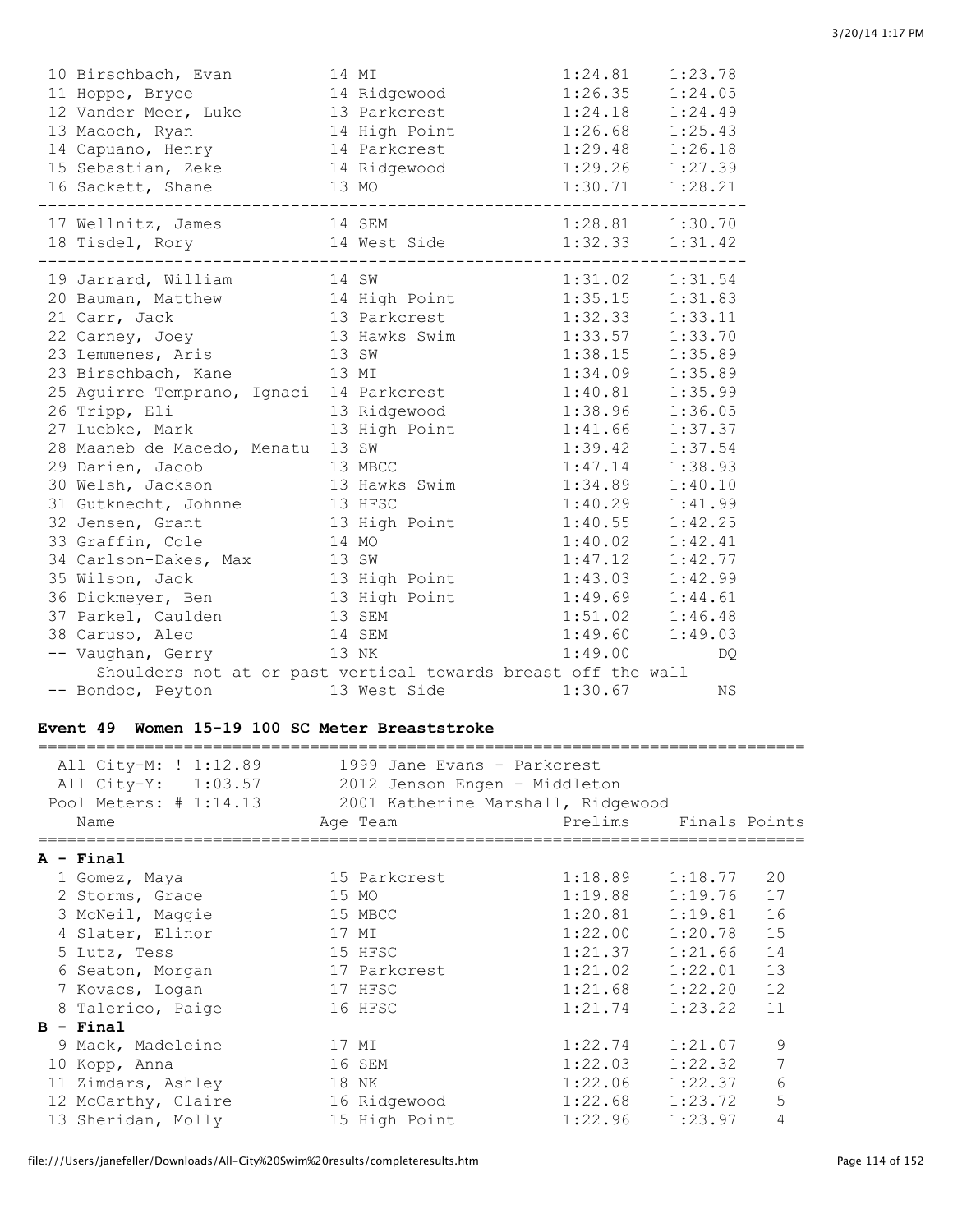| 14 Fulmer, Leah                                           | 18 Ridgewood<br>18 HFSC | 1:24.70<br>$1:25.05$ $1:24.77$ | 1:24.54      | 3<br>$\mathbf{2}$ |
|-----------------------------------------------------------|-------------------------|--------------------------------|--------------|-------------------|
| 15 Talerico, Samantha                                     | 18 SW                   | 1:24.10                        | 1:24.82      | $\mathbf 1$       |
| 16 Blakely, Alice                                         |                         |                                |              |                   |
| Event 49 Women 15-19 100 SC Meter Breaststroke            |                         |                                |              |                   |
| All City-M: ! 1:12.89 1999 Jane Evans - Parkcrest         |                         |                                |              |                   |
| All City-Y: 1:03.57 2012 Jenson Engen - Middleton         |                         |                                |              |                   |
| Pool Meters: # 1:14.13 2001 Katherine Marshall, Ridgewood |                         |                                |              |                   |
| Name                                                      | Age Team                |                                | Seed Prelims |                   |
| =================================<br>Preliminaries        |                         | ==============                 |              |                   |
| 1 Gomez, Maya                                             | 15 Parkcrest            | 1:21.99                        | 1:18.89      |                   |
| 2 Storms, Grace                                           | 15 MO                   | 1:22.53                        | 1:19.88      |                   |
| 3 McNeil, Maggie                                          | 15 MBCC                 | 1:20.85                        | 1:20.81      |                   |
| 4 Seaton, Morgan                                          | 17 Parkcrest            | 1:25.59                        | 1:21.02      |                   |
| 5 Lutz, Tess                                              | 15 HFSC                 | 1:22.34                        | 1:21.37      |                   |
| 6 Kovacs, Logan                                           | 17 HFSC                 | 1:21.48                        | 1:21.68      |                   |
| 7 Talerico, Paige                                         | 16 HFSC                 | 1:20.99                        | 1:21.74      |                   |
| 8 Slater, Elinor                                          | 17 MI                   | 1:22.13                        | 1:22.00      |                   |
| 9 Kopp, Anna                                              | 16 SEM                  | $1:18.73$ $1:22.03$            |              |                   |
| 10 Zimdars, Ashley                                        | 18 NK                   | 1:20.59                        | 1:22.06      |                   |
| 11 McCarthy, Claire                                       | 16 Ridgewood            | 1:23.78                        | 1:22.68      |                   |
| 12 Mack, Madeleine                                        | 17 MI                   | 1:23.52                        | 1:22.74      |                   |
| 13 Sheridan, Molly                                        | 15 High Point           | 1:22.00                        | 1:22.96      |                   |
| 14 Blakely, Alice                                         | 18 SW                   | 1:23.86                        | 1:24.10      |                   |
| 15 Fulmer, Leah                                           | 18 Ridgewood            | 1:24.55                        | 1:24.70      |                   |
| 16 Talerico, Samantha 18 HFSC                             |                         | 1:21.24                        | 1:25.05      |                   |
|                                                           |                         |                                |              |                   |
| 17 Baumann, Erin<br>18 Kossel, Olivia                     | 17 West Side<br>16 MI   | $1:23.65$ $1:26.19$<br>1:27.66 | 1:26.23      |                   |
|                                                           |                         |                                |              |                   |
| 19 McIntyre, Alina                                        | 16 SW                   | $1:25.57$ $1:26.69$            |              |                   |
| 20 Jefferds, Rachel                                       | 16 Parkcrest            | $1:28.21$ $1:26.71$            |              |                   |
| 21 Horstmeier, Gabby                                      | 17 MO                   | 1:30.10                        | 1:27.86      |                   |
| 22 Munns, JoJo                                            | 15 HFSC                 | 1:26.85                        | 1:29.72      |                   |
| 23 Prescott, Sarah                                        | 16 Hawks Swim           | $1:28.77$ $1:30.90$            |              |                   |
| 24 Grimm, Clare                                           | 16 High Point           | 1:25.70                        | 1:31.83      |                   |
| 25 Shea, Aileen                                           | 15 Ridgewood            | 1:33.09                        | 1:32.60      |                   |
| 26 Feit, Nikala                                           | 15 MO                   | 1:33.15                        | 1:33.17      |                   |
| 27 Sue, Hayley                                            | 17 MI                   | 1:32.83                        | 1:33.80      |                   |
| 28 Ring, Michelle                                         | 16 Ridgewood            | 1:38.62                        | 1:34.02      |                   |
| 29 Paker, Gwen                                            | 15 Parkcrest            | 1:34.82                        | 1:34.37      |                   |
| 30 Bretl, Shelley                                         | 17 Ridgewood            | 1:34.32                        | 1:34.64      |                   |
| 31 Nybroten, Hannah                                       | 15 Ridgewood            | 1:32.61                        | 1:34.80      |                   |
| 32 Maaneb de Macedo, Maetra                               | 16 SW                   | 1:34.52                        | 1:35.04      |                   |
| 33 Duffy, Margaret                                        | 15 MBCC                 | 1:36.04                        | 1:35.69      |                   |
| 34 Patrick, Danielle                                      | 16 Ridgewood            | 1:39.66                        | 1:35.81      |                   |
| 35 Charlson, Marissa                                      | 16 SEM                  | 1:30.39                        | 1:37.75      |                   |
| 36 Lutz, Anna                                             | 18 HFSC                 | 1:26.27                        | 1:37.98      |                   |
| 37 Winner, Carly                                          | 15 Ridgewood            | 1:37.26                        | 1:38.06      |                   |
| 38 Hellenbrand, Jordyn                                    | 15 MI                   | 1:39.65                        | 1:38.47      |                   |
| 39 Rudolph, Audrey                                        | 15 HFSC                 | 1:38.64                        | 1:38.92      |                   |
| 40 Healy, Eileen                                          | 15 West Side            | 1:36.25                        | 1:39.14      |                   |
| 41 Ketterhagen, Sarah                                     | 16 SW                   | 1:49.12                        | 1:40.70      |                   |
| 42 Harley, Annika                                         | 17 Ridgewood            | 1:41.18                        | 1:40.74      |                   |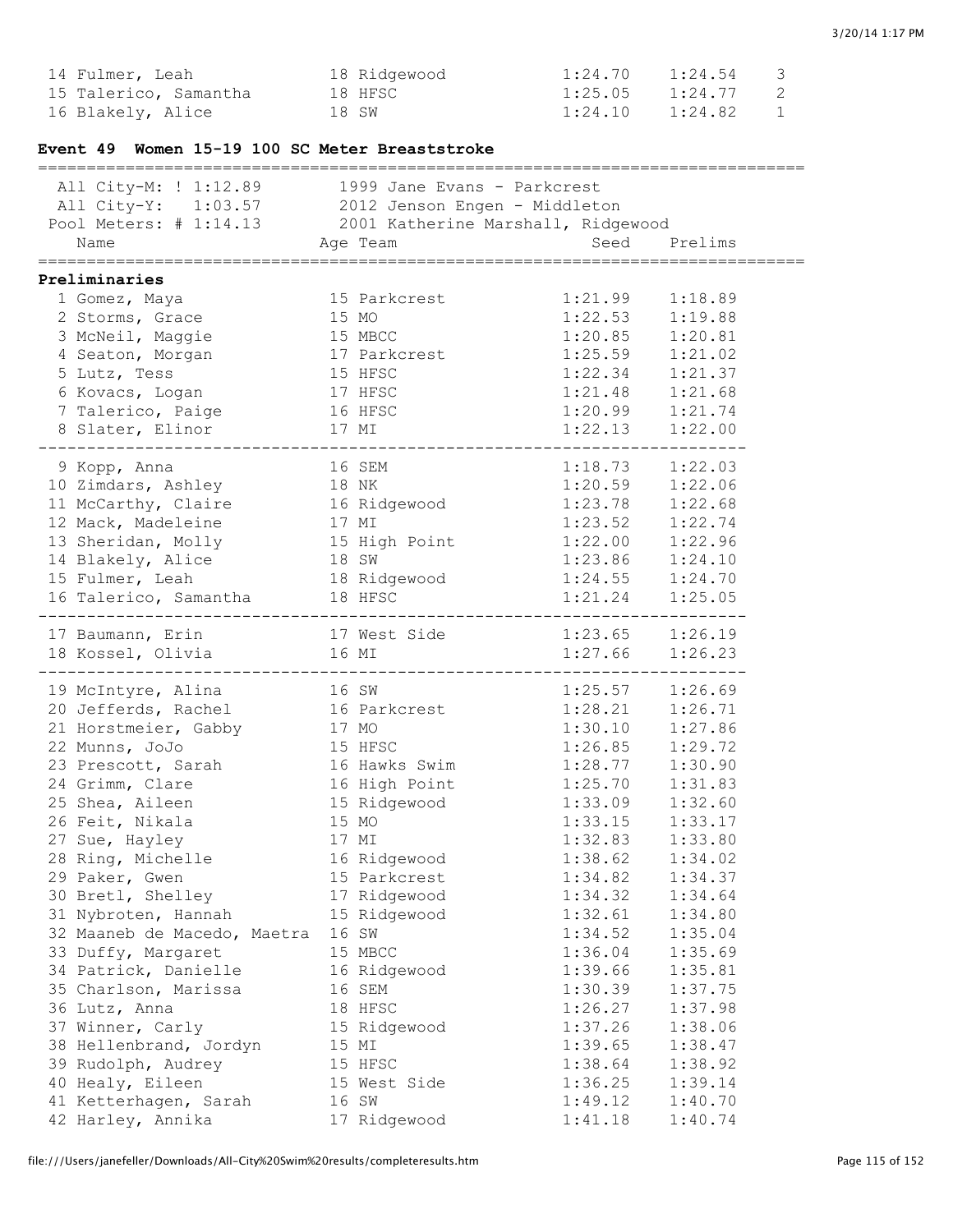| 43 Hart, Madeleine     | 17 HFSC       | 1:42.57 | 1:40.97 |
|------------------------|---------------|---------|---------|
| 44 Schneider, Lucy     | 16 Ridgewood  | 1:45.86 | 1:41.22 |
| 45 Thompson, Meredith  | 17 NK         | 1:38.16 | 1:41.87 |
| 46 Ringhand, Casandara | 15 SEM        | 1:45.54 | 1:43.61 |
| 47 Corcoran, Madeleine | 16 Hawks Swim | 1:43.21 | 1:45.84 |
| 48 Hornung, Caroline   | 18 High Point | 1:36.87 | 1:47.08 |
| 49 Richards, Maddie    | 15 NK         | 1:42.56 | 1:49.30 |
| -- Spielman, Kelly     | 15 SEM        | 1:30.52 | ΝS      |

### **Event 50 Men 15-19 100 SC Meter Breaststroke**

| All City-M: ! 1:05.83<br>All City-Y: 59.17<br>Pool Meters: # 1:07.51<br>Name | 2002 Michael Hruska - Seminole<br>2012 Jeremy Temprano - Parkcrest<br>2005 Cody Smith, Ridgewood<br>Age Team | Prelims Finals Points |          |                |
|------------------------------------------------------------------------------|--------------------------------------------------------------------------------------------------------------|-----------------------|----------|----------------|
| $A - Final$                                                                  |                                                                                                              |                       |          |                |
| 1 Temprano, Jeremy                                                           | 17 Parkcrest                                                                                                 | 1:08.20               | 1:06.54# | 20             |
| 2 Roehr, Tyler                                                               | 17 MO                                                                                                        | 1:09.03               | 1:07.55  | 17             |
| 3 Lindstrom, Andrew                                                          | 17 SW                                                                                                        | 1:09.38               | 1:07.80  | 16             |
| 4 Patterson, Henry                                                           | 18 Parkcrest                                                                                                 | 1:11.59               | 1:07.83  | 15             |
| 5 Mutlu, Salih                                                               | 18 West Side                                                                                                 | 1:10.22               | 1:08.87  | 14             |
| 6 Cardwell, Max                                                              | 15 SW                                                                                                        | 1:10.05               | 1:10.27  | 13             |
| 7 Szotkowski, Sam                                                            | 17 Ridgewood                                                                                                 | 1:13.75               | 1:12.76  | 12             |
| 8 Patterson, Elliot                                                          | 15 Parkcrest                                                                                                 | 1:13.62               | 1:15.14  | 11             |
| $B -$ Final                                                                  |                                                                                                              |                       |          |                |
| 9 Englehardt, Jack                                                           | 18 HFSC                                                                                                      | 1:14.93               | 1:11.88  | 9              |
| 10 Slattery, Rory                                                            | 15 MI                                                                                                        | 1:14.35               | 1:12.71  | 7              |
| 11 Altaweel, Ryan                                                            | 15 SW                                                                                                        | 1:13.76               | 1:13.28  | 6              |
| 12 Jankovich, Max                                                            | 16 HFSC                                                                                                      | 1:14.68               | 1:13.67  | 5              |
| 13 Kaldor, Amos                                                              | 15 Parkcrest                                                                                                 | 1:14.23               | 1:14.00  | 4              |
| 14 Farwell, Jordan                                                           | 15 MO                                                                                                        | 1:13.95               | 1:14.30  | 3              |
| 15 Darien, Austin                                                            | 16 MBCC                                                                                                      | 1:15.07               | 1:14.76  | $\overline{2}$ |
| 16 Henry, Ryan                                                               | 16 Ridgewood                                                                                                 | 1:15.68               | 1:15.83  | $\mathbf{1}$   |

### **Event 50 Men 15-19 100 SC Meter Breaststroke**

| All City-M: ! 1:05.83<br>All City-Y: 59.17<br>Pool Meters: # 1:07.51 | 2002 Michael Hruska - Seminole<br>2012 Jeremy Temprano - Parkcrest<br>2005 Cody Smith, Ridgewood |                     |              |  |
|----------------------------------------------------------------------|--------------------------------------------------------------------------------------------------|---------------------|--------------|--|
| Name                                                                 | Age Team                                                                                         |                     | Seed Prelims |  |
| Preliminaries                                                        |                                                                                                  |                     |              |  |
| 1 Temprano, Jeremy                                                   | 17 Parkcrest                                                                                     | $1:09.34$ $1:08.20$ |              |  |
| 2 Roehr, Tyler                                                       | 17 MO                                                                                            | 1:08.24             | 1:09.03      |  |
| 3 Lindstrom, Andrew                                                  | 17 SW                                                                                            | 1:10.03             | 1:09.38      |  |
| 4 Cardwell, Max                                                      | 15 SW                                                                                            | $1:12.16$ $1:10.05$ |              |  |
| 5 Mutlu, Salih                                                       | 18 West Side                                                                                     | $1:12.06$ $1:10.22$ |              |  |
| 6 Patterson, Henry 18 Parkcrest                                      |                                                                                                  | 1:11.58             | 1:11.59      |  |
| 7 Patterson, Elliot                                                  | 15 Parkcrest                                                                                     | $1:19.44$ $1:13.62$ |              |  |
| 8 Szotkowski, Sam                                                    | 17 Ridgewood                                                                                     | 1:15.80             | 1:13.75      |  |
| 9 Altaweel, Ryan                                                     | 15 SW                                                                                            | 1:13.91             | 1:13.76      |  |
| 10 Farwell, Jordan                                                   | 15 MO                                                                                            | 1:17.33             | 1:13.95      |  |
| 11 Kaldor, Amos                                                      | 15 Parkcrest                                                                                     | 1:17.37             | 1:14.23      |  |
| 12 Slattery, Rory                                                    | 15 MI                                                                                            | 1:14.50             | 1:14.35      |  |
| 13 Jankovich, Max                                                    | 16 HFSC                                                                                          | 1:14.69             | 1:14.68      |  |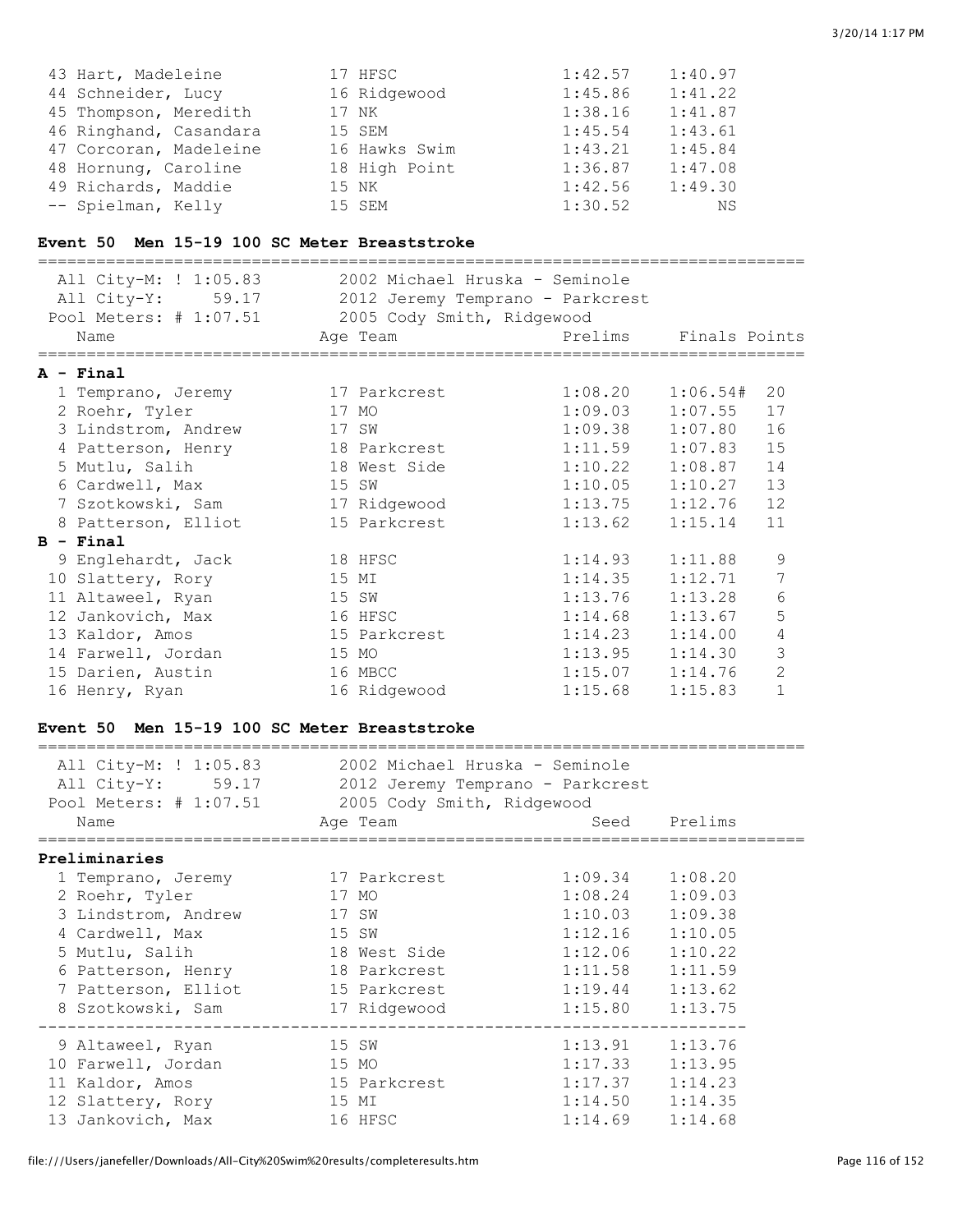| 14 Englehardt, Jack<br>15 Darien, Austin<br>16 MBCC<br>16 Henry, Ryan                                                                                                                                                                                                                                                                                                                                                                                 |                | 18 HFSC<br>16 Ridgewood 1:15.93 1:15.68                                                                                                                                     | 1:12.71                                                                                                       | 1:14.93<br>$1:15.37$ $1:15.07$                                                                                                                                                                                                                                                                                               |
|-------------------------------------------------------------------------------------------------------------------------------------------------------------------------------------------------------------------------------------------------------------------------------------------------------------------------------------------------------------------------------------------------------------------------------------------------------|----------------|-----------------------------------------------------------------------------------------------------------------------------------------------------------------------------|---------------------------------------------------------------------------------------------------------------|------------------------------------------------------------------------------------------------------------------------------------------------------------------------------------------------------------------------------------------------------------------------------------------------------------------------------|
| 17 Kim, Matthew<br>18 Cardwell, Jack 16 SW                                                                                                                                                                                                                                                                                                                                                                                                            |                | 17 MI                                                                                                                                                                       |                                                                                                               | $1:15.35$ $1:15.94$<br>$1:18.18$ $1:16.02$                                                                                                                                                                                                                                                                                   |
| 19 Grode, Aaron<br>20 Gomez, Eli<br>21 Collins, Tyler 18 Ridgewood<br>22 Reddemann, Josh<br>16 MI<br>23 Hughes, Soren<br>24 Jenkins, Sam<br>17 MO<br>25 Hanauer, Nicholas 18 Parkcrest<br>26 Zocher, Will<br>27 Gillman, Brad<br>28 Darien, Benjamin<br>29 McCarthy, Chris<br>30 Hanauer, Kevin<br>31 McGilligan, Tobin<br>32 Rieger, Nick<br>33 Veserat, Hogan<br>34 Holland, Noah<br>35 Fennessy, Marcus<br>36 Gonring, Jacob<br>37 Riedemann, Doug | 16 SW<br>15 MO | 16 NK<br>18 Parkcrest<br>16 High Point<br>17 Parkcrest<br>18 MBCC<br>15 Ridgewood<br>15 Parkcrest<br>17 HFSC<br>16 West Side<br>17 HFSC<br>16 High Point<br>16 SEM<br>16 MO | $1:16.89$ $1:16.04$<br>$1:18.05$ $1:16.07$<br>$1:21.91$ $1:16.29$<br>1:23.41<br>1:28.24<br>1:25.79<br>1:26.94 | $1:17.14$ $1:16.32$<br>$1:19.62$ $1:17.50$<br>$1:21.51$ $1:18.29$<br>$1:22.52$ $1:18.91$<br>$1:17.84$ $1:18.94$<br>$1:19.88$ $1:19.48$<br>$1:15.70$ $1:19.70$<br>$1:24.90$ $1:20.07$<br>$1:24.66$ $1:22.13$<br>$1:22.67$ $1:23.63$<br>$1:23.36$ $1:23.64$<br>1:23.92<br>$1:25.40$ $1:27.08$<br>1:27.22<br>1:27.71<br>1:27.86 |
| 38 Disch, Grant<br>17 MO<br>39 Geistlinger, Luke                                                                                                                                                                                                                                                                                                                                                                                                      |                | 15 Parkcrest                                                                                                                                                                | 1:32.15<br>1:31.11                                                                                            | 1:28.59<br>1:29.28                                                                                                                                                                                                                                                                                                           |
| 40 McGilligan, Liam                                                                                                                                                                                                                                                                                                                                                                                                                                   |                | 15 HFSC                                                                                                                                                                     | 1:28.75                                                                                                       | 1:30.57                                                                                                                                                                                                                                                                                                                      |
| 41 Jensen, Calvin                                                                                                                                                                                                                                                                                                                                                                                                                                     |                | 15 High Point                                                                                                                                                               |                                                                                                               | $1:36.01$ $1:34.14$                                                                                                                                                                                                                                                                                                          |
| 15 MI<br>42 Hellenbrand, Vincent                                                                                                                                                                                                                                                                                                                                                                                                                      |                |                                                                                                                                                                             | 1:34.67                                                                                                       | 1:34.72                                                                                                                                                                                                                                                                                                                      |
| 43 Denlinger Drumm, Benton 15 Parkcrest                                                                                                                                                                                                                                                                                                                                                                                                               |                |                                                                                                                                                                             | 1:38.55                                                                                                       | 1:35.61                                                                                                                                                                                                                                                                                                                      |
| 44 Culver, Peter                                                                                                                                                                                                                                                                                                                                                                                                                                      |                | 16 SEM                                                                                                                                                                      |                                                                                                               | $1:36.30$ $1:38.11$                                                                                                                                                                                                                                                                                                          |
| -- Witynski, Grant                                                                                                                                                                                                                                                                                                                                                                                                                                    |                | 15 HFSC                                                                                                                                                                     | 1:28.99                                                                                                       | DQ.                                                                                                                                                                                                                                                                                                                          |
| Incomplete stroke cycle other than one pull followed by one kick                                                                                                                                                                                                                                                                                                                                                                                      |                |                                                                                                                                                                             |                                                                                                               |                                                                                                                                                                                                                                                                                                                              |
| -- Schessler, Connor                                                                                                                                                                                                                                                                                                                                                                                                                                  |                | 16 MBCC                                                                                                                                                                     | 1:31.11                                                                                                       | ΝS                                                                                                                                                                                                                                                                                                                           |
| -- Wheeler, Sam                                                                                                                                                                                                                                                                                                                                                                                                                                       |                | 15 SEM                                                                                                                                                                      | 1:26.59                                                                                                       | ΝS                                                                                                                                                                                                                                                                                                                           |

#### **Event 51 Girls 8 & Under 25 SC Meter Butterfly**

| All City-M: ! 16.35<br>All City-Y: 15.39<br>Pool Meters: # 18.30 |                         | 2011 Gabriela Pierobon Mays - Hawks<br>1985 Stephanie Morey - Maple Bluff<br>1998 Brooke Taylor, Monona |         |               |    |  |  |  |  |
|------------------------------------------------------------------|-------------------------|---------------------------------------------------------------------------------------------------------|---------|---------------|----|--|--|--|--|
|                                                                  | Name                    | Age Team                                                                                                | Prelims | Finals Points |    |  |  |  |  |
|                                                                  | A - Final               |                                                                                                         |         |               |    |  |  |  |  |
|                                                                  | 1 Pulvermacher, Ava     | 7 West Side                                                                                             | 19.87   | 18.81         | 20 |  |  |  |  |
|                                                                  | 2 Cox, Delaney          | 8 Hawks Swim                                                                                            | 20.48   | 19.78         | 17 |  |  |  |  |
|                                                                  | 3 Schreiber, Rowan      | 8 Ridgewood                                                                                             | 20.25   | 20.28         | 16 |  |  |  |  |
|                                                                  | 4 Silverwood, Madeline  | 8 Ridgewood                                                                                             | 21.72   | 20.45         | 15 |  |  |  |  |
|                                                                  | 5 Armendariz-Kerr, Iome | 8 Ridgewood                                                                                             | 22.22   | 20.56         | 14 |  |  |  |  |
|                                                                  | 6 Aman-Lavicky, Kate    | 8 SEM                                                                                                   | 19.56   | 21.27         | 13 |  |  |  |  |
|                                                                  | 7 Talerico, Ren         | 7 HFSC                                                                                                  | 21.64   | 21.45         | 12 |  |  |  |  |
|                                                                  | 8 Rufenacht, Annika     | 7 Hawks Swim                                                                                            | 21.26   | 21.93         | 11 |  |  |  |  |
|                                                                  | $B - Final$             |                                                                                                         |         |               |    |  |  |  |  |
|                                                                  | 9 Chandler, Emma        | 8 MI                                                                                                    | 22.32   | 21.65         | 9  |  |  |  |  |
|                                                                  | 10 Silverwood, Kaitlyn  | 7 Ridgewood                                                                                             | 23.14   | 22.01         | 7  |  |  |  |  |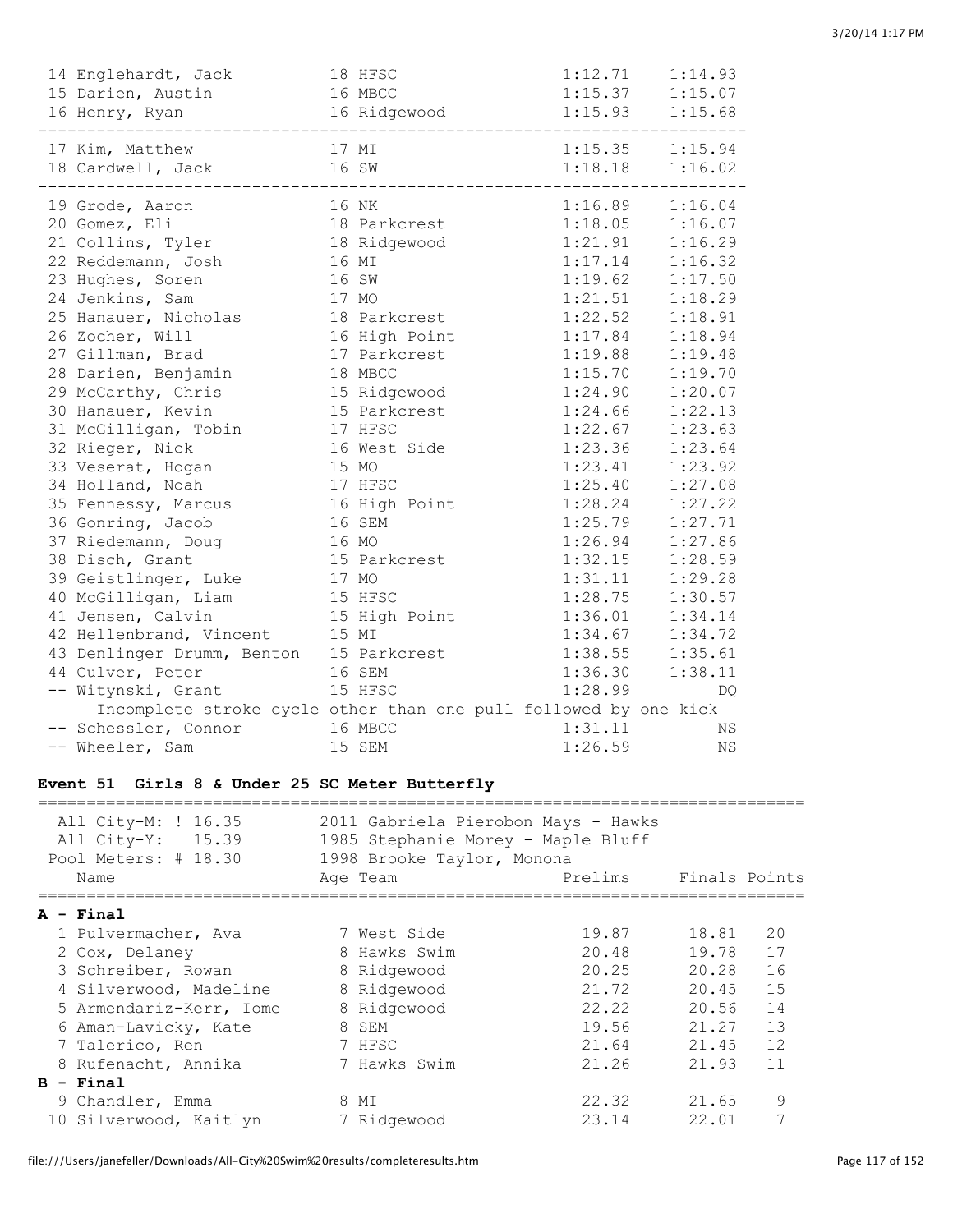| 11 Goldstrand, Kaia | 8 Hawks Swim | 23.06 | 22.53 | 6  |
|---------------------|--------------|-------|-------|----|
| 12 Riggins, Ava     | 8 High Point | 23.58 | 22.67 | -5 |
| 13 Murphy, Clare    | 7 High Point | 23.14 | 22.99 | 4  |
| 14 Welsh, Lauren    | 8 Hawks Swim | 22.67 | 23.35 | 3  |
| 15 Albert, Jenna    | 7 Ridgewood  | 23.42 | 23.93 | 2  |
| 16 McGlenn, Tess    | 8 SW         | 22.93 | 24.59 |    |

# **Event 51 Girls 8 & Under 25 SC Meter Butterfly**

| All City-M: ! 16.35 2011 Gabriela Pierobon Mays - Hawks<br>All City-Y: 15.39 1985 Stephanie Morey - Maple Bluff<br>Pool Meters: # 18.30 | 1998 Brooke Taylor, Monona |                       |              |
|-----------------------------------------------------------------------------------------------------------------------------------------|----------------------------|-----------------------|--------------|
| Name                                                                                                                                    | Age Team                   |                       | Seed Prelims |
| ==================================<br>Preliminaries                                                                                     |                            | ===================== |              |
| 1 Aman-Lavicky, Kate                                                                                                                    | 8 SEM                      | 21.70                 | 19.56        |
| 2 Pulvermacher, Ava                                                                                                                     | 7 West Side                | 21.23                 | 19.87        |
| 3 Schreiber, Rowan                                                                                                                      | 8 Ridgewood                | 20.17                 | 20.25        |
| 4 Cox, Delaney                                                                                                                          | 8 Hawks Swim               | 20.88                 | 20.48        |
| 5 Carlson, Maeve                                                                                                                        | 7 High Point               | 24.31                 | 20.93        |
| 6 Rufenacht, Annika                                                                                                                     | 7 Hawks Swim               | 21.96                 | 21.26        |
| 7 Talerico, Ren                                                                                                                         | 7 HFSC                     | 21.31                 | 21.64        |
| 8 Silverwood, Madeline 8 Ridgewood                                                                                                      |                            | 21.43                 | 21.72        |
|                                                                                                                                         |                            |                       |              |
| 9 Armendariz-Kerr, Iome 8 Ridgewood                                                                                                     |                            | 22.50                 | 22.22        |
| 10 Chandler, Emma                                                                                                                       | 8 MI                       | 23.03                 | 22.32        |
| 11 Welsh, Lauren                                                                                                                        | 8 Hawks Swim               | 24.91                 | 22.67        |
| 12 McGlenn, Tess                                                                                                                        | 8 SW                       | 29.29                 | 22.93        |
| 13 Goldstrand, Kaia                                                                                                                     | 8 Hawks Swim               | 24.71                 | 23.06        |
| 14 Silverwood, Kaitlyn                                                                                                                  | 7 Ridgewood                | 23.66                 | 23.14        |
| 14 Murphy, Clare                                                                                                                        | 7 High Point               | 25.56                 | 23.14        |
| 16 Albert, Jenna                                                                                                                        | 7 Ridgewood                | 26.29                 | 23.42        |
|                                                                                                                                         |                            |                       |              |
| 17 Riggins, Ava                                                                                                                         | 8 High Point               | 25.10                 | 23.58        |
| 18 Kubsh, Samantha                                                                                                                      | 8 MI                       | 23.76                 | 23.72        |
| 19 Duff, Phoebe                                                                                                                         | 6 MBCC                     | 26.95                 | 23.81        |
| 20 Mueller, Tanith                                                                                                                      | 6 Ridgewood                | 24.17                 | 23.89        |
| 21 Osthelder, Ellen                                                                                                                     | 8 Ridgewood                | 22.17                 | 23.99        |
| 22 Shell, Vanessa                                                                                                                       | 8 SEM                      | 25.88                 | 24.03        |
| 23 Nazario, Zoe                                                                                                                         | 8 SEM                      | 27.11                 | 24.07        |
| 24 Hall, Rachel                                                                                                                         | 8 SEM                      | 23.51                 | 24.77        |
| 25 Charles, Natalie                                                                                                                     | 8 MI                       | 23.02                 | 24.79        |
| 26 Plautz, Chloe                                                                                                                        | 8 Ridgewood                | 26.15                 | 24.96        |
| 27 Puent, Jamie                                                                                                                         | 8 SEM                      | 29.14                 | 26.82        |
| 28 Childs, Sadie                                                                                                                        | 8 Parkcrest                | 28.86                 | 26.91        |
| 29 Lederer, Krista                                                                                                                      | 8 MI                       | 26.71                 | 27.22        |
| 30 Jorgensen, Sophia                                                                                                                    | 8 MI                       | NΤ                    | 28.36        |
| 31 Prange, Alexandra                                                                                                                    | 7 MBCC                     | 31.70                 | 28.42        |
| 31 Cochrane, Margaret                                                                                                                   | 7 High Point               | 28.94                 | 28.42        |
| 33 Wendt, Rayna                                                                                                                         | 7 MO                       | 38.39                 | 28.45        |
| 34 Dailey, Celeste                                                                                                                      | 8 SW                       | 27.46                 | 28.63        |
| 35 Bartzen, Sadie                                                                                                                       | 8 MO                       | 28.31                 | 28.66        |
| 36 Zinnen, Claire                                                                                                                       | 8 SW                       | 27.06                 | 28.97        |
| 36 Iskandar, Mona                                                                                                                       | 8 Parkcrest                | 32.50                 | 28.97        |
| 38 Serrano, Sophia                                                                                                                      | 6 Ridgewood                | 33.36                 | 29.69        |
| 39 Ralser, Ella                                                                                                                         | 8 West Side                | 27.39                 | 29.96        |
|                                                                                                                                         |                            |                       |              |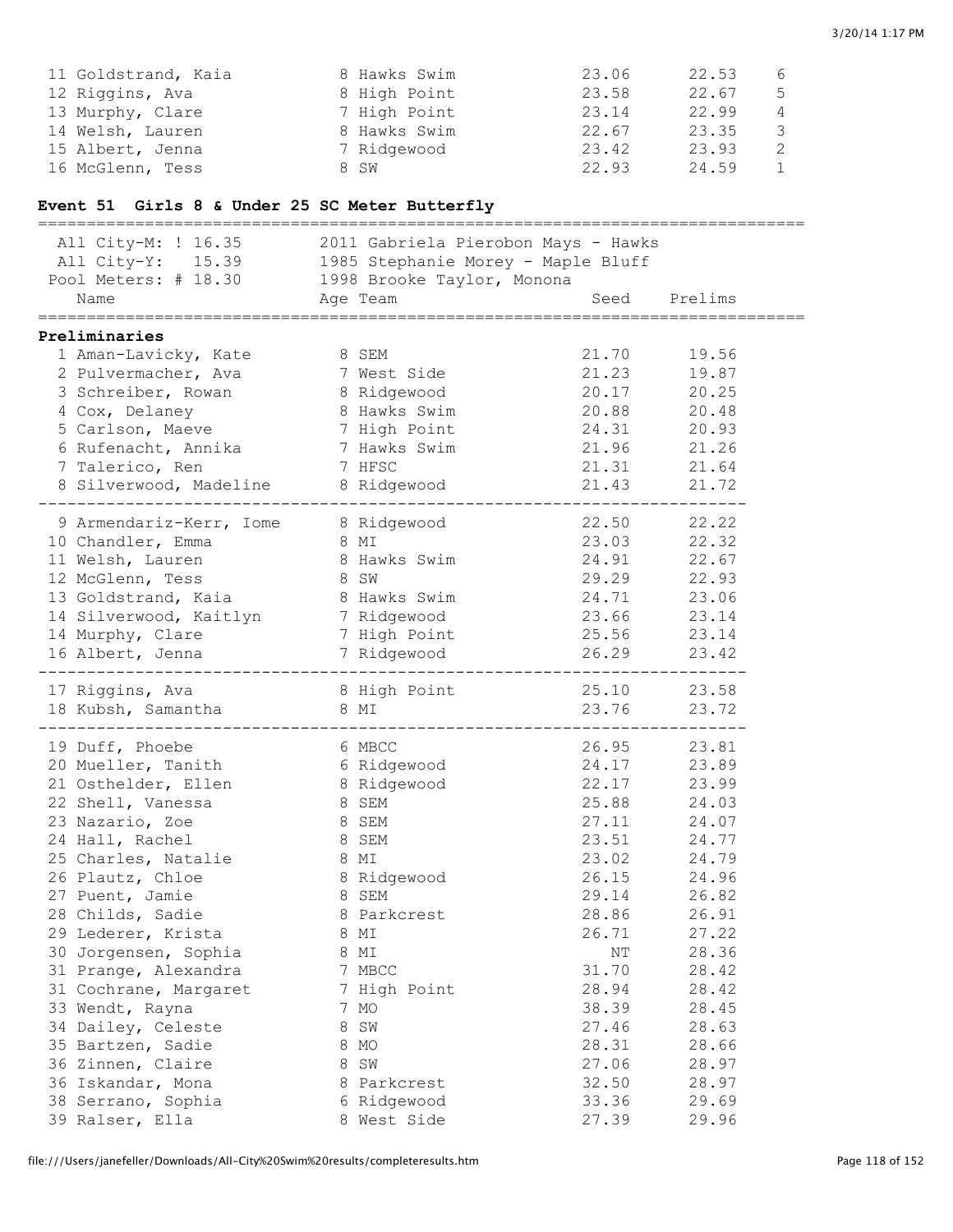| 40 Ganshert, Macy        | 7 MO         | 32.10       | 30.55 |
|--------------------------|--------------|-------------|-------|
| 41 Gad, Salma            | 8 MI         | 29.85       | 30.78 |
| 42 Ueland, Zoey          | 7 SW         | 27.68       | 31.24 |
| 43 Stoesz, Audrey        | 8 Ridgewood  | 30.98       | 31.25 |
| 44 Lien, Lucy            | 8 MBCC       | 34.14       | 32.54 |
| 45 Sperling, Alice       | 7 MBCC       | 44.54       | 32.77 |
| 46 Krueger, Marina       | 7 Ridgewood  | 36.34       | 34.21 |
| 47 Theado, Sara          | 8 Ridgewood  | 33.64       | 34.29 |
| 48 Shields, Amalia       | 7 HFSC       | 42.51       | 35.61 |
| 49 Yager, Audrey         | 7 SEM        | NΤ          | 35.82 |
| 50 Hansen, Megan         | 6 Parkcrest  | 39.44       | 36.52 |
| 51 Anderson, Quindlen    | 8 MO         | 40.14 40.12 |       |
| -- Garrett, Audrey       | 6 MO         | 36.07       | DQ    |
| Non-simultaneous arms    |              |             |       |
| -- Arnold, Catherine     | 6 SEM        | 33.49       | DQ.   |
| Arms underwater recovery |              |             |       |
| -- McClure, Alexandra    | 8 SEM        | 33.28       | DQ    |
| Arms underwater recovery |              |             |       |
| -- Smith, Celeste        | 5 NK         | NΤ          | DQ.   |
| False start              |              |             |       |
| -- Brown, Sydney         | 8 Ridgewood  | 29.94       | DQ.   |
| Alternating Kick         |              |             |       |
| -- Czajkowski, Anne      | 8 SW         | 32.17       | DQ.   |
| Arms underwater recovery |              |             |       |
| -- Newman, Cate          | 6 Ridgewood  | 41.76       | DQ.   |
| Arms underwater recovery |              |             |       |
| -- Lawn, Laura           | 8 High Point | 31.28       | DQ.   |
| Arms underwater recovery |              |             |       |
| -- Wallace, Celia        | 7 SW         | 32.10       | DQ.   |
| Arms underwater recovery |              |             |       |
| -- Pulvermacher, Lola    | 6 West Side  | 53.58       | DQ.   |
| Arms underwater recovery |              |             |       |
| -- Gonzales, Isabella    | 8 Ridgewood  | 27.31       | DQ    |
| False start              |              |             |       |

# **Event 52 Boys 8 & Under 25 SC Meter Butterfly**

| All City-M: ! 17.08<br>All City-Y: 15.10<br>Pool Meters: # 18.30 2010 Archer Parkin, Middleton<br>Name |        | 2006 Peyton Mueller - Maple Bluff<br>2009 Wesley Jekel - Seminole<br>Age Team | Prelims Finals Points |        |    |
|--------------------------------------------------------------------------------------------------------|--------|-------------------------------------------------------------------------------|-----------------------|--------|----|
| $A - Final$                                                                                            |        |                                                                               |                       |        |    |
| 1 Mueller, Abram                                                                                       | 7 HFSC |                                                                               | 18.33 17.80#          |        | 20 |
|                                                                                                        |        |                                                                               |                       |        |    |
| 2 Terry, A.J.                                                                                          |        | 8 MO                                                                          | 18.74                 | 18.05# | 17 |
| 3 Chirafisi, Nicholas                                                                                  | 8 NK   |                                                                               | 18.63                 | 19.19  | 16 |
| 4 Jenn, Scott                                                                                          |        | 8 Ridgewood                                                                   | 19.91 19.80           |        | 15 |
| 8 Parkcrest<br>5 Bennett, TJ                                                                           |        |                                                                               | 20.44 20.12           |        | 14 |
| 6 Dobrinsky, John                                                                                      | 7 SEM  |                                                                               | 20.89                 | 20.39  | 13 |
| 7 Madigan, Jack                                                                                        |        | 8 MI                                                                          | 21.16                 | 21.31  | 12 |
| 8 Keith, Benjamin                                                                                      |        | 8 MI                                                                          | 21.36                 | 21.78  | 11 |
| $B - Final$                                                                                            |        |                                                                               |                       |        |    |
| 9 Jackson, Finn                                                                                        | 8 SW   |                                                                               | 21.94 21.26           |        | 9  |
| 10 Mello, Joshua                                                                                       |        | 7 SEM                                                                         | 22.04 21.78           |        | 7  |
| 11 Yehle, Peter                                                                                        |        | 7 Parkcrest                                                                   | 22.87                 | 22.13  | 6  |
| 12 Braun, Arnun                                                                                        |        | 8 MI                                                                          | 23.41                 | 22.54  | 5  |
| 13 Jimenez, Mateo                                                                                      |        | 8 SW                                                                          | 23.66                 | 22.93  | 4  |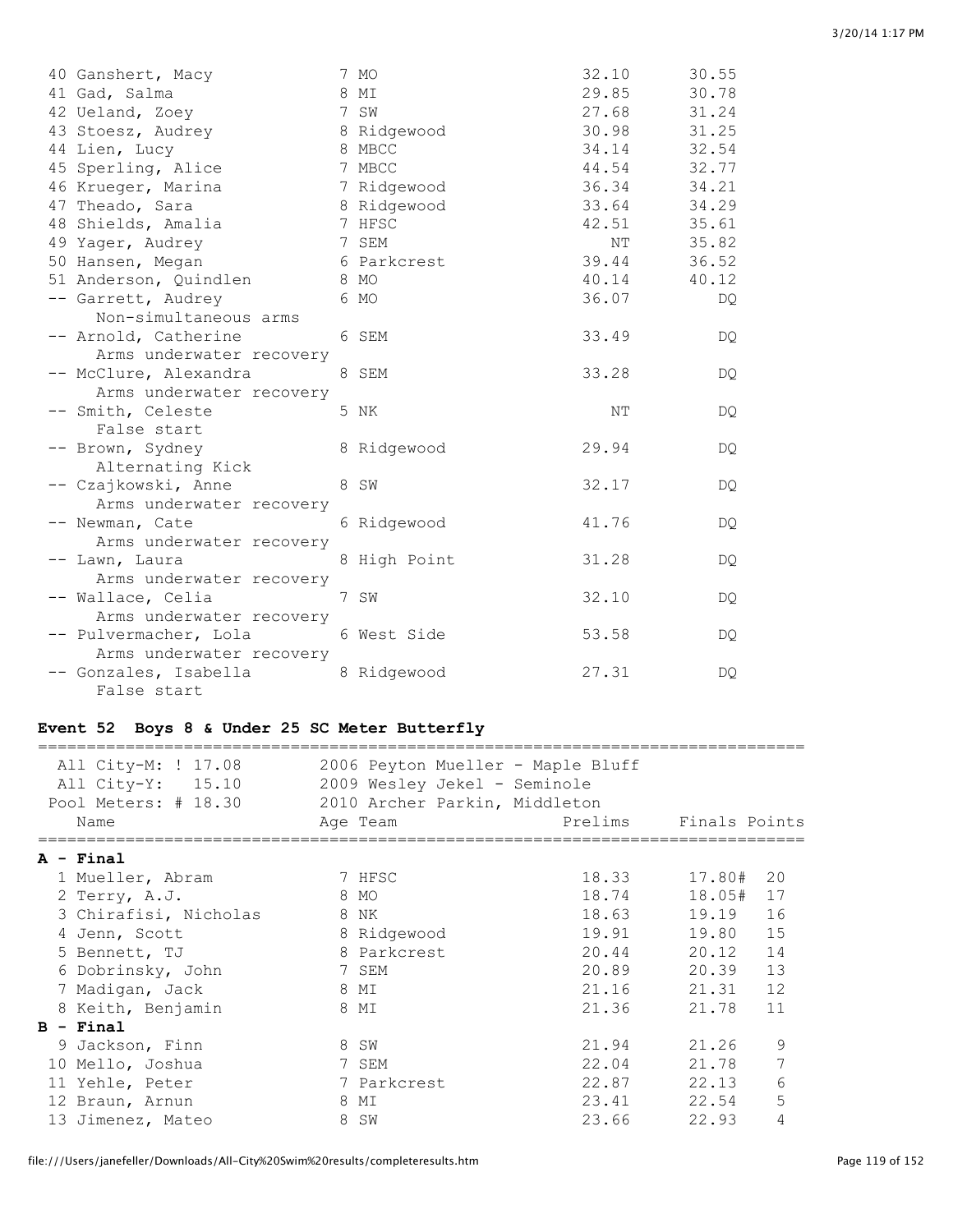| 14 Menge, Ben    | 7 MO   | 24.24 | 23.46 |  |
|------------------|--------|-------|-------|--|
| 15 Jakel, Isaiah | 8 MBCC | 23.92 | 24.84 |  |
| -- Schoff, Bjorn | 7 SW   | 22.31 | DO    |  |
| False start      |        |       |       |  |

# **Event 52 Boys 8 & Under 25 SC Meter Butterfly**

| ============================                                                                            |      |              | ____________________________________ |             |
|---------------------------------------------------------------------------------------------------------|------|--------------|--------------------------------------|-------------|
| All City-M: ! 17.08 2006 Peyton Mueller - Maple Bluff<br>All City-Y: 15.10 2009 Wesley Jekel - Seminole |      |              |                                      |             |
| Pool Meters: # 18.30 2010 Archer Parkin, Middleton                                                      |      |              |                                      |             |
| Name<br>Age Team                                                                                        |      |              | Seed Prelims                         |             |
| Preliminaries                                                                                           |      |              |                                      |             |
| 1 Mueller, Abram                                                                                        |      | 7 HFSC       |                                      | 19.93 18.33 |
| 2 Chirafisi, Nicholas                                                                                   | 8 NK |              |                                      | 20.54 18.63 |
| 3 Terry, A.J.                                                                                           | 8 MO |              |                                      | 18.45 18.74 |
| 4 Jenn, Scott                                                                                           |      | 8 Ridgewood  | 20.85 19.91                          |             |
| 5 Bennett, TJ                                                                                           |      | 8 Parkcrest  | 20.46 20.44                          |             |
| 6 Dobrinsky, John                                                                                       |      | 7 SEM        |                                      |             |
| 7 Madigan, Jack                                                                                         | 8 MI |              |                                      | 23.46 20.89 |
|                                                                                                         |      |              |                                      | 21.24 21.16 |
| 8 Keith, Benjamin 8 MI                                                                                  |      |              | 23.81                                | 21.36       |
| 9 Jackson, Finn                                                                                         |      | 8 SW         |                                      | 22.87 21.94 |
| 10 Mello, Joshua                                                                                        |      | 7 SEM        | 24.35                                | 22.04       |
| 11 Schoff, Bjorn                                                                                        |      | 7 SW         | 22.99                                | 22.31       |
| 12 Yehle, Peter                                                                                         |      | 7 Parkcrest  | 25.32                                | 22.87       |
| 13 Braun, Arnun                                                                                         | 8 MI |              | 23.30                                | 23.41       |
| 14 Jimenez, Mateo                                                                                       | 8 SW |              | 26.17                                | 23.66       |
| 15 Jakel, Isaiah                                                                                        |      | 8 MBCC       |                                      | 24.86 23.92 |
| 16 Menge, Ben                                                                                           | 7 MO |              | 24.15 24.24                          |             |
|                                                                                                         |      |              |                                      |             |
| 17 Connor, Smith                                                                                        |      | 8 Waves      |                                      | 23.36 24.48 |
| 18 Kalish, Daniel 8 Ridgewood                                                                           |      |              | 26.32 24.54                          |             |
| 19 Weaver, Kal                                                                                          |      | 8 HFSC       |                                      | 23.27 24.87 |
| 20 Baxter, Benjamin                                                                                     | 8 MO |              |                                      | 27.44 26.05 |
| 21 Nichol, Alessandro                                                                                   | 8 SW |              | 24.94                                | 26.23       |
| 22 Mahaffey, Michael 8 Hawks Swim                                                                       |      |              | 25.27                                | 26.40       |
| 23 Chorlton, Drew                                                                                       |      | 8 Ridgewood  | 27.00 26.93                          |             |
| 24 Wenning, Gus                                                                                         |      | 8 Parkcrest  | 24.63 27.05                          |             |
| 25 Dankert, Ben                                                                                         |      | 7 Ridgewood  | 33.28 27.98                          |             |
| 26 Prosser, Brady                                                                                       |      | 8 High Point | 37.42 28.04                          |             |
| 27 Schneider, Devin 8 High Point                                                                        |      |              |                                      | 26.75 28.83 |
| 28 Watson, Sam                                                                                          |      | 8 Ridgewood  | 34.38                                | 29.23       |
| 29 Nowak, Lukas                                                                                         | 8.   | SW           | ΝT                                   | 29.73       |
| 30 Anderson, John                                                                                       |      | 7 NK         | 29.99                                | 30.65       |
| 31 Richards, Rudy                                                                                       |      | 7 Parkcrest  | 34.11                                | 31.05       |
| 32 Garibay, Joseph                                                                                      |      | 7 Ridgewood  | 39.03                                | 31.11       |
| 33 Mattison, Dietrich                                                                                   |      | 7 SW         | 38.88                                | 32.05       |
| 34 Belgiano, Taatjes                                                                                    |      | 8 High Point | 31.04                                | 32.67       |
| 35 Zocher, Luke                                                                                         |      | 8 High Point | 32.52                                | 32.68       |
|                                                                                                         |      | 8 West Side  | 28.66                                |             |
| 36 Vesperman, Alex                                                                                      |      |              |                                      | 33.22       |
| 37 Groth, Wyatt                                                                                         |      | 7 MO         | 36.40                                | 34.72       |
| 38 Gadau, Henry                                                                                         |      | 7 SW         | 34.59                                | 34.73       |
| 39 Swenson, Ben                                                                                         |      | 8 HFSC       | 34.67                                | 36.06       |
| 40 Iskandar, Jamie                                                                                      |      | 6 Parkcrest  | ΝT                                   | 39.26       |
| -- Thomas, Mason                                                                                        |      | 8 High Point | ΝT                                   | DQ          |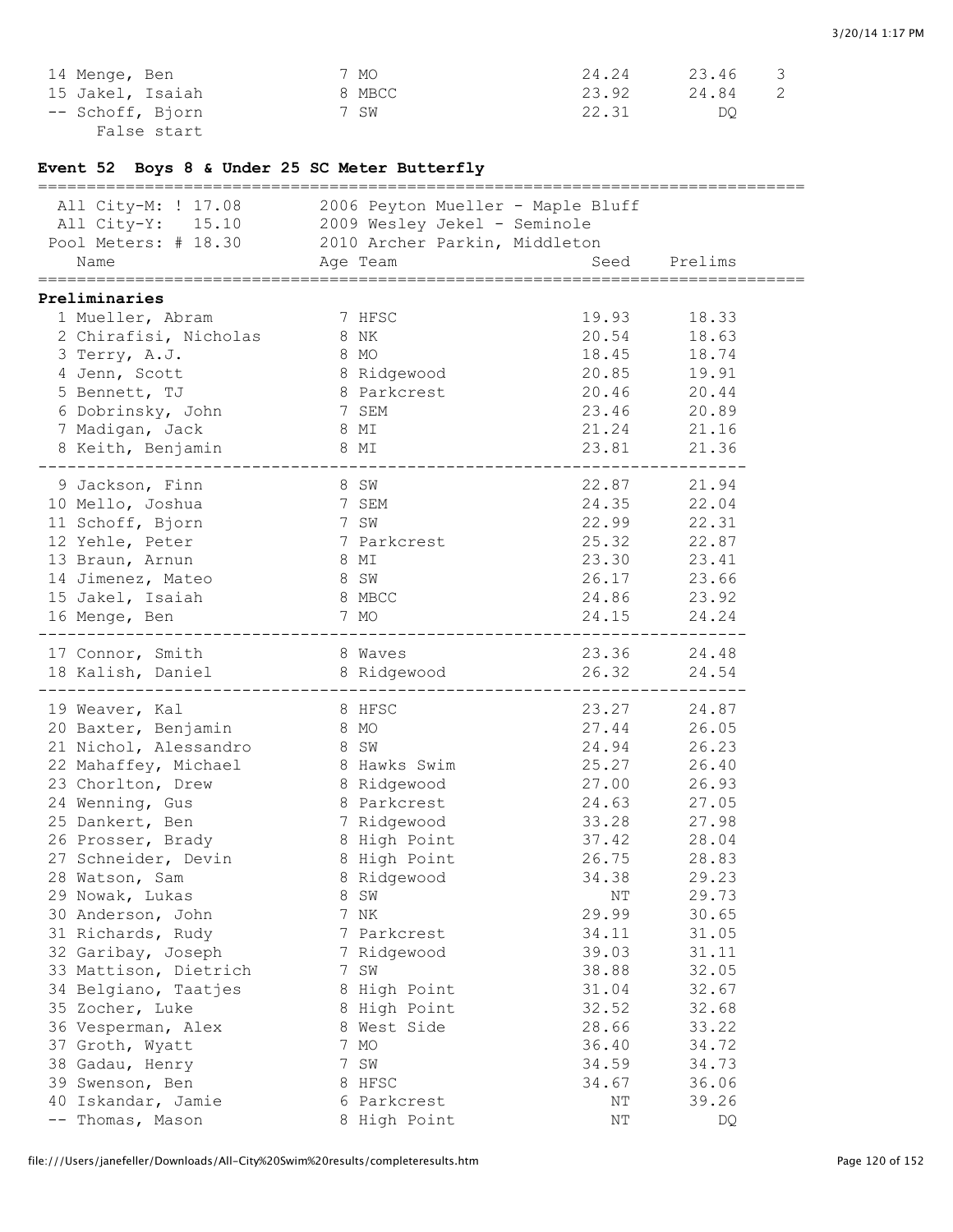| Alternating Kick         |                                                                                                                                                                                                                                                                                                                                                                                                                                                                                         |                                                                                                                                       |                                                             |
|--------------------------|-----------------------------------------------------------------------------------------------------------------------------------------------------------------------------------------------------------------------------------------------------------------------------------------------------------------------------------------------------------------------------------------------------------------------------------------------------------------------------------------|---------------------------------------------------------------------------------------------------------------------------------------|-------------------------------------------------------------|
|                          |                                                                                                                                                                                                                                                                                                                                                                                                                                                                                         | 29.21                                                                                                                                 | DQ.                                                         |
| False start              |                                                                                                                                                                                                                                                                                                                                                                                                                                                                                         |                                                                                                                                       |                                                             |
|                          |                                                                                                                                                                                                                                                                                                                                                                                                                                                                                         | NΤ                                                                                                                                    | DQ.                                                         |
| Arms underwater recovery |                                                                                                                                                                                                                                                                                                                                                                                                                                                                                         |                                                                                                                                       |                                                             |
|                          |                                                                                                                                                                                                                                                                                                                                                                                                                                                                                         | 22.25                                                                                                                                 | DQ.                                                         |
| One hand touch           |                                                                                                                                                                                                                                                                                                                                                                                                                                                                                         |                                                                                                                                       |                                                             |
|                          |                                                                                                                                                                                                                                                                                                                                                                                                                                                                                         | NΤ                                                                                                                                    | DQ.                                                         |
| Alternating Kick         |                                                                                                                                                                                                                                                                                                                                                                                                                                                                                         |                                                                                                                                       |                                                             |
|                          |                                                                                                                                                                                                                                                                                                                                                                                                                                                                                         |                                                                                                                                       | DQ.                                                         |
|                          |                                                                                                                                                                                                                                                                                                                                                                                                                                                                                         |                                                                                                                                       |                                                             |
|                          |                                                                                                                                                                                                                                                                                                                                                                                                                                                                                         |                                                                                                                                       | DQ.                                                         |
|                          |                                                                                                                                                                                                                                                                                                                                                                                                                                                                                         |                                                                                                                                       |                                                             |
|                          |                                                                                                                                                                                                                                                                                                                                                                                                                                                                                         |                                                                                                                                       | DQ.                                                         |
|                          |                                                                                                                                                                                                                                                                                                                                                                                                                                                                                         |                                                                                                                                       |                                                             |
|                          |                                                                                                                                                                                                                                                                                                                                                                                                                                                                                         |                                                                                                                                       | DQ.                                                         |
|                          |                                                                                                                                                                                                                                                                                                                                                                                                                                                                                         |                                                                                                                                       |                                                             |
|                          |                                                                                                                                                                                                                                                                                                                                                                                                                                                                                         |                                                                                                                                       | DO.                                                         |
|                          |                                                                                                                                                                                                                                                                                                                                                                                                                                                                                         |                                                                                                                                       | DQ.                                                         |
|                          |                                                                                                                                                                                                                                                                                                                                                                                                                                                                                         |                                                                                                                                       |                                                             |
|                          |                                                                                                                                                                                                                                                                                                                                                                                                                                                                                         |                                                                                                                                       | DQ.                                                         |
|                          |                                                                                                                                                                                                                                                                                                                                                                                                                                                                                         |                                                                                                                                       |                                                             |
|                          |                                                                                                                                                                                                                                                                                                                                                                                                                                                                                         |                                                                                                                                       | DQ.                                                         |
|                          |                                                                                                                                                                                                                                                                                                                                                                                                                                                                                         |                                                                                                                                       |                                                             |
|                          |                                                                                                                                                                                                                                                                                                                                                                                                                                                                                         | NΤ                                                                                                                                    | DO                                                          |
| Non-simultaneous arms    |                                                                                                                                                                                                                                                                                                                                                                                                                                                                                         |                                                                                                                                       |                                                             |
|                          | -- Kennedy, Finn<br>-- Boyle, Trey<br>-- Armstrong, Quinn<br>-- Haselow, Grant<br>-- Ohkerrmann, Leo<br>Non-simultaneous arms<br>-- Stair, Sawyer<br>Arms underwater recovery<br>-- Slager, Josh<br>Non-simultaneous arms<br>-- Walsh, Sean<br>Alternating Kick<br>-- Siemering, Torin<br>Non-simultaneous arms<br>-- Zenner, Carsten<br>Arms underwater recovery<br>-- Michaud, Louis<br>Arms underwater recovery<br>-- Reid, Everett<br>Arms underwater recovery<br>-- Johnson, Ethan | 8 NK<br>8 High Point<br>8 HFSC<br>6 MBCC<br>8 West Side<br>6 SW<br>7 Ridgewood<br>7 SW<br>6 HFSC<br>6 SEM<br>7 HFSC<br>6 MBCC<br>6 MO | 33.46<br>32.10<br>39.51<br>35.95<br>NΤ<br>NΤ<br>NΤ<br>34.87 |

#### **Event 53 Girls 9-10 50 SC Meter Butterfly**

| All City-M: ! 31.21<br>All City-Y: 29.50<br>Pool Meters: # 31.21 |      | 2013 Gabriela Pierobon Mays -Hawks<br>2012 Gabriela Pierobon Mays - Hawks<br>2013 Gabriela Pierobon Mays, Hawks Landing |                       |       |                |
|------------------------------------------------------------------|------|-------------------------------------------------------------------------------------------------------------------------|-----------------------|-------|----------------|
| Name                                                             |      | Age Team                                                                                                                | Prelims Finals Points |       |                |
| A - Final                                                        |      |                                                                                                                         |                       |       |                |
| 1 Pierobon Mays, Gabriela 10 Hawks Swim                          |      |                                                                                                                         | 31.21 31.18!          |       | 20             |
| 2 Kalish, Taylor                                                 |      | 10 Ridgewood                                                                                                            | 34.41 34.84           |       | 17             |
| 3 Graf, Ella                                                     |      | 9 MI                                                                                                                    | 36.78 36.45           |       | 16             |
| 4 Laursen, Evelyn                                                |      | 9 SW                                                                                                                    | 37.47 37.33           |       | 15             |
| 5 Kyle, Avery                                                    |      | 10 MO                                                                                                                   | 37.53 38.33           |       | 14             |
| 6 McGilvray, Kieran                                              |      | 10 Ridgewood                                                                                                            | 38.66 38.58           |       | 13             |
| 7 Terry, Zaria                                                   |      | 10 MO                                                                                                                   | 37.42                 | 38.65 | 12             |
| 8 Rothwell, Hailey                                               |      | 10 SEM                                                                                                                  | 39.30                 | 39.68 | 11             |
| $B - Final$                                                      |      |                                                                                                                         |                       |       |                |
| 9 Weygant, Quinn                                                 | 9 SW |                                                                                                                         | 40.37                 | 40.45 | 9              |
| 10 Haag, Molly                                                   |      | 9 MI                                                                                                                    | 39.70                 | 40.46 | 7              |
| 11 Pederson, Katie                                               |      | 10 Hawks Swim                                                                                                           | 40.45                 | 40.48 | 6              |
| 12 Schutz, Elizabeth                                             |      | 9 Parkcrest                                                                                                             | 40.56 40.70           |       | 5              |
| 13 Ma, Angela                                                    |      | 10 Parkcrest                                                                                                            | 40.03                 | 40.92 | 4              |
| 14 Shaw, Sienna                                                  |      | 10 MO                                                                                                                   | 39.45 41.00           |       | 3              |
| 15 Chandler, Natalie                                             |      | 9 HFSC                                                                                                                  | 40.85 41.17           |       | $\overline{2}$ |
| 16 Haffner, Lucia                                                |      | 9 Ridgewood                                                                                                             | 42.34                 | 43.15 | $\mathbf{1}$   |

# **Event 53 Girls 9-10 50 SC Meter Butterfly**

===============================================================================

All City-M: ! 31.21 2013 Gabriela Pierobon Mays -Hawks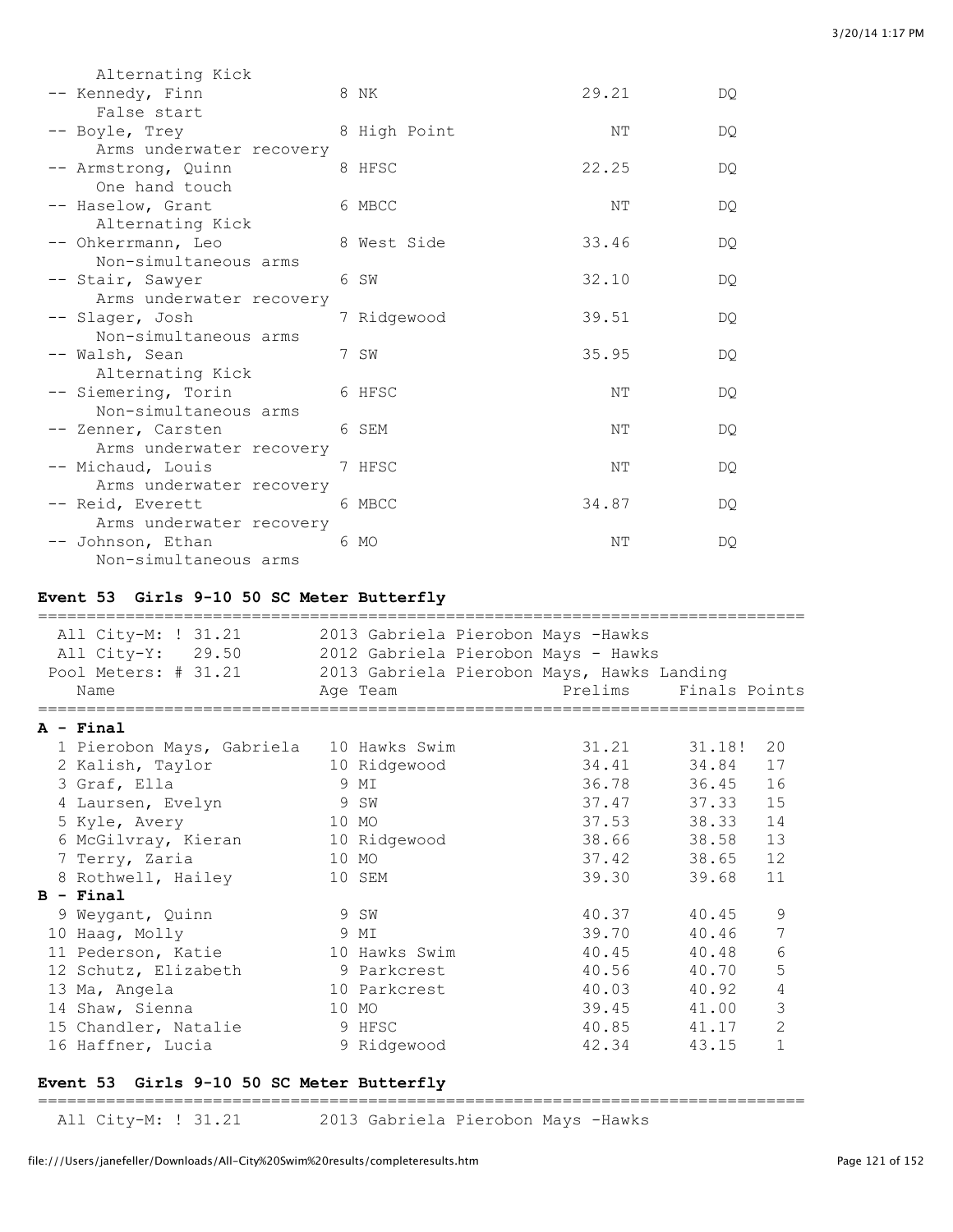| All City-Y: 29.50 2012 Gabriela Pierobon Mays - Hawks<br>Pool Meters: # 31.21 2013 Gabriela Pierobon Mays, Hawks Landing<br>Name |       | Age Team Seed Prelims |              |             |
|----------------------------------------------------------------------------------------------------------------------------------|-------|-----------------------|--------------|-------------|
|                                                                                                                                  |       |                       |              |             |
| Preliminaries                                                                                                                    |       |                       |              |             |
| 1 Pierobon Mays, Gabriela 10 Hawks Swim                                                                                          |       |                       | 31.71 31.21! |             |
| 2 Kalish, Taylor                                                                                                                 |       | 10 Ridgewood          | 34.31        | 34.41       |
| 3 Graf, Ella                                                                                                                     | 9 MI  |                       | 36.55        | 36.78       |
| 4 Terry, Zaria                                                                                                                   |       | 10 MO                 | 39.78        | 37.42       |
| 5 Laursen, Evelyn                                                                                                                | 9 SW  |                       | 37.19        | 37.47       |
| 6 Kyle, Avery                                                                                                                    | 10 MO |                       | 39.43        | 37.53       |
| 7 McGilvray, Kieran 10 Ridgewood                                                                                                 |       |                       | 39.22 38.66  |             |
| 8 Rothwell, Hailey                                                                                                               |       | 10 SEM                | 40.34        | 39.30       |
| 9 Shaw, Sienna                                                                                                                   |       | 10 MO                 | 40.83        | 39.45       |
| 10 Haag, Molly                                                                                                                   | 9 MI  |                       | 42.11        | 39.70       |
| 11 Ma, Angela                                                                                                                    |       | 10 Parkcrest          | 42.74        | 40.03       |
| 12 Weygant, Quinn                                                                                                                | 9 SW  |                       | 38.30 40.37  |             |
| 13 Pederson, Katie                                                                                                               |       | 10 Hawks Swim         | 39.78 40.45  |             |
| 14 Schutz, Elizabeth                                                                                                             |       | 9 Parkcrest           | 39.69 40.56  |             |
| 15 Chandler, Natalie                                                                                                             |       | 9 HFSC                | 41.66 40.85  |             |
| 16 Haffner, Lucia and 9 Ridgewood                                                                                                |       |                       | 46.29 42.34  |             |
|                                                                                                                                  |       |                       |              |             |
|                                                                                                                                  |       |                       | 41.43 42.76  |             |
| 17 Beggs, Allison 9 SEM<br>18 Childs, Zoe 10 Parkcrest                                                                           |       |                       | 44.90 43.19  |             |
| 19 Andrezejewski, Elizabeth 10 West Side                                                                                         |       |                       | 45.65 43.30  |             |
| 20 Kishter, Stephanie 10 Parkcrest                                                                                               |       |                       | 44.24 43.53  |             |
| 21 Menge, Kristen                                                                                                                | 9 MO  |                       | 44.86 43.71  |             |
| 22 Thomley, Allison                                                                                                              |       | 10 Hawks Swim         | 46.28 43.75  |             |
| 23 Barrett, Hailey                                                                                                               | 9 MI  |                       | 41.35 43.82  |             |
| 24 Sweeney, Claire                                                                                                               |       | 9 Hawks Swim          | 42.98 43.88  |             |
| 25 Martin, Norah                                                                                                                 |       | 9 High Point          | 45.73 43.94  |             |
| 26 Neumann, Emma                                                                                                                 |       | 10 SEM                | 45.27 44.59  |             |
| 27 Florin, Emily                                                                                                                 | 10 MI |                       | 49.64 45.20  |             |
| 28 McKinnon, Madeline                                                                                                            |       | 9 Ridgewood           | 44.66 45.89  |             |
| 29 Miller, Eliza                                                                                                                 |       | 9 SW                  |              | 46.22 46.49 |
| 30 Go, Maria                                                                                                                     |       | 10 High Point         | 47.18        | 46.83       |
| 31 Anderson, Isabelle                                                                                                            |       | 9 Ridgewood           | 48.30        | 46.93       |
| 32 McKinney, Emma                                                                                                                |       | 9 SW                  | 44.19        | 47.08       |
|                                                                                                                                  |       |                       | 46.36        | 47.15       |
| 33 Boller, Olivia                                                                                                                |       | 10 SW<br>10 SW        |              |             |
| 34 Barho, Sasha                                                                                                                  |       |                       | 53.39        | 48.94       |
| 35 Williams, Nancy                                                                                                               |       | 9 MI                  | 53.51        | 49.16       |
| 36 Wowk, Marin                                                                                                                   |       | 9 Hawks Swim          | 49.16        | 50.93       |
| 36 Rozeski, Lily                                                                                                                 |       | 10 High Point         | 50.65        | 50.93       |
| 38 Gale, Caitlin                                                                                                                 |       | 10 Ridgewood          | 54.01        | 51.19       |
| 39 Kelley, Erica                                                                                                                 |       | 9 SEM                 | 51.49        | 52.00       |
| 40 Flister, Carly                                                                                                                |       | 9 MO                  | 50.66        | 52.40       |
| 41 Becker, Maddie                                                                                                                |       | 10 SEM                | 53.14        | 54.73       |
| 42 Baggot, Mary                                                                                                                  |       | 10 MBCC               | 1:04.65      | 55.29       |
| 43 Tung, Amanda                                                                                                                  |       | 10 MI                 | 56.17        | 56.10       |
| 44 Konrad, Nicole                                                                                                                |       | 9 High Point          | 58.48        | 56.68       |
| 45 Barden, Katie                                                                                                                 |       | 10 Ridgewood          | 58.32        | 58.41       |
| 46 Frinzi, Leona                                                                                                                 |       | 10 MI                 | 53.53        | 58.88       |
| 47 Wong, Lily                                                                                                                    |       | 9 Waves               | 1:02.06      | 59.02       |
| 48 Fischer, Alyssa                                                                                                               |       | 9 SEM                 | 1:03.67      | 1:00.98     |
| 49 Bradt, Mindi                                                                                                                  |       | 10 West Side          | 1:15.77      | 1:02.13     |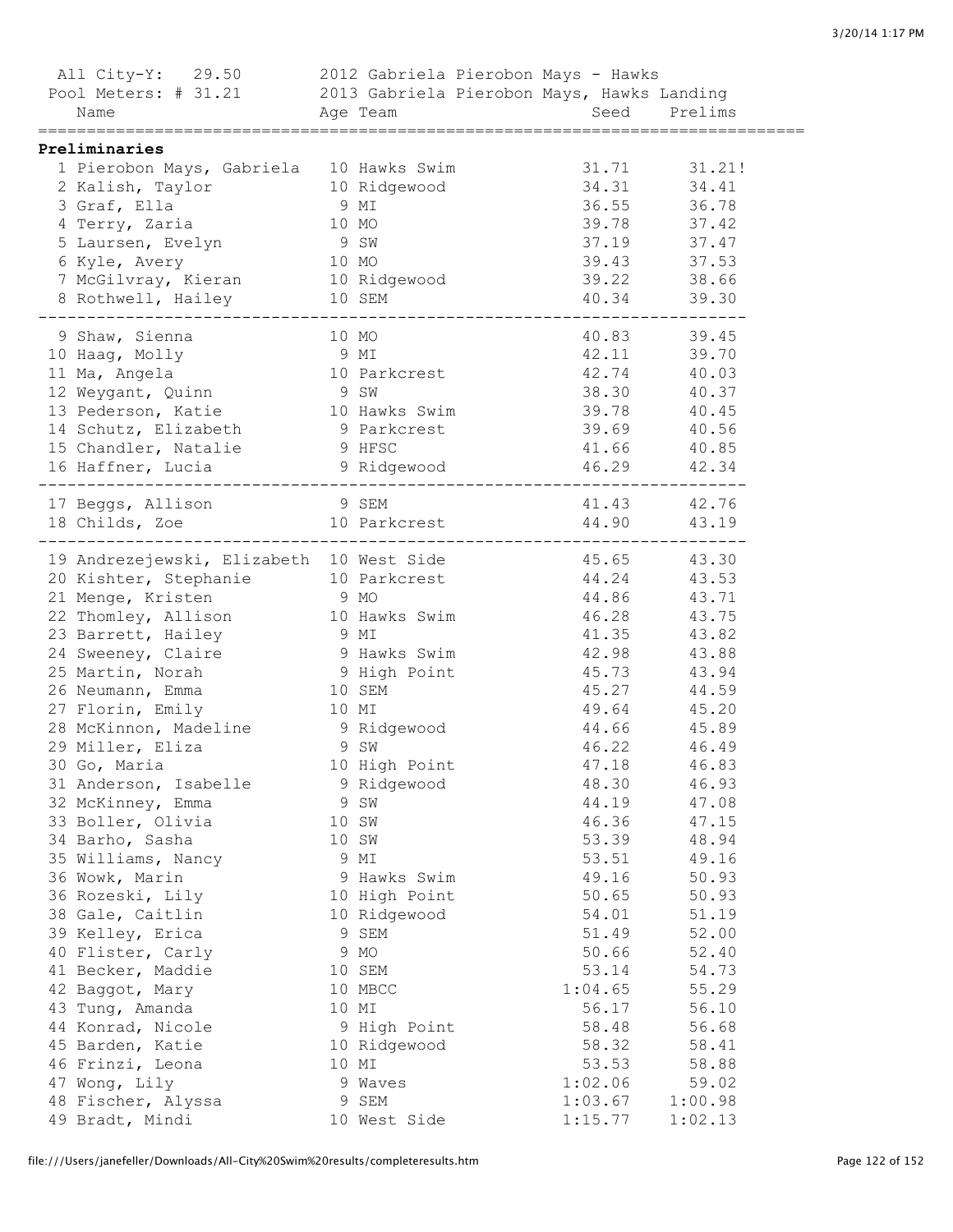| -- Haselow, Ellie     | 9 MBCC       | 46.41 | DO |
|-----------------------|--------------|-------|----|
| Non-simultaneous arms |              |       |    |
| -- Peterson, Eva      | 10 Parkcrest | 47.06 | DO |
| False start           |              |       |    |

### **Event 54 Boys 9-10 50 SC Meter Butterfly**

| All City-M: ! 32.59<br>All City-Y: 30.91<br>Pool Meters: # 34.28<br>Name | 2006 Jeremy Temprano - Parkcrest<br>1984 Matthew Matteson - Monona<br>2010 Michael Draves, Middleton<br>Age Team | Prelims     | Finals Points |                |
|--------------------------------------------------------------------------|------------------------------------------------------------------------------------------------------------------|-------------|---------------|----------------|
| A - Final                                                                |                                                                                                                  |             |               |                |
| 1 Moen, Alexander                                                        | 10 MBCC                                                                                                          | 35.89 35.58 |               | 20             |
| 2 Lamers, Nathan                                                         | 10 MI                                                                                                            | 37.47 36.06 |               | 17             |
| 3 Rilling, Jack                                                          | 10 Ridgewood                                                                                                     | 38.44 36.37 |               | 16             |
| 4 Finnell, Dane                                                          | 10 SEM                                                                                                           | 37.95 39.12 |               | 15             |
| 5 Berge, Venden                                                          | 9 SW                                                                                                             | 40.15       | 40.38         | 14             |
| 6 Simon, Justin                                                          | 10 Ridgewood                                                                                                     | 39.99 42.02 |               | 13             |
| 7 Huie, Devin                                                            | 10 West Side                                                                                                     | 44.17       | 43.63         | 12             |
| 8 Jensen, Jake                                                           | 10 Ridgewood                                                                                                     | 42.41       | 43.86         | 11             |
| $B - Final$                                                              |                                                                                                                  |             |               |                |
| 9 Ritter, Alex                                                           | 10 Ridgewood                                                                                                     | 46.08       | 43.56         | 9              |
| 10 Greene, Bailey                                                        | 9 Parkcrest                                                                                                      | 45.10       | 43.82         | 7              |
| 11 Loetscher, Samuel                                                     | 10 MBCC                                                                                                          | 45.98       | 44.43         | 6              |
| 12 Sanderson, Owen                                                       | 9 Ridgewood                                                                                                      | 46.12 44.65 |               | 5              |
| 13 Garrett, Owen                                                         | 9 MO                                                                                                             | 46.90       | 46.11         | 4              |
| 14 Prout, Jack                                                           | 10 NK                                                                                                            | 46.38 46.30 |               | 3              |
| 15 Zarov, Jacob                                                          | 9 Parkcrest                                                                                                      | 46.99       | 47.70         | $\overline{2}$ |
| 16 Torrealba, Diego                                                      | 9 Ridgewood                                                                                                      | 46.33       | 49.14         | $\mathbf{1}$   |

### **Event 54 Boys 9-10 50 SC Meter Butterfly**

| All City-M: ! 32.59<br>All City-Y: 30.91<br>Pool Meters: # 34.28<br>Name | 2006 Jeremy Temprano - Parkcrest<br>1984 Matthew Matteson - Monona<br>2010 Michael Draves, Middleton<br>Age Team | Seed        | Prelims     |
|--------------------------------------------------------------------------|------------------------------------------------------------------------------------------------------------------|-------------|-------------|
| Preliminaries                                                            |                                                                                                                  |             |             |
| 1 Moen, Alexander                                                        | 10 MBCC                                                                                                          | 36.91       | 35.89       |
| 2 Lamers, Nathan                                                         | 10 MI                                                                                                            | 37.52       | 37.47       |
| 3 Finnell, Dane                                                          | 10 SEM                                                                                                           | 40.07       | 37.95       |
| 4 Rilling, Jack                                                          | 10 Ridgewood                                                                                                     | 38.42       | 38.44       |
| 5 Simon, Justin                                                          | 10 Ridgewood                                                                                                     | 41.51       | 39.99       |
| 6 Berge, Venden                                                          | 9 SW                                                                                                             | 41.08       | 40.15       |
| 7 Jensen, Jake                                                           | 10 Ridgewood                                                                                                     | 43.86 42.41 |             |
| 8 Huie, Devin                                                            | 10 West Side                                                                                                     | 42.24       | 44.17       |
| 9 Greene, Bailey                                                         | 9 Parkcrest                                                                                                      | 46.09       | 45.10       |
| 10 Loetscher, Samuel                                                     | 10 MBCC                                                                                                          | 50.74       | 45.98       |
| 11 Ritter, Alex                                                          | 10 Ridgewood                                                                                                     |             | 44.97 46.08 |
| 12 Sanderson, Owen                                                       | 9 Ridgewood                                                                                                      | 49.46       | 46.12       |
| 13 Torrealba, Diego                                                      | 9 Ridgewood                                                                                                      | 49.84       | 46.33       |
| 14 Prout, Jack                                                           | 10 NK                                                                                                            | 48.31       | 46.38       |
| 15 Garrett, Owen                                                         | 9 MO                                                                                                             | 45.58 46.90 |             |
| 16 Zarov, Jacob                                                          | 9 Parkcrest                                                                                                      | 50.46       | 46.99       |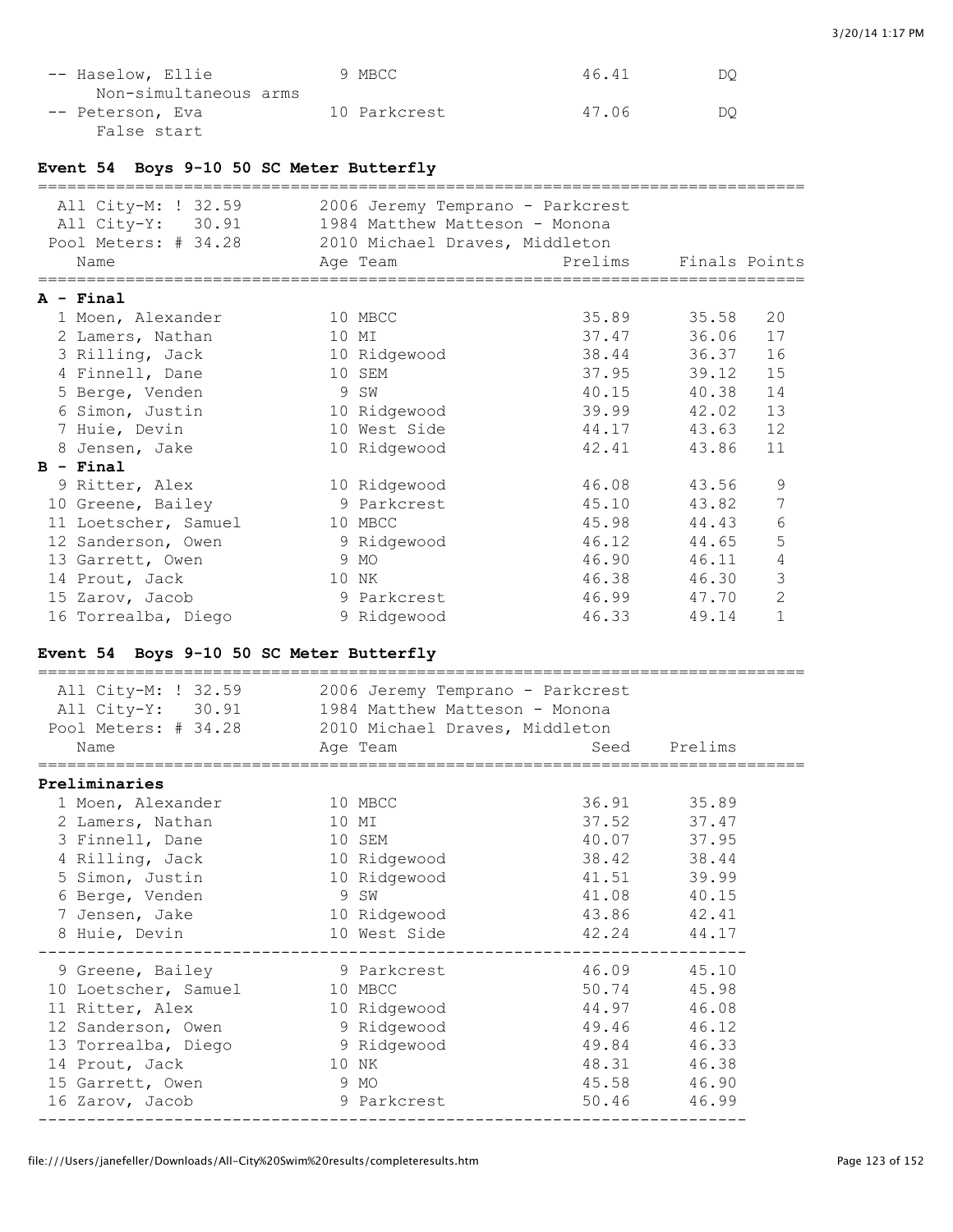| 17 Wheeler, Matthew 9 SEM                                                                                                                                                                                   |                                               | 52.04               | 47.36          |                     |
|-------------------------------------------------------------------------------------------------------------------------------------------------------------------------------------------------------------|-----------------------------------------------|---------------------|----------------|---------------------|
| 18 Brinkman, Gerrit 10 Hawks Swim                                                                                                                                                                           |                                               | 53.52               | 47.90          |                     |
| 19 Stadler, James                                                                                                                                                                                           | ------------------------<br>9 HFSC            |                     | 50.06 48.35    |                     |
| 20 Jondle, Caleb                                                                                                                                                                                            | 9 MO                                          | 49.52               | 48.44          |                     |
| 21 Schauder, Gavin                                                                                                                                                                                          | 10 Ridgewood                                  | 55.86               | 48.69          |                     |
| 22 Bocsi, Marton                                                                                                                                                                                            | 10 HFSC                                       | 49.77               | 48.77          |                     |
| 23 Bohl, Samuel                                                                                                                                                                                             | 10 High Point                                 | 45.67               | 49.72          |                     |
|                                                                                                                                                                                                             | 24 Tucker-Jones, Evan 5 9 High Point          | 56.28               | 49.78          |                     |
| 25 Chang, Kevin                                                                                                                                                                                             | 10 MI                                         | 54.90               | 50.31          |                     |
| 26 Lin, Blaise                                                                                                                                                                                              | 9 MI                                          | 55.63               | 50.36          |                     |
| 27 Hall, Eric                                                                                                                                                                                               | 10 SEM                                        | 51.40               | 51.28          |                     |
| 28 Mosley, Owen                                                                                                                                                                                             | 10 MI                                         | 49.21               | 52.09          |                     |
| 29 Ketarkus, Cameron                                                                                                                                                                                        | 10 West Side                                  | 54.93               | 52.51          |                     |
| 30 Maradiaga, Asher                                                                                                                                                                                         | 10 Ridgewood                                  | 50.84               | 52.93          |                     |
|                                                                                                                                                                                                             | 9 HFSC                                        | 56.78               | 53.07          |                     |
| 31 Kissel, Simon<br>32 Jakel, Noah<br>32 Jakel, Noah                                                                                                                                                        | 9 MBCC                                        | 46.63               | 53.96          |                     |
| 33 Hallick, Ethan                                                                                                                                                                                           | 9 MI                                          | 57.90               | 54.76          |                     |
| 34 Scocos, Andreas                                                                                                                                                                                          | 10 SEM                                        | 57.88               | 55.21          |                     |
|                                                                                                                                                                                                             | 9 SEM                                         | 1:02.10             | 57.31          |                     |
| 35 Jerisha, Joshua<br>36 Parry, Sean                                                                                                                                                                        |                                               | 58.34               | 57.78          |                     |
| 37 Cui, Anthony                                                                                                                                                                                             | -<br>9 Ridgewood<br>9 Hawks Swim              | 58.46 1:00.11       |                |                     |
| 38 Starr, Alexander                                                                                                                                                                                         | 10 MI                                         | $1:02.26$ $1:00.35$ |                |                     |
| 39 Kittelson, Jack                                                                                                                                                                                          | 9 Ridgewood                                   | $1:05.59$ $1:00.53$ |                |                     |
| 40 Sebastian, Theo                                                                                                                                                                                          | 9 Ridgewood                                   | $1:02.02$ $1:09.69$ |                |                     |
| Event 55 Girls 11-12 50 SC Meter Butterfly<br>All City-M: ! 30.23 2001 Alison Grinde - Seminole<br>All City-Y: 27.11 2012 Chiara Pierobon Mays - Hawks<br>Pool Meters: # 30.23 2001 Alison Grinde, Seminole |                                               |                     |                |                     |
| Name                                                                                                                                                                                                        | Age Team <b>Bandary Prelims</b> Finals Points |                     |                |                     |
|                                                                                                                                                                                                             |                                               |                     |                |                     |
| A - Final                                                                                                                                                                                                   |                                               |                     |                |                     |
| 1 Sato, Clara                                                                                                                                                                                               | 12 HFSC                                       | 32.43 31.87         |                | 20                  |
| 2 Todd, Mallory                                                                                                                                                                                             | 11 NK                                         |                     | 33.71 33.02    | 17                  |
| 3 Sheridan, Sammi                                                                                                                                                                                           | 11 High Point                                 | 34.02               | 33.27          | 16                  |
| 4 Petersen, Isabelle 12 Hawks Swim                                                                                                                                                                          |                                               | 34.42               | 34.22 15       |                     |
| 5 DeFever, Ella                                                                                                                                                                                             | 11 Hawks Swim                                 | 34.61               | 34.99          | 14                  |
| 6 Nathan, Sarah                                                                                                                                                                                             | 12 SW                                         | 35.45               | 35.66          | 13                  |
| 7 Spielman, Allison                                                                                                                                                                                         | 12 SEM                                        | 35.65               | 36.02          | 12                  |
| 8 Mirus, Sawyer                                                                                                                                                                                             | 12 HFSC                                       | 35.44               | 36.46          | 11                  |
| <b>B</b> - Final                                                                                                                                                                                            |                                               |                     |                |                     |
| 9 McCartney, Josie                                                                                                                                                                                          | 11 Ridgewood                                  | 35.77               | 35.04          | 9                   |
| 10 Frucht, Annemarie                                                                                                                                                                                        |                                               | 35.71               | 35.50          | 7                   |
|                                                                                                                                                                                                             | 12 NK                                         |                     |                |                     |
| 11 Madigan, Grace                                                                                                                                                                                           | 11 MI                                         | 35.76               | 35.96          | 6                   |
| 12 Doll, Hanna                                                                                                                                                                                              | 11 MO                                         | 36.47               | 36.17          | 5                   |
| 13 Bondoc, Delaney                                                                                                                                                                                          | 11 West Side                                  | 36.15               | 36.19          | $\sqrt{4}$          |
| 14 Stewart, Sara<br>15 Kelley, Maddy                                                                                                                                                                        | 11 Ridgewood<br>11 SEM                        | 36.07<br>37.33      | 36.58<br>37.25 | 3<br>$\overline{c}$ |

### **Event 55 Girls 11-12 50 SC Meter Butterfly**

=============================================================================== All City-M: ! 30.23 2001 Alison Grinde - Seminole All City-Y: 27.11 2012 Chiara Pierobon Mays - Hawks Pool Meters: # 30.23 2001 Alison Grinde, Seminole

16 Keller, Cassandra 12 MO 37.70 38.28 1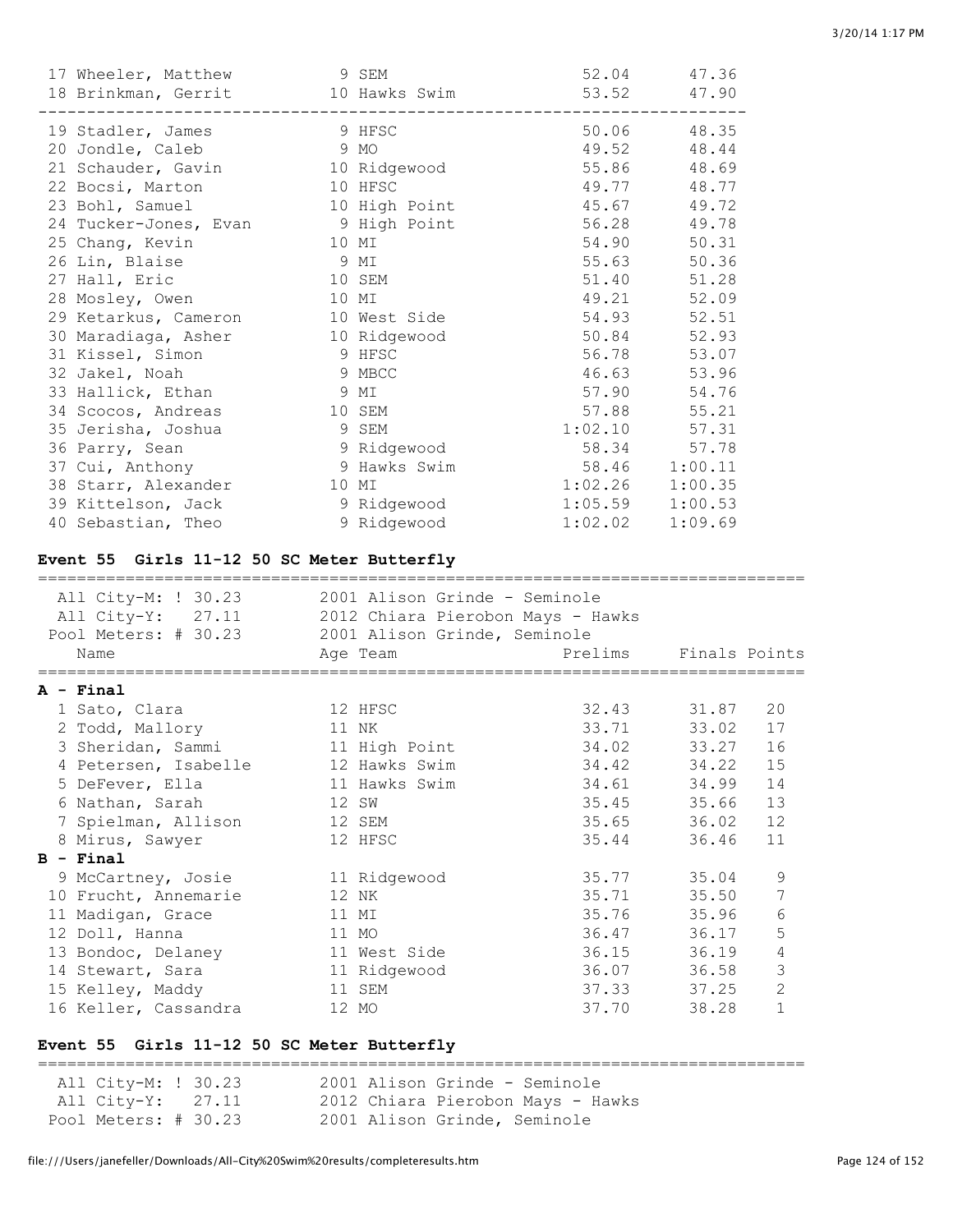| Name                                    |       | Age Team      | Seed  | Prelims        |
|-----------------------------------------|-------|---------------|-------|----------------|
|                                         |       |               |       |                |
| Preliminaries                           |       | 12 HFSC       | 33.66 | 32.43          |
| 1 Sato, Clara                           | 11 NK |               | 33.93 | 33.71          |
| 2 Todd, Mallory                         |       |               | 34.16 | 34.02          |
| 3 Sheridan, Sammi                       |       | 11 High Point | 36.62 |                |
| 4 Petersen, Isabelle                    |       | 12 Hawks Swim | 35.74 | 34.42          |
| 5 DeFever, Ella                         |       | 11 Hawks Swim |       | 34.61          |
| 6 Mirus, Sawyer                         |       | 12 HFSC       | 36.44 | 35.44          |
| 7 Nathan, Sarah                         |       | 12 SW         | 37.75 | 35.45          |
| 8 Spielman, Allison<br>---------------- |       | 12 SEM        | 35.82 | 35.65          |
| 9 Frucht, Annemarie                     | 12 NK |               | 35.88 | 35.71          |
| 10 Madigan, Grace                       | 11 MI |               | 37.10 | 35.76          |
| 11 McCartney, Josie                     |       | 11 Ridgewood  | 36.61 | 35.77          |
| 12 Stewart, Sara                        |       | 11 Ridgewood  | 38.40 | 36.07          |
| 13 Bondoc, Delaney                      |       | 11 West Side  | 36.23 | 36.15          |
| 14 Doll, Hanna                          | 11 MO |               | 36.69 | 36.47          |
| 15 Kelley, Maddy                        |       | 11 SEM        | 37.48 | 37.33          |
| 16 Keller, Cassandra                    |       | 12 MO         | 39.62 | 37.70          |
| 17 Cook, Kylie                          |       | 12 MO         |       | 38.51 38.06    |
| 18 Schmitz, Sophia 11 Parkcrest 38.40   |       |               |       | 38.08          |
|                                         |       |               |       |                |
| 19 Reid, Claire                         |       | 12 Hawks Swim | 37.91 | 38.29          |
| 20 Stark, Kamden                        |       | 11 HFSC       | 36.75 | 38.52          |
| 21 Terry, Claudia                       | 12 MO |               | 39.59 | 38.73          |
| 22 Rothwell, Jordyn                     |       | 12 SEM        | 38.36 | 38.90          |
| 23 DeAngeles, Alexandra                 | 12 SW |               | 38.87 | 38.94          |
| 24 Zheng, Susanna                       | 12 MI |               | 41.11 | 39.03          |
| 25 Frisch, Natalie                      |       | 11 Ridgewood  | 39.21 | 39.15          |
| 26 Roby, Elizabeth                      |       | 12 Ridgewood  | 40.35 | 39.58          |
| 27 Robinson, Amelia                     |       | 11 SW         | 40.38 | 39.85          |
| 28 Gonter, Maeve                        | 11 MI |               | 40.43 | 39.94          |
| 29 Peterson, Sydney                     |       | 12 Parkcrest  | 40.59 | 40.28          |
| 30 Steiner, Sophie                      |       | 12 Ridgewood  | 41.18 | 40.30          |
| 31 Thomley, Anna                        |       | 12 Hawks Swim | 41.27 | 40.65          |
| 32 Jordahl, Ella                        |       | 12 SW         | 39.99 | 40.66          |
| 33 Hayes, Morgan                        |       | 12 Ridgewood  | 40.68 | 40.90          |
| 34 Korfmacher, Emmery                   |       | 11 MO         | 45.95 | 41.04          |
| 35 Banaszak, Rylee                      |       | 11 West Side  | 40.48 | 41.22          |
| 36 Baggot, Jordan                       |       | 11 MI         | 42.33 | 41.36          |
| 37 Gosselin, Caroline                   |       | 12 Ridgewood  | 40.07 |                |
|                                         |       | 12 MI         | 40.26 | 41.44<br>41.50 |
| 38 Mangas, Abby                         |       |               |       |                |
| 39 Middleton, Grace                     |       | 11 HFSC       | 43.40 | 41.93          |
| 40 McNeil, Caroline                     |       | 11 MBCC       | 43.41 | 42.53          |
| 41 Kiley, Kristin                       |       | 12 SW         | 44.58 | 42.97          |
| 42 Torrealba, Stephanie                 |       | 11 Ridgewood  | 43.72 | 43.39          |
| 43 Schlichting, Bridget                 |       | 12 MBCC       | 42.80 | 43.48          |
| 44 Podvin, Kaylie                       |       | 12 Ridgewood  | 45.62 | 43.91          |
| 45 Vaccaro, Nina                        |       | 11 Ridgewood  | 43.57 | 44.40          |
| 46 Schensky, Jadyn                      |       | 11 Waves      | 47.96 | 44.53          |
| 47 Laurent, Maria                       |       | 11 MI         | 42.17 | 44.54          |
| 48 Altenberg, Katri                     |       | 12 SEM        | 44.14 | 44.70          |
| 49 Anderson, Chandler                   |       | 12 MO         | 45.21 | 44.79          |
| 50 Beglinger, Madeline                  |       | 12 Ridgewood  | 43.59 | 45.00          |
| 51 Dunn, Campbell                       |       | 12 Ridgewood  | 47.23 | 45.90          |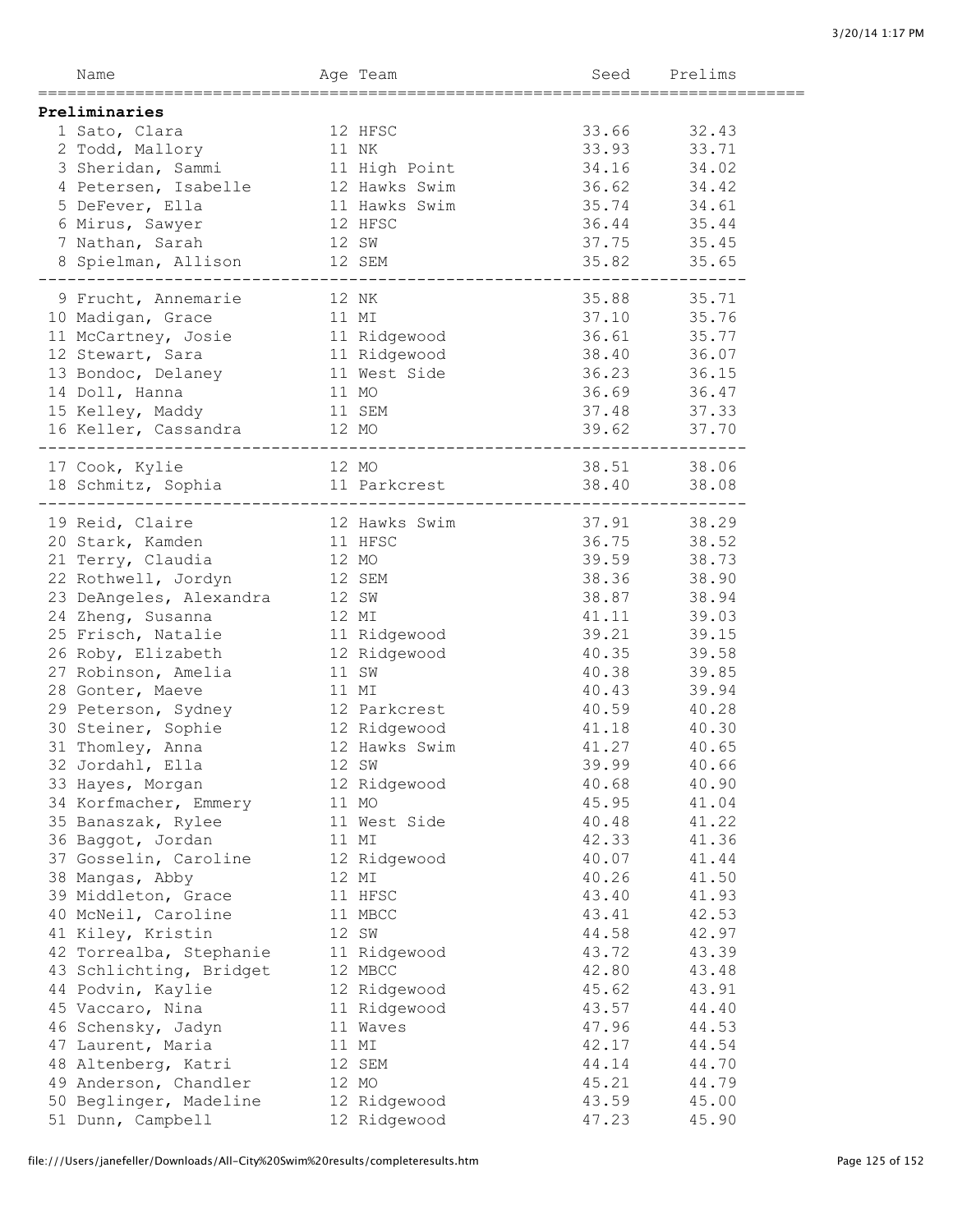| 52 Olsen, Julia                          | 11 Hawks Swim | 50.15   | 48.93 |
|------------------------------------------|---------------|---------|-------|
| 53 Studt, Kate                           | 11 MO         | 56.27   | 49.15 |
| 54 Ohnstad, Cecelia                      | 11 Parkcrest  | 49.69   | 49.25 |
| 55 Tosto, Natalie                        | 11 Ridgewood  | 58.49   | 52.69 |
| 56 Melnick, Chelsea                      | 11 SW         | 54.20   | 53.44 |
| 57 Grant, Emily                          | 11 Ridgewood  | 1:03.00 | 56.87 |
| 58 Sandholm, Lily                        | 12 SW         | 58.59   | 59.15 |
| -- Vredenbregt, Leah<br>Alternating Kick | 12 HFSC       | 49.94   | DO    |
| -- Kittelson, Peyton<br>False start      | 12 Ridgewood  | 37.09   | DO    |
| -- Rusk, Jonna<br>False start            | 11 SW         | 41.47   | DO    |

# **Event 56 Boys 11-12 50 SC Meter Butterfly**

| All City-M: ! 29.22<br>All City-Y: 27.45<br>Pool Meters: # 30.39 2008 Michael Draves, Middleton<br>Name | 1988 Matthew Dupuis - Middleton<br>2009 Zack Parkin - Middleton | Prelims Finals Points |       |                |
|---------------------------------------------------------------------------------------------------------|-----------------------------------------------------------------|-----------------------|-------|----------------|
|                                                                                                         | Age Team                                                        |                       |       |                |
| A - Final                                                                                               |                                                                 |                       |       |                |
| 1 Jekel, Wesley                                                                                         | 12 SEM                                                          | 31.65 31.13           |       | 20             |
| 2 Parkin, Archer                                                                                        | 11 MI                                                           | 32.58 32.16           |       | 17             |
| 3 Bensch, Constantin                                                                                    | 11 HFSC                                                         | 32.93 33.05           |       | 16             |
| 4 Martin, Andrew                                                                                        | 12 High Point                                                   | 33.70 33.75           |       | 15             |
| 5 Jensen, Joe                                                                                           | 12 Ridgewood                                                    | 35.24 34.97           |       | 14             |
| 6 Andes, Brody                                                                                          | 12 NK                                                           | 35.29 34.98           |       | 13             |
| 7 Wowk, Will                                                                                            | 11 Hawks Swim                                                   | 35.06 35.48           |       | 12             |
| 8 Feller, Charles                                                                                       | 11 SEM                                                          | 35.15 35.67           |       | 11             |
| $B$ - Final                                                                                             |                                                                 |                       |       |                |
| 9 Madoch, Michael                                                                                       | 12 High Point                                                   | 35.31 34.93           |       | 9              |
| 10 Wyman, Declan                                                                                        | 12 SW                                                           | 35.36 35.58           |       | 7              |
| 11 Weiss, Jaden                                                                                         | 12 West Side                                                    | 37.10 37.00           |       | 6              |
| 12 Laursen, Abe                                                                                         | 11 SW                                                           | 37.55 37.32           |       | 5              |
| 13 Stousland, Archer                                                                                    | 11 High Point                                                   | 39.00                 | 38.32 | 4              |
| 14 Schuster, Bryce                                                                                      | 12 High Point                                                   | 38.20 38.57           |       | 3              |
| 15 Gartland, Matthew                                                                                    | 12 Ridgewood                                                    | 38.35 38.63           |       | $\overline{2}$ |
| 16 Williams, Noah                                                                                       | 12 MI                                                           | 39.17                 | 41.39 | $\mathbf{1}$   |

# **Event 56 Boys 11-12 50 SC Meter Butterfly**

| All City-M: ! 29.22<br>1988 Matthew Dupuis - Middleton<br>2009 Zack Parkin - Middleton<br>All City-Y: 27.45<br>Pool Meters: # 30.39<br>2008 Michael Draves, Middleton<br>Prelims<br>Name<br>Seed<br>Age Team<br>Preliminaries<br>31.08<br>31.65<br>12 SEM<br>1 Jekel, Wesley<br>32.83<br>32.58<br>2 Parkin, Archer<br>11 MI<br>32.93<br>3 Bensch, Constantin<br>11 HFSC<br>33.48<br>33.70<br>12 High Point<br>34.01<br>4 Martin, Andrew<br>11 Hawks Swim<br>35.06<br>5 Wowk, Will<br>35.68<br>36.98<br>35.15<br>6 Feller, Charles<br>11 SEM<br>35.24<br>12 Ridgewood<br>35.13<br>7 Jensen, Joe<br>35.79<br>35.29<br>12 NK<br>8 Andes, Brody |  |  |
|---------------------------------------------------------------------------------------------------------------------------------------------------------------------------------------------------------------------------------------------------------------------------------------------------------------------------------------------------------------------------------------------------------------------------------------------------------------------------------------------------------------------------------------------------------------------------------------------------------------------------------------------|--|--|
|                                                                                                                                                                                                                                                                                                                                                                                                                                                                                                                                                                                                                                             |  |  |
|                                                                                                                                                                                                                                                                                                                                                                                                                                                                                                                                                                                                                                             |  |  |
|                                                                                                                                                                                                                                                                                                                                                                                                                                                                                                                                                                                                                                             |  |  |
|                                                                                                                                                                                                                                                                                                                                                                                                                                                                                                                                                                                                                                             |  |  |
|                                                                                                                                                                                                                                                                                                                                                                                                                                                                                                                                                                                                                                             |  |  |
|                                                                                                                                                                                                                                                                                                                                                                                                                                                                                                                                                                                                                                             |  |  |
|                                                                                                                                                                                                                                                                                                                                                                                                                                                                                                                                                                                                                                             |  |  |
|                                                                                                                                                                                                                                                                                                                                                                                                                                                                                                                                                                                                                                             |  |  |
|                                                                                                                                                                                                                                                                                                                                                                                                                                                                                                                                                                                                                                             |  |  |
|                                                                                                                                                                                                                                                                                                                                                                                                                                                                                                                                                                                                                                             |  |  |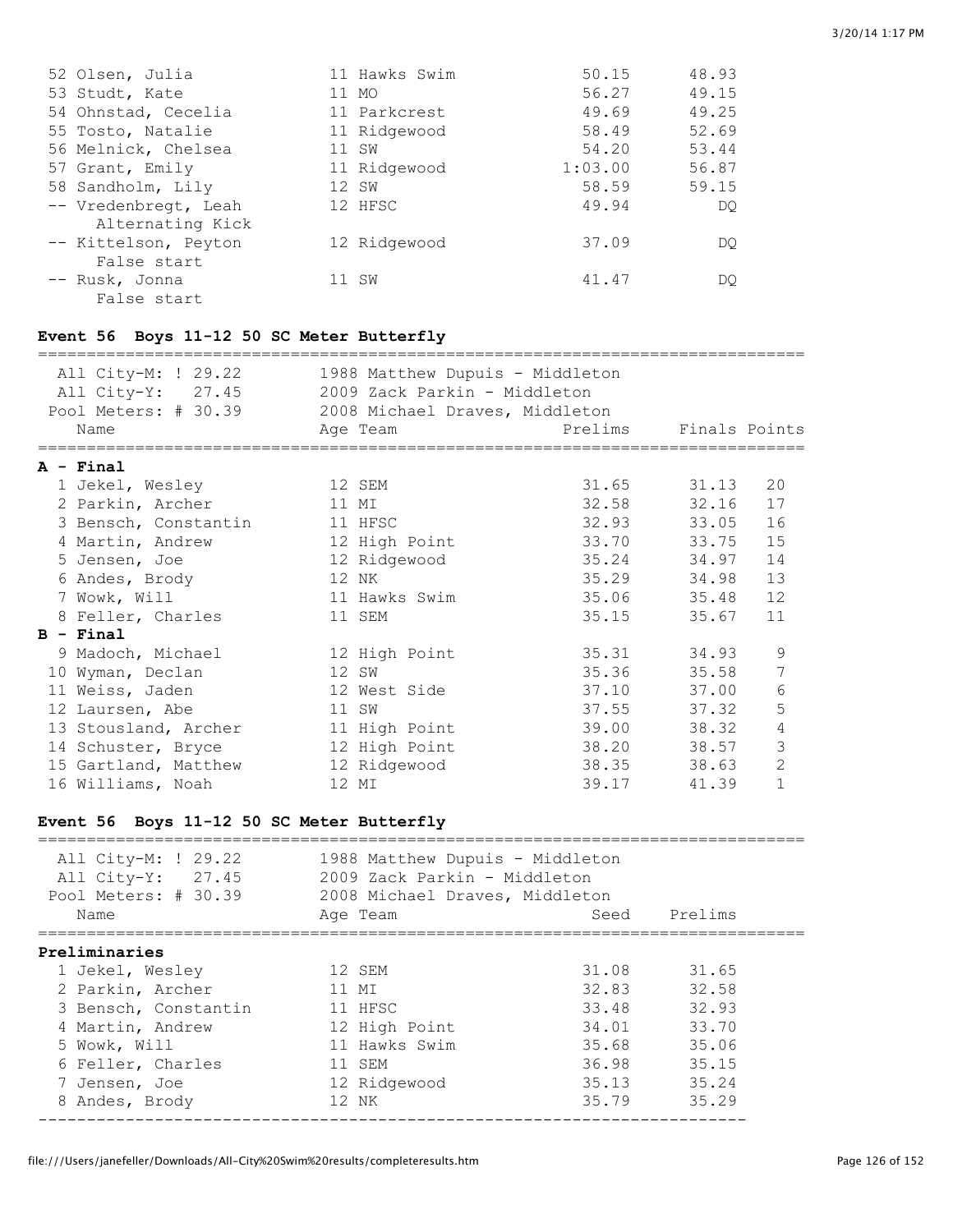| 9 Madoch, Michael                                | 12 High Point                 | 35.70                                 | 35.31                                           |  |
|--------------------------------------------------|-------------------------------|---------------------------------------|-------------------------------------------------|--|
| 10 Wyman, Declan                                 | 12 SW                         | 36.43                                 | 35.36                                           |  |
| 11 Weiss, Jaden                                  | 12 West Side                  | 37.73 37.10                           |                                                 |  |
| 12 Laursen, Abe                                  | 11 SW                         | 38.12 37.55                           |                                                 |  |
| 13 Schuster, Bryce                               | 12 High Point                 | 42.06 38.20                           |                                                 |  |
| 14 Gartland, Matthew 12 Ridgewood                |                               | 38.78 38.35                           |                                                 |  |
|                                                  |                               | 38.69 39.00                           |                                                 |  |
| 15 Stousland, Archer 11 High Point               | 12 MI                         |                                       |                                                 |  |
| 16 Williams, Noah                                |                               | 42.03 39.17                           |                                                 |  |
| 17 Zarov, Ethan                                  | 12 Parkcrest                  | 42.55                                 | 40.29                                           |  |
| 18 Neumann, Brett<br>_____________________       | 11 Ridgewood<br>____________  | 42.71 40.67<br>---------------------- |                                                 |  |
| 19 Walters, Max                                  | 12 Parkcrest                  | 43.81 41.12                           |                                                 |  |
| 20 Gronski, Sam                                  | 11 MO                         | 41.52 41.38                           |                                                 |  |
| 21 Brown, William                                | 12 SEM                        | NT 42.01                              |                                                 |  |
| 22 Hoppe, Kyle                                   | 11 Ridgewood 43.61 42.82      |                                       |                                                 |  |
| 23 Murphy, Kyle 11 High Point                    |                               | 47.84 43.11                           |                                                 |  |
| 24 Flister, Andrew                               | 11 MO                         | 44.41 43.45                           |                                                 |  |
| 25 Pitsch, Henry                                 | 11 HFSC                       |                                       | 50.97 44.52                                     |  |
| 26 Clark, Brady                                  | 12 MO                         | 43.81 45.13                           |                                                 |  |
| 27 Hanson, Adam                                  | 11 MI                         | 47.03 46.29                           |                                                 |  |
| 28 Peek, Michael                                 | 12 MI                         | 47.97 46.91                           |                                                 |  |
| 29 Blum, Eric                                    | 11 Ridgewood                  | 49.40 47.07                           |                                                 |  |
| 30 Trinkner, Charlie                             | 11 Ridgewood                  | 46.07 49.04                           |                                                 |  |
| 31 Stockwell, Elliot                             |                               | 51.39 50.17                           |                                                 |  |
|                                                  | 11 SEM                        |                                       |                                                 |  |
| 32 Kantor, Liam                                  | 11 SW                         | 52.49 50.74                           |                                                 |  |
|                                                  |                               |                                       |                                                 |  |
| 33 Pi, Marcos                                    | 11 Ridgewood                  | 58.62 58.96                           |                                                 |  |
| Event 57 Girls 13-14 50 SC Meter Butterfly       |                               |                                       |                                                 |  |
|                                                  |                               |                                       |                                                 |  |
| All City-M: ! 29.42 2005 Ruby Martin - Cherokee  |                               |                                       |                                                 |  |
| All City-Y: 26.22 2012 Kendra Nealey - Shorewood |                               |                                       |                                                 |  |
| Pool Meters: # 29.42 2005 Ruby Martin, Cherokee  |                               |                                       |                                                 |  |
| Name                                             | Age Team                      | Prelims                               | Finals Points                                   |  |
| A - Final                                        |                               |                                       |                                                 |  |
| 1 Pierobon Mays, Chiara 13 Hawks Swim            |                               | 30.17                                 | 30.24<br>20                                     |  |
| 2 Larsen, Kristi                                 | 14 SEM                        | 30.42                                 | 30.46<br>17                                     |  |
| 3 Lin, Victoria                                  | 14 MI                         | 30.49                                 | 30.87<br>16                                     |  |
| 4 Alderson, Samantha                             | 14 SEM                        | 31.63                                 | 31.61<br>15                                     |  |
| 5 Wilson, Claire                                 | 13 Ridgewood                  | 32.19                                 | 32.07<br>14                                     |  |
| 6 Sleeth, Maggie                                 | 14 Ridgewood                  | 32.24                                 | 13<br>32.12                                     |  |
| 7 McGill, Margaret                               | 14 MI                         | 32.42                                 | 12<br>32.47                                     |  |
| 8 Becker, Hannah                                 | 14 Ridgewood                  | 32.69                                 | 33.27<br>11                                     |  |
| B - Final                                        |                               |                                       |                                                 |  |
| 9 Mickelson, Emma                                | 14 SW                         | 32.86                                 | 9                                               |  |
|                                                  |                               |                                       | 32.98<br>7                                      |  |
| 10 Winkler, Jordan                               | 13 MI                         | 33.39                                 | 33.26                                           |  |
| 11 Hartlieb, Gretchen                            | 14 NK                         | 33.03                                 | $\epsilon$<br>33.47                             |  |
| 12 Larget, Greta                                 | 14 Parkcrest                  | 33.61                                 | 5<br>33.52                                      |  |
| 13 Andes, Riley                                  | 14 NK                         | 32.95                                 | $\sqrt{4}$<br>33.56                             |  |
| 14 Lambert, Katherine                            | 14 SW                         | 33.75                                 | 3<br>33.59                                      |  |
| 15 Go, Margaret<br>16 Walters, Bella             | 13 High Point<br>14 Parkcrest | 33.43<br>34.36                        | $\overline{c}$<br>34.74<br>$\mathbf 1$<br>35.01 |  |

### **Event 57 Girls 13-14 50 SC Meter Butterfly**

===============================================================================

All City-M: ! 29.42 2005 Ruby Martin - Cherokee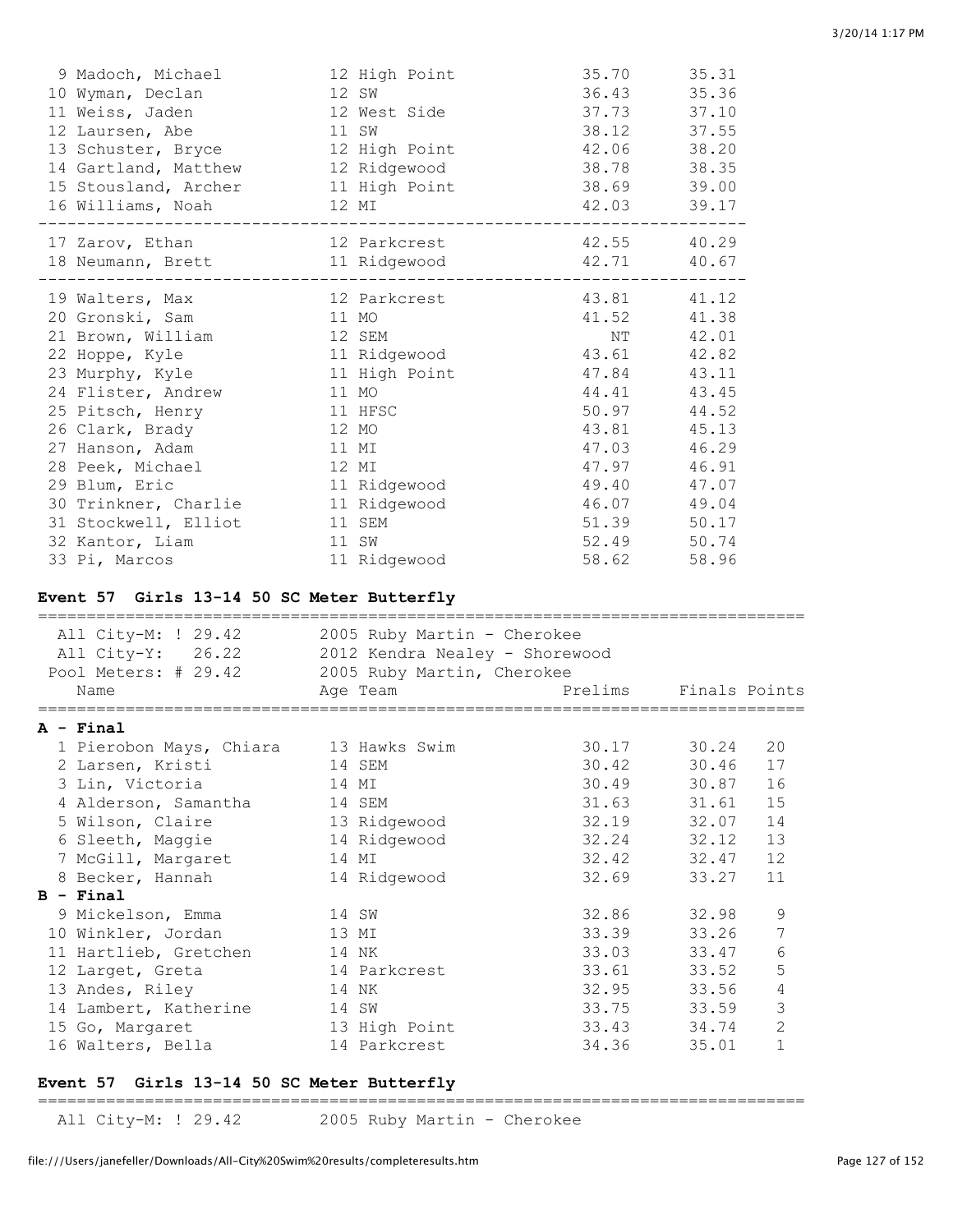| All City-Y: 26.22 2012 Kendra Nealey - Shorewood                                      |                           |             |                      |  |
|---------------------------------------------------------------------------------------|---------------------------|-------------|----------------------|--|
| Pool Meters: # 29.42 2005 Ruby Martin, Cherokee                                       |                           |             |                      |  |
| Name                                                                                  | Age Team and Seed Prelims |             |                      |  |
| Preliminaries                                                                         |                           |             |                      |  |
| 1 Pierobon Mays, Chiara 13 Hawks Swim                                                 |                           | 30.09 30.17 |                      |  |
| 2 Larsen, Kristi 14 SEM                                                               |                           | 29.75 30.42 |                      |  |
| 3 Lin, Victoria                                                                       | 14 MI                     | 31.65       | 30.49                |  |
| 4 Alderson, Samantha 14 SEM                                                           |                           | 31.05 31.63 |                      |  |
|                                                                                       |                           | 33.88 32.19 |                      |  |
| 5 Wilson, Claire 13 Ridgewood<br>6 Sleeth, Maggie 14 Ridgewood                        |                           | 32.07 32.24 |                      |  |
| 7 McGill, Margaret 14 MI                                                              |                           | 34.82 32.42 |                      |  |
|                                                                                       |                           |             |                      |  |
| 9 Mickelson, Emma                                                                     | 14 SW                     |             |                      |  |
| 10 Andes, Riley                                                                       | 14 NK                     |             | 33.08 32.86          |  |
|                                                                                       |                           | 33.01 32.95 | 33.03                |  |
| 11 Hartlieb, Gretchen 14 NK                                                           |                           | 32.67       |                      |  |
| 12 Winkler, Jordan 13 MI                                                              |                           | 34.72 33.39 |                      |  |
| 13 Go, Margaret 13 High Point<br>14 Larget, Greta 14 Parkcrest                        |                           | 33.87 33.43 |                      |  |
|                                                                                       |                           | 34.10 33.61 |                      |  |
| 15 Lambert, Katherine 14 SW 33.07 33.75<br>16 Walters, Bella 14 Parkcrest 35.33 34.36 |                           |             |                      |  |
|                                                                                       |                           |             |                      |  |
|                                                                                       |                           |             |                      |  |
|                                                                                       |                           |             |                      |  |
|                                                                                       |                           |             |                      |  |
| 19 Jaye, Anna 14 SW<br>20 Donkle, Natalie 13 West Side<br>21 Anderson Mary Mail 15    |                           |             | 35.34 35.44          |  |
|                                                                                       |                           | 34.20 35.53 |                      |  |
| 21 Anderson, Mary Kate 13 Parkcrest                                                   |                           | 35.72 35.85 | 36.65                |  |
| 22 Jankovich, Kathleen 13 HFSC                                                        |                           | 36.73       | 36.84                |  |
| 23 Jaeger, Renata 14 MO<br>24 Ashley, Anna                                            | 14 MI                     | 37.82       | 36.89                |  |
|                                                                                       |                           | 37.04       | 37.15                |  |
| 25 Bachmeier, Heidi 13 MI                                                             |                           | 38.52       | 37.90                |  |
| 26 Murphy, Caitlin 13 High Point                                                      |                           | 37.23       |                      |  |
| 27 Brenneis, Willa 13 MO<br>28 Peterson, Bria                                         |                           | 37.90 37.99 |                      |  |
|                                                                                       | 13 HFSC                   | 38.79 38.03 |                      |  |
| 29 Christianson, Lauryn 13 MO<br>30 Alban, Erin 13 HFSC                               |                           | 40.39       | 39.06 38.38<br>38.42 |  |
| 31 Boller, Emma                                                                       | 14 SW                     | 38.56       | 38.46                |  |
| 32 Esser, Madalyn                                                                     | 13 Ridgewood              | 39.94       | 39.09                |  |
| 33 Hellenbrand, Taylor                                                                | 13 MI                     | 41.09       | 39.17                |  |
| 34 Wheeler, Alexandra                                                                 | 13 SEM                    | 40.59       | 39.54                |  |
| 35 Patton, Rosie                                                                      | 13 Parkcrest              | 43.53       | 39.65                |  |
| 36 McGlenn, Maggie                                                                    | 13 SW                     | 38.43       | 39.94                |  |
|                                                                                       |                           | 40.52       | 40.59                |  |
| 37 Gale, Megan                                                                        | 14 Ridgewood              | 41.73       |                      |  |
| 38 Korb, Sophia                                                                       | 13 MBCC                   | 43.60       | 40.80                |  |
| 39 Walsh, Megan                                                                       | 13 SW                     |             | 41.87                |  |
| 40 Rapacz, Lillia                                                                     | 13 MI                     | 44.81       | 44.58                |  |
| 41 King, Katrina                                                                      | 14 Ridgewood              | 45.56       | 44.97                |  |
| 42 Kane, Alexis                                                                       | 13 Parkcrest              | 47.35       | 45.66                |  |
| 43 Braithwaite, Ann                                                                   | 13 MBCC                   | 45.67       | 48.57                |  |
| -- Torrealba, Valerie<br>False start                                                  | 13 Ridgewood              | 40.96       | DQ                   |  |
| -- Ghandhi, Nora                                                                      | 13 SW                     | 40.78       | DQ                   |  |
| False start                                                                           |                           |             |                      |  |
| -- Ace, Madeline                                                                      | 14 MI                     | 38.11       | ΝS                   |  |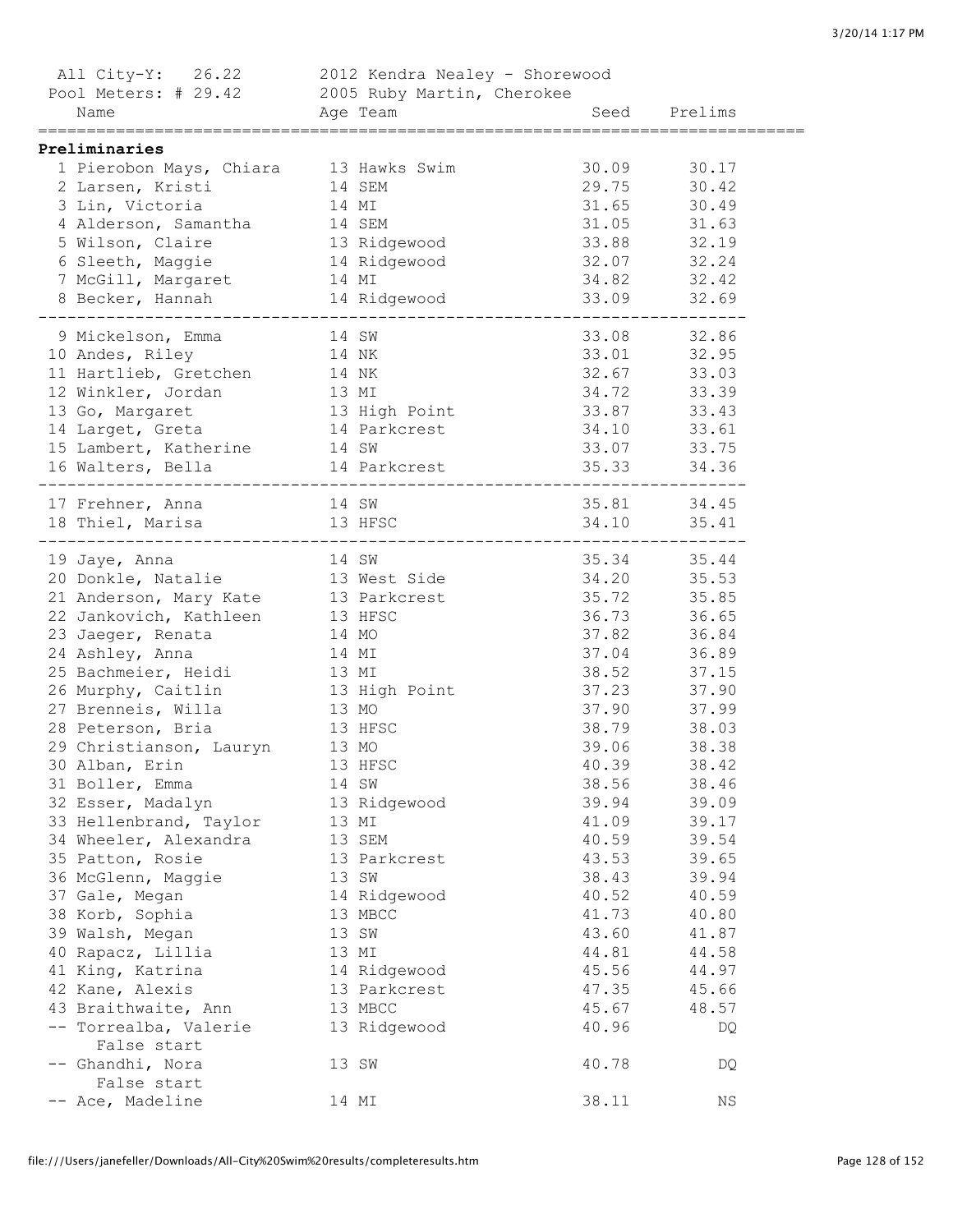# **Event 58 Boys 13-14 50 SC Meter Butterfly**

| All City-M: ! 26.87 2011 Ben Gebhart - Ridgewood |                                         |                                  |               |                |
|--------------------------------------------------|-----------------------------------------|----------------------------------|---------------|----------------|
| All City-Y: 23.92 2012 Ben Gebhart - Ridgewood   |                                         |                                  |               |                |
| Pool Meters: # 28.23                             | 2011 Zack Parkin & Ben Gebhart, MI & RW |                                  |               |                |
| Name                                             | Age Team                                | Prelims                          | Finals Points |                |
| :===================================             |                                         | ================================ |               |                |
| A - Final                                        |                                         |                                  |               |                |
| 1 Wowk, Alex                                     | 13 Hawks Swim                           | 28.61                            | 28.55         | 20             |
| 2 Fochios, Philip                                | 14 SEM                                  | 28.91                            | 28.60         | 17             |
| 3 Bielski, Harrison                              | 14 MI                                   | 29.07                            | 29.18         | 16             |
| 4 Weaver, Lain                                   | 13 HFSC                                 | 29.60                            | 29.21         | 15             |
| 5 Storms, Eric                                   | 13 MO                                   | 29.94                            | 29.47         | 14             |
| 6 Delaney, Luke                                  | 14 MI                                   | 29.49                            | 29.86         | 13             |
| 7 Kyle, Rees                                     | 13 MO                                   | 29.69                            | 30.28         | 12             |
| 8 Wall, Zach                                     | 14 MBCC                                 | 29.71                            | 30.55         | 11             |
| $B - Final$                                      |                                         |                                  |               |                |
| 9 Leiferman, Matthew                             | 14 MI                                   | 30.31                            | 29.92         |                |
|                                                  |                                         | 31.42                            |               | 9              |
| 10 Driscoll, Gregory                             | 13 SW                                   |                                  | 31.14         | 7              |
| 11 Frucht, Andrew                                | 14 NK                                   | 30.55                            | 31.21         | 6              |
| 12 Zocher, Jack                                  | 14 High Point                           | 31.96                            | 31.71         | 5              |
| 13 Bensch, Vincent                               | 14 HFSC                                 | 31.72                            | 32.18         | $\overline{4}$ |
| 14 Lundal, Roark                                 | 13 Hawks Swim                           | 32.24                            | 32.40         | 3              |
| 15 Melnick, Noah                                 | 14 SW                                   | 32.37                            | 33.57         | $\mathbf{2}$   |
| 16 Stewart, Ryan                                 | 13 Ridgewood                            | 34.17                            | 33.88         | $\mathbf{1}$   |
|                                                  |                                         |                                  |               |                |
| Event 58 Boys 13-14 50 SC Meter Butterfly        |                                         |                                  |               |                |
|                                                  |                                         |                                  |               |                |
| All City-M: ! 26.87 2011 Ben Gebhart - Ridgewood |                                         |                                  |               |                |
| All City-Y: 23.92 2012 Ben Gebhart - Ridgewood   |                                         |                                  |               |                |
| Pool Meters: # 28.23                             | 2011 Zack Parkin & Ben Gebhart, MI & RW |                                  |               |                |
| Name                                             | Age Team                                | Seed                             | Prelims       |                |
| Preliminaries                                    |                                         |                                  |               |                |
| 1 Wowk, Alex                                     | 13 Hawks Swim                           | 27.73                            | 28.61         |                |
| 2 Fochios, Philip                                | 14 SEM                                  | 30.37                            | 28.91         |                |
| 3 Bielski, Harrison                              |                                         | 29.54                            |               |                |
|                                                  | 14 MI                                   |                                  | 29.07         |                |
| 4 Delaney, Luke                                  | 14 MI                                   | 30.47                            | 29.49         |                |
| 5 Weaver, Lain                                   | 13 HFSC                                 | 29.47                            | 29.60         |                |
| 6 Kyle, Rees                                     | 13 MO                                   | 29.94                            | 29.69         |                |
| 7 Wall, Zach                                     | 14 MBCC                                 | 30.40                            | 29.71         |                |
| 8 Storms, Eric                                   | 13 MO                                   |                                  | 30.05 29.94   |                |
| 9 Leiferman, Matthew                             | 14 MI                                   |                                  | 31.14 30.31   |                |
| 10 Frucht, Andrew                                | 14 NK                                   |                                  | 31.42 30.55   |                |
| 11 Driscoll, Gregory                             | 13 SW                                   | 31.64                            | 31.42         |                |
| 12 Bensch, Vincent                               | 14 HFSC                                 | 31.82                            | 31.72         |                |
| 13 Zocher, Jack                                  | 14 High Point                           |                                  | 32.22 31.96   |                |
| 14 Lundal, Roark                                 | 13 Hawks Swim                           |                                  | 32.30 32.24   |                |
| 15 Melnick, Noah                                 | 14 SW                                   | 32.44                            | 32.37         |                |
|                                                  |                                         |                                  | 35.44 34.17   |                |
| 16 Stewart, Ryan                                 | 13 Ridgewood                            |                                  |               |                |
| 17 Turgeson, Alex                                | 13 Parkcrest                            | 35.55 34.76                      |               |                |
| 18 Smith, Sam                                    | 13 Ridgewood                            | 39.20                            | 35.83         |                |
|                                                  |                                         |                                  |               |                |
| 19 Alwari, Jacoub                                | 14 HFSC                                 |                                  | 36.73 36.58   |                |
| 20 Williams, Cole 13 Ridgewood                   |                                         | 37.58                            | 37.10         |                |
|                                                  |                                         |                                  |               |                |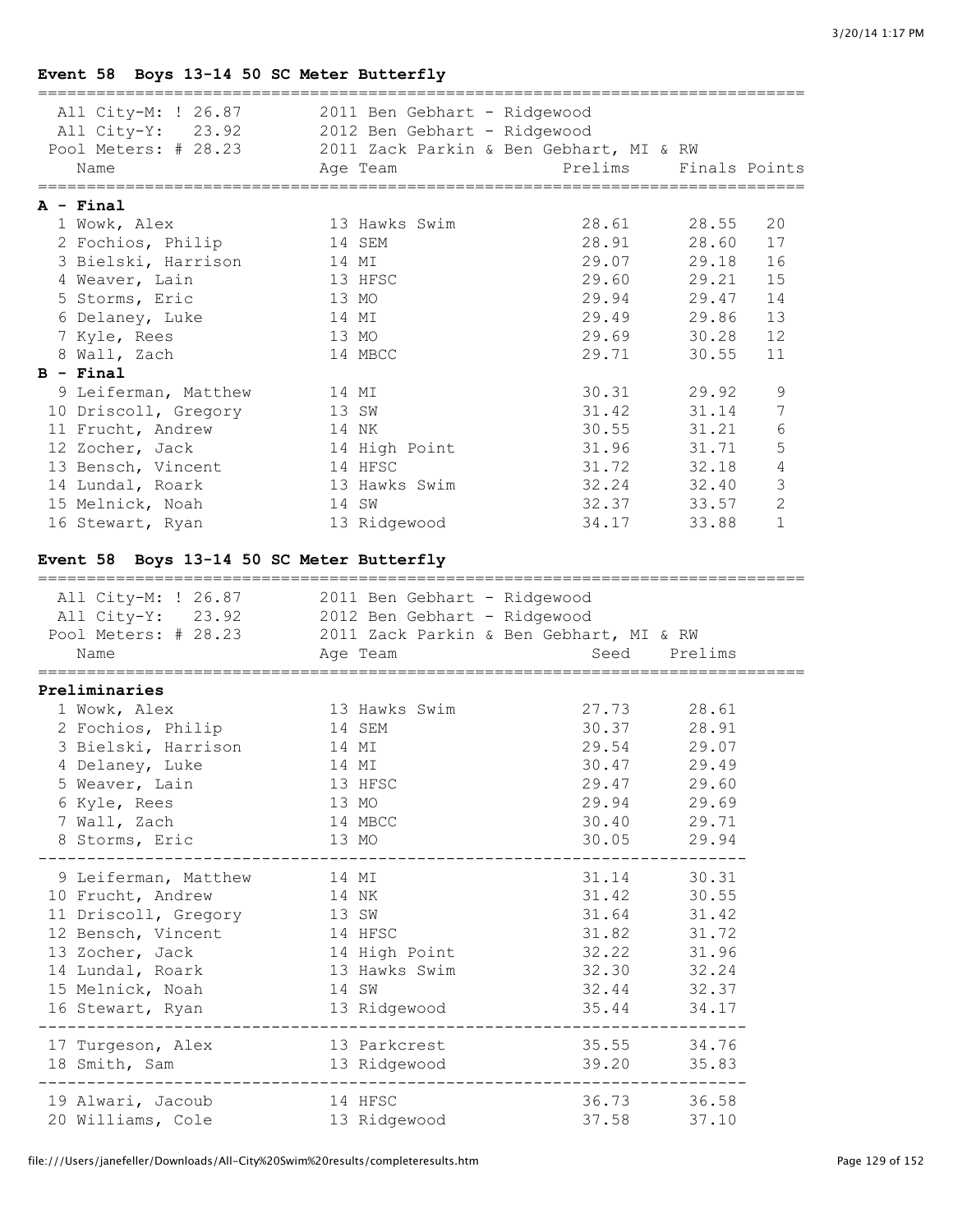| 21 Stockwell, Noah     | 14 SEM       | 41.41 | 37.19 |
|------------------------|--------------|-------|-------|
| 22 Christensen, Bailey | 14 SEM       | 39.85 | 37.30 |
| 23 Seymour-Nahn, Caden | 13 Parkcrest | 37.87 | 37.47 |
| 24 Touchett, Bryan     | 13 Ridgewood | 41.63 | 38.09 |
| 25 McLennan, Joshua    | 13 HFSC      | 39.65 | 38.45 |
| 26 Cranley, Owen       | 13 SW        | 38.95 | 40.19 |
| 27 Huie, Conor         | 13 West Side | 42.59 | 40.36 |
| 28 Gallay, Blake       | 13 MI        | 43.04 | 40.96 |
| -- Dyslin, Andre       | 13 MO        | 54.90 | DO    |
| Alternating Kick       |              |       |       |

# **Event 59 Women 15-19 100 SC Meter Butterfly**

|                                                    | All City-M: ! 1:03.69                            | 2002 Jane Evans - Parkcrest |                           |                         |                |  |  |
|----------------------------------------------------|--------------------------------------------------|-----------------------------|---------------------------|-------------------------|----------------|--|--|
|                                                    | All City-Y: 59.00 2000 Sarah Hodulik - Shorewood |                             |                           |                         |                |  |  |
| Pool Meters: # 1:06.69 2013 Madison Martin, Nakoma |                                                  |                             |                           |                         |                |  |  |
|                                                    | Name                                             | Age Team                    | <b>Example 18 Prelims</b> | Finals Points           |                |  |  |
|                                                    | $A - Final$                                      |                             |                           |                         |                |  |  |
|                                                    | 1 Jekel, Jo                                      | 16 SEM                      |                           | $1:08.16$ $1:05.78#$ 20 |                |  |  |
|                                                    | 2 Landgraf, Anna                                 | 17 MI                       | 1:09.15                   | 1:06.37#                | 17             |  |  |
|                                                    | 3 Martin, Madison                                | 17 NK                       | 1:06.69                   | 1:06.86                 | 16             |  |  |
|                                                    | 4 Hartung, Robin                                 | 18 High Point               | 1:08.95                   | 1:09.02                 | 15             |  |  |
|                                                    | 5 Seymour, Samantha                              | 16 SEM                      | 1:08.56                   | 1:09.20                 | 14             |  |  |
|                                                    | 6 First, Mary                                    | 15 West Side                | 1:09.07                   | 1:09.76                 | 13             |  |  |
|                                                    | 7 Wilson, Becca                                  | 17 Ridgewood 1:10.59        |                           | 1:09.90                 | 12             |  |  |
|                                                    | 8 Bielski, Madeline                              | 17 MI                       | 1:10.85                   | 1:11.17                 | 11             |  |  |
|                                                    | $B - Final$                                      |                             |                           |                         |                |  |  |
|                                                    | 9 Shea, Johannah                                 | 15 Ridgewood                | 1:11.39                   | 1:10.67                 | 9              |  |  |
|                                                    | 10 Barczi, Amelia                                | 18 SW                       | 1:11.21                   | 1:11.38                 | 7              |  |  |
|                                                    | 11 McNeil, Maggie                                | 15 MBCC                     | 1:15.04                   | 1:12.65                 | 6              |  |  |
|                                                    | 12 Hagen, Krystal                                | 18 MO                       | 1:13.03                   | 1:13.11                 | 5              |  |  |
|                                                    | 13 Sheridan, Molly                               | 15 High Point               | 1:12.26                   | 1:13.49                 | 4              |  |  |
|                                                    | 14 Queoff, Kirsten                               | 15 SEM                      | 1:13.34                   | 1:13.71                 | 3              |  |  |
|                                                    | 15 Frankwicz, Keely                              | 15 MO                       | 1:13.62                   | 1:14.49                 | $\overline{2}$ |  |  |
|                                                    | 16 Storms, Grace                                 | 15 MO                       | 1:14.35                   | 1:15.62                 | $\mathbf{1}$   |  |  |
|                                                    |                                                  |                             |                           |                         |                |  |  |
|                                                    | Event 59 Women 15-19 100 SC Meter Butterfly      |                             |                           |                         |                |  |  |

| Age Team                               |                                                                       |                                                                                                                                       |                                                                                                                                                                                                    |
|----------------------------------------|-----------------------------------------------------------------------|---------------------------------------------------------------------------------------------------------------------------------------|----------------------------------------------------------------------------------------------------------------------------------------------------------------------------------------------------|
|                                        |                                                                       |                                                                                                                                       |                                                                                                                                                                                                    |
|                                        |                                                                       |                                                                                                                                       |                                                                                                                                                                                                    |
| 16 SEM                                 |                                                                       | 1:08.16                                                                                                                               |                                                                                                                                                                                                    |
| 16 SEM                                 |                                                                       | 1:08.56                                                                                                                               |                                                                                                                                                                                                    |
| 18 High Point                          |                                                                       | 1:08.95                                                                                                                               |                                                                                                                                                                                                    |
|                                        |                                                                       | 1:09.07                                                                                                                               |                                                                                                                                                                                                    |
| 17 MI                                  |                                                                       | 1:09.15                                                                                                                               |                                                                                                                                                                                                    |
| 17 Ridgewood                           |                                                                       |                                                                                                                                       |                                                                                                                                                                                                    |
| 17 MI                                  |                                                                       |                                                                                                                                       |                                                                                                                                                                                                    |
| 18 SW<br>15 Ridgewood<br>15 High Point |                                                                       | 1:12.26                                                                                                                               |                                                                                                                                                                                                    |
|                                        | All City-M: ! 1:03.69<br>17 NK<br>3 Seymour, Samantha<br>15 West Side | 2002 Jane Evans - Parkcrest<br>All City-Y: 59.00 2000 Sarah Hodulik - Shorewood<br>Pool Meters: # 1:06.69 2013 Madison Martin, Nakoma | Seed Prelims<br>$1:07.00$ $1:06.69#$<br>1:06.27<br>1:08.09<br>1:08.02<br>1:11.30<br>1:08.48<br>$1:10.42$ $1:10.59$<br>$1:16.18$ $1:10.85$<br>$1:09.55$ $1:11.21$<br>$1:16.76$ $1:11.39$<br>1:16.49 |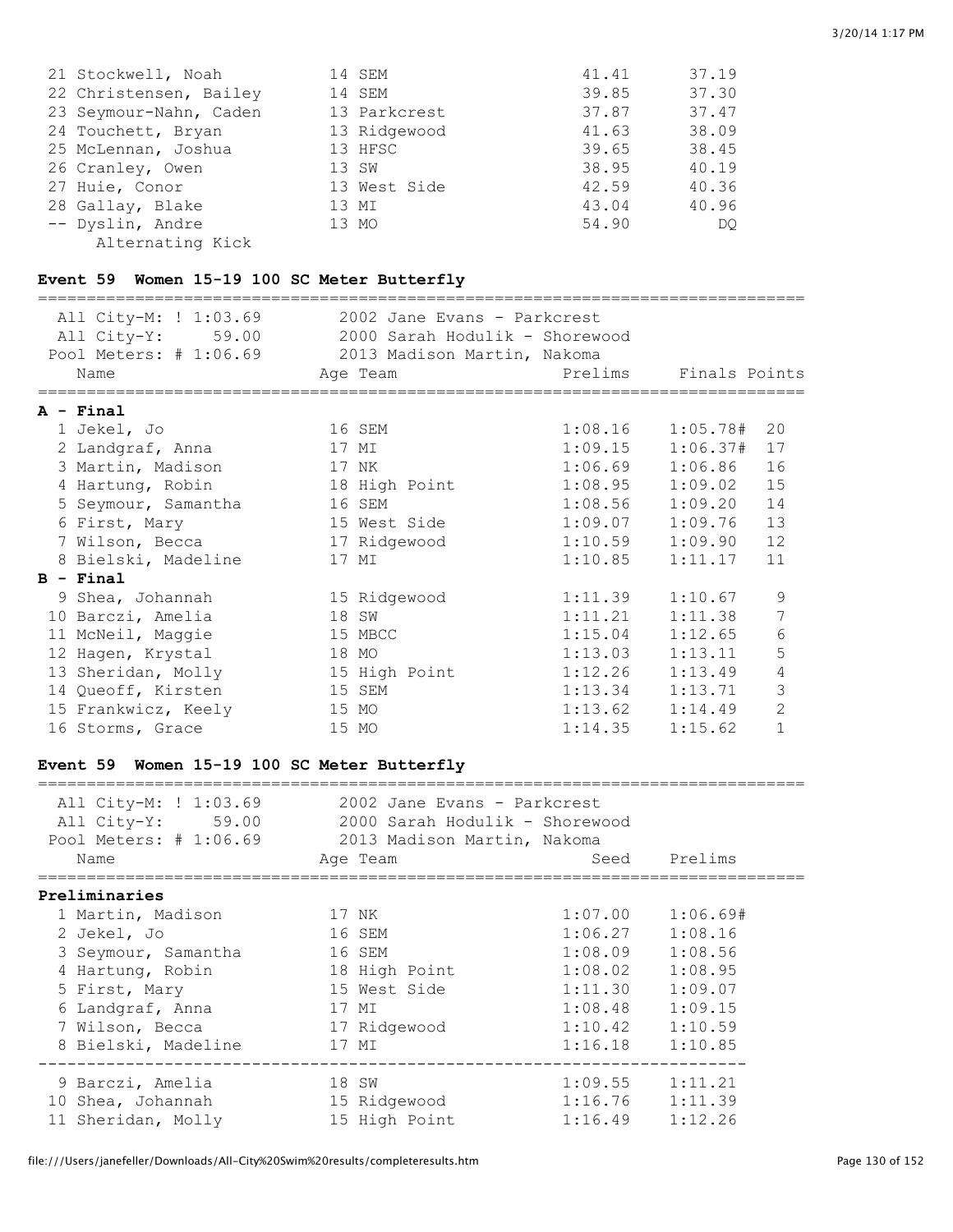| 12 Hagen, Krystal<br>13 Queoff, Kirsten<br>14 Frankwicz, Keely<br>15 Storms, Grace<br>16 McNeil, Maggie 315 MBCC                                                                                                                                                                                                                                                                                                                                                         | 18 MO<br>15 SEM<br>15 MO<br>15 MO<br>-----------------                                                                                                | 1:14.58 1:13.62<br>1:16.89 1:14.35<br>$1:13.03$ $1:15.04$                                                                                                                                                                                                                                                         | $1:13.71$ $1:13.03$<br>$1:16.35$ $1:13.34$                                                                                       |
|--------------------------------------------------------------------------------------------------------------------------------------------------------------------------------------------------------------------------------------------------------------------------------------------------------------------------------------------------------------------------------------------------------------------------------------------------------------------------|-------------------------------------------------------------------------------------------------------------------------------------------------------|-------------------------------------------------------------------------------------------------------------------------------------------------------------------------------------------------------------------------------------------------------------------------------------------------------------------|----------------------------------------------------------------------------------------------------------------------------------|
| 17 Marten, Brooke                                                                                                                                                                                                                                                                                                                                                                                                                                                        | 17 MO<br>18 Statz, Allison 17 Ridgewood 1:24.53 1:15.59                                                                                               | $1:16.23$ $1:15.35$                                                                                                                                                                                                                                                                                               |                                                                                                                                  |
| 19 Donkle, Julia<br>20 Hornacek, Claire 18 Parkcrest<br>21 Houston, Holly<br>22 Kopp, Jennifer<br>23 Brunsell, Kristin<br>24 Marty, Emily<br>25 McClenahan, Kate 17 Hawks Swim<br>26 Shea, Aileen<br>27 Eckerle, Molly<br>28 Schwartz, Maddy 17 High Point<br>29 Smith, Andie 16 Ridgewood<br>30 Talerico, Samantha 18 HFSC<br>31 Attaway, Caitlin<br>32 Abrams, Jaynee<br>33 Vorperian, Sevahn 16 SEM<br>34 Murray, Sydnie<br>Event 60 Men 15-19 100 SC Meter Butterfly | 15 West Side<br>15 Parkcrest<br>16 SEM<br>18 MO<br>15 Ridgewood<br>15 Ridgewood<br>15 Parkcrest<br>16 Ridgewood<br>15 MO<br>16 SW<br>17 MO            | $1:20.23$ $1:16.50$<br>$1:17.15$ $1:16.77$<br>$1:20.14$ $1:18.06$<br>$1:13.36$ $1:18.07$<br>$1:19.43$ $1:18.54$<br>$1:22.26$ $1:18.75$<br>1:19.49<br>$1:23.55$ $1:20.34$<br>1:24.98<br>1:21.57<br>$1:22.68$ $1:22.50$<br>$1:22.94$ $1:23.24$<br>$1:23.04$ $1:23.38$<br>$1:22.40$ $1:24.18$<br>$1:25.18$ $1:24.19$ | 1:19.69<br>1:20.71<br>1:21.87<br>$1:38.03$ $1:31.87$                                                                             |
|                                                                                                                                                                                                                                                                                                                                                                                                                                                                          | All City-M: ! 55.83 2011 Drew teDuits - Nakoma<br>All City-Y: 49.92 2012 RJ Leiferman - Middleton<br>Pool Meters: # 59.58 2013 Zack Parkin, Middleton |                                                                                                                                                                                                                                                                                                                   |                                                                                                                                  |
| Name                                                                                                                                                                                                                                                                                                                                                                                                                                                                     | Age Team                                                                                                                                              |                                                                                                                                                                                                                                                                                                                   | Prelims Finals Points                                                                                                            |
| A - Final<br>1 Parkin, Zack 16 MI<br>2 Gebhart, Ben 15 Rio<br>3 Jekel, Sam<br>4 Lund, Nick<br>5 Walker, Anthony<br>6 Menninga, Ryan<br>7 Sackett, Andrew<br>8 McGilvray, Kade                                                                                                                                                                                                                                                                                            | 18 MI<br>18 Parkcrest<br>16 West Side<br>17 MO<br>16 Ridgewood                                                                                        | 1:02.15<br>1:01.40<br>1:00.82<br>1:02.12<br>1:01.31                                                                                                                                                                                                                                                               | 59.98 57.88# 20<br>59.00# 17<br>59.88 59.12# 16<br>59.58# 15<br>1:00.11<br>14<br>1:00.36<br>13<br>12<br>1:01.35<br>11<br>1:01.44 |
| B - Final<br>9 Peterson-Weber, Alex<br>10 Hornacek, John<br>11 Jetty, Charles<br>12 O'Keefe, Jack<br>13 Snodgrass, Charles                                                                                                                                                                                                                                                                                                                                               | 16 SW<br>16 Parkcrest<br>16 MO<br>16 HFSC<br>18 SEM                                                                                                   | 1:02.75<br>1:02.72<br>1:05.00<br>1:04.07<br>1:05.11                                                                                                                                                                                                                                                               | $\mathsf 9$<br>1:00.37<br>1:02.48<br>7<br>$\sqrt{6}$<br>1:03.22<br>5<br>1:03.84<br>1:03.98<br>4                                  |

#### 14 Doll, Lars 16 MO 1:05.54 1:04.03 3 15 Immerfall, Ben 18 HFSC 1:04.06 1:04.59 2

#### **Event 60 Men 15-19 100 SC Meter Butterfly**

=============================================================================== All City-M: ! 55.83 2011 Drew teDuits - Nakoma All City-Y: 49.92 2012 RJ Leiferman - Middleton Pool Meters: # 59.58 2013 Zack Parkin, Middleton

16 Haer-Hartmann, Geordi 16 West Side 1:04.08 1:04.91 1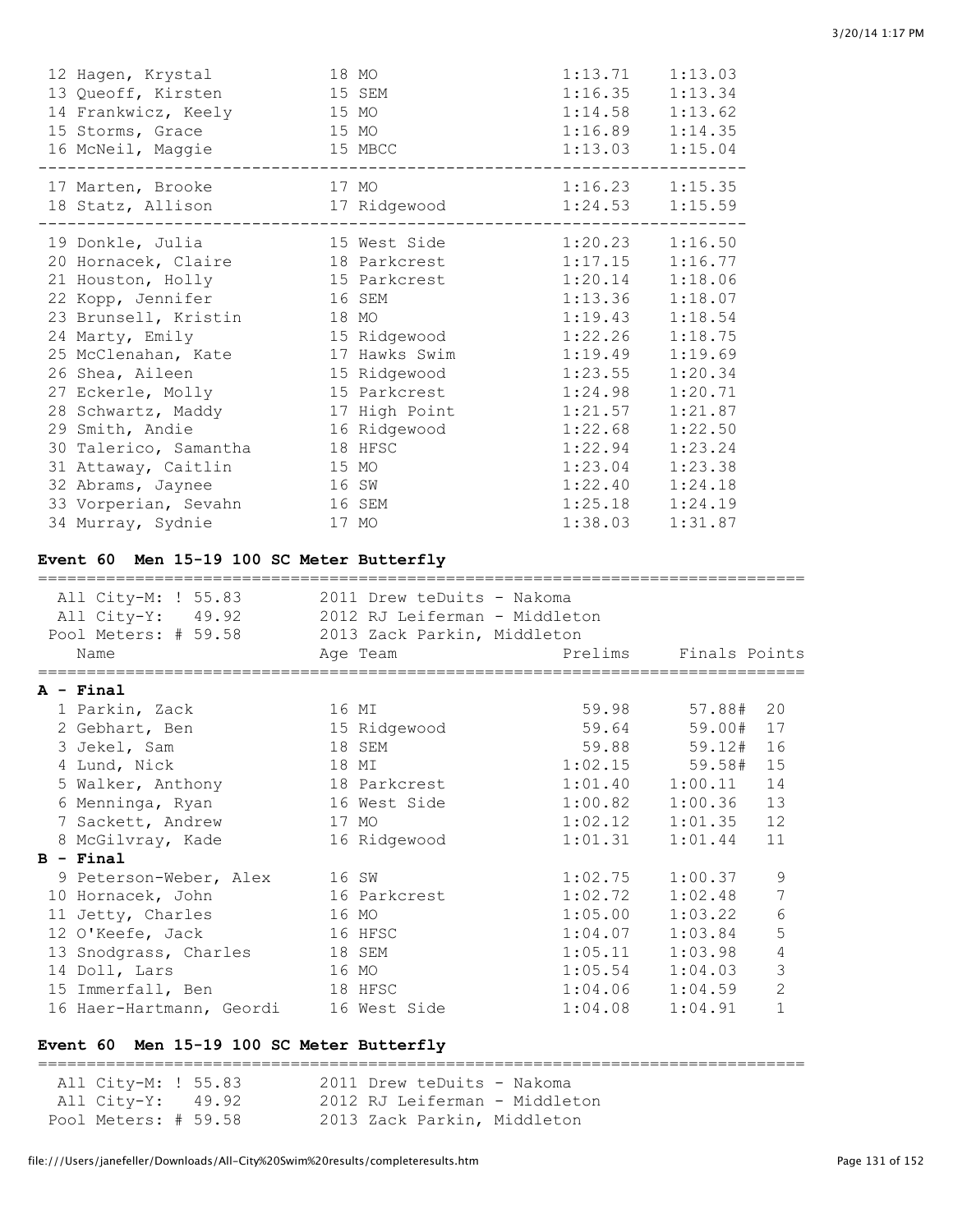| Age Team<br>Name                                                                                        |       |                                                       |                                            | Seed Prelims              |
|---------------------------------------------------------------------------------------------------------|-------|-------------------------------------------------------|--------------------------------------------|---------------------------|
| Preliminaries                                                                                           |       |                                                       |                                            |                           |
| 1 Gebhart, Ben 15 Ridgewood                                                                             |       |                                                       | 59.78 59.64                                |                           |
| 2 Jekel, Sam                                                                                            |       | 18 SEM                                                | 59.98 59.88                                |                           |
| 3 Parkin, Zack                                                                                          |       | $\mathbb{M}$<br>16 MI                                 | 59.58                                      | 59.98                     |
| 4 Menninga, Ryan                                                                                        |       |                                                       | $1:01.25$ $1:00.82$<br>$1:04.56$ $1:01.31$ |                           |
| 5 McGilvray, Kade                                                                                       |       | -- --<br>16 West Side<br>16 Ridgewood<br>18 Parkcrest |                                            |                           |
| 6 Walker, Anthony                                                                                       |       |                                                       | $1:00.91$ $1:01.40$                        |                           |
| 7 Sackett, Andrew                                                                                       |       |                                                       |                                            |                           |
|                                                                                                         |       | 17 MO<br>18 MI                                        | $1:02.66$ $1:02.12$<br>$1:02.91$ $1:02.15$ |                           |
| 8 Lund, Nick                                                                                            |       |                                                       |                                            |                           |
| 9 Hornacek, John 16 Parkcrest                                                                           |       |                                                       | $1:04.05$ $1:02.72$                        |                           |
|                                                                                                         |       |                                                       | 59.84 1:02.75                              |                           |
| 10 Peterson-Weber, Alex 16 SW<br>11 Immerfall, Ben 18 HFSC<br>12 O'Keefe, Jack 16 HFSC                  |       |                                                       | $1:02.55$ $1:04.06$                        |                           |
|                                                                                                         |       |                                                       | $1:03.83$ $1:04.07$                        |                           |
| 13 Haer-Hartmann, Geordi<br>16 West Side<br>14 Jetty, Charles<br>16 MO                                  |       |                                                       | $1:06.16$ $1:04.08$<br>$1:04.91$ $1:05.00$ |                           |
|                                                                                                         |       |                                                       |                                            |                           |
| 15 Snodgrass, Charles                                                                                   |       |                                                       |                                            |                           |
| 16 Doll, Lars                                                                                           |       | 18 SEM<br>16 MO                                       |                                            |                           |
|                                                                                                         |       |                                                       |                                            |                           |
| 17 Miller, Baird 15 Parkcrest 1:05.48 1:06.26<br>18 Edmonds, Max 17 Ridgewood 1:09.19 1:06.33           |       |                                                       |                                            |                           |
|                                                                                                         |       |                                                       |                                            |                           |
| 19 Lenoch, Riley 18 HFSC                                                                                |       |                                                       | $1:04.39$ $1:06.57$                        |                           |
| 20 Phillips, Cameron 16 SEM<br>21 Olson, William 16 SEM                                                 |       |                                                       | $1:05.70$ $1:06.58$                        |                           |
| 21 Olson, William<br>22 Darien, Benjamin<br>23 Zillner, Cole 17 High Point<br>17 MO                     |       |                                                       | $1:09.12$ $1:07.46$                        |                           |
|                                                                                                         |       |                                                       | $1:06.79$ $1:08.39$                        |                           |
|                                                                                                         |       |                                                       | $1:07.90$ $1:10.07$                        |                           |
|                                                                                                         |       |                                                       | $1:12.69$ $1:10.72$                        |                           |
| 25 Ashley, Nicholas<br>26 Gomez, Eli                                                                    | 17 MI |                                                       | $1:11.54$ $1:11.24$                        |                           |
|                                                                                                         |       | 18 Parkcrest                                          | $1:15.65$ $1:13.16$                        |                           |
| 26 Gomez, Ell<br>27 Wanke, Michael 17 MO<br>28 Petty, Jonathan 15 High Point<br>28 Warner, Mark 17 HFSC |       |                                                       | $1:21.72$ $1:16.27$                        |                           |
|                                                                                                         |       |                                                       | $1:17.58$ $1:16.29$                        |                           |
|                                                                                                         |       |                                                       | $1:14.70$ $1:16.40$                        |                           |
|                                                                                                         |       | 15 HFSC                                               | $1:21.00$ $1:18.73$                        |                           |
| 30 Witynski, Grant<br>31 Oseth, Marek<br>31 Oseth, Marek                                                | 15 MO |                                                       | $1:23.72$ $1:22.93$                        |                           |
| 32 Mayhew, Maxwell 32 MI                                                                                |       |                                                       | $1:54.15$ $1:51.54$                        |                           |
| -- O'Meara, Patrick                                                                                     |       | 17 MBCC                                               | 1:16.69                                    | ΝS                        |
| Event 61 Girls 8 & Under 100 SC Meter IM                                                                |       |                                                       |                                            |                           |
|                                                                                                         |       | 1999 Beth Schramka - Parkcrest                        |                                            |                           |
| All City-M: ! 1:26.33<br>All City-Y: 1:27.56                                                            |       | 2012 Madelyn Lawn - High Point                        |                                            |                           |
|                                                                                                         |       |                                                       |                                            |                           |
| Pool Meters: # 1:31.21<br>Name                                                                          |       | 1999 Kayla Smith, Ridgewood<br>Age Team               | Prelims                                    | Finals Points             |
|                                                                                                         |       |                                                       |                                            |                           |
| A - Final                                                                                               |       |                                                       |                                            |                           |
| 1 DeFever, Olivia                                                                                       |       | 8 Hawks Swim                                          | 1:43.84                                    | 1:41.92<br>20             |
| 2 Talerico, Ren                                                                                         |       | 7 HFSC                                                |                                            | $1:48.13$ $1:45.79$<br>17 |
| 3 Gonter, Erin                                                                                          |       | 8 MI                                                  |                                            | $1:48.73$ $1:47.46$<br>16 |
| 4 Alonso, Jeanelle                                                                                      |       | 8 Ridgewood                                           | 1:47.31                                    | 1:47.75<br>15             |

 5 Klodd, Ella 8 SW 1:49.17 1:48.61 14 6 Gnewuch, Isabella 7 Hawks Swim 1:52.37 1:50.15 13 7 Rodriguez, Victoria 8 NK 1:52.56 1:53.92 12 8 Aman-Lavicky, Kate 8 SEM 1:51.93 1:54.97 11

**B - Final**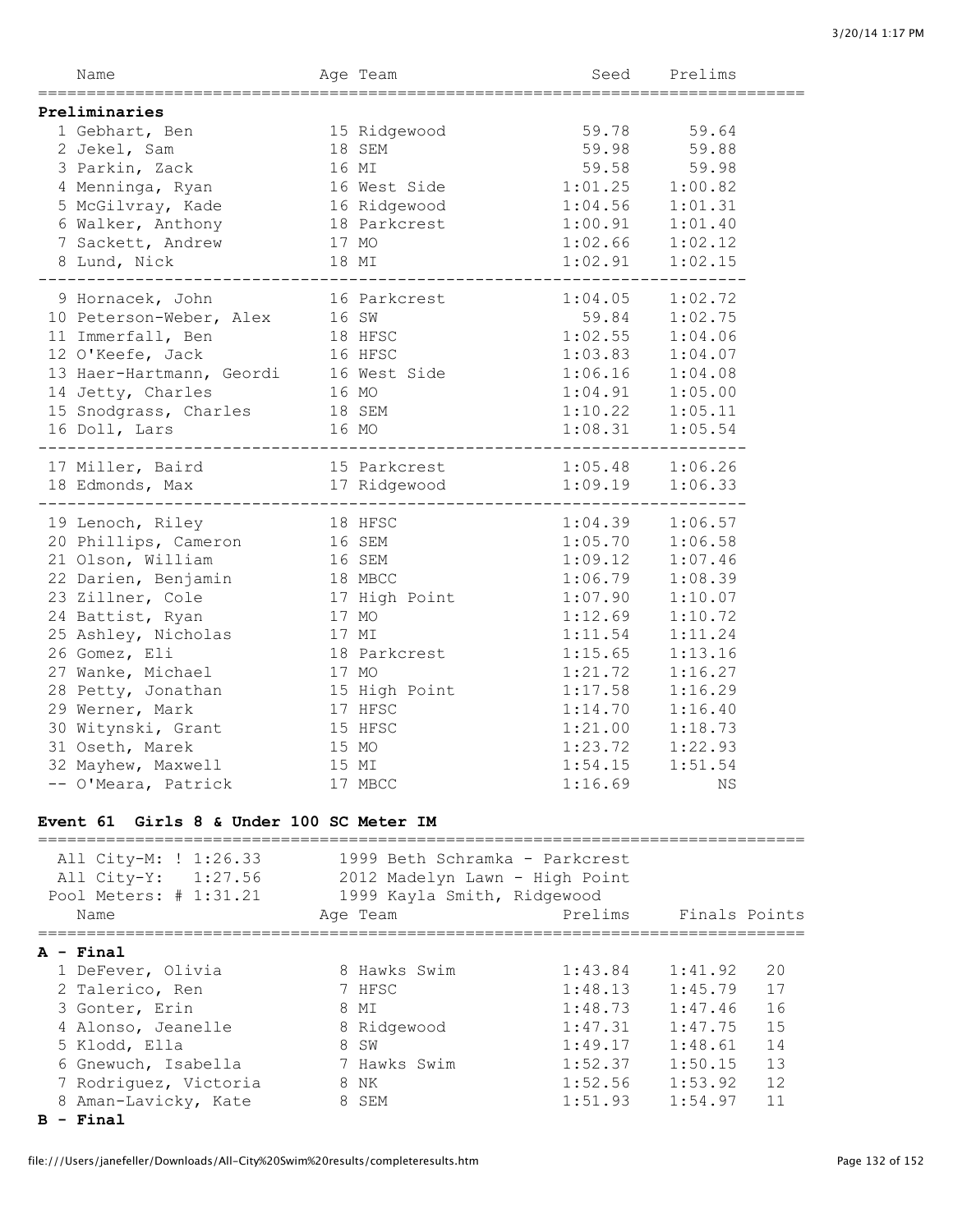| 9 Pulvermacher, Ava     | 7 West Side  | 1:56.55 | 1:50.08 | 9             |
|-------------------------|--------------|---------|---------|---------------|
| 10 Silverwood, Madeline | 8 Ridgewood  | 1:58.70 | 1:52.06 | 7             |
| 11 Arnold, Elizabeth    | 8 SEM        | 1:59.36 | 1:57.38 | 6             |
| 12 Rufenacht, Annika    | 7 Hawks Swim | 1:55.62 | 2:00.45 | 5             |
| 13 Gonzales, Isabella   | 8 Ridgewood  | 2:04.34 | 2:01.10 | 4             |
| 14 Marcus, Eliza        | 8 SW         | 2:00.65 | 2:02.61 | 3             |
| 15 Serrano, Emma        | 8 Ridgewood  | 1:59.31 | 2:04.29 | $\mathcal{P}$ |
| -- Kubsh, Samantha      | 8 MI         | 1:53.80 | DO.     |               |
| One hand touch - breast |              |         |         |               |

### **Event 61 Girls 8 & Under 100 SC Meter IM**

| All City-M: ! 1:26.33               | 1999 Beth Schramka – Parkcrest |           |         |  |
|-------------------------------------|--------------------------------|-----------|---------|--|
| All City-Y: 1:27.56                 | 2012 Madelyn Lawn - High Point |           |         |  |
| Pool Meters: # 1:31.21              | 1999 Kayla Smith, Ridgewood    |           |         |  |
| Name                                | Age Team                       | Seed      | Prelims |  |
|                                     |                                |           |         |  |
| Preliminaries                       |                                |           |         |  |
| 1 DeFever, Olivia                   | 8 Hawks Swim                   | 1:45.17   | 1:43.84 |  |
| 2 Alonso, Jeanelle                  | 8 Ridgewood                    | 1:53.09   | 1:47.31 |  |
| 3 Talerico, Ren                     | 7 HFSC                         | 1:50.40   | 1:48.13 |  |
| 4 Gonter, Erin                      | 8 MI                           | 1:52.32   | 1:48.73 |  |
| 5 Klodd, Ella                       | 8 SW                           | 1:50.71   | 1:49.17 |  |
| 6 Aman-Lavicky, Kate 8 SEM          |                                | 1:54.37   | 1:51.93 |  |
| 7 Gnewuch, Isabella                 | 7 Hawks Swim                   | 2:00.31   | 1:52.37 |  |
| 8 Rodriguez, Victoria               | 8 NK                           | 1:53.98   | 1:52.56 |  |
| 9 Kubsh, Samantha                   | 8 MI                           | 1:49.02   | 1:53.80 |  |
| 10 Rufenacht, Annika                | 7 Hawks Swim                   | 1:56.15   | 1:55.62 |  |
|                                     | 7 West Side                    | 1:56.54   | 1:56.55 |  |
| 11 Pulvermacher, Ava                |                                |           |         |  |
| 12 Silverwood, Madeline 8 Ridgewood |                                | 1:55.24   | 1:58.70 |  |
| 13 Serrano, Emma                    | 8 Ridgewood                    | 2:02.12   | 1:59.31 |  |
| 14 Arnold, Elizabeth                | 8 SEM                          | 1:54.69   | 1:59.36 |  |
| 15 Marcus, Eliza                    | 8 SW                           | 2:00.77   | 2:00.65 |  |
| 16 Gonzales, Isabella               | 8 Ridgewood                    | 2:03.06   | 2:04.34 |  |
| 17 Osthelder, Ellen                 | 8 Ridgewood                    | 1:58.71   | 2:06.04 |  |
| 18 Sisk, Frances                    | 8 Hawks Swim                   | 2:08.48   | 2:06.53 |  |
|                                     |                                |           |         |  |
| 19 Pollock, Annabelle               | 7 SW                           | 2:14.90   | 2:06.54 |  |
| 20 Silverwood, Kaitlyn 7 Ridgewood  |                                | 2:01.07   | 2:07.12 |  |
| 21 Kowalski, Lilly                  | 8 MO                           | 2:15.82   | 2:08.22 |  |
| 22 Vega, Samantha                   | 8 SEM                          | 2:09.88   | 2:08.94 |  |
| 23 VandenBrook, Kiki                | 8 NK                           | 2:13.30   | 2:09.71 |  |
| 24 Ohnstad, Neala                   | 8 Parkcrest                    | 2:27.19   | 2:14.58 |  |
| 25 Mockert, Julia                   | 8 Parkcrest                    | 2:21.28   | 2:24.12 |  |
| 26 Howe, Laila                      | 8 MO                           | NT        | 2:24.65 |  |
| 27 Verhelst, Alexa                  | 7 Parkcrest                    | $\rm{NT}$ | 2:28.62 |  |
| 28 Smith, Maggie                    | 8 NK                           | 2:24.92   | 2:29.14 |  |
| 29 Kijowski, Reena                  | 8 Hawks Swim                   | 2:49.85   | 2:54.90 |  |
| -- Shell, Gabriella                 | 7 SEM                          | 3:01.28   | DQ.     |  |
| Arms underwater recovery - fly      |                                |           |         |  |
| -- Ganshert, Macy                   | 7 MO                           | 2:36.97   | DQ      |  |
| Scissors kick - breast              |                                |           |         |  |
| -- Hellenbrand, Lucy                | 7 MI                           | 2:29.93   | DQ      |  |
| Arms underwater recovery - fly      |                                |           |         |  |
| -- Jakel, Maddie                    | 8 MBCC                         | 2:35.05   | DQ.     |  |
|                                     |                                |           |         |  |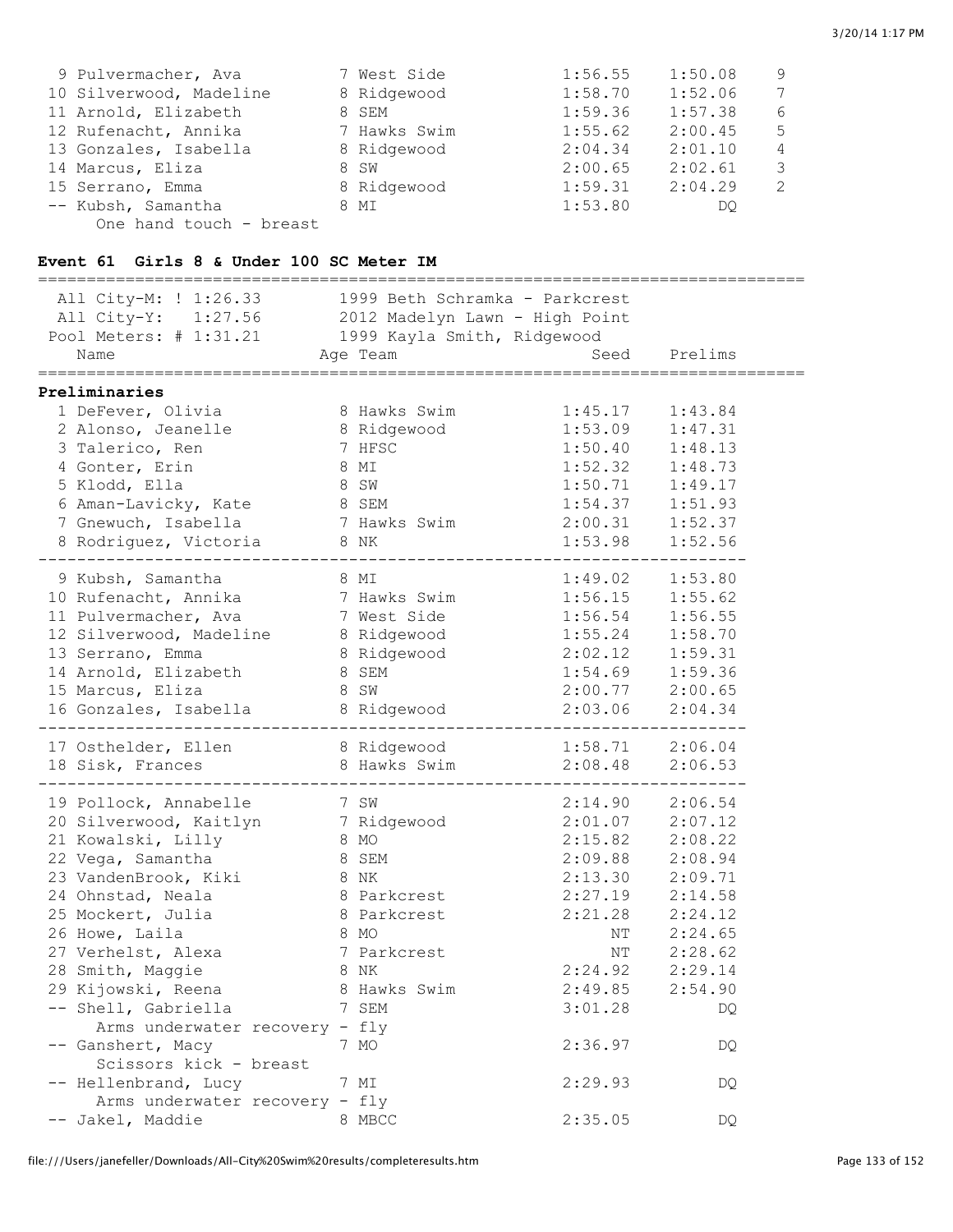| Arms underwater recovery - fly |              |    |    |
|--------------------------------|--------------|----|----|
| -- Glinberg, Lila              | 8 HFSC       | NΤ | DΟ |
| Scissors kick - fly            |              |    |    |
| -- Poehling, Molly             | 8 High Point | NΤ | DO |
| Alternating Kick - fly         |              |    |    |
| -- Poehling, Hannah            | 8 High Point | NΤ | DΟ |
| Scissors kick - fly            |              |    |    |

#### **Event 62 Boys 8 & Under 100 SC Meter IM**

| All City-M: ! 1:31.21 1999 Chris Kuecker - High Point<br>All City-Y: 1:22.67 2000 Sam Niesen - Middleton<br>Pool Meters: # 1:34.31 2000 Sam Niesen, Middleton<br>Name |      | Aqe Team     | Prelims Finals Points |         |                 |
|-----------------------------------------------------------------------------------------------------------------------------------------------------------------------|------|--------------|-----------------------|---------|-----------------|
| A - Final                                                                                                                                                             |      |              |                       |         |                 |
| 1 Madigan, Jack                                                                                                                                                       | 8 MI |              | $1:43.24$ $1:40.25$   |         | 20              |
| 2 Zuver, Dillon                                                                                                                                                       |      | 8 Parkcrest  | $1:44.96$ $1:40.65$   |         | 17              |
| 3 Dobrinsky, John 7 SEM                                                                                                                                               |      |              | $1:45.01$ $1:45.71$   |         | 16              |
| 4 Chirafisi, Nicholas<br><b>8 NK</b>                                                                                                                                  |      |              | $1:48.50$ $1:46.32$   |         | 15              |
| 5 Prince, Evan                                                                                                                                                        |      | 8 Parkcrest  | $1:47.62$ $1:47.69$   |         | 14              |
| 6 Shaw, Alex                                                                                                                                                          |      | 8 HFSC       | $1:50.10$ $1:48.39$   |         | 13              |
| 7 Bennett, TJ                                                                                                                                                         |      | 8 Parkcrest  | $1:52.87$ $1:49.97$   |         | 12              |
| 8 Williams, Ethan                                                                                                                                                     |      | 8 Hawks Swim | $1:54.92$ $1:53.60$   |         | 11              |
| $B - Final$                                                                                                                                                           |      |              |                       |         |                 |
| 9 Hefty, Gavin                                                                                                                                                        |      | 8 Ridgewood  | 1:59.76               | 1:52.73 | 9               |
| 10 Braun, Arnun                                                                                                                                                       | 8 MI |              | 1:57.83               | 1:53.59 | 7               |
| 11 Kalish, Daniel 8 Ridgewood                                                                                                                                         |      |              | $1:59.50$ $1:56.21$   |         | $6\phantom{.}6$ |
| 12 Altaweel, Ben<br>8 SW                                                                                                                                              |      |              | 1:58.97               | 1:57.18 | 5               |
| 8 SW<br>13 Jimenez, Mateo                                                                                                                                             |      |              | $2:00.49$ $1:58.85$   |         | 4               |
| 14 Foley, Jack                                                                                                                                                        | 7 MO |              | 2:02.98               | 1:59.95 | 3               |
| <b>8 NK</b><br>-- Corcoran, Colin                                                                                                                                     |      |              | 1:59.42               | DQ.     |                 |
| One hand touch - breast                                                                                                                                               |      |              |                       |         |                 |
| -- Jakel, Isaiah                                                                                                                                                      |      | 8 MBCC       | 1:55.40               | DO      |                 |
| Non-simultaneous arms - breast                                                                                                                                        |      |              |                       |         |                 |

# **Event 62 Boys 8 & Under 100 SC Meter IM**

| All City-M: ! 1:31.21 1999 Chris Kuecker - High Point<br>All City-Y: 1:22.67 2000 Sam Niesen - Middleton<br>Pool Meters: # 1:34.31 2000 Sam Niesen, Middleton<br>Name | Aqe Team     |                     | Seed Prelims |
|-----------------------------------------------------------------------------------------------------------------------------------------------------------------------|--------------|---------------------|--------------|
| Preliminaries                                                                                                                                                         |              |                     |              |
| 1 Madigan, Jack                                                                                                                                                       | 8 MI         | $1:45.74$ $1:43.24$ |              |
| 2 Zuver, Dillon                                                                                                                                                       | 8 Parkcrest  | $1:45.91$ $1:44.96$ |              |
| 3 Dobrinsky, John                                                                                                                                                     | 7 SEM        | $1:54.06$ $1:45.01$ |              |
| 4 Prince, Evan                                                                                                                                                        | 8 Parkcrest  | $1:47.54$ $1:47.62$ |              |
| 5 Chirafisi, Nicholas                                                                                                                                                 | 8 NK         | $1:51.83$ $1:48.50$ |              |
| 6 Shaw, Alex                                                                                                                                                          | 8 HFSC       | $1:51.52$ $1:50.10$ |              |
| 7 Bennett, TJ                                                                                                                                                         | 8 Parkcrest  | $1:47.39$ $1:52.87$ |              |
| 8 Williams, Ethan                                                                                                                                                     | 8 Hawks Swim | $1:57.51$ $1:54.92$ |              |
| 9 Jakel, Isaiah                                                                                                                                                       | 8 MBCC       | $2:05.91$ $1:55.40$ |              |
| 10 Braun, Arnun                                                                                                                                                       | 8 MI         | $1:54.48$ $1:57.83$ |              |
| 11 Altaweel, Ben                                                                                                                                                      | 8 SW         | $1:58.69$ $1:58.97$ |              |
| 12 Corcoran, Colin                                                                                                                                                    | 8 NK         | $2:02.45$ $1:59.42$ |              |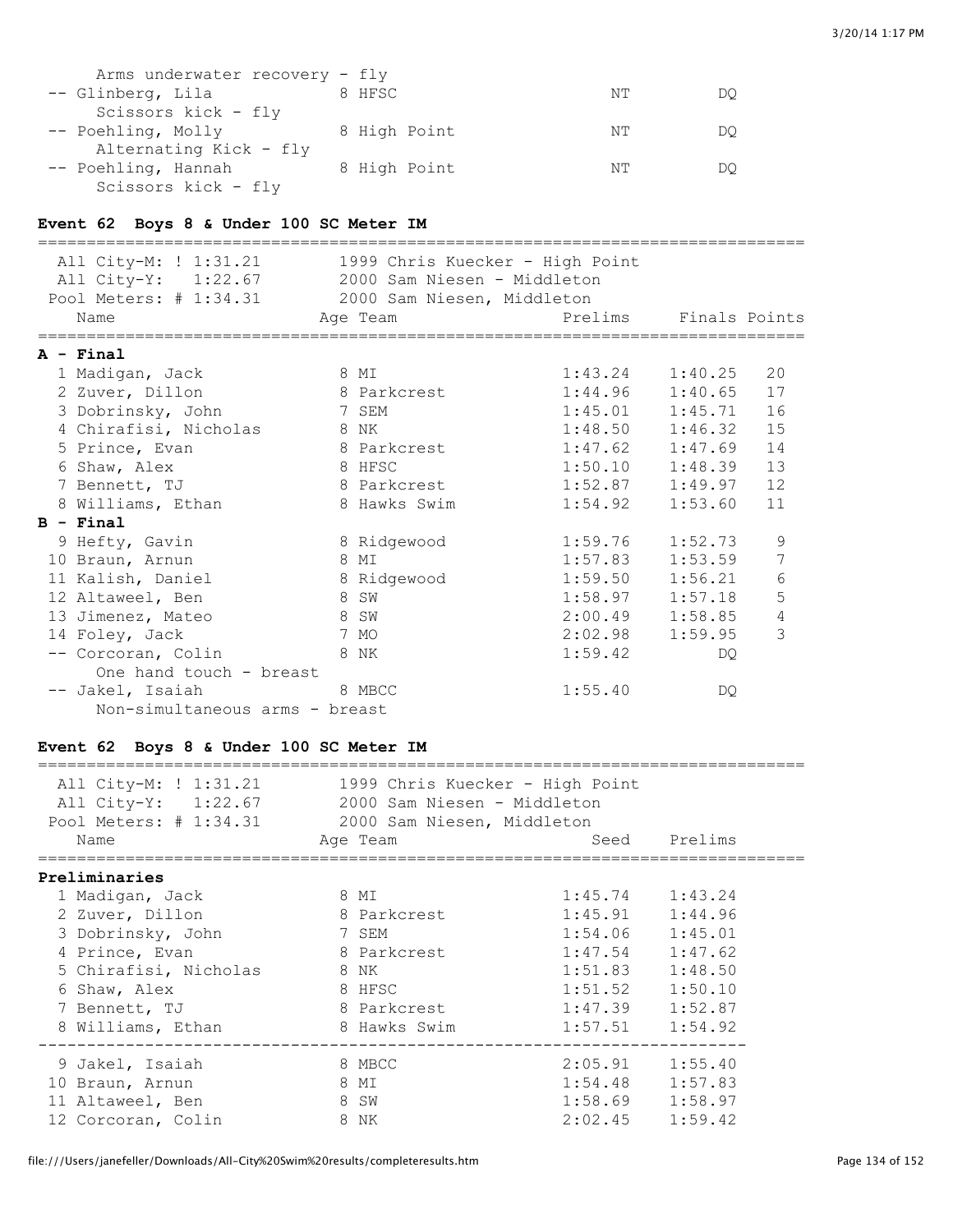| 13 Kalish, Daniel<br>14 Hefty, Gavin<br>15 Jimenez, Mateo<br>16 Foley, Jack | 8 Ridgewood<br>8 Ridgewood<br>8 SW<br>7 MO | 2:02.48<br>1:53.63<br>1:54.71<br>$2:08.22$ $2:02.98$ | 1:59.50<br>1:59.76<br>2:00.49 |
|-----------------------------------------------------------------------------|--------------------------------------------|------------------------------------------------------|-------------------------------|
| 17 Golden, Matthew                                                          | 7 MI                                       | $2:01.64$ $2:04.23$                                  |                               |
| 18 Marcin, Joe                                                              | 8 West Side                                | $2:06.54$ $2:05.37$                                  |                               |
| 19 Jackson, Finn                                                            | 8 SW                                       | 2:08.28                                              | 2:08.75                       |
| 20 Baxter, Benjamin                                                         | 8 MO                                       | 2:28.21                                              | 2:18.60                       |
| 21 Stertz, Jacob                                                            | 7 MO                                       | 2:20.83                                              | 2:21.44                       |
| 22 White, Eli                                                               | 7 SW                                       | 2:10.01                                              | 2:22.42                       |
| 23 Mickelson, Sam                                                           | 7 SW                                       | 2:31.71                                              | 2:23.51                       |
| 24 Belgiano, Taatjes                                                        | 8 High Point                               | 2:27.51 2:24.75                                      |                               |
| -- Scocos, Costa                                                            | 7 SEM                                      | NΤ                                                   | DQ.                           |
| Arms underwater recovery - fly                                              |                                            |                                                      |                               |
| -- Connor, Smith                                                            | 8 Waves                                    | 1:54.23                                              | DQ.                           |
| One hand touch - breast                                                     |                                            |                                                      |                               |
| -- Studt, Kai                                                               | 8 MO                                       | 2:40.40                                              | DQ                            |
| Arms underwater recovery - fly                                              |                                            |                                                      |                               |

# **Event 63 Girls 9-10 200 SC Meter Freestyle Relay**

| ====================                                                       |  | ============================                    |               |    |
|----------------------------------------------------------------------------|--|-------------------------------------------------|---------------|----|
| All City-M: ! 2:15.40<br>2011 Hawks Landing                                |  |                                                 |               |    |
| K. Barth, A. Spielman, C. Otto, G. Gnewuch                                 |  |                                                 |               |    |
| All City-Y: 1:59.77                                                        |  | 2009 Shorewood Hills                            |               |    |
|                                                                            |  | K. Nealey, S. Higgins, M. Sullivan, K. Cardwell |               |    |
| 2005 Ridgewood<br>Pool Meters: # 2:17.08                                   |  |                                                 |               |    |
| Schlicht, Fulmer, Shea, Smith                                              |  |                                                 |               |    |
| Team<br>=======================                                            |  | Seed<br>=============================           | Finals Points |    |
| 1 Monona Swim and Dive<br>$\mathsf{Z}$                                     |  | 2:12.97                                         | $2:10.08!$ 40 |    |
| 1) Shaw, Sienna 10                                                         |  | 2) Terry, Zaria 10                              |               |    |
| 3) Rosenthal, Kozette 10                                                   |  | 4) O'Malley, Mary 10                            |               |    |
| 2 Hawks Landing Swim Team 'A'                                              |  | 2:12.86                                         | $2:10.60!$ 34 |    |
| 1) Foley, Sarah 10                                                         |  | 2) Pederson, Katie 10                           |               |    |
| 3) Pierobon Mays, Gabriela 10                                              |  | 4) McKeon, Carly 10                             |               |    |
| 3 Shorewood Hills 'A'                                                      |  | 2:18.87                                         | 2:20.96       | 32 |
| 1) Laursen, Evelyn 9                                                       |  | 2) Kim, Skye 10                                 |               |    |
| 3) Schick, Natalie 10                                                      |  | 4) Sullivan, Bridget 10                         |               |    |
| 4 Ridgewood 'A'                                                            |  | 2:21.76                                         | 2:22.76       | 30 |
| 1) McGilvray, Kieran 10                                                    |  | 2) Chorlton, Ella 10                            |               |    |
| 3) Bissen, Kiara 10                                                        |  | 4) Kalish, Taylor 10                            |               |    |
| 5 Seminole Sharks Swim & Dive Te<br>$\mathbf{1}$ $\mathbf{A}$ $\mathbf{1}$ |  | 2:24.00                                         | 2:25.38       | 28 |
| 1) Kuepers, Payton 10                                                      |  | 2) Trias, Katie 10                              |               |    |
| 3) Rothwell, Hailey 10                                                     |  | 4) Zuehl, Mackenzie 9                           |               |    |
| 6 Shorewood Hills 'B'                                                      |  | 2:26.05                                         | x2:27.23      |    |
| 1) DeAngeles, Danielle 9                                                   |  | 2) Messner, Kate 9                              |               |    |
| 3) Jordan, Avanna 9                                                        |  | 4) Weygant, Quinn 9                             |               |    |
| 7 Parkcrest<br>$\mathsf{A}$                                                |  | 2:27.71                                         | 2:27.61       | 26 |
| 1) Schutz, Lauren-Anne 10                                                  |  | 2) Ma, Angela 10                                |               |    |
| 3) Diaczun, Alaura 10                                                      |  | 4) Schutz, Elizabeth 9                          |               |    |
| 8 Middleton Gators 'A'                                                     |  | 2:33.38                                         | 2:27.69       | 24 |
| 1) Barrett, Hailey 9                                                       |  | 2) Madigan, Fiona 9                             |               |    |
| 3) Haaq, Molly 9                                                           |  | 4) Graf, Ella 9                                 |               |    |
| 9 West Side Swim Club 'A'                                                  |  | 2:29.83                                         | 2:30.79       | 22 |
| 1) Kabbaz, Olivia 10                                                       |  | 2) Moylan, Helen 10                             |               |    |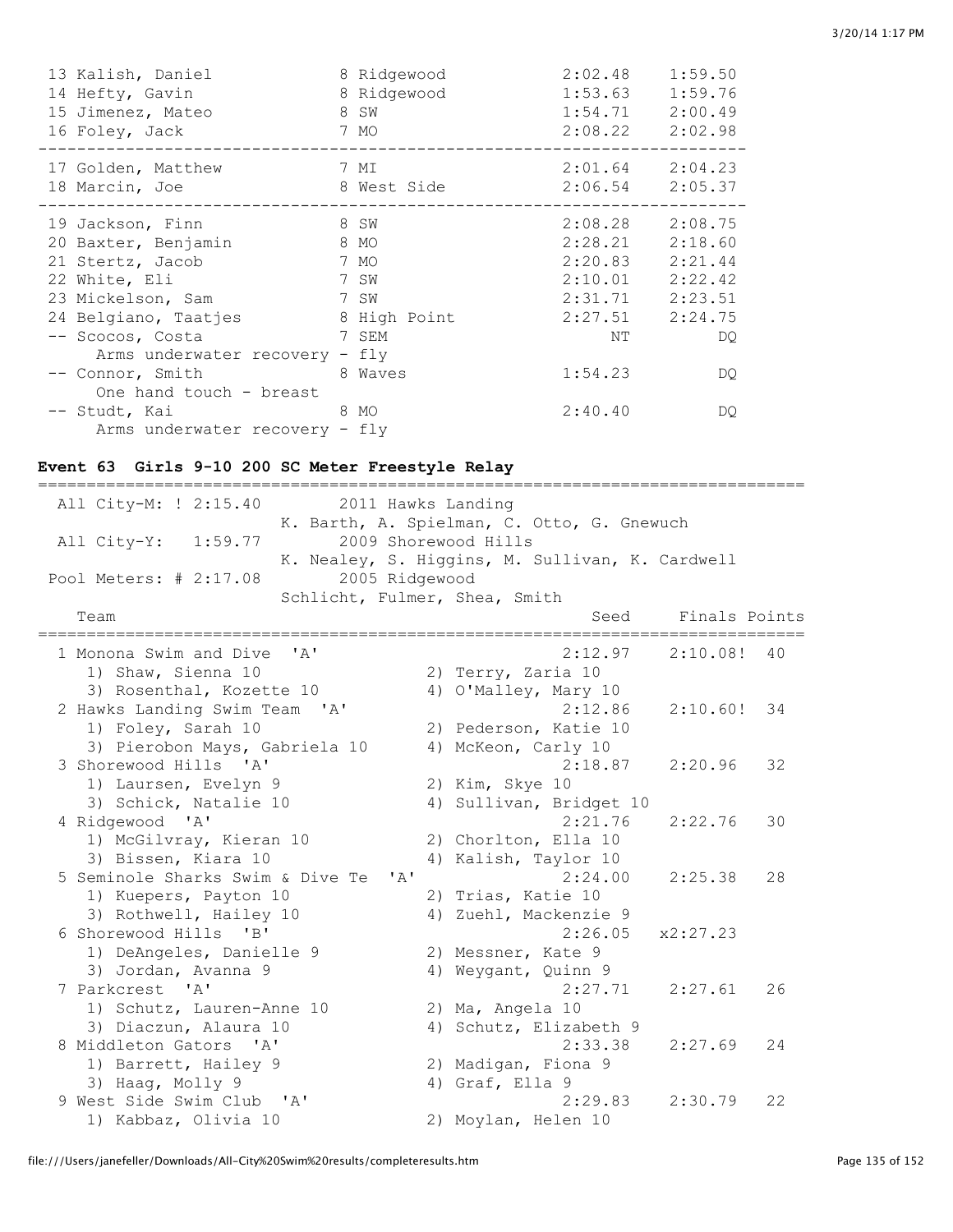3) Borgerding, Grace 9 31 4) Thain, Julia 10 10 High Point Swim Club 'A' 2:26.77 2:30.81 18 1) Lawn, Madelyn 9 2) Martin, Norah 9 3) Bauch, Brianna 10  $\hskip 1.6cm 4$ ) Haefer, Hope 10 11 Ridgewood 'B' 2:38.14 x2:32.44 1) Touchett, Megan 10 2) DeLorme, Kira 10 3) Anderson, Isabelle 9 (4) Haffner, Lucia 9 12 Hill Farm Swim Club 'A' 2:28.93 2:32.71 14 1) Schaefer, Alexa 9 2) Glinberg, Talia 10 3) Mirus, Skylar 9 4) Chandler, Natalie 9 13 Parkcrest 'B' 2:37.31 x2:32.72 1) Kishter, Stephanie 10 2) Nennig-Kniaz, Sarah 10 3) Kane, Brooklynn 10 (4) Childs, Zoe 10 14 Nakoma Swim Team 'A' 2:26.54 2:33.42 12 1) teDuits, Anna 9 2) Johnson, Hadley 9 3) Pfau, Catherine 10 4) Seymour, Olivia 10 15 Seminole Sharks Swim & Dive Te 'B' 2:34.90 x2:33.43 1) Beggs, Allison 9 2) Granetzke, Isabella 9<br>3) Neumann, Emma 10 4) Armstrong, Jordan 10 16 Maple Bluff Country Club Swim 'A' 2:33.71 2:34.80 10 1) O'Driscoll, Maeve 10 2) Haselow, Ellie 9 3) Hughes, Eliot 10 4) Marz, Sydney 10 17 Monona Swim and Dive 'B' 2:36.42 x2:35.23 1) Back, Brianna 9 2) Kraemer, Abigail 10 3) Menge, Kristen 9 4) Kyle, Avery 10 18 Shorewood Hills 'C' 2:33.71 x2:36.13 1) Tracy, Anna 10 2) Ripple, Katie 10 3) Vassallo, Olivia 10 4) Barho, Sasha 10<br>19 Hawks Landing Swim Team 'B' 2:35. 19 Hawks Landing Swim Team 'B' 2:35.68 x2:36.27 1) Reid, Abby 9 2) Barth, Allyson 9 3) Sweeney, Claire 9 4) Stott, Kristen 10 20 Middleton Gators 'B' 2:40.36 x2:41.80 1) Golden, Melanie 10 2) Bauman, Rylie 9 3) Andrews, Olivia 10 4) Pinder, Emma 10 21 Ridgewood 'C' 2:48.72 x2:42.75 1) McKinnon, Madeline 9 2) Gagne, Madeline 10 3) Slattery, Lauren 9 (4) Watson, Autumn 9 22 Seminole Sharks Swim & Dive Te 'C' 2:45.83 x2:42.81 1) Magnus, Kylie 10 2) Lodico, Claire 9 3) Torgerson, Tatum 9 4) Chase, Abigail 9 23 Shorewood Hills 'D' 2:46.04 x2:42.97 1) Moeser, Katherine 10 2) Boller, Olivia 10 3) Miller, Eliza 9 4) Igic, Elena 10 24 Monona Swim and Dive 'C' 2:51.32 x2:43.81 1) Foley, Belle 10 2) Gennerman, Lexie 9 3) Livesey, Sailor 10 (4) Flister, Carly 9 25 Middleton Gators 'C' 2:52.77 x2:45.64 1) Spence, Addison 10 2) Reed, Emily 9 3) Warriner, Annie 10 4) Newcomer, Anja 10 26 Parkcrest 'C' 2:43.34 x2:46.46 1) Yehle, Katherine 10 2) Peterson, Eva 10 3) Mockert, Mollie 10 4) Hirschfield, Halia 10 27 West Side Swim Club 'B' 2:48.33 x2:47.29 1) Zach, Braelen 9 2) DeLaura, Ellie 10 3) Hurley, Adrienne 9 4) Andrezejewski, Elizabeth 10 28 Hill Farm Swim Club 'B' 2:49.78 x2:48.54 1) Lackore, Emma 10 2) Shaw, Sophie 10

4) Armstrong, Jordan 10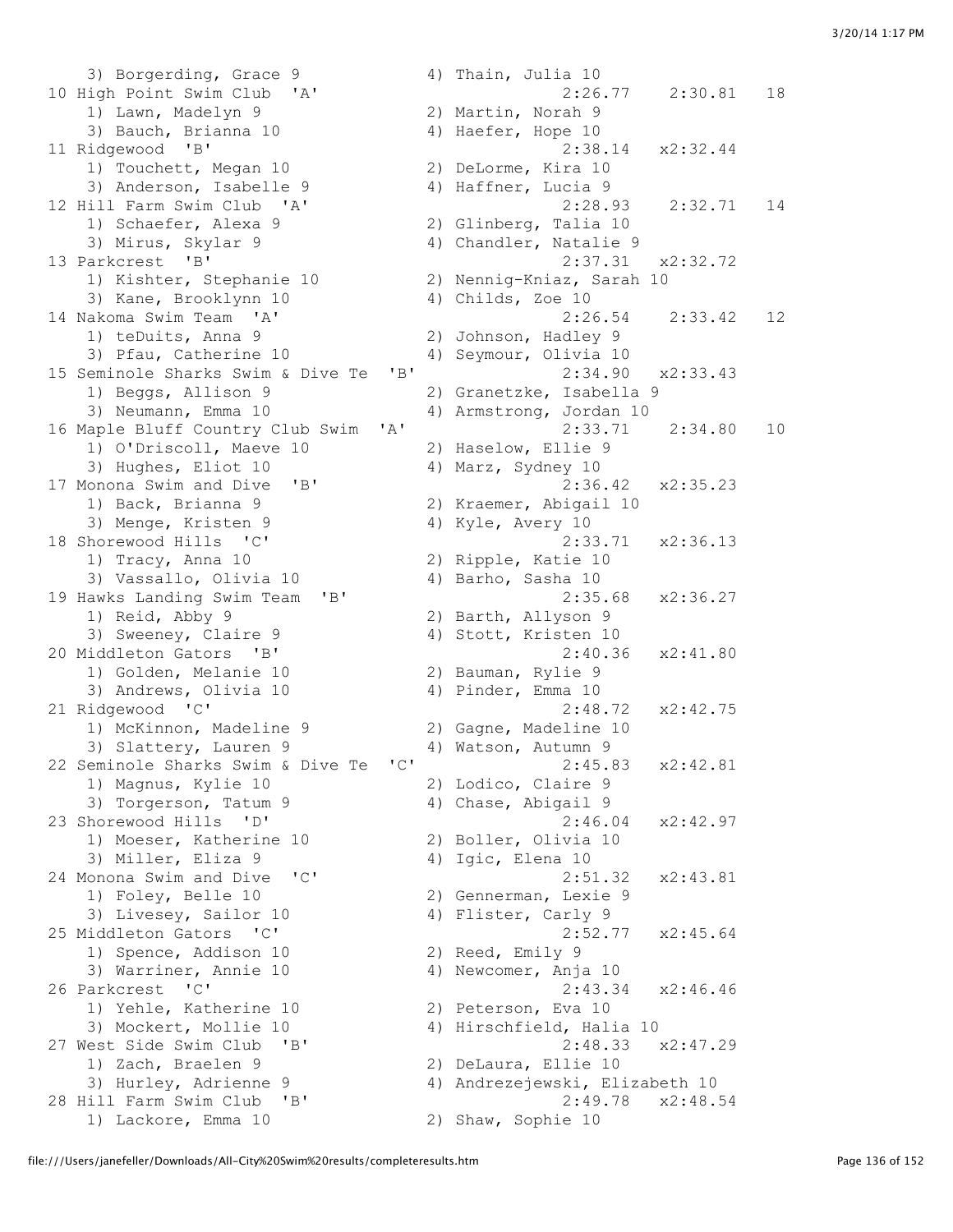3) Mueller, Anna 9 4) Fernandez, Jessica 10 29 Shorewood Hills 'E' 2:52.92 x2:51.14 1) O'Donnell-Mache, Madeline 10 2) O'Donnell-Mache, Tessa 10 3) Vander Ark, Julia 10 4) House, Jackie 9<br>lawks Landing Swim Team 'C' 2:51.47 30 Hawks Landing Swim Team 'C' 2:51.47 x2:52.38 1) Thomley, Allison 10 2) Johnson, Madison 9 3) Wowk, Marin 9 (4) Pansegrau, Lauren 9 31 High Point Swim Club 'C' 2:57.39 x2:52.49 1) Ballweg, Madeline 9 2) Nielsen, Anna 9 3) Donohoe, Katie 10 4) Koch, Carina 9 32 Hawks Landing Swim Team 'D' 2:59.06 x2:55.37 1) Mathur, Anjali 10 2) Pelton-Byce, Kaya 9 3) Emmerich, Maddie 10 4) Sax, Charlotte 9 33 Middleton Gators 'F' 3:09.22 x2:55.89 1) Wordley, Julia 9 2) Tung, Amanda 10 3) Rapacz, Olivia 10  $\hskip10mm$  4) Frinzi, Leona 10 34 Ridgewood 'F' 3:26.73 x2:57.99 1) Gale, Caitlin 10 2) Pursley, Savannah 9 3) Sullivan, Sawyer 9 4) Ritter, Ana 9 35 Hill Farm Swim Club 'C' 3:00.04 x2:58.27 1) Pitsch, Sophie 9 2) Acharya, Nisha 9 3) Hershberger, Sarah 9 4) Sirek Kreye, Sienna 9 36 Ridgewood 'E' 3:13.48 x2:58.42 1) Hoard, Rebekah 10 2) Hayes, Emmy 9 3) Gerlach, Alison 9 (4) Sanborn, Annika 9 37 Monona Swim and Dive 'D' 3:10.04 x2:58.86<br>1) Rosenthal, Klaara 9 3:10.04 3:10.04 3:58.86 1) and the set of the set of the set of the set of the set of the set of the set of the set of the set of the<br>
2) Farwell, Madelynne 9<br>
2) Finally set of the set of the set of the set of the set of the set of the set of th 3) Zielke, Olivia 9 4) Fair, Isabella 9 38 Goodman Pool Waves 'A' 3:02.80 2:59.34 8 1) Tomberlin, YooMi 9 2) Wong, Lily 9 3) Rublein, Emily 9 4) Anderson, Rialey 9 39 Nakoma Swim Team 'B' 2:52.16 x2:59.37 1) Nemeth, Grace 9 2) Shannahan, Maeve 9 3) Feller, Mikala 9 (4) Andes, Maisy 9<br>
Eminole Sharks Swim & Dive Te 'D' 2:59.69 40 Seminole Sharks Swim & Dive Te 'D' 2:59.69 x3:02.44 1) Blasiole, Surya 10 2) Kelley, Erica 9 3) Becker, Maddie 10 4) Culver, Elizabeth 10 41 Middleton Gators 'E' 3:04.98 x3:02.60 1) Bunz, Victoria 9 2) Casper, Ainsley 10 3) Lewis, Katelyn 9 4) Williams, Nancy 9 42 Shorewood Hills 'F' 2:56.70 x3:05.41 1) McKinney, Emma 9 2) DeCroix, Ava 10 3) Lemmenes, Emily 9 4) Cavalluzzo, Juliette 9 43 Maple Bluff Country Club Swim 'B' 3:03.31 x3:06.02 1) Masciopinto, Audrey 9 2) Fleming, Aspen 9 3) Baggot, Mary 10 4) Reid, Madeline 9 44 Parkcrest 'D' 2:57.79 x3:12.67 1) Doeppers, Annika 9 2) Walters, Olivia 9 3) Vander Meer, Anna 9 4) McHugh, Alyssa 10 45 Middleton Gators 'G' 3:19.17 x3:18.93 1) Thomas, Taylor 9 2) Francois, Kennedy 10 3) Keohane, Mei Mei 10 4) Tung, Ashley 10 46 Ridgewood 'H' 4:02.48 x3:19.81<br>
1) Benzine, Brooke 10 2) Benzine, Sydney 10<br>
3) Stalker-Herron, Eva 9 4) Castellanos, Francesca 9 1) Benzine, Brooke 10 2) Benzine, Sydney 10 3) Stalker-Herron, Eva 9 4) Castellanos, Francesca 9 47 Monona Swim and Dive 'E' 3:06.67 x3:20.74 1) Matheson, Drew 10 2) Schmidt, Anya 10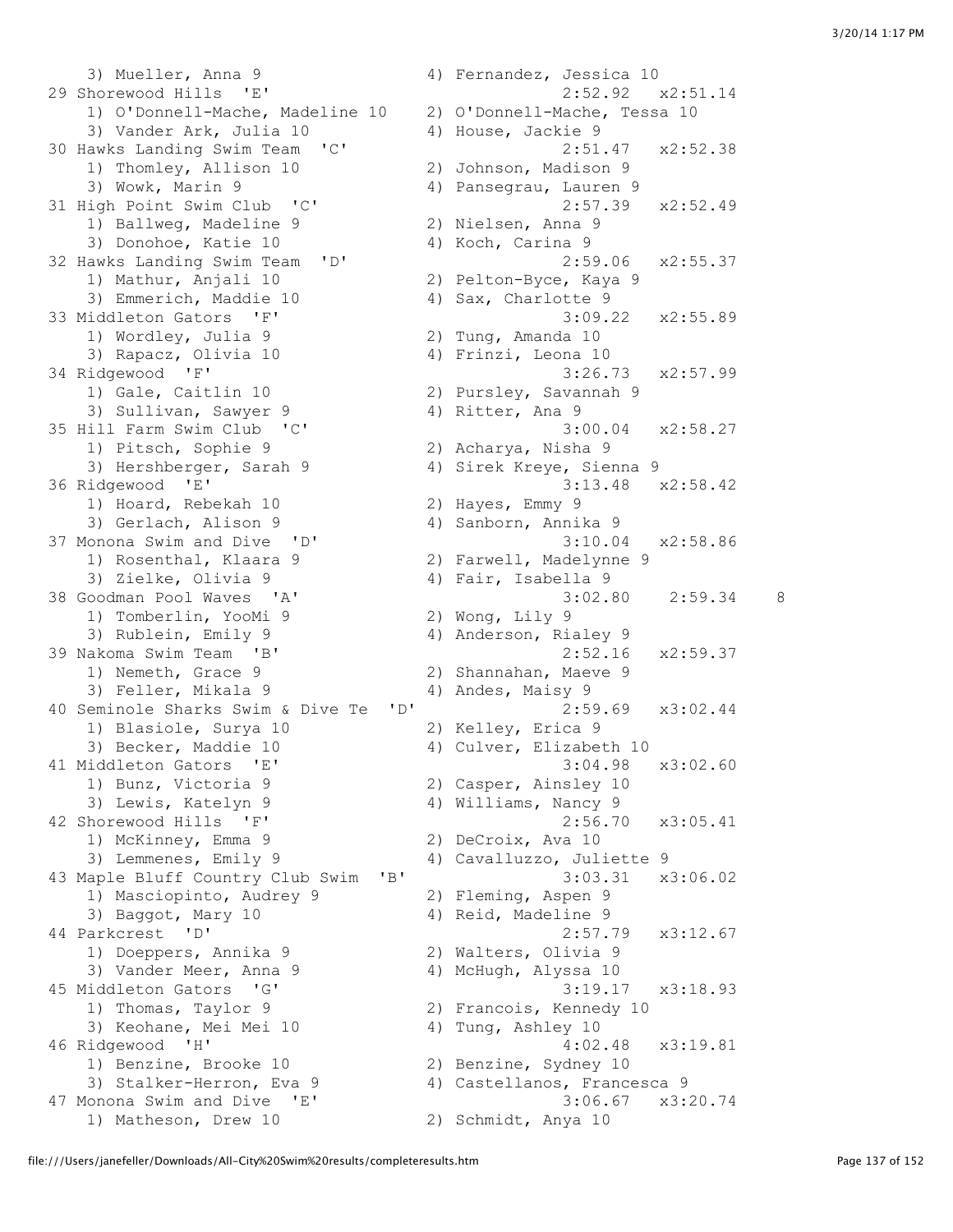3) Branch, Natalie 9 4) Clark, Mary 9 48 Ridgewood 'G' 3:31.54 x3:20.90 1) Mutch, Abbey 9 2) Neumann, Jamie 9 3) Richards, Cecylia 10 4) Beglinger, Sydney 9 49 Shorewood Hills 'H' 3:27.18 x3:21.37 1) Wrycha, Phoebe 9 2) Raichle, Stella 9 3) Stair, Sofia 9 4) Jordahl, Serena 10 50 Middleton Gators 'H' 3:33.49 x3:28.23 1) Gallay, Amaya 9 2) Jones, Elaina 9 3) Wubben, Ella 9 4) Laufenberg, Lauren 9 51 West Side Swim Club 'C' 3:47.72 x3:30.04 3) Wubben, Ella 9<br>51 West Side Swim Club 'C'<br>1) Semmann, Elizabeth 9 1) Semmann, Elizabeth 9 (2) Bradt, Mindi 10<br>3) Fafinski, Mila 9 (4) Huie, Adele 9 52 High Point Swim Club 'D' 3:12.10 x3:39.98 1) Torresani, Julia 9 2) Konrad, Nicole 9 3) Torresani, Julia 9 (2) Konrad, Nicole 9<br>3) Noel, Charlotte 9 (4) Gorman, Katie 10 53 Middleton Gators 'J' 4:04.44 x3:41.87 1) Judd, Emma 9 2) Meudt, Lauren 9<br>
1) Judd, Emma 9 2) Meudt, Lauren 9<br>
3) Ryan, Rachel 9 4) Halverson, Cheye 4) Halverson, Cheyenne 9 54 Shorewood Hills 'I' 4:00.02 x3:47.72 1) Bohling, Hana 9 2) Spitznagle, Olivia 9 3) Gotzler, Jane 9 4) Brown, Clara 9 55 Middleton Gators 'I' 3:37.01 x3:51.36 1) Ducke, Peyton 9 2) Olson, Grace 9 3) Riehemann, Danika 9 14) Noak, Lily 10 56 Ridgewood 'I' 4:08.79 x3:54.03 1) Klingele, Trea 10 2) Richards, Destiney 10 3) Tejeda, Grace 10 4) Andrews, Tyne 9 57 Monona Swim and Dive 'F' 3:34.15 x3:58.73 1) Gronski, Mia 9 2) Heckel, Sammi 9 3) Bennett, Kailey 10  $\hskip 1.6cm 4$  Heckel, Sophie 9 -- Middleton Gators 'D' 2:59.06 X2:52.46 1) Florin, Emily 10 2) Hanson, Lydia 9 3) Duecker, Anna 10 4) Hellenbrand, Kayley 10 -- Hawks Landing Swim Team 'E' 3:15.47 DQ 1) Swain, Olivia 9 2) Schramm, Mackenzie 9 3) Wieseckel, Abby 10 4) Olsen, Sarah 9 -- High Point Swim Club 'B' 2:40.63 DQ 1) Young, Andrea 9<br>3) Keebler, Molly 9 2) Go, Maria 10<br>4) Malecki, Samantha 10 -- Shorewood Hills 'G' 3:15.86 DQ 1) Bittner, Charlotte 9 2) Igic, Natasha 9 3) Scheckel, Marit 10 4) Nelson, Emily 9 -- Seminole Sharks Swim & Dive Te 'E' NT NT XDQ 1) Brown, Ella 9 2) Johnstone, Elizabeth 9 3) Fischer, Alyssa 9 4) Johnstone, Sarah 10 -- Ridgewood 'D' 2:59.43 DQ 1) Olmsted, Annabelle 10 2) Taylor, Kaia 10 3) Wilson, Rhiannon 10 (4) Barden, Katie 10

#### **Event 64 Boys 9-10 200 SC Meter Freestyle Relay**

=============================================================================== All City-M: ! 2:12.18 2008 Ridgewood J. Collins, B. Gebhart, C. Radloff, P. Vesely All City-Y: 2:03.85 M. Draves, L. Delaney, J. Zocher, H. Bielski Pool Meters: # 2:16.82 2007 Ridgewood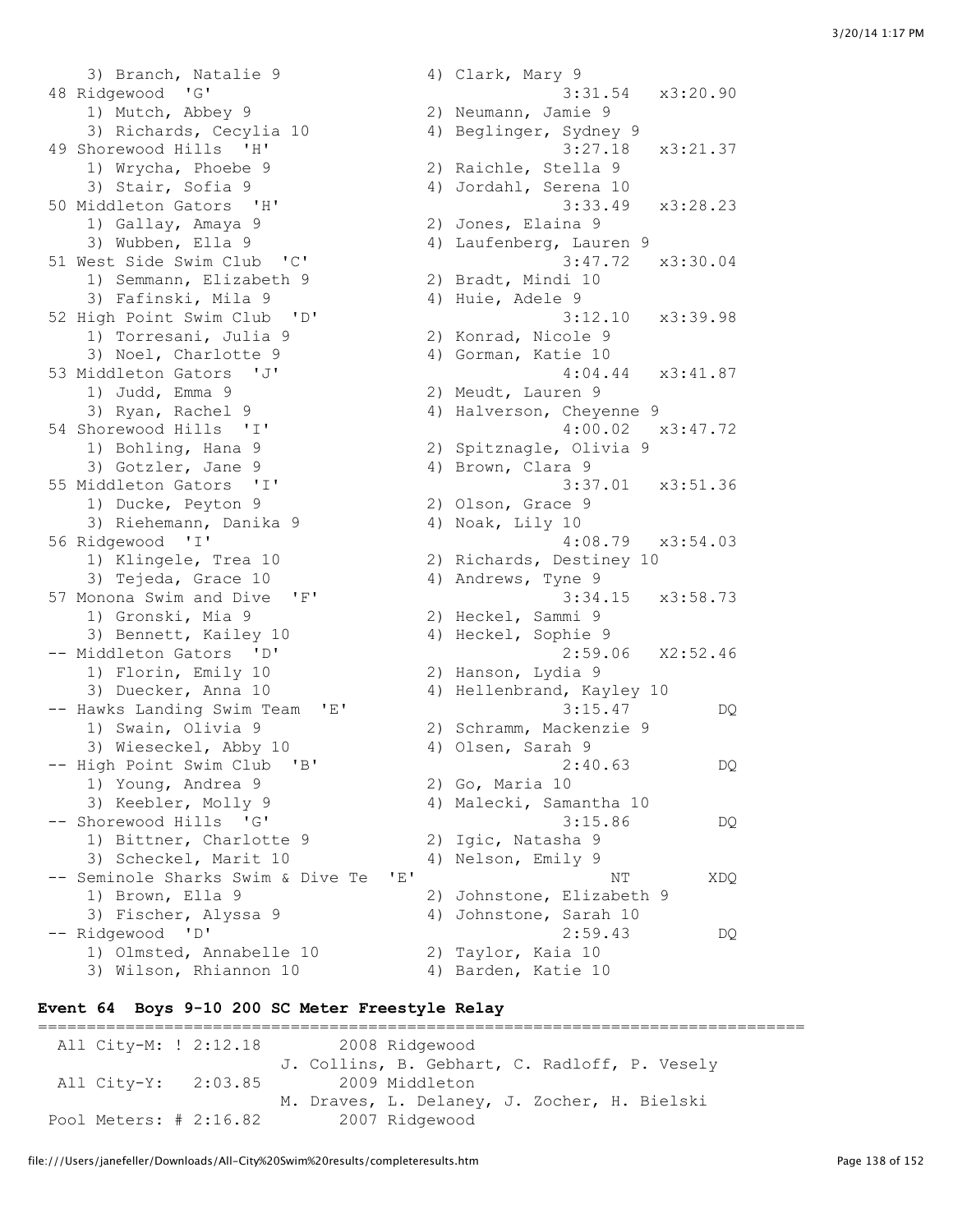|                                                         |                           | McGilvray, Henry, Roby, Kellerman |               |    |
|---------------------------------------------------------|---------------------------|-----------------------------------|---------------|----|
| Team                                                    |                           | Seed                              | Finals Points |    |
|                                                         |                           |                                   |               |    |
| 1 Shorewood Hills<br>$^{\prime}$ A $^{\prime}$          |                           | 2:19.46                           | 2:19.13       | 40 |
| 1) Richmond, Nathaniel 9                                |                           | 2) Maas, Dieder 10                |               |    |
| 3) Berge, Venden 9                                      |                           | 4) Cranley, Joe 10                |               |    |
| 2 Maple Bluff Country Club Swim                         | $^{\prime}$ A $^{\prime}$ | 2:22.83                           | 2:20.05       | 34 |
| 1) Korb, Chase 10                                       |                           | 2) Kettner, Cole 9                |               |    |
| 3) Arndt, Ethan 10                                      |                           | 4) Moen, Alexander 10             |               |    |
| 3 Middleton Gators 'A'                                  |                           | 2:28.84                           | 2:22.52       | 32 |
| 1) Mosley, Owen 10                                      |                           | 2) Kaney, John 10                 |               |    |
| 3) Hoferle, Peter 10                                    |                           | 4) Lamers, Nathan 10              |               |    |
| 4 Ridgewood 'A'                                         |                           | 2:23.68                           | 2:22.88       | 30 |
| 1) Muckian, Aidan 10                                    |                           | 2) Drake, Jesse 10                |               |    |
| 3) Ritter, Alex 10                                      |                           | 4) Rilling, Jack 10               |               |    |
| 5 Seminole Sharks Swim & Dive Te                        | $\mathsf{A}$              | 2:29.69                           | 2:28.68       | 28 |
| 1) Stitgen, Benjamin 9                                  |                           | 2) Wellnitz, Benjamin 9           |               |    |
| 3) Wheeler, Matthew 9                                   |                           |                                   |               |    |
| 6 Parkcrest 'A'                                         |                           | 4) Finnell, Dane 10<br>2:29.50    |               |    |
|                                                         |                           |                                   | 2:31.22       | 26 |
| 1) Chen, Edward 10                                      |                           | 2) Greene, Bailey 9               |               |    |
| 3) Zuver, Connor 9                                      |                           | 4) Bell, Jack 9                   |               |    |
| 7 Shorewood Hills<br>$\mathbf{B}$                       |                           | 2:33.00                           | x2:31.77      |    |
| 1) Cranley, Aidan 10                                    |                           | 2) Jimenez, Isandro 10            |               |    |
| 3) Hackworthy, James 10                                 |                           | 4) Marcus, Flynn 10               |               |    |
| 8 West Side Swim Club 'A'                               |                           | 2:36.18                           | 2:32.34       | 24 |
| 1) Huie, Devin 10                                       |                           | 2) Ketarkus, Cameron 10           |               |    |
| 3) Segersten, Will 9                                    |                           | 4) Marcin, Sam 10                 |               |    |
| 9 Ridgewood 'B'                                         |                           | 2:35.62                           | x2:33.30      |    |
| 1) Simon, Justin 10                                     |                           | 2) Jensen, Jake 10                |               |    |
| 3) Torrealba, Diego 9                                   |                           | 4) McCartney, Maxwell 9           |               |    |
| 10 High Point Swim Club<br>$\mathsf{A}$                 |                           | 2:29.35                           | 2:33.76       | 22 |
| 1) Vogel, Max 10                                        |                           | 2) Renfert, Koby 9                |               |    |
| 3) Keenan, Colin 9                                      |                           | 4) Murray, Jack 10                |               |    |
| 11 Hill Farm Swim Club 'A'                              |                           | 2:31.98                           | 2:34.67       | 18 |
| 1) Siemering, Henrik 9                                  |                           | 2) Stark, Kellen 9                |               |    |
| 3) Gutknecht, Will 10                                   |                           | 4) Bedford, Ike 10                |               |    |
| 12 Monona Swim and Dive 'A'                             |                           | 2:35.01                           | 2:35.53       | 14 |
| 1) Garrett, Owen 9                                      |                           | 2) Senke, Colin 9                 |               |    |
| 3) Jondle, Caleb 9                                      |                           | 4) Groth, Owen 10                 |               |    |
| $^{\prime}$ A $^{\prime}$<br>13 Hawks Landing Swim Team |                           | 2:40.71                           | 2:37.85       | 12 |
| 1) Lundal, Cooper 10                                    |                           | 2) Brinkman, Gerrit 10            |               |    |
| 3) Petersen, Davis 9                                    |                           | 4) Carney, Jacob 10               |               |    |
| "B"<br>14 Parkcrest                                     |                           | 2:41.02                           | x2:39.28      |    |
| 1) Kaldor, Simon 10                                     |                           | 2) Dresang, Aidan 9               |               |    |
| 3) Zarov, Jacob 9                                       |                           | 4) Lahey, Ryan 9                  |               |    |
| 15 Ridgewood<br>$\mathsf{TC}$                           |                           | 2:50.85                           | x2:39.36      |    |
| 1) Sanderson, Owen 9                                    |                           | 2) Chester, Owen 9                |               |    |
| 3) Wallace, Ethan 10                                    |                           | 4) Maradiaga, Asher 10            |               |    |
| 16 Middleton Gators<br>$\mathsf{B}$                     |                           | 2:47.69                           | x2:40.26      |    |
| 1) Lin, Blaise 9                                        |                           | 2) Shaw, Nathan 9                 |               |    |
| 3) Schutte, Jack 10                                     |                           | 4) McNerney, Joseph 10            |               |    |
| 17 High Point Swim Club<br>"B"                          |                           | 2:40.23                           | x2:40.87      |    |
| 1) Wilson, Alex 9                                       |                           | 2) Go, Michael 10                 |               |    |
| 3) Bohl, Samuel 10                                      |                           | 4) Squire, Ian 10                 |               |    |
| 18 Nakoma Swim Team<br>$^{\prime}$ A $^{\prime}$        |                           | 2:46.13                           | 2:43.36       | 10 |
| 1) Prout, Jack 10                                       |                           | 2) Schaak, Joseph 10              |               |    |
| 3) Richards, Kenneth 9                                  |                           | 4) Still, Sam 10                  |               |    |
|                                                         |                           |                                   |               |    |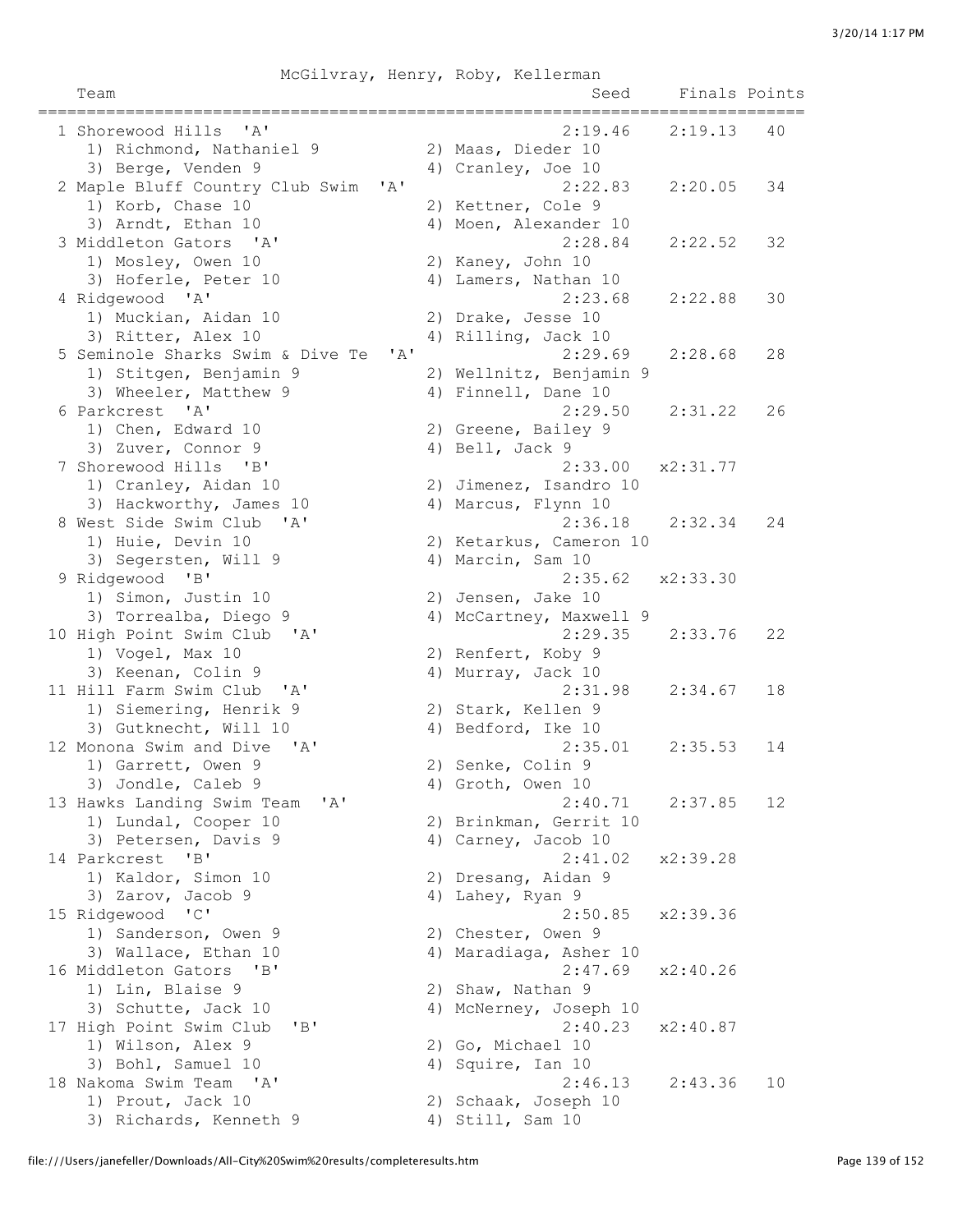19 Monona Swim and Dive 'B' 2:53.34 x2:43.58 1) Jaccard, Ben 10 2) Hammes, Jesse 10 3) Clark, Patrick 9 4) Jaeger, Christian 10 20 Ridgewood 'D' 2:53.48 x2:44.52 1) Jones, Garrett 9 2) Plautz, Jackson 10 3) Hoppe, Garrett 9 4) Barrett, Tommy 10 21 Hill Farm Swim Club 'B' 2:49.00 x2:48.78 1) Irigoyen, Sebastian 9 2) Bocsi, Marton 10 3) Lynch, Sam 10 4) Stadler, James 9 22 Ridgewood 'E' 3:03.59 x2:50.84 1) Schauder, Gavin 10 3) Douglas, Mason 10 4) Strobel, Zach 9 23 Hawks Landing Swim Team 'B' 3:07.22 x2:57.36 1) McGowan, Patrick 10 2) Mathur, Sanjay 9 3) Olson, Corey 9 4) McEllistrem, Gavin 9 24 Ridgewood 'F' 3:07.61 x2:58.32 1) Thompson, Alec 10 2) Risley, Ethan 10 3) Muckian, Gavin 9 4) Montgomery, Cole 9 25 Middleton Gators 'D' 3:06.74 x2:58.78 1) Chang, Kevin 10 2) Hallick, Ethan 9 3) Starr, Alexander 10 (4) Covey, Jakob 9 26 Middleton Gators 'C' 2:58.59 x3:00.70 1) Pincombe, Tyler 10 2) Zhang, Edwin 10<br>3) Moriarty, Aidan 9 4) Wood, Charlie 10 3) Moriarty, Aidan 9 4) Wood, Charlie 10 27 Middleton Gators 'E' 3:20.38 x3:01.27 1) Darragh, Nash 9 2) Niesen, Benjamin 9 3) Madigan, Griffith 10 4) Ashley, Alexander 10 28 West Side Swim Club 'B' 3:18.01 x3:03.75 1) Ketarkus, Brady 9 2) Blotz, Benjamin 10 3) Coleman, Jesse 9 4) Omohundro, Charlie 10 29 Maple Bluff Country Club Swim 'B' 3:05.85 x3:04.21 1) Loetscher, Samuel 10 2) Reid, Everett 6 3) Jakel, Noah 9 4) Hoopes, Alex 9 30 Hill Farm Swim Club 'C' 3:12.84 x3:04.70 1) Kissel, Simon 9 2) Schenk, Will 9 3) Knight, Tommy 10 4) Lynch, Luke 10 31 Shorewood Hills 'C' 3:16.44 x3:07.91 1) Sweitzer, Cole 9 2) Kimple, Ben 9 3) Peterson, Austin 10 (4) Maes, Dylan 9 32 Seminole Sharks Swim & Dive Te 'C' 3:09.42 x3:08.49 1) Mello, Jacob 9 2) Wiedemann, George 10 3) Crowley, Jack 10 4) Scocos, Andreas 10 33 Ridgewood 'H' 3:54.83 x3:17.54 1) Kittelson, Jack 9<br>3) Moll, Cameron 10 34 Ridgewood 'G' 3:43.59 x3:20.64 1) Newman, Calvin 9 2) Kennedy, Jake 9 3) Brown, Owen 9 4) Nellis, Aiden 10 35 Middleton Gators 'F' 3:45.94 x3:22.38 1) Kinne, Elijah 9 2) Zeimentz, Michael 10 3) Carey, Samuel 9 4) Kratochwill, Evan 9 36 Goodman Pool Waves 'A' 3:03.56 3:31.88 8 1) Cunningham, Sean 10 2) Pruski, Henry 10 3) Hoffman, Aidan 9 4) Rodriguez, Francisco 10 37 Ridgewood 'I' 4:02.64 x3:55.51 1) Burmeister, Evan 9 120 20 Dunn, Trevor 9 3) Theado, Alex 9 4) Sullivan, Nolan 9

2) Sebastian, Theo 9<br>4) Evert, Caleb 9

file:///Users/janefeller/Downloads/All-City%20Swim%20results/completeresults.htm Page 140 of 152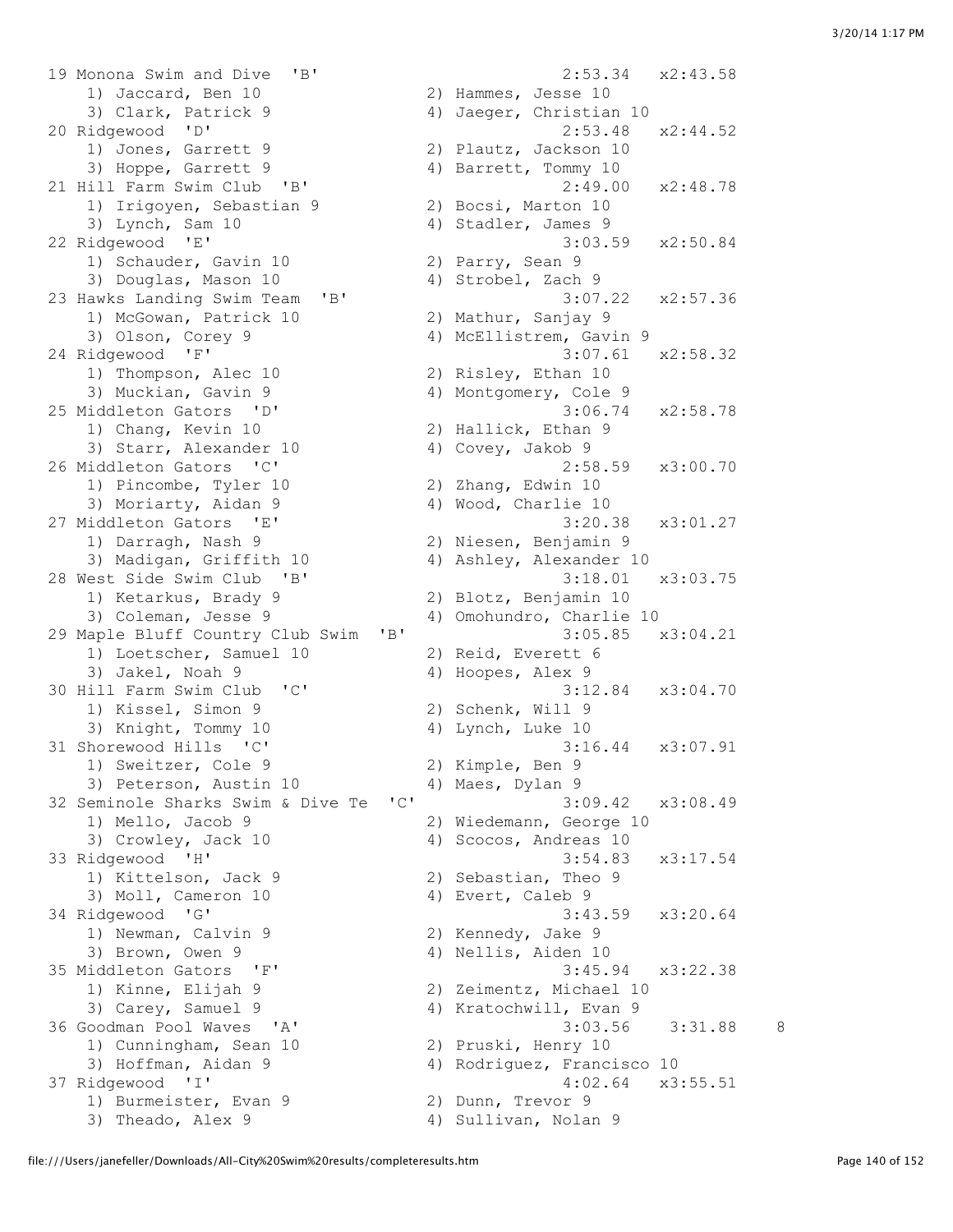| 38 Shorewood Hills 'D'                              | 3:46.99<br>x4:01.03                                     |
|-----------------------------------------------------|---------------------------------------------------------|
| 1) Yethiraj, Rohan 9                                | 2) Guilbault, Jacob 9                                   |
| 3) Locher, Matthew 9                                | 4) Buencamino, Ryan 10                                  |
| 39 Middleton Gators 'G'                             | 4:34.44<br>x4:23.11                                     |
| 1) Hoffmann, Gavin 9                                | 2) Budzinski, Andrew 9                                  |
| 3) Smith, Phileas 9<br>-- Parkcrest 'C'             | 4) Finnemore, Max 9                                     |
| 1) Lahey, Sean 9                                    | 2:59.44<br>X3:02.01<br>Lehmann, Harrison 10<br>2)       |
| 3) Weibel, Guy 10                                   | 4)                                                      |
| -- Seminole Sharks Swim & Dive Te<br>$\mathsf{P}$   | 3:16.47<br>DQ.                                          |
| 1) Jerisha, Joshua 9                                | 2) Puent, Jackson 9                                     |
| 3) Joshi, Akshay 10                                 | 4) Hall, Eric 10                                        |
| -- Seminole Sharks Swim & Dive Te<br>"B"            | 2:55.28<br>DQ.                                          |
| 1) Anderson, Drew 10                                | 2) Atkisson, Brayden 9                                  |
| 3) Neuhaus, Grant 9                                 | 4) Wichern, Jackson 9                                   |
|                                                     |                                                         |
| Event 65 Girls 11-12 200 SC Meter Freestyle Relay   |                                                         |
|                                                     |                                                         |
| All City-M: ! 1:55.18                               | 2011 Shorewood Hills                                    |
|                                                     | S. Higgins, M. Sullivan, K. Cardwell, K. Nealey         |
| 2012 Middleton<br>All City-Y: 1:47.64               |                                                         |
|                                                     | C. Mack, G. Wyngaard, J. Winkler, C. Hippen             |
| Pool Meters: # 1:59.59<br>2011 Ridgewood            |                                                         |
| Team                                                | Feller, Wilson, Becker, Nelson<br>Finals Points<br>Seed |
|                                                     |                                                         |
| 1 High Point Swim Club 'A'                          | 2:04.12<br>2:02.70<br>40                                |
| 1) Sheridan, Sammi 11                               | 2) Zocher, McKenzie 12                                  |
| 3) Keebler, Emily 12                                | 4) Henshue, Sophie 12                                   |
| 2 Ridgewood 'A'                                     | 2:07.45<br>2:02.86<br>34                                |
| 1) Slattery, Megan 11                               | 2) Danielsen, Sami 11                                   |
| 3) Stewart, Sara 11                                 | 4) Bissen, Malia 12                                     |
| 3 Middleton Gators 'A'                              | 2:06.34<br>2:03.30<br>32                                |
| 1) Warriner, Molly 12                               | 2) Barrett, Alexis 12                                   |
| 3) Carr, Julia 12                                   | 4) Mack, Cora 12                                        |
| 4 Hill Farm Swim Club 'A'                           | 2:09.17<br>2:05.66<br>30                                |
| 1) Kissel, Naomi 12                                 | 2) Rogers, Mia 12                                       |
| 3) Mirus, Sawyer 12                                 | 4) Sato, Clara 12                                       |
| 5 Seminole Sharks Swim & Dive Te<br>' A'            | 2:09.28<br>2:08.67<br>28                                |
| 1) Spielman, Allison 12                             | 2) Bie, Ellen 12                                        |
| 3) Kelley, Maddy 11                                 | 4) Zuehl, Kaitlyn 11                                    |
| 6 Shorewood Hills 'A'                               | 2:14.54<br>2:10.80<br>26                                |
| 1) DeAngeles, Alexandra 12                          | 2) Berge, Amaya 12                                      |
| 3) Messner, Molly 11                                | 4) Nathan, Sarah 12                                     |
| 7 Monona Swim and Dive<br>$^{\prime}$ A $^{\prime}$ | 2:11.88<br>2:12.50<br>24                                |
| 1) Terry, Claudia 12                                | 2) Doll, Hanna 11                                       |
| 3) Vogel, Taylor 12                                 | 4)<br>Jaeger, Mae 12                                    |
| 8 Middleton Gators<br>$\mathbf{B}$                  | 2:17.55<br>x2:12.93                                     |
| 1) Baggot, Jordan 11                                | 2) Zheng, Susanna 12                                    |
| 3) Sue, Charlotte 12<br>9 Parkcrest<br>A'           | 4) Madigan, Grace 11<br>22                              |
| 1) Gessler, Nicole 12                               | 2:15.49<br>2:13.23<br>2) Levi, Eve 12                   |
| 3) Peterson, Sydney 12                              | 4) Kaldor, Mary 12                                      |
| 10 Ridgewood 'B'                                    | 2:14.27<br>x2:13.54                                     |
| 1) Albert, Alli 11                                  | 2) Hayes, Morgan 12                                     |
| 3) Kittelson, Peyton 12                             | 4) McCartney, Josie 11                                  |
| 11 Seminole Sharks Swim & Dive Te<br>"B"            | 2:18.75<br>x2:15.01                                     |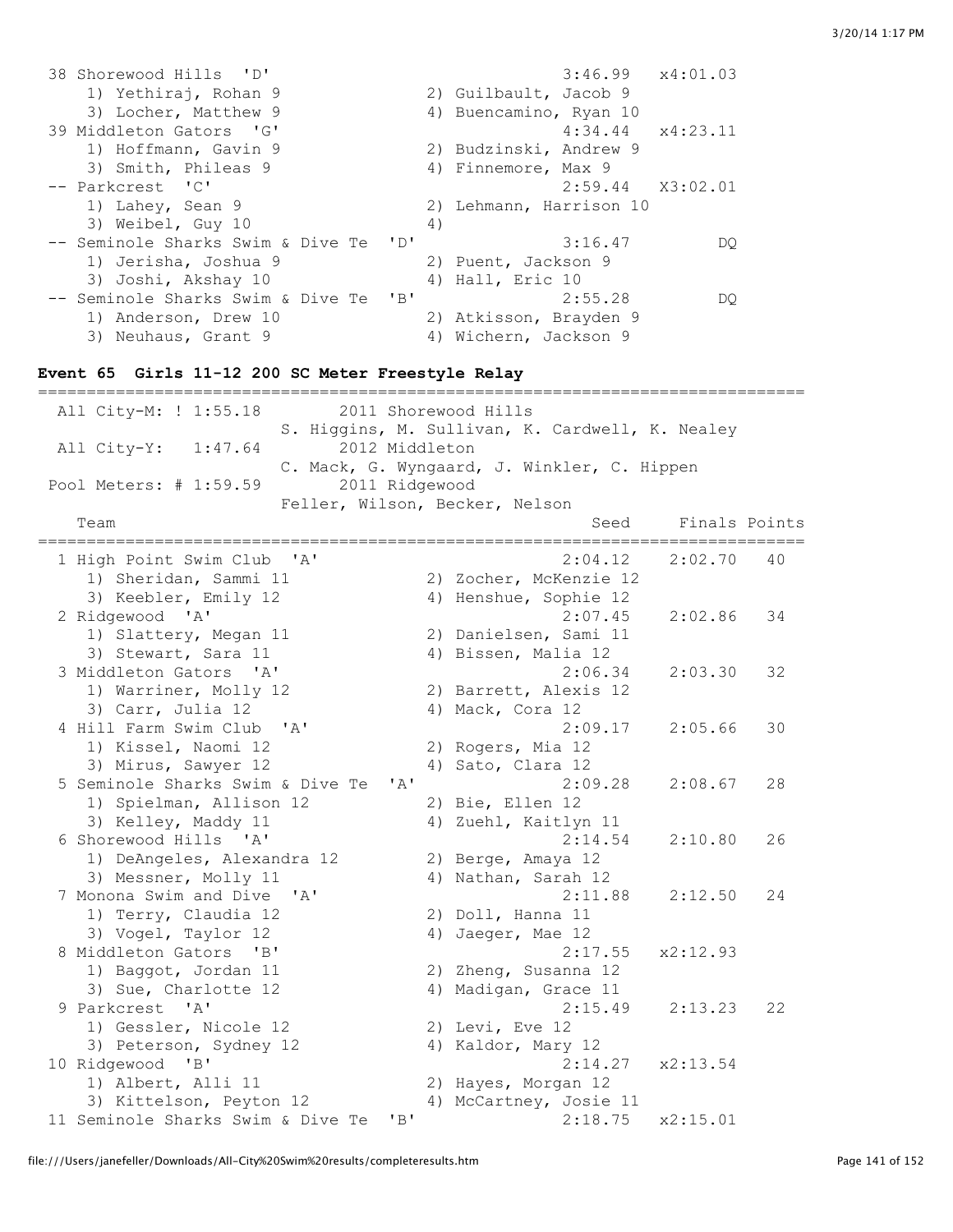1) Jorgenson, Lauren 11 2) Granetzke, Hannah 11 3) Jiang, Angela 12 4) Updegrove, Avery 12 awks Landing Swim Team 'A' 2:12.80<br>1) Goldstrand, Anna 12 2) Petersen, Isabelle 12 3) McMahon, Meghan 12 4) DeFever, Ella 11 1) Semmann, Laura 12 2) Banaszak, Rylee 11 3) Hurley, Eva 11 4) Bondoc, Delaney 11 1) Todd, Mallory 11 2) Anderson, Emily 11 3) Carroll, Mackenzie 12 4) Frucht, Annemarie 12 15 Ridgewood 'C' 2:21.07 x2:18.49 1) Steiner, Sophie 12 2) Chester, Elise 11 3) Parisi, Katy 11 4) Frisch, Lily 12 16 Hill Farm Swim Club 'B' 2:20.68 x2:18.83 1) Hershberger, Rebekah 12 2) Jankovich, Josie 12 3) Rudolph, Lydia 12 4) Stark, Kamden 11 17 Shorewood Hills 'B' 2:26.96 x2:19.70 1) Jordahl, Ella 12 2) Mickelson, Leah 11 3) Schoff, Kirsten 12 4) Anagnostopoulos, Alex 11 18 Hawks Landing Swim Team 'B' 2:26.73 x2:19.80 1) Erlandson, Nora 11 2) Thomley, Anna 12 3) Pansegrau, Elizabeth 11 4) Olson, Amanda 11 19 Middleton Gators 'C' 2:25.10 x2:19.91 1) Graf, Anika 11 (2) Gonter, Maeve 11<br>3) Wood, Sarah 12 (2) 4) Andrews, Megan 12 1) Schensky, Jadyn 11 2) Bryan, Kristin 12 3) Durst, Lucia 12 4) Quattrucci, Isabella 12 21 Monona Swim and Dive 'B' 2:25.58 x2:21.78 1) Kowalski, Hailey 11 2) Anderson, Chandler 12 3) Keller, Cassandra 12 (4) Cook, Kylie 12 22 Ridgewood 'D' 2:28.96 x2:21.85 1) Samz, Meghan 11 2) Gosselin, Caroline 12 3) Wilson, Abby 12 4) Roby, Elizabeth 12 23 Parkcrest 'B' 2:34.53 x2:22.25 1) Denlinger Drumm, Natalie 12 2) Nennig-Kniaz, Kayla 12 3) Tomalin, Emma 11 4) Schmitz, Sophia 11 24 High Point Swim Club 'B' 2:21.21 x2:22.66 1) Walker, Diana 11 2) Wilson, Tyler 11 3) Casanova, Maya 12 4) Young, Beth 12 25 Middleton Gators 'D' 2:27.31 x2:23.75 1) Ramirez, Alexa 12 2) Stahnke, Alexis 12 3) Hernandez, Kaylee 12 4) Ashe, Alexis 12 26 Ridgewood 'E' 2:36.54 x2:24.81 1) Podvin, Kaylie 12 2) Waschbusch, Lucy 12 3) Frisch, Natalie 11 4) Boucher, Megan 11 27 Middleton Gators 'E' 2:31.36 x2:28.07<br>27 Middleton Gators 'E' 2:31.36 x2:28.07 1) Kim, Jessica 12 (2) Laurent, Maria 11<br>3) Olson, Paige 12 (2) 4) Smith, Berkley 11 3) Olson, Paige 12 4) Smith, Berkley 11 28 High Point Swim Club 'C' 2:32.12 x2:28.35 1) Clark, Madeline 12 2) Schuster, Emma 11 3) Keenan, Kyra 11  $\qquad \qquad$  4) Keebler, Anna 12 29 Middleton Gators 'F' 2:35.76 x2:28.59 1) Quigley, Taryn 12 2) Babler, Jazmyn 12 3) Carey, Margaret 12 4) Mangas, Abby 12

12 Hawks Landing Swim Team 'A' 2:12.80 2:15.09 18 13 West Side Swim Club 'A' 2:14.89 2:16.98 14 14 Nakoma Swim Team 'A' 2:19.35 2:17.71 12 4) Andrews, Megan 12 20 Goodman Pool Waves 'A' 2:21.80 2:21.16 10 30 Shorewood Hills 'C' 2:35.13 x2:28.70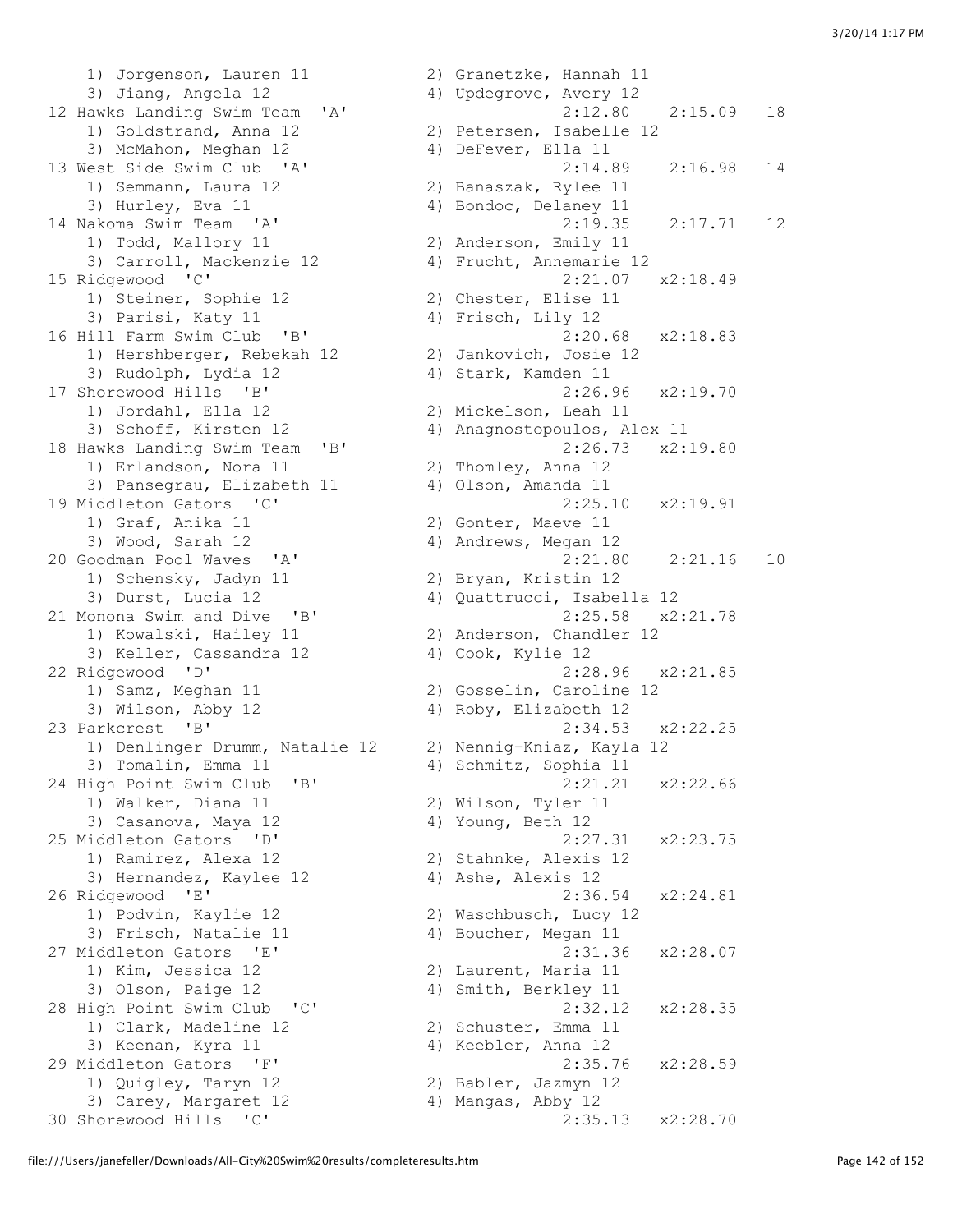1) Sexson, Leah 11 2) Robinson, Amelia 11 3) Link, Phoebe 12 4) Hacker, Vivian 12 31 Shorewood Hills 'D' 2:40.93 x2:29.50 norewood niistin 12<br>1) Kiley, Kristin 12 3) Maas, Lucie 12 4) Maaneb de Macedo, Aariika 11 32 Ridgewood 'F' 2:50.14 x2:32.02 1) Torrealba, Stephanie 11 2) Bonifas, Maddy 11 3) Vaccaro, Nina 11 4) Ring, Carolyn 11 33 Hill Farm Swim Club 'C' 2:34.74 x2:32.29 1) Middleton, Grace 11 2) Ra, Irene 11 3) Heinrichs, Ellie 11 4) Tennant, Evie 12 34 Maple Bluff Country Club Swim 'A' 2:34.42 2:32.59 8 1) Schlichting, Bridget 12 2) McNeil, Caroline 11 3) Masciopinto, Francesca 11 4) Moen, Courtney 12 35 Middleton Gators 'H' 2:47.53 x2:36.69 1) Hoffmann, Madelyn 11 2) Demitrios, Ada 11 3) Kinne, Natasha 11 4) Keith, Moira 11 36 Seminole Sharks Swim & Dive Te 'D' 2:45.32 x2:37.20 1) Frederick, Audrey 12 2) Altenberg, Katri 12 3) Satterfield, Kara 12 4) Frahm, Emma 12 37 Monona Swim and Dive 'C' 2:32.41 x2:38.45 1) Baxter, Abigayle 12 2) Krinkey, Kelsi 12 3) Parvin, Ainsley 12 4) Graham, Reagan 11 38 Middleton Gators 'G' 2:40.11 x2:40.66 1) Dillon, Grace 12 2) Judd, Lauren 12 3) Thayer, Brynn 12 4) Ducke, Keegan 12 39 Ridgewood 'G' 2:53.66 x2:42.42 1) Dunn, Campbell 12 2) Parry, Grace 11 3) McCorvie, Kate 11 4) Beglinger, Madeline 12 40 West Side Swim Club 'B' 2:48.65 x2:45.17 1) Martinez, Genevieve 11 2) Ketarkus, Ally 11 3) Tisdel, Keeley 11 4) Pulvermacher, Lucca 11 41 Shorewood Hills 'E' 2:45.64 x2:45.21 1) Brown, Halle 12 2) Cavalluzzo, Christina 11 3) Rusk, Jonna 11 4) Klodd, Alexa 11 42 Ridgewood 'H' 3:15.99 x2:48.42 1) Tosto, Natalie 11 2) Grant, Emily 11 3) Montgomery, Maddy 11  $\hskip1cm$  4) Mackeron, Anya 11 43 Hawks Landing Swim Team 'C' 2:50.67 x2:48.95 1) Brinkman, Alyssa 11 1) Brinkman, Alyssa 11 (2) Shenker, Claire 11<br>3) Williams, Anna 12 (4) Olsen, Julia 11 44 Shorewood Hills 'G' 3:03.50 x2:51.03 1) Gotzler, Ella 12 2) Spitznagle, Isabellla 11 3) Melnick, Chelsea 11 4) Alexander, Roan 11 45 Goodman Pool Waves 'B' 2:42.11 x3:02.84 1) Klimowicz, Nastassja 11 (2) Thompson, Quinlan 12<br>
3) Engel, Tamsin 12 (2) 4) Beehner, Cheyenne 11 4) Beehner, Cheyenne 11 -- Seminole Sharks Swim & Dive Te 'E' NT X2:54.71 1) 2) Friedman, Lucy 11 3) Alexander, Sophia 12 (4) -- Monona Swim and Dive 'D' 2:44.68 DQ<br>
2) Dockter, Sarah 11 1) Ottman, Katelyn 12 3) Veserat, Olivia 11 4) Heizman, Katy 12 -- Seminole Sharks Swim & Dive Te 'C' 2:26.44 DO 1) Stitgen, Julia 12 2) Rothwell, Jordyn 12 3) McCormick, Molly 11 4) Flynn, Grace 12 -- Shorewood Hills 'F' 2:55.11 DQ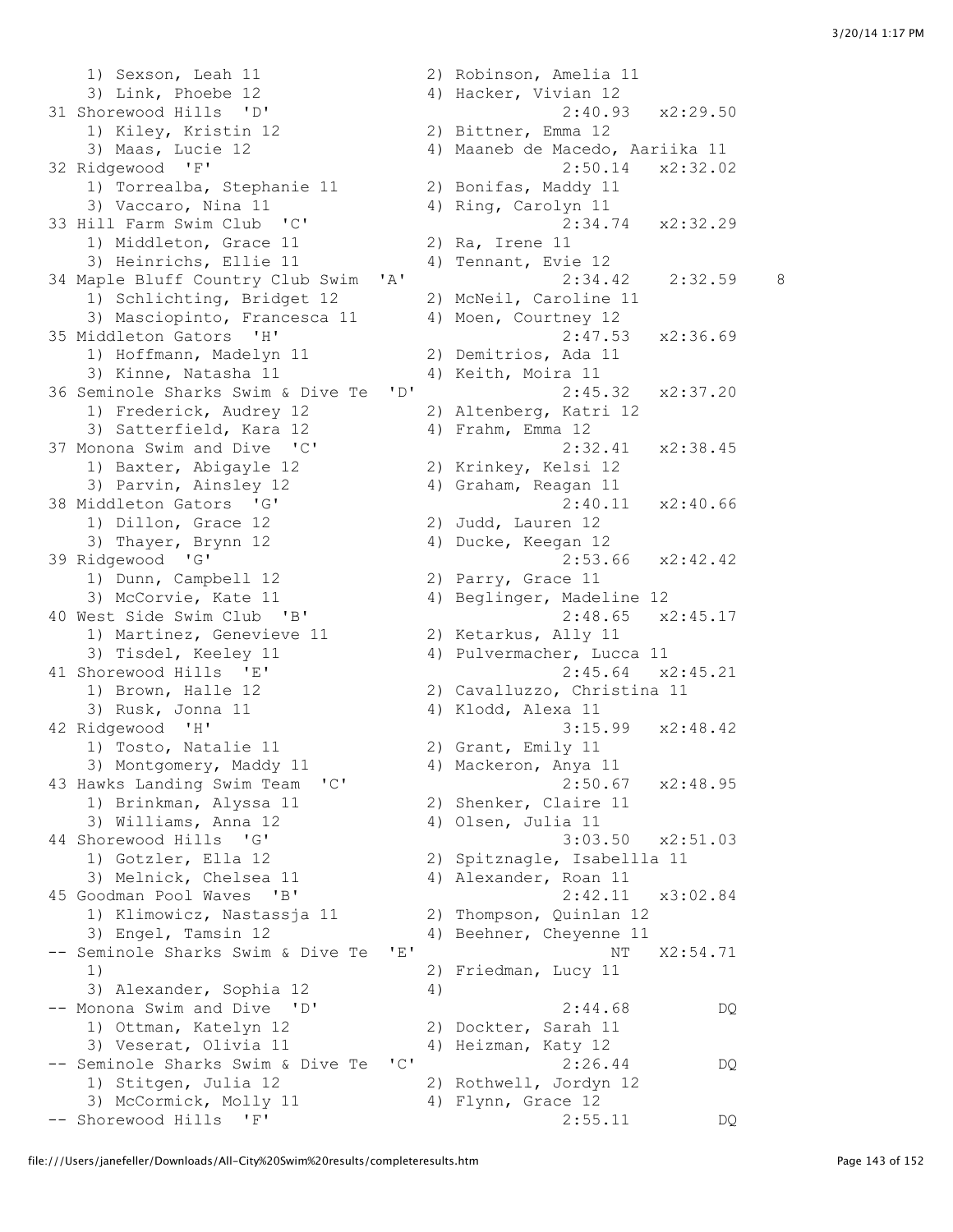1) Bush, Margo 11 2) House, Alice 11 3) Gartner, Oliva 11 (4) Atalla, Sultani 12 -- Ridgewood 'I' 3:17.23 DQ 1) Sullivan, Carynne 11 2) Mutch, Abbey 9 3) Neumann, Jamie 9 4) Marty, Jaime 11

#### **Event 66 Boys 11-12 200 SC Meter Freestyle Relay**

=============================================================================== All City-M: ! 1:57.41 2010 Ridgewood B. Gebhart, C. Radloff, J. Collins, P. Vesely All City-Y: 1:44.66 2012 Monona S. Sackett, R. Kyle, B. McDade, E. Storms Pool Meters: # 2:02.34 2004 Middleton Niesen, Werla, Debrauske, Schutte Team Seed Finals Points =============================================================================== 1 Middleton Gators 'A' 2:07.15 2:04.02 40 1) Parkin, Archer 11 2) Worledge, Miles 12 3) Draves, Nicolas 12 4) Lund, Andrew 12 2 Seminole Sharks Swim & Dive Te 'A' 2:13.29 2:06.68 34 1) Gonring, Noah 12 2) Mello, Matthew 11 3) Feller, Charles 11  $\qquad \qquad$  4) Jekel, Wesley 12 3 Hill Farm Swim Club 'A' 2:11.35 2:08.46 32 1) Casey, Isaac 11 2) Schaefer, Dryden 12 3) Bensch, Constantin 11 (4) Casey, Noah 12 4 Shorewood Hills 'A' 2:10.00 2:11.27 30 1) Weygant, Max 11 2) Wyman, Declan 12 3) Miller, Henry 12 4) Purtell, Mitchell 11 5 Nakoma Swim Team 'A' 2:13.36 2:12.21 28 1) Andes, Brody 12 2) Frucht, Nate 11 3) teDuits, Truman 11 4) Beyer, tom 12 6 Parkcrest 'A' 2:16.41 2:12.23 26 1) Gillman, Daniel 12 2) Walters, Max 12 3) Zarov, Ethan 12 4) Bell, Cole 12 7 West Side Swim Club 'A' 2:12.17 2:12.78 24 1) Bradt, Tim 12 2) Weiss, Jaden 12 3) Donkle, James 11 4) Callan, Griffin 12 8 High Point Swim Club 'A' 2:09.67 2:14.20 22 1) Zillner, Blake 12 2) Stousland, Archer 11 3) Schuster, Bryce 12 4) Martin, Andrew 12 9 Monona Swim and Dive 'A' 2:18.70 2:17.62 18 1) Flister, Andrew 11 2) Gronski, Sam 11 3) Thompson, Brendan 11 4) Lippiatt, Jacob 12 10 Shorewood Hills 'B' 2:16.89 x2:18.04 1) Laursen, Abe 11 2) Lemmenes, Alexander 11 3) Barber, Jack 11 4) Sheehan, Dane 12 11 Ridgewood 'A' 2:16.62 2:19.66 14 1) Kruse, Clayton 12 2) Jones, Parker 11 3) Gartland, Matthew 12 (4) Jensen, Joe 12 12 Nakoma Swim Team 'B' 2:23.63 x2:21.11 1) Stacey, Nick 11 2) Johnson, Carter 11 3) Schaak, James 12 4) Richards, Thomas 11 13 Hawks Landing Swim Team 'A' 2:24.21 2:22.24 12 1) Wowk, Will 11 2) McEllistrem, Aidan 12 3) Lindauer, Parker 12 (4) Barth, Josh 12 14 Middleton Gators 'B' 2:27.73 x2:25.03 1) Newcomer, Max 12 2) Peek, Michael 12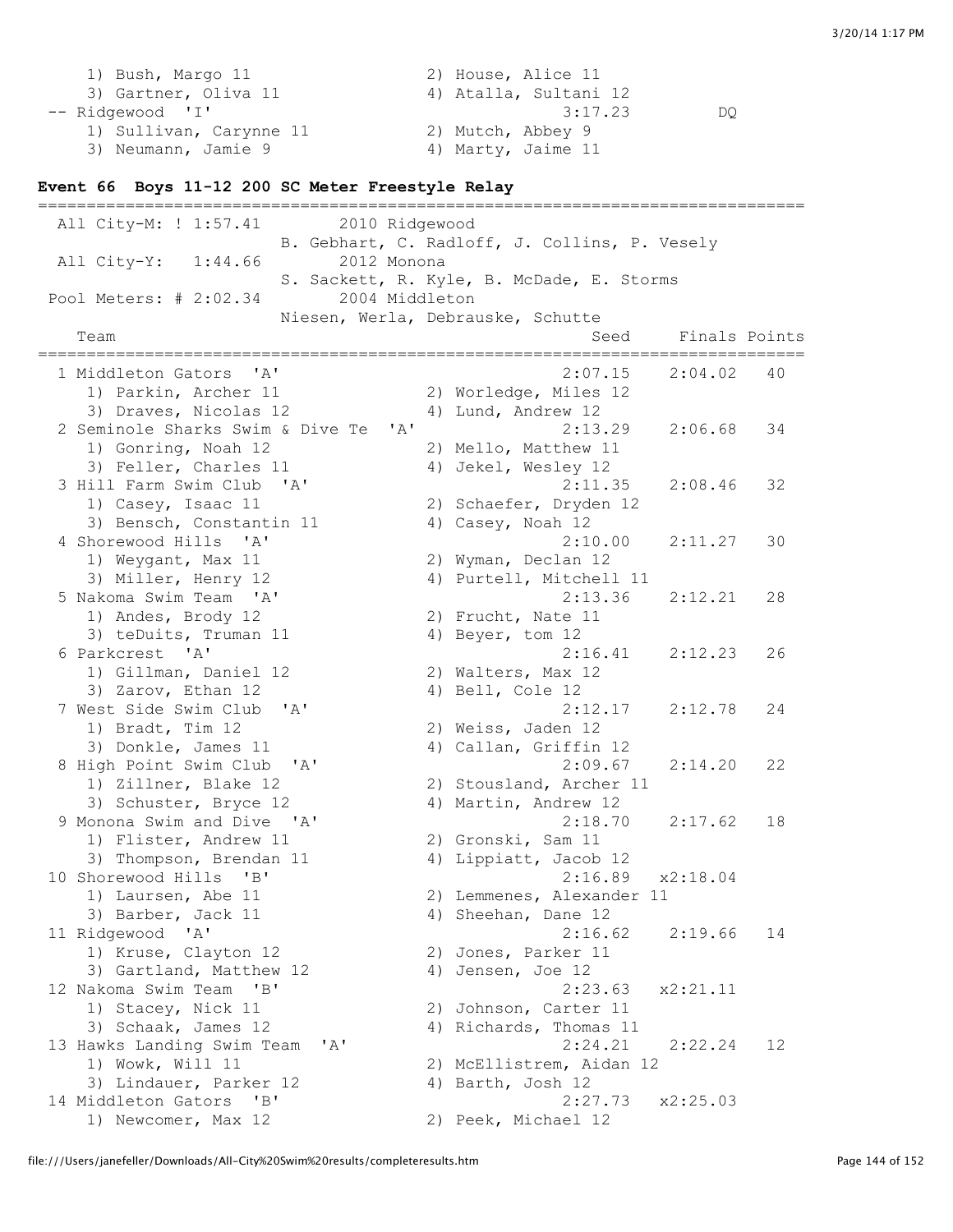3) Williams, Noah 12 4) Demitrios, Drake 12 15 Seminole Sharks Swim & Dive Te 'B' 2:28.70 x2:26.72 1) Ringhand, Jacob 12 2) Wiedemann, Henry 12 3) Brown, William 12 4) Wanta, Benjamin 11 16 Ridgewood 'B' 2:30.82 x2:29.86 1) Sanderson, Isaac 11 2) Richards, Gavin 11 3) Hoppe, Kyle 11 4) Blum, Eric 11 41 High Point Swim Club 'B' 41 Blum, Eric 11 17 High Point Swim Club 'B' 2:21.93 x2:31.46 1) Strong, Owen 11 2) Prestigiacomo, Max 11 3) Simpson, Aidan 11 4) Bauman, Peter 11 18 Hill Farm Swim Club 'B' 2:26.64 x2:31.74 1) Carpenter, Wesley 11 2) Bedford, Oscar 11 3) Anderson, Dana 11 4) Fernandez, Andrew 11 19 Parkcrest 'B' 2:30.12 x2:36.18 1) Collins, Joseph 11 2) Patterson, Oliver 12 3) Vander Meer, Peter 12 (4) Genskow, Erik 11 20 Shorewood Hills 'C' 2:32.73 x2:36.46 1) Jackson, Soren 11 2) Zentmyer, Gregory 12 3) Cranley, Paul 11 4) Kantor, Liam 11 21 Ridgewood 'C' 2:39.66 x2:37.35 1) Mutch, Owen 11 2) Neumann, Brett 11 3) Armendariz-Kerr, Sebio 11 4) Trinkner, Charlie 11 22 Seminole Sharks Swim & Dive Te 'C' 2:56.99 x2:39.49 1) Neuhaus, Zachary 12 2) Stockwell, Elliot 11 3) Aman-Lavicky, Joey 11 4) Updegrove, Aidan 12 23 Middleton Gators 'C' 2:45.55 x2:42.67 1) Hanson, Adam 11 2) Peek, Alexander 11 3) Mayhew, Zachary 11 4) Kruck, Andrew 11 24 High Point Swim Club 'C' 2:34.00 x2:44.81 1) Schuster, Alexander 11 2) Nisbet, William 11 3) Schuster, Alexander 11 (2) Nisbet, William 11<br>3) Ballweg, Nicholas 11 (4) Raimy, Noah 11 25 Ridgewood 'D' 2:53.16 x2:49.93 1) Simon, Richard 11 2) Tuomi, Brad 11 3) Healy, Ryan 11 (4) Pi, Marcos 11 26 High Point Swim Club 'D' 2:55.00 x3:03.39 1) Renfert, Karsey 11 2) Petty, Samuel 11 3) Vanderloo, Carter 9 4) Tucker-Jones, Evan 9

## **Event 67 Girls 13-14 200 SC Meter Freestyle Relay**

| All City-M: ! 1:54.15  | 1989 Ridgewood                                  |
|------------------------|-------------------------------------------------|
|                        | A. Wolosz, B. Everson, J. Frattinger, J. Bryant |
| All City-Y: 1:41.23    | 2012 Parkcrest                                  |
|                        | H. Cole, S. Hornacek, K. Asseily, C. Eckerle    |
| Pool Meters: # 1:57.35 | 2013 Ridgewood                                  |
|                        | Vaccaro, Becker, Parker, Nelson                 |
| Team                   | Seed Finals Points                              |
|                        |                                                 |
| 1 Ridgewood 'A'        | $1:57.35$ $1:54.91#$ 40                         |
| 1) Parker, Rose 13     | 2) Vaccaro, Sophia 14                           |
| 3) Sleeth, Maggie 14   | 4) Nelson, Beata 14                             |
| 2 Shorewood Hills 'A'  | $2:02.97$ $1:55.10#$ 34                         |
| 1) Cardwell, Katie 14  | 2) Lambert, Katherine 14                        |
| 3) Sullivan, Maddy 14  | Higgins, Sydney 14<br>4)                        |
| 3 Middleton Gators 'A' | 2:00.25<br>$1:55.84#$ 32                        |
| 1) McGill, Margaret 14 | 2) Winkler, Jordan 13                           |
| 3) Lin, Victoria 14    | Hippen, Caroline 13<br>4)                       |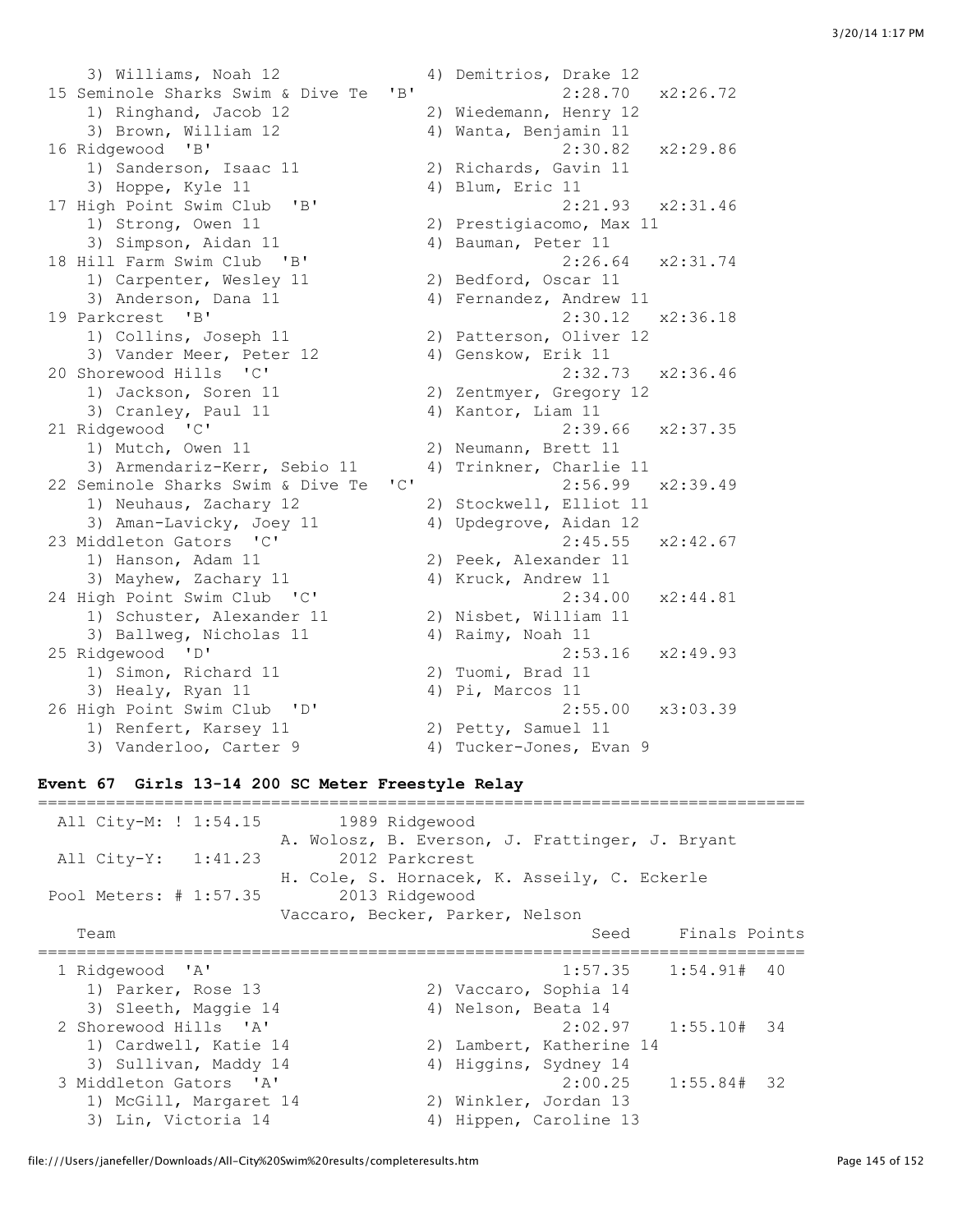4 Nakoma Swim Team 'A' 2:02.35 1:56.07# 30 1) Andes, Riley 14 2) Bergmann, Lauren 14 3) Hartlieb, Gretchen 14 4) Rodriguez, Kelly 13 5 Seminole Sharks Swim & Dive Te 'A' 1:58.29 2:00.07 28 1) Alderson, Samantha 14 2) Schultz, Sarah 14 3) McCormick, Katie 13 4) Larsen, Kristi 14 6 Hawks Landing Swim Team 'A' 2:09.61 2:01.52 26 1) Pierobon Mays, Chiara 13 2) Lindauer, Carlie 14 3) Prescott, Olivia 14 (4) McKeon, Maia 13<br>
3) Prescott, Olivia 14 (4) McKeon, Maia 13<br>
2:08.08 (2:02.22) 7 Parkcrest 'A' 2:08.08 2:02.22 24 1) Walters, Bella 14 2) Anderson, Mary Kate 13 3) Larget, Greta 14 4) Eckerle, Claire 14 8 Monona Swim and Dive 'A' 2:03.89 2:02.63 22 1) Pfefferkorn, Wendy 14 2) Heyworth, Annika 14 3) Jaeger, Renata 14 4) Luner, Celia 13 9 Ridgewood 'B' 2:03.60 x2:03.64 1) Farr, Dani 14 2) Trinkner, Emily 14 3) Wilson, Claire 13 4) Becker, Hannah 14 10 Shorewood Hills 'B' 2:13.09 x2:04.14 1) Brophy, Emma 13 2) Brophy, Sarah 13 3) Mickelson, Emma 14  $\hskip 4cm 4)$  Frehner, Anna 14 11 Hill Farm Swim Club 'A' 2:05.89 2:05.55 18 1) Alban, Erin 13 2) Jankovich, Kathleen 13 3) Heinrichs, Tess 14 4) Mirus, Emmie 14 12 High Point Swim Club 'A' 2:03.00 2:05.66 14 1) Kuecker, Julianna 14 2) Go, Margaret 13 3) Whittingham, Lola 14 (4) Walker, Karen 13 13 Ridgewood 'C' 2:10.51 x2:06.69 1) Nelson, Sammy 13 2) Oaks, Olivia 13 3) Nellis, Hadley 13 4) Wickstrom, Holly 14 14 Middleton Gators 'B' 2:10.21 x2:06.80 1) Martorana, Madeleine 14 2) Pinder, Devon 13 3) Ashley, Anna 14 4) Pincombe, Morgan 13 15 Seminole Sharks Swim & Dive Te 'B' 2:08.98 x2:09.38 1) Finnell, Madi 13 2) Grosse, Natalie 14 3) Feller, Stephanie 13 4) Hall, Ella 14 16 Monona Swim and Dive 'B' 2:10.12 x2:12.10<br>1) Robertson, Emma 14 2) Hamacher, Natalie 14 1) Robertson, Emma 14 2) Hamacher, Natalie 14 3) Christianson, Lauryn 13 4) Brenneis, Willa 13 17 Shorewood Hills 'C' 2:19.73 x2:12.37 1) Sexson, Jenna 13 2) Link, Grace 13 3) Jaye, Anna 14 4) Robinson, Chloe 13 18 Middleton Gators 'C' 2:19.32 x2:12.89 1) Ace, Madeline 14 2) Self, Olivia 14 3) Hoferle, Molly 14 4) Hokanson, Elise 13 19 Ridgewood 'D' 2:19.64 x2:14.85 1) Erickson, Kristen 14 2) Esser, Madalyn 13 3) Torrealba, Valerie 13 (4) Buzza, Ali 13 20 Parkcrest 'B' 2:20.20 x2:15.98 1) Quandt, Grace 14 2) Kane, Alexis 13 3) Patton, Rosie 13 4) Kaldor, Gracie 14 21 Shorewood Hills 'D' 2:23.54 x2:19.36 1) McMurray, Mimi 14 2) Amos-Landgraf, Isabel 14 3) Walsh, Megan 13 4) Boller, Emma 14 22 High Point Swim Club 'B' 2:30.00 x2:20.59 1) Riggins, Daine 13 2) Murphy, Caitlin 13 3) Fussell, Gianna 11  $\qquad \qquad \qquad$  4) Strong, Emma 14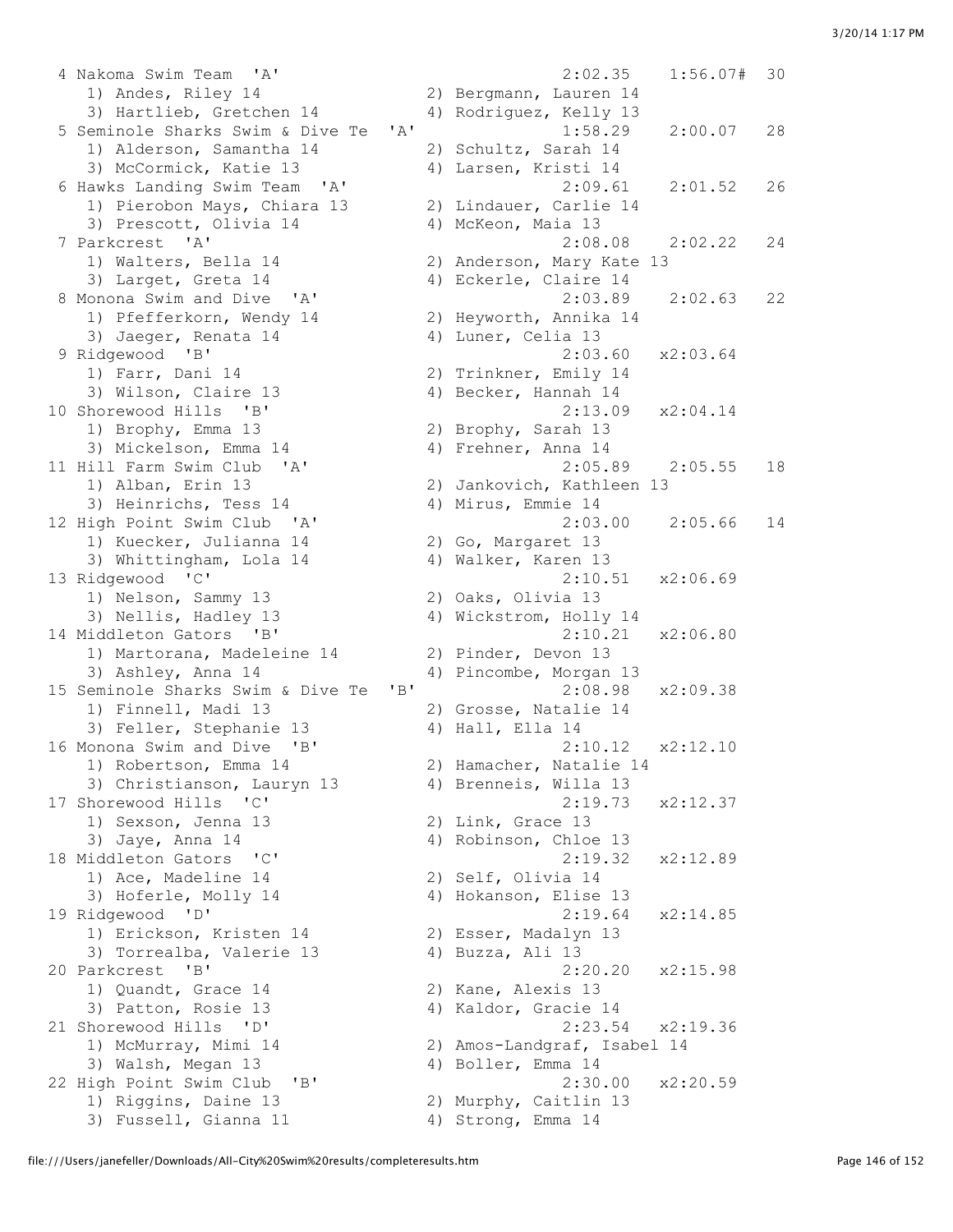23 Maple Bluff Country Club Swim 'A' 2:25.44 2:22.82 12 1) Braithwaite, Ann 13 3) Korb, Sophia 13 4) McLeod, Hollis 14 24 Middleton Gators 'D' 2:29.70 x2:24.12 1) Hellenbrand, Taylor 13 2) Warda, Elise 14 3) Mettel, Kaden Mae 13 4) Bachmeier, Heidi 13 25 Shorewood Hills 'F' 3:00.00 x2:24.75 1) Gaard, Abby 13 2) McGlenn, Maggie 13 3) Landgraf, Mia 14 4) Frascona, Anne Laura 13 26 Shorewood Hills 'E' 2:39.17 x2:25.19 1) Ghandhi, Nora 13 2) Cranley, Emma 14 3) Tracy, Emma 14 4) Lawson, Alicia 13 27 Seminole Sharks Swim & Dive Te 'C' 2:30.15 x2:27.34 1) Wheeler, Alexandra 13 2) Wunder, Brianne 13 3) Price, Megan 13 4) Wiedemann, Margaret 14 28 Middleton Gators 'E' 2:45.89 x2:28.19 1) DeLeo, Tara 13 2) Duecker, Emily 13 3) Harris, Ashley 13 4) Rader, Erika 13 29 Ridgewood 'E' 2:32.67 x2:29.37 1) Proctor, Jade 14 2) Gale, Megan 14 3) King, Katrina 14 4) Tidd, Kirstin 13 30 Goodman Pool Waves 'A' 2:46.09 2:35.16 10 1) Schensky, Madeline 14 2) Tandias, Tatiana 13 3) Schmit, Vanessa 13 4) Darvin, Isabela 13 31 Monona Swim and Dive 'C' 2:24.70 x2:37.08 1) Paulson, Sara 13 2) Wollack, Ashley 13 3) Wills, Meghan 13 4) Hamacher, Stefanie 13 1) Paulson, Sara 13<br>
3) Wills, Meghan 13<br>
-- Hill Farm Swim Club 'B' 2:17.87 DQ 1) Peterson, Bria 13 2) Ra, Justine 13 3) May, Deborah 13 4) Thiel, Marisa 13

## **Event 68 Boys 13-14 200 SC Meter Freestyle Relay**

=============================================================================== All City-M: ! 1:46.03 2006 Middleton N. Schutte, S. Jackson, A. Werla, S. Niesen All City-Y: 1:38.07 2012 Ridgewood J. Collins, C. McCarthy, C. Radloff, B. Gebhart Pool Meters: # 1:48.17 2005 Middleton Schutte, Jackson, Slivocka, Niesen Team Seed Finals Points =============================================================================== 1 Monona Swim and Dive 'A' 1:49.30 1:48.07# 40 1) Doll, Erik 14 2) Storms, Eric 13 3) Kyle, Rees 13 4) McDade, Bennett 13 2 Middleton Gators 'A' 1:55.94 1:50.00 34 1) Delaney, Luke 14 2) Bielski, Harrison 14 3) Leiferman, Matthew 14 4) Birschbach, Evan 14 3 Shorewood Hills 'A' 2:03.73 1:51.20 32 1) Driscoll, Gregory 13 2) O'Donnell-Mache, Jack 13 3) Ohnesorge, Max 14 4) Zimmerman, Michael 14 4 Hill Farm Swim Club 'A' 1:55.61 1:52.93 30 1) Bensch, Vincent 14 2) Alwari, Jacoub 14 3) Sato, Tyler 13 4) Weaver, Lain 13 5 Hawks Landing Swim Team 'A' 1:58.58 1:54.12 28 1:58.1 1:58.1 1:58.1 1:58.1 1:58.1 1:58.1<br>
1) Carney, Joey 13 2) Horton, Drake 14<br>
3) Lundal, Roark 13 11 11 11:58 11:58 3) Lundal, Roark 13 4) Wowk, Alex 13 6 Seminole Sharks Swim & Dive Te 'A' 1:52.68 1:56.59 26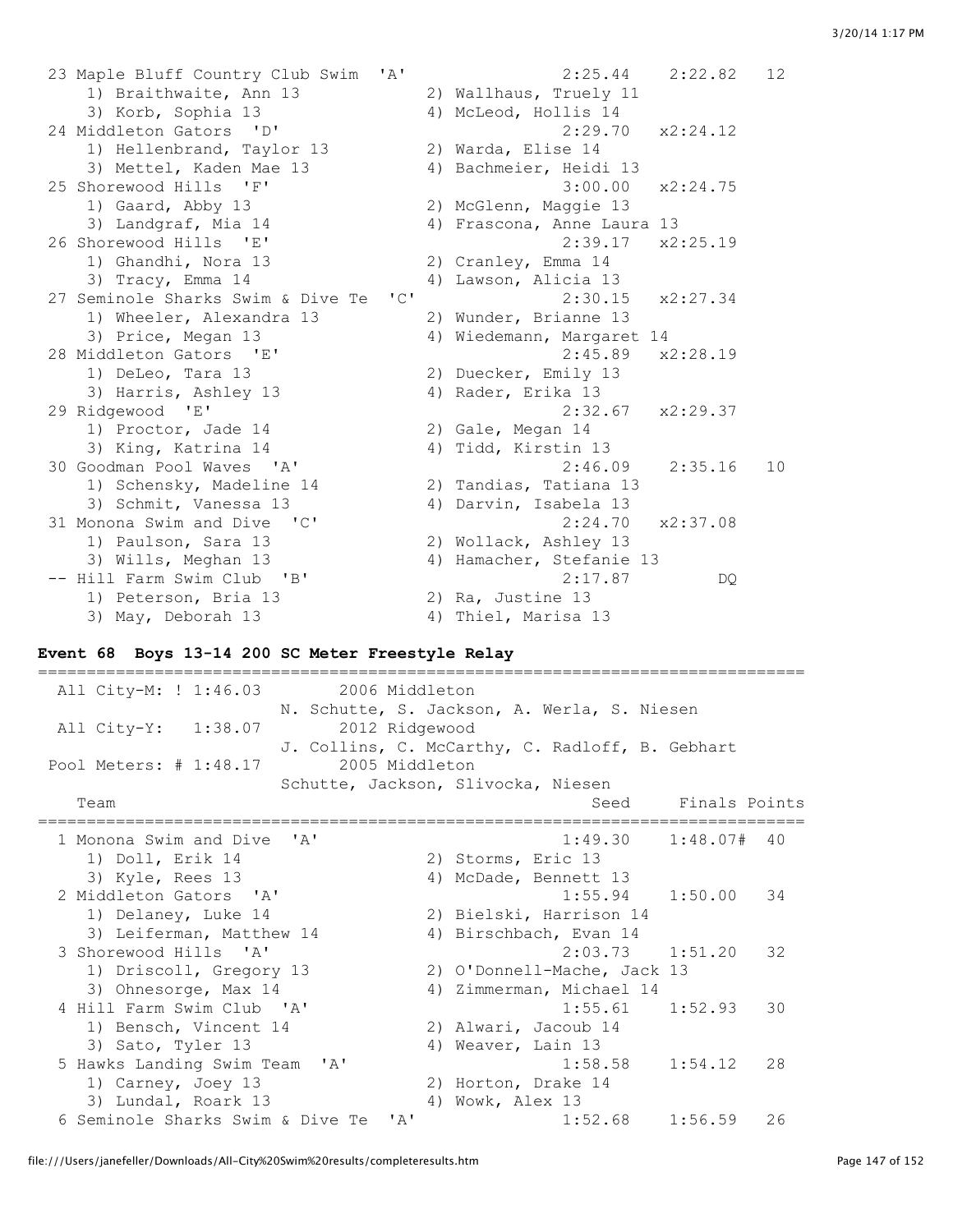1) Wellnitz, Jacob 14 2) Wellnitz, James 14 3) Culver, Joseph 13 4) Fochios, Philip 14 7 Parkcrest 'A' 1:59.09 1:56.71 24 1) Chen, David 13 2) Temprano, Nathan 13 3) Turgeson, Alex 13 4) Patton, Riley 14 8 West Side Swim Club 'A' 1:59.04 2:00.99 22 1) Tisdel, Rory 14 2) Huie, Conor 13 3) Bondoc, Peyton 13 4) Consigny, Tim 14 9 Ridgewood 'A' 2:03.79 2:01.86 18 1) Williams, Cole 13 2) Zwaska, Abram 13 3) Sebastian, Zeke 14  $\hskip 40pt 4$  Hoppe, Bryce 14 10 High Point Swim Club 'A' 1:55.89 2:02.94 14 1) Squire, Nathan 14 2) Young, Sam 13 3) Jensen, Grant 13 (1981) 4) Zocher, Jack 14<br>
Japle Bluff Country Club Swim (1981) 18, 19, 19, 19, 2:17.04 (1992) 2:03.39 11 Maple Bluff Country Club Swim 'A' 1) Arndt, Drew 13 2) Morrow, Andrew 11 3) Kettner, Case 13 4) Wall, Zach 14 12 Shorewood Hills 'B' 2:12.72 x2:04.16 1) Altaweel, William 13 2) Buencamino, Adam 13 3) Melnick, Noah 14 4) Lemmenes, Aris 13 13 Parkcrest 'B' 2:10.10 x2:06.60 1) Capuano, Henry 14 2) Aguirre Temprano, Ignacio 14 3) Vander Meer, Luke 13 4) Seymour-Nahn, Caden 13 14 Ridgewood 'B' 2:12.07 x2:09.11 1) Stewart, Ryan 13 2) Gonzales, Jared 14 3) Touchett, Bryan 13 4) Smith, Sam 13 15 Nakoma Swim Team 'A' 2:20.08 2:10.65 10 1) Frucht, Andrew 14 2) Vaughan, Gerry 13 1) Frucht, Andrew 14 (2) Vaughan, Gerry 13<br>3) Lynn, Forrest 12 (4) Pfau, Henry 13<br>16 Middleton Gators (B' (2:15.39) 16 Middleton Gators 'B' 2:15.39 x2:17.44 1) Birschbach, Kane 13 2) Paglini, Armani 13 3) Gallay, Blake 13 4) Hanson, Isaac 14 17 Monona Swim and Dive 'B' 2:24.18 x2:18.40 1) Allen, Jordan 14 2) Graffin, Cole 14 3) Dyslin, Andre 13 4) Rathert, Thomas 14 18 High Point Swim Club 'B' 2:20.85 x2:20.11 1) Bauman, Matthew 14 2) Wilson, Jack 13 2) Dickmeyer, Ben 13 (2) Milson, Jack 13<br>3) Dickmeyer, Ben 13 (4) Luebke, Mark 13 19 Seminole Sharks Swim & Dive Te 'B' 2:18.25 x2:23.70 1) Stockwell, Noah 14 2) Johnstone, Dan 14 3) Caruso, Alec 14 4) Parkel, Caulden 13 20 Shorewood Hills 'C' 2:24.38 x2:24.48 1) Maaneb de Macedo, Menatu 13 2) Cranley, Owen 13 3) Jarrard, William 14 4) Carlson-Dakes, Max 13

## **Event 69 Women 15-19 200 SC Meter Freestyle Relay**

=============================================================================== All City-M: ! 1:50.45 2006 Ridgewood D. Ellingson, H. Thole, M. King, K. Smith All City-Y: 1:39.45 2009 Nakoma K. Richards, D. Richards, I. Martin, R. Martin Pool Meters: # 1:52.96 2005 Middleton Beckwith, Schleisman, Wencel, Hoff Team Seed Finals Points =============================================================================== 1 Middleton Gators 'A' 1:55.61 1:51.20# 40 1) Landgraf, Anna 17 2) Kossel, Olivia 16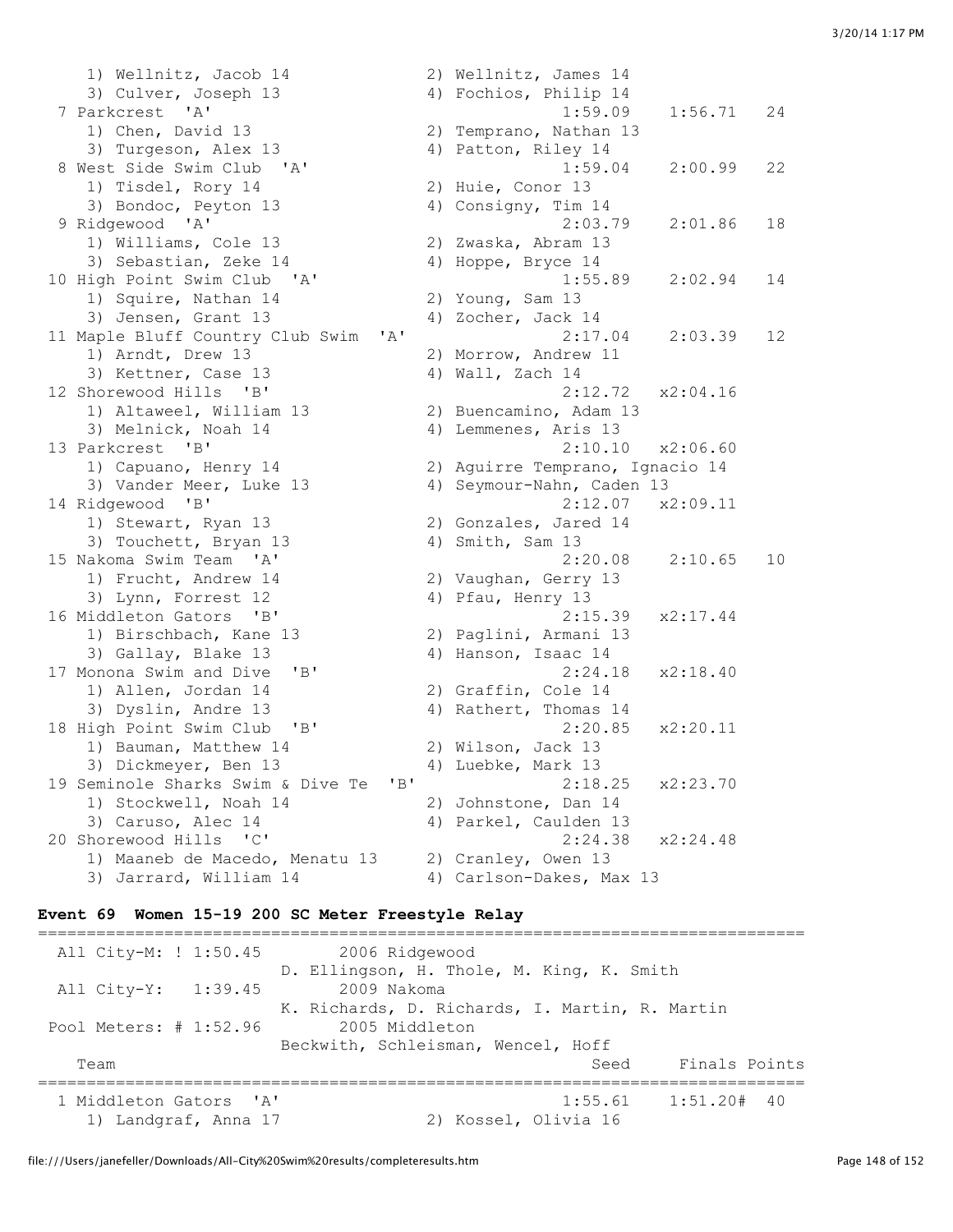3) Tiedemann, Emily 18 4) Prestigiacomo, Paige 15 2 Seminole Sharks Swim & Dive Te 'A' 1:52.56 1:54.19 34 1) Seymour, Samantha 16 2) Ver Voort, Julia 15 3) Feller, Kathleen 15 4) Jekel, Jo 16 3 Ridgewood 'A' 1:57.14 1:54.75 32 1) Wilson, Becca 17 2) Statz, Allison 17 3) Fulmer, Leah 18 4) Nelson, Maddy 17 4 Parkcrest 'A' 2:01.01 1:55.40 30 1) Gomez, Maya 15 2) Hornacek, Sadie 15 3) Hornacek, Claire 18 4) Cole, Hannah 15 5 Monona Swim and Dive 'A' 1:59.41 1:55.87 28 1) Enbring, Kelly 18 2) Marten, Brooke 17 3) Storms, Grace 15 (4) Roehr, Alyssa 15 6 Middleton Gators 'B' 2:00.59 x1:57.45 1) Bielski, Madeline 17 2) Vranak, Amanda 15 3) Mack, Madeleine 17 (4) Slater, Elinor 17 7 Shorewood Hills 'A' 2:05.81 1:57.82 26 1) Lawson, Nicole 16 2) Lederer, Emma 15 3) Blakely, Alice 18 4) Barczi, Amelia 18 8 Seminole Sharks Swim & Dive Te 'B' 2:00.64 x1:58.99 1) Callan, Margaret 18 2) Kopp, Anna 16 3) Kopp, Jennifer 16 4) Fochios, Alexandra 16<br>9 High Point Swim Club 'A' 2:00.32 9 High Point Swim Club 'A' 2:00.32 1:59.02 24 1) Sanchez, Gabriela 17 2) Sheridan, Molly 15 3) Schwartz, Maddy 17 4) Hartung, Robin 18 10 West Side Swim Club 'A' 2:03.17 1:59.18 22 1) Weiss, Anna 16 2) Baumann, Erin 17 3) Donkle, Julia 15 4) First, Mary 15 11 Nakoma Swim Team 'A' 2:04.20 2:00.30 18 1) Zimdars, Ashley 18 2) McCoshen, Regan 18 3) Thompson, Meredith 17 4) Martin, Madison 17 12 Hill Farm Swim Club 'A' 2:02.10 2:00.51 14 1) Kovacs, Logan 17 2) Martorana, Sam 17 3) Alban, Corey 15 4) Lutz, Tess 15 13 Maple Bluff Country Club Swim 'A' 2:06.99 2:01.37 12 1) McLeod, Jenner 18 2) Korb, Margaret 16<br>3) McLeod, Anders 16 4) McNeil, Maggie 15 14 Monona Swim and Dive 'B' 2:05.77 x2:01.53 1) Millin, Danielle 18 2) Frankwicz, Keely 15 3) Hagen, Krystal 18 4) Keller, Jennifer 15 15 Hawks Landing Swim Team 'A' 2:05.00 2:02.31 10 1) McClenahan, Kate 17 2) Prescott, Sarah 16 3) Horton, Victoria 16 (4) Lundal, Haley 15 16 Ridgewood 'B' 2:05.51 x2:02.70 1) Farr, Brittany 16 2) Shea, Johannah 15 3) Beecher, Carlee 17 4) McCarthy, Claire 16 17 Hill Farm Swim Club 'B' 2:07.94 x2:04.67 1) Munns, JoJo 15 2) Hart, Madeleine 17 3) Talerm Swim Club (B)<br>1) Munns, JoJo 15 (2) Hart, Madeleine 17<br>3) Talerico, Paige 16 (4) Canon, Sophia 17<br>11 18 Shorewood Hills 'B' 2:13.88 x2:04.70 1) Vander Ark, Eleanor 15 2) Ketterhagen, Sarah 16 3) Abrams, Jaynee 16 4) Altaweel, Lauren 17 19 Middleton Gators 'C' 2:12.77 x2:06.16 1) Kolz, Meredith 15 2) Ace, Lauren 16 3) Self, Kennah 17 4) Mangas, Maggie 16 20 Parkcrest 'B' 2:15.15 x2:08.60 1) Anderson, Holly 16 2) Jefferds, Rachel 16

4) McNeil, Maggie 15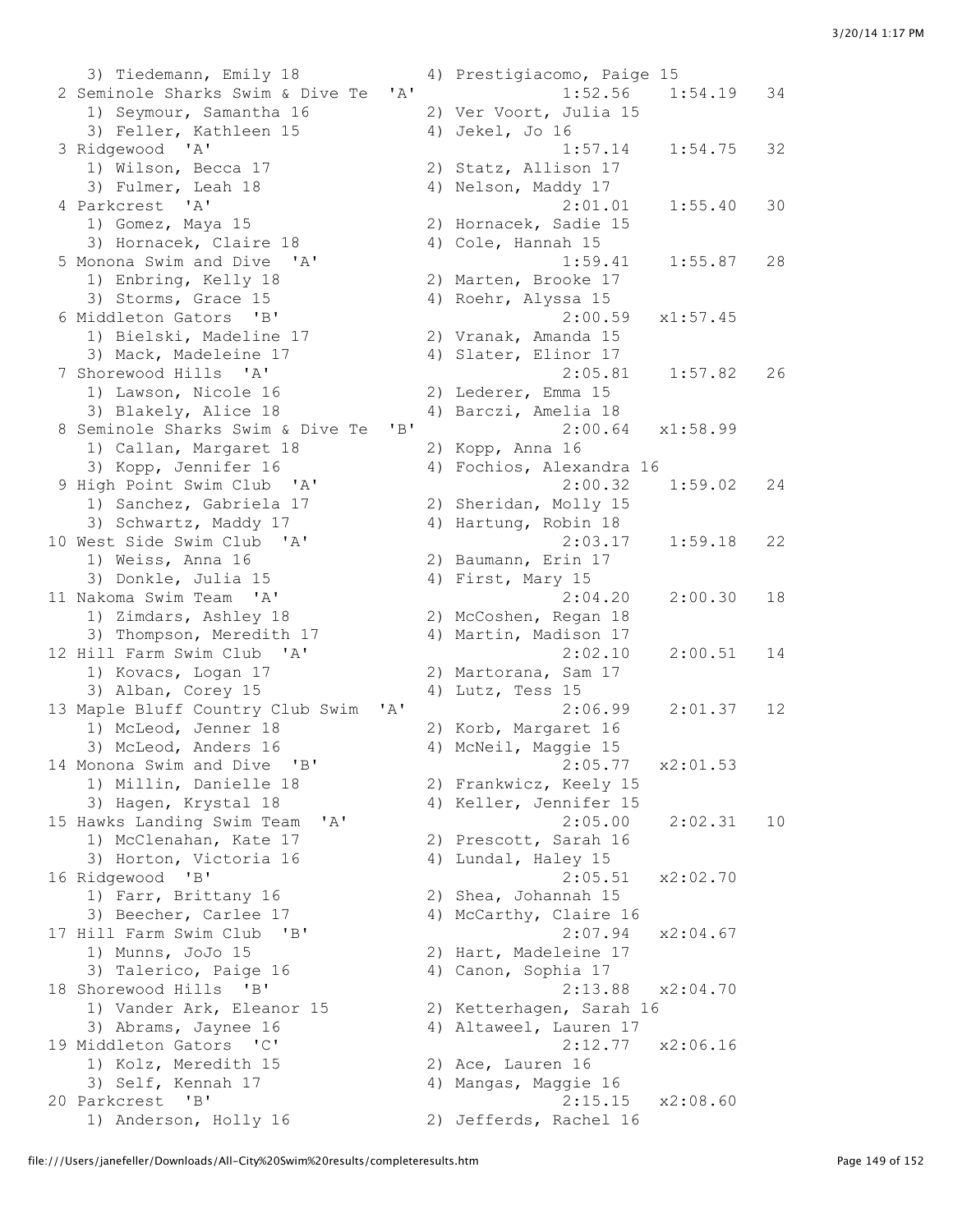3) Seaton, Morgan 17 4) Houston, Holly 15 21 Seminole Sharks Swim & Dive Te 'C' 2:18.47 x2:08.66 1) Queoff, Kirsten 15 2) Homan, Abbie 17 3) Snodgrass, Caroline 15 4) Ringhand, Casandara 15 22 Monona Swim and Dive 'C' 2:09.58 x2:09.33 1) Attaway, Caitlin 15 2) Horstmeier, Gabby 17 3) Hagen, Andrea 15 4) Brunsell, Kristin 18 23 Ridgewood 'C' 2:13.17 x2:09.52 1) Ring, Michelle 16 2) Winner, Carly 15<br>
3) Marty, Emily 15 3) Maloney, Gratia 16 3) Marty, Emily 15 4) Maloney, Gratia 16 24 West Side Swim Club 'B' 2:14.44 x2:11.46 1) Donkle, Natalie 13 2) Healy, Eileen 15 3) Weller, Annika 14 4) Callan, Emma 15 25 Monona Swim and Dive 'D' 2:16.43 x2:15.17 1) Murray, Sydnie 17 2) Feit, Nikala 15 3) Jordan, Cailin 14 4) Steenhagen, Angelique 13 26 Ridgewood 'D' 2:23.04 x2:16.73 1) Shea, Aileen 15 2) Nybroten, Hannah 15 3) Smith, Andie 16 4) Harley, Annika 17 27 Hawks Landing Swim Team 'B' 2:23.40 x2:16.82 1) Bongard, Emily 17 2) Mathur, Priya 13 3) Worman, Kaitlin 17 4) Corcoran, Madeleine 16 28 Ridgewood 'E' 2:36.14 x2:30.10 1) Marty, Sarah 13 2) Schneider, Lucy 16 3) Patrick, Danielle 16 4) Bretl, Shelley 17 -- Parkcrest 'C' NT X2:15.84 1) Blanchard, Allison 14 2) Carr, Katie 13 3) Paker, Gwen 15 4) Eckerle, Molly 15 -- Nakoma Swim Team 'B' 2:31.41 X2:24.57 1) Shorter, Lauren 13 2) Shorter, Courtney 13 3) Richards, Allison 13 4) Richards, Maddie 15 -- Maple Bluff Country Club Swim 'B' 2:26.60 DQ 1) Renfert, Logan 16 2) Duffy, Margaret 15 3) Nelson, Danielle 15 4) Arndt, Claudia 16 -- Shorewood Hills 'C' 2:38.88 NS 1) Curley, Claire 16 2) Knetter, Maxine 16 3) Maaneb de Macedo, Maetraclare 1 4) McIntyre, Alina 16

## **Event 70 Men 15-19 200 SC Meter Freestyle Relay**

| All City-M: ! 1:38.65<br>2006 Ridgewood  | S. Loch, J. Marshall, J. Gaston, P. Mullee |  |
|------------------------------------------|--------------------------------------------|--|
| All City-Y: 1:26.90<br>2012 Monona       |                                            |  |
|                                          | A. Sackett, M. Paull, T. Roehr, J. Allen   |  |
| 2003 Middleton<br>Pool Meters: # 1:39.04 |                                            |  |
| Johnson, Boyle, Welton, Hoff             |                                            |  |
| Team                                     | Seed Finals Points                         |  |
|                                          |                                            |  |
| 1 Parkcrest 'A'                          | $1:40.40$ $1:37.62!$ 40                    |  |
| 1) Hornacek, John 16                     | 2) Walker, Anthony 18                      |  |
| 3) Eckerle, Nathan 17                    | Temprano, Jeremy 17<br>4)                  |  |
| 2 Monona Swim and Dive 'A'               | $1:42.66$ $1:38.87#$ 34                    |  |
| 1) Sackett, Andrew 17                    | 2) Paull, Mitchell 15                      |  |
| 3) Doll, Lars 16                         | 4) Roehr, Tyler 17                         |  |
| 3 Middleton Gators 'A'                   | $1:42.69$ $1:38.98#$ 32                    |  |
| 1) Haskins, Lars 17                      | 2) Green, Cooper 17                        |  |
| 3) Parkin, Zack 16                       | Lund, Nick 18<br>4)                        |  |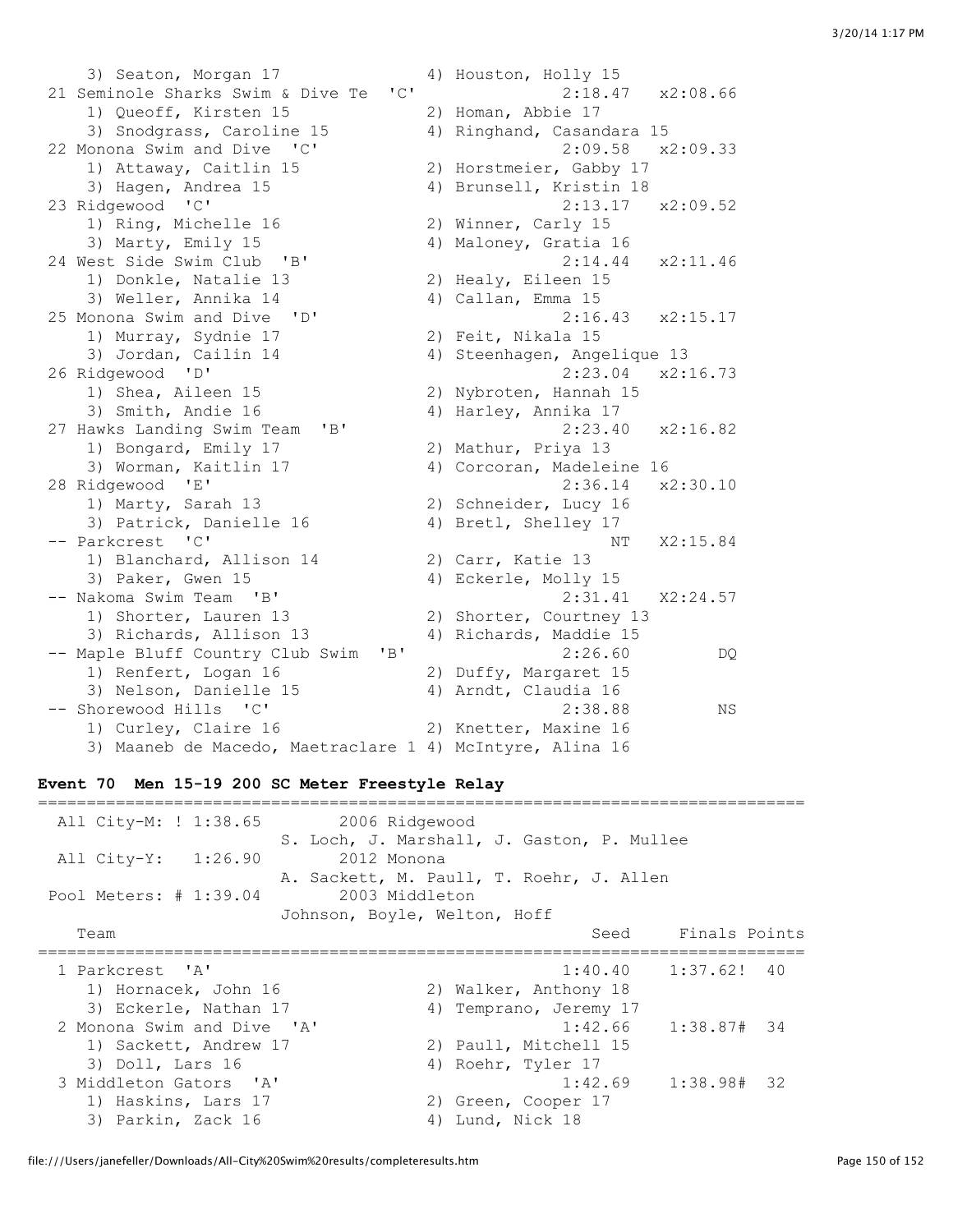4 Ridgewood 'A' 1:42.32 1:39.48 30 1) McGilvray, Kade 16 2) Gebhart, Ben 15 3) Szotkowski, Sam 17 4) Collins, Tyler 18 1) Cardwell, Jack 16 2) Cardwell, Max 15 3) Peterson-Weber, Alex 16 4) Lindstrom, Andrew 17 1) Menninga, Ryan 16 2) Mutlu, Salih 18 3) Haer-Hartmann, Geordi 16 4) Menninga, Nick 18 1) Englehardt, Jack 18 2) O'Keefe, Jack 16 3) Geier, Eric 18 4) Immerfall, Ben 18 1) Patterson, Henry 18 2) Temprano, Justin 15 3) Miller, Baird 15 4) Kaldor, Amos 15 1) Snodgrass, Charles 18 2) Olson, William 16 3) Phillips, Cameron 16 (4) Jekel, Sam 18 1) Henry, Ryan 16 2) Edmonds, Max 17 3) Wickstrom, Erik 17 4) Keleny, Garrett 18 1) teDuits, Payton 17 and 2) Basche, Joey 16 3) Grode, Aaron 16 4) Lynn, Jacob 16 1) Battaglia, Alex 15 2) Zillner, Cole 17 3) Dickmeyer, Joshua 16 4) Sanchez, Rory 15 1) Slattery, Rory 15 2) Ashley, Nicholas 17 3) Mai, James 16 4) Kunsch, Hans 16 1) Diaczun, Christopher 18 2) Patterson, Elliot 15 3) Hanauer, Kevin 15 4) Gomez, Eli 18 1) Jetty, Charles 16 2) Farwell, Jordan 15 3) Battist, Ryan 17 4) Jenkins, Sam 17 1) Altaweel, Ryan 15 2) Hughes, Soren 16 3) Nauman, Lukas 18 4) Vassallo, Thomas 15 1) Collins, Justin 15 2) McCarthy, Chris 15 3) Wilson, Doug 16 4) Radloff, Charlie 15 1) Fennessy, Marcus 16 2) Zillner, Dean 15 3) Zocher, Will 16 4) Jensen, Calvin 15 1) Jankovich, Max 16 2) McGilligan, Tobin 17 3) Witynski, Grant 15 4) Munns, Matthew 15 1) Wanke, Michael 17 2) Riedemann, Doug 16 3) Veserat, Hogan 15 4) Curatola, Carmelo 15 1) Gillman, Brad 17 2) Hanauer, Nicholas 18 3) Disch, Grant 15 4) Denlinger Drumm, Benton 15 1) Lewis, Andrew 15 2) Mayhew, Maxwell 15

```
 5 Shorewood Hills 'A' 2:03.39 1:39.85 28 
 6 West Side Swim Club 'A' 1:40.55 1:40.04 26 
 7 Hill Farm Swim Club 'A' 1:42.41 1:40.86 24 
  8 Parkcrest 'B' 1:45.45 x1:42.04 
  9 Seminole Sharks Swim & Dive Te 'A' 1:42.95 1:43.21 22 
10 Ridgewood 'B' 1:45.68 x1:44.28 
11 Nakoma Swim Team 'A' 1:48.56 1:45.59 18 
12 High Point Swim Club 'A' 1:44.40 1:47.06 14 
13 Middleton Gators 'B' 1:50.82 x1:49.18 
14 Parkcrest 'C' 1:49.49 x1:49.36 
15 Monona Swim and Dive 'B' 1:49.54 x1:49.69 
16 Shorewood Hills 'B' 2:11.90 x1:51.73 
17 Ridgewood 'C' 1:59.12 x1:52.36 
18 High Point Swim Club 'B' 1:54.00 x1:52.44 
19 Hill Farm Swim Club 'C' 2:11.71 x1:54.43 
20 Monona Swim and Dive 'C' 1:57.76 x1:58.57 
21 Parkcrest 'D' 2:00.00 x1:59.16 
22 Middleton Gators 'C' 2:12.39 x2:06.36 
 3) Carey, Daniel 15 4) Reddemann, Josh 16
```